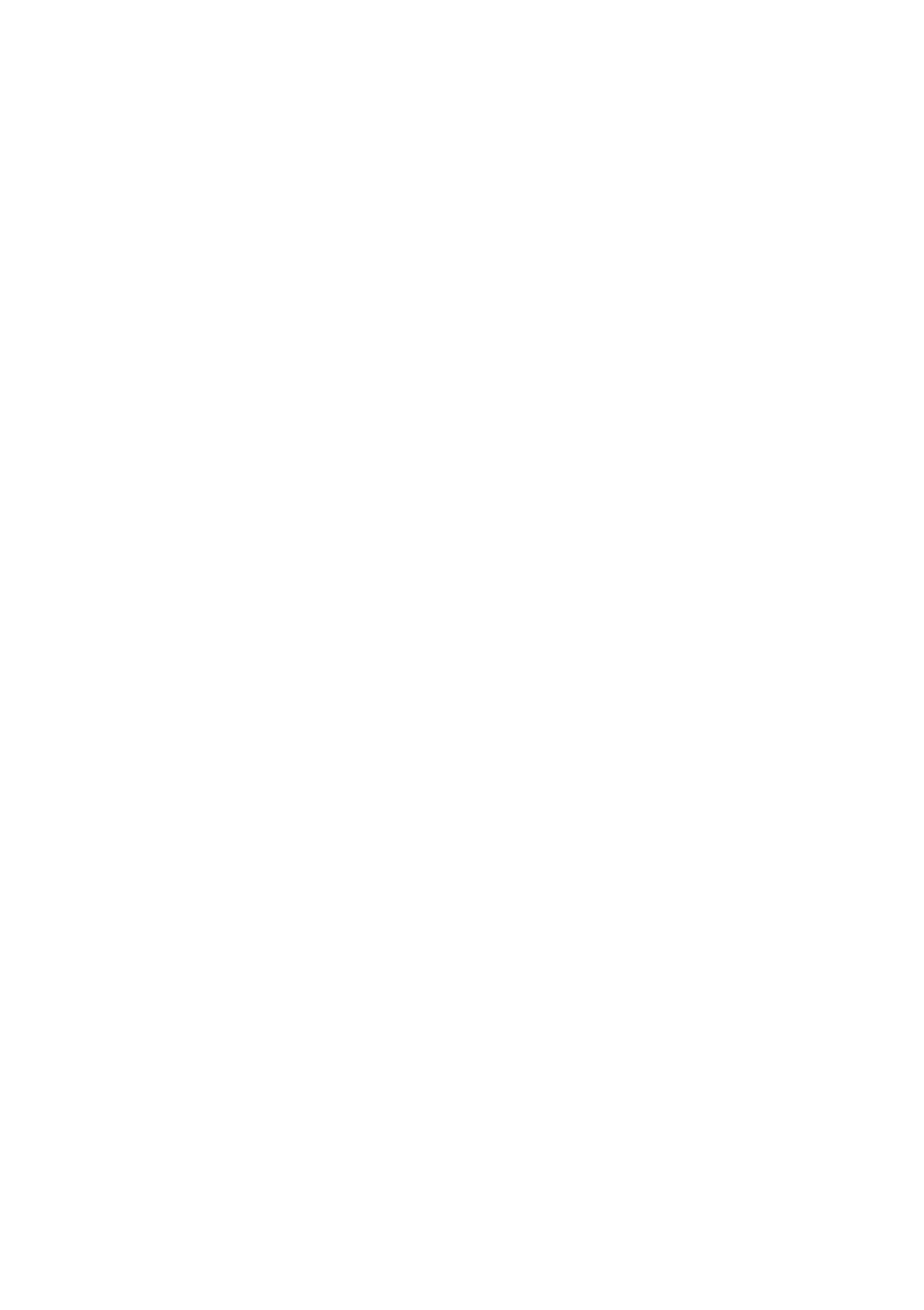## **The dissertation of Alexander Dmitrishin is approved.**

Program Coordinator: Prof. Giovanni Orsina, LUISS Guido Carli.

Supervisor: Prof. Giliberto Capano, University of Bologna

Tutor: Dr. Antonio Masala, IMT Institute for Advanced Studies, Lucca

The dissertation of Alexander Dmitrishin has been reviewed by:

Prof. Marvin Lazerson, University of Pennsylvania; Central European University.

Prof. Ildiko Hrubos, Corvinus University of Budapest.

**IMT Institute for Advanced Studies Lucca**

**2013**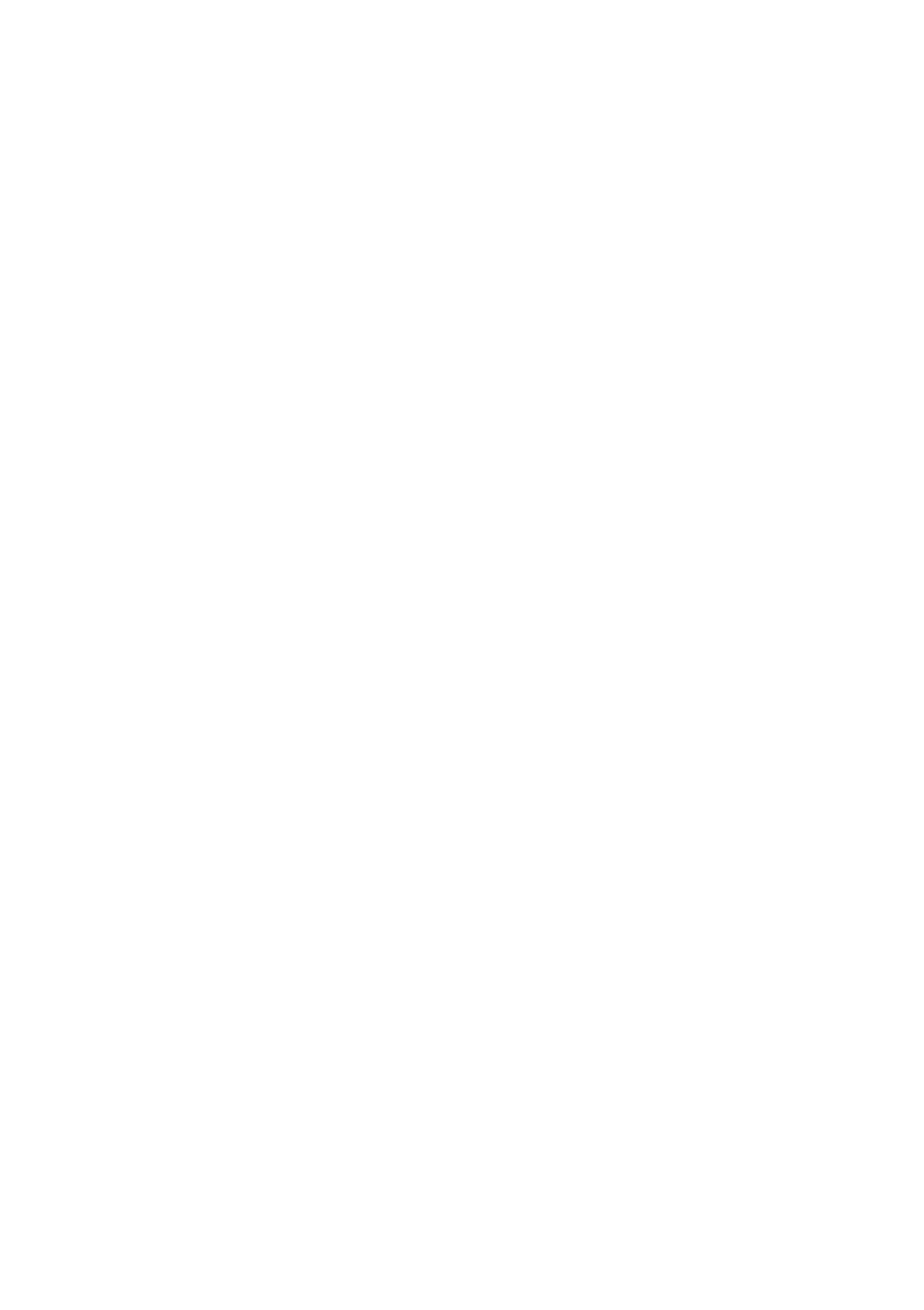# **Table of Contents:**

| Chapter 1. Academic Rankings and Higher Education:<br>Background, Literature Review, and Research |
|---------------------------------------------------------------------------------------------------|
| 1.1. Higher Education and the European University14                                               |
| 1.2. Research on University Rankings: Literature Review22                                         |
| 1.3. Identifying the Problem: Structure and Methodology of                                        |
| Chapter 2. History and Methodology of Rankings in Higher                                          |
| 2.1. History and Context of Global Ranking Systems54                                              |
|                                                                                                   |
|                                                                                                   |
| Chapter 3. University Rankings and Incentives: Theoretical                                        |
| 3.1. Benefits of Performing in University Rankings103                                             |
| 3.2. Policy Incentives of University Rankings105                                                  |
| 3. 3. Institutional Incentives of University Rankings117                                          |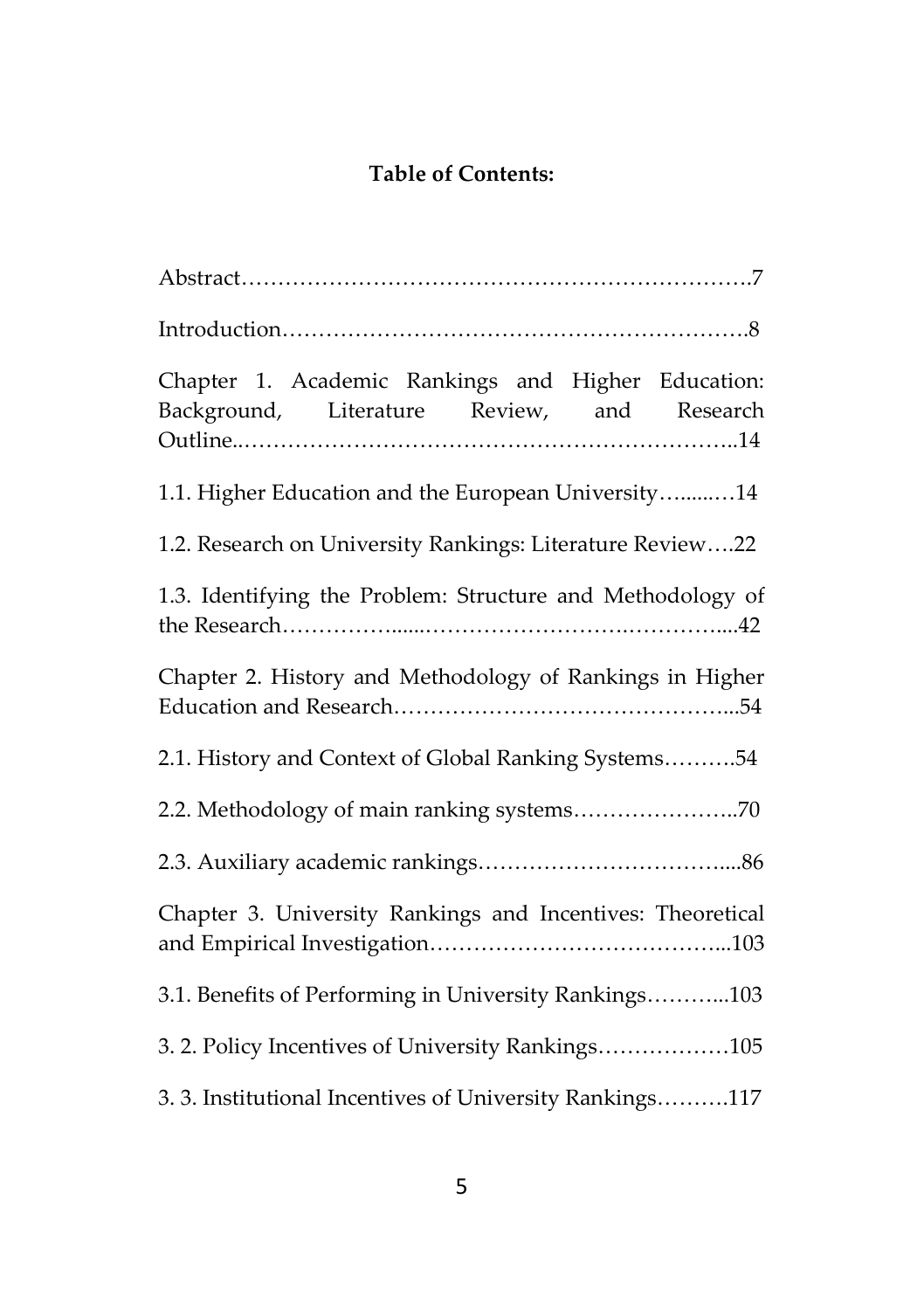| 3.4. Individual Incentives of University Rankings128  |  |
|-------------------------------------------------------|--|
|                                                       |  |
|                                                       |  |
| Chapter 4. Beyond Academic Rankings156                |  |
| 4.1. Wider Implications and the Future of Rankings156 |  |
| 4.2. Rhetoric of Academic Rankings170                 |  |
| 4.3. Prognosis of Trends in Global Academia182        |  |
|                                                       |  |
|                                                       |  |
|                                                       |  |
| Appendix 3. The List of Surveyed HEIs215              |  |
|                                                       |  |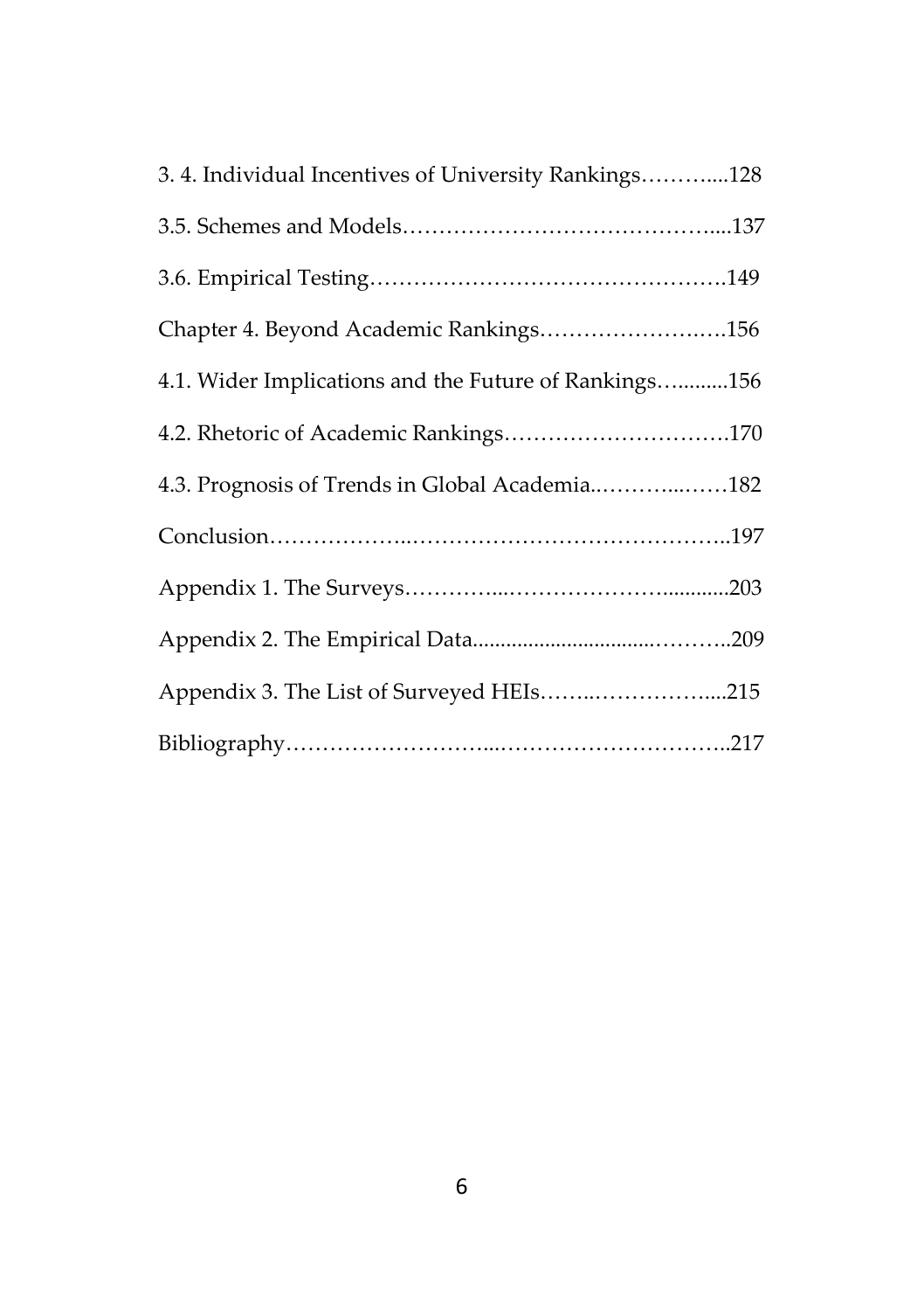## **Abstract**

The dissertation deals with the topic of academic rankings. Unlike other works in the field, it analyses the rankings as a part of the academic knowledge production system. The main question of the dissertation is how the emergence of various measurement systems, including the rankings, influenced the global academia.

The impact of academic rankings is studied through the prism of incentives that the rankings produce on various levels. The three levels that are studied in the dissertation are policy, institutional, and individual level.

The research shows a considerable skew that the rankings introduce into the academic system. On the policy level the rankings promote institutional mergers, re-distribution of resources in favor of more influential institutions, and priority funding of STEM disciplines. On the institutional level, the rankings lead to gradual separation of teaching and research, better funding of STEM departments, faculty head-hunting. On the individual level, the rankings promote prioritization of certain research topics and marginalization of other topics, quantitative tilt, and investment into development of research rather than teaching skills.

In addition to the aforementioned impacts, the rankings have an impact on a whole set of sociological issues, such as power and rhetoric in global academia. Taken together these trends change the traditional features of the academic system and push it into a certain direction. To a large extent this direction is determined by the logic of the market.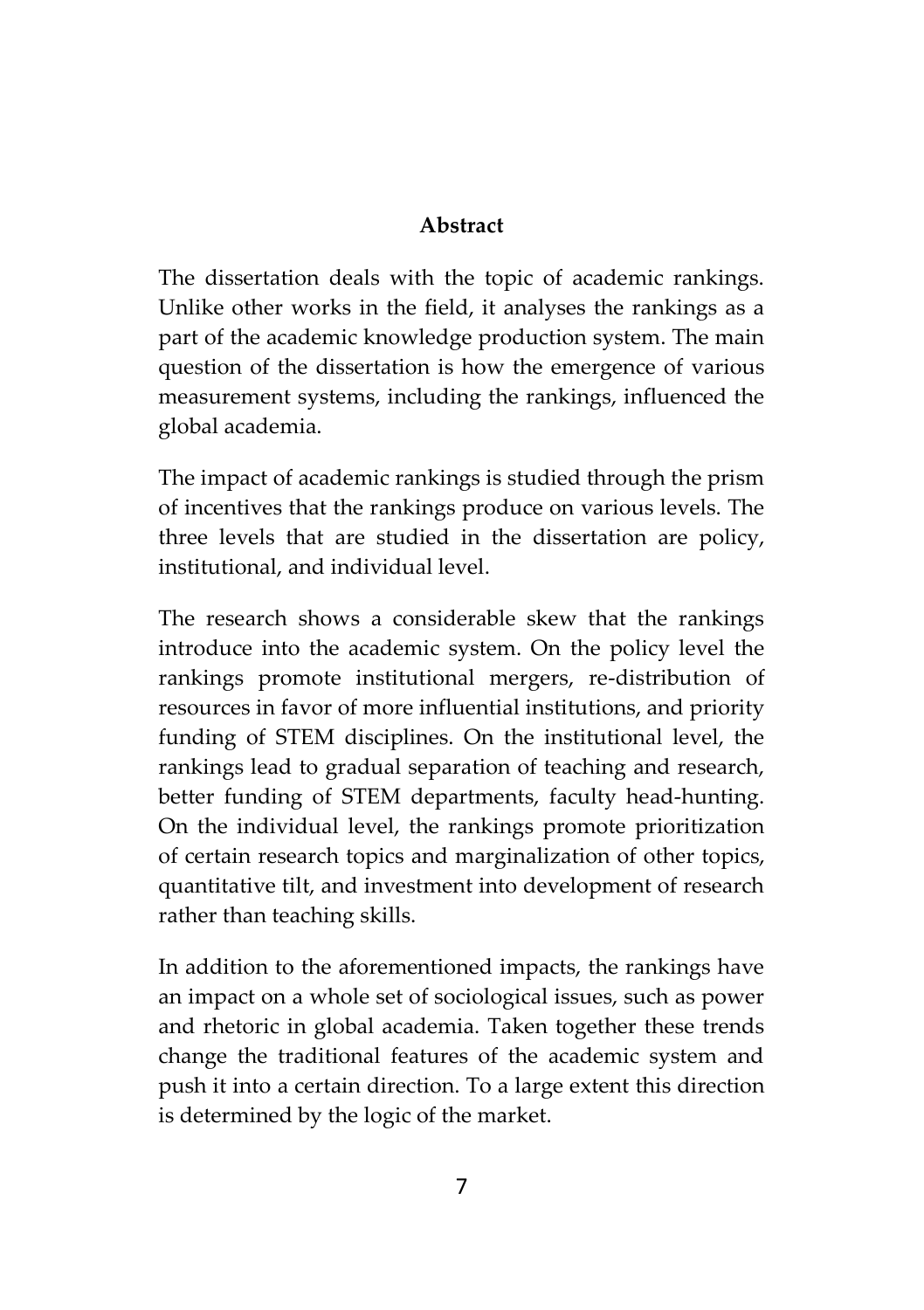#### **Introduction**

The idea for this research was conceived in somewhat unusual way. The first concept of the thesis came from a research into dependency and world system theories. While the theories alleged that there exists an unfair system of international economics relations, none of them explained how this unfair system manages to persist despite an unfair treatment of developing countries. The question thus born was how certain social paradigms entrench and maintain themselves in the global discourse.

The question of paradigms led to investigation into the sources of social discourse production. A suggestion of a colleague from a history institute in Spain was to turn the question upside down. Instead of looking at the social paradigm creation from the macro-level of competing ideas, the suggestion was to look at this issue from the micro-level of idea creation. Since the most influential discursive paradigms were created within the academia, it was reasonable to study the system of higher education and research. Within the academia there seemed to exist an informal hierarchy of domains that contributed the most to the formation of social paradigms. The most influential disciplinary domains were those that created ideas easily convertible into policies. At the time, economics was by far the most influential of these disciplinary domains.

The shell of the dependency theory eventually came off. Three things came together at that point of time: a long standing interest in higher education issues, knowledge production, and history of social ideas. In higher education, one of the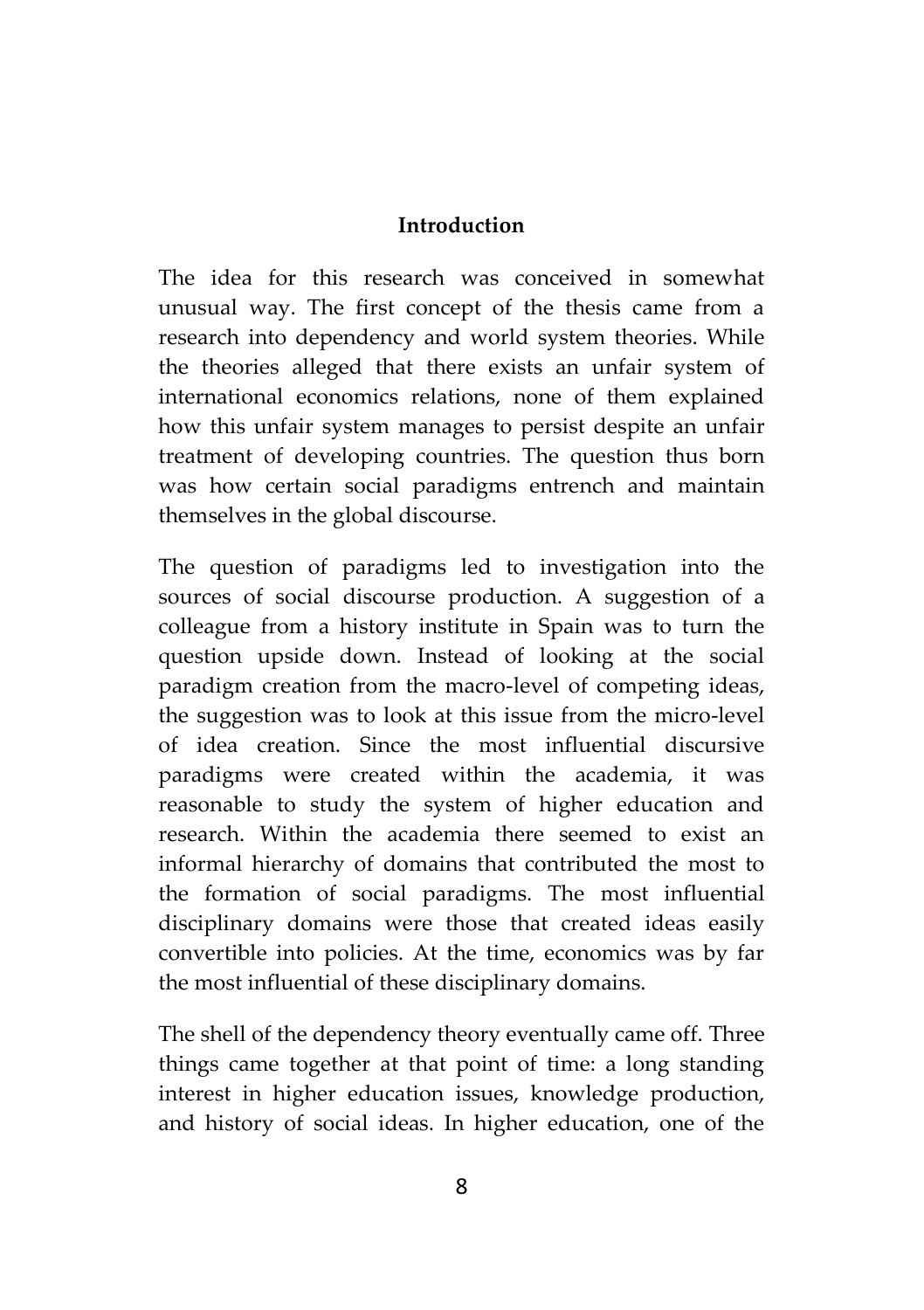most interesting issues was inconsistent performance of higher education institutions in the global university rankings. Some universities that seemed to be well esteemed did not place that well in the rankings, while other, less esteemed universities, fared surprisingly well. In the area of knowledge production, some research methodologies seemed to be more welcome than the others. In the area of social ideas, certain ideas came to gain acceptance while others marginalized without the obvious connection to their intrinsic merits. Eventually, an intuition emerged that all of these questions are a part of a bigger puzzle, and that they could be answered within the borders of one research.

The shape that the project acquired was to investigate socio political influences on higher education and knowledge production through the prism of global university rankings. The rankings here served as a case study to answer various questions. Why higher education institutions that produce certain sort of research tend to place lower in the rankings regardless of their productivity? Does the social system privilege some forms of knowledge over others? Are there mechanisms to encourage choices of research valuable for the social system on various levels?

To answer these questions a complex research agenda was devised. It included investigation of the rankings, but also their functions in the wider system of higher education and knowledge production. The research was structured along these axes. Each chapter, thus, serves a particular purpose. Together the chapters combine into an investigation of how academic rankings impact higher education, and how this inputs into the changing directions of higher education and knowledge production.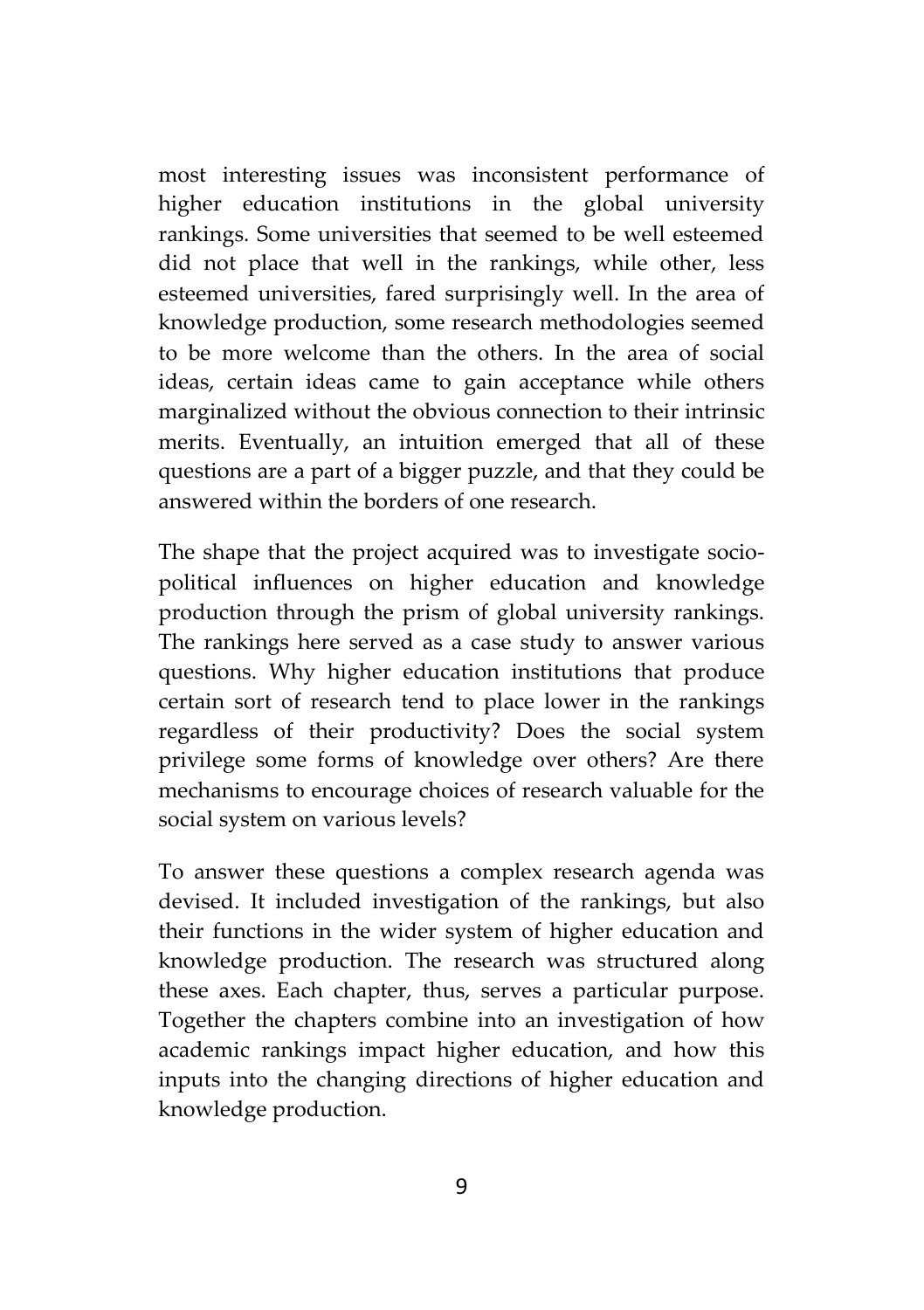The first chapter provides the overview of the evolution of higher education system in Europe, with particular emphasis on the European university. This is done in order to identify the development of the contours of the contemporary higher education system, and it involved a historical research into the development of institutionalized knowledge production in Europe and social interests that accompanied this process. It is suggested that the European knowledge production has always been subjected to strict social controls. Although, direct checks on the higher education system were eliminated, the market overtook the regulatory function.

In the rest of the chapter, the main pillars of institutionalized knowledge production are identified as a prelude to the investigation of the rankings. The two later sections deal with existing research on academic rankings, and with a detailed explanation of the dissertation's structure and methods. The gaps in the existing research on rankings are identified, and the main objectives of the dissertation are explained in great detail.

The second chapter of the research deals with the emergence of the academic measurements. It surveys the history and methodology of academic rankings. As the research into the university rankings proceeded, there was an intuition to look into auxiliary systems of measurements. That is the rankings of journals and rankings of individual researchers. This intuition proved to be quite important. Various types of rankings turned out to be connected in multiple ways. Their mapping allowed for deeper insights into how the system of academic measurements, of which various academic rankings are related elements, works and steers the knowledge production system.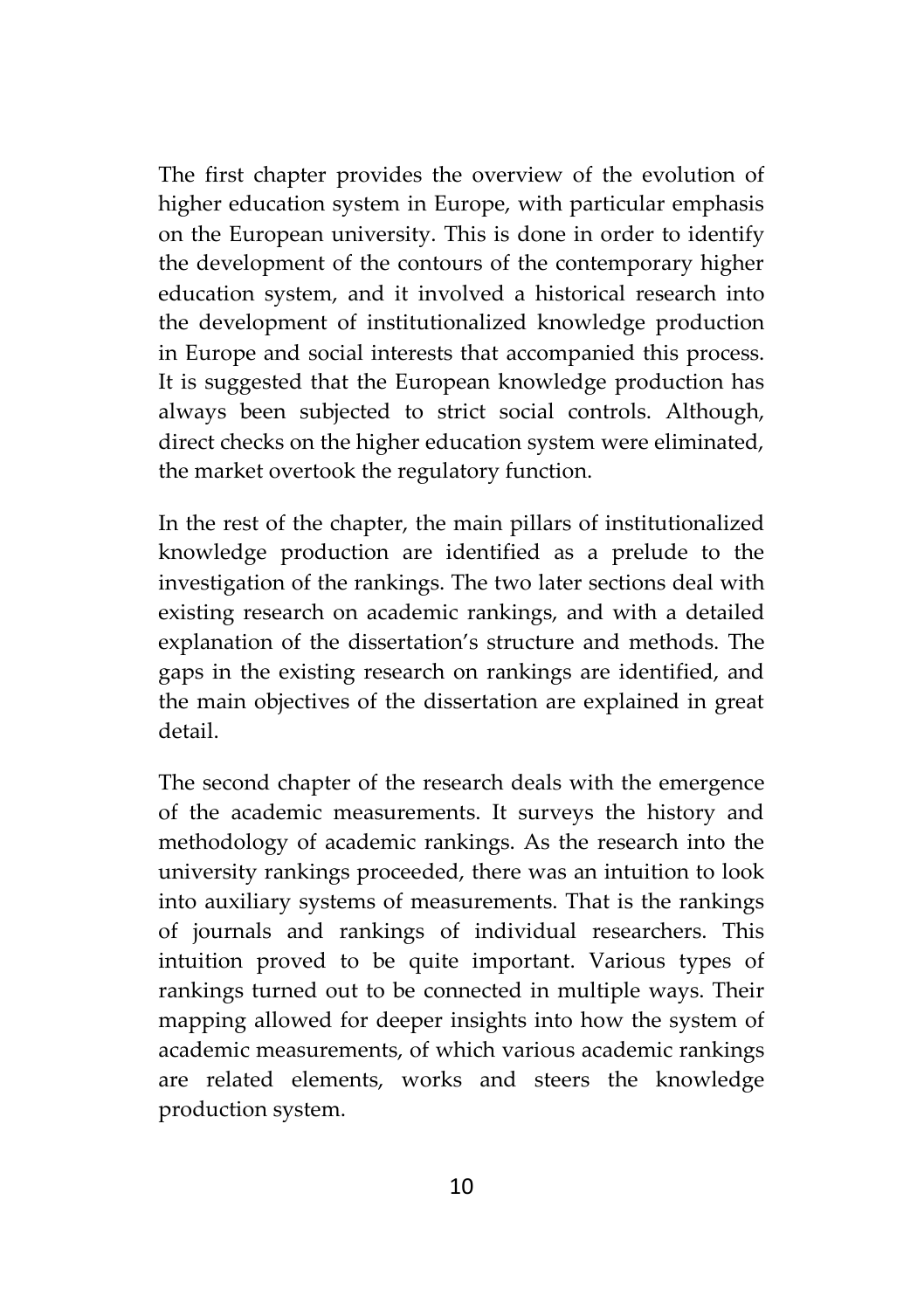The chapter is the first original contribution of the dissertation. Unlike the previous works, the dissertation made an attempt to look at seemingly unrelated academic rankings as a part of a bigger system. It allowed identifying common trends in the system of academic measurements. These trends translate into a very peculiar set of incentives that affect the system of higher education and knowledge production in significant way.

The third chapter is the crux of the dissertation. It builds upon the theoretical understanding of the ranking trends identified in the previous chapter. In particular, it deals with behavioral incentives that rankings create on every level of higher education and research production. These incentives emerge out of concrete benefits involved in complying with the logic of academic rankings.

Three principal levels of the incentives are identified here: policy level, institutional level, and personal level. Each of these levels is connected to the next one. Priority government funding of particular disciplines promotes strengthening of corresponding departments on institutional level. The strengthening of the departments changes preferences of student and researcher applicants. Such connections are ubiquitous for widely divergent academic issues. Together these incentive levels combine into pushing the system of higher education and knowledge production in a particular direction.

The main achievement of the dissertation is that it makes the relationship between these levels explicit as a part of wider academic system. The original contribution of the dissertation is investigation of micro-impacts of incentives that the rankings create on the various levels of knowledge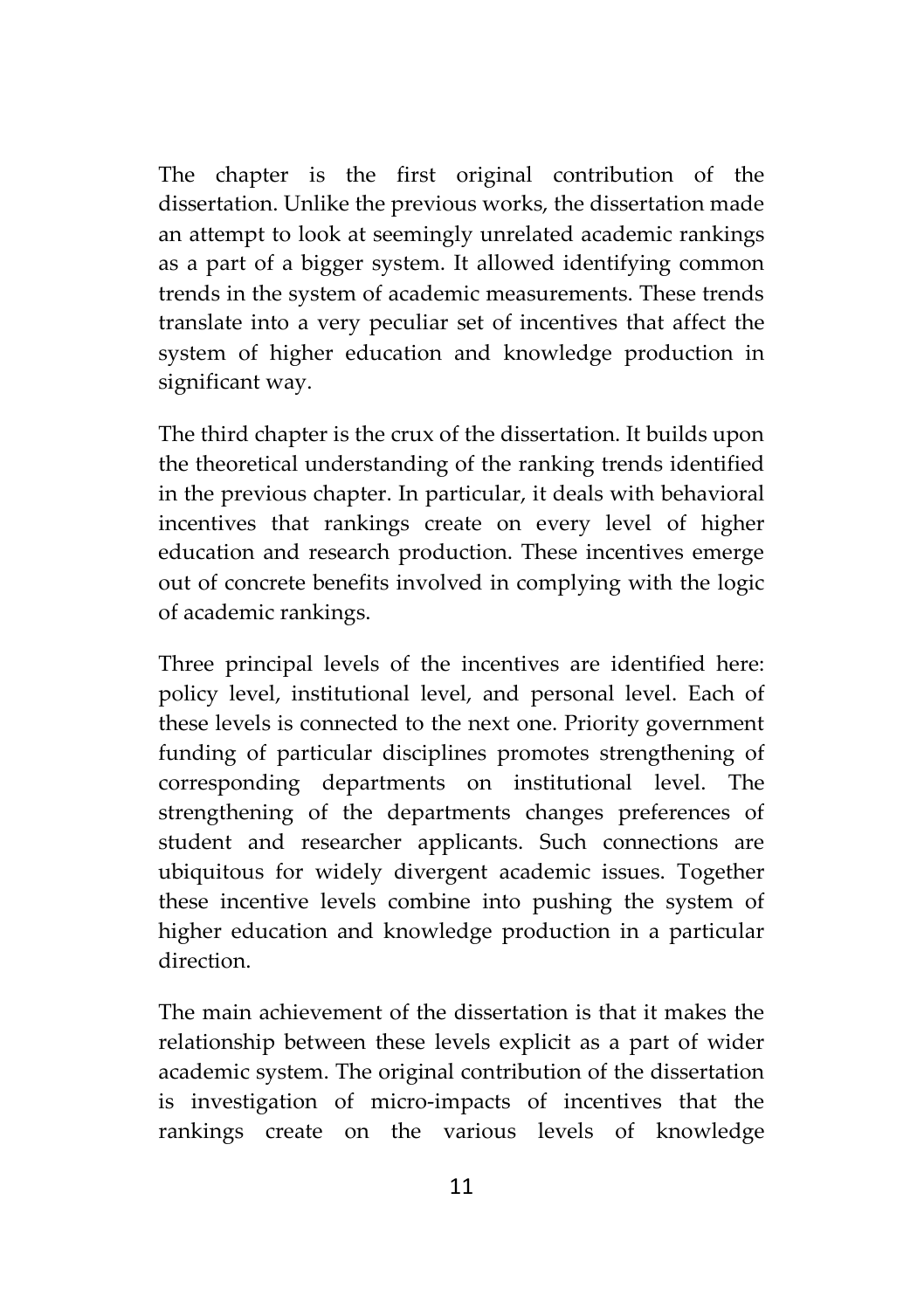production system. Although the research also makes considerable contributions to the study of macro-impacts that the rankings have, investigation of the micro-impacts is principally novel and has never been conducted before.

To analyze the micro-impacts of academic rankings, the research uses an original methodological frame. Game theoretical modeling is used to show how ranking incentives converge to marginalize minor research fields. The case for the model is heterodox economics. The conclusion is that, even assuming perfect ideological neutrality, there is a large disincentive to pursue heterodox economics research for graduate students. Abstracted from this concrete case, the conclusion of the chapter is that the rankings create incentives for maintaining and reinforcing dominant research paradigms and against developing marginal theoretical domains. This situation is quite dangerous in that it undermines any challenge to dominant discursive paradigms and may lead to ossification of the knowledge production system in the absence of healthy competition.

Finally, the fourth chapter of the dissertation deals with implication of the incentives that academic rankings create for the present and future of the academic system. A step back is taken here to look at the general picture. The chapter deals with the prognosis of trends in the academic system. It also identifies discursive impacts of academic ranking, and it shows how the rankings impact the main pillars on which the academic system rested before. The last chapter mirrors the first chapter in that it returns the more detailed discussion of the previous chapters into the discussion of more general trends that the academia has been undergoing recently. The fourth chapter is the most theoretical in the whole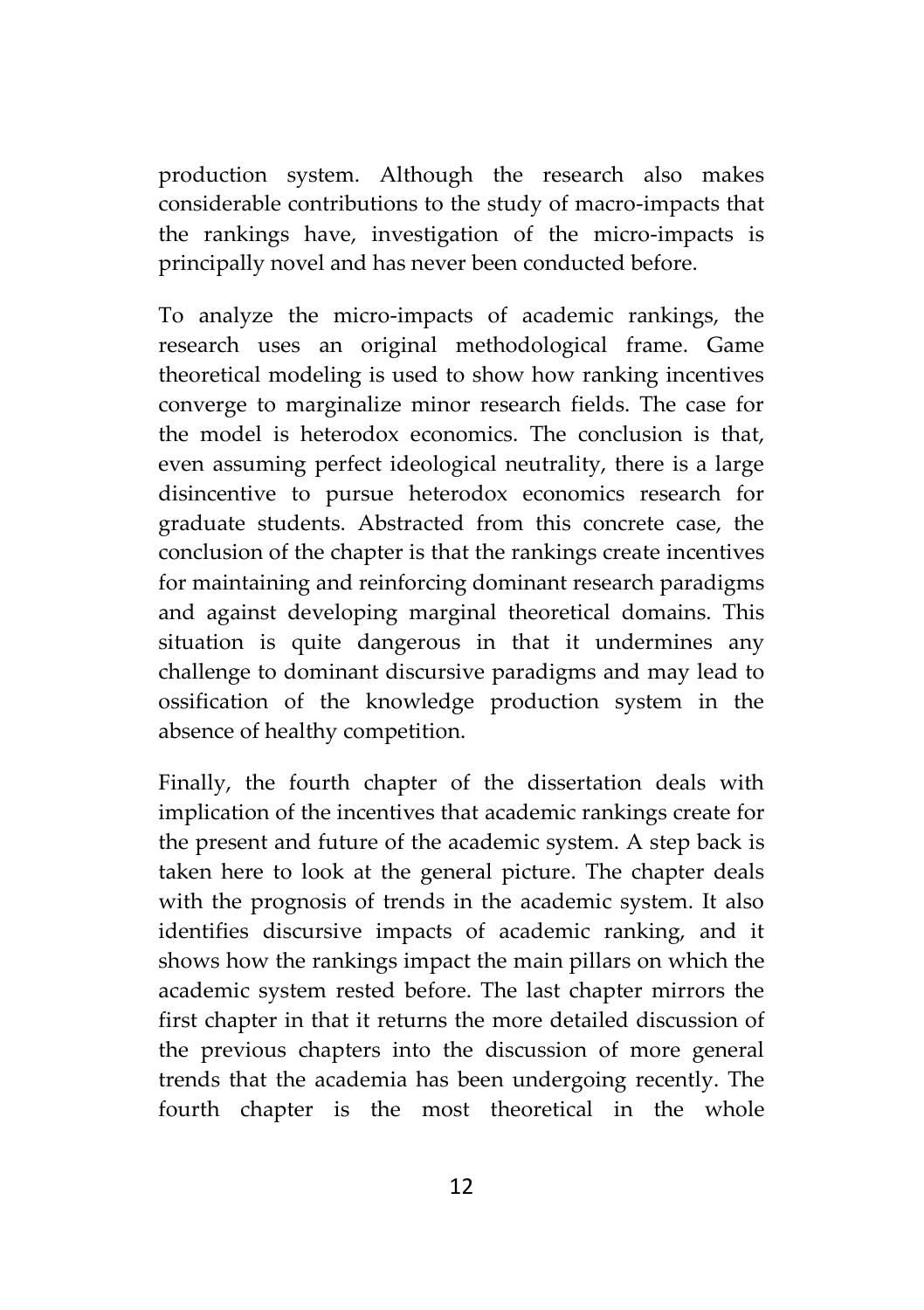dissertation, and it should be treated as a philosophical appendix.

Multiple original ideas are elaborated in the chapter. Although both the rankings development scenarios and the study of fundamental changes in international academia are of considerable originality, the most novel part of the chapter is the discussion of the discursive impacts of the academic rankings. The section discusses how university rankings transformed a particular discourse into a concrete set of incentives, and how the discourse of rankings in general defines the order of power in the global academia. It is a sociological chapter, and it provides a set of ideas rather than a set of answers. However, the ideas presented could be quite useful for the future research into the wider impact of academic rankings.

The dissertation concentrated on some less explored issues surrounding academic rankings. It did not answer all of the questions concerning the impacts of the rankings on higher education and knowledge production, and it did not intend to. However, the dissertations filled some gaps that had been present in the research on rankings. Furthermore, it led rankings research into new domains. Some of these steps into the undiscovered issues of academic rankings had long been due, while others would come as completely unexpected. In the process of answering some questions, more new questions emerged. These questions will be answered in further research for which this dissertation could serve as a solid basis. Hopefully, this dissertation will also provide a reading as exciting as was its writing.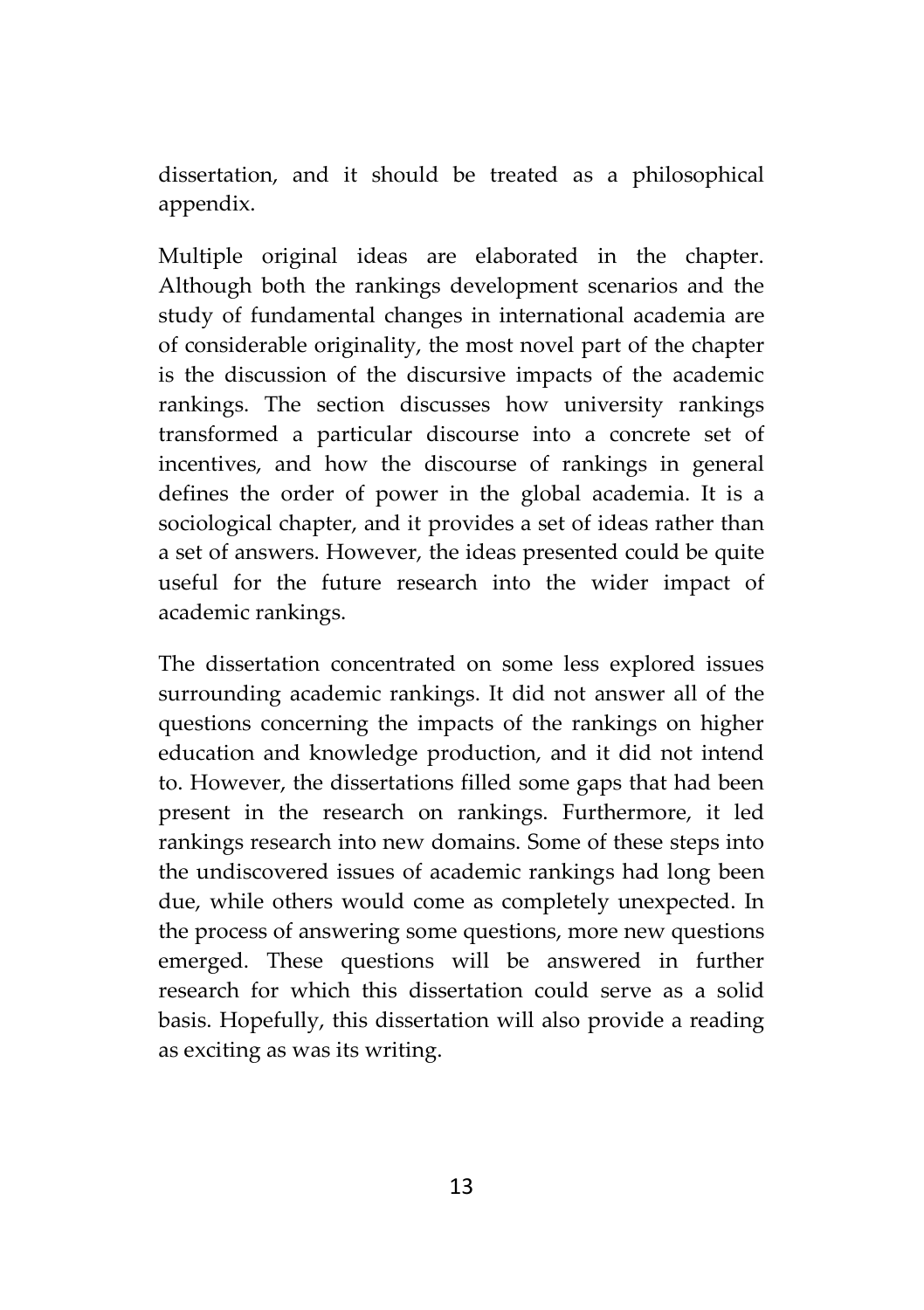## **Chapter 1. Academic Rankings and Higher Education: Background, Literature Review, and Research Outline.**

## **1.1. Higher Education and the European University.**

Higher education in Europe has been confined to the institution of university from the middle ages. The origins of the first European universities can be traced back to the universities of Paris and Bologna. The principal difference between the universities established in Paris and Bologna was the issue of corporate control. The University of Paris, which was established by rogue maîtres of church schools, was primarily faculty-led. The University of Bologna, established by students from different parts of Europe, was entirely student-controlled. This entailed countless differences in the university organization and administration. After the rise of modern nation-states the faculty-led model of the university gradually overtook the student-led one.

Before that moment, however, universities had undergone centuries of evolution. After the first European universities emerged, more and more universities arrived on the continent. The origins of the first universities are dissimilar although the initial impulse came either from scholars looking for better fortunes or from political authorities. The first university of English speaking world – the University of Oxford (1167 AD) originated from a murky political situation prohibiting foreigners to attend the University of Paris. Its famous rival – University of Cambridge (1209 AD) was in turn the result of a mass exodus of scholars from Oxford due to a conflict between the townsfolk and the university scholars.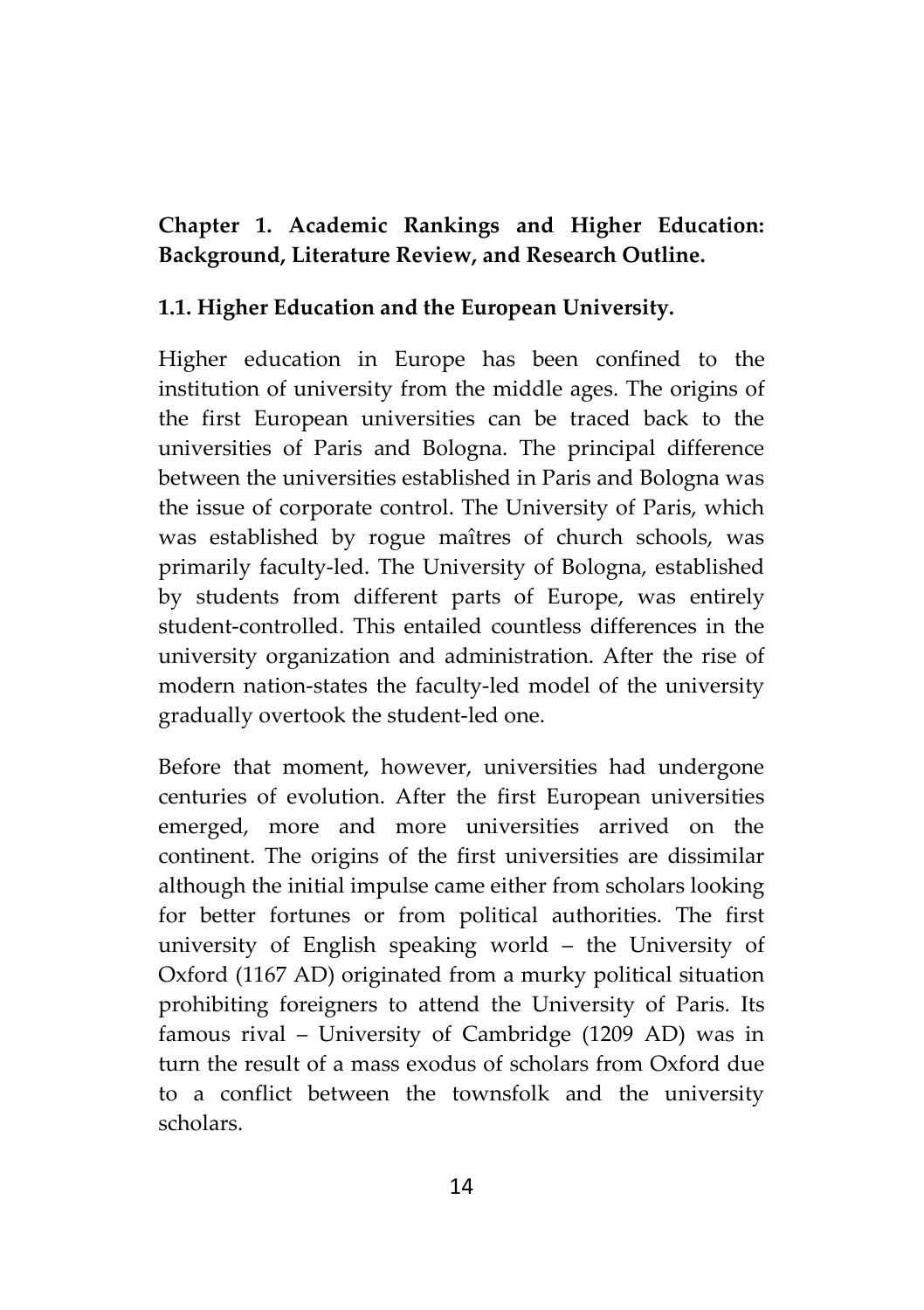The University of Naples had a different origin. It is a prime example of a university established because of political reasons. Frederick II decreed to establish a university in Naples in 1224, as an alternative to the University of Bologna, which was located in the unfriendly Papal States (Rudy, 1984: 27-28). In medieval Europe university was a matter of political prestige. In 1348, Charles IV established the University of Prague – the first university in Central and Eastern Europe – close to his power seat in Bohemia.

The colonization of Americas brought the export of the European higher education model overseas. The first university of Americas – the University of San Marcos was established in 1551 in what is now Peru by a royal decree of Charles V. The same year another university – Royal and Pontifical University of Mexico was founded in North America. By the end of XVIIth century Europe alone had more than a hundred universities. The highest concentrations of universities in XVIIth century can be found in German territories, Italian lands, France and Spain respectively (Frijhoff, 1996: 104). By the end of XIXth century there were hundreds of universities spanning every continent of the globe, except for Antarctica. The university prevailed as the dominant institution of higher education and knowledge production in the world.

Two important developments in the history of the university can be identified at this stage. The first of these events is the so-called *Recovery of Aristotle* – the rediscovery of Aristotle's scholarship and its introduction into universities' curricula. It was a gradual process spanning both XIIth and XIIIth century (Dod, 1988: 45-79). Highly rational and naturalistic thought of Aristotle influenced the direction of scholarly inquiry in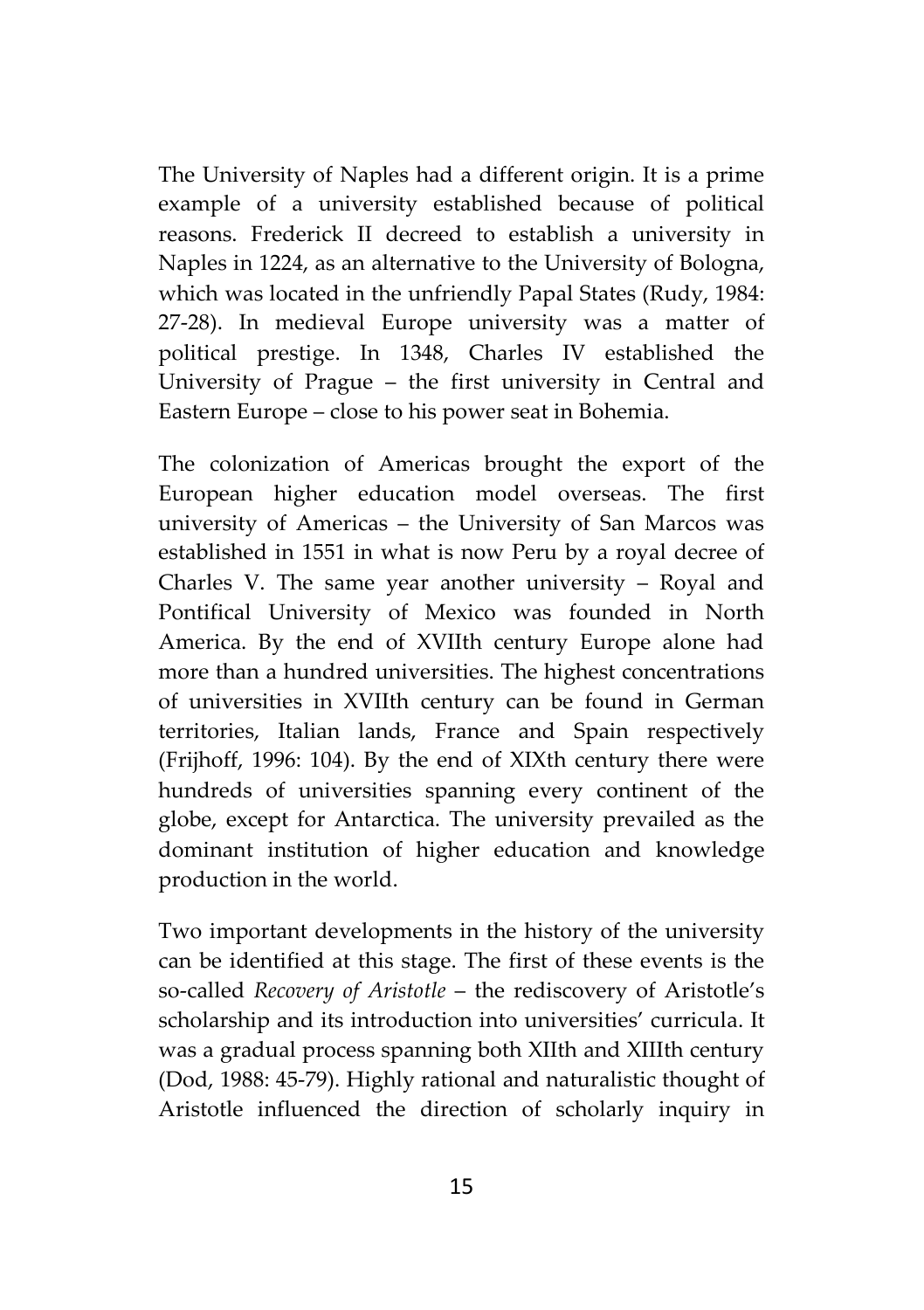medieval universities and undermined traditional educational orthodoxy (Huff: 185, and 235-236). Theological texts were now reinterpreted through the prism of naturalistic philosophy. The way to interpret the world through naturalistic lenses signified no less than the onset of the scientific revolution (Grant, 1984: 68-102).

The impact of Aristotle's thought on the university education and knowledge production is hard to underestimate. It had some quite important implications for the university. The first implication is the emerging idea of the autonomy of scholarly inquiry which was born out of hard battles waged between those who wanted to introduce Aristotle to the university and their conservative opponents (Perry, Chase, Jakob and Jakob, 2008: 261-262).

The second implication concerned a change of universities' curricula. Previously taught areas of Trivium and Quadrivium were gradually substituted by a more precise division of disciplines, based on Aristotle's classifications (Huff, 2003: 179-188). It is at this point that instead of teaching general skills to scholars, the universities start to specialize their scholars in particular areas of inquiry. Thus, the vision of "the researcher" can be directly traced to the medieval epoch.

Another watershed moment for the university's history is the advent of a new paradigm of higher education in the XIXth century. This paradigm was based on ideas of Friedrich Schleiermacher, a German philosopher and theologian, and Wilhelm von Humboldt, a Prussian minister of education. They envisioned a model of higher education involving independence from the state, close interaction between a student and his tutor, and applied character of the university education (Fallon, 1980: 10-20).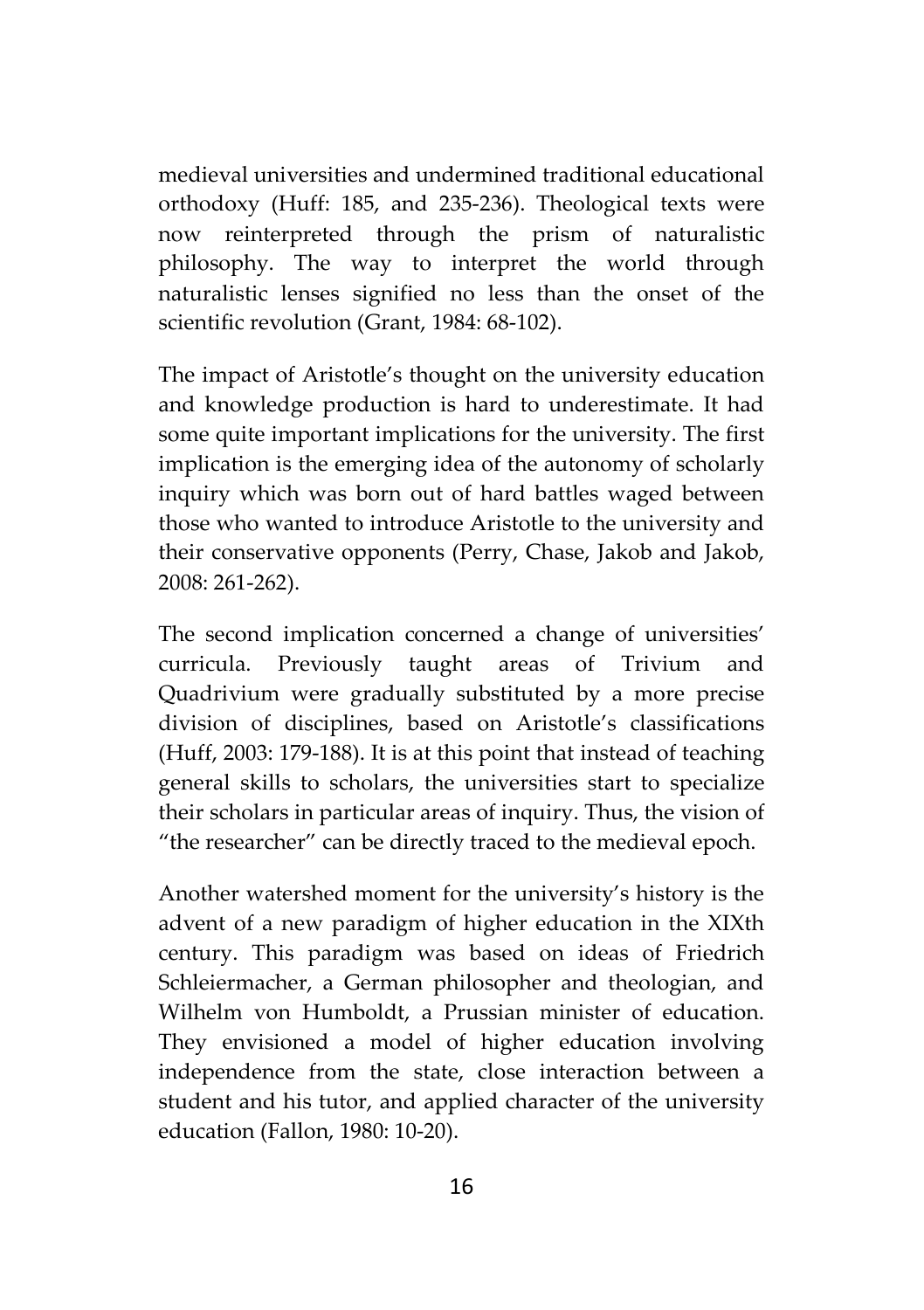Von Humboldt is credited with the further development of the idea of "academic autonomy" (Scott, 2006: 20). Humboldtian model of the university was first utilized to create the University of Berlin in 1810. It was since borrowed world-wide and influenced the whole system of higher education and research (Ibid: 22-23). Johns Hopkins University is one of the first examples of a direct application of this model in the United States.

The Humboldtian model also affected the way in which higher education was structured. Instead of direct transmission of knowledge to students, the model implied a degree of involvement of the students in the process of knowledge creation. Instead of teaching, based on pre authorized materials, the professor was now supposed to share results of his research with his students, preparing the student for an independent knowledge creation. The lecture as a linear way of knowledge transfer gives way to the seminars and laboratories. By the end of the XIX century, the institution of the university becomes the dominant organization for scientific research (Ruegg, 1996: 3-42).

The university as we know it owes a lot to the Humboldtian paradigm shift. This shift was directly intertwined with the ongoing scientific revolution. There is no agreement on the timeline of the revolution, and some authors are skeptical of its very existence (Shapin, 1996). However between XIIth and XIXth centuries there was a profound change in the way the universe was perceived and studied. At the center of this change is a new form of empirical inquiry that is known as "the scientific method." This method, based on building and testing hypotheses, firmly established itself in the universities during the XVIIIth and XIXth centuries and contributed to a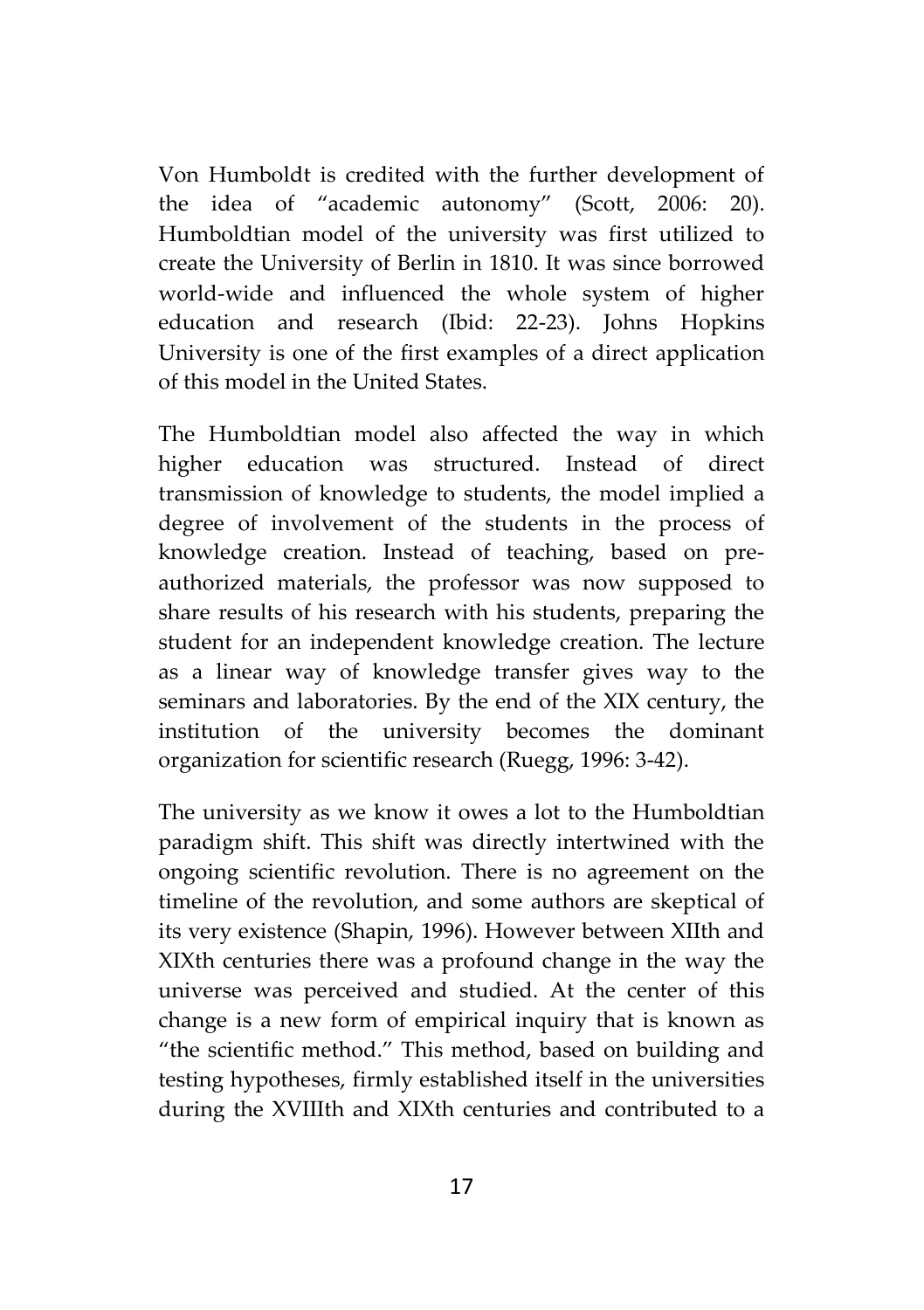long-standing association between the university and science that is still current nowadays.

After the scientific revolution and the advent of the Humboldtian model, the idea of the university independence from social and political realities got a firm hold of social imagination. It is true that unlike many other institutions of knowledge production, the university was a legally autonomous corporation. The legal autonomy of the university, however, does not necessarily translate into academic autonomy. Restrictions arise from the way socio political system works. It is on this level that those critical of dominant knowledge paradigms are either marginalized or face outright ban. To illustrate this idea, let us revisit the main stages in the development of the European university.

The University of Paris, decreed by Philippe August in 1200, was put under direct authority of the church (Verger, 1995: 13). Its students and professors were treated as clergy; its organization and curriculum were decreed by papal bulls (Denifle, Chatelain, 1889: 136-139). The situation of the University of Bologna, a legal entity since 1158, was somewhat different. It was however still directly accountable to the authority of the Church, since it was under direct jurisdiction of the Papal States. The incorporation of universities certainly gave them a wider space to maneuver in the medieval society. Nevertheless they were far from independent from dominant social and political trends.

An early example of restrictions that medieval universities were facing is the "Condemnations of 1210-1277". The recovery of Aristotle brought to light many ideas contradicting some of the basic teachings of the Church. As a reaction the teaching of Aristotle was prohibited at the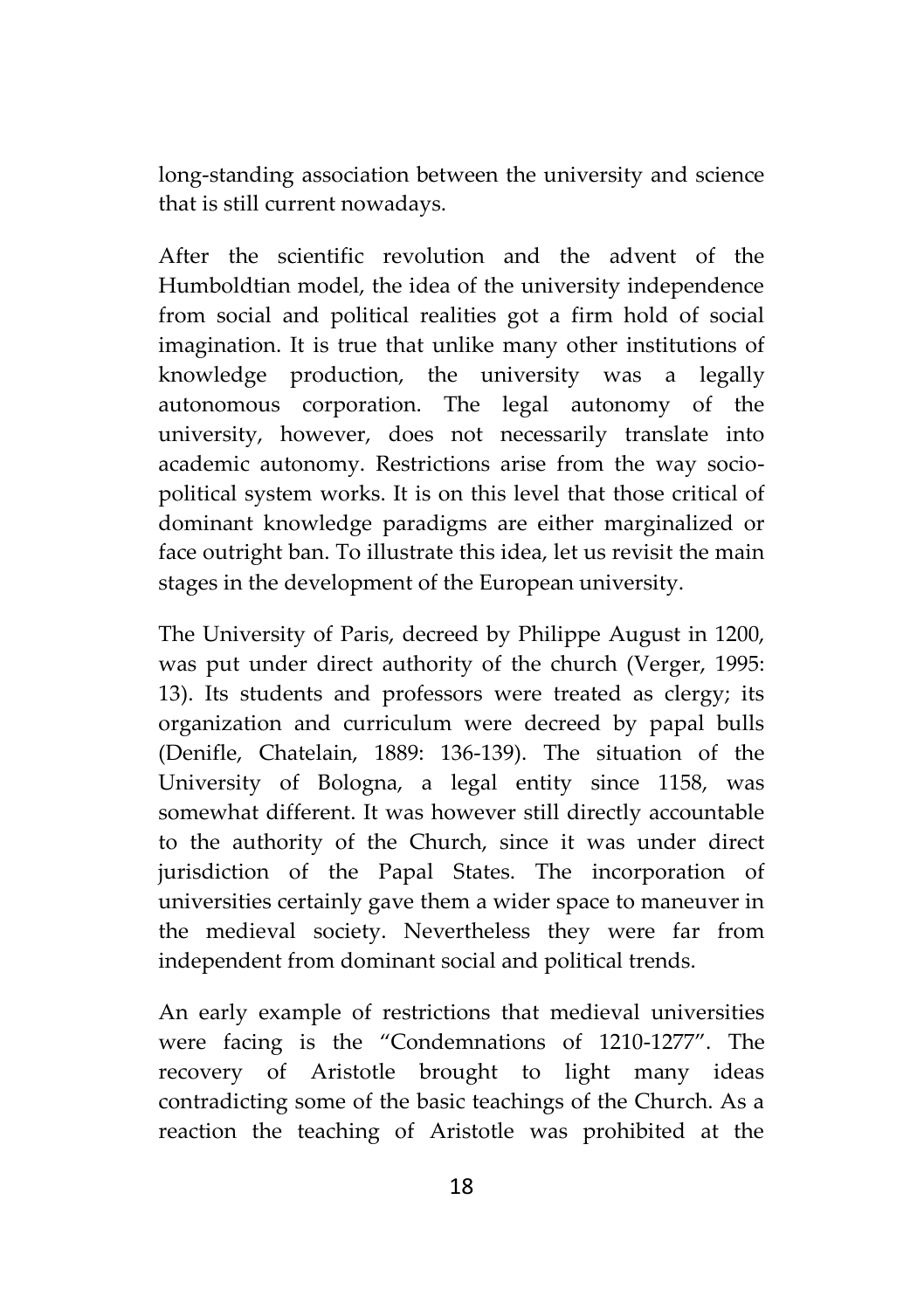University of Paris. According to a passage from Chartularium Universitatis Parisiensis "Neither the books of Aristotle on natural philosophy nor their commentaries are to be read at Paris in public or secret, and this we forbid under penalty of excommunication (cited in Thorndike, 1944: 26- 27)". Thomas Aquinas eventually reconciled the teachings of Aristotle with the doctrine of the Church, which brought Aristotle back to medieval universities (Perry, Chase, Jakob and Jakob, 2008: 261-262).

The age of scientific revolution once again exposed the conservatism of the universities in Europe. As Richard Westfall noted "in 1600, the universities gathered within their walls a group of highly trained intellectuals who were less apt to welcome the appearance of modern science than to regard it as a threat both to sound philosophy and to inspired religion (Westfall, 1977:106)."And this time Aristotelianism was one of the main obstacles to the acceptance of new ideas.

Ideas of Aristotle fitted well with teachings of the Church. The geocentric model corresponded to the idea of mankind as a centerpiece of creation. Alternatives to mainstream theories were not well taken. Biographies of such figures as Galileo Galilei evidence clearly to the conservatism of medieval universities, and their unwillingness to contradict the Church. According to Westfall "With the exception of some doctors, virtually none of the leading scientists held university chairs, and the scientific revolution was created more despite the universities than because of them (Ibid: 107)." The traditionalism of the universities led many scholars to conduct their research in alternative institutions, such as emerging scientific societies (Ornstein, 1928: 298-304).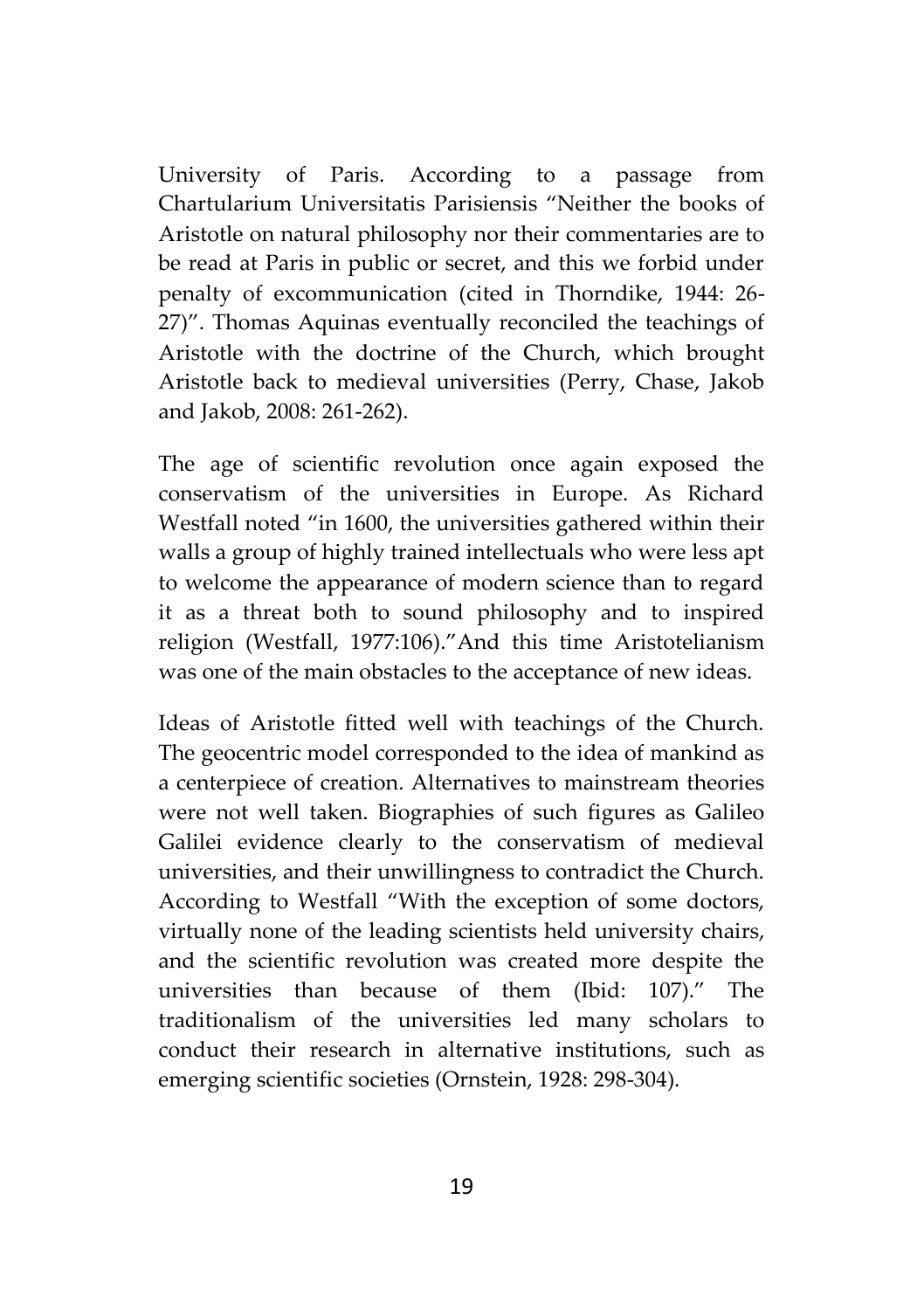The growth of capitalism and the rise of the nation states somewhat changed the orientation of the European universities. With traditional forms of authority displaced, the university finally got a breath of fresh air. It is at this point of time, however, that the control over the organization and content of universities' teachings was simply passing from one authority to another. According to Hastings Rashdall "universities throughout Europe in the course of the fifteenth century tended in the same direction – towards the nationalization of Paris as of all other universities (Rashdall, 2010: 553)". Over the course of XVIIIth and XIXth centuries universities were gradually integrated into the machinery of the modern state. New, more sophisticated mechanisms of control were created to assure the university's compliance to dominant socio-political interests.

The state control over universities was exercised through various means – finances, administration, and certification. The loss of private financial resources of the universities was a gradual process extending from the late Middle-Ages to the XXth century. It involved complete or partial loss of original endowments that the universities had. According to Paul Gerbod "In less than a century and a half from the end of the French Revolution to the beginning of the Second World War in 1939, almost all university establishments, some earlier and some more radically than others, reached the stage where they lost their financial independence (Gerbod, 2004: 84)." As a result, many nation states started to finance their universities. The state funding of the university, ironically, came at a cost.

In the XVIIIth and XIXth centuries, strict administrative controls were established over universities. Ministries of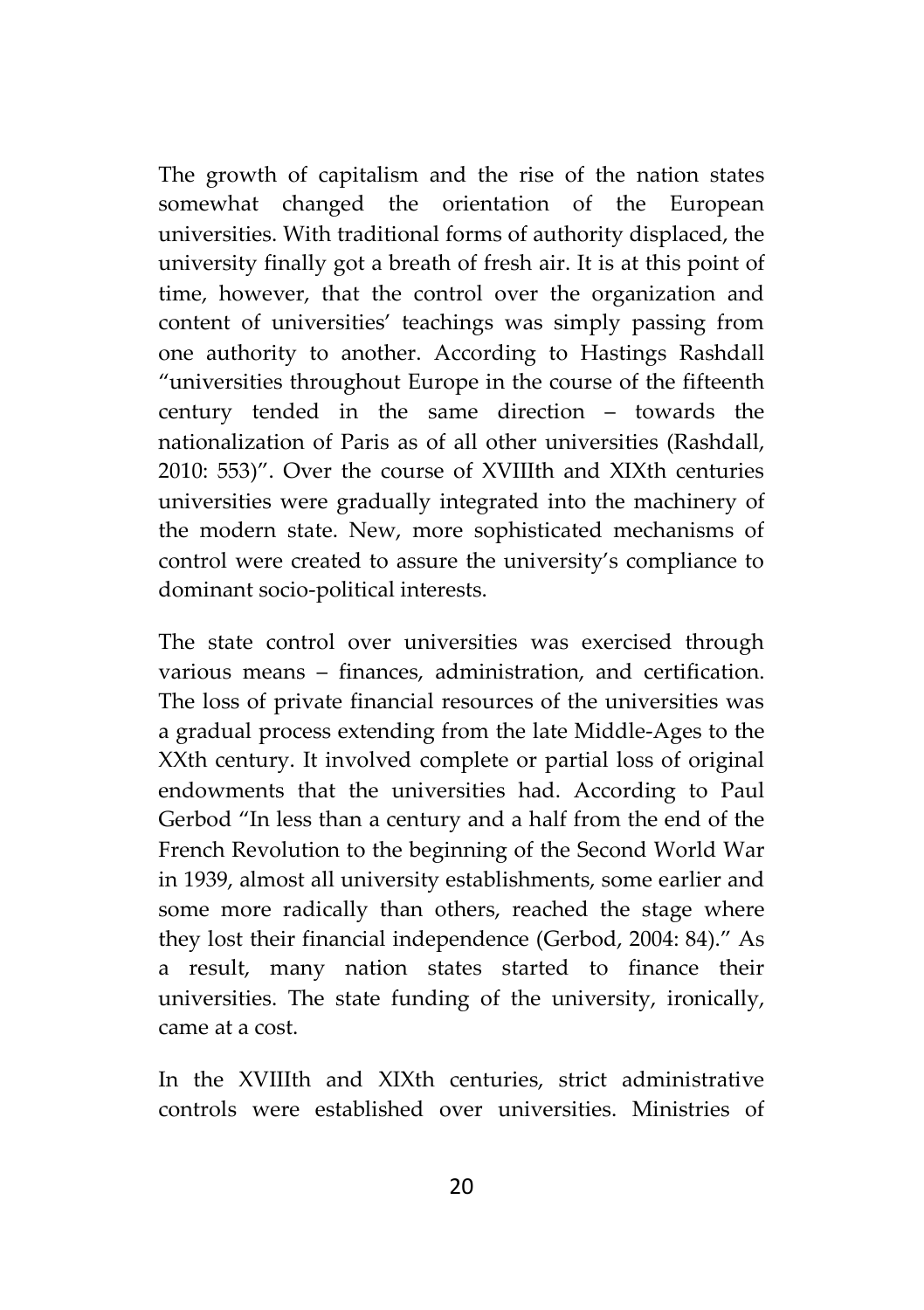education were set up to oversee learning in general and higher learning in particular. Appointments of the university's administration were now handled by the state bureaucracy. In some countries even appointments to professorship became an exclusive domain of the state.

A related mechanism of control was the introduction of educational standards. They allowed the state to control smallest aspects of higher education. Students and professors alike now had to undergo various examinations set in line with discretions of the state. This involved corresponding changes of curriculum and internal organization of universities. John Scott commented on this tendency that "[In the early modern universities] the newly consolidated state began to increase visitations, intervention, regulation (curriculum, subjects taught, and publications allowed), and appointment of chancellors (Scott, 2006: 10)".

Where indirect controls did not suffice, nation states could always resort to their monopoly on violence. Famous examples of such actions are university purges in France in the XIXth century, which saw, among others, the dismissals of Francois Guizot and Victor Cousin (Gerbod, 2004: 97). Similarly, the Russian tsarist government subjected universities to occasional purges throughout the XIXth and the early XXth century (Flynn, 1971: 598-614; Whittacker, 1978: 148-167). In Prussia in 1819 the king issued an order that individuals posing ideological danger to the state should not to be tolerated within the universities (Pinkard, 2001: 440). Gerbod noted in this respect that "State interference in the functioning of the universities and schools thus intensified. As a result, university autonomy diminished during the nineteenth century (Gerbod, 2004: 121)."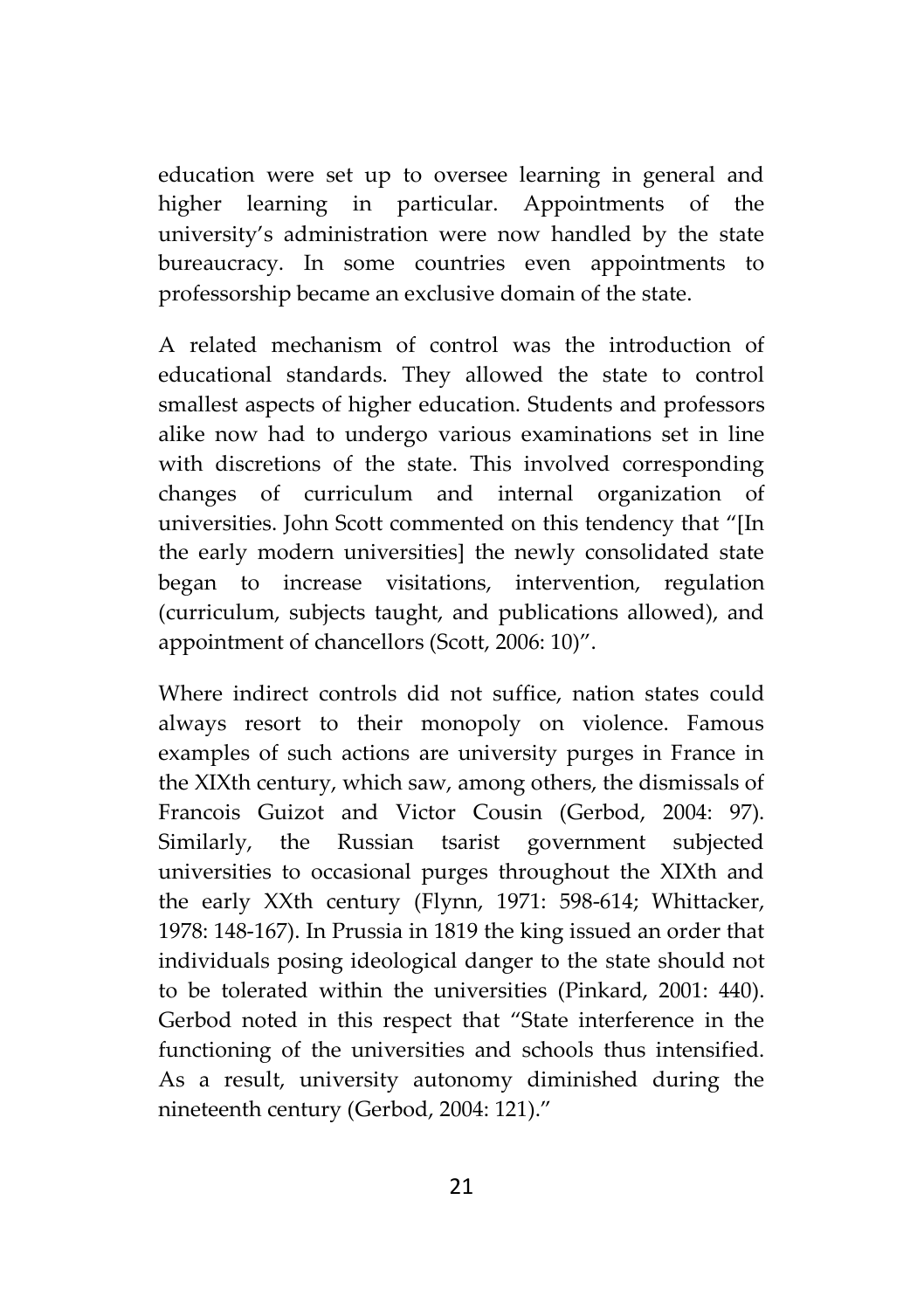The rise of communism and division of the world in two political blocs saw an extreme polarization of universities along ideological lines. The two superpowers ardently battled "subversive ideas" in their influence zones. Ideologically unfit university intellectuals were marginalized discriminated or purged by their respective overseers. Examples here are numerous in both ideological blocks<sup>1</sup> .

The collapse of the Soviet Union and the triumph of the capitalist system once again seemed to grant universities much coveted academic autonomy. However, this autonomy was not complete. The modern states were crumbling piece by piece under the onslaught of free-market, which, like a large black hole sucked every social relation in its orbit. It is the workings of the market that determines to a large extent the direction of the university today. The issue of university rankings illustrates this situation quite well.

#### **1.2. Research on University Rankings: Literature Review.**

The topic of academic rankings is becoming more and more prominent in higher education discourse. Few have not heard about the rankings or have not commented on the topic. Numerous articles have been dedicated to the issue. Plethora of conferences, round tables, and workshops are organized to discuss university rankings annually. The issue of rankings received so much attention that it is now monitored by a non-governmental organization<sup>2</sup> . A whole

<sup>1</sup> See Ellen Schreker's research on effects of McCarthyism on United States' universities (Schrecker, 1986) or John Connely's account of purges in Eastern Block Universities (Connelly, 2000).

<sup>2</sup> See, for instance IREG Observatory that was created with a specific goal of monitoring ranking systems (http://www.ireg-observatory.org/).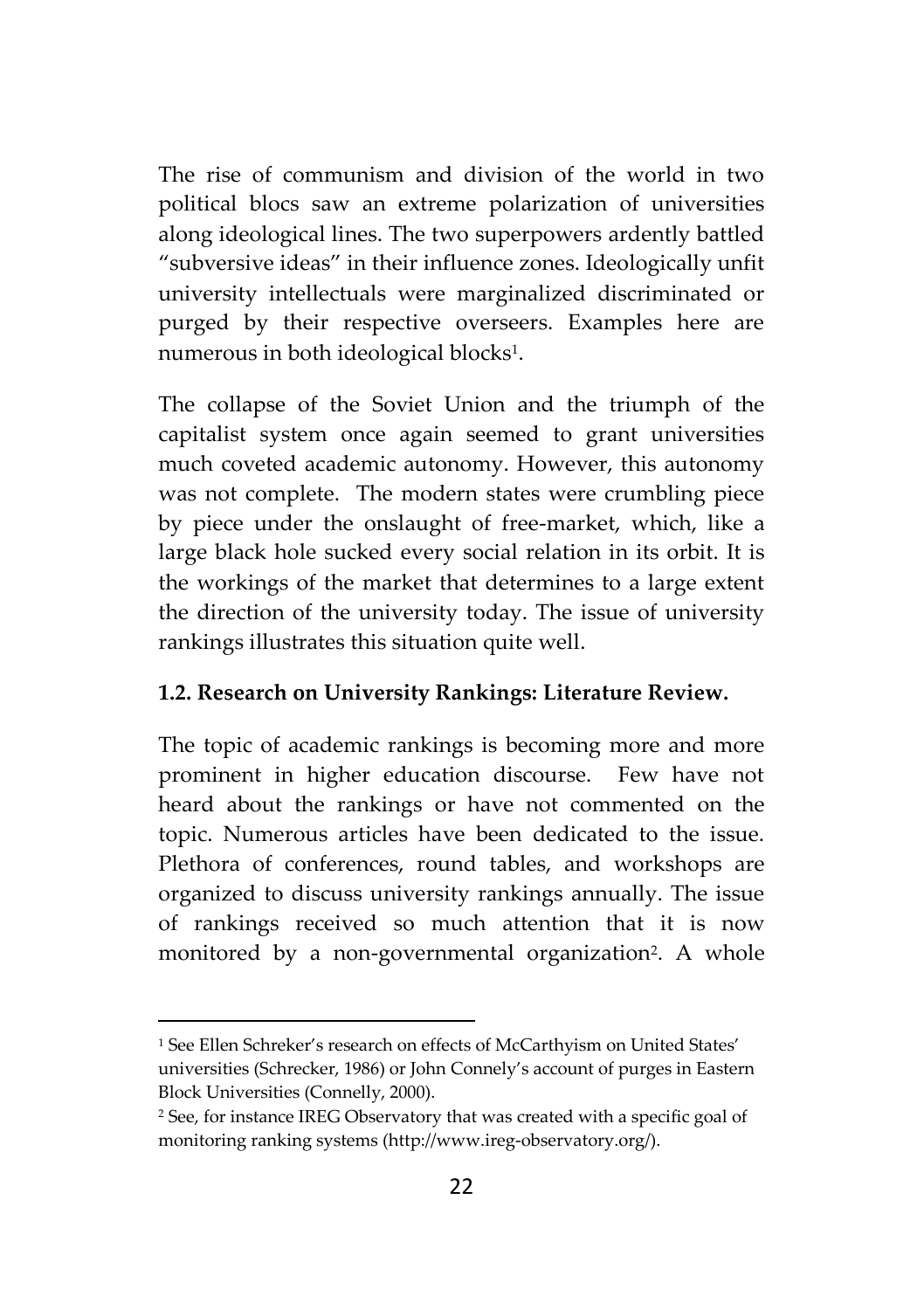business industry has been gradually forming around the rankings.

Despite a constant surge of interest in academic rankings, the main focus of various parties is on scope and method of academic rankings. Very few issues are being considered beyond that focus. Hence, academic rankings are often treated in isolation from the system that they attempt to measure. Yet, they are an inherent part of the academic system, and they influence directions of its development.

Similarly, agendas that are pursued in the research on rankings are usually quite narrow. A multitude of works have been dedicated to the analysis of history, methodology, and policy impacts of academic rankings. Much fewer works analyze rankings as a part of the system of knowledge production. This situation is likely due to the fact that, although numerous articles are published each year, there are but a handful of comprehensive works of sufficient length to analyze ranking issues in their proper context. In the following part of this section, the principal works that have shaped academic discourse on the international university rankings are reviewed.

Two main groups of works could be distinguished in the field of rankings research. The first group comprises works that provide multidimensional analyses of university rankings. Most of these books are nothing more than collections of articles by different authors. There are only few single-author books in the field. The second group of works comprises articles dedicated to the analysis of separate aspects of rankings, ranking methodologies, their advantages and faults. Most of these works are purely technical, but few do take a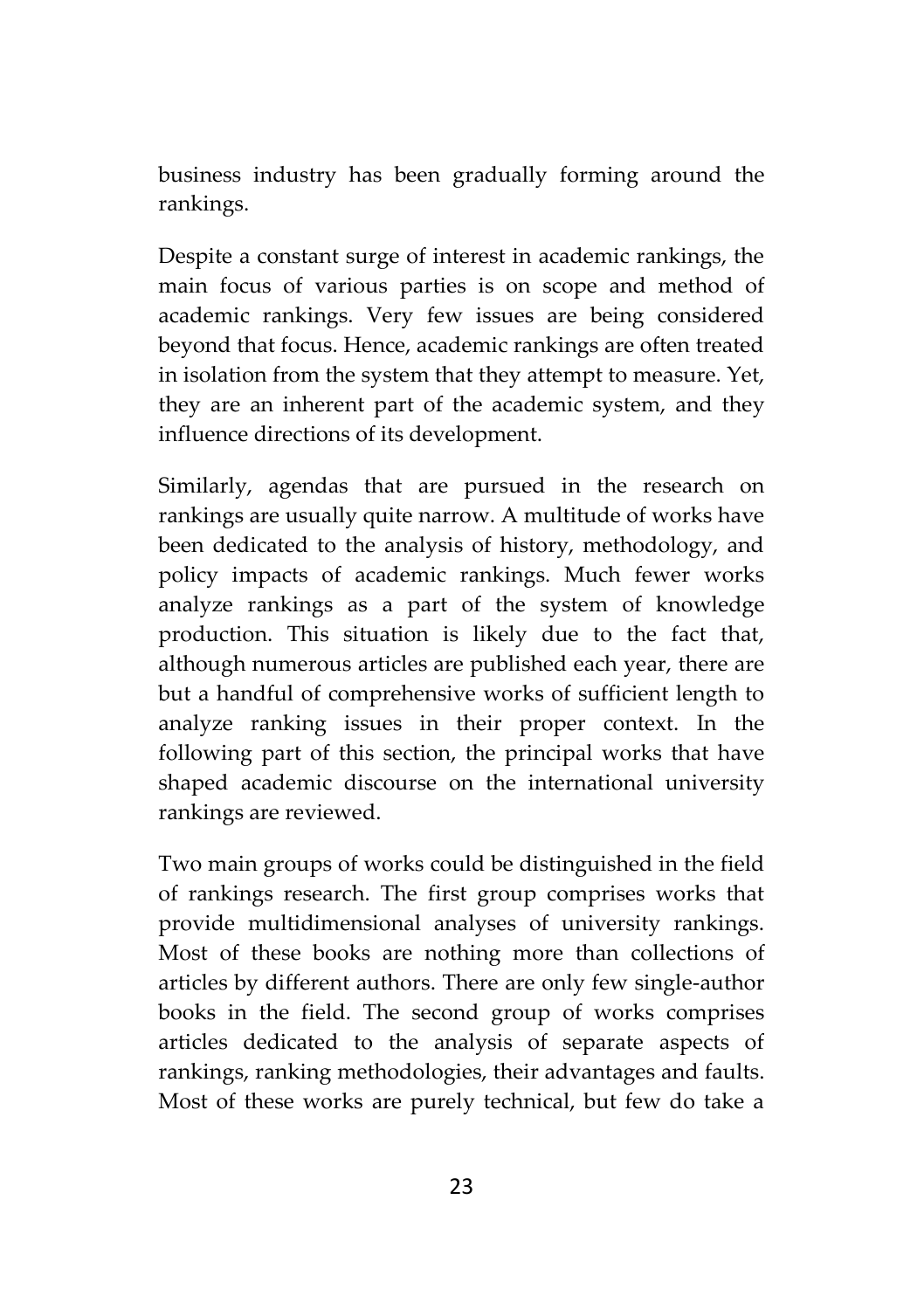closer look on implications of ranking methods for the global academic system.

One of the most thorough works that provides a comprehensive overview of university ranking systems is the report *Global University Rankings and their Impact* (Rauhvargers, 2011). The report was written by Andrejs Rauhvargers, senior adviser to the European University Association (EUA). It provides a thorough analysis of principal ranking systems, their potential implications, and their problems. Rauhvargers's report includes five main sections: introduction, ranking methodologies, analysis of results, conclusions, and guidance to interpreting ranking results. To date it is one of most important reference points in rankings research. The reason for the work's reference value is that, despite not offering much new information on implications of rankings, it integrates insights from various sources into one of the most complete overviews of global university rankings.

Rauhvargers's report is focused primarily on institutional rankings. The work does not provide analysis of auxiliary rankings – rankings of research productivity, or academic periodicals. The overview of rankings' methodologies and rankings' flaws is fairly standard. However, the analysis of implications of international ranking systems is quite interesting. In this respect, one of the most trenchant sections of the report is its concluding part, where the actual analysis of results is made. There are a number of important points in the conclusion, dealing with research missions of the universities, rankings biases, and rankings implications.

The main focus of Rauhvargers's report is on institutional and policy impacts of ranking systems. The bias towards natural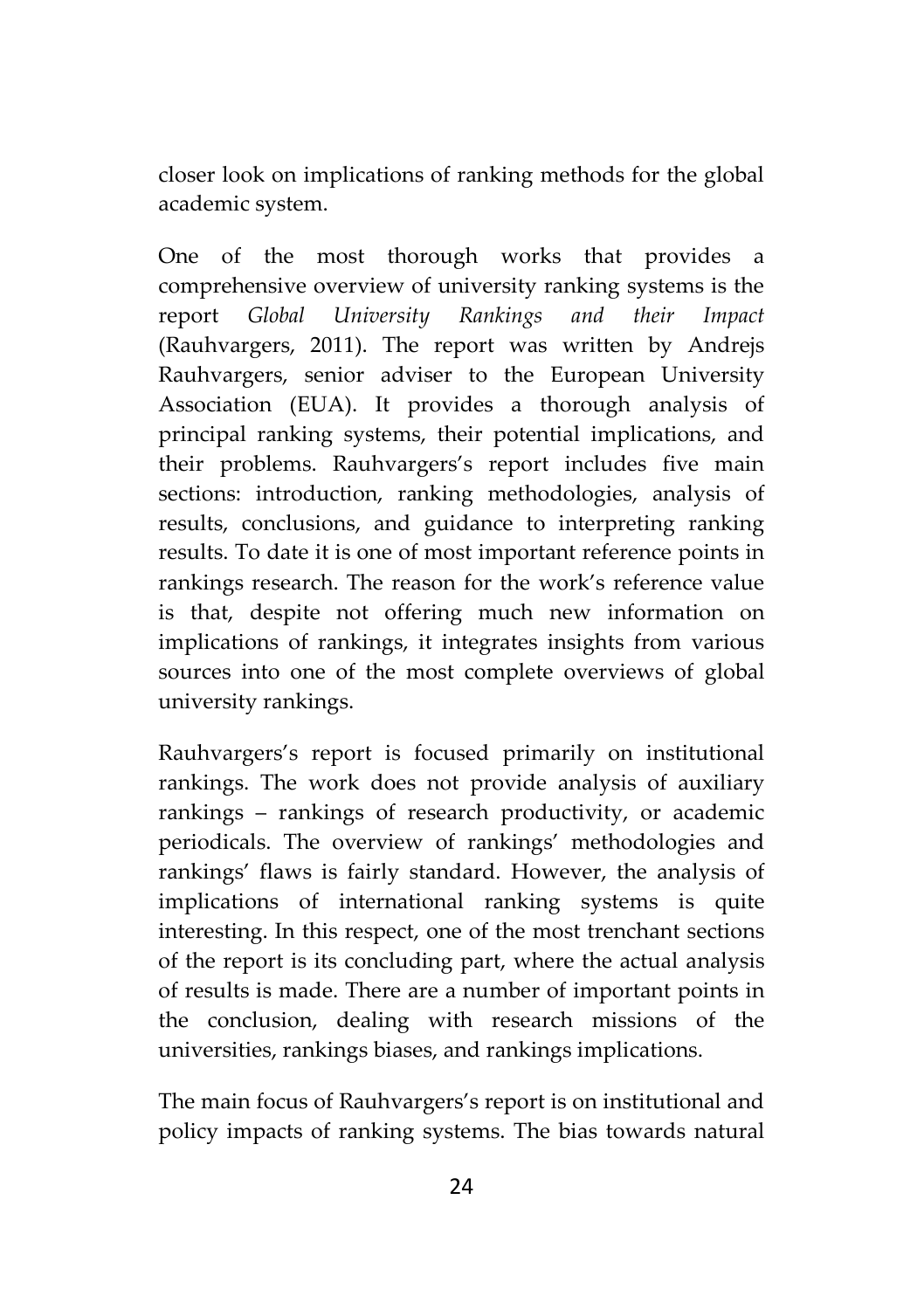sciences is identified, including criticism of field normalization techniques and impact factor problems. Other problems that are discussed in the report include peer-review, language and regional bias. More relevant to this dissertation, however, is the attempt of the report to analyze distortions that rankings produce on institutional level. The analysis is done in a perfunctory manner, as the report pursues other goals. Three main distortions that are identified by the report is tilt towards better funding of natural sciences and medicine, incentives to tinker with the submitted data, and possible attempts to attract Nobel Prize winners. Rauhvargers does not go into as much detail on these categories as it is done in this dissertation. Furthermore, he does not provide any analyses on how rankings may impact individual incentives.

The popularity of the Rauhvargers's report prompted the author to issue the second version of the report (Rauhvargers, 2013) "with the intention of documenting the new developments that have taken place since 2011 (Ibid: 6)." The report, originally intended as a short addition to the first part, analyzes evolution of main ranking systems over the last years and provides an important perspective on policy responses and institutional strategies produced by the rankings. It is this latter part of the report that is of particular relevance to our work.

The new report consists of two parts. The first part lists recent changes in various ranking systems. An important addition to the report is an analysis of new developments in the ranking audit, particularly in regards to *The International Ranking Expert Group* (IREG). Additionally, the first part analyzes the main trends of the rankings and their policy impacts. These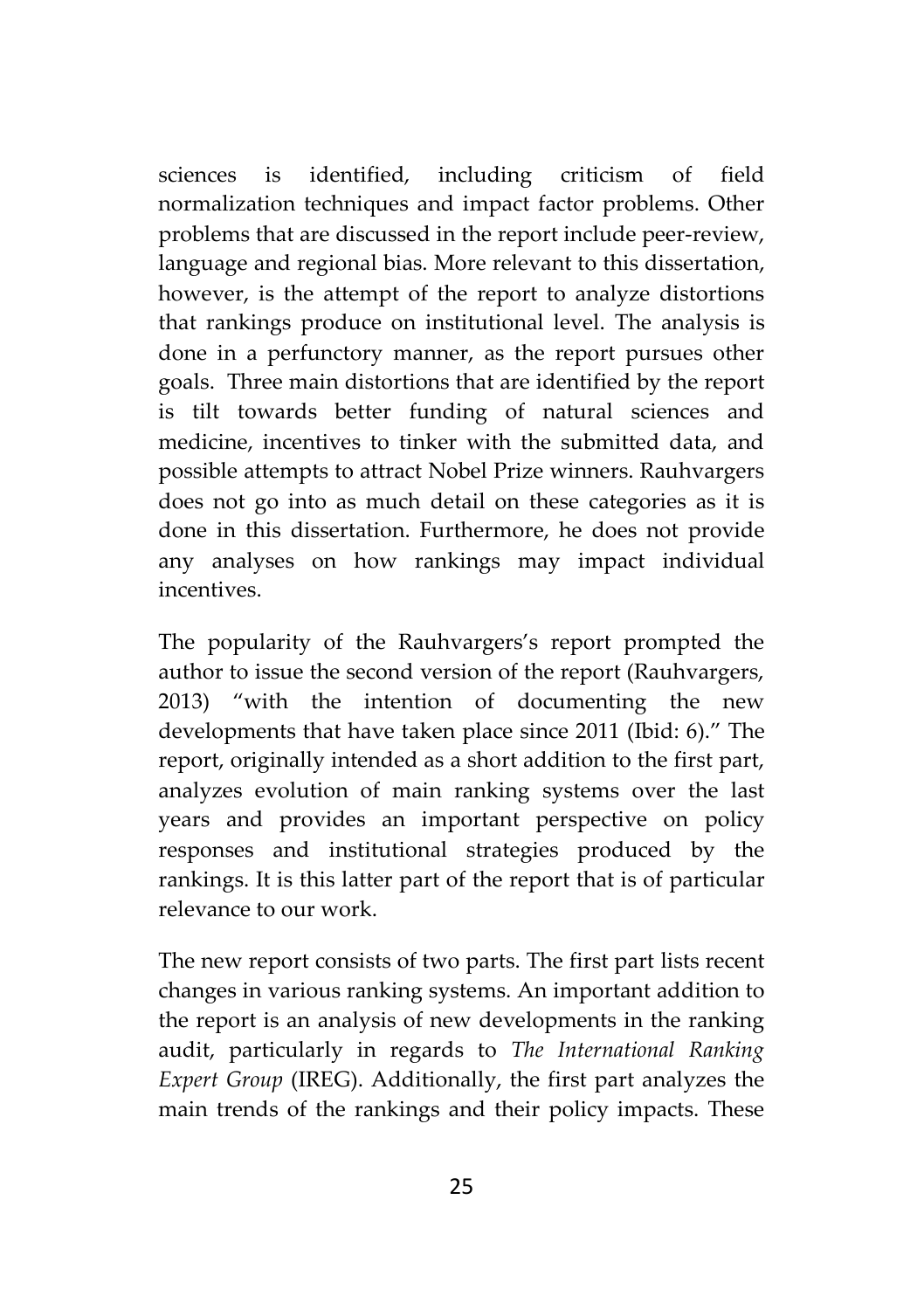latter sections are very interesting as they somewhat intersect with certain parts of our analysis. The second part of the report is more technical and concerns analysis of new players in the ranking business, as well as detailed analysis of updates to principal ranking methodologies.

As has already been mentioned, the ranking trends and policy impacts identified by Rauhvargers are especially relevant to our research. Among the trends of the university rankings, Rauhvargers lists focus on elite universities, neglect of humanities and social sciences, inadequate description of methodology and poor indicators, English language bias, and consolidation of ranking systems (Rauhvargers, 2013: 17-21). While some of these points are debatable, the others have already become well-established elements of the rankings discourse.

A more interesting part of the Rauhvargers' report concerns the impact of rankings. Rauhvargers notes that qualification recognition, eligibility of partner institutions for cooperation agreements, and mergers proliferation as some of the important policy effects that rankings have (Ibid: 21-26). Of these, only proliferation of mergers is directly related to our research and the author does not dwell on this issue much. Rauhvargers also analyses institutional responses to rankings. The two most important points that he makes are that global universities use rankings for strategic planning and that the universities adjust their strategies to suit the main ranking indicators (Ibid: 25). This directly supports the point that the rankings determine choices on the institutional level, elaborated in the latter parts of this dissertation.

Ellen Hazelkorn's book *Rankings and Reshaping of Higher Education: The Battle for World Class Excellence* (Hazelkorn,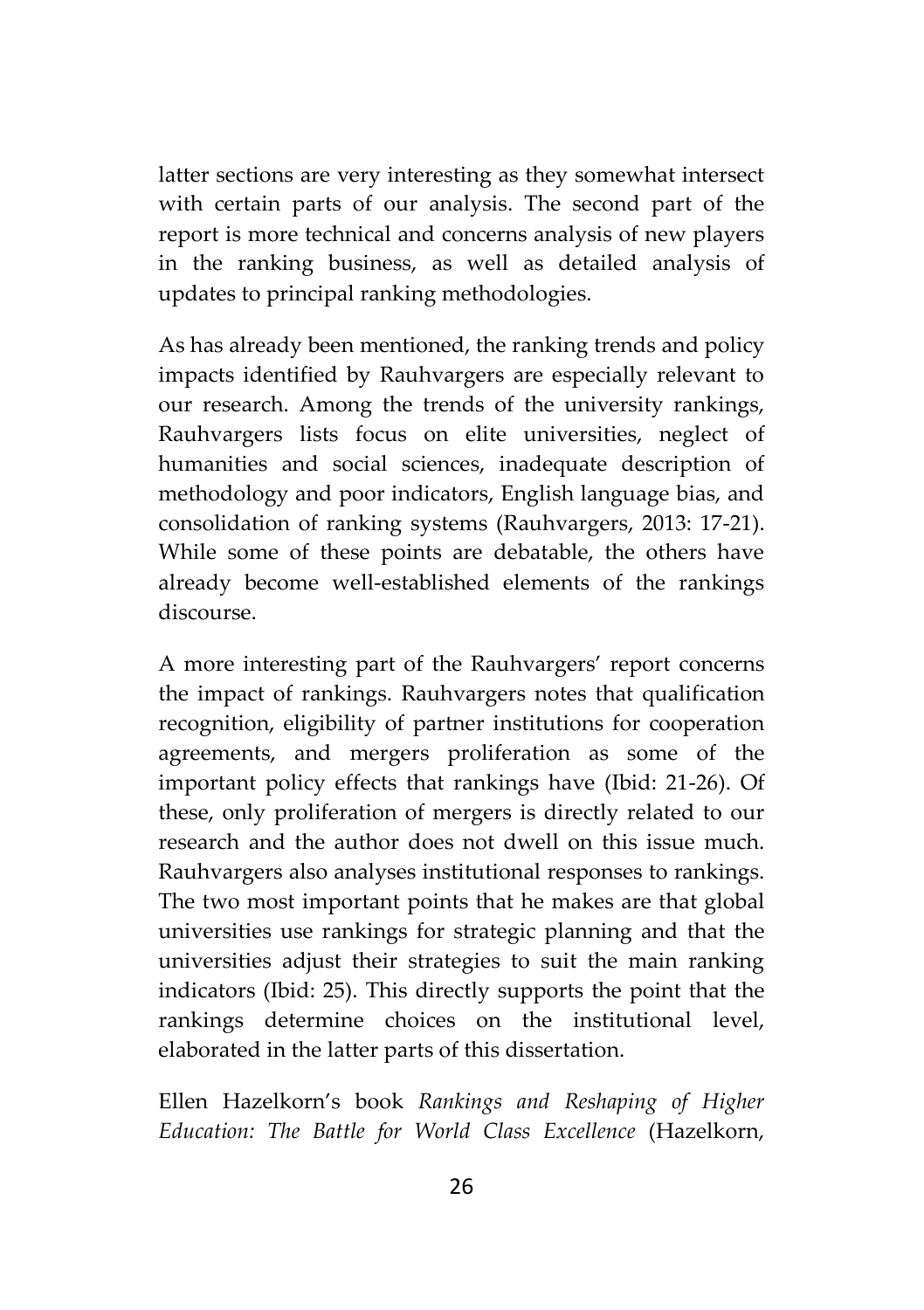2011) is one of very few comprehensive works dedicated to the analysis of rankings' impact on the international higher education. Unlike other analyses of global university rankings, which are often concentrated on immediate advantages and disadvantages of various rankings, Hazelkorn's account goes further to analyze implications of rankings for the future of higher education industry. She conducted numerous surveys and interviews with principal stakeholders in higher education sector, including students, government officials, funding agencies etc. Most important for this dissertation is that Hazelkorn's book provides a detailed analysis of institutional responses to incentives that academic rankings create.

The book consists of six chapters. The first chapter "Globalization and Reputation Race" provides an excellent overview of relations between globalization pressures and rising market competitiveness in higher education sector. This, according to Hazelkorn, is a function of three main factors. First, the narrative of the knowledge society established knowledge as a cornerstone of modern economy (Hazelkorn, 2011: 6). The second factor concerns competition for qualified professionals as an essential component of the success in the knowledge economy (Ibid: 7-8). Hazelkorn avers that the changing perspectives on higher education placed the sector at the core of attempts to build productive economy (Ibid: 8). Finally, she states that growing demands of higher education consumers practically pushed the system towards simple comparative measurements (Ibid: 9-10).

In the second chapter, Hazelkorn explains how rankings measure higher education institution's performance and how measurement proxies work. She provides detailed analyses of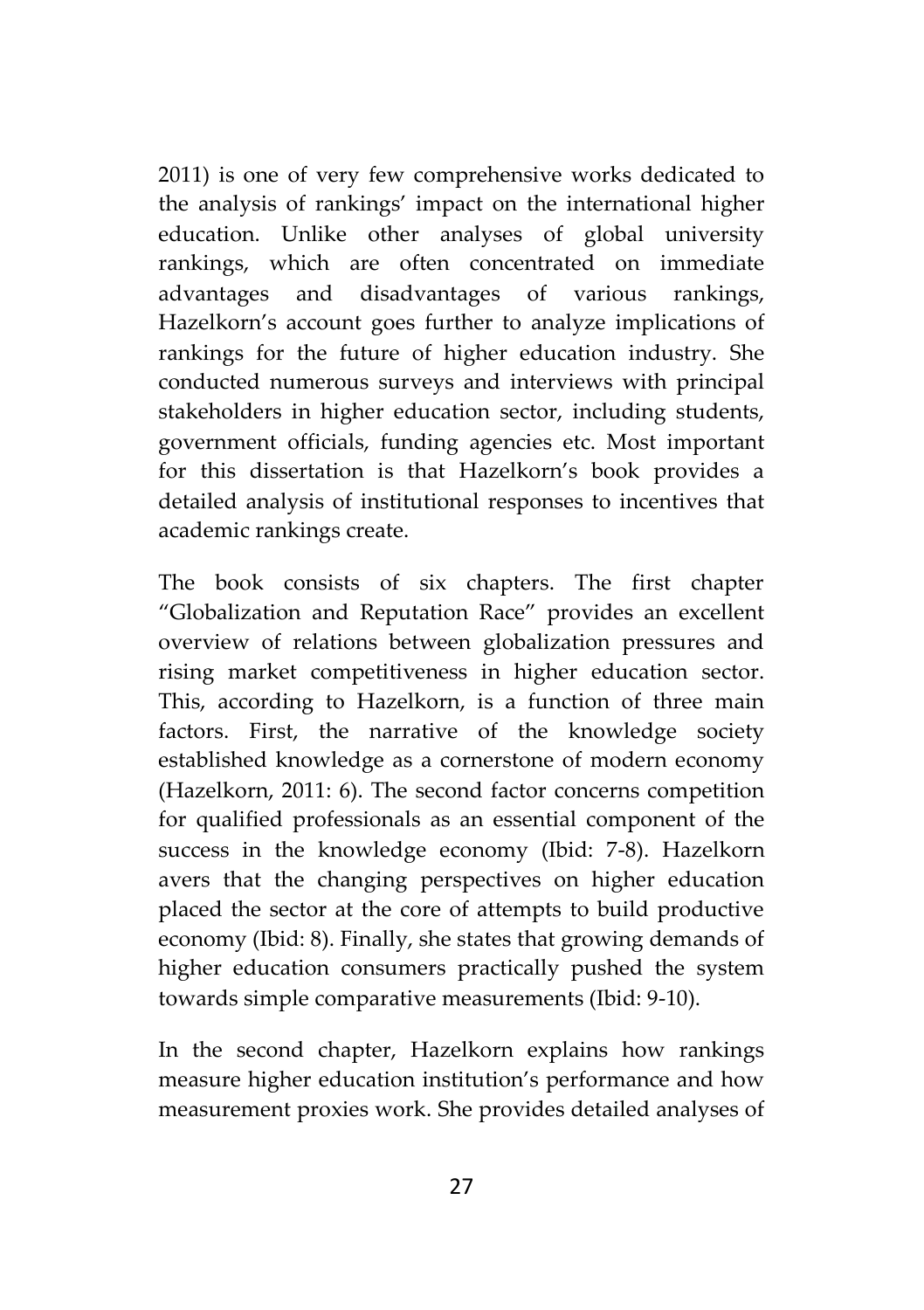rankings' methodologies and indicators. This is mostly a technical chapter, a prelude to the rest of the work. The third chapter provides a background for the next two chapters. It argues that rankings impact student and policy choices. Hazelkorn finds that institutions, as well as students are generally well aware of the rankings. Students may use them in choosing a suitable program, while institutions observe the rankings as influencing potential funding, accreditation and collaboration decisions (Ibid: 82-120). In the chapter Hazelkorn also identifies key stakeholders of the HE sector and researches their attitude towards the rankings.

Chapters four and five of the Hazelkorn's book develops her research on impacts of rankings on the student's choice and HE policy making. The fourth chapter is dedicated to the student choice. The empirical part of the chapter is based on interviews with international students. She finds that many students' choices are affected by the reputation of the prospective institutions. The reputation is in turn partly based on the position of an institution in domestic and international rankings (Ibid: 121-153). She also notes a constant increase in the influence of rankings on student choices over the last years (Ibid: 150). Similarly, in the fifth chapter Hazelkorn analyses impacts of rankings on policy choice. She conducts country by country study and shows importance of international rankings for policy making. Hazelkorn distinguishes two models of strategic positions that countries take in regards to rankings. The neo-liberal model aims to create a handful of research powerhouses, while leaving teaching and locally important research to less important universities (Ibid: 185). The social-democratic model aims to promote diversified system of higher education while keeping the global focus (Ibid: 185-186). In both cases, ranking have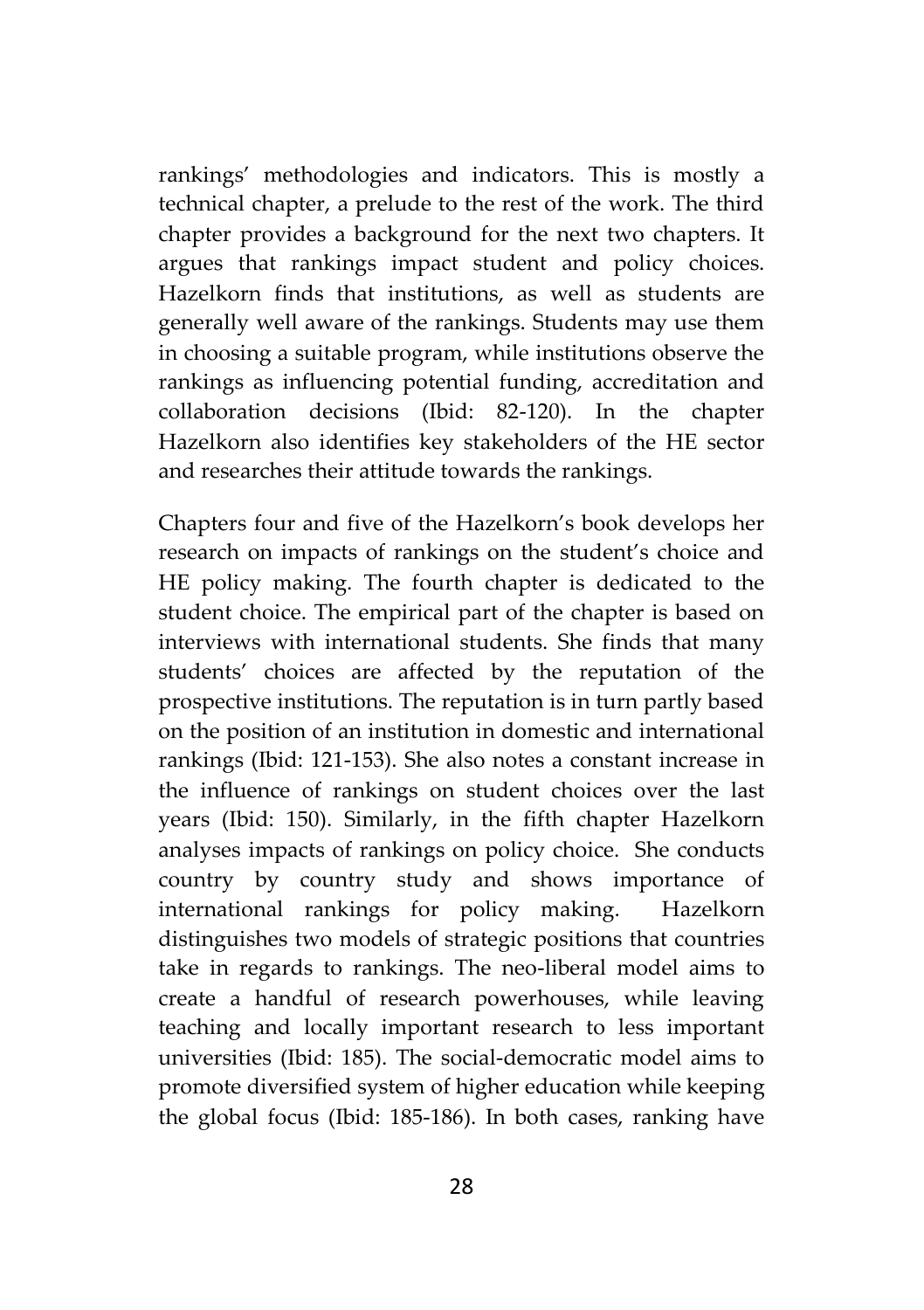contributed to a growing importance of higher education for the global economic competition.

Finally, in the last chapter of her book, Hazelkorn analyses how ranking reshape higher education. Higher education institutions are learning to reap the benefits of their position or visibility within the rankings. They are restructuring their organization, strategy, recruitment policy, and pedagogy in order to improve their position (Ibid: 153-186). The restructuring trends that Hazelkorn mentions confirm the idea of this dissertation that institutions factor their ranking performance into the choices they are making. Hazelkorn provides a list of effects that rankings have on various stakeholders of higher education. Some of these effects, such as "relieve best researchers of teaching," "increase output," and "reward faculty publication in highly-cited journals," are quite similar to the impacts that are identified in this work (Ibid: 202-203).

Hazelkorn's book is one of the very few attempts to look beyond the immediate impact of the global academic rankings on the system of higher education and research. First of all, the ranking are treated in the context of wider changes in the higher education system that happened over the last decades. Second, Hazelkorn actually shows how the rankings could potentially affect the system of knowledge production as a whole. In this respect, the book of Ellen Hazelkorn comes the closest to the purpose of this dissertation's analysis, albeit with different focus and conclusions.

Another comprehensive work on rankings is *University Rankings: Theoretical Basis, Methodology and Impacts on Global Higher Education*, edited by Jung Shin, Robert Toutkoushian, and Ulrich Teiler (Shin, Toutkoushian, Teiler, 2011). It is the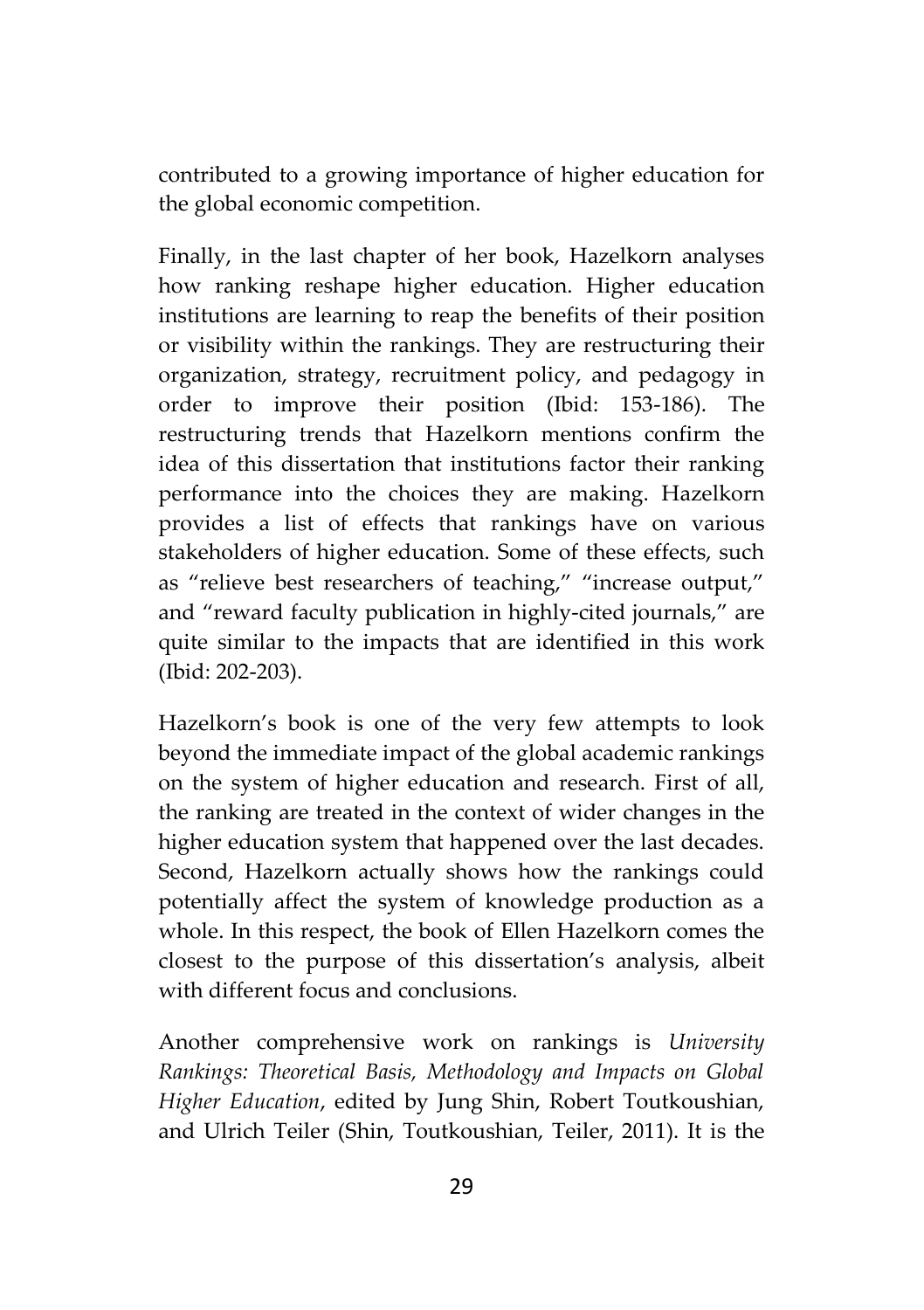first of multi-author works that are reviewed in this section. The three main chapters of the work are: "Organizational Effectiveness, Quality, and Rankings," "Methodological Issues of University Rankings," and "Social Impacts of University Rankings."

The first part of the work gives a general overview of the rankings. In the opening section of the work, Shin and Toutkoushian give a brief overview of problems that the rankings research deals with. They analyze history and rationale behind the rankings and their social effects. Among the problems of the rankings the authors distinguish emphasis on attracting students, lack of attention to different universities' missions, and promotion of particular disciplines. To rectify the problem the authors suggest creation of more nuanced rankings in the future (Shin, Toutkoushian, 2011: 1-16).

Shin also wrote another chapter for the first part. In this chapter, he claims that although rankings generally correspond to the logic of measuring organizational effectiveness "There is no clear evidence that ranking contributes to institutional quality, while ranking appears to have many negative effects on higher education institutions (Shin, 2011: 31)".

Another interesting chapter of the work is written by Ulrich Teiler. The chapter takes a critical approach and summarizes main problems of ranking systems. Teiler concludes that "The popularity of rankings is not positively related to their 'quality' and normative 'acceptability.' There is even a "law" of a negative correlation, namely, the lower the quality and the more biased the normative basis, the higher the popularity of a ranking study is likely to be (Teiler, 2011: 67)".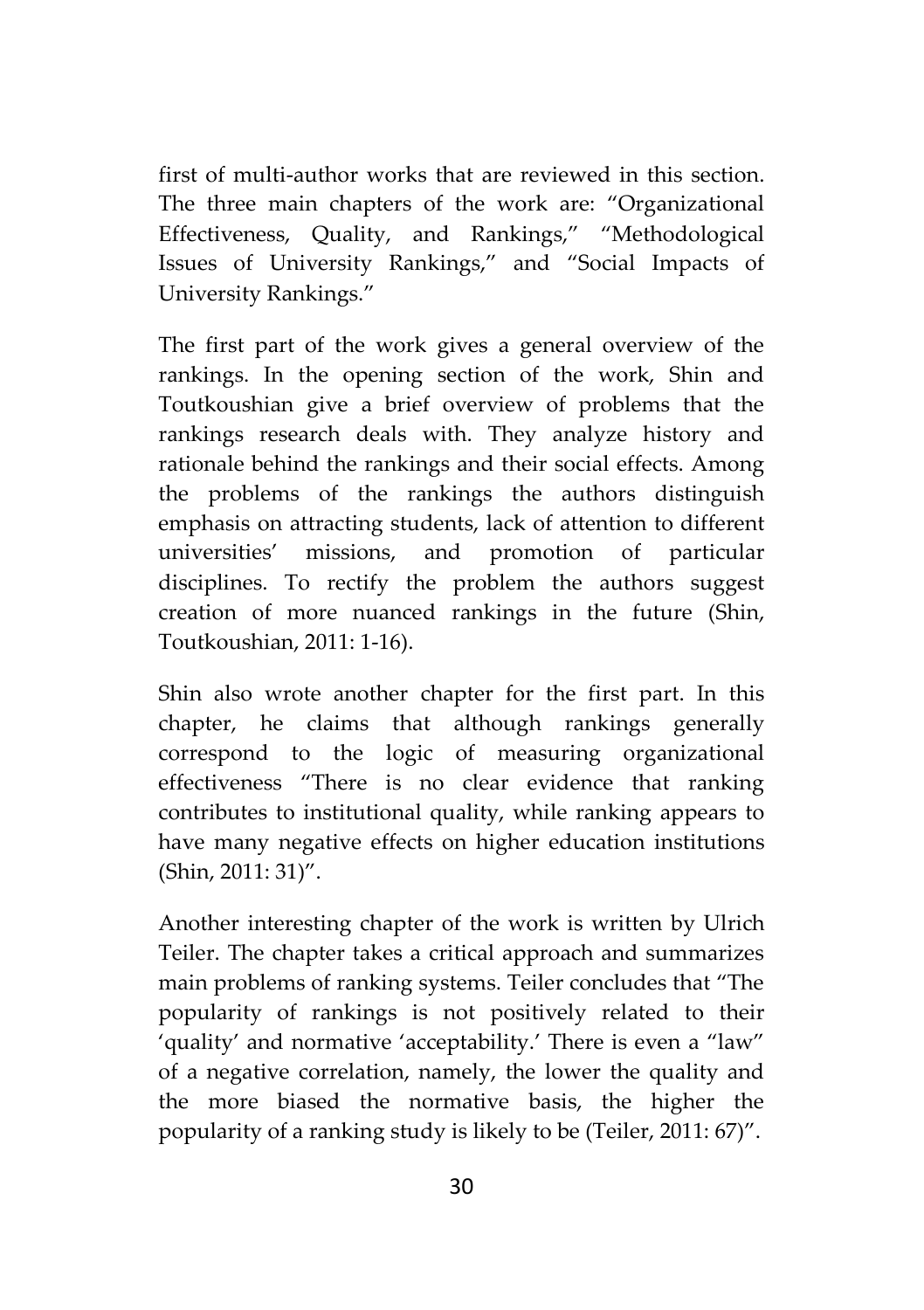The second part of the book deals with ranking methodologies. Longden reviews ranking indicators and weights. He claims that ranking methodologies could often be confusing and cannot really measure complexity of higher education institutions (Longden, 2011: 73-104). Webber analyzes faculty productivity, which is quite important for the arguments of this thesis. In line with our ideas, she finds that productivity as measured by the amount of publications is the main quantitative indicator of faculty performance (Webber, 2011: 118). Toutkoushian and Webber aver that measurements of research performance are still fairly primitive, rely on hardly reliable mix of indicators, and tend to favor quantity over quality (Toutkoushian, Weber, 2011: 140-141). Trigwell draws attention to an almost complete absence of teaching measurements in the principal ranking systems, which parallels our conclusions on potential impacts that the rankings may have on academic profession (Trigwell, 2011: 165-181).

The third part of the book is particularly interesting to this research, as it analyzes social impacts of university rankings. Morphew and Swanson point out that the rankings are going to stay an important part of higher education system. Thus, it is important to pay attention to them, but without "falling to their allure" and losing sight of the institutional mission (Morphew, Swanson, 2011: 196). Arimoto analyzes reactions in academic profession to university rankings. Her chapter is quite interesting for our work. It provides insights into impacts of the rankings on changing system of knowledge production. Among the most important impacts Arimoto distinguishes growing importance of research, decline of teaching, and a tendency to measure academic productivity exclusively by research (Arimoto, 2011: 229-258). Finally, the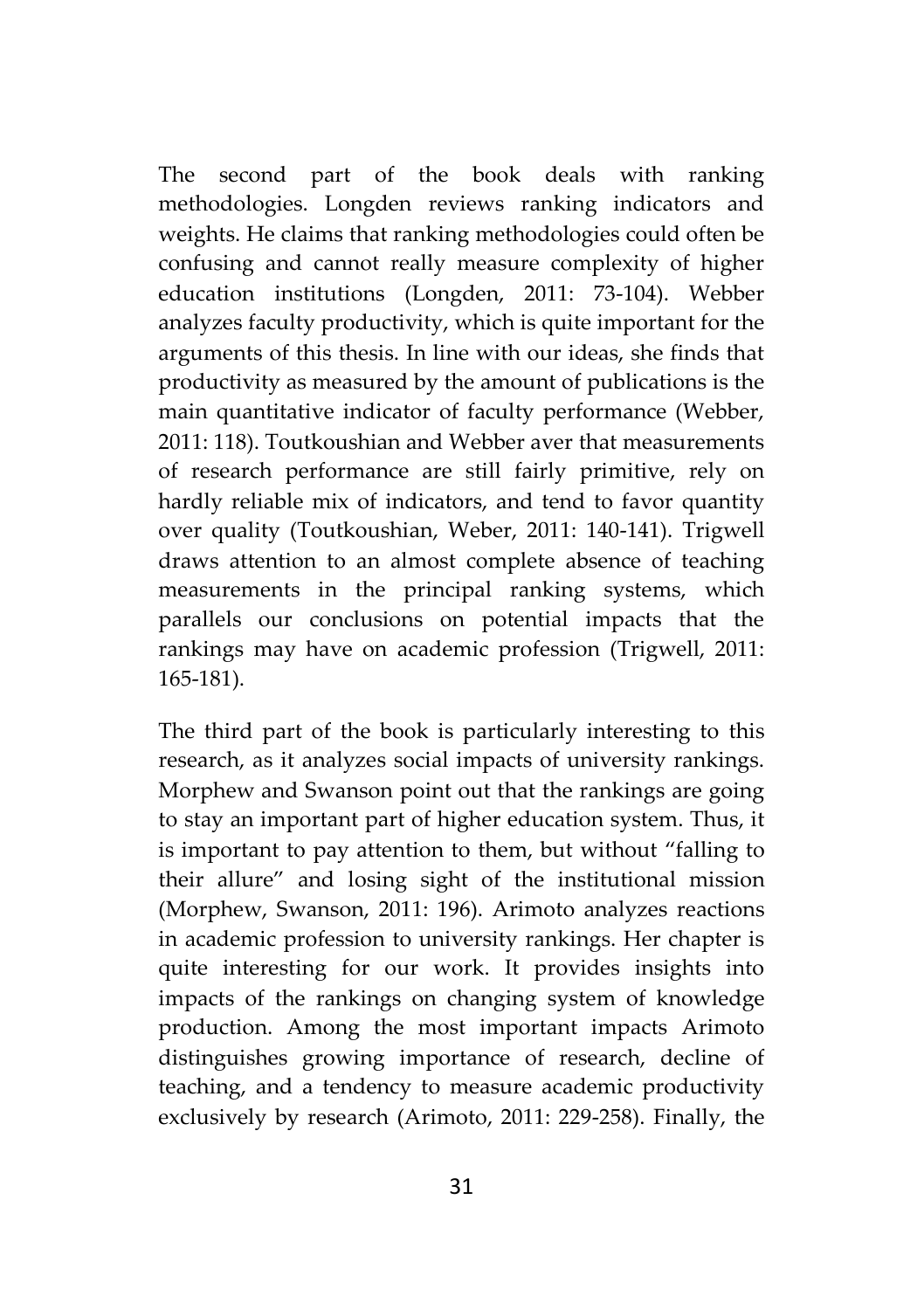concluding chapter, authored by Ulrich Teiler is dedicated to the future of university rankings. He suggests various possible scenarios in the development of ranking systems. The important part of one of scenarios is that "if main stream rankings are biased towards the research functions, there is potential for serious problems in the quality of teaching and learning (Teiler, 2011: 264-265)." As it will be demonstrated in the following chapters, one of the most important impacts of rankings is precisely the undermining of the university's teaching component.

Another collection of works on rankings is *The World Class University and Rankings: Aiming beyond Status* (Sadlak, Nian Cai, 2007)*,* edited by Jan Sadlak and Nian Cai Liu. The work consists of three parts: "Characteristics and Criteria of the World-class University," "Evaluation and Ranking of World class Universities," and "Building a World-class University." Only the second part of the collection is applicable to the topic of the dissertation.

In the second part Jan Sadlak provides the general overview of connections between the global rankings and the trends defining higher education in the last years (Sadlak, 2007: 75- 87). The entries of van Raan, Bellon, and Zitt and Fileatreau discuss methodologies of principal rankings systems. Van Raan reiterates the point that peer-review is somewhat unreliable, and simple metrics do not quite represent the complexity of educational institutions. Bellon draws the attention to the point that rankings are essentially external to the institution, and draws a line between internal and external evaluations. Zitt and Fileatreau point that the ARWU rankings tend to prioritize larger institutions over smaller ones. In other words, they show that ARWU is strongly size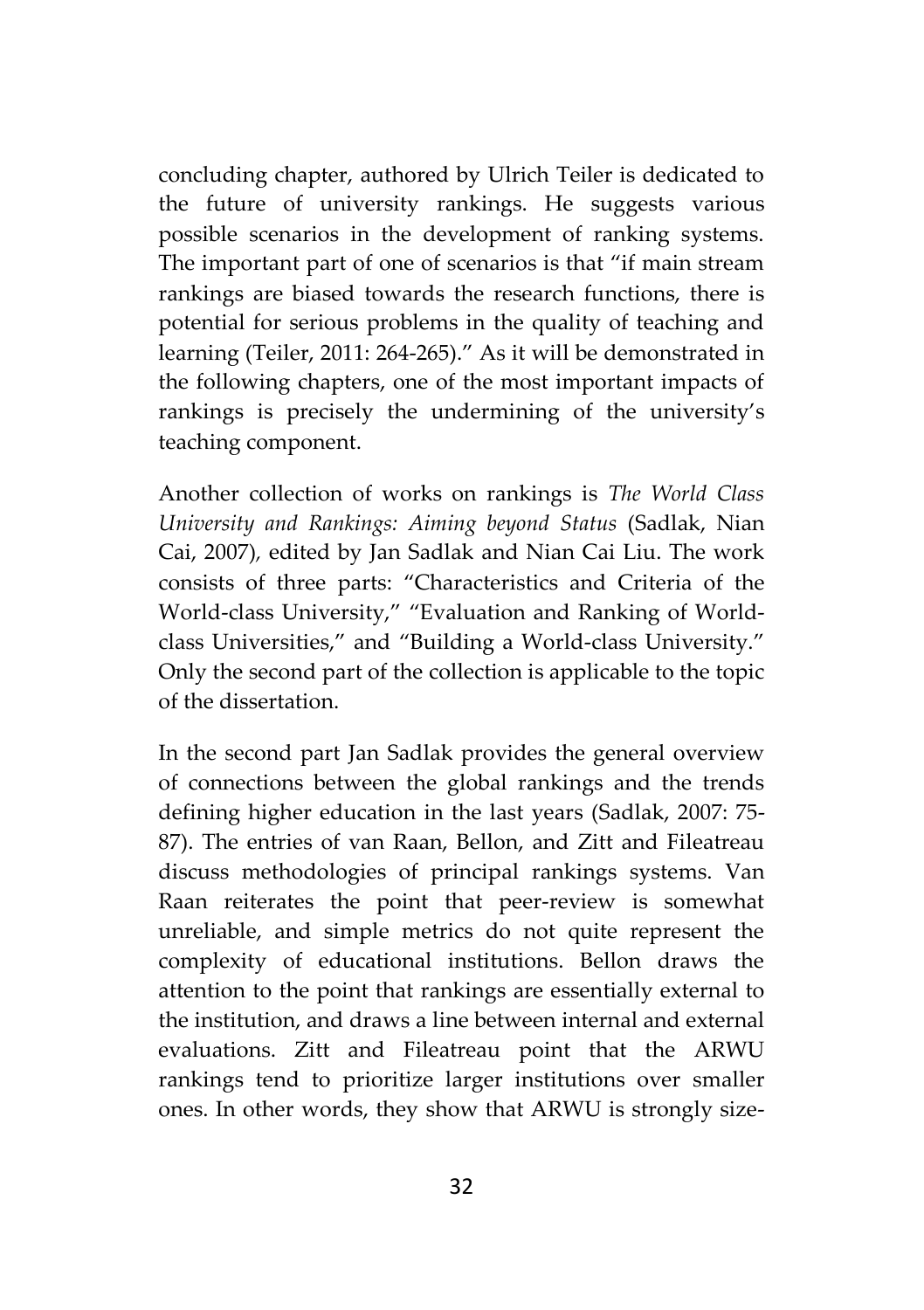biased. Finally, the entry by Liu and Ying continues the long tradition of their other accounts of methodologies and problems of the ARWU ranking. The rest of the articles mostly analyze specific rankings and are less relevant to our research.

Similarly diverse work on the university rankings is *University Rankings, Diversity, and the New Landscape of Higher Education*, edited by Barbara Kehm and Bjorn Stensaker (Kehn, Stensaker, 2009). The work also includes entries by multiple authors. The volume is split into two main parts: "Methodology" and "Implications".

In the first part, the entries are dedicated to methodologies of rankings, their uses and misuses. The book provides a refreshingly critical perspective on the ranking matters. Proulx, for instance, point out multiple problems of ranking methodologies, as well as their homogenizing character, unreliable indicators, and reputational dependency (Proulx, 2009: 35-46). Similarly, Federkeil points to various problems of reputational rankings. He notes that there is a certain correlation between reputation of a university and its research performance; however, in individual cases the correlation might be quite inaccurate (Federkeil, 2009: 19-34).

The second part of the book is smaller and includes an analysis of various implications of the global rankings. Simon Marginson provides an analysis of how university rankings influence distribution of private and public goods in higher education. One of his conclusions is that rankings often work according to their own logic, rather than the logic of the higher education system (Marginson, 2009: 85-96). The article of David Dill also points to the increasing tendency of rankings to be valuable as a tool of prestige, rather than the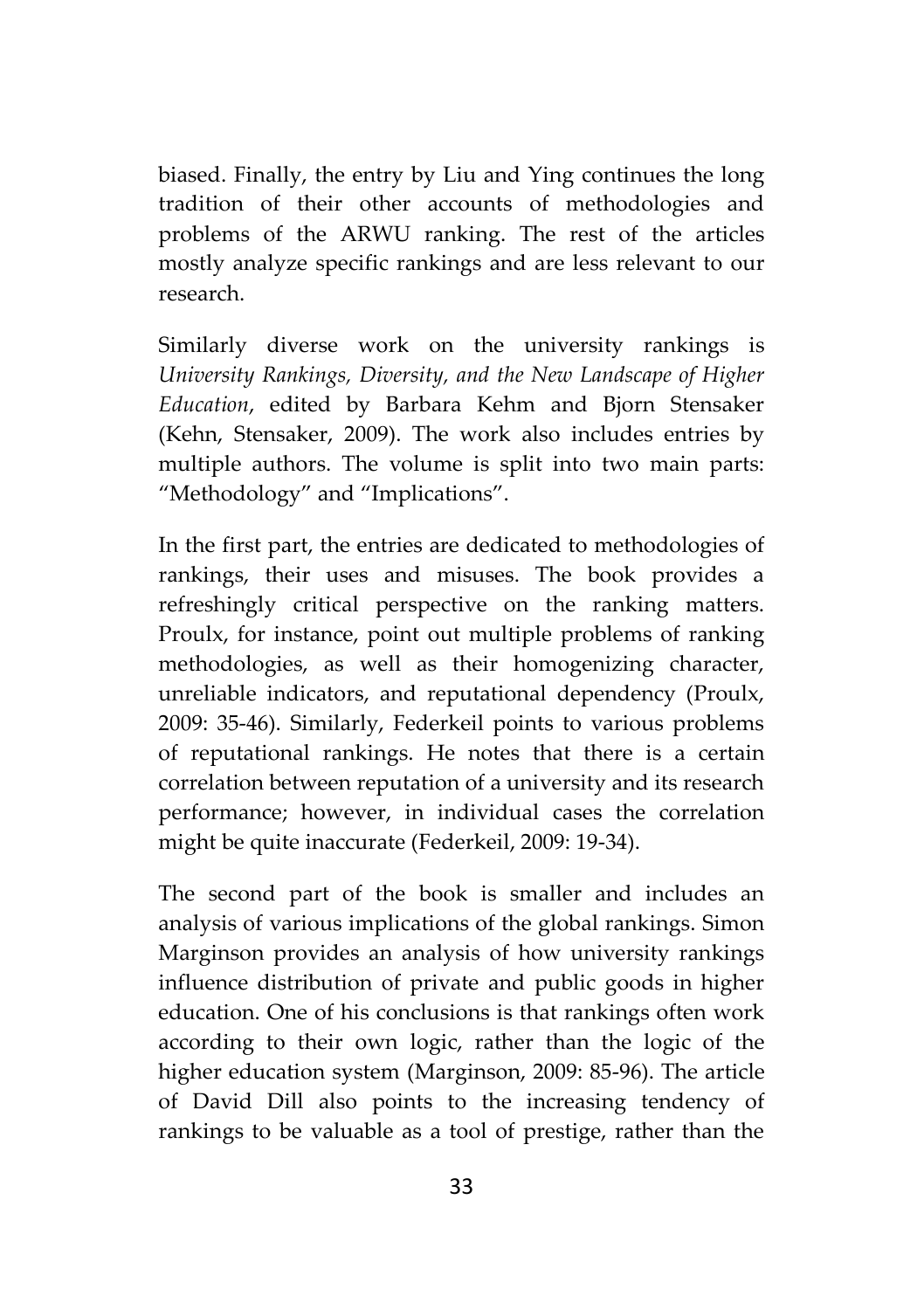real measurement of the system of knowledge production. In his opinion, such situation could lead to the higher costs of education for its consumers and the degradation of rankings to a sort of simple screening mechanism as universities vie for dominance in the global system (Dill, 2009: 97-116).

Another notable report on international university ranking is *A World of Difference: A Global Survey of University Ranking and League Tables* by Alex Usher and Massimo Savino (Usher, Savino, 2006). It is considerably smaller than the previous works. The report is primarily concerned with methodology of rankings and consistency of their results. The authors conclude that "league tables are only in their infancy, and all of them can clearly benefit from greater analysis of the assumptions implicit in their own schemes. This is particularly the case with respect to international league tables, which, as noted above, have a restricted range of possible indicators due to the lack of available cross-national comparative data. To the extent that international ranking schemes are taking on a quality assurance role in the growing international student market, this is a matter of no small import, and suggests that the global higher education community needs to begin to look at how best to collect and report data on institutions so as to permit thoughtful and responsible inter-institutional comparisons (Usher, Savino, 2006: 38)".

Among the works that treat rankings in passing are Ben Wildavsky's influential book *The Great Brain Race* contains a chapter dedicated to university rankings (Wildavsky, 2010). The chapter called "College Rankings go Global" provides valuable information on issues behind the main university rankings. In particular, Wildavsky gives a good insider's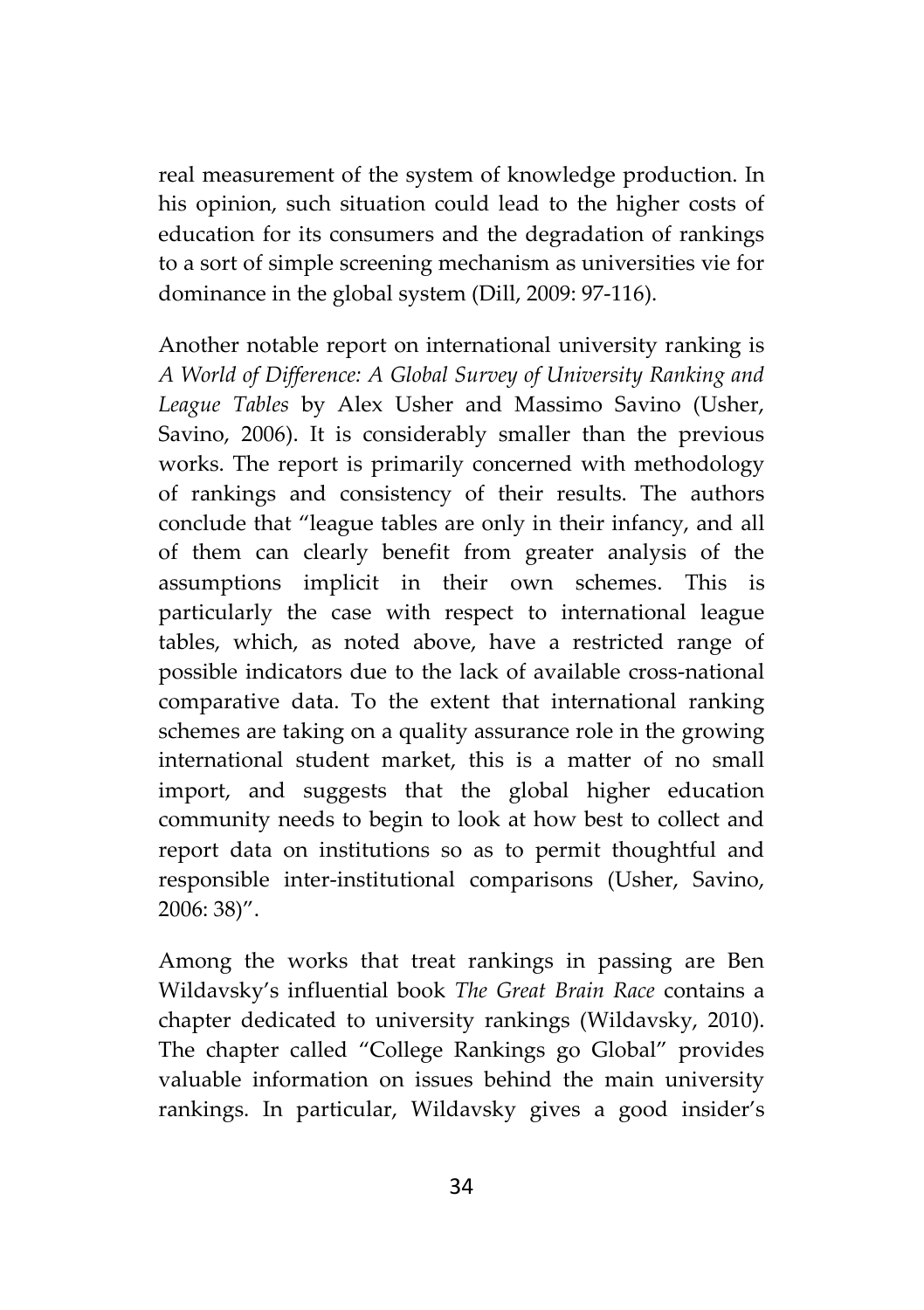account on the beginnings of the THE-QS ranking. The chapter gives a standard overview of the principal ranking system's history, and a passing reference to their methodology (Ibid: 100-140). Wildavsky also provides an overview of some of the national responses to the global rankings. The biggest merit of the chapter, however, is that it treats international rankings as a reflection of global competition for talent. "If rankings ultimately spur universities to improve the quality of the research they produce, as well as the education their students receive, then the much-disparaged metrics will have succeeded […] in providing their very own version of added educational value (Ibid: 140)."

Jamil Salmi's work *The Challenge of Establishing World Class Universities* is another work that deals with rankings (Salmi, 2010). The book shows connections between the knowledge society narratives and global rankings. The work treats rankings in somewhat perfunctory manner as a reflection of some preexisting excellence. Salmi's approach in this respect is very much similar to the organization he represents (The World Bank). Although Salmi admits "methodological limitations" of rankings, he states "world-class universities are recognized in part for their superior outputs. They produce well-qualified graduates who are in high demand on the labor market; they conduct leading-edge research published in top scientific journals; and in the case of science and-technology–oriented institutions, they contribute to technical innovations through patents and licenses (Ibid: 5)." The work of Salmi goes little further than to imply objective reality behind the ranking systems, and it does not provide deep reflections on their possible impact. Yet, it is one of the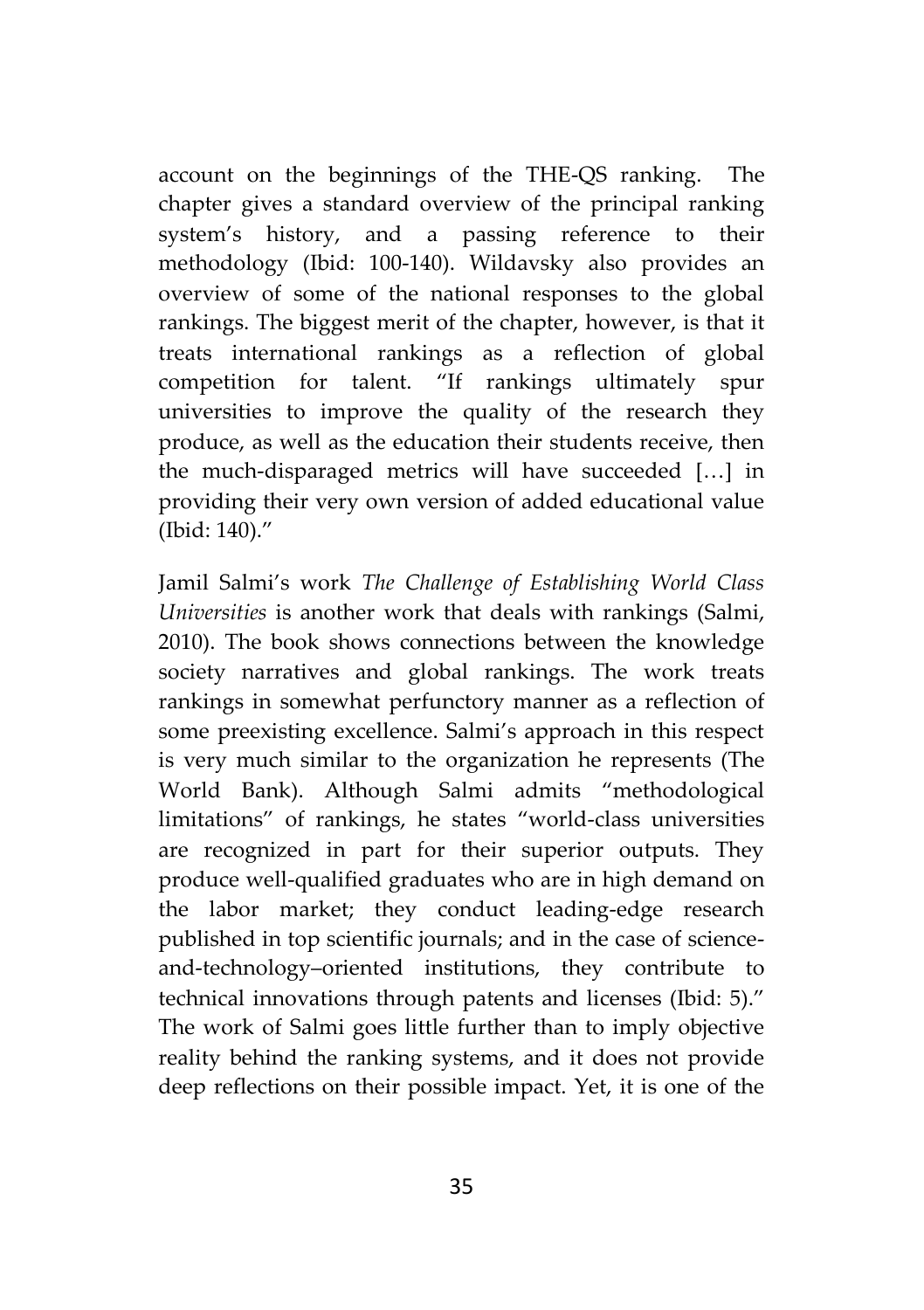reference points in many other papers dealing with global rankings.

The technical papers on the issues of rankings are plentiful. They discuss concrete criteria of various academic rankings. One of the most notable papers here is "Academic Ranking of World Universities" written by the creators of the ARWU ranking Nian Cai Liu and Ying Cheng (Liu, Cheng, 2005). The paper provides the list of measurement indicators beyond the ARWU rankings and explains the reasoning behind the choice of these indicators. It also gives a brief historical overview of the emergence of ARWU. The paper is especially valuable because it gives the perspective of the people behind one of the most important ranking systems.

A paper providing an important critical point on the ARWU ranking is "Irreproducibility of the Results of the Shanghai Academic Ranking of World Universities" by Razvan Florian (Florian, 2007). The paper receives less attention that it deserves. Yet, it puts forth a claim that the results of the ARWU ranking are not reproducible independently, based on the official criteria and the weights assigned to them. Considering that the paper is methodologically sound, its claims are a serious challenge to the ARWU ranking.

Anthony van Raan, one of the major critics of the ARWU rankings, published an early critical account of the rankings. In the paper, he pointed both technical and methodological problems of ARWU. On the list of the problems identified are non-matching references, institutional discrepancies, biases of citation databases, and English language bias. Many of the problems identified in van Raan's study have also been mentioned in later papers. The paper caused a fervent exchange of opinions when Liu and Cheng pointed out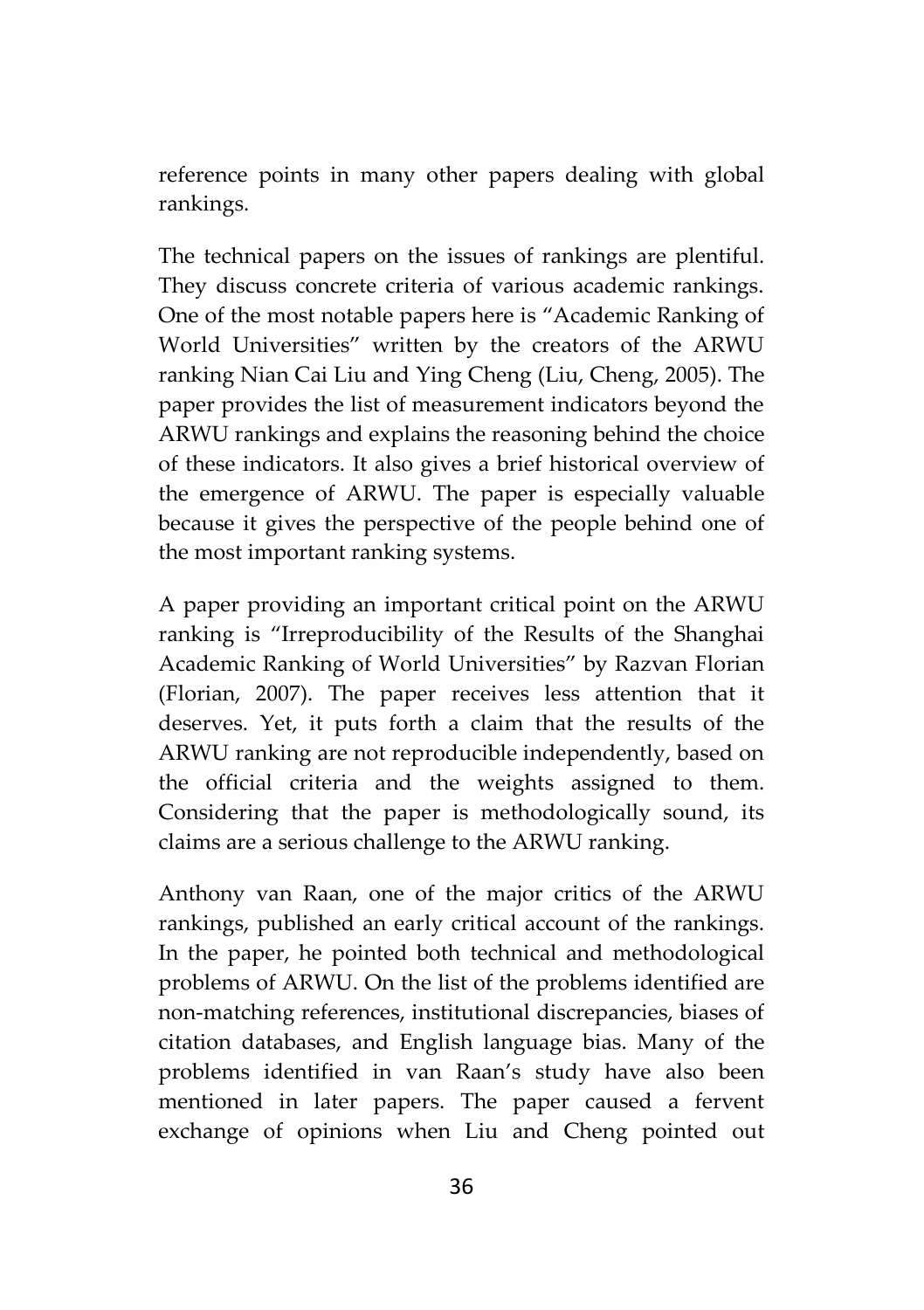inaccuracies in claims made by van Raan (Liu, Cheng, 2005). This in turn led to van Raan's publishing a response paper in which he stood by his most important conclusions emphasizing, in particular, the problems of citation databases (van Raan, 2005). He stated that "Bibliometric analysis for evaluation purposes or for studies of science in general is and must be much more than just using what is readily available in databases. This is a crucial element of advanced bibliometric research, development and practical application (Ibid: 112)."

Another critical point of view on ARWU is presented in the paper "Should you believe in the Shanghai ranking?" by Jean- Charles Billaut, Denis Bouyssou, and Philippe Vincke (Billaut, Bouyssou, Vincke, 2010). The authors contend that the criteria of the ARWU rankings "only very loosely connected with what they intended to capture (Ibid: 249)." In addition, they point out that the aggregation methodology of the ARWU ranking is flawed. Although the paper provides a very good criticism of ARWU, it does not go beyond the disagreement with the ranking methodology. Since everyone is entitled to their own opinion, a simple statement that criteria are not robust enough is hardly a relevant point, considering that Liu and Chang pre-empted such criticism by stating "Any ranking is controversial, and no ranking is absolutely objective (Liu, Chang, 2009: 3)."

Among the various ranking systems THE-QS, which later evolved into the QS rankings, attracted most criticism by far. In particular, the system of peer review was heavily criticized based on its unreliability and fluctuations (see, Ioannidis et al., 2007). Another often mentioned fault that the QS shares with ARWU is the reliance on citation databases that due to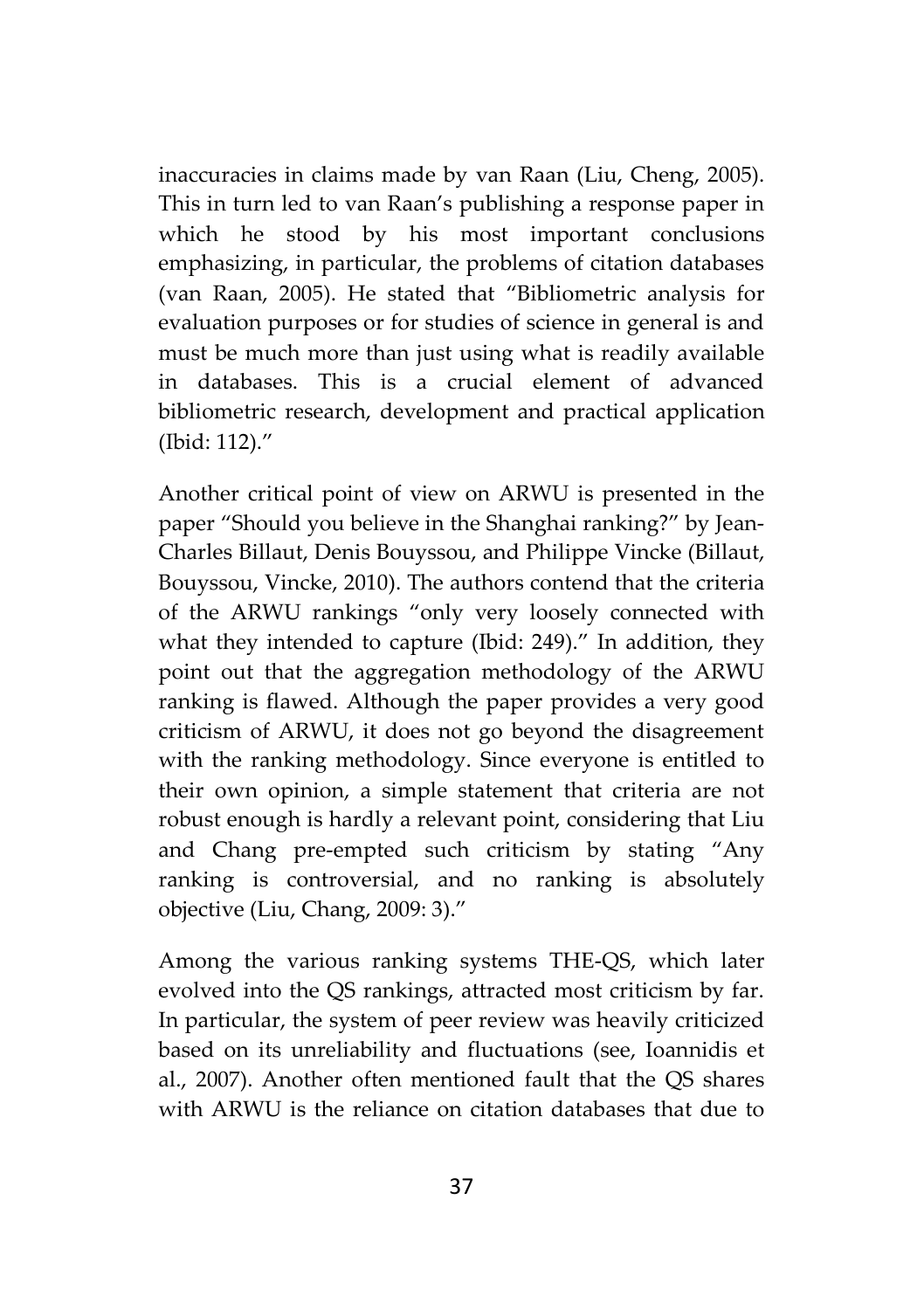their peculiarities undermine the importance of social sciences and humanities (Rauhvargers, 2011: 64).

Neither the THE, nor the QS rankings have been analyzed extensively in a separate account. Most of their methodological advantages and faults are discussed in comparative papers contrasting multiple ranking systems. The relatively greater attention to the ARWU ranking may have been due to its earlier appearance. The most important subset of the works on methodology of various ranking, thus, concerns the works that compare the principal ranking systems. These works often aim either to claim advantages of one ranking system over another or to compare their results.

"Comparing University Rankings (Aguillo et al, 2010)" is an important article on the international rankings. Its results are interesting in regards to the THE-QS ranking (the predecessor of the QS ranking). The authors identified that the reputational rankings tend to bias towards institutions of certain countries, such as UK and Australia (Ibid: 255). At the same time they concluded that the THE-QS and ARWU are surprisingly similar when it concerns citation counts (Ibid). This point is important as it demonstrates that the research productivity is often calculated similarly by various rankings.

One of the earlier papers discussing the role of rankings is "Dilemma of Ranking (2006)" by Philip Altbach. In the article Altbach made multiple points that are still relevant to the ranking issues. He pointed the quantity bias of ranking measures stating that "the number of articles published does not necessarily relate to the quality or impact of the articles (Ibid: 2)." Furthermore, he identified natural science bias, lack of consideration for teaching quality, and the exclusive orientation of rankings towards research intensive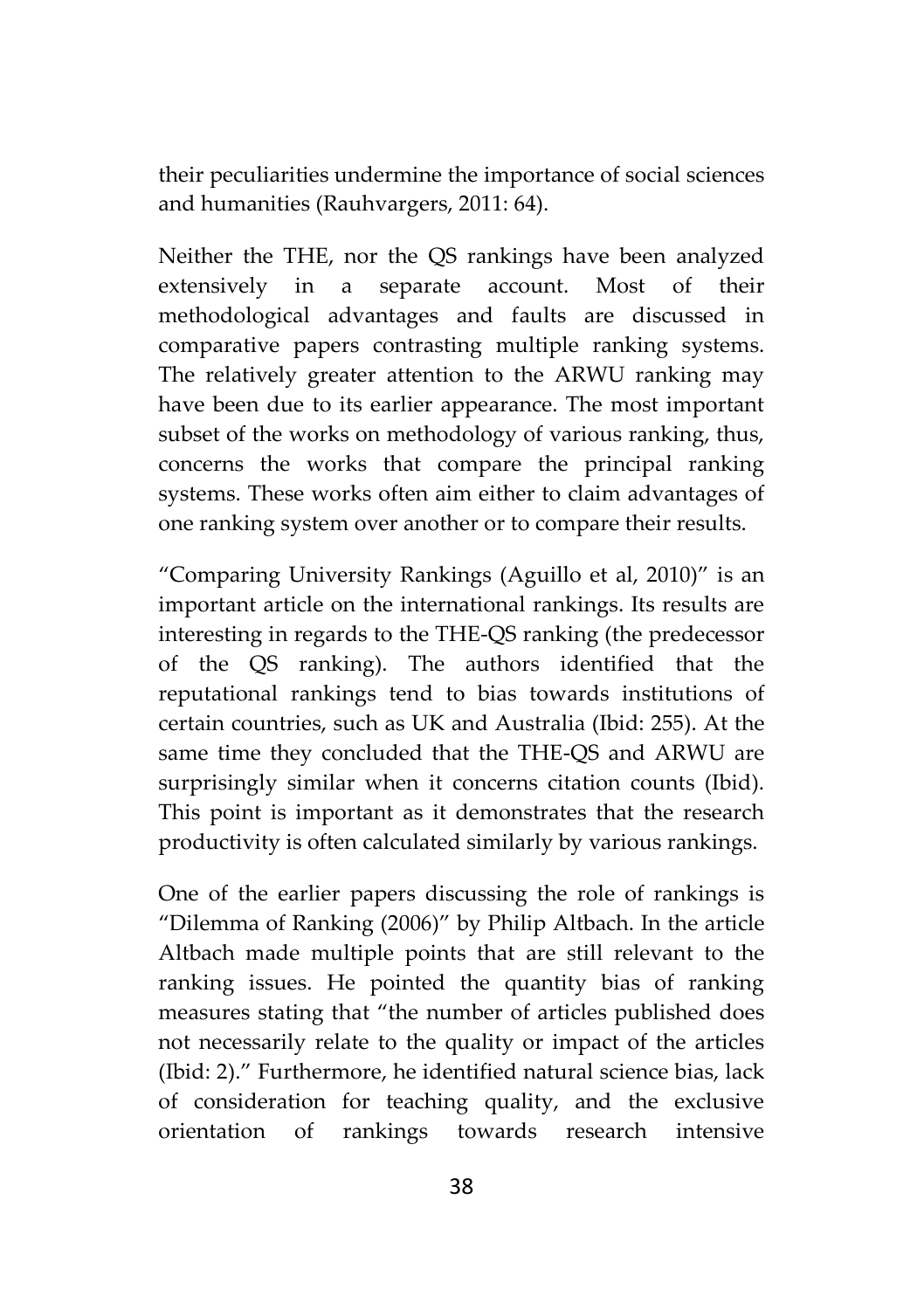universities as the principal problems of main ranking systems.

Altbach reiterated his position in another article "The Globalization of College and University Rankings (Altbach, 2012)." He again pointed to the research orientation of ranking systems and the absence of reasonable teaching measurement from the university rankings, as well as a certain dominance of natural sciences. An important point that Altbach made is that the rankings create new centers and peripheries. The privileged position of some institutions could be a result of advantages that have nothing to do with the institutional quality. For instance, Hong Kong's tradition of English language academia, as well as the US and UK access to global academic networks constitute important advantages for ranking higher. According to Altbach "while the barriers between centers and peripheries are more permeable, they nonetheless remain formidable (Ibid: 30)".

Ellen Hazelkorn's paper on "the Impact of Global Rankings on Higher Education Research and the Production of Knowledge (Hazelkorn, 2009)" is another important source for our analysis. Except for already traditional overview of ranking methodologies and policy responses, Hazelkorn provides an interesting opinion on how rankings reshape the system of knowledge production. She distinguishes five main impacts of rankings. First, there is the focus on narrow definition of knowledge and scientific disciplines by which Hazelkorn essentially means limited focus on harder sciences as indexed by main citation databases. Another impact is focus on traditional outputs which involves measurement of quality as defined by narrow academic community rather than society in general. She mentions "focus on bio-sciences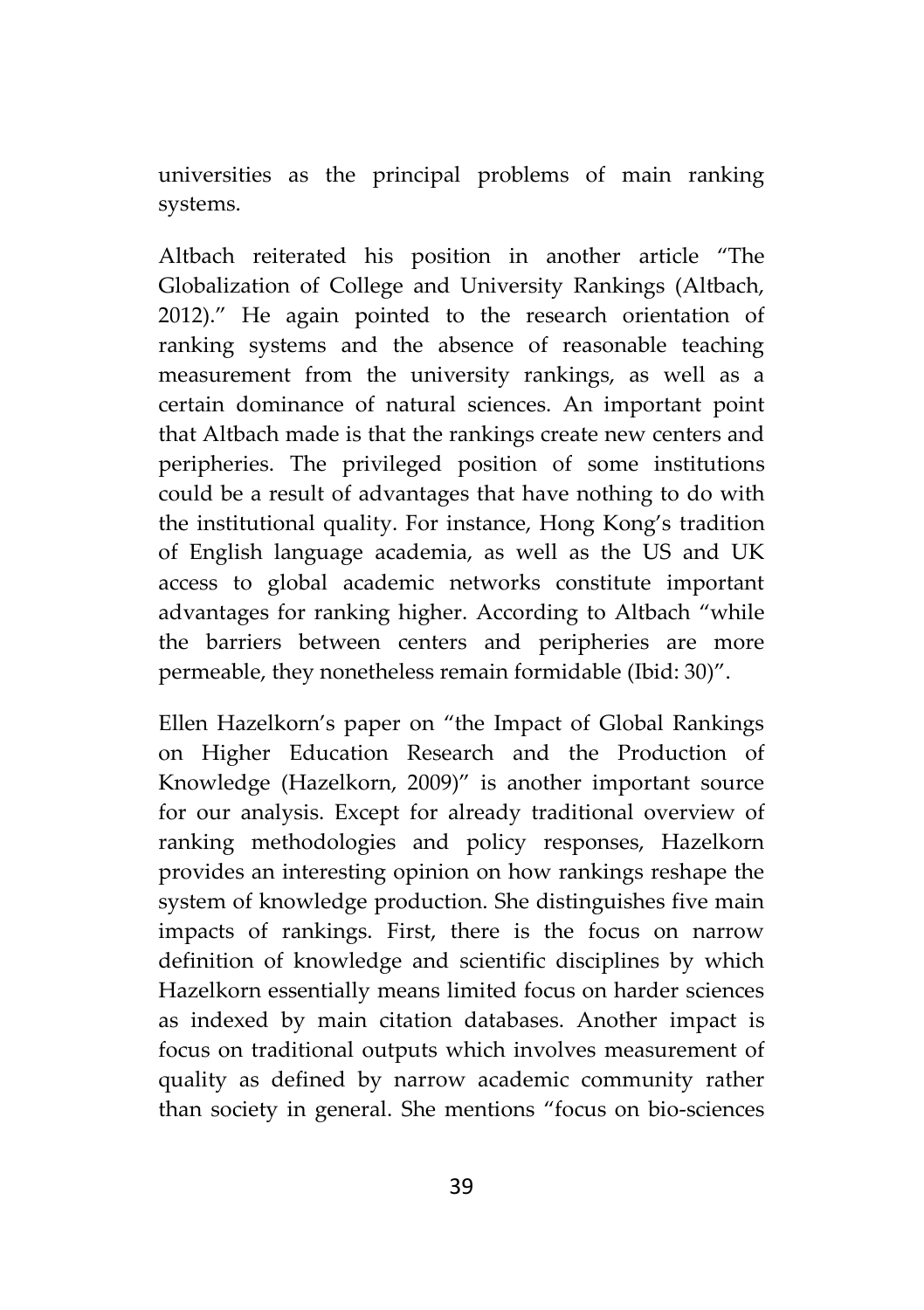and related (sub) disciplines (Ibid: 9)," the category in which Hazelkorn puts multiple ideas such as head-hunting for academic scholars, focus on measurable research and research productivity. This idea somewhat parallels ideas elaborated in third and fourth chapter of this dissertation. However, Hazelkorn does not ponder on it in great detail. The issue of "measuring 'fundamental' or 'basic' research (Ibid: 10)" refers to the fact that rankings tend to privilege tangible scientific research over intangible impact as that of humanities and creative/cultural industries. Finally, she mentions "Building World-Class Universities vs. World-Class Systems (Ibid)" as a tendency to use one set of criteria to measure HEIs with different roles and functions.

As the discussion above demonstrates there is a large number of works dedicated to the analysis of rankings. Due to limitations of space, only perfunctory analysis of the vast body of articles is presented. However, up to the author's knowledge most of the fundamental works to date have been reviewed above. Despite the vast amount of research dedicated to analyses of academic rankings, there is a surprising shortage of substantial works looking beyond the immediate impacts of rankings. Most works on the topic are in the form of research articles. These articles by virtue of their format are unable to delve deeper into the issues resulting from the immense influence of measurements in academia. The few books that attempt to investigate impact of the rankings in greater details do not go into much detail on wider implications of rankings and measurements.

The main conclusions of various analyses are quite similar. The same points are repeated by both established researchers and newcomers to the field. Only some of these researchers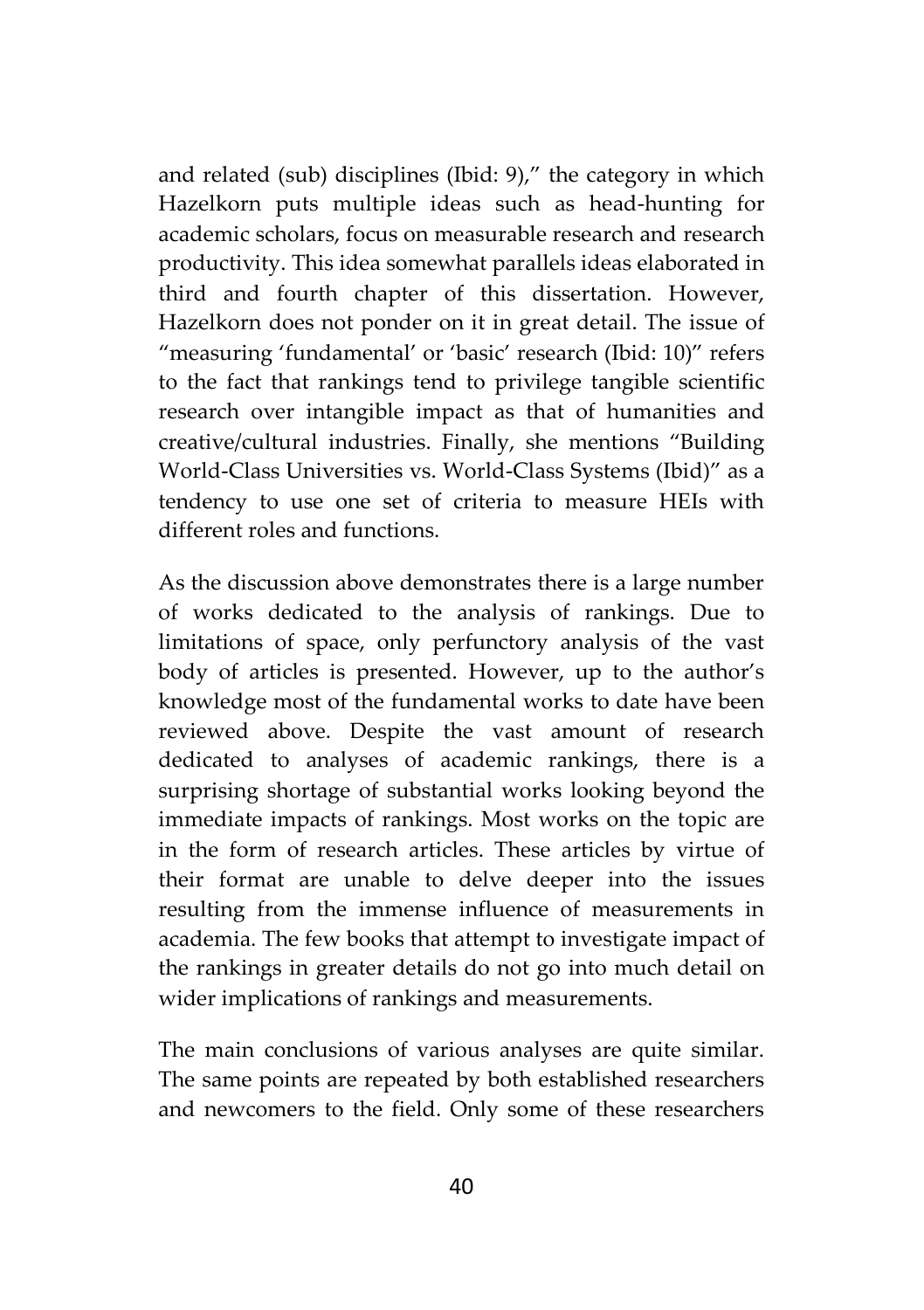go further than stating well-known points on wider effects of rankings and ranking systems. For instance, rankings treat humanities unfairly. This point has been raised by Rauhvargers, Hazelkorn, Altbach, and others. However, what does this situation mean for the future of the academic system is beyond the scope of most analyses. In the same way, many researchers have pointed out that rankings best measure research activities and underplay teaching. Again, how this situation affects and will possibly affect the academic system is not elaborated. It is clear that most of the researchers try to stay away from a speculative analysis of what the future will bring. However, hypothesizing about prospective impact of various incentives that rankings introduced to the academic system is only a logical outcome of the previous analyses.

Furthermore, there is a certain tendency to treat university rankings apart from other ranking systems. Most of the works analyze either national and international higher education institutions rankings or other rankings that in this thesis are called "auxiliary". The auxiliary rankings include, for instance, journal rankings and individual research productivity rankings (H-Index). To the knowledge of this author there are no papers that treat various rankings as separate instances of a common system of measurements. Yet, an analysis of auxiliary rankings is necessary to understand effects of higher education rankings better. One reason for the analysis is that higher education rankings often take into account data from the auxiliary rankings. Another reason of the auxiliary rankings; importance is that understanding methodology of these rankings is essential in order to highlight methodological particularities of university rankings. Finally, a comprehensive picture of the changes that rankings introduce into the academic system is only possible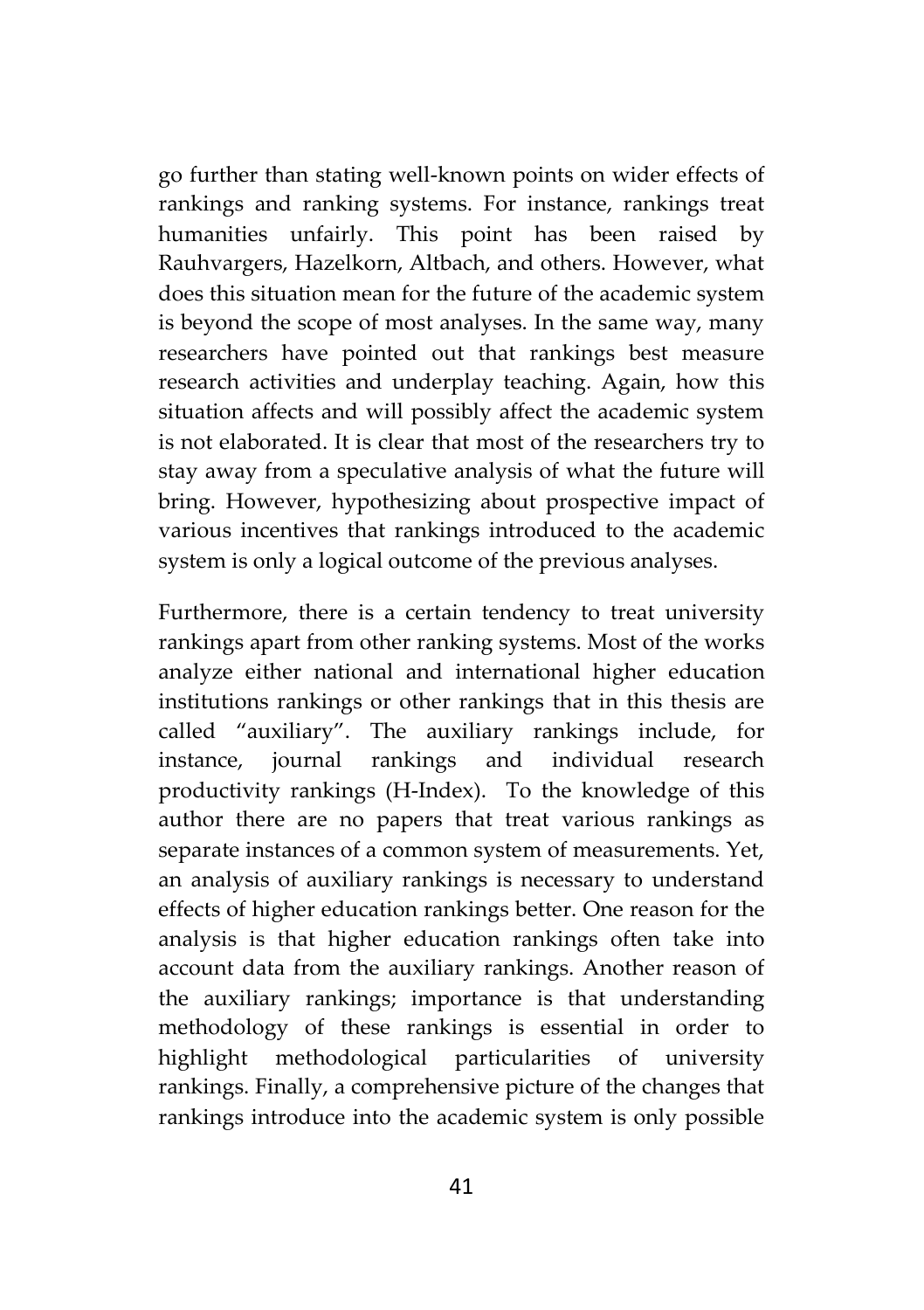if incentives of both institutional and auxiliary rankings are taken into account.

Finally, the whole range of literature on the academic rankings is focused mostly on institutional and policy impacts of international rankings. Since global rankings measure the performance of higher education institutions, this approach seems reasonable. However, this vision is somewhat limited. The fact that the rankings create certain incentives for institutions means that they create incentives that permeate higher education institutions from top to bottom.

If institution participates in the global measurement race, it has to goad its departments to perform well in this race as well. This line of reasoning extends further. Institutional departments also have an incentive to goad their faculty performing well on particular indicators. Therefore, rankings pervade all the levels of academic system from education policy to recruitment decisions of departments. While some references are made to the impact of rankings on the individual choices, no systematic investigations have been done in this direction. The focus of works that actually investigate impacts of ranking on individual choices is mostly on student choices, while the impact of rankings on researcher choices is barely mentioned. This issue also refers back to the necessity of analyzing institutional rankings together with auxiliary rankings, which elucidate better the effects measurements on the individual level.

## **1.3. Identifying the Problem: Structure and Methodology of the Research.**

In light of the issues mentioned in the previous sections, this thesis aims to fill the existing gap in the research on academic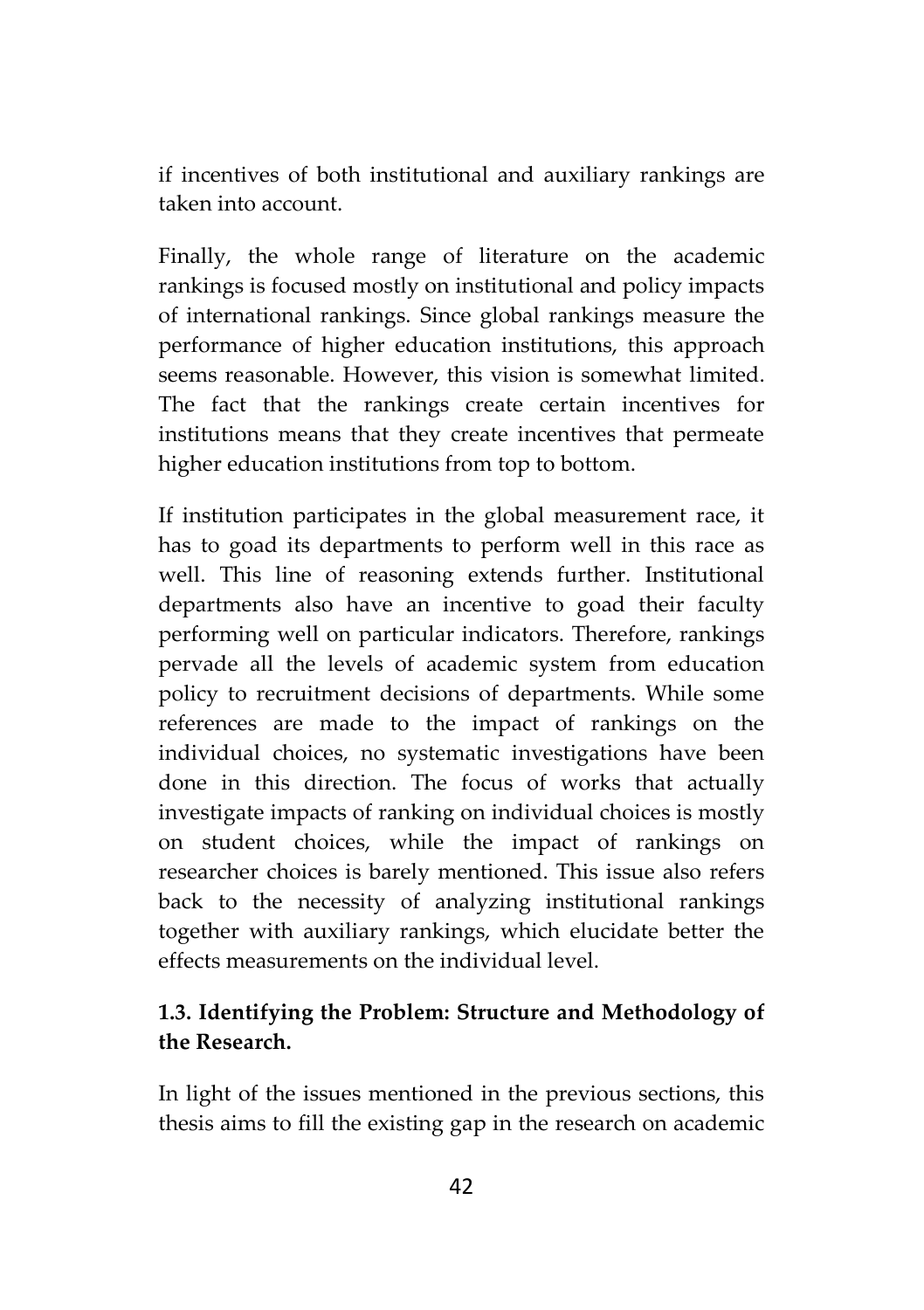rankings. To fulfill this goal, it is necessary to follow a multidirectional research agenda. Thus, this research has to address the following issues: elucidate interrelationships between the principal institutional and auxiliary rankings, analyze principal incentives that rankings create on various levels of academic system and their relationships, and hypothesize the impact that academic rankings have had and will have on the transformation of the academic system.

The structure of the thesis is determined by these three goals. To understand what kind of incentives academic rankings create on various academic levels, it is necessary first to see how the principal ranking systems work and how they interact with various auxiliary rankings. The measurement methodology of both principal and auxiliary ranking system should, thus, be explained and analyzed. Once the task is done, it is possible to proceed to the analysis of various incentives that the rankings create. The dissertation will recap main policy and institutional incentives, before proceeding to outline individual incentives that rankings create. The relationship between various incentive levels is another important issue for the present analysis. In the final section of the dissertation, the impact of the aggregated incentives of the academic rankings on the direction of knowledge production is analyzed and discussed.

To fill the aforementioned gaps the dissertation uses a variety of research methods. These methods include surveys to gather empirical data, game theory to construct behavioral models, and a comparative analysis to contrast methodologies of various rankings systems. The meta-theoretical framework of the research is rational choice or methodological individualism. The thesis assumes the importance of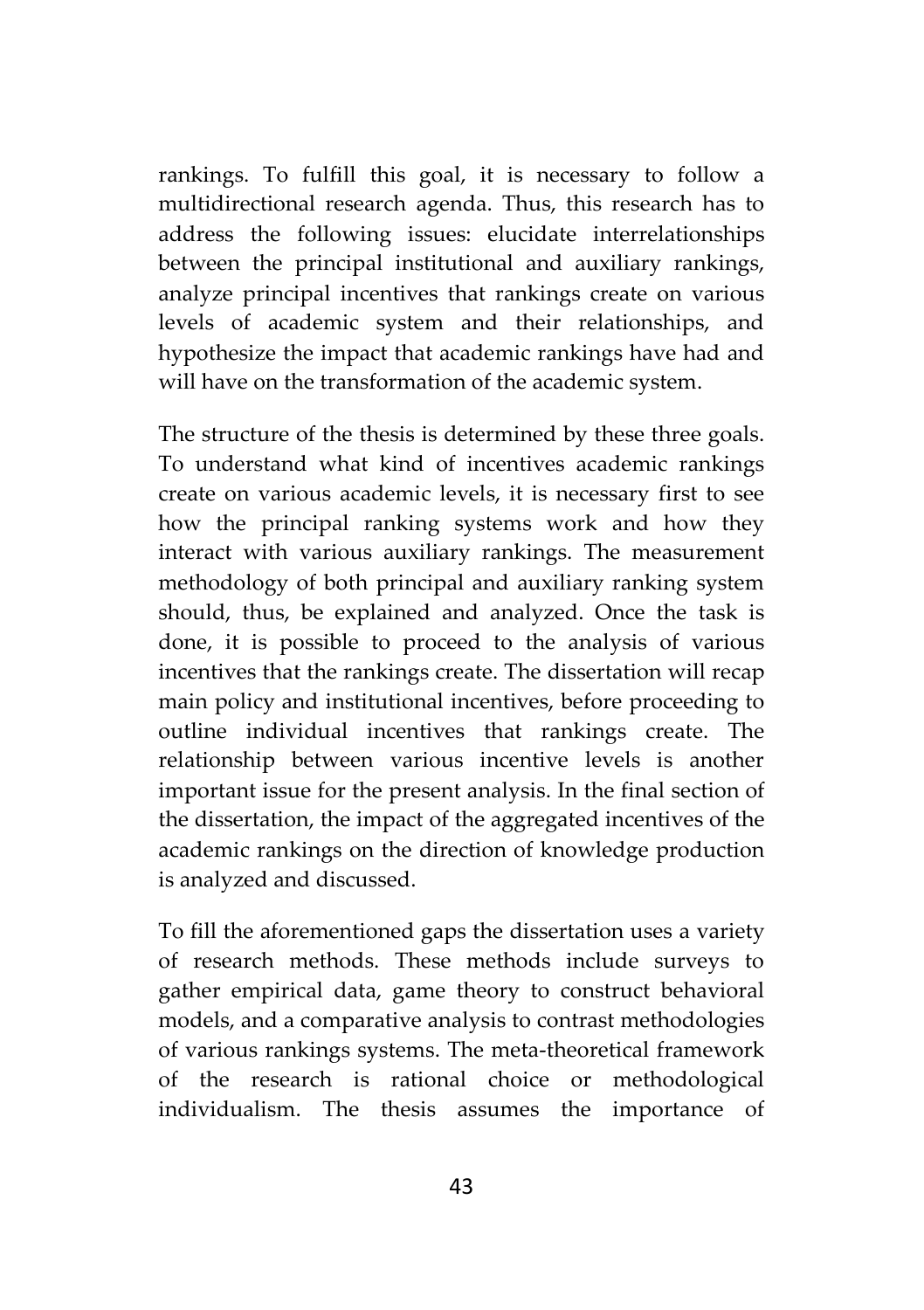economic incentives for public, individual, and institutional choices.

The thesis follows the inverted pyramid model of organization. This means that it starts with an overview of the sub-field of our research before proceeding to identify a research question. The thesis proceeds from general to specific issues eventually culminating with the elaboration of the principal questions of our analysis. After the questions have been tackled, the work returns to more general implications of our findings. In the concluding chapter the inverted pyramid is reversed as the work proceeds from analyzing immediate implications of our finding to the meanings that these findings have for the sub-field of our research.

It is necessary to explain the structure of this work in relation to the inverted pyramid scheme identified above. The work starts with an overview of the evolution of the European system of higher education and knowledge production throughout the history. This is the most general part of our research and its aim is to demonstrate how the main features of the academia have formed<sup>3</sup> . The section is important to demonstrate how the academic rankings challenge the very pillars on which the European system of knowledge production has traditionally rested. The section is based mostly on secondary historical literature, although some primary sources are occasionally used. Higher education and knowledge production are two systems that have traditionally coevolved. The implication of the section is that these systems have also been influenced by various socio political processes.

<sup>&</sup>lt;sup>3</sup> An extended version of the section was also published separately (Dmitrishin, 2013a).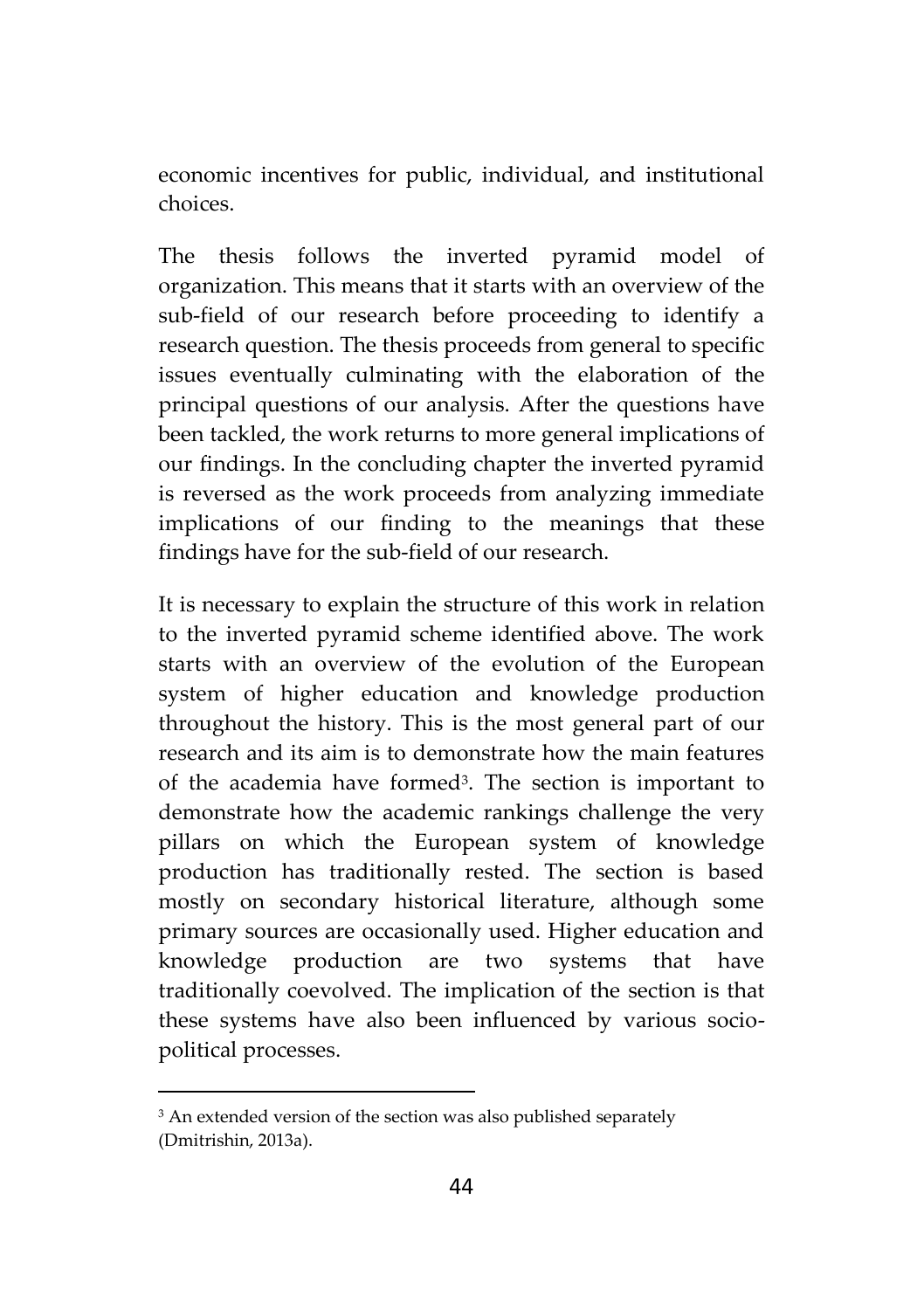The rest of the chapter identifies one process that currently affects the system of higher education and knowledge production – the emergence of global university rankings. The literature review shows the state of research in the field, and the current chapter outlines the research structure. The goal of the research is to go beyond the immediate impact of the rankings and see how the rankings affect knowledge production as a system. Three main directions of our analysis are: to identify the interactions between methodologies of main ranking systems and auxiliary academic rankings; to show how rankings affect incentives on multiple levels (individual, institutional, policy), and how the various incentives levels are connected; and to discern fundamental impacts that rankings have and will have on international academia. The next three chapters follow this tri-partite analysis.

The second chapter is dedicated to the analysis of history and methodology of main ranking systems. The three main sections of the chapter are: history of ranking systems, methodology of main ranking systems, and overview of auxiliary rankings. The section on the history of the ranking systems is quite useful to set the global rankings in context and show how their methodologies evolved out of previous attempts at ranking higher education institutions. The second section provides analysis of methodologies of the principal ranking systems: THES, ARWU, and QS. Other ranking systems are consciously left outside of the analysis. This is done for two reasons. The first reason is that the three ranking systems draw the most attention by far. The second reason is that most university rankings employ a very similar mold of analysis to the three ranking systems, and thus they are redundant to the arguments of the thesis. Finally, the third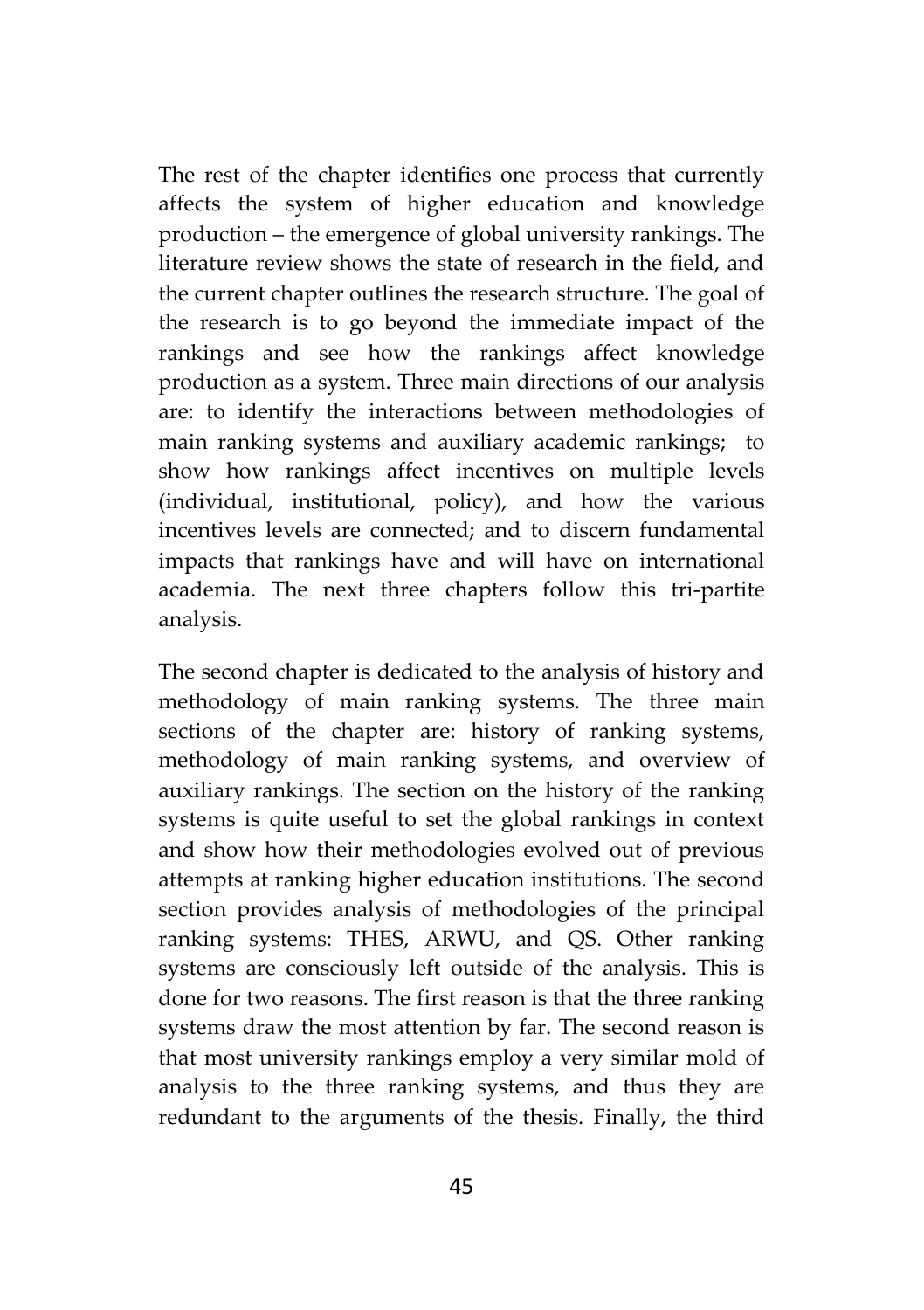section of the second chapter deals with rankings of journals and individual researchers to show how the major academic measurement systems are connected.

Although this material is quite well studied, the chapter goes beyond traditional analyses in that it shows interactions and fundamental similarity between the principal ranking systems and auxiliary rankings. The effect that the rankings have on the system of knowledge production could only be understood if incentives from various rankings are analyzed together to provide a complete picture of an incentive network that the global system of measurements creates. The results of the chapter are illustrated in the form of a scheme in the final section.

The primary source of the analysis is the information provided by the ranking systems themselves, which can be found on their websites. A significant amount of information is drawn from various secondary sources. In particular, the information on methodological problems and tests of the principal ranking systems is often drawn from various articles. Similarly, the works of Hazelkorn, Rausvargers, and others served as a useful reference on methods of various rankings and their implications. Analytical comparisons between the ranking systems are done primarily by the author and constitute one of the original contributions of this work. The scheme is also made by the author and aims to provide a succinct overview of the relations between main rankings, auxiliary rankings, and principal databases on which the rankings are based.

The third chapter constitutes the theoretical nucleus of our work. It is the largest chapter by volume, and it presents the bulk of theoretical contributions that this dissertation makes.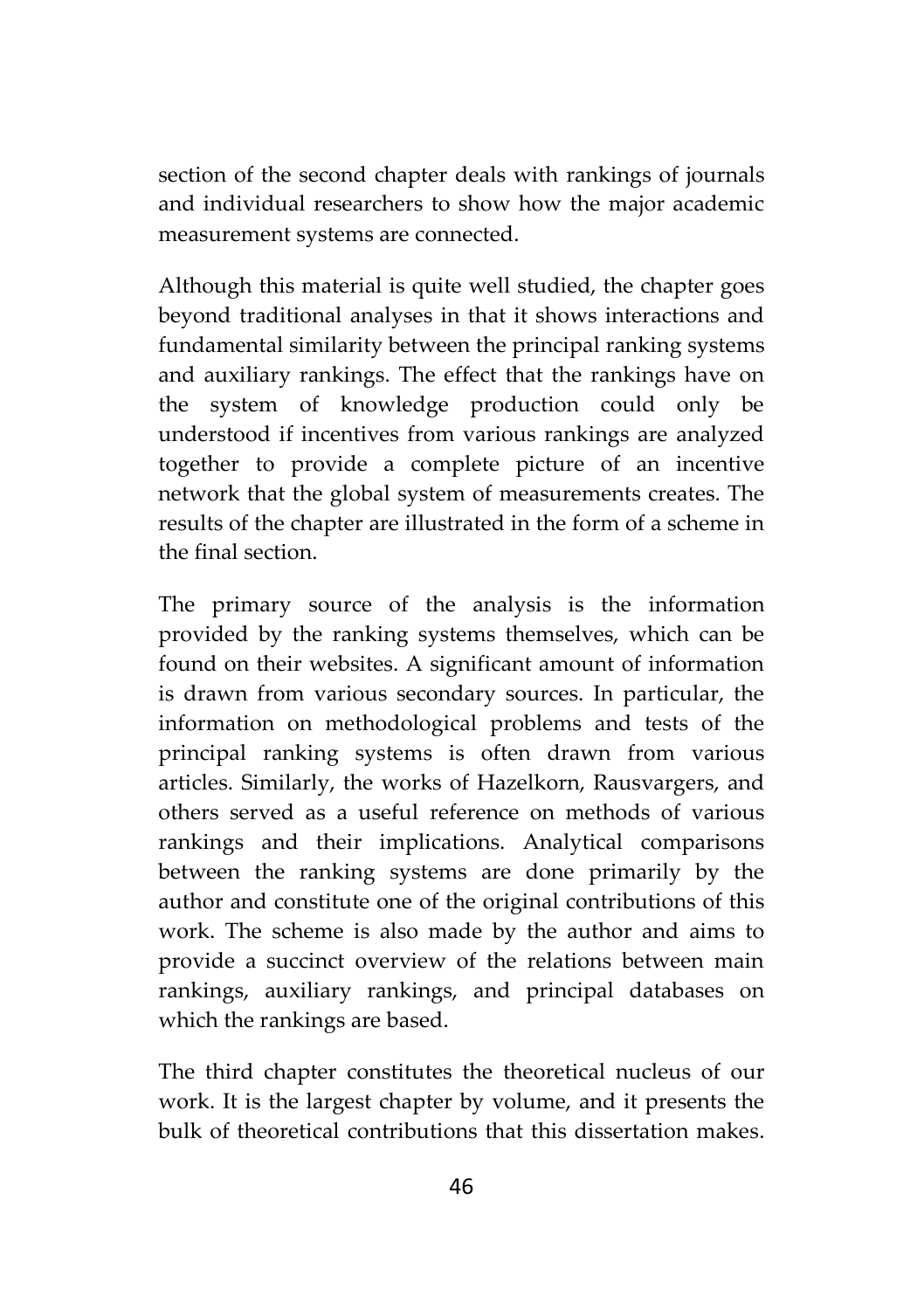It is divided in six sections and utilizes various methods to tackle the impact of rankings on the network of incentives in the academia. The goal of the chapter is to demonstrate that the rankings pervade various levels of decision making in the academia. The combined effect of these incentives significantly affects the direction of the knowledge production system.

The first section aggregates evidence that good performance in the rankings is extremely beneficial for higher educational institutions and countries where these HEIs are located. The section aims to demonstrate why there would be any incentives to perform well in the rankings in the first place. The reason for these incentives is actual economic benefits associated with decent performance of national HEIs in international rankings.

The second section opens the discussion of incentives that rankings create on various levels. It shows that on the policy level there are incentives for particular policies to improve the performance of national higher education institutions in international rankings. It identifies mergers, new flagship institutions, excellence initiatives, and better funding of STEM disciplines as the principal policy responses to the growing importance of ranking systems. Examples from various developed and developing countries are used to demonstrate how these policy responses are implemented in practice. The discussion of the section is not entirely new. Hazelkorn gave multiple examples of policy responses on governmental levels (Hazelkorn, 2011). In our case, however, the focus is mostly on interactions between policy, institutional, and individual incentive levels, rather than on measures taken by public authorities in response to the rankings.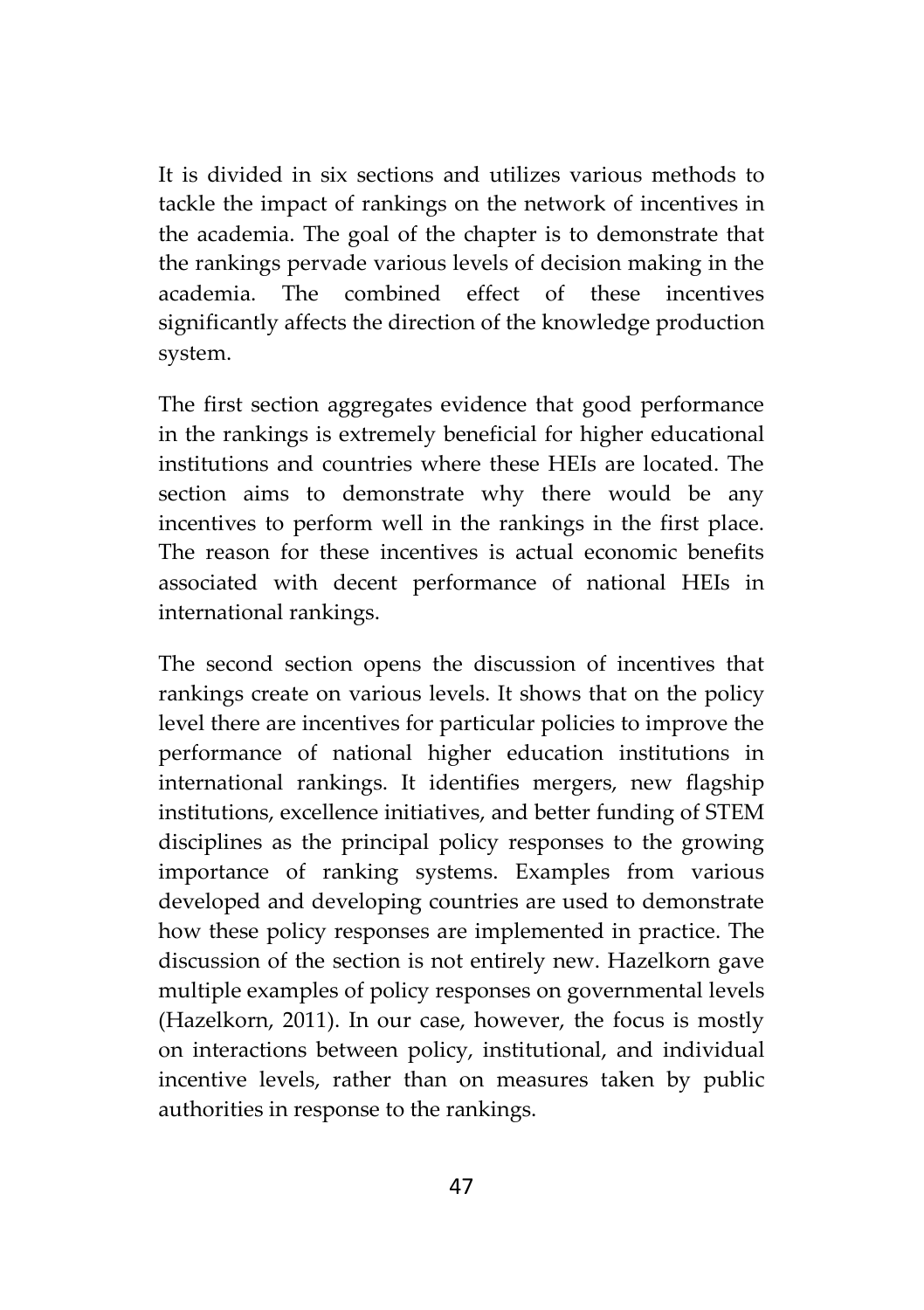The third section continues the discussion by showing how policy incentives shape incentives on the institutional level. Furthermore, the section discusses incentives peculiar to institutions participating in the ranking race. An important idea of the section is that the more an institution is engaged in the global competition, the more it needs to follow the rules of the game that the rankings create. The larger contribution of particular disciplines, methodologies, and types of research for ranking performance is elucidated in the section. Many ideas of the section develop a well-known point that global rankings measure certain fields and research cultures better than others. Although this idea has long been wandering around the ranking literature, its implications have not heretofore been studied in depth. This thesis fills this gap by providing original insights into the issue.

The fourth section continues the analysis of incentives that the rankings create. It analyzes micro or individual level incentives. It is one of the most important contributions of this research, as except for student choices, the implications of rankings for individual choices have not been researched as of yet. The section studies the impact of rankings on individual behavior through the prism of both institutional and policy incentives of ranking systems. It demonstrates how multiple incentive levels interact to determine and guide individual choices. Except for the common conclusions that rankings undermine humanities and disturb traditional balance of teaching and research, the section finds other interesting implications of the rankings for the system of knowledge production. In particular, the tendency of rankings to marginalize minor strands of research is brought to fore. This process is elaborated on the case of heterodox economics. The section demonstrates that rankings create a set of incentives to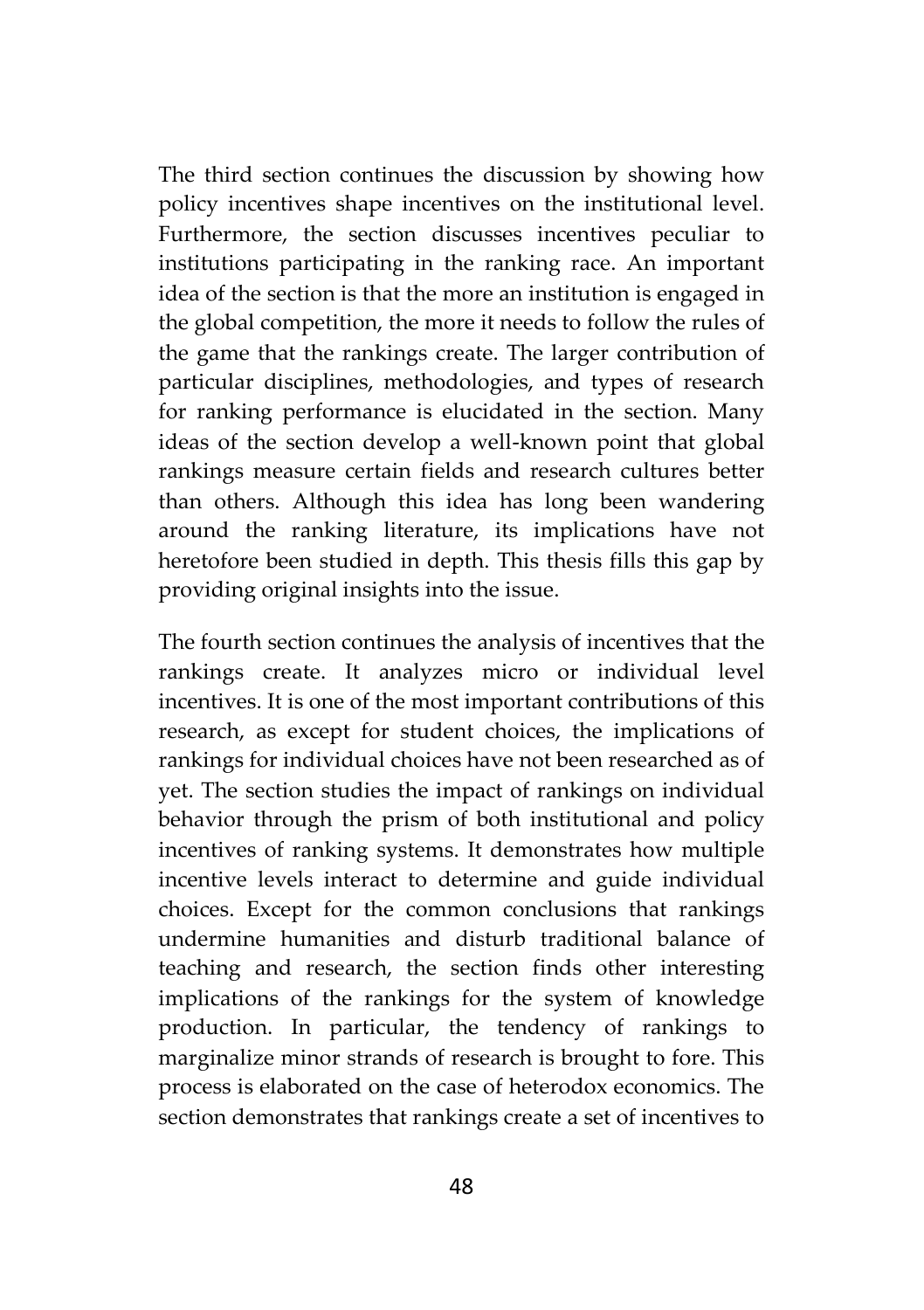select more established research against marginal research areas. While this does not seem to be an important problem, it could potentially skew the system of knowledge production in the direction of low-risk, low-yield research and discriminate against bolder, riskier, but higher-yield projects.

To demonstrate how this process works in practice, the section five presents a model where both individual and institutional incentives are put together. Methods of game theory are employed to illustrate behavioral choices under the incentives that global academic rankings create. The model is based on standard assumptions of rationality of the players, where aggregate behavior is expected to yield predicted outcomes. The payoffs are assigned randomly and are based on the ordinal utility logics. The model attempts to analyze recruitment choices of junior recruitment committees in economics when faced with a choice of a candidate working in mainstream economics strands, and a candidate working in non-standard (heterodox) economics strands. It is shown that the committee would prefer the mainstream candidate if the ranking incentives are taken into account. Although the section analyzes a very specific case, the logic of this scenario can be extrapolated onto the larger institutional context. If an institution or a department wishes to be ranked higher in international rankings, it is better to opt for more established research fields. This finding has important implications for international academia, as it shows a certain skew in the system of knowledge production. Whether this skew is introduced by the rankings, or the rankings simply reflect the preexisting skew is an important question that will have to be investigated in the future.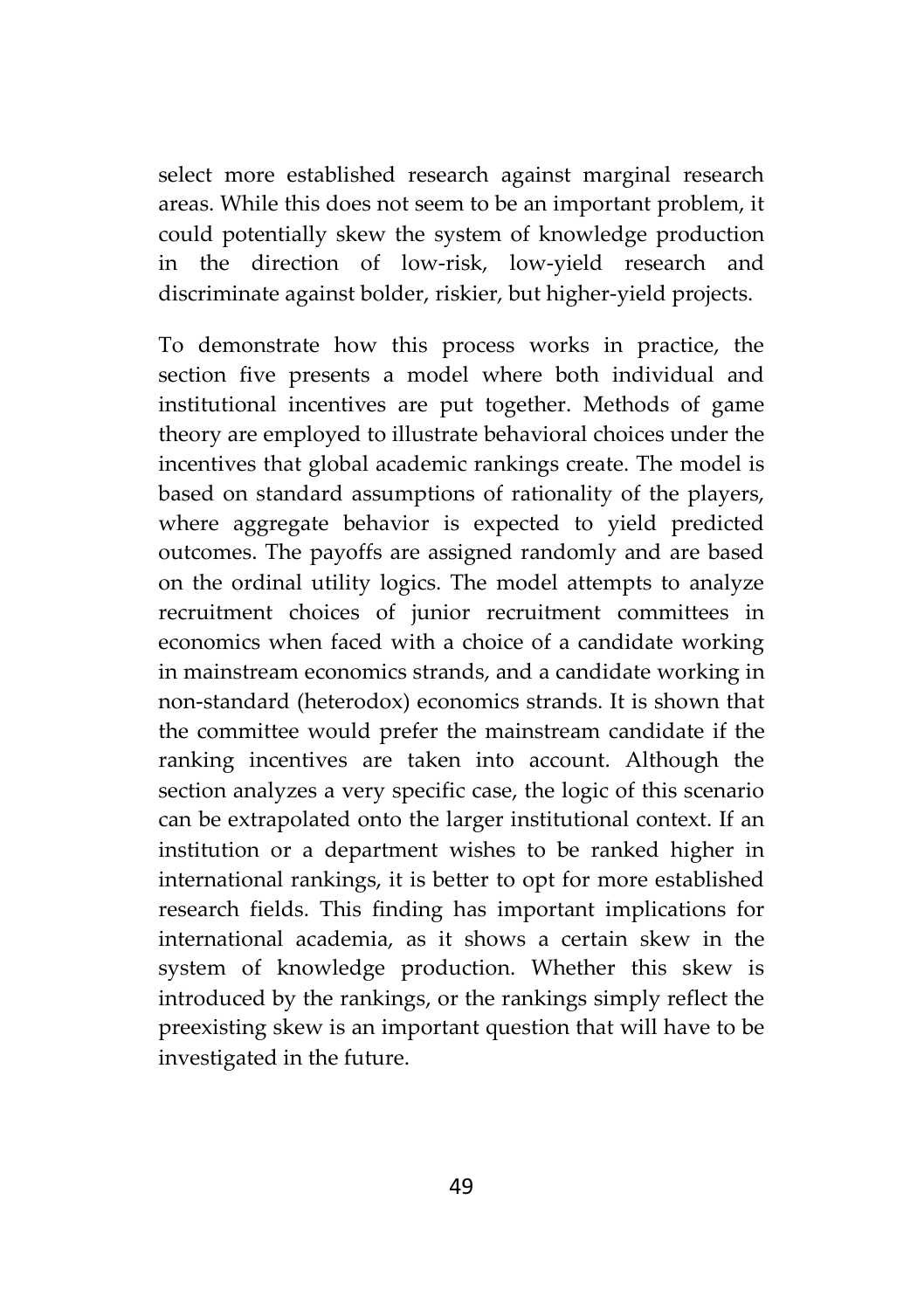The sixth section of the third chapter is dedicated to the empirical analysis of the game-theoretical model from the previous section. To test whether the model could withstand the reality check, we have conducted a series of surveys aimed at graduate students in economics and members of junior recruitment committees. The questions that the surveys asked were related to the assumptions and conclusions of the model. Although the assumptions were based on the information provided in preceding sections, it was important to see whether the actual situation would correspond to the predictions of our model.

The surveys were conducted anonymously. Almost three hundred responses from graduate students were registered. The surveys aimed at wide geographical audiences. In line with our assumptions that global higher education institutions are more eager to participate in the system of global competition, we had focused mostly on US, European, and Chinese universities. Admittedly, this constitutes a certain bias. However, keeping in mind that the majority of academic research in economics is produced in these regions, it is reasonable to focus on the regions in the surveys. The distribution of respondents was equally wide. More than thirty HEIs were randomly selected from a list of top economics departments according to the RePEc list<sup>4</sup> .

The results of the survey largely confirmed the assumptions of our model. Some discrepancies had to be analyzed and explained in the section. The overall picture confirms a selection bias against heterodox economics. How important this bias is an open question, however. The main implication

<sup>4</sup> RePEc/IDEAS, Top 25% Economics Departments,

http://ideas.repec.org/top/top.econdept.html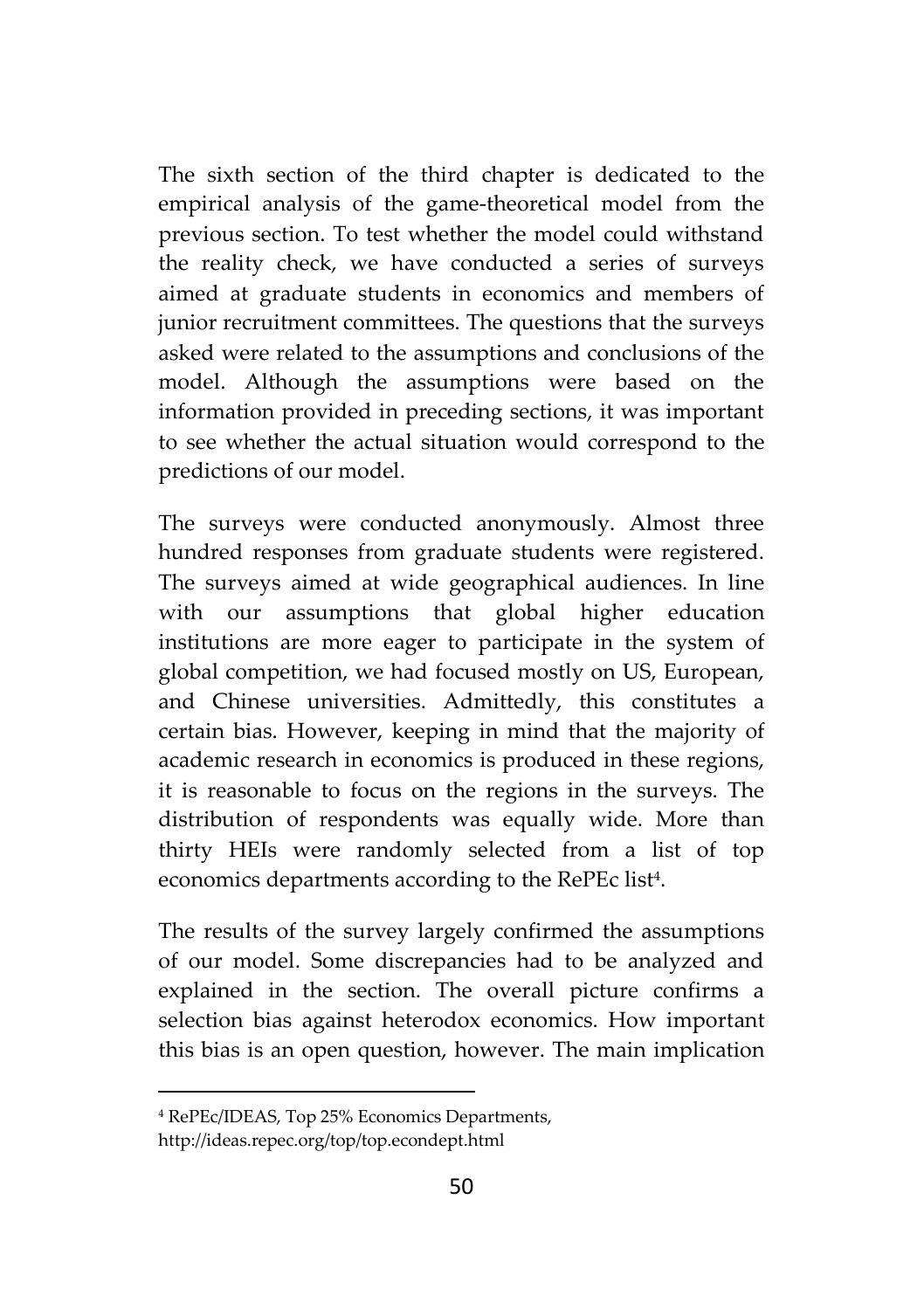of the survey is rather the existence of incentives, realized by the principal game players, to select against marginal strands of research, which in future could have detrimental effects on the system of knowledge production.

Analysis of the possible impacts on the system of knowledge production is conducted in the fourth chapter of the dissertation. The chapter is divided into three sections, reflecting the pyramid structure. It progresses from more specific effects of rankings on international academia to more general ones, culminating in an analysis of implications of the effects identified in the previous chapter for the future of the European higher education and knowledge production model. The chapter presents a theoretical discussion and proposes some scenarios of future directions of the knowledge production.

The first section of the chapter discusses the problems and potentials of rankings in relation to the findings of the previous chapters. The skew in the system of knowledge production is identified and possible scenarios of the future of rankings are discussed. The chapter is thus reminiscent of Teiler's discussion of the future of the ranking systems (Teiler, 2011). Unlike Teiler, however, the discussion of the section is rather specific and aims to show how diversification of ranking systems could possible solve the skew that the system of knowledge production currently has.

The second section of the chapter is rather more sociological. It discusses construction of the order of power in international academia and what it means for the future of knowledge production. The rhetorical effect of rankings is the issue of focus in the section. The section describes and dissects the space of international academic discourse. Multiple ideas here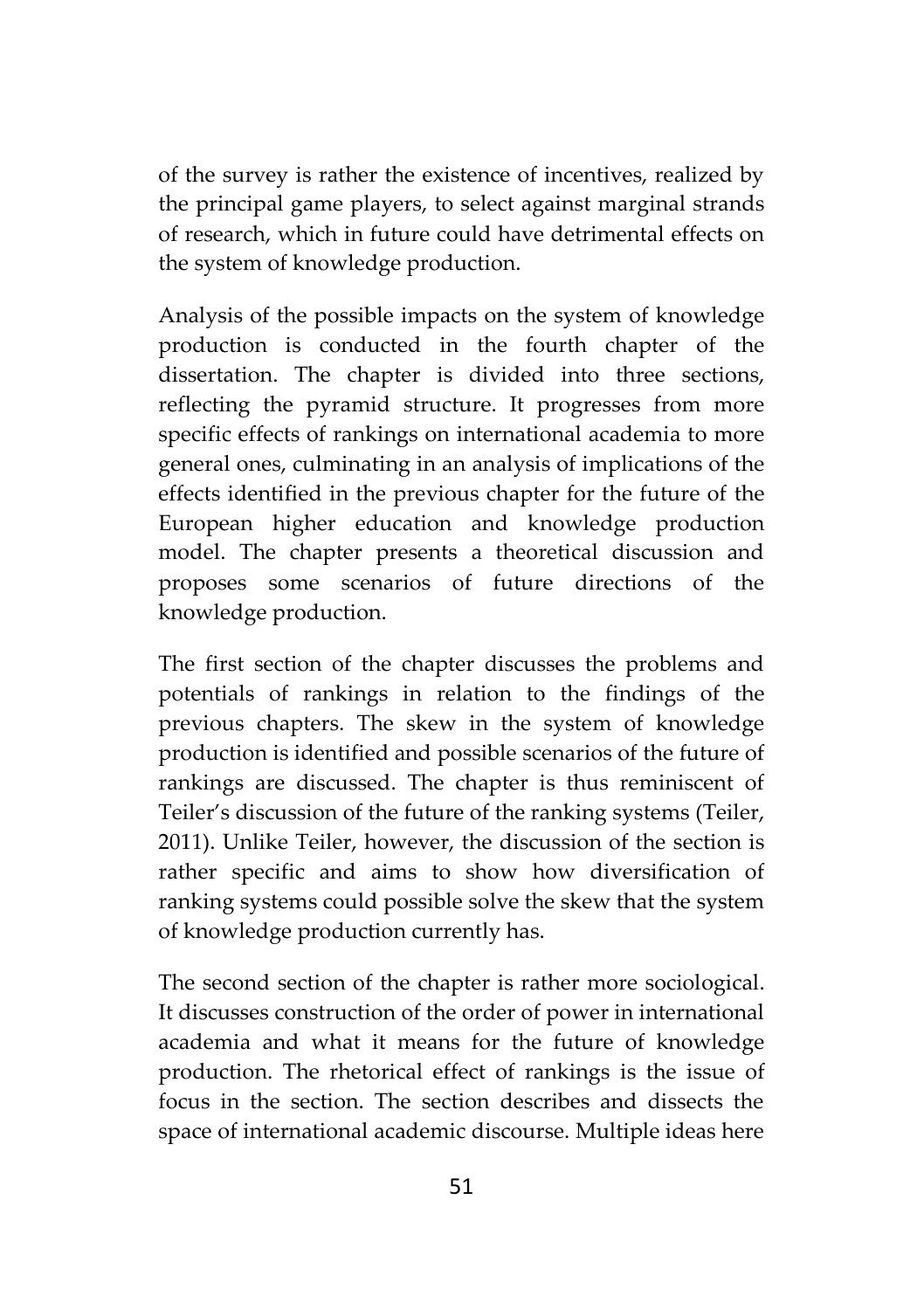are borrowed from theoretical discourse analysis and sociology of power. Among the questions that are asked in the section are: who is allowed to speak in the academia, whose voice is more important, and how knowledge is shaped by various rules of discourse.

Finally, the third section of the fourth chapter is dedicated to the impact of rankings on international academia on the macro-level. It, thus, completes the hourglass schemes, that started with a history of development of the system production in Europe. The final section of the paper refers back to the contours that the international academia had until now, and explains how these contours are being gradually diluted. The three main processes here are the demise of humanities, fission of traditional academic roles, and subjection of knowledge production to new social forces. Without any exaggeration, the academic system is undergoing revolutionary changes. The system of knowledge production that was born out of philosophy and humanistic reasoning is sidetracking its traditional basis in favor of more sterile, technological solutions. The Humbolt system of unity between teaching and research crumbles piece by piece. The knowledge production itself is not subjected to direct political guidance anymore; however, it is now in thrall of multiple socio-economic processes that are often called "the market." The future of academia is unclear. The section tries to get a gist of the numerous processes that will determine the future of the academic system and make reasonable predictions.

The short outline of the dissertation presented in this section shows a variety of problems that are being addressed and multiple methods used to tackle them. At the core of our discussion are global academic rankings. However, academic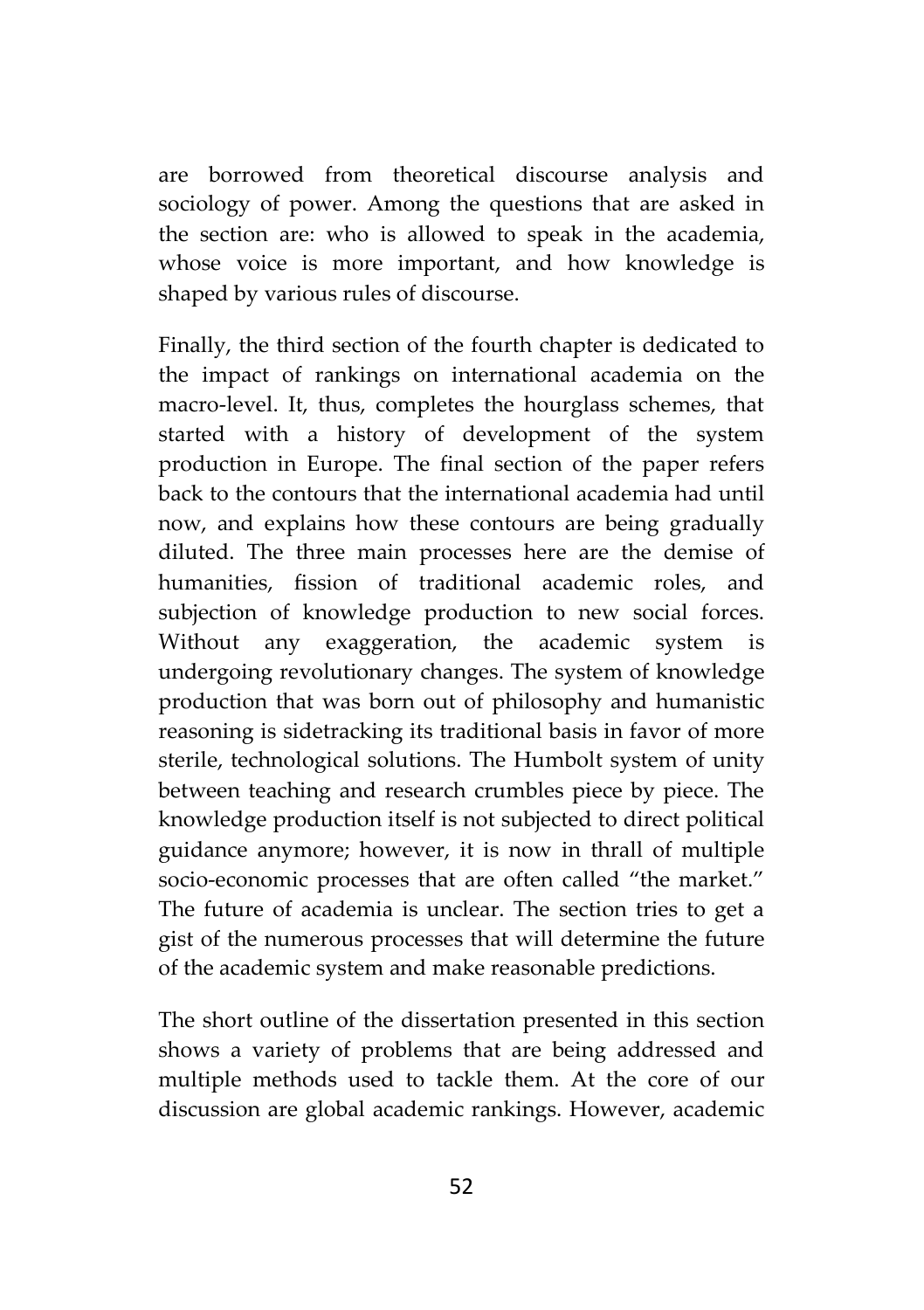rankings are just a prism for a broader analysis. The dissertation constantly refers back to wider issues surrounding transformations of the global academia. It is only in this context that the rankings could be understood outside of their immediate impact. Although there is still much to be done in this research field, the thesis provides a valuable entry point for further analyses.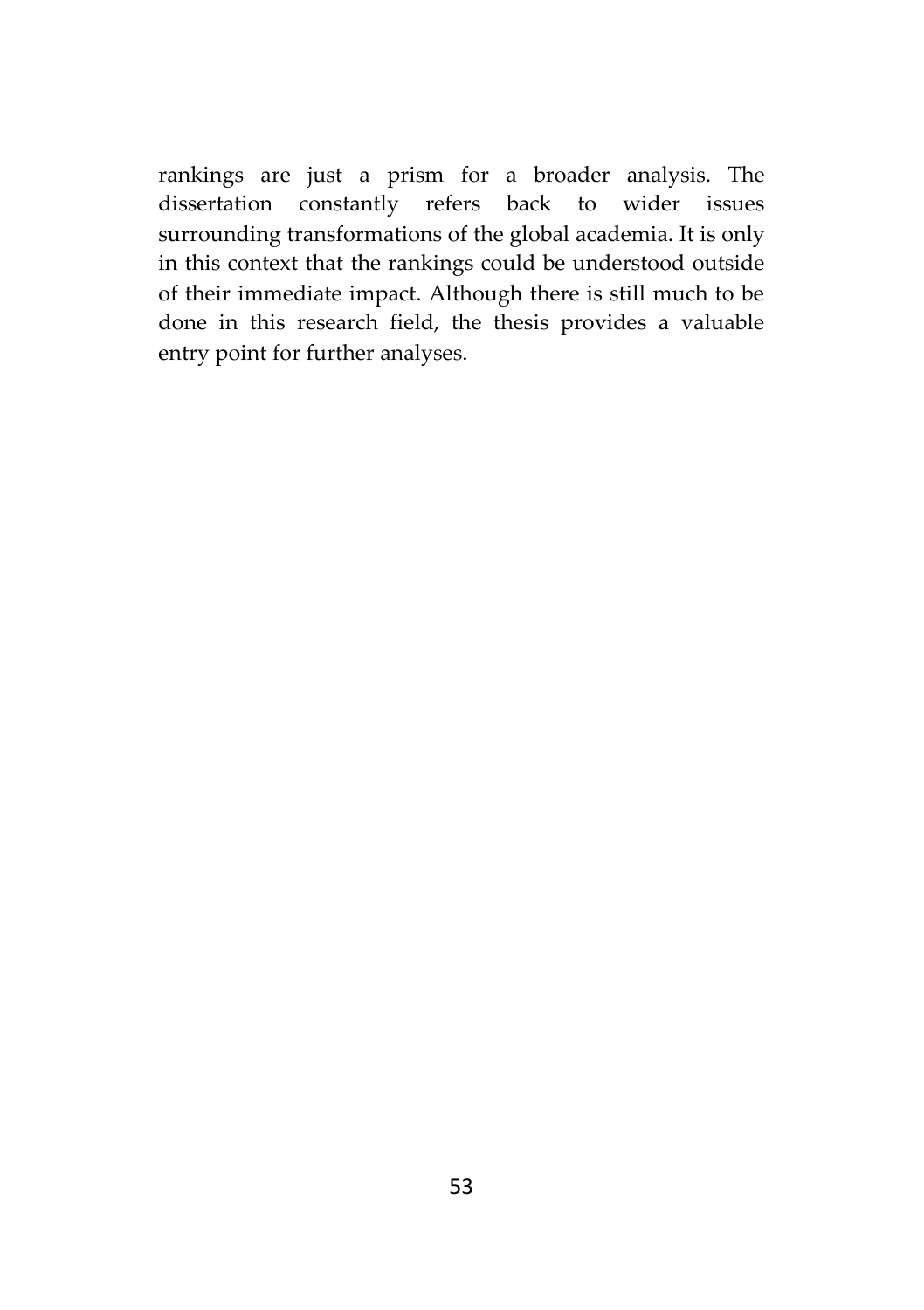## **Chapter 2. History and Methodology of Rankings in Higher Education and Research.**

## **2.1. History and Context of Global Ranking Systems.**

We live in the world where everything is measured. Since the project of Enlightenment, measuring has been the instrument of choice in determining desirable parameters of a unit. The mechanistic assumption behind the measures is that the social system is perfectly comparable to the natural world; hence, the attempts to measure all the forms of social relations became commonplace in our society.

This tendency did not spare the educational system. For decades there have been attempts to create a set of measures to evaluate institutions of higher education and research production. The first of these measures go back to the end of the XIX century. In the US, the first measurements of higher education system were conducted already in 1870, when the Bureau of Education started to publish statistical data on US universities (Snyder, 1993).

Another chapter in the story of measurements was opened in 1910 when James M. Cattell published a study of one thousand prominent American scholars, including their education and institutional affiliation (Cattell, 1921). He developed his study by dividing the number of the prominent scholars by the total number of faculty that each institution had, opening a door for comparisons between these institutions. By the second part of 20th century, higher education rankings had become more prominent in the American higher education discourse (Webster, 1984).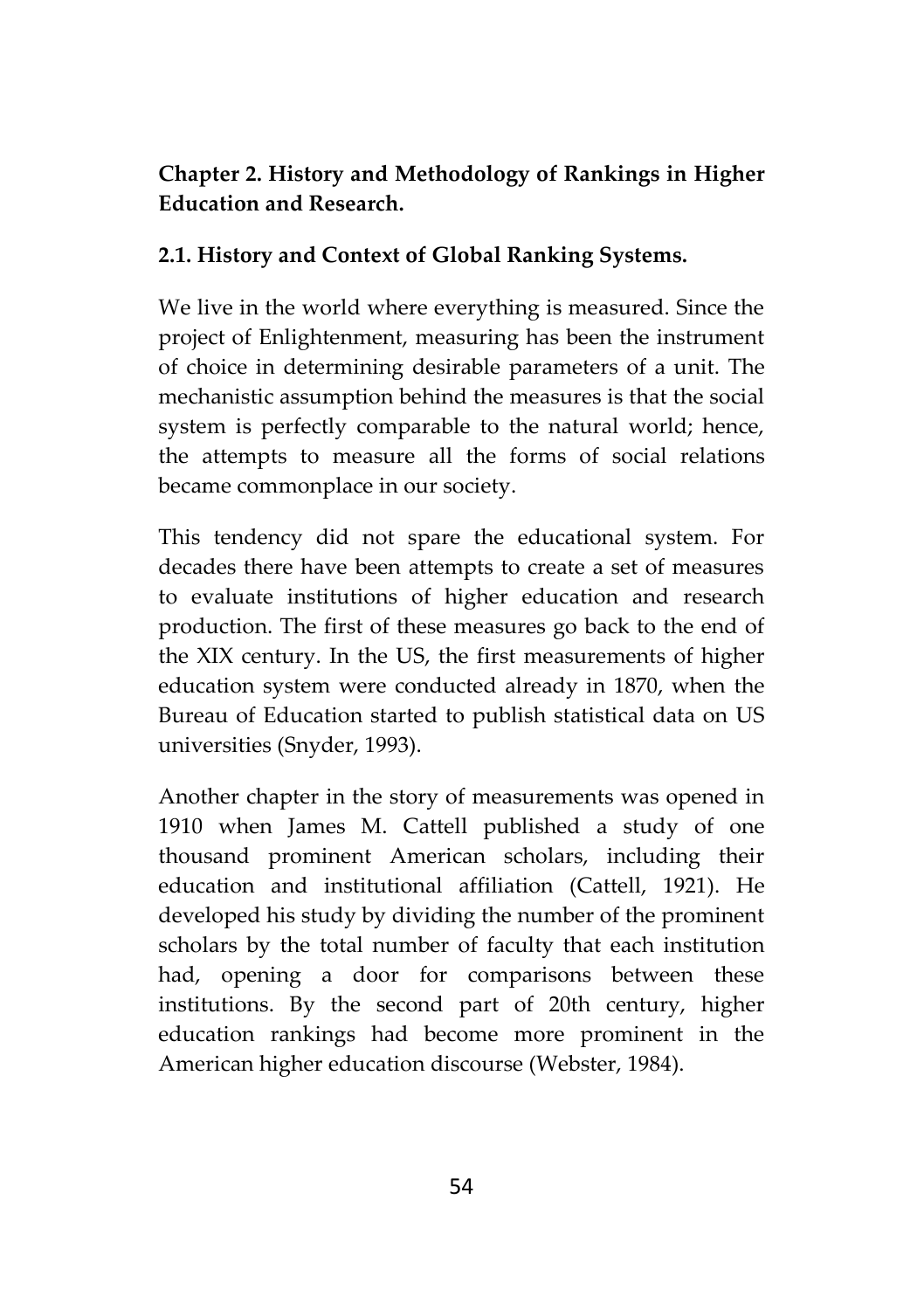In 1925, the first reputational ranking was published by Raymon Hughes, then a president-emeritus of Miami University. It was an innovative enterprise since it ranked not only universities, but also academic disciplines (Hughes, 1925). However, it is in 1957 that Chesley Manley of *Chicago Tribune* publishes a precursor to full-scale differential rankings. The ranking divided US higher educational institutions into six broad groups: best universities, co-ed colleges, women's colleges, law schools, men's colleges, and engineering schools (Michigan Alumnus, 1956: 321-323). And, finally, in 1983 the *US News and World Report* (USNWR) published a report "America's Best Colleges" that would become arguably the most influential college and university ranking in the United States (Morse, 2008).

The popularity of university rankings in the United States may be explained by confluence of two factors. On one hand, a strong influence of positivist tradition led to a belief in usefulness of social measurements. On the other hand, rising costs of attending college created pressures of assuring the best possible education choice for the money invested.

Nevertheless, United States was not the only country to toy with measurements of universities' performance. Already in 1900, Alick MacLean conducted investigation on prominent personalities of the United Kingdom, including information on the universities that they had attended (MacLean, 1900). In 1986, United Kingdom's University Grants Committee started a process of assessing research performance of its universities. This process, called the Research Assessment Exercise (RAE), has since been undertaken regularly on an approximately 5 year basis. Since 2008, the results have been presented as a league table.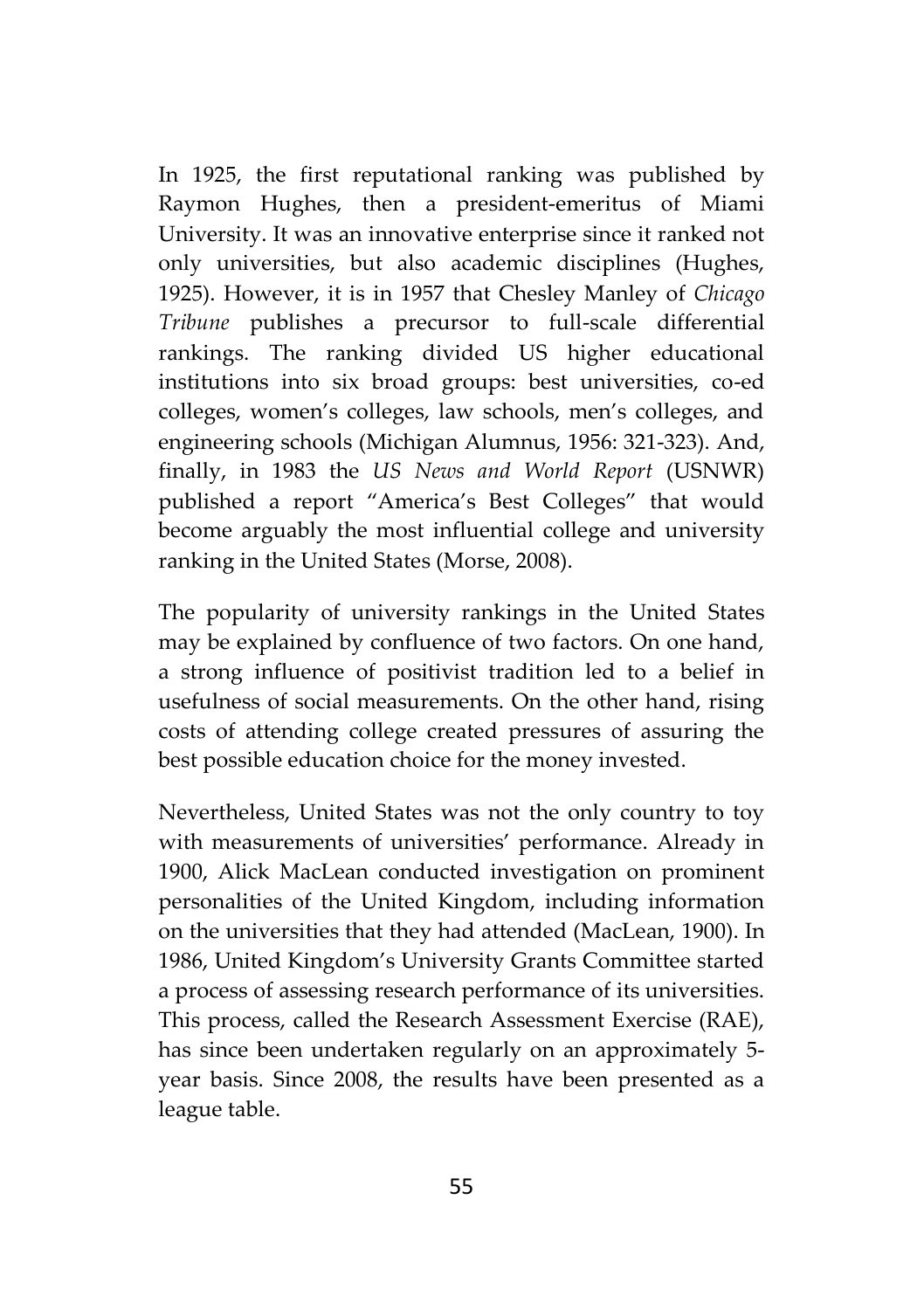Still, it was in the United States that the system of national rankings was developed the most. By the time other countries started experimenting with rankings, the US had already had a developed system of college and university rankings. It came as a surprise then that the first of the global university rankings came from China.

The first attempt at an international comparison of higher education institutions (HEI) was made by the *AsiaWeek* magazine. In 1997, it compiled a ranking of universities in South-East Asia. Shrouded in a constant controversy and having trouble obtaining data from its focus group, the AsiaWeek ranking was discontinued in 2001 (Salmi, Saroyan, 2007: 40-41). According to Salmi and Saroyan "AsiaWeek attributed the negative reactions partly to the fact that many universities had taken offence to their low ranking and partly to political motivations, as in the case of some Chinese universities upset by the inclusion of Taiwanese universities in the ranking (Ibid: 40)."

The AsiaWeek ranking paved the way for other exercises in comparing higher education institutions. The work on comparing performance of top Chinese universities to those of the United States started already in 1998 at the Shanghai Jiao Tong University (SJTU). According to Ben Wildavsky "Shanghai Jiao Tong administrators, worried about the university's decline from its once-exalted position in prerevolutionary days, began a series of planning meetings aimed at assessing where the university stood compared to others, particularly in the key area of research productivity (Wildavsky, 2010: 112)." Nian Cai Liu, one of the authors of the SJTU ranking, states that "From 1999 to 2001, Dr. Ying Cheng, two other colleagues and [he] worked on the project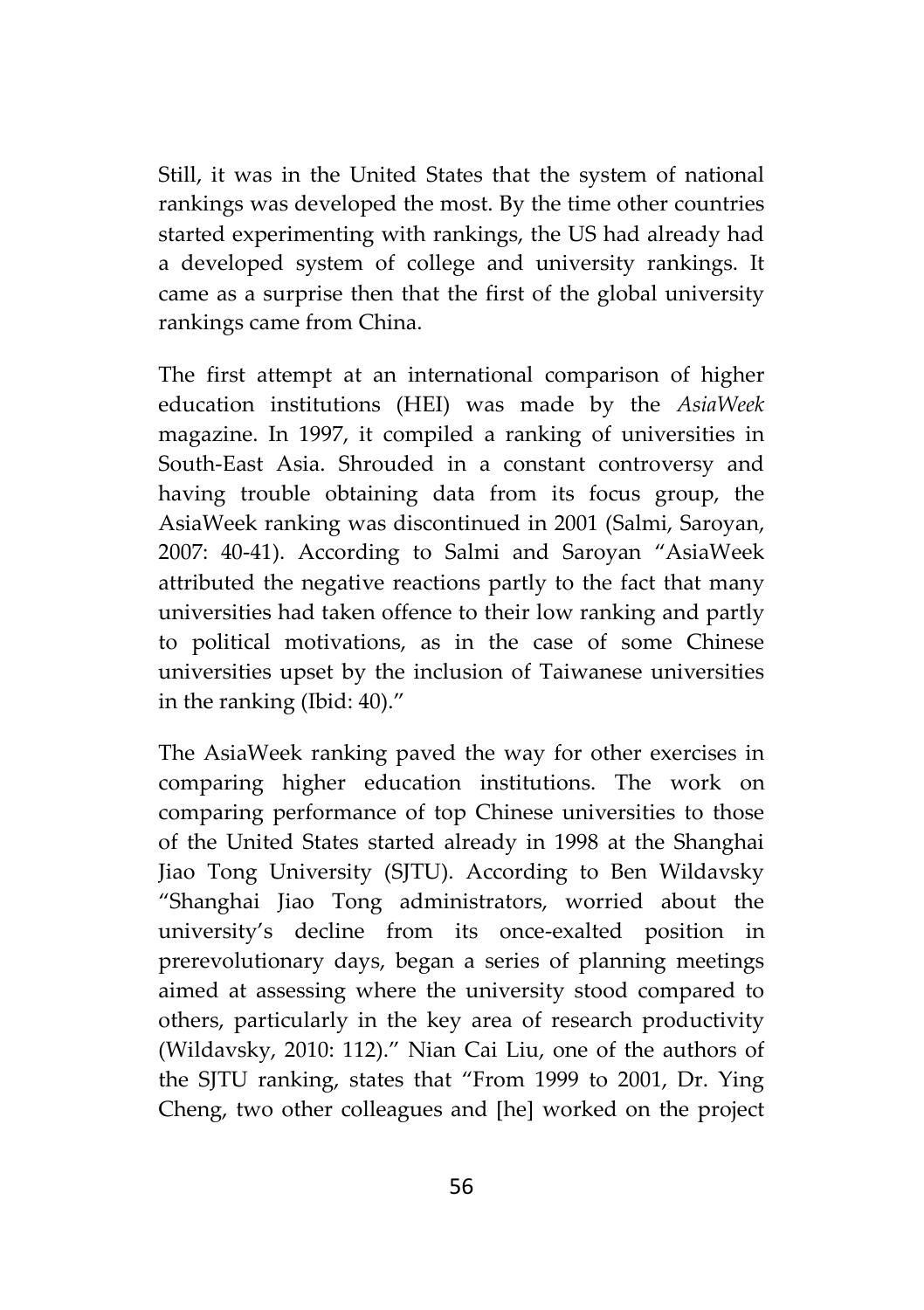of benchmarking top Chinese universities with four groups of US universities, from the very top to ordinary research universities, according to academic or research performance and based on internationally comparable data (Liu, 2010: 146)."

This work led to publication in 2003 of the first global university ranking – *Academic Ranking of World Universities* (ARWU) – that aimed to measure research performance of international higher education institutions. The asserted goal of this ranking was to provide Chinese universities with a reference point for further development (Liu, 2009: 2-3). Initially, the ranking was conducted under the aegis of Shanghai Jiao Tong University, and it is still often referred to as the "Shanghai ranking".

As the interest of Chinese knowledge policies lay predominantly in the area of natural and applied sciences, the methodology of ARWU ranking was specifically designed to measure universities' research in these disciplinary domains. It ignored the disciplines of arts and humanities and sidetracked social sciences. It also neglected indicators that were not specifically connected with research. But, as has been pointed out by its authors "Any ranking is controversial and no ranking is absolutely objective (Liu, Cheng, 2005: 13)."

ARWU attracted a great deal of attention from various stakeholders in higher education. It has been both praised and criticized. However, the initial response was allegedly quite positive. In the words of the authors "The Ranking Group have received numerous emails, about one third of the emails simply applaud ARWU, 60% of them are positive about ARWU and offer suggestions on improving ARWU. Only about 5% of the emails have negative views on ARWU (Ibid: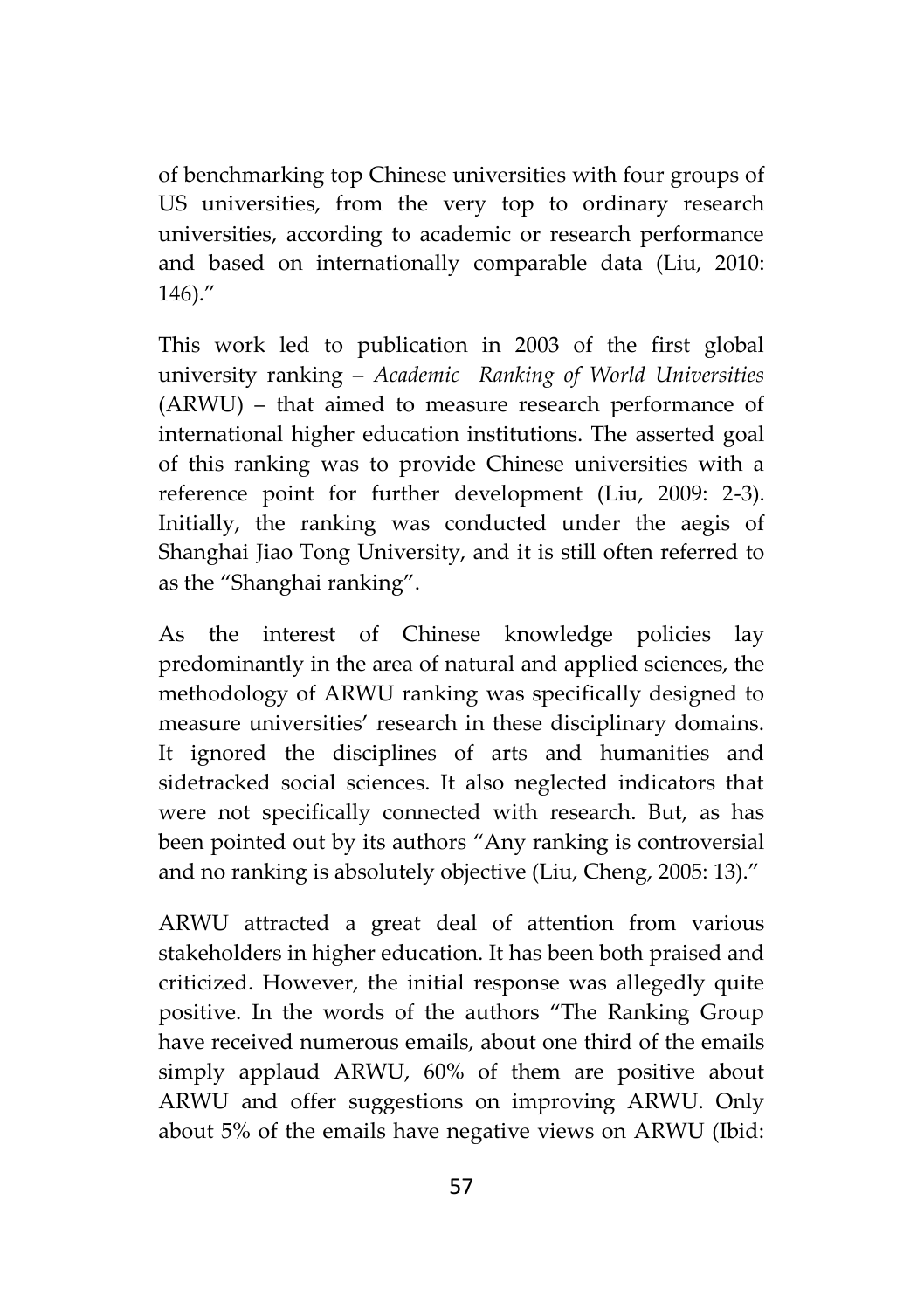2)." Peculiarly, many of the laudatory evaluations came from the countries where ARWU's highest ranked universities were located.

Having had quickly realized that they tapped into a goldmine, the authors of the ARWU ranking divorced themselves from their institutional affiliation with the SJTU in 2009. The new institutional husk, Shanghai Ranking Consultancy, strengthened ARWU's claim to objectivity.

The immediate acceptance of ARWU both by its proponents and its critics may be explained by two factors. In economic terms, ARWU filled an empty market niche and satisfied hitherto unidentified demand. In political terms, the elite higher educational establishments that placed high in the ranking were quick to accept ARWU's legitimacy. This move supplied ARWU with a reputation boost and cemented the position of the ranking. In a backward loop it also cemented the position of the high-ranking higher educational establishments in the global system of knowledge production.

At the same time, the ARWU rankings were not spared of strong criticism. Some noted the failure to evaluate teaching quality of the universities, while others criticized demonstrative disdain towards humanities and humanistic social sciences. Complaints – as expected – came mostly from the fringe and, thus, were easier to discard. According to Helena Spongenberg "France has long called for a European alternative to current global league tables, arguing that the selection criteria of existing rankings favour Anglo-Saxon higher education institutions to the disadvantage of French and other European universities (Spongenberg, 2010)." The bitterest defeat, however, is the one bordering on victory. The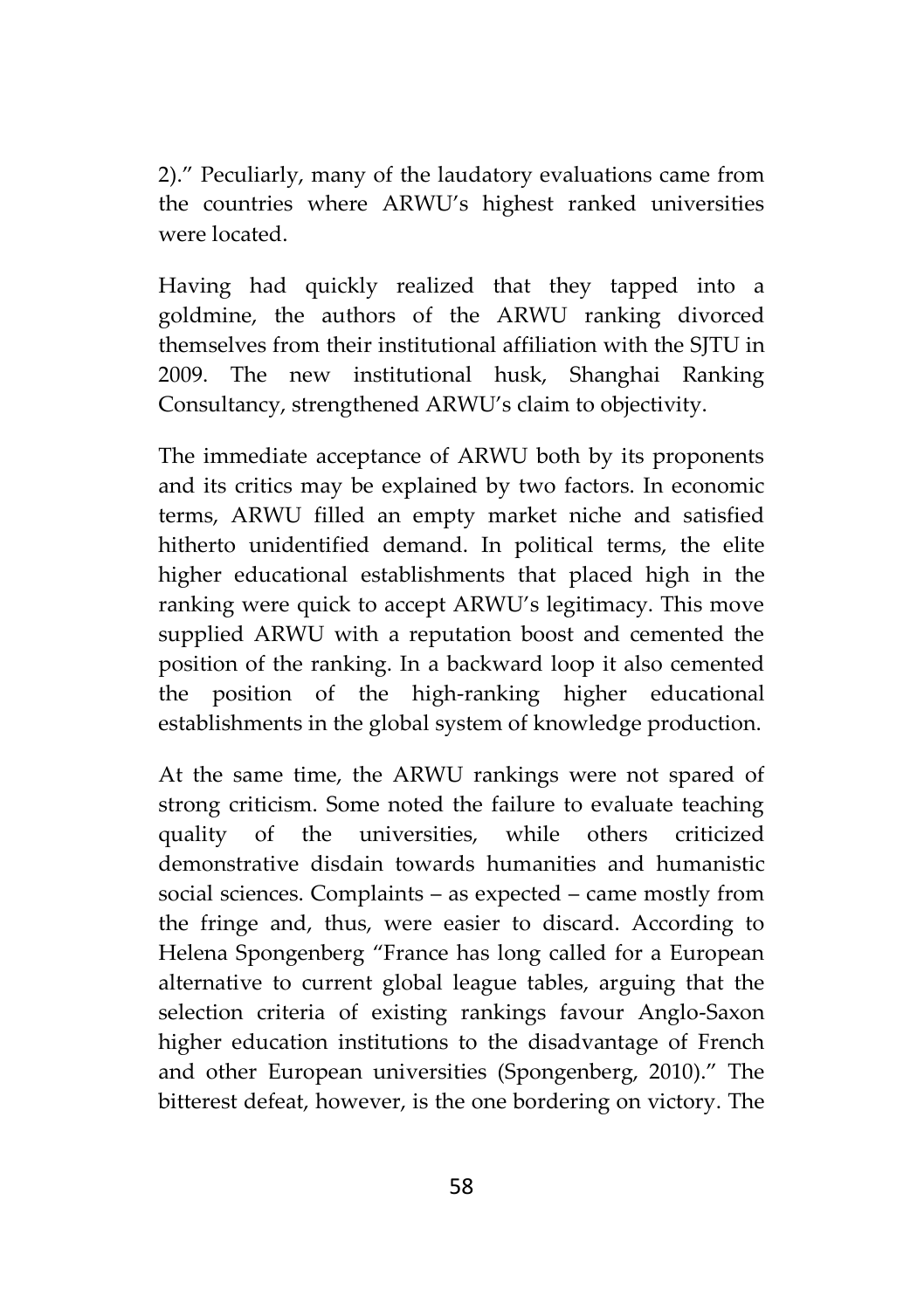winners in the eyes of everyone but themselves set off to redress a glaring injustice.

The precise moment that the British higher education establishment started to work on alternative ranking system is not known. However, the idea seems to have had been looming in the shadows for a long time. According to Ben WIldavsky, it was in the couloirs of Times Higher Education (THE) that this idea first took shape (Wildavsky, 2010. 214- 215). As a partner in this tedious exercise, THE chose an education consultancy Quacquarelli Symonds, in what was the beginning of a wonderful but short lasting friendship.

The first Times Higher Education-Quacquarelli Symonds (THE-QS) ranking saw light in 2004, just a year after the release of ARWU. It applied different research methodology, which drew heavily on universities' reputation. The ranking was more favorable to the European universities. However, the principal benefits accrued to the universities of the United Kingdom and to those of the UK's former colonies.

However, the first mover advantage in the ranking race belonged to ARWU, and the new ranking found itself constantly struggling for legitimacy in the wary world of international academia. This situation was exacerbated by the fact that THE-QS propelled a disproportionate amount of United Kingdom's universities into the top positions.

Unlike its competitor the THE-QS ranking attempted to measure the overall quality of international universities. Despite ostensibly more developed methodology, critics were fast to notice that the ranking placed unreasonably strong emphasis on universities' reputation. What did the reputation have to do with the quality of the university was not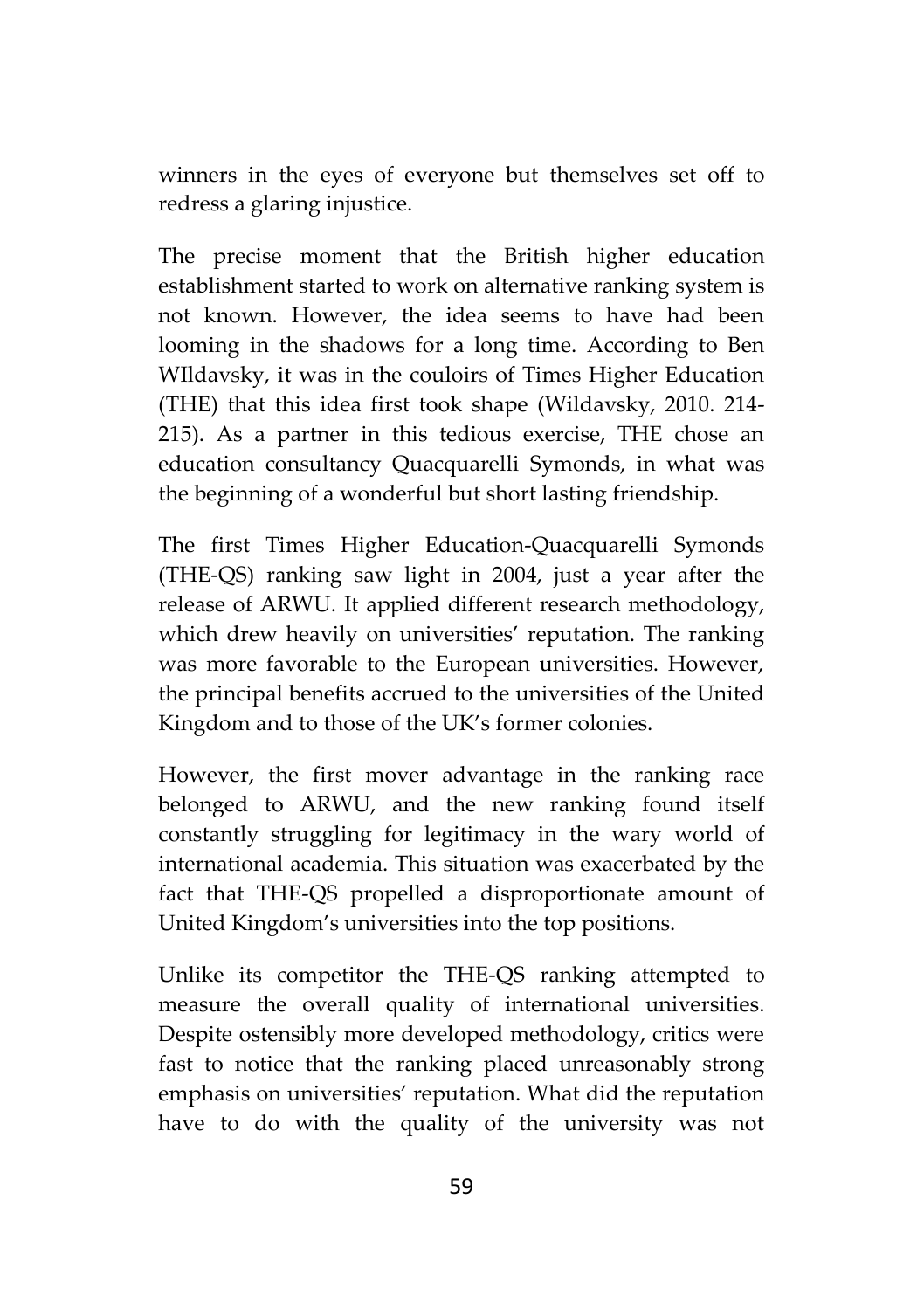reasonably explained. This question was constantly raised in relations to the THE-QS and its successor rankings.

Furthermore, the placement of some universities was questioned. University College London scored higher than Massachusetts Institute of Technology. Stanford University and University of California, Berkeley ended up in relatively low positions. For instance, Kings College London placed fifteen positions above Berkeley. Commenting on this issue Andrew Oswald stated that "The organizations who promote such ideas should be unhappy themselves, and so should any supine UK universities who endorse results they view as untruthful (Oswald, 2007)."

Notwithstanding the criticism, the THE-QS ranking performed an important function. It provided a credible alternative to ARWU and, at the same time, fueled the ego of some universities that were not as notable in the ARWU ranking. This fruitful combination played into the hands of THE-QS and allowed it to continue attracting international attention.

The history of the THE-QS was not without its underwater stones. In the period of 2009-2010, THE and QS parted ways, opening the window for simpler abbreviations. The decision apparently came from the management of Times Higher Education. Among the reasons for divorced the management stated that "the survey of academic opinion that makes up 40 per cent of the overall score in our rankings was deemed too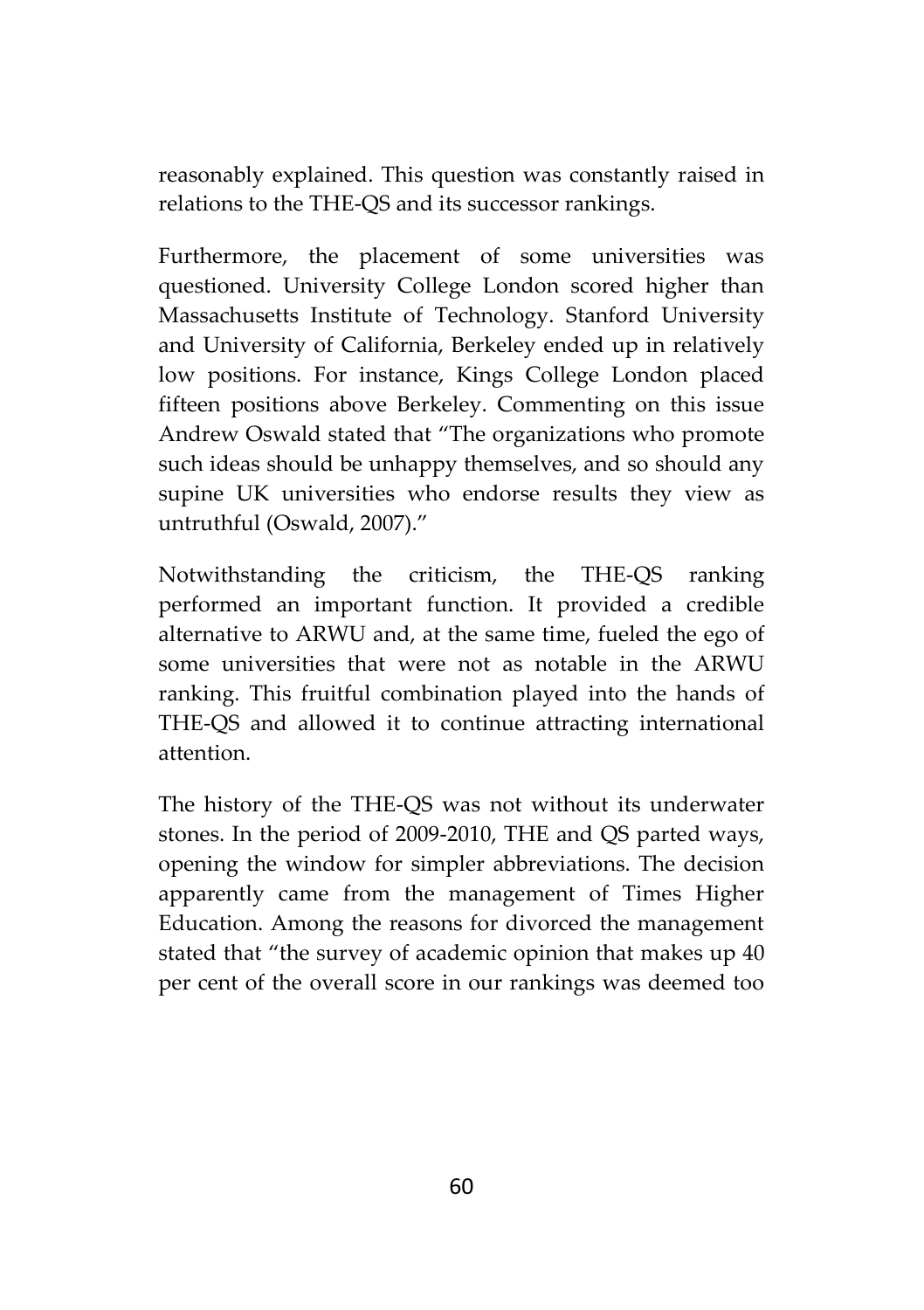small<sup>5"</sup> and that "our research measures favored the sciences over the humanities<sup>6</sup>."

In its quest to eliminate the factors irrelevant to universities' performance and finally do justice to the humanities, THE was quick to remarry to a reputable consulting firm Thomson Reuters. Their offspring, Times Higher Education World Universities Ranking (THEWUR), first appeared in 2010 and immediately raised a couple of brows. The decrease of a university's reputation impact amounted to little more than 5% (now it constituted 34.5% of the final score). The humanities also did not fare too well in the new ranking. In fact, the THE ranking managed to drown humanities' oriented universities even further.

The new THE ranking also garnered some positive reviews. This time the responses were much less exalted, perhaps due to growing weariness of jaded international public with numerous rankings. Still, some commented positively on the ranking. David Willets, UK minister for universities and science, gave a positive evaluation of the THE ranking saying that "reputation counts for less this time, and the weight accorded to quality in teaching and learning is greater<sup>7</sup>," and that "the inclusion of scaled data and research productivity

<sup>5</sup> Ann Mroz, "Leader: Only the best for the best," *Times Higher Education*, 5 November 2009, http://www.timeshighereducation.co.uk/408968.article. <sup>6</sup> Ibid.

<sup>7</sup> David Willets, "UK Universities Global Path in the World Rankings," *Times Higher Education*, 16 September 2010,

http://www.timeshighereducation.co.uk/world-university-rankings/2010- 11/world-ranking/analysis/uk-education.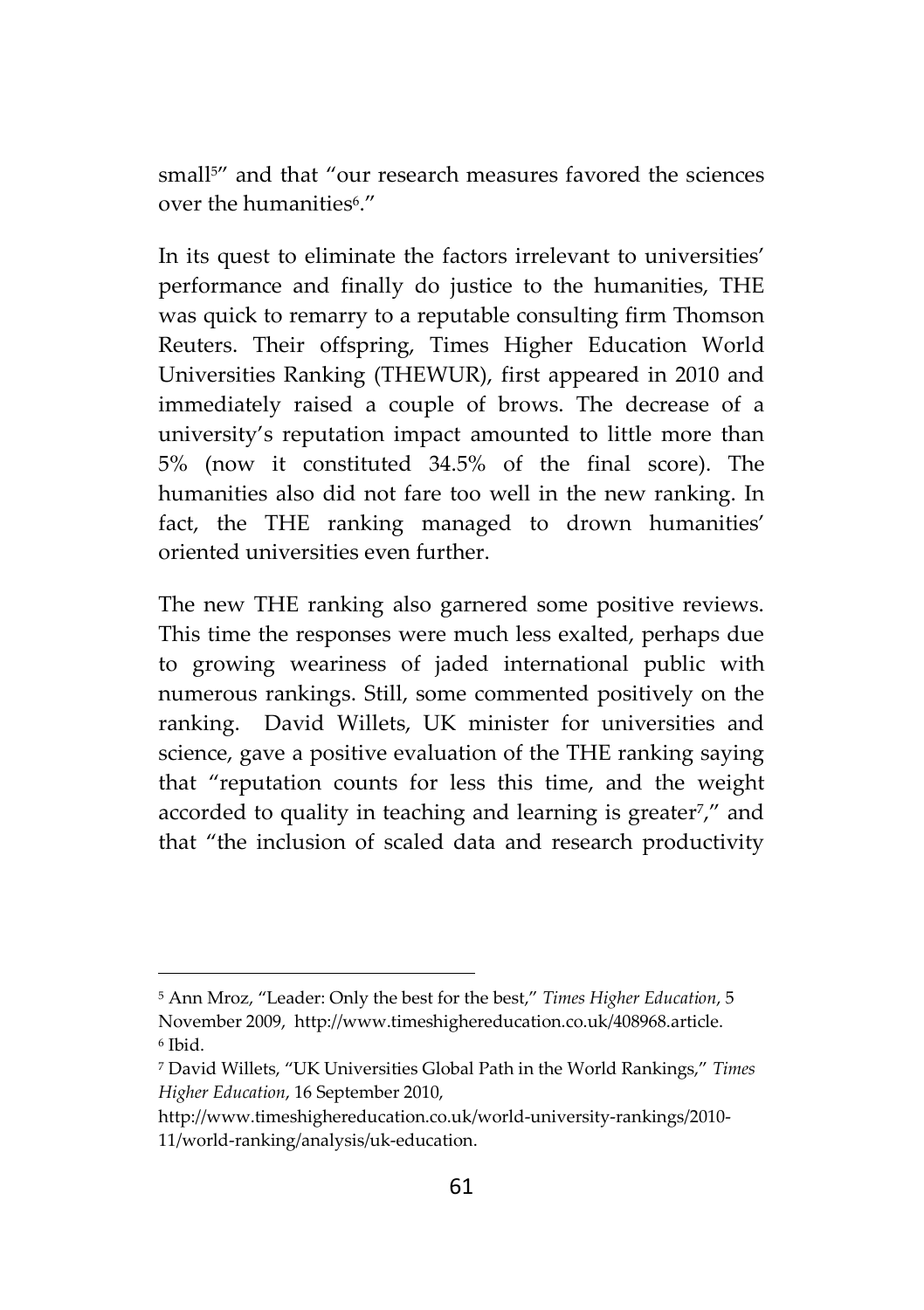relative to size have played to the strengths of many of our smaller universities<sup>8</sup> ."

Quacquarelli Symonds, at the same time, decided to carry on with the old methodology, renaming the ranking Quacquarelli Symonds World University Ranking (QSWUR). QS did not make much amendments to the old methodology. This obstinacy led to a strong criticism. Philip G. Altbach stated that "The QS World University Rankings are the most problematical. From the beginning, the QS has relied on reputational indicators for half of its analysis […] Whether the QS rankings should be taken seriously by the higher education community is questionable (Altbach, 2012: 30)." In a similar vein David Blanchflower state in regard to the QS ranking that "[their] results are based on an entirely flawed methodology that underweights the quality of research and overweights fluff<sup>9</sup> ."

Success of the first university rankings prompted various parties to partake in the ranking business. In the last years, more than a dozen of international rankings have been produced with often puzzling ranking criteria. One of these rankings, Global University Ranking, purportedly independent ranking of universities connected with the Russian academic establishment, managed to place Lomonosov Moscow State University on the fifth place in the world ahead of Harvard and Cambridge. Another peculiar case, Professional Ranking of World Universities, sponsored

<sup>8</sup> Ibid.

<sup>9</sup> David Blanchflower, "The QS World University Rankings are a load of old baloney," *New Statesman*, 05 September 2011,

http://www.newstatesman.com/blogs/david-blanchflower/2011/09/world university-faculty.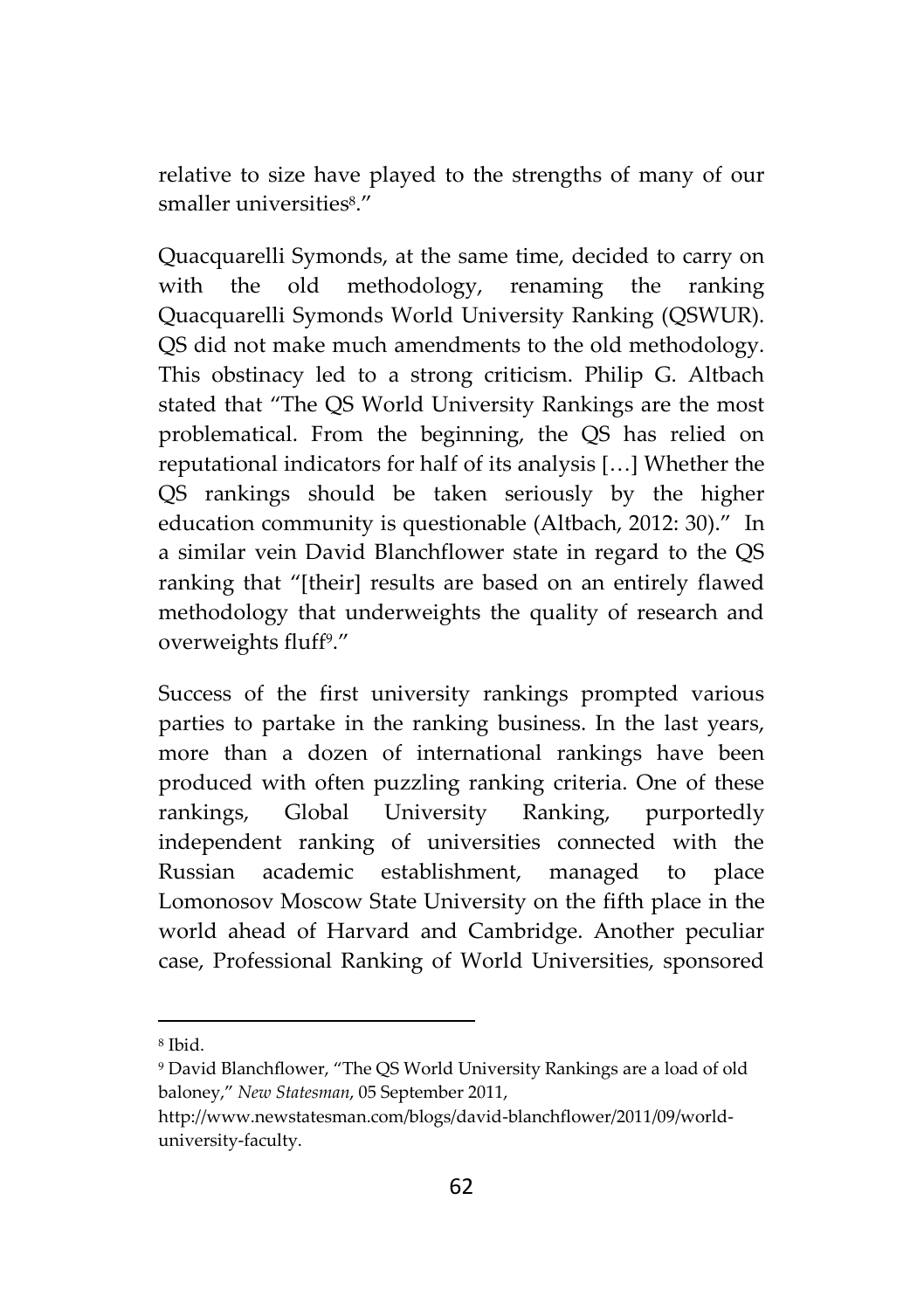by French Ecole Nationale des Mines, launched some French universities directly into the top 20.

Of course, there were also quite reputable attempts at making new ranking systems. Leiden and SCImago rankings, for instance, provide examples of well-designed measurement systems. However, the rankings draw heavily on scienceindexed publications, thus practically ignoring research in social sciences and humanities. Despite all its laurels, MIT's placement as the top research institution in humanities and social sciences is somewhat questionable<sup>10</sup> .

Various institutions of the European Union have been active in the field of international rankings since the rankings' inception. Constant complains of the European universities about perceived faults of the existing ranking systems prompted the EU to develop its own ranking. This new initiative came to be known as U-Multirank. The ranking attempts to contest the uniform treatment of world universities by other global rankings by taking into account universities' goals and missions, in addition to the traditional set of measures (Van Vught, Ziegele, 2012).

Whatever has been done in the field of international rankings, the dominance of ARWU, THE, and QS on the ranking playground remains virtually unchallenged. Not only they provide the most comprehensive assessment of the international higher education system, but they also benefit from the first-mover advantage. They are highly referenced sources of information about global universities, and they

<sup>10</sup> According to 2013 Leiden Ranking in the field of social sciences and humanities.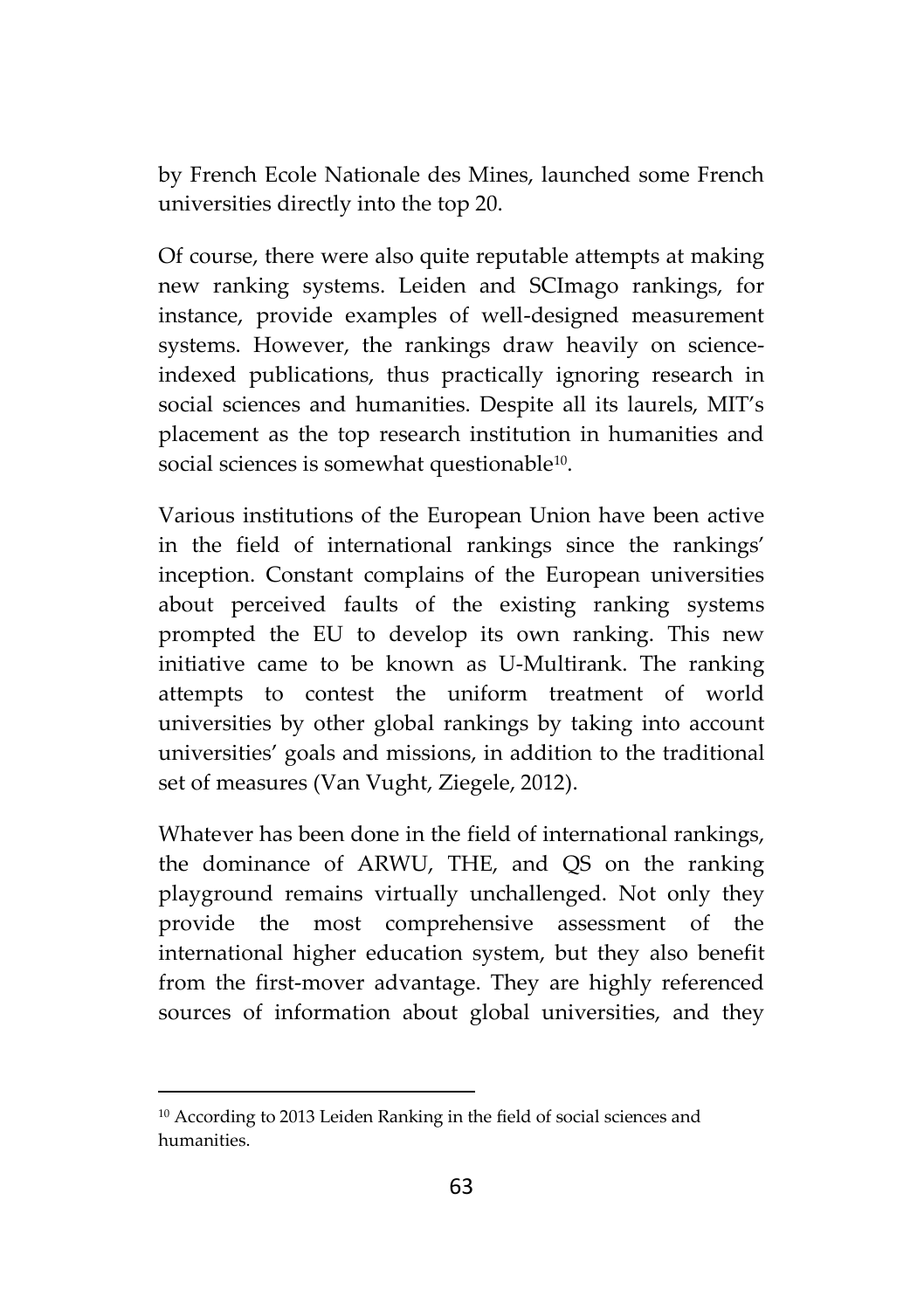champion a particular order of prestige in international education and research.

Martin Enserink, a science journalist, points to multiple cases where ARWU provoked strong national responses. In one case a disagreement over attribution of Nobel Prize winners triggered a bitter conflict between two German universities (Enserink, 2007). In another case, French authorities passed a new law on universities, swayed by dismal performance of French universities in the ARWU ranking (Ibid). Nicholas Bowman and Michael Bastedo observed an even more striking tendency of international rankings to lock an order of power in the hierarchy of world universities (Bowman, Bastedo, 2011).

The development of principal ranking systems is characterized by their diversification and subdivision. THE, for instance, offers not only a university ranking, but also subject rankings, world reputation rankings, and a ranking of universities under 50 years of age. Within the THEWUR, separate rankings in six broad subject domains are available. Similarly, QS now offers various subject rankings of world universities, as well as separate university rankings for Asia and Latin America. ARWU, so far resisted the lure of diversification, although it also offers field rankings and subject rankings.

The growing influence of ranking systems fostered the emergence of international agencies and groups monitoring quality of academic rankings. The first attempts of this sort go back as far as 2002, when an International Ranking Expert Group (IREG) emerged out of a joint initiative of UNESCO-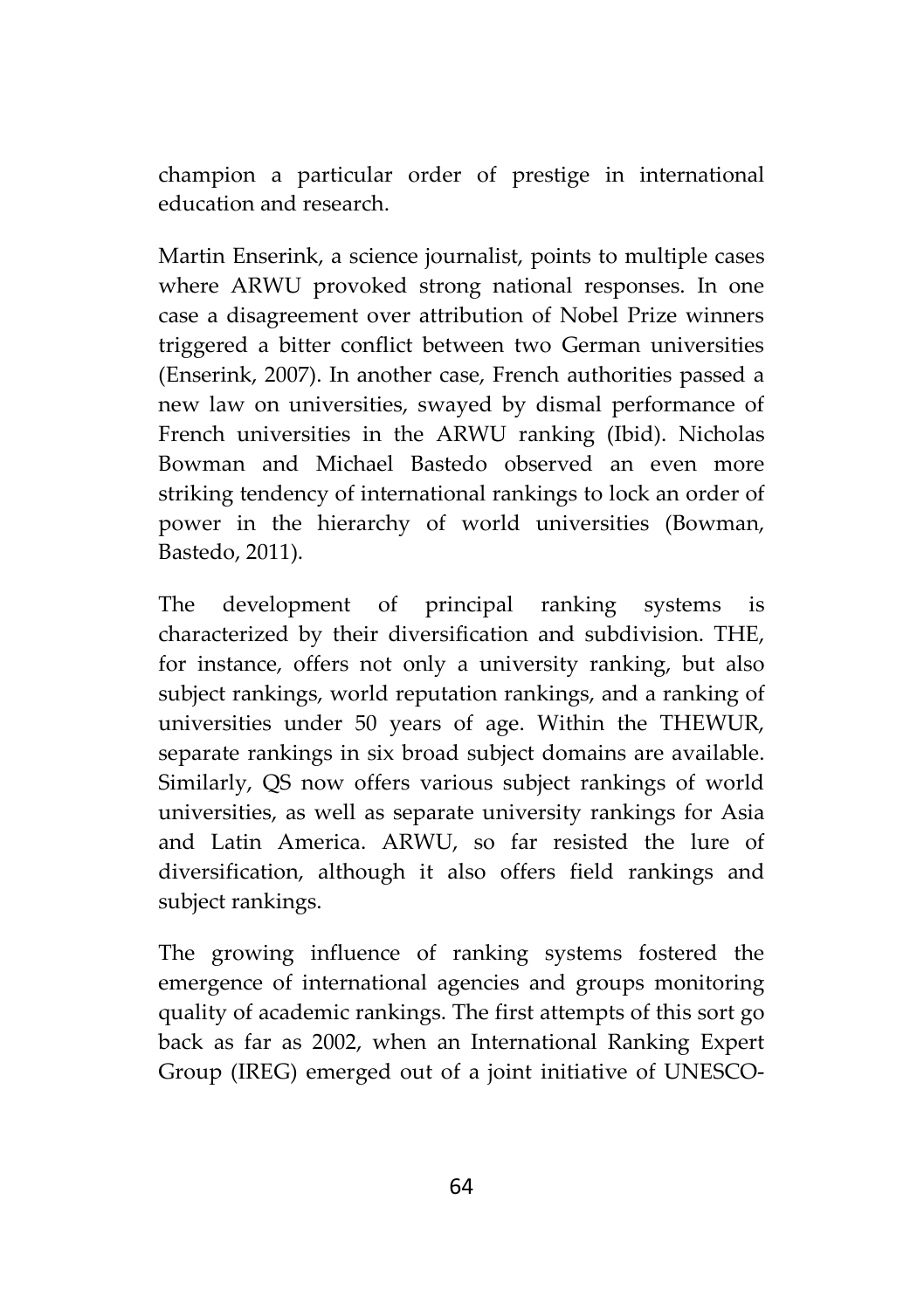CEPES and various private partners<sup>11</sup>. In 2004, IREG organized its second conference with the Institute for Higher Education Policy (IHEP) in Washington D.C. where the idea of rankings evaluations was first bandied. This idea developed further on the 2006 IREG Conference in Berlin. Subsequent to Berlin conference a set of principles on ranking higher education institutions was adopted. These principles came to be known in academia as *The Berlin Principles of Ranking Higher Education Institutions* or simply, the Berlin Principles<sup>12</sup>.

The Berlin Principles aimed at creating a uniform system of assessing major ranking systems based on multiple criteria. The principal criteria of evaluation include purposes and goals of rankings, design and weighting of indicators, collection and processing of data, and presentation of ranking results. "It is expected that this initiative has set a framework for the elaboration and dissemination of rankings — whether they are national, regional, or global in scope — that ultimately will lead to a system of continuous improvement and refinement of the methodologies used to conduct these rankings. Given the heterogeneity of methodologies of rankings, these principles for good ranking practice will be useful for the improvement and evaluation of ranking13," claims IREG's press release.

<sup>11</sup> IREG Observatory on Academic Rankings and Excellence, http://www.ireg observatory.org.

<sup>12</sup> "Berlin Principles on Ranking Higher Education Institutions," *IREG*, 20 May 2006, http://www.ireg-

observatory.org/index.php?option=com\_content&task=view&id=41&Itemid= 48.

 $13$  Ibid.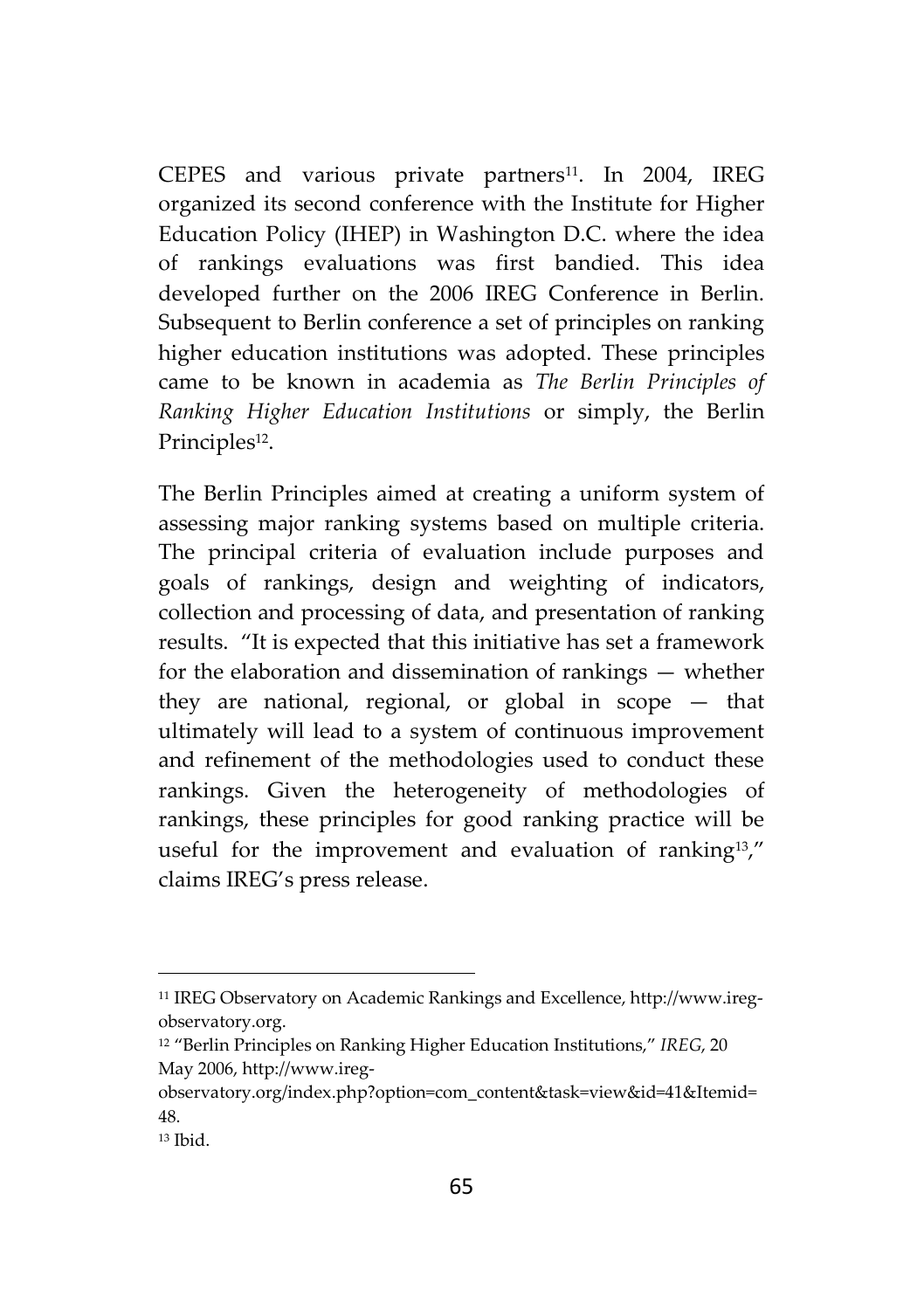Following the publication of the Berlin Principles there were attempts to assess the major rankings' correspondence to the principles. Obviously, the first in line of offering its services for a modest fee was the IREG itself. Purely voluntarily, as the IREG website emphasizes, ranking functionaries can hire a team of enthusiastic IREG experts and, provided the positive evaluation, earn a much coveted badge of "IREG approved<sup>14</sup>."

Although the IREG business somewhat resembles a simple tool for making money, some authors see the emergence of audit as a positive development. Rauhvargers suggests that such audits may eventually resolve the problem of irreproducibility of the main rankings mentioned above. According to him "Experience to date [...] has shown that frequent gaps in the published methodologies exist, and most notably the explanation of how indicator values are calculated from the raw data. As a result, those wishing to repeat the calculation to verify the published result in the ranking table have been unable to do so (Rauhvargers, 2013: 17)".

The whole business that develops around university rankings gradually entrenches itself in the international academic environment. Ranking audits, ranking consultants and university officers responsible for data provision are individual cogs of this complex machinery. The rankings are a new form of business feeding on the international academia.

Economic interests are a fecund ground for conflict. Representatives of various interest groups often clash using proxies as weapons. Ranking wars involve squabbles between

<sup>14</sup> "IREG Ranking Audit starts with consultations," *IREG*, 4 November 2010, http://www.ireg-

observatory.org/index.php?option=com\_content&task=view&id=112&Itemid =137.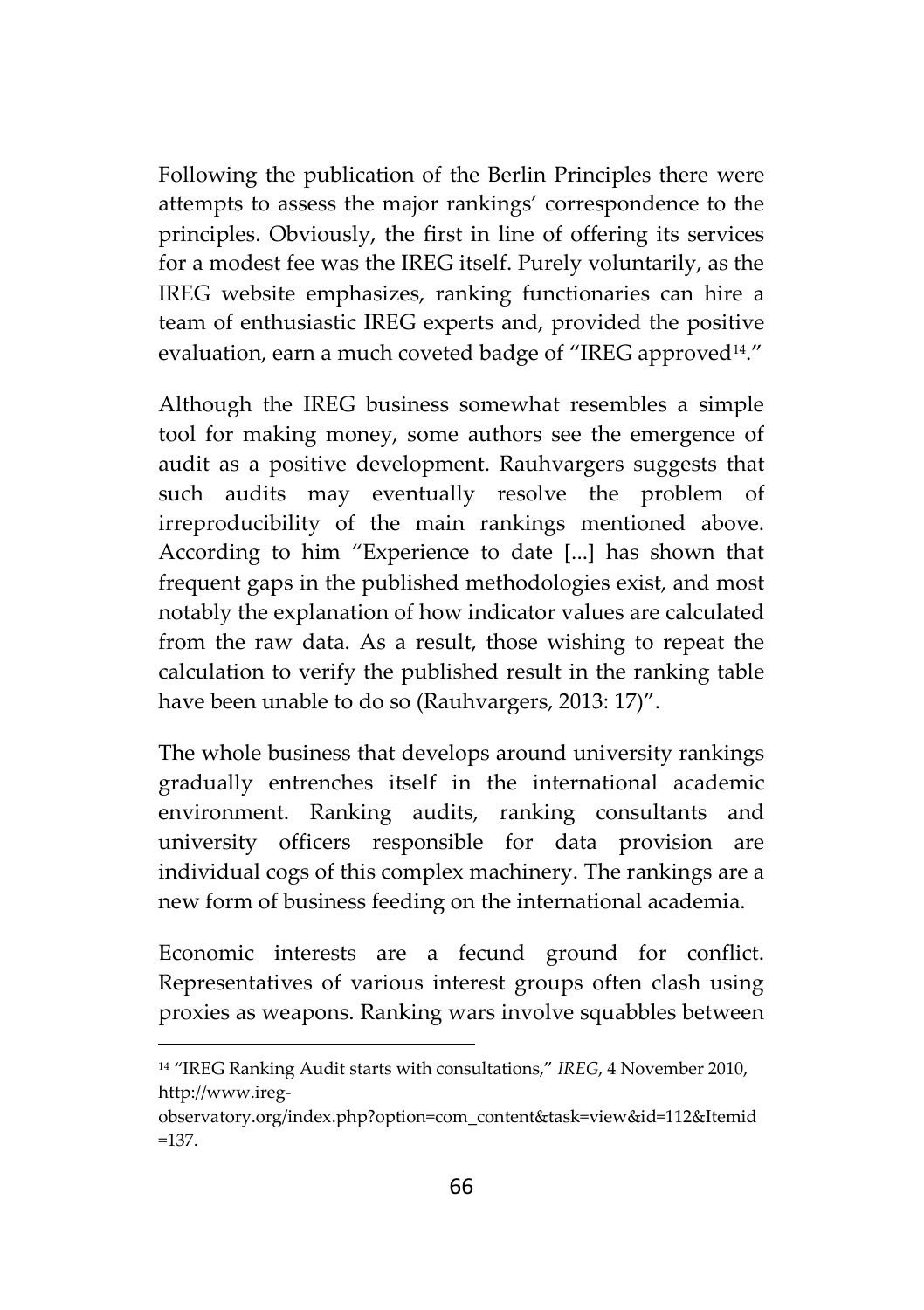various agents of the ranking business. An exchange of reproaches between THE and QS following their divorce is one such incident. Another instance is demonstrated by QS's criticism of the new EU ranking in that it "will be prone to mission capture from continental universities which want measures that display their regional or local missions to best effect15". Another example is ARWU patrons' criticism of the inconvenient Berlin Principles. Liu and Cheng stated that "It has been concluded that some items of the Berlin Principles about the selection of indicators cannot be transformed into measurable criteria (Cheng, Liu, 2008: 206)". Paradoxically, this war of all against all may have a positive effect on the development of ranking systems. David Jobbins claimed that the ranking wars may spill into better quality of rankings. In his words "It is evident the league table compilers are falling over themselves to be seen to be responsive to their critics and to the broader academic community<sup>16</sup>."

The triumphant march of university rankings over the last decade is an interesting phenomenon. In just some years global rankings have changed from semi-private initiative of bored scientists into an important playground of the higher education industry with its winners, losers, side-kicks and loudly-independent experts. This situation demands at least an attempt at explanation.

Ellen Hazelkorn credited intensifying global competition with the success of global rankings. In her opinion higher

<sup>15</sup> "New University Ranking from the European Commission," *QS*, 9 March 2010, http://www.topuniversities.com/university-rankings-articles/world university-rankings/new-university-ranking-european-commission.

<sup>16</sup> David Jobbins, "First shots fired in ranking war," *University World News*, 7 March 2010,

http://www.universityworldnews.com/article.php?story=20100305112613216.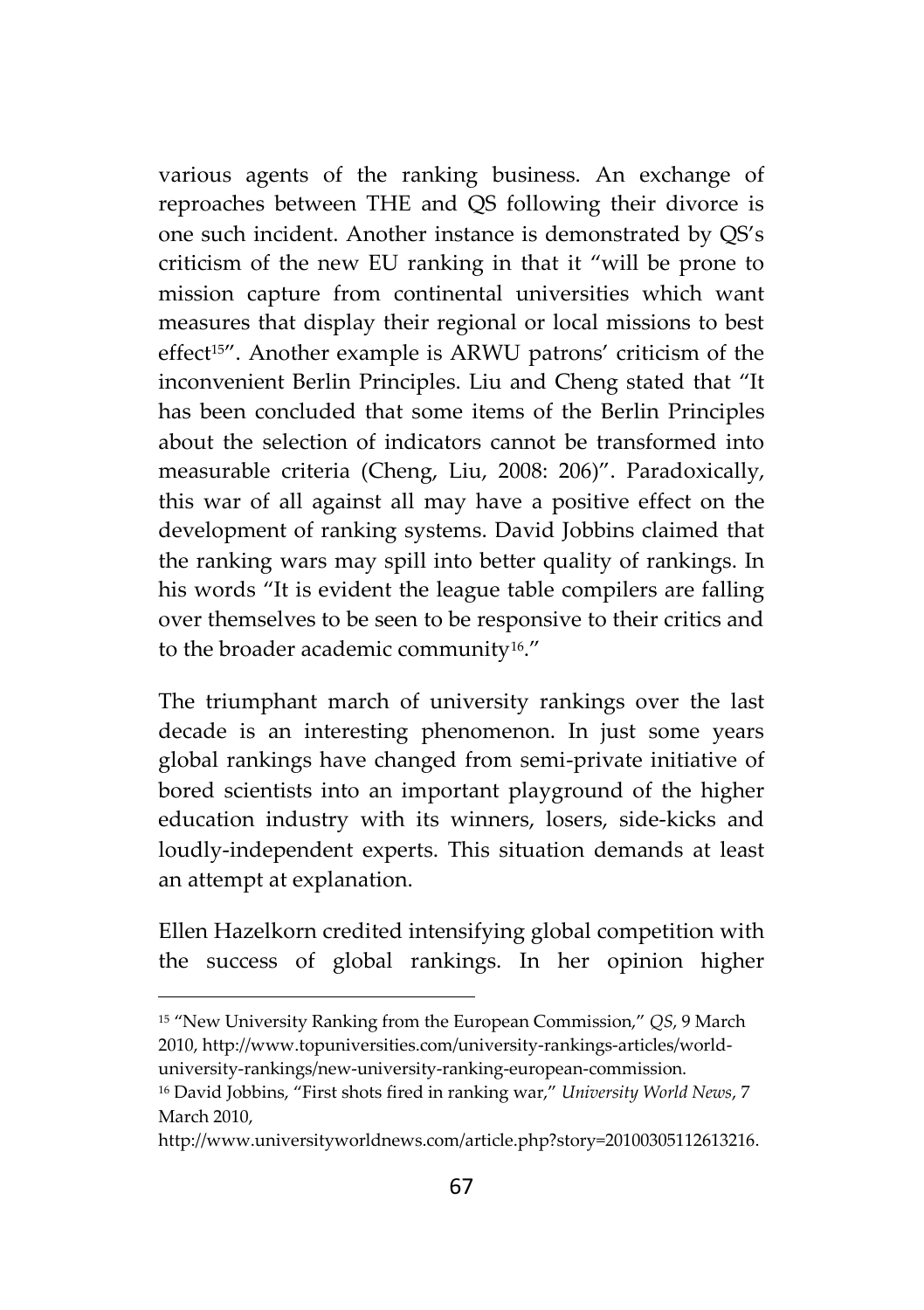education is seen as the key factor of success in the emerging knowledge economy (Hazelkorn, 2008). These ideas are echoed in multiple other accounts<sup>17</sup> .

The obsession with knowledge economy of which the university is the new proletarian started with a series of reports by various international institutions, most prominent of which was the World Bank. The first works on knowledge society appeared already in the early 1990s. Peter Drucker was one of the most vocal pioneers of the concept (Drucker, 1966). However, it was not until early 2000s that these ideas took hold of international public imagination. United Nations *Millennium Summit* and the *World Summit on the Information Society* contributed significantly to the popularization of the knowledge society ideas. A pithy summary of these ideas is provided in World Bank report "Constructing Knowledge Societies." According to the report "Knowledge accumulation and application have become major factors in economic development and are increasingly at the core of a country's competitive advantage in the global economy (World Bank, 2002: xvii)." It went on to claim that "the role of tertiary education in the construction of knowledge economies and democratic societies is more influential than ever (Ibid: 1)."

The idea of strong interconnectedness between the higher education and the knowledge economy caught on. Over the first decade of the 2000s, it turned into an obsession. Education, and higher education in particular, was seen as the main driver of growth in the economy and as a shield against precarious character of world economy. According to W. Norton Grubb and Marvel Lazerson "The Education Gospel therefore includes both a conception of economic and social

<sup>17</sup> See, for instance, Wildavsky, 2010; Salmi, Saroyan, 2007.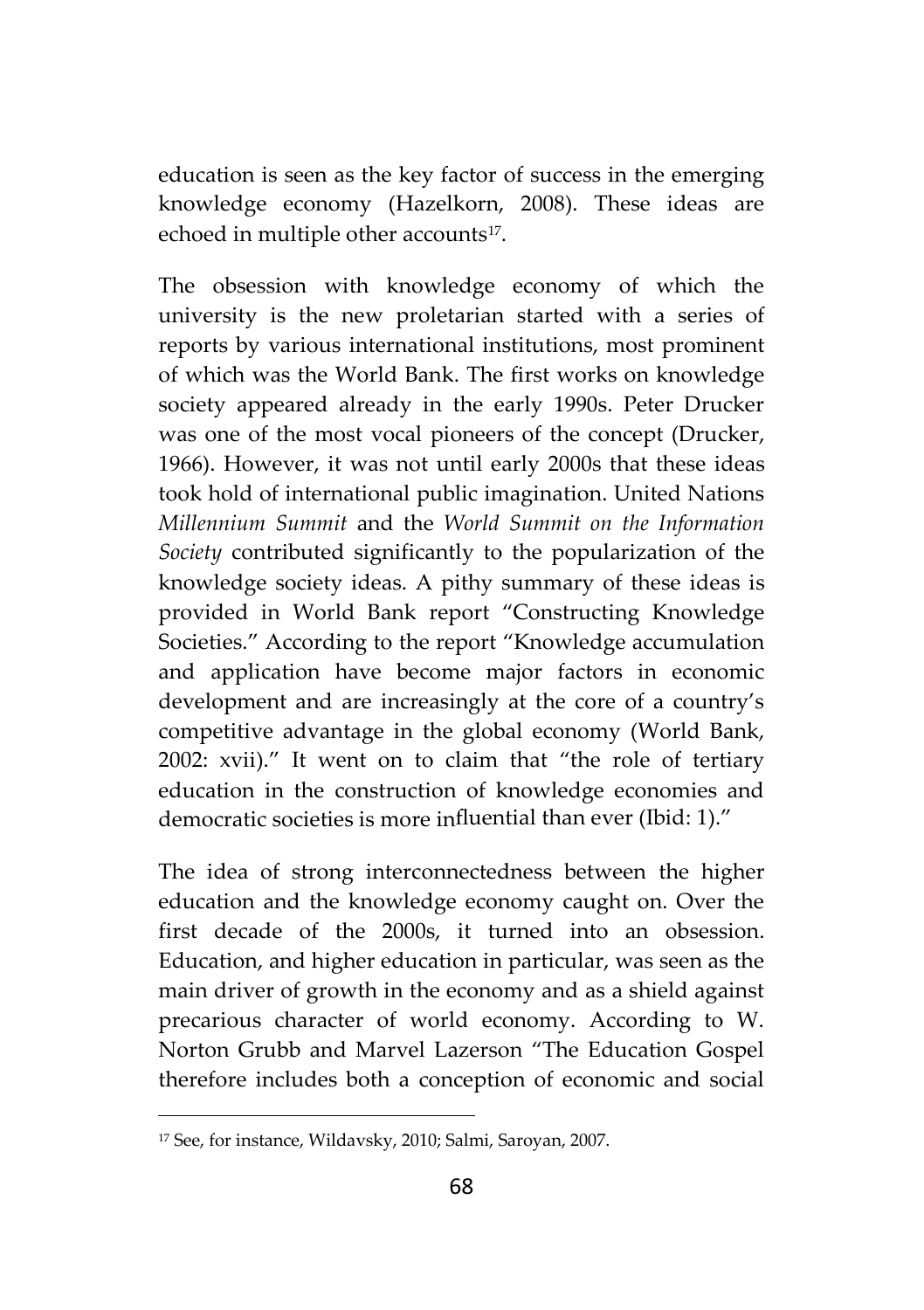change and a vision of how to respond to that change through education and training (Grubb, Lazerson, 2004: 2)."

The knowledge society narrative intersected with other trends in the sector of higher education. Salmi and Saroyan associate proliferation of rankings "with the massification, or unprecedented increase in enrolments, in tertiary education around the world [...] (Salmi, Saroyan, 2007: 35)" They state that "the flood of cross border private and distance providers, the trend towards internationalisation of tertiary education, and the related increased stakeholders' demand for greater accountability, transparency and efficiency have all contributed to increased incentives for quantifying quality (Ibid)."

The emergence of international university rankings is a direct result of growing importance of the knowledge society narrative. The world of global economic competition engenders fears of being left behind. Since knowledge is now seen as the driver of economic growth, knowledge production became another platform of international competition.

It comes as no surprise that the first system of measuring universities performance came from China and was developed with the encouragement of the Chinese state. In many ways, the first ranking exercise was a test drive against leading economic powerhouses where many centers of advanced knowledge production are concentrated. It also explains the fact that the ARWU ranking is strongly focused on natural and applied sciences. These areas of knowledge production have the highest applied potential and bring tangible economic benefits.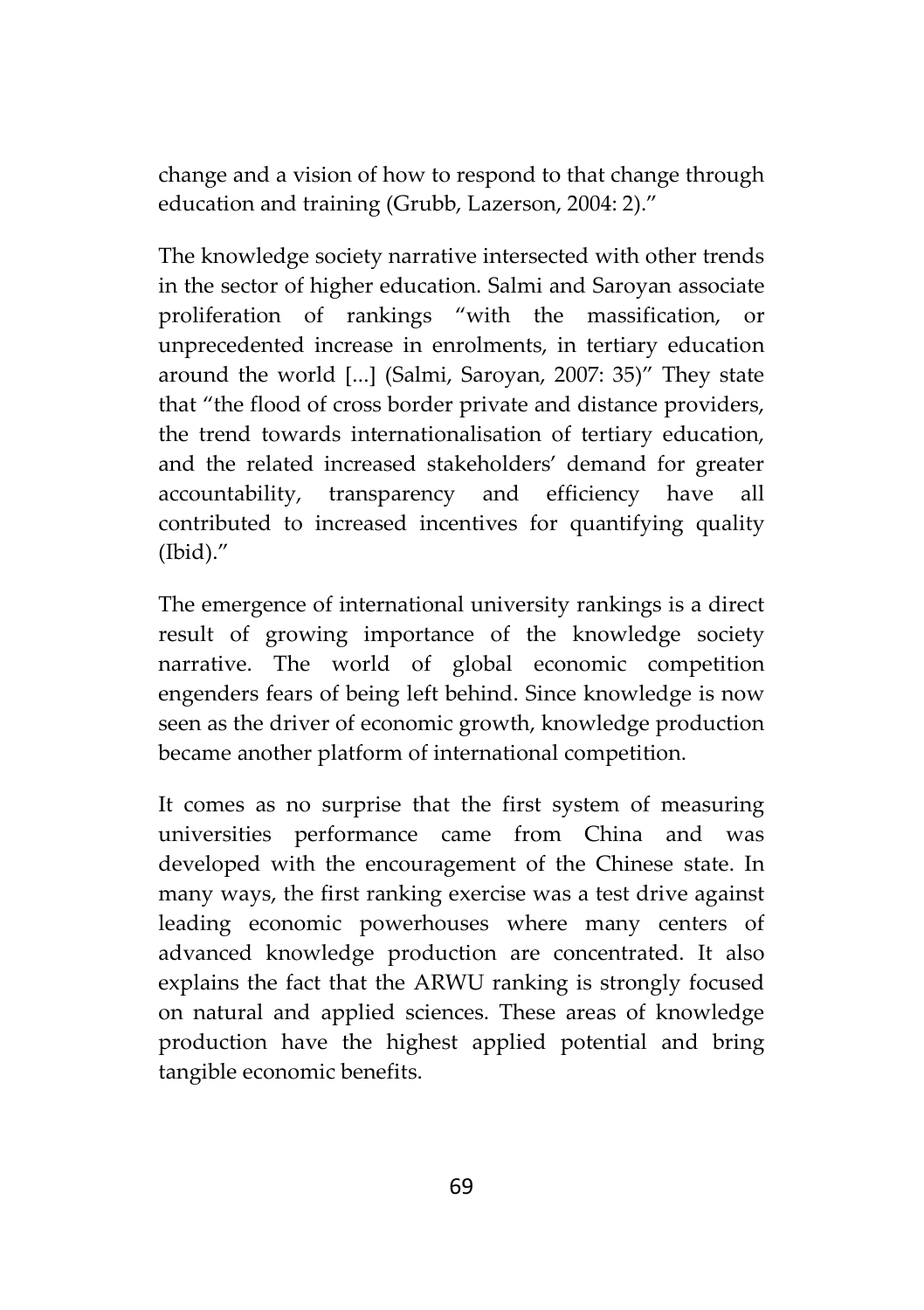The story of global rankings is the story of evolving global economy. Their emergence during the first part of 2000s reflects the growing influence of higher education sector in the international economic competition. Under the influence of global marketplace, education becomes nothing more than a product, and like any product it becomes subject to cost/benefit calculations. In this perspective, consumers need to choose the optimal product that would balance their individual utilities against their costs. However imperfect, global university rankings are indispensable in this calculation. The rankings perform an important market function, and they themselves are yet another market product. The global rankings are now deeply entrenched in the academic system. And since they will, most probably, persist, it is imperative to understand what they measure and how they work.

## **2.2. Methodology of main ranking systems.**

In this section the methodologies of principal rankings systems are explained in greater detail. Although the actual data that is used to compile annual university rankings is not disclosed, the measurement criteria can be consulted on the rankings' websites. The section concentrates solely on the three principal rankings. This choice is based on two reasons. First, the three rankings – THES, ARWU and QS – are the most influential in the ranking business. Second, methodologies of alternative ranking systems are often similar to those of the three principal rankings. Thus, for the purposes of our analysis, a detailed elaboration of the three ranking systems would be enough to develop consequent arguments of the thesis.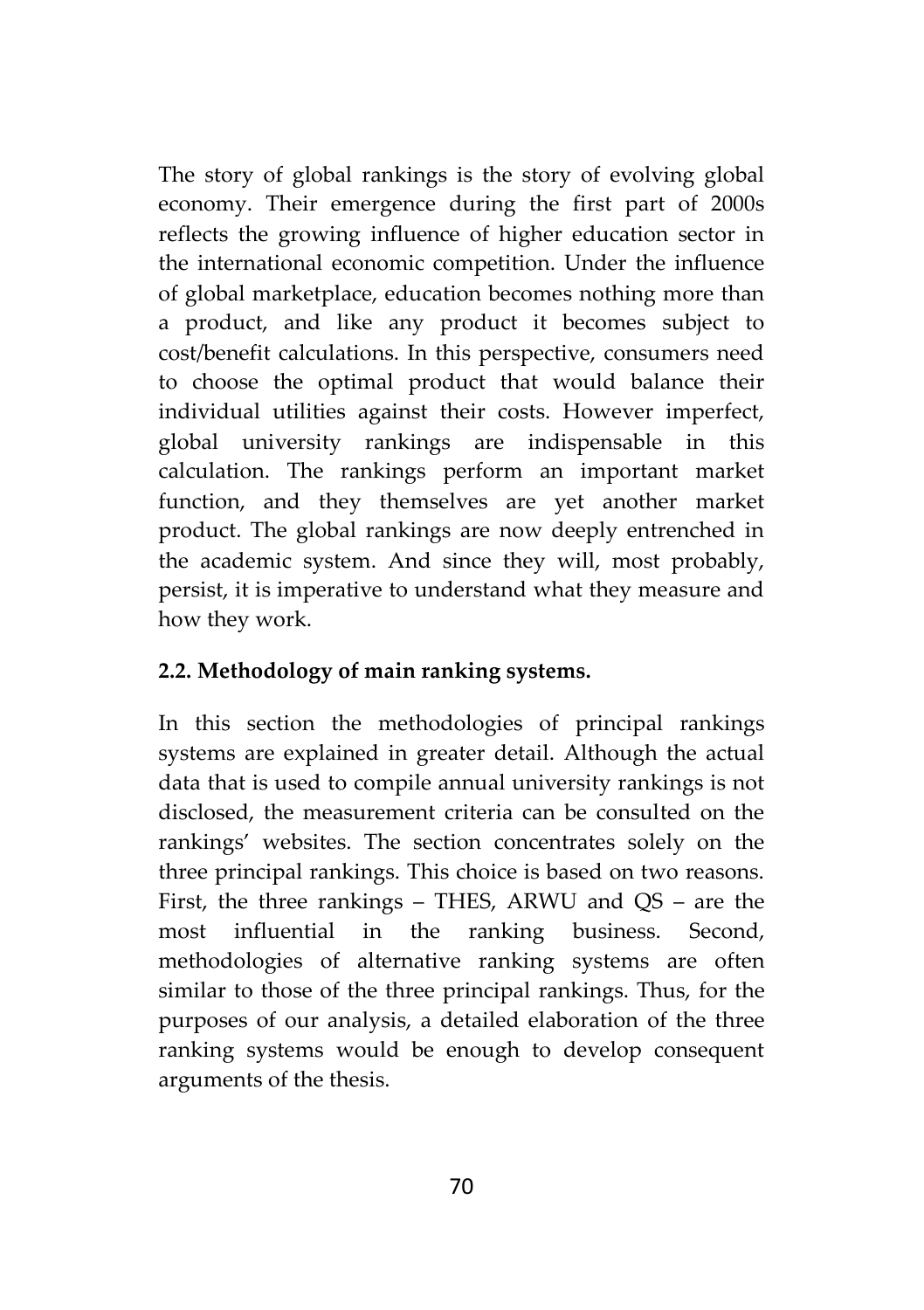The main thing that is necessary to understand is that no single ranking system, regardless of what is claimed, directly assesses the quality of higher education institutions. University rankings assess quality indirectly, through a number of proxies that may or may not reflect the real quality of a higher education institution. The rift between the proxies and the actual situation is a subject of numerous research papers, discussions, and disagreements. According to Rauhvargers "it is difficult, if not impossible, to measure and quantify quality itself, and therefore rankings use various proxies – some of which are rather distant from the actual quality of teaching or research (Rauhvargers, 2011: 11)."

Another issue to keep in mind is the limited character of proxies themselves. It is simply impossible to provide a perfectly comparable system of various higher education institutions based on any number of criteria. "How can the activity of a university be reduced to a numerical value? (Teichler, Shin, 2011: 76)" one essay asks. Its authors state that "Anyone who works within a university setting knows only too well that within the one institution, there are pockets of high quality and pockets that are of concern to the institution. Providing a single measure betrays the complexity of the institution (Ibid: 76)."

There will always be a payoff between comparability of data and precision of the institutional assessment. On one pole of this dichotomy are simplest rankings of institutional reputation like the "THE World Reputation Rankings<sup>18"</sup>. On the other pole there are attempts to create rankings that

<sup>18</sup> THE World Reputation Ranking,

http://www.timeshighereducation.co.uk/world-university rankings/2013/reputation-ranking.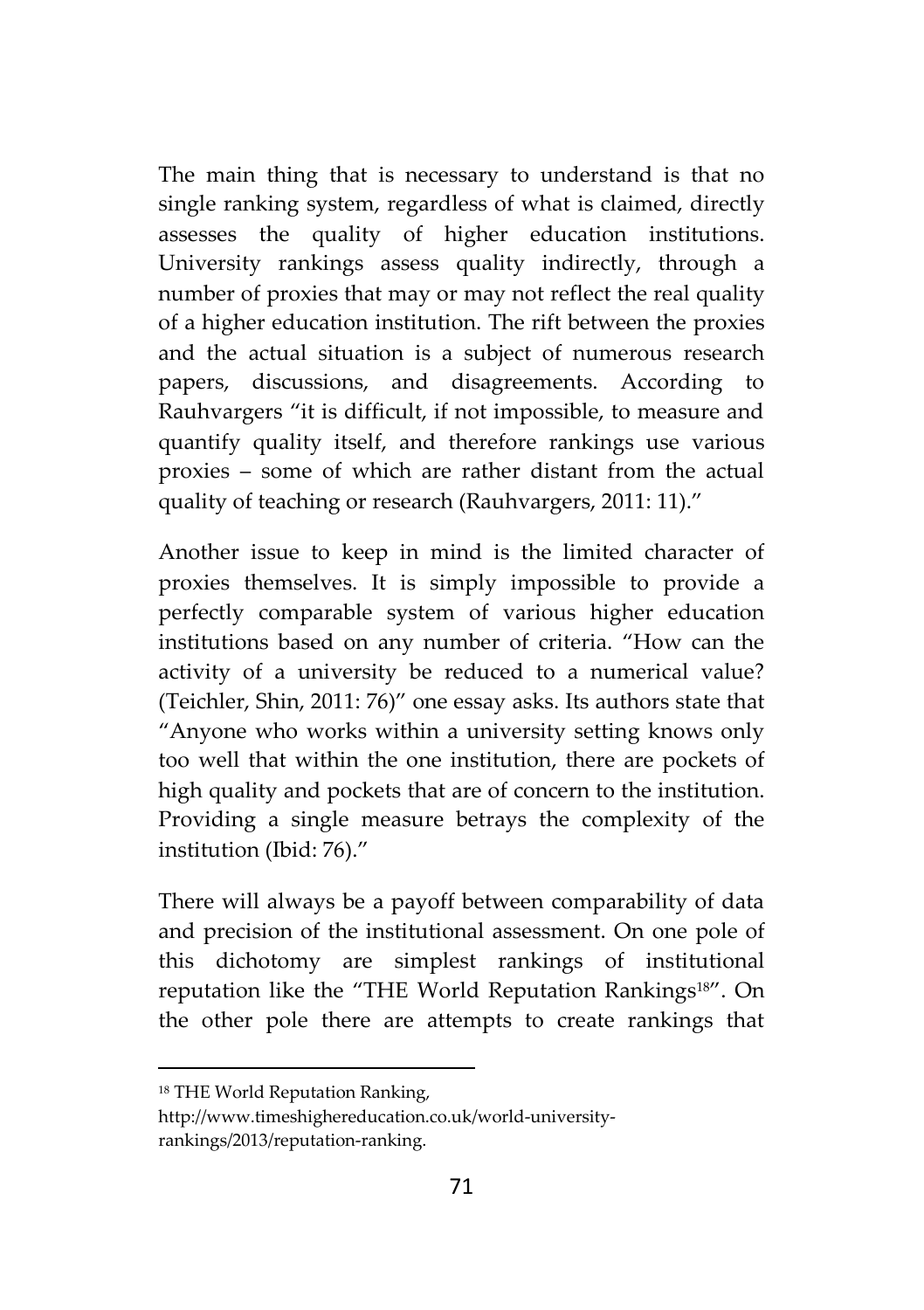would measure performance of a higher education institution relative to its mission and goals. The most comprehensive attempt to create such a ranking, the U-Multirank, will be a yardstick against which the pros and cons of more sensitive rankings will be judged.

The right of historical precedence belongs to the Academic Ranking of World Universities. As the first ranking of its kind, ARWU used a distinct set of measures. The main goal of ARWU was to measure research output rather than institutional quality. Therefore, ARWU's methodology was based on very clear indicators of research performance. The clarity of ARWU was consistently praised. Richard Holmes, for instance, stated that "Few people would argue with using the Shanghai ARWU rankings to evaluate universities. Their reliability and methodological stability make them an obvious choice19." Yet, it is quite easy to argue against the ARWU rankings; the drawback of their clarity is a limited perspective on higher educational institutions.

To measure the performance of international higher education institutions, ARWU analyses the following criteria: quality of education (10%), quality of faculty (40%), research output (40%), and per capita performance  $(10\%)^{20}$ . At first glance, the ranking provides a multifaceted overview of higher education institutions that it ranks. However, it is important to understand what exactly is meant under each separate

<sup>19</sup> Richard Holmes, "Power and responsibility – The growing influence of global rankings," *University World News*, 01 July 2012,

http://www.universityworldnews.com/article.php?story=20120630083447805. <sup>20</sup> "Ranking Methodology of Academic Ranking of World Universities – 2013," *ARWU*, http://www.shanghairanking.com/ARWU-Methodology- 2013.html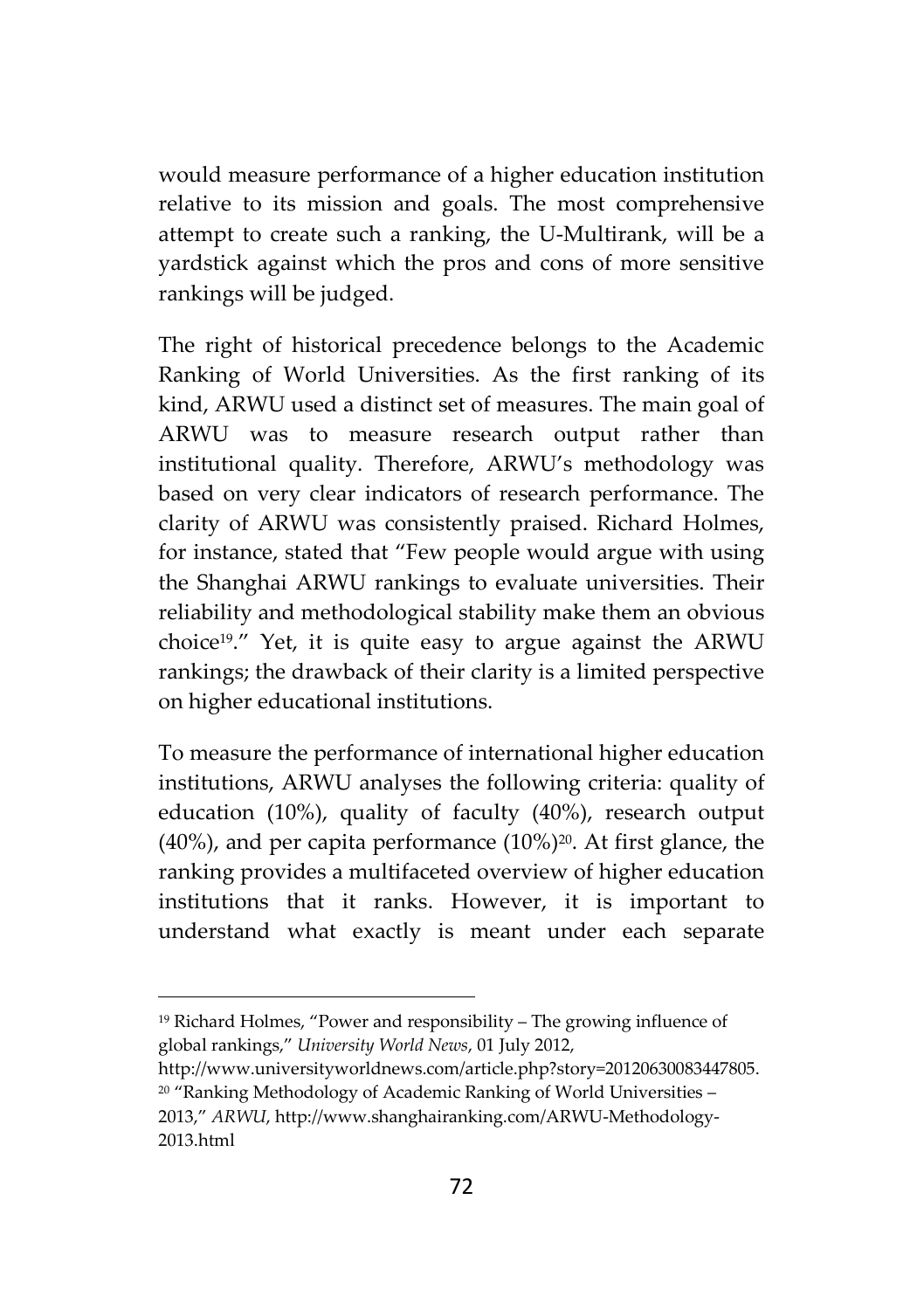criterion, and how the elusive qualities of HEIs are measured in the ranking.

As has already been mentioned, every ranking uses proxies to evaluate higher education institutions. ARWU's measure for quality of education, for instance, uses the proxy of "alumni of an institution winning Nobel Prizes and Fields Medals<sup>21</sup>." ARWU does not use any other proxies for evaluating the quality of education. Noble Prize is given in fields of Physics, Chemistry, Physiology or Medicine, Literature, and Peace; Fields medals are given in mathematics. This creates an absurd situation where liberal arts colleges and universities that specialize in teaching, and do not have any science component, would actually score nil on the quality of education in ARWU, save for those lucky few that educated a couple of Nobel Prize winners.

The quality of faculty, a criterion that determines 40% of the final score, merited a more thorough calculation in the ARWU ranking. This criterion is constituted from two separate proxies having equal weights. 20% of the score is brought in by staff of an institution winning Nobel Prize or Fields Medal. The other 20% is brought by highly cited researchers in 21 broad subject categories. Except for the persistent Nobel Prize and Field medals fetishism, these indicators seem to fit well into the overall purpose of the ARWU ranking. Since the ranking is interested primarily in the research that HEIs are doing, it is reasonable to focus on their sheer research potential.

One problem of the ARWU's approach is that the label "quality of faculty" may be misleading. What ARWU

 $21$  Ibid.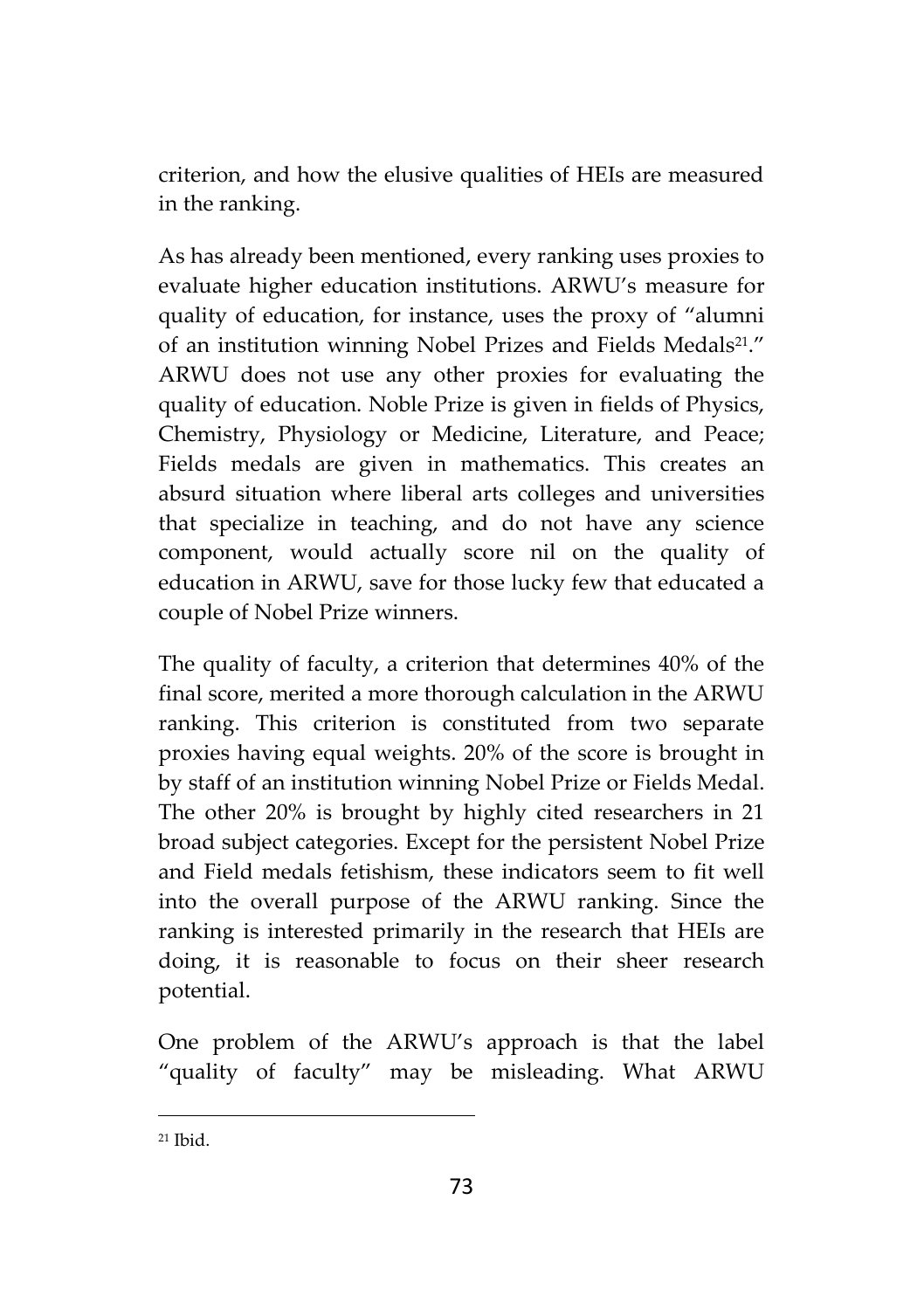measures is, at best, the ability of a HEI to attract academic superstars. The presence of a Nobel/Fields medal laureate on the academic staff of an institution would doubtfully increase the quality of its faculty as a whole. However, it would bring the scores to figure in the ARWU ranking. The second proxy, highly cited researchers, is somewhat more accurate, as the presence of such scholars among the institution's faculty must mean the higher quality of research performance of this institution.

Outside of more fundamental concerns, there is an obvious slant towards harder sciences in the ARWU's quality of faculty calculations. On one hand, the already mentioned focus on Nobel Prizes and Fields Medals disqualifies any field that does not have the fortune to be rewarded with these distinctions. On the other hand, indiscriminate calculation of citation numbers ignores subtle distinctions in citation cultures between various disciplines.

Research output brings another 40% into the total score of an institution on the ARWU ranking. This criterion is also split in two. The first indicator is the amount of papers published in Nature and Science, which brings 20% of the final score. Another 20% are dedicated to the papers indexed in Science Citation Index and Social Science Citation Index. Obviating the evident criticism that both Nature and Science are magazines that are focused exclusively on natural sciences, ARWU states that "for institutions specialized in humanities and social sciences such as London School of Economics, [Nature and Science] is not considered, and the weight of [Nature and Science] is relocated to other indicators <sup>22</sup>." This statement, however, leaves open the question what happens

 $22$  Ibid.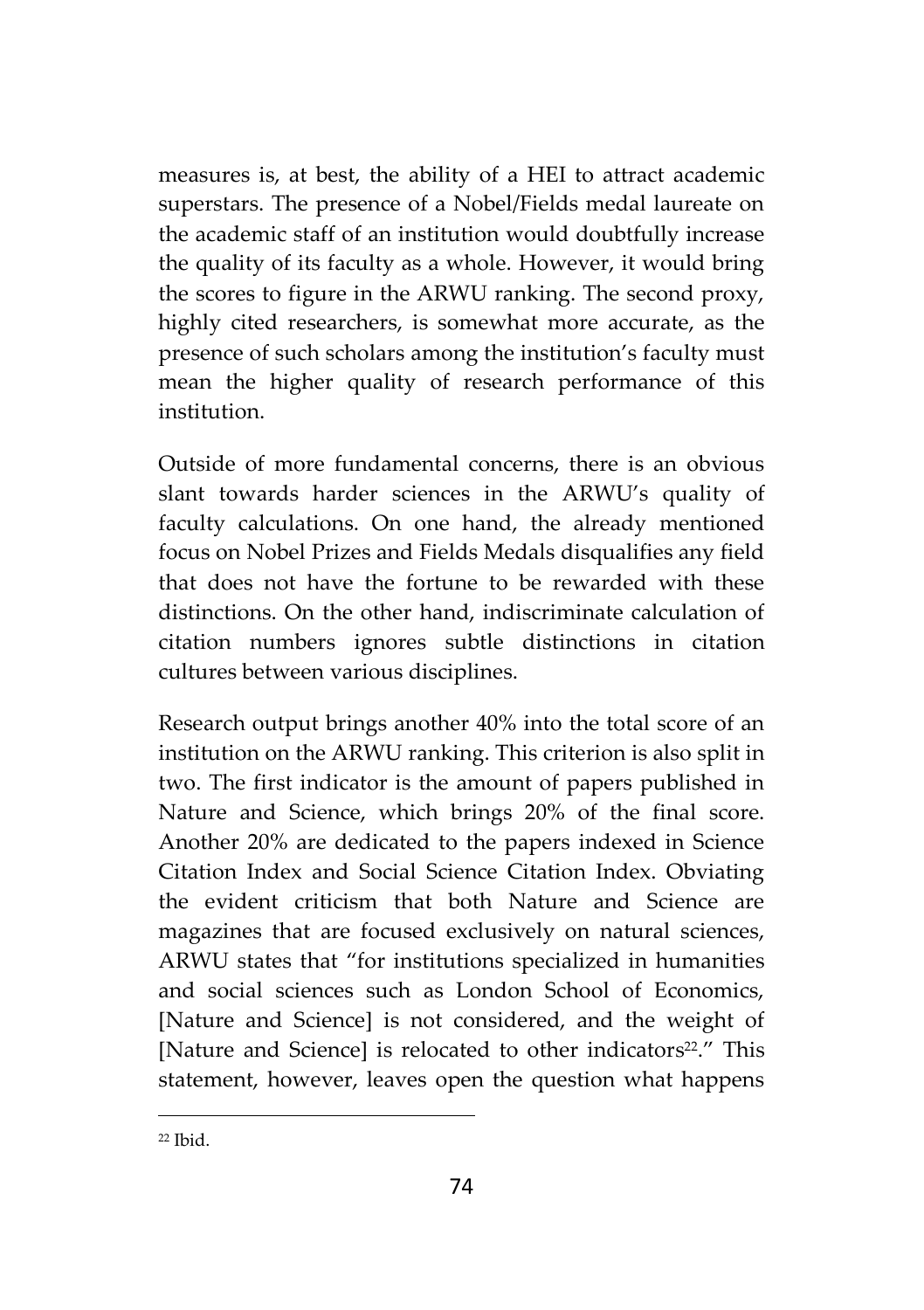to the universities – like Brown University – that have a historical tilt towards humanities and social sciences, yet also conduct work in natural sciences. Calculation of their performance on the same terms that of the more natural science oriented institutions would seriously hinder their standing in the rankings.

The quality of faculty and research output are the most important criteria of the ARWU ranking that together contribute 80% of the final score of an institution. These criteria are subject to very similar biases of calculation. A superficial acquaintance with the criteria is enough to see that the research in humanities is completely ignored in the ARWU rankings. Only research in social sciences and social humanities has a bearing on the standing of an institution in the ARWU. However, these disciplinary domains contribute disproportionally less than natural sciences to the total score of an institution.

According to Cheng "Many rankings are biased towards universities with strong hard sciences while against those specialized in social sciences and humanities (Cheng, 2010)." He found that there are enormous differences in citation behavior between disciplines, with per-faculty citations standing at close to sixty in biological sciences, around thirty in physics and mathematics, and just five in social and behavior sciences (Ibid). In addition to this discrepancy, the faculty in natural sciences tended to publish more papers than the faculty in humanities. The differences in publishing culture advantage the research in natural sciences over that in social and behavioral sciences. Thus, the adjustment by citation culture could strongly impact the final result of the ARWU ranking.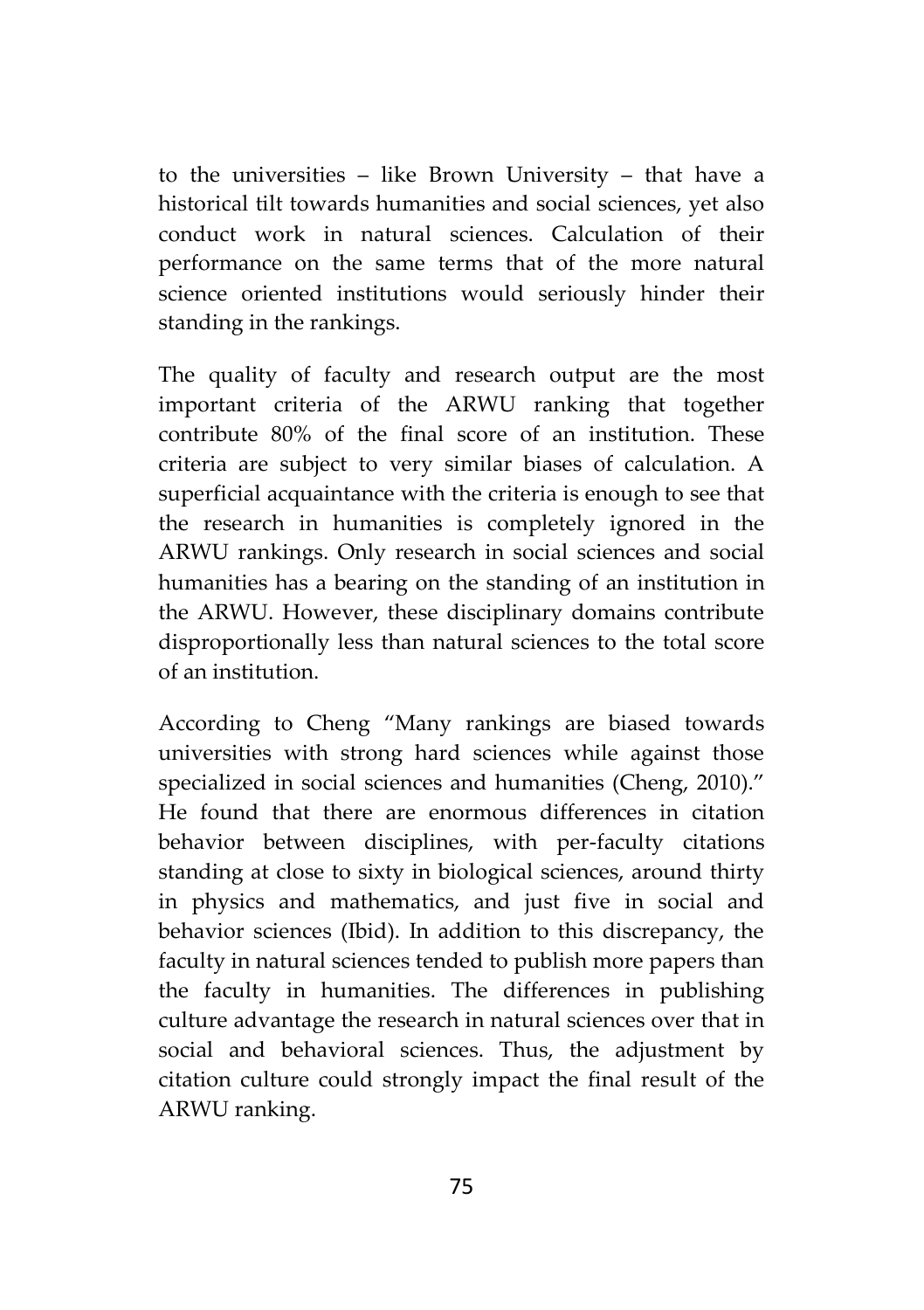The final criterion, which brings the last 10% to the total institutional score in ARWU, is the per-capita performance of an institution. This indicator calculates the weighted average scores of the previous indicators divided by the number of full-time academic staff. According to ARWU, this indicator should mitigate the size advantage of large research institutions. In practice, it does not. Its weight is too small to make up for unadjusted proxies of the previous criteria. ARWU's considerable bias towards larger institutions has been continuously pointed out by various authors (Nokkala, Heller-Schuh, Paier, 2011; Rauhvargers, 2011).

The ARWU ranking suffers from a series of flaws. Its assessment of teaching quality is inadequate, to say the least. Its proxy for faculty quality is also not satisfactory. The ranking ignores humanities and undervalues social sciences. Most importantly its choice of criteria leaves a distinct feeling of arbitrariness. According to one report on ARWU's methodology "Our main conclusions are that the criteria that are used are not relevant, that the aggregation methodology is plagued by a number of major problems and that the whole exercise suffers from an insufficient attention paid to fundamental structuring issues (Billaut, Bouyssou, Vincke, 2010: 237)".

In addition to obvious methodological problems, some researches cast doubt on accuracy of the ARWU's measurements. Razvan Florian, for instance, attempted to reproduce the results of ARWU, using the methodology described by ARWU. He demonstrated that the results of the ARWU ranking cannot be reproduced independently (Florian, 2007).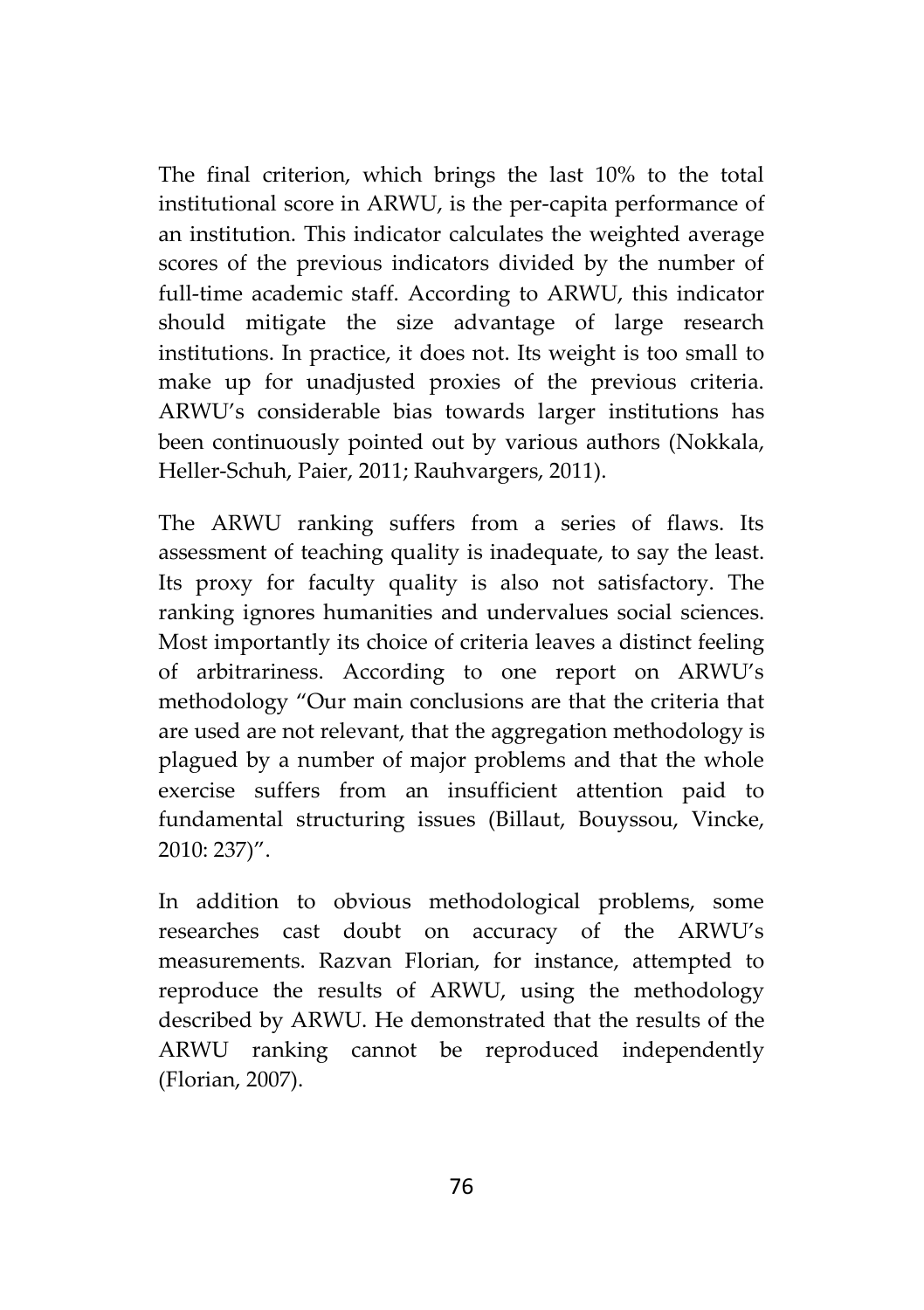Despite all the aforementioned flaws, the ARWU ranking may be a quite useful tool, if it is used with utmost caution and with an understanding of the criteria behind the ranking. It does not measure an overall quality of a higher education institution or its. It measures precisely what it states on the list of its indicators. Still, rhetorical wrapping of its criteria may be misleading.

The second ranking in order of historical emergence is the THE-QS ranking. Since the infamous split with the Times Higher Education, QS retained the methodology of the original ranking. Hereby, the methodology described in the next paragraphs refers both to the joint THE-QS ranking produced in the period 2004-2009 and the QS World University Rankings, produced since 2010. For simplicity, the ranking will be simply abbreviated as the QS ranking.

The QS rankings came a year later than the ARWU rankings. In response to the criticism of the ARWU ranking, some adjustments were made to make the QS's methodology more representative. Unlike ARWU, the initial THE-QS rankings aspired to measure the overall quality of a higher education institution. This ambitious claim, however, was met with certain skepticism due to peculiarities of the QS's methodology.

The final score of an institution in the QS ranking is composed from six principal indicators: academic reputation, employer reputation, faculty-student ratio, citations per faculty, international faculty, and international students<sup>23</sup>. The combination of the indicators is supposed to give a

<sup>23</sup> "QS World University Rankings," *QS Intelligence Unit*,

http://www.iu.qs.com/university-rankings/world-university-rankings/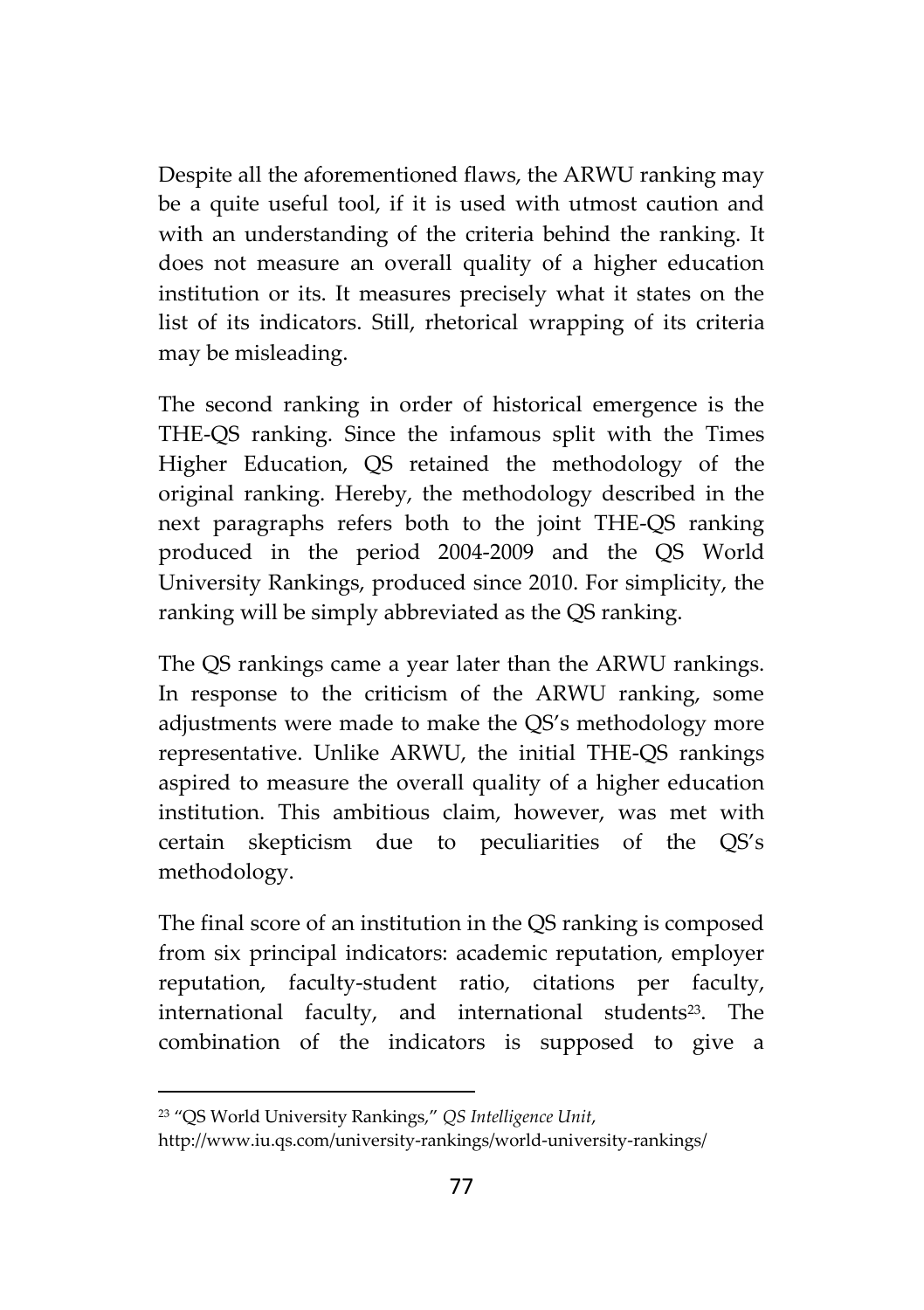comprehensive overview of a higher educational institution. Similarly to ARWU, these indicators are proxies for quality of an institution, its faculty, and its students.

The most important indicator in the QS ranking is, by far, the academic reputation of an institution. The ranking assigned 40% of the final score to this measure. The academic reputation, also called academic peer review, is a measure based on worldwide survey distributed to academics. The selected academics are supposed to evaluate top 30 international and top 10 domestic HEIs in their field of expertise, excluding their institution of provenance<sup>24</sup>. In other words the academic reputation is nothing more than a subjective interpretation of international research by the representatives of the profession.

In a way the academic reputation indicator continues the proud tradition of the historical rankings from the first part of the 20th century. How well suited is this idea for the beginning of the 21st century is arguable. Multiple researchers commented on essential subjectivism of the peer-review method and unclear criteria for the selection of peers. For instance it was stated that "it is unlikely that any expert possesses a global view of the inner workings of teaching at institutions worldwide. Moreover, the expert selection process of The Times is entirely unclear. […] In the absence of any guarantee for protection from selection biases, measurement validity can be very problematic (Ioannidis et al. 2007)".

<sup>24</sup> "Academic Reputation," *QS Intelligence Unit,*

http://www.iu.qs.com/university-rankings/rankings-indicators/methodology academic-reputation/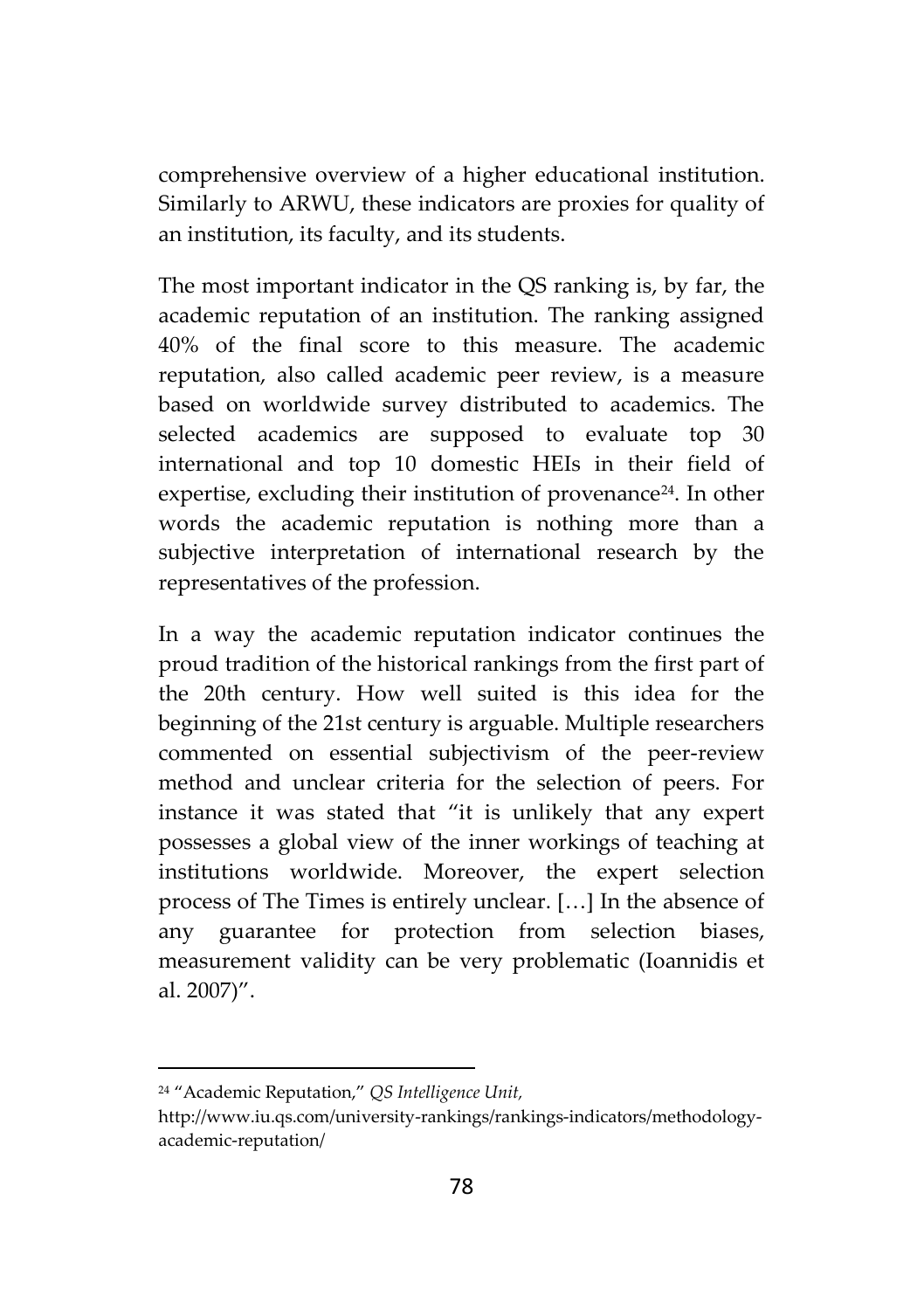Very similar issues plague another QS indicator: recruiter review. The review was born literally from an academic reputation's rib. In the first QS ranking, half of the final score belonged to the academic reputation. In 2005, 10% of the academic reputation score was reassigned to the recruiter review. The review is similarly based on a worldwide survey of employers on the quality of graduates. This indicator, in the opinion of the QS, should provide a reasonably good estimate on the elusive teaching quality of an institution. There are some problems with the measure. First, there is a reasonable doubt about the employers' ability to measure the overall quality of a graduate. Second, the measure is quite instrumental, as the quality of graduates in this case is reduced to their ability to perform in a corporate environment.

The next indicator of institutional performance in the QS ranking is citations-per-faculty. Compared to other rankings, this indicator has relatively less weight in the QS (20%). The indicator includes the total number of citations per institution for the last five years divided by the number of its full time faculty. The data for calculating the indicator is fetched from the Scopus database. In fact, the indicator of citations-perfaculty seems to be more sophisticated in the QS ranking than in ARWU or the THE ranking. However, it is subject to very similar faults. Various citations cultures are ignored in the QS rankings as well. Institutions that are traditionally strong in biomedical sciences, physics and mathematics would inevitably gather higher scores than institutions specializing in sciences and humanities, even if the latter produce relatively more publications in their field of specialization.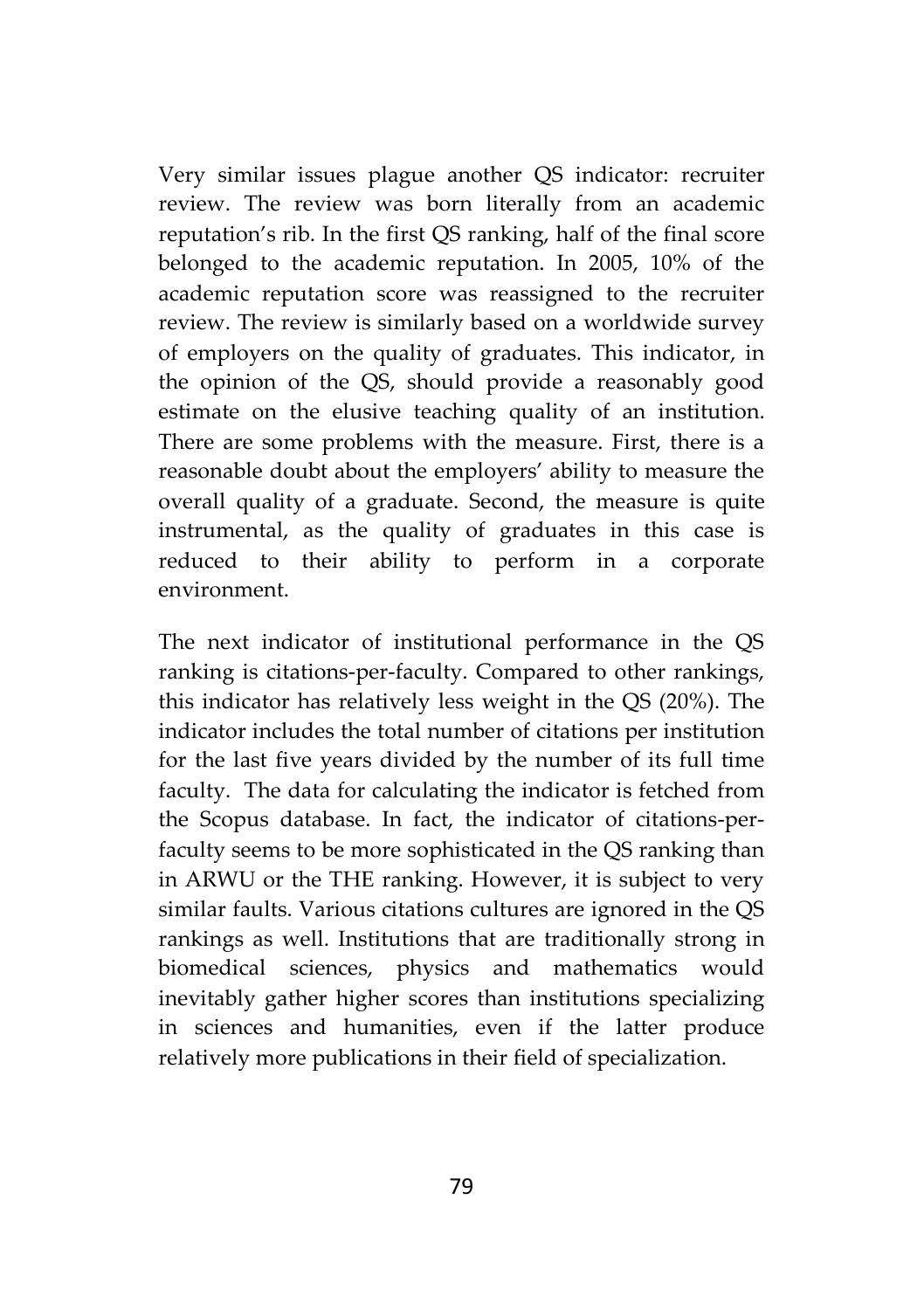Faculty-student ratio is yet another controversial indicator in the QS ranking system. In theory, the ratio is supposed to be a proxy for teaching quality. However, how well the faculty student ratio actually measures teaching quality is open to debate. The QS defends the indicator on the basis that "[it] is a commonly used measure in many evaluations and rankings around the world25," although the QS also admits that "it is not a satisfactory as a qualitative classroom evaluation as might be considered for a domestic teaching assessment, but it does speak to the notion of 'commitment to teaching', which ought to correlate strongly, if not completely with the level of teaching quality26." Understaffed institutions may indeed not perform as well as their more fortunate peers. However, to assign 20% of the final score to this factor is a questionable decision, considering that institutions with various missions historically had different faculty-student ratios.

The rest of the 10% in the final score calculation is assigned to two very similar indicators. The first indicator, proportion of international students, commands 5% of the score. The other half belongs to the proportion of international faculty at an institution. What do these proportions have to do with the quality of an institution is a valid question. In a very remote way the proportion of international students and faculty may show popularity of a higher education institution with the international public. This, of course, may be for the reasons unrelated to the quality of the institution (for instance, low or absent tuition fees or location in international hubs).

<sup>25</sup> "Student Faculty Ratio," *QS Intelligence Unit*,

http://www.iu.qs.com/university-rankings/rankings-indicators/methodologyfaculty-student/

<sup>26</sup> Ibid.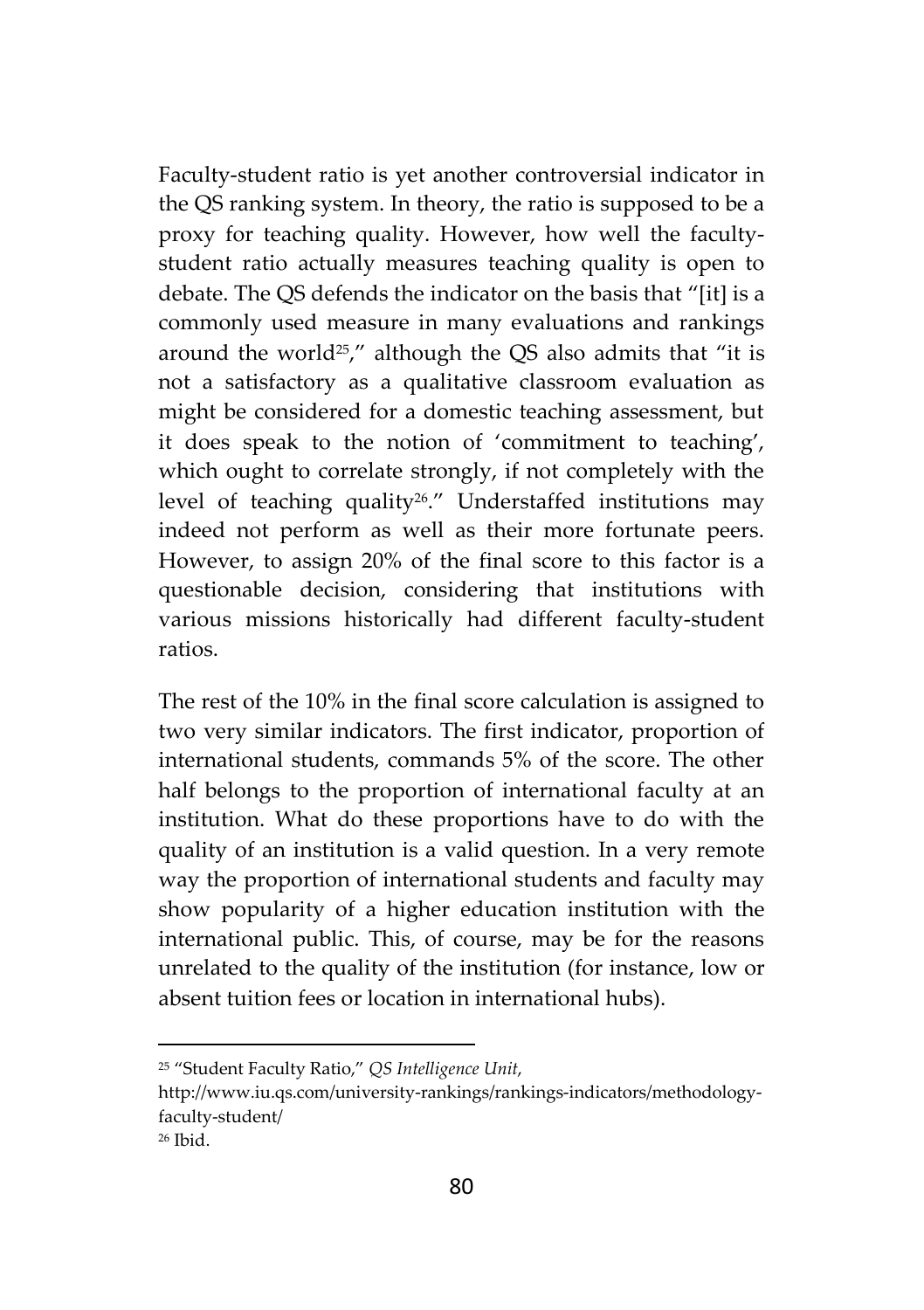The QS ranking received strong criticism from the moment of its inception. In addition to the usual points of undermining humanities and social sciences, critics emphasized inherent unreliability of the QS reputation surveys.

Arbitrary selection of peer-reviewers and large variability of the final results attracted particularly strong criticism. According to Philip Altbach, "[reputational indicator] probably accounts for the significant variability in the QS rankings over the years. In addition, QS queries employers, introducing even more variability and unreliability into the mix (Altbach, 2012: 30)." Another review stated that "Results have been highly volatile. There have been many sharp rises and falls, especially in the second half of the THES [QS] top 200 where small differences in metrics can generate large rankings effects. Fudan in China has oscillated between 72 and 195, RMIT in Australia between 55 and 146. In the US, Emory has risen from 173 to 56 and Purdue fell from 59 to 127 (Marginson, 2006: 5)."

The last important ranking system is another THE-QS splinter ranking, Times Higher Education World University Ranking. Published for the first time in 2010, it is the youngest of the three major ranking systems. The THEWUR or THE ranking revised its methodology after splitting from the QS. However, there is a degree of correspondence between the two rankings as THE actually retained some of the THE-QS ranking's indicators. There is also some correspondence between the THE and the ARWU rankings, since THE partnered with Thomas Reuters consulting, that also provides data for the ARWU ranking. Thus, the THE ranking is a hybrid enterprise combining features from the other principal ranking systems.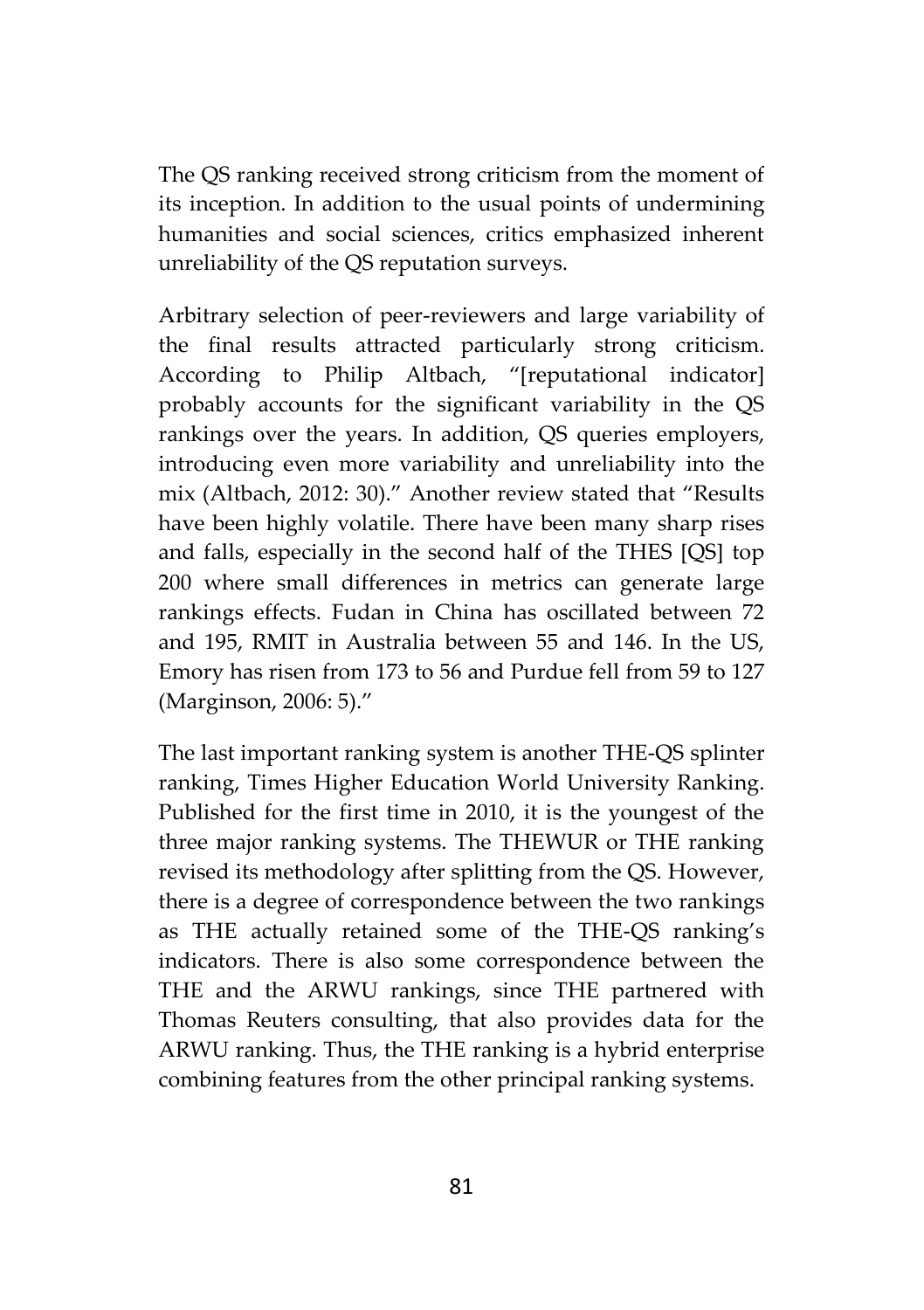The methodology of the THE ranking is based on 13 different indicators grouped into five broad categories: industry income, international diversity, teaching, research and citations27. According to Phil Baty "The tables' methodology was determined only after 10 months of detailed consultation with leading experts in global higher education: more than 50 senior figures across every continent provided extensive feedback on our plans, amounting to more than 250 pages of commentary28". Like the QS ranking, THE uses z-scores to normalize its results<sup>29</sup> .

The first thing that is immediately obvious behind a jumble of multiple indicators is that the THE ranking also strongly relies on institutional reputation. In the research category, reputation amounts to 18% out of total 30%. In the teaching category, reputation amounts to about 15% of the total 30%. Combined these two indicators bring in 33% of the final score in the ranking. Obviously, reputation is given a lower weight in the THE than in the QS ranking. Yet, the reputational scores are still the most influential part of the THE ranking, followed closely by citation scores (32.5%).

Calculations of the reputation scores in both research and teaching is based on the already familiar method of peer surveys. It is thus subject to the same faults as the QS rankings. Except for stating that the surveys are distributed

<sup>27</sup> "The essential elements in our world-leading formula," *Times Higher Education*, http://www.timeshighereducation.co.uk/world-university rankings/2012-13/world-ranking/methodology.

<sup>28</sup> "2010-2011 World University Rankings Methodology," *Times Higher Education*, 16 September 2010,

http://www.timeshighereducation.co.uk/world-university-rankings/2010- 11/world-ranking/methodology.

 $29$  Ibid.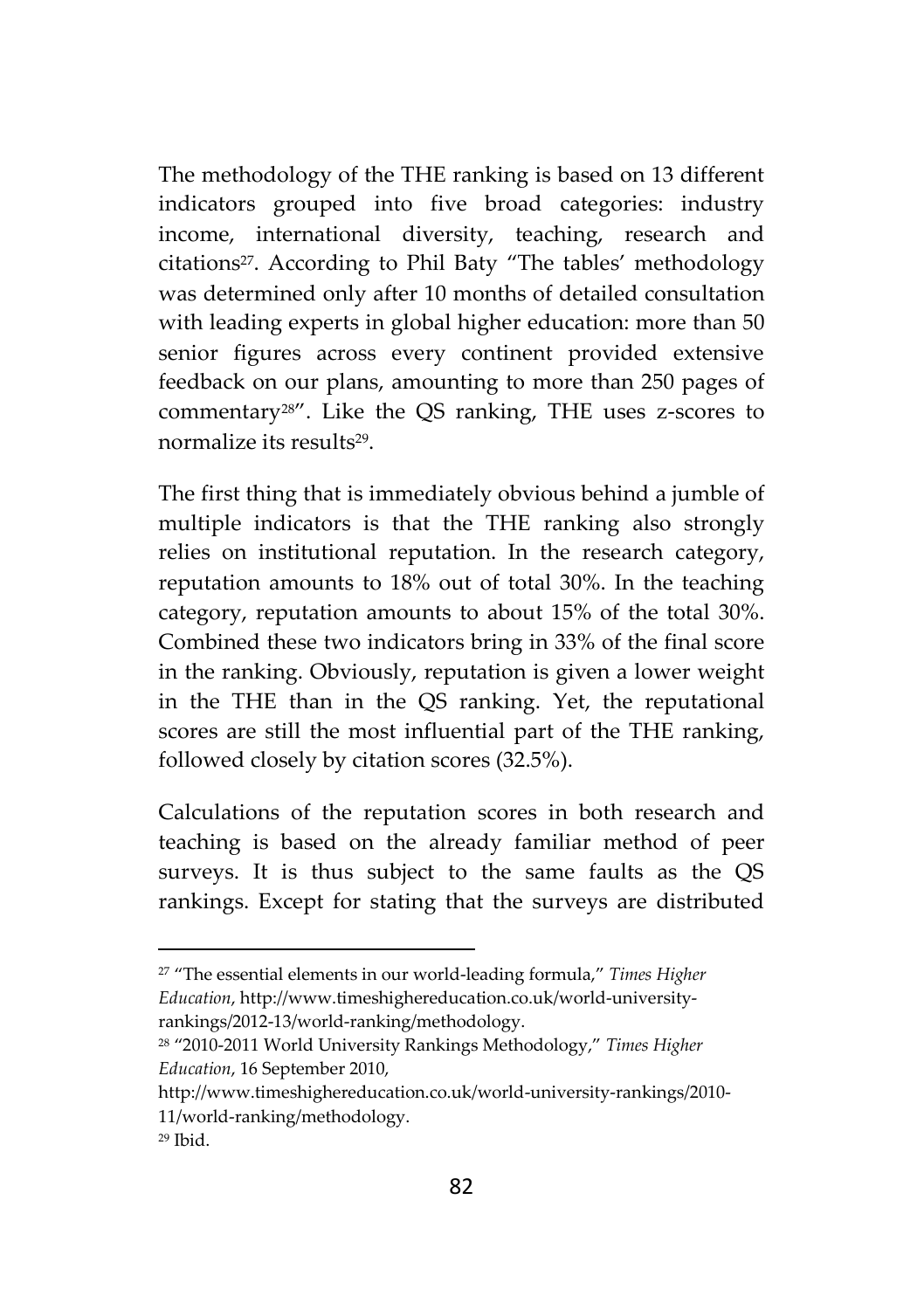on invitation-only basis and that at present THE has more than 16000 responses at their disposal, the actual procedures and contents of the THE surveys are not clear<sup>30</sup>. This is a substantial omission, considering that the reputational scores attracted significant criticism of the academic community.

The rest of the THE indicators are quite tricky. Their diversity is supposed to provide a well-rounded assessment of an educational institution. However, this renders the methodology somewhat obscure, and it can often be misleading. According to Andrejs Rauhvargers "the description of the methodology used is less elaborate compared to that of the THE-QS rankings and, indeed, does not allow one to follow the calculation of the final scores from the raw data (Rauhvargers, 2011: 32)."

After the combined reputation indicators, the next important indicator is the citation score. The score is calculated on the basis of data from the Thomson Reuters databases, incidentally also the provider of data for the ARWU ranking. Citations are gathered over the five year period from over 12000 journals and over 6 million articles<sup>31</sup>. The data is normalized to reflect various citation rates among the disciplines. However, the methodology of normalization is not clarified. Additionally, THE ignores the fact that books are a major method of publishing in humanities and that there are on average less journals published in the disciplines of social sciences and humanities.

Papers per academic and research staff (6%), research income (6%) and industry income (2.5%) combine into another

 $30$  Ibid.

<sup>31</sup> Ibid.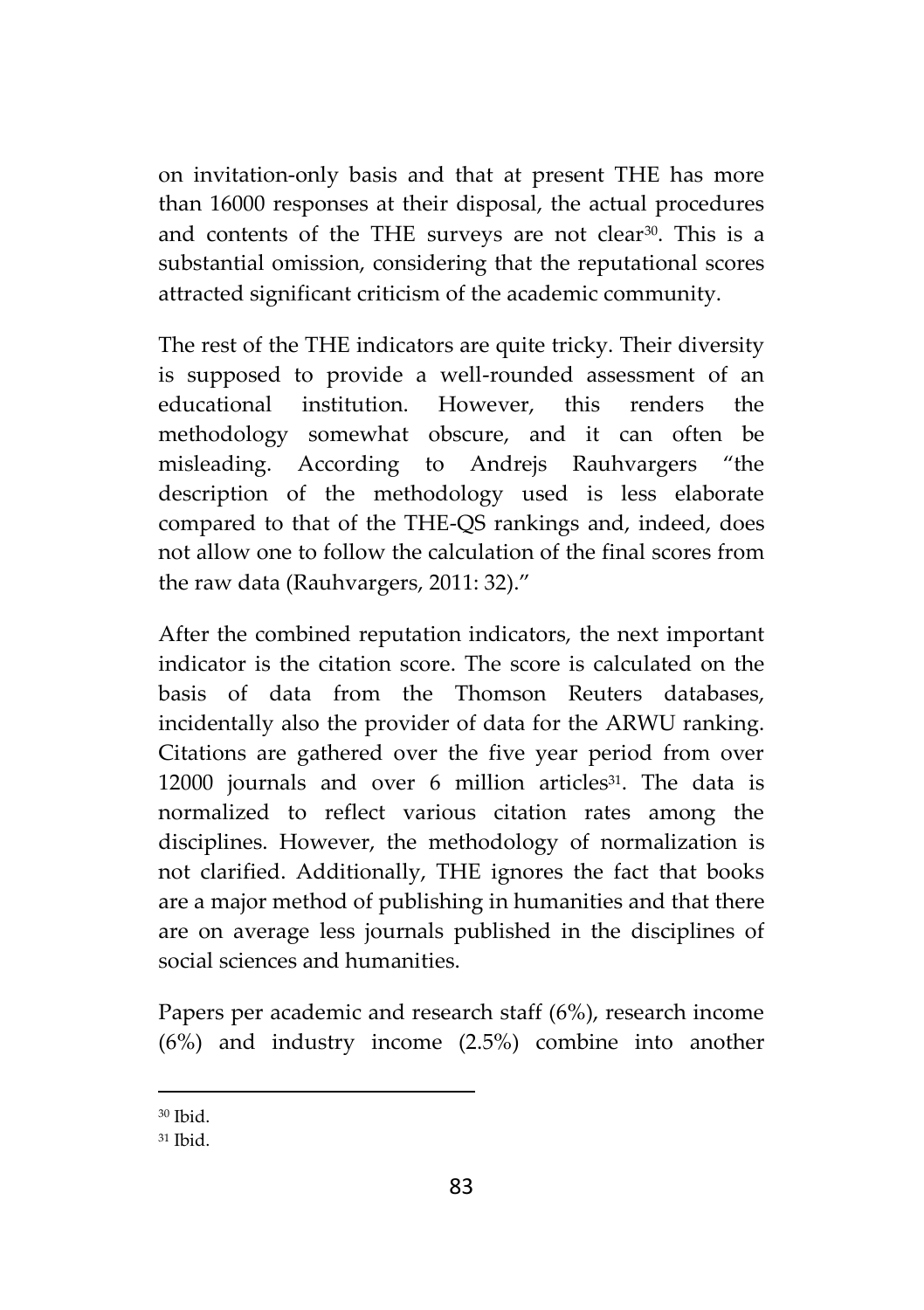important set of indicators. The indicators belong to different categories, yet they are all proxies for research impact of the university. Together they constitute 14.5% of the total score. The two last indicators, research income and industry income, favor the universities that are technical or natural science focused, as social science institutions tend to have much less cooperation with the industry.

From the analysis of the previous indicators, it is already quite clear that the THE ranking favors the universities with strong research culture and applied orientation. Pure research indicators of the THE ranking constitute 38.5% of the final score. Industrial orientation brings in another 8.5%. In total these two scores sum up to 47%, and they influence heavily the institutional standing in the ranking. The institutions that are particularly advantaged under this system are those that produce applied research. In other words, schools of technology are bound to dominate the THE ranking with the current methodology.

Similarly inclined to favor more research oriented institutions are the indicators of teaching quality. In the order of importance these indicators are the amount of PhD's awarded (6%), staff-to-student ratio (4.5%), doctorate-to-bachelor ratio (2.25%), and institutional income per staff member (2.25%). Both the amount of PhDs awarded and doctorate-to-bachelor ratios favor larger institutions with high proportions of graduate students.

The remaining 7.5% of the score is brought by the international outlook of an institution. This category includes three indicators: international students, international faculty, and amount of papers having at least one international co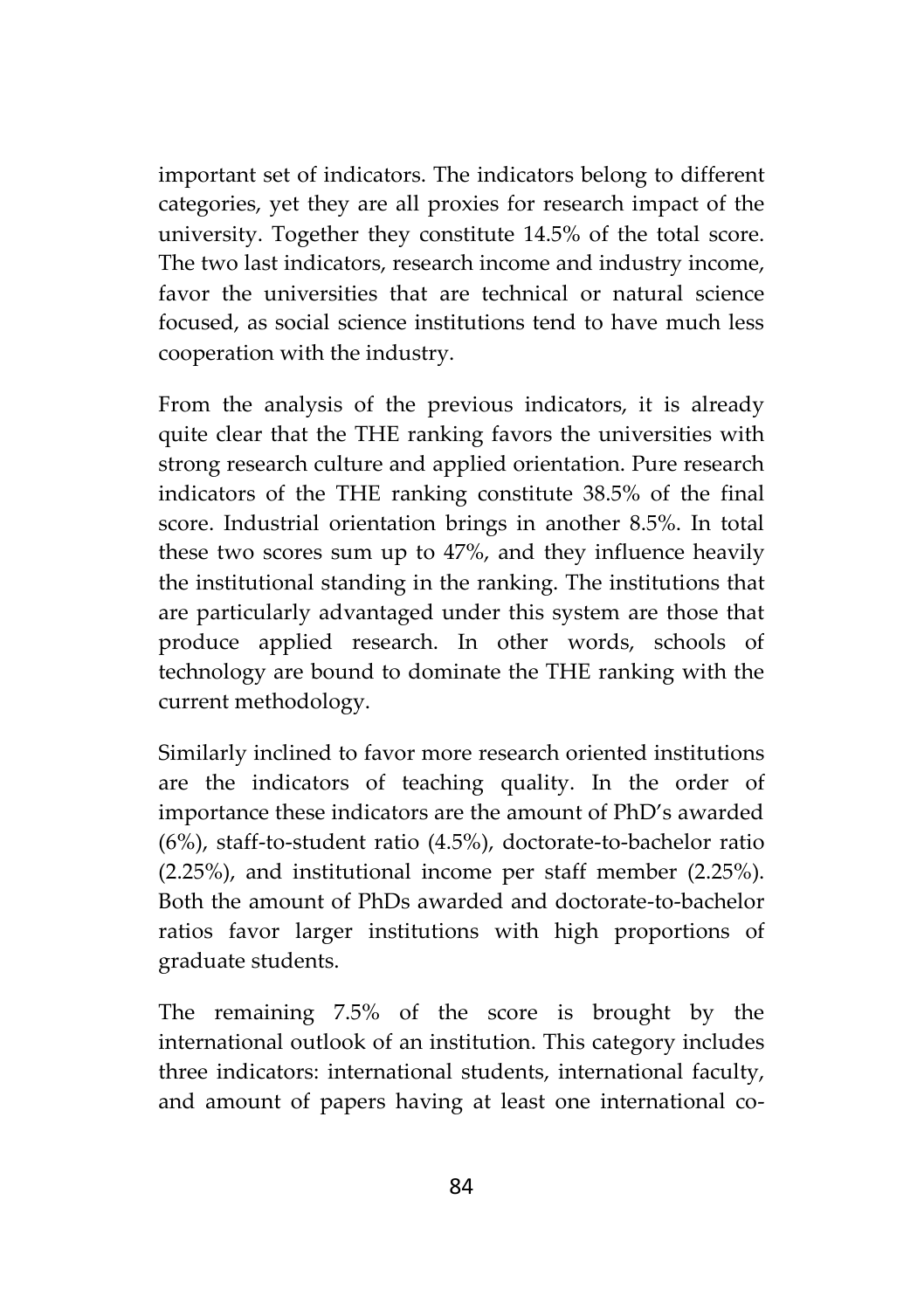author. Except for the latter indicator, the internalization measures are the vestige of the THE-QS joint enterprise.

In general, the analysis of the THE ranking shows that it is disposed towards well-regarded, research-focused institutions with strong applied potential. Since, the ranking is size independent, it would not distinguish between larger and smaller schools as long as they would have both undergraduate and graduate student populations. The 2012 THE ranking is demonstrative in this case, placing a relatively small research intensive school, California Institute of Technology, on the first place.

Although, the indicators that THE uses are relatively clear, the THE ranking seems to combine many faults of its competitors. Like the ARWU ranking, it prioritizes natural sciences, biomedical sciences, and mathematics. Unlike the ARWU ranking, it gives a strong advantage to schools of technology. Additionally, the ranking has inherited many flaws of the joint THE-QS enterprise. Peer review scores, internationalization assessment, and staff-student-ratio were all heavily criticized by the academic community. Finally, a plethora of indicators and occasional lack of explanation of the exact data collection procedures makes the THE ranking hardly intelligible and often misleading

Some experts raised additional points of criticism of the THE ranking. A group of authors commented that "Several individual indicators from the Times Higher Education Survey (THES) data base the overall score, the reported staffto-student ratio, and the peer ratings—demonstrate unacceptably high fluctuation from year to year. […] There are far too many anomalies in the change scores of the various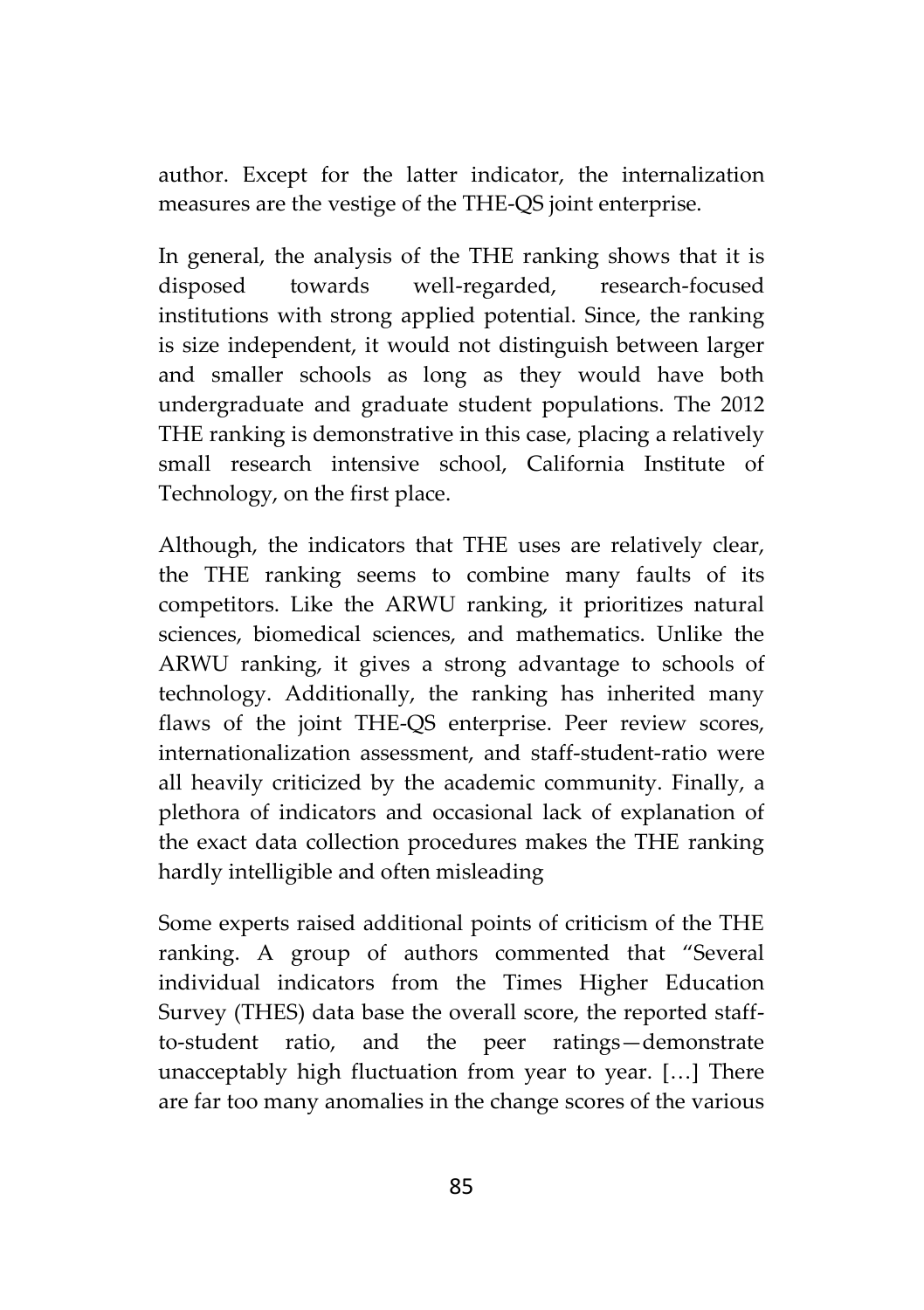indices for them to be of use in the course of university management (Bookstein et al., 2010: 295)".

All of the three ranking systems that have been analyzed in this chapter have their advantages and disadvantages. Being the clearest and most accessible ranking, ARWU has a quite limited perspective on the international higher education. The QS ranking provides a more rounded overview of higher education, yet it suffers from unreliable indicators and strong fluctuations. The THE ranking, arguably the most sophisticated, has an obvious bias towards applied research institution and lacks necessary transparency. At this point of time no ranking system is completely reliable in assessing the state of global higher education. However, the rankings continue to satisfy an important demand and they are bound to stay in international spotlight.

It is important to note at this point that beyond the jumble of indicators and numerous differences, the rankings have many common attributes. All of the three major ranking systems are based either on measurement of reputation or on measurement of institutional research performance. These two measurements are not as unrelated as they might seem. The hidden connections between them will play an important role in later chapters.

## **2.3. Auxiliary academic rankings.**

The rankings of higher education institutions are well known to the academic stakeholders and to the general public. Of much less celebrity are specialized measurements of academic performance. Yet, these specialized measurements are extremely important for individual scholars and for the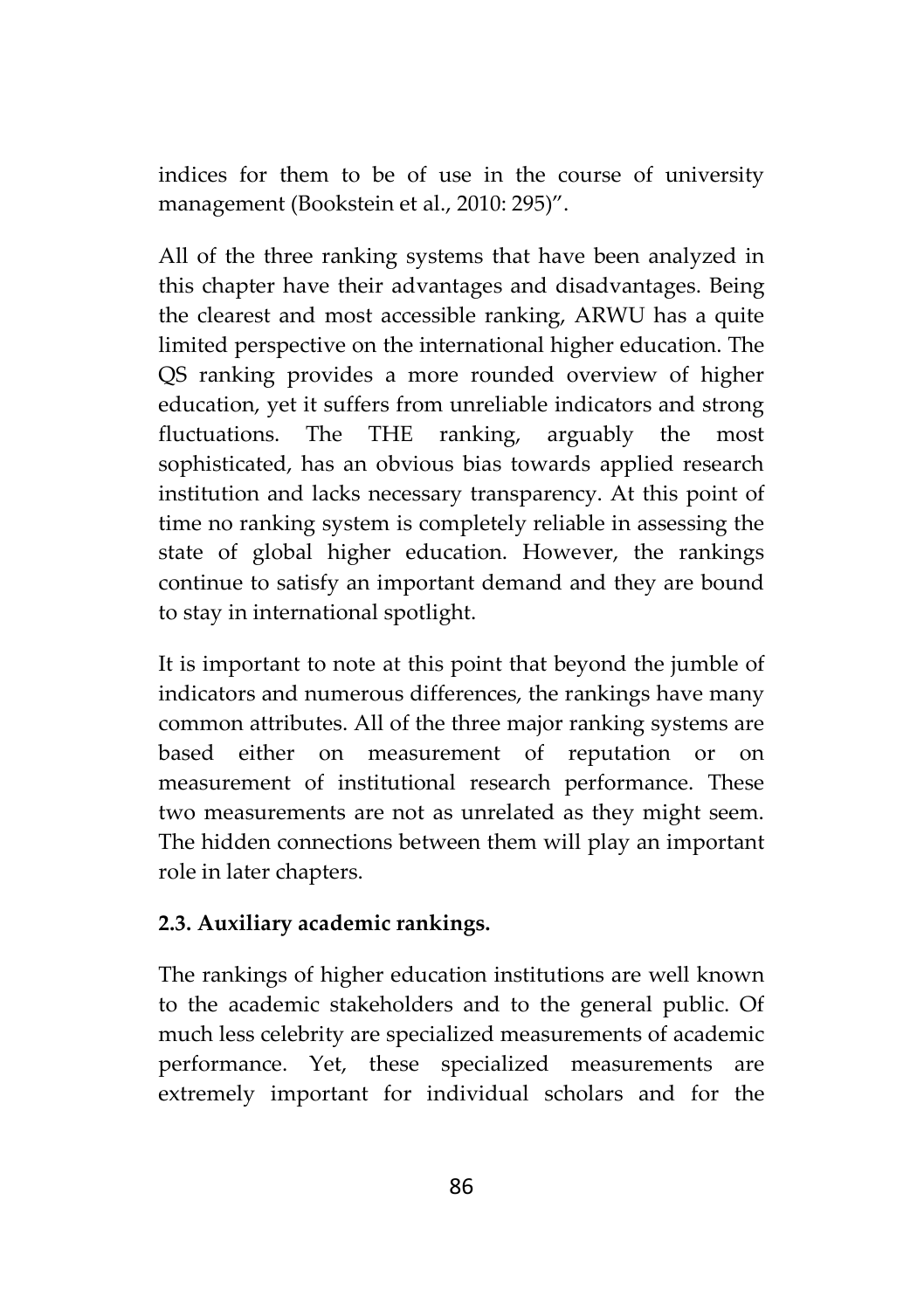higher education institutions. In academia – much like in the market – measurements become a pervasive fact of life.

One of the most important internal measurements within higher education institutions is the research productivity of academic staff. This measurement includes not only the sheer amount of publications produced by individual members of an institution, but also the perceived quality of these publications. Obviously, the quality tends to evade calculations. The proxy for the quality of research is the amount of citations the published research receives, and the quality of the journal where it was published.

The quality of academic journals is often determined through rankings that group the plurality of research journals into various tiers. These rankings are important for functioning of the academic system. Together with global institutional rankings, they stir the academic system in a particular direction. The rankings of academic periodicals favor publications in particular journals. The short overview of methodology of these rankings is, thus, necessary to give the full picture of the inner mechanisms of the ranking system.

The practice of ranking academic journals goes back to the research of the Institute for Scientific Information (ISI), now part of Thomson Reuters. ISI specialized in academic indexing and analysis, in particular the journal's impact factor. It also maintained citation databases that later became part of the Thomson Reuters' portfolio of services. In fact, three of the most important indexing services – *Science Citation Index* (SCI), *Social Sciences Citation Index* (SSCI), and the *Arts and Humanities Citation Index* (AHCI) – are routinely used by both THE and ARWU rankings in their calculations. Furthermore,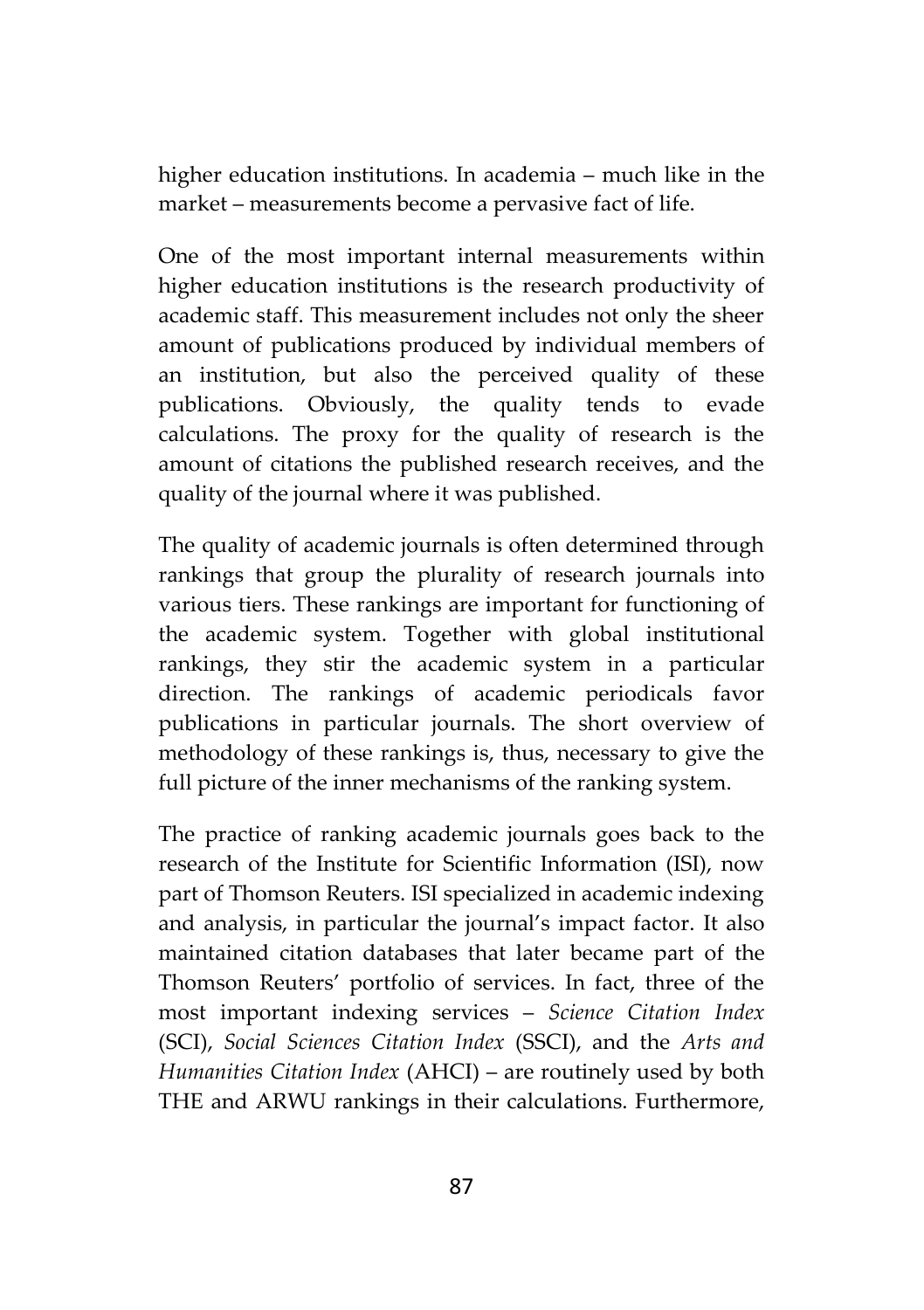ARWU also uses ISI *Highly Cited Researchers Index*, to determine the highest cited researchers in various fields.

For a long time, impact factor based on citation indices served as the main measure of the quality of academic publications. According to David Pontille and Didier Tony, "Two events have recently changed this situation: the development of databases (typically Scopus and Google Scholar) which vie with those of the ISI, and the rapid increase in loosely correlated indices for measuring the importance and quality of scientific productions (Pontille, Tony, 347)." The impact factor, however, still remains one of the most employed instruments for calculation of the journal quality.

Impact factors are calculated each year as the average number of citations per paper that a journal received in the preceding two years. The impact factor of five, thus, would mean that a given journal had on average five citations per article over the two years preceding the calculation. The largest database for the impact factor calculation is maintained by the Thomson Reuters.

The impact factor is a simple and powerful proxy for estimating the importance of a journal in its field. However, its simplicity makes it unreliable and prone to various manipulations. The impact factor depends strongly on how fast papers get cited in various fields. Erjen Van Nierop discovered great differences in rates of citations over the first 2-3 years since the publication of the article among various disciplines (Nierop, 2009). The impact factor does not take these differences into consideration. Hence, impact factors are hardly comparable between disciplines.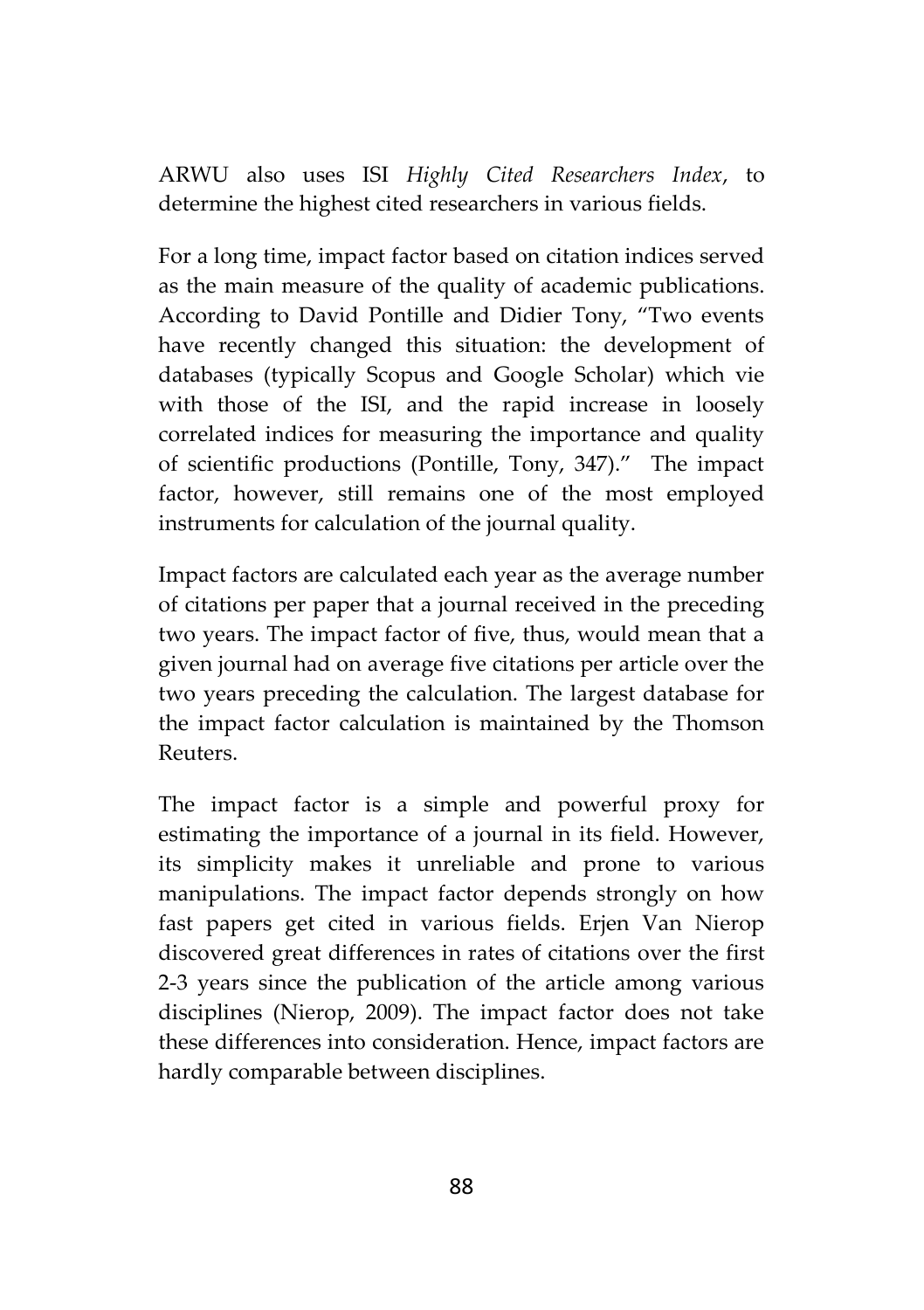In addition, the impact factor does not discern quality of separate articles in an academic journal, and it is seriously skewed by occasional outliers. In 2004, 90% of the *Nature* impact factor came from just a quarter of its publications. Sometimes, a high impact factor could also be a function of a single article. According to Bob Grant, a single article published in Acta Crystallographica in 2008 raised its impact factor to 49.9 from its usual impact of 1.5/2. This situation was an outcome of one article in the journal cited over 6600 times in various journals<sup>32</sup>. Obviously, it did not influence the long term impact of the journal.

Specific editorial policies and coercive citations could also skew the impact factor. One technique of promoting citations is publishing articles with higher citation potential earlier in the year, so as to gather more citations. Less subtle method of increasing citation rates involves publishing a larger proportion of review articles, which tend to gather more citations. Finally, the outright champion in blunt self promotion is coercive citation, when authors are encouraged to cite articles from the journal where their publication is accepted; sometimes these articles have very little relevance to these authors' research.

The most established measurement of academic journal quality is Thomson Reuters' Journal Citation Reports (JCR)<sup>33</sup>. It is the simplest measure of journal citation rates, based on the impact factor. The JCR has been constantly criticized for

<sup>32</sup> Bob Grant, "New impact factors yield surprises," *The Scientist,* 21 June 2010, http://www.the-scientist.com/?articles.view/articleNo/29093/title/Newimpact-factors-yield-surprises/

<sup>33</sup> Journal Citation Reports, http://thomsonreuters.com/journal-citation reports/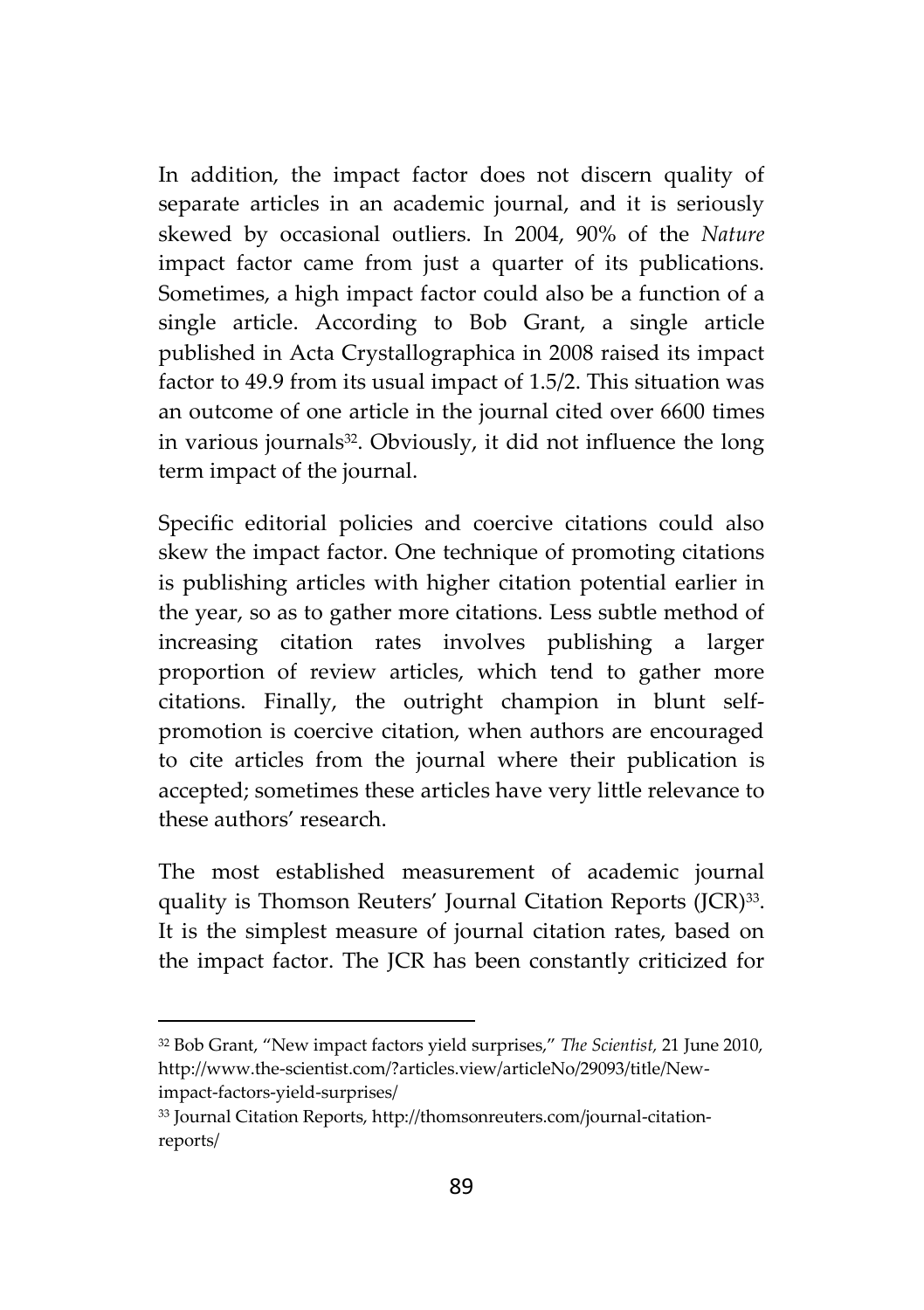low levels of transparency. According to one research team: "When we examined the data in the Thomson Scientific database, two things quickly became evident: first, there were numerous incorrect article-type designations. […] Second, the numbers did not add up. The total number of citations for each journal was substantially fewer than the number published on the Thomson Scientific, Journal Citation Reports (JCR) website […]. The difference in citation numbers was as high as 19% for a given journal, and the impact factor rankings of several journals were affected when the calculation was done using the purchased data […] (Rossner, Epps, Hill, 2007: 1092)".

A more complex measure of the academic journal impact is the Eigenfactor<sup>34</sup>. Eigenfactor was developed by Carl Bergstorm, Jevin West and Marc Wiseman in order to overcome the problems inherent to simple citation counts (Bergstrom, West, Wiseman, 2008). According to the authors "citation counts and impact factors do not account for where citations come from: by these measures, citations from prestigious journals are worth no more than citations from lower-tier publications, and no attempt is made to adjust for differences in 'citation culture' between journals and across fields (Ibid: 11434)". Eigenfactor, thus, calculates both an amount of incoming citations and prestige of the academic journals associated with them. The dataset for the calculations is obtained from the Thomson Reuters ISI database.

The measurements that Bergstorm and his colleagues use assign higher weights to citations in more influential academic journals. The influence of journals is measured by nothing else than how many other journals refer to the

<sup>34</sup> The Eigenfactor, http://www.eigenfactor.org.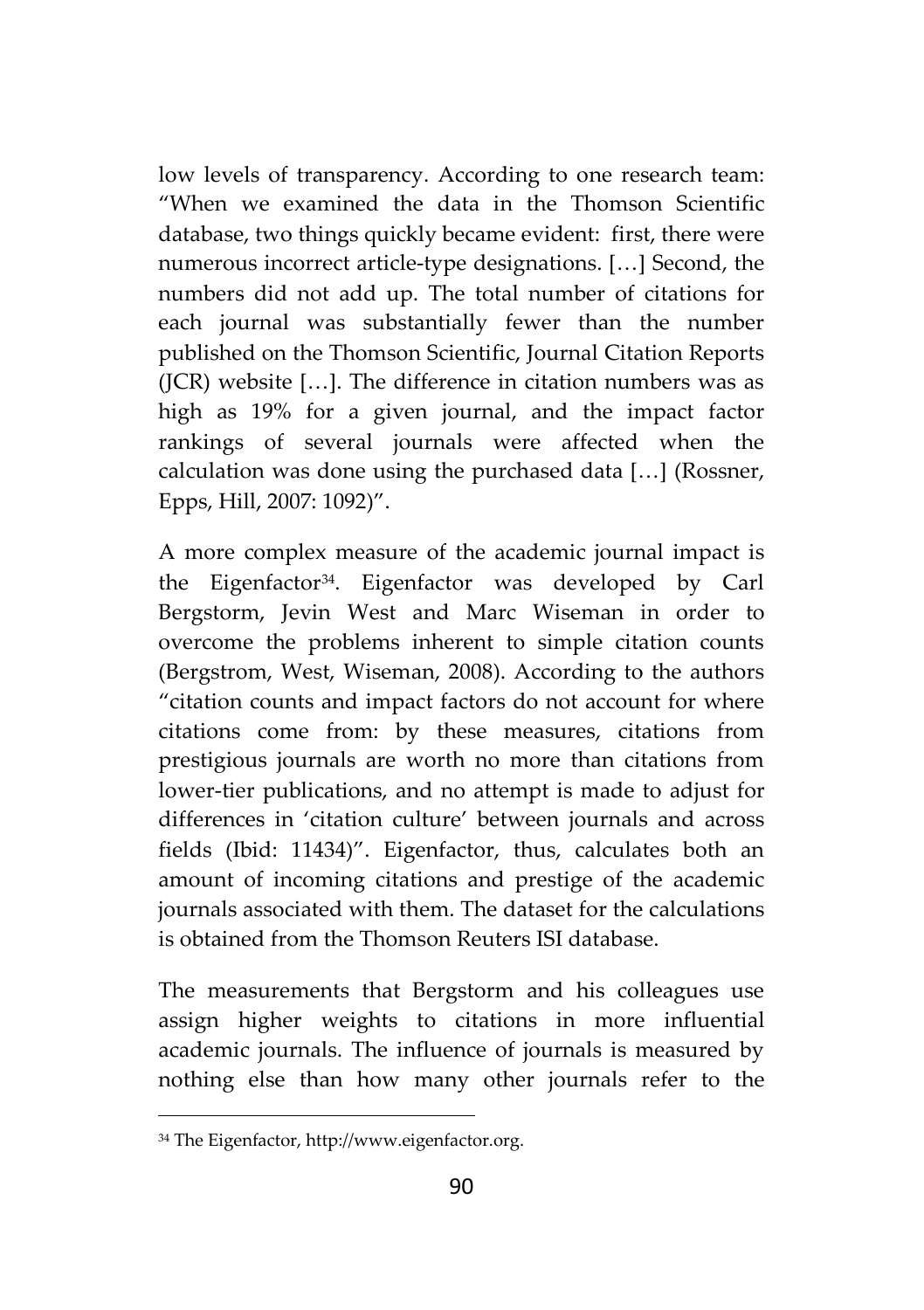primary journals, which leaves a distinct taste of tautology. Bergstrom, however, claims that "simple algorithm" could mitigate the circularity of the methodology. In his words "Eigenfactor, accounts for the fact that a single citation from a high-quality journal may be more valuable than multiple citations from peripheral publications […] a citation from a review article that has cursory references to large numbers of papers counts for less than a citation from a research article that cites only papers that are essentially related to its own argument (Bergstorm, 2007: 314-315)". The practical method of analysis is apparently similar to the Google's webpage ranking. In other words, it involves tracing the network of references and cross-references between the journals. The method adjusts for differences in citation cultures, although the effectiveness of this adjustment is arguable.

The Eigenfactor is somewhat more robust than simple citation counts. However, it also poses certain questions. The measurements are strongly influences by the size of a journal. Doubling the size of a journal would, thus, double the score.

A rival system of measuring impact of academic journals is the SCImago journal rank35. According to its authors "The SJR indicator is computed over a journal citation network where the nodes represent the scholarly journals in the database and the directed connections among the nodes the citation relationships among such journals (Pereira et al. 2009)." It is obvious that SCImago is quite similar to the Eigenfactor in its methodology. Its authors also credited Google's *Pagerank* with inspiration. Unlike the Eigenfactor, SCImago uses Scopus database, maintained by Elsevier, for its calculations.

<sup>35</sup> http://www.scimagojr.com/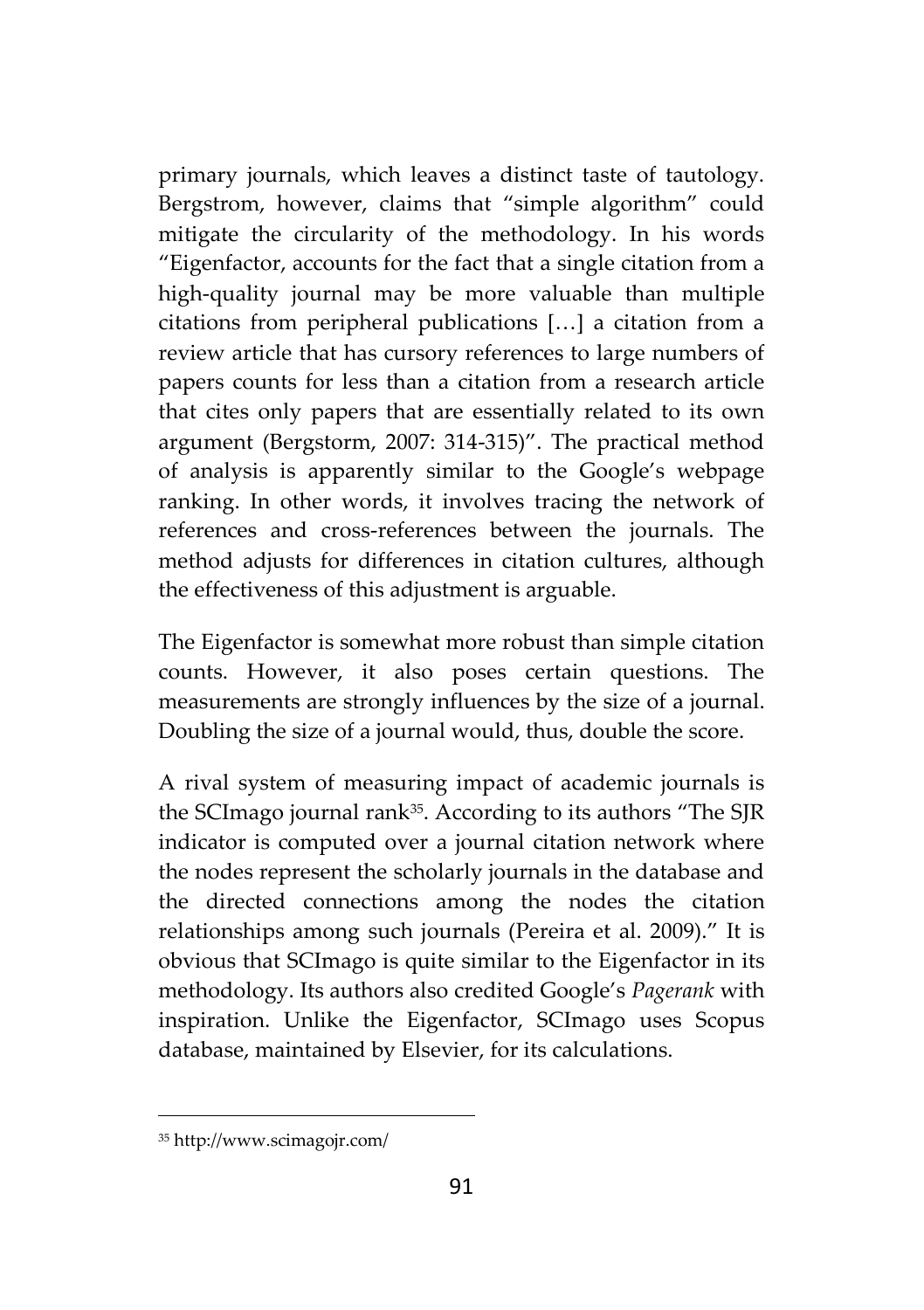SCImago calculation algorithm is also somewhat different. According to its authors, the process is the following one: "First, each journal is assigned the same initial prestige value 1/N, where N is the number of journals in the database. Then the iterative procedure begins. Each iteration assigns new prestige values to each journal in accordance with three criteria: (1) a minimum prestige value from simply being included in the database; (2) a publication prestige given by the number of papers included in the database; and (3) a citation prestige given by the number and "importance" of the citations received from other journals (Ibid)". Eventually, a stable state is reached, where journals are grouped in order of impact.

Both SCImago and Eigenfactor were well received in the academic community. They were praised for their transparent methodology, sophistication, and more precise results. According to one reviewer "The SCImago journal rank indicator is a novel instrument for the evaluation of scientific journals that may challenge the established premiership of the journal IF in ranking scientific journals. It provides unrestricted (open) access, is based on a larger source journal database, and focuses on the quality of citations that a journal receives by other journals, rather than the absolute number (Falagas et al. 2008: 2626)".

Still, the same authors exercise some caution about the new measurements as "the sophisticated methodology used in the calculation of the SJR indicator needs to be adequately validated, and certain characteristics may need to be reconsidered before definitive conclusions for its applicability could be drawn (Ibid: 2627)."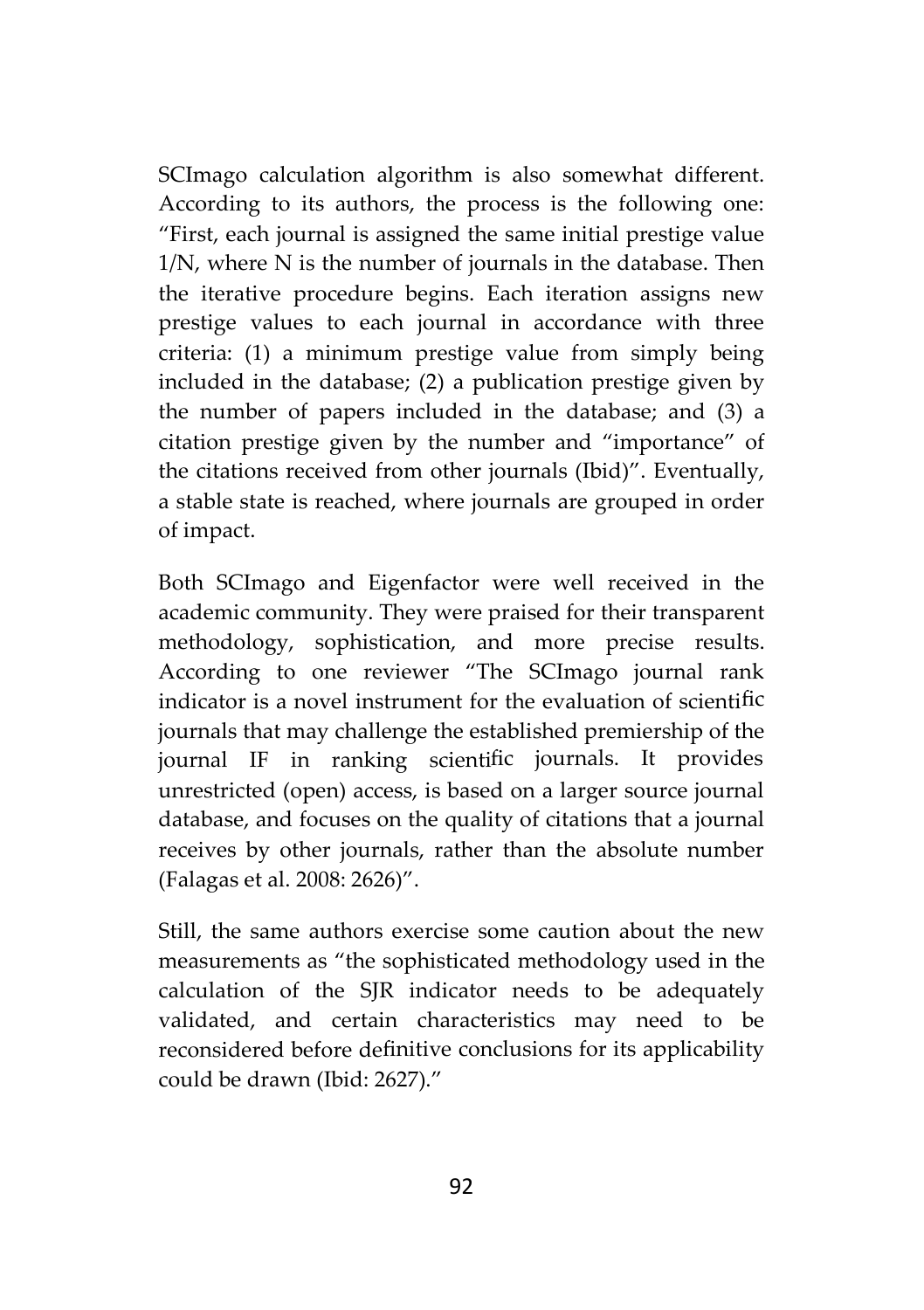It is curious to note that both Eigenfactor and SCImago obtain data from the same databases that the global rankings of higher education institutions. The Eigenfactor uses Thomson Reuters' data, exactly like ARWU and THE rankings. SCImago, in contrast, uses Scopus database, which is the choice of the QS WUR.

The last important auxiliary ranking for our analysis is the H- Index. The H-Index, unlike other rankings, measures research production of individual scientists. Although Egenfactor, SCImago and impact factor can also be used to estimate productivity, H-Index is the only specialized measure of individual research performance.

H-Index was conceived by Jorge Hirsch, a physicist at University of California San Diego, initially to measure the research productivity of researchers in theoretical physics (Hirsch, 2005). However, Hirsch suggested that it may be quite useful also for other disciplines (Ibid). Hirsch has stated "I have proposed an easily computable index, h, which gives an estimate of the importance, significance, and broad impact of a scientist's cumulative research contributions. I suggest that this index may provide a useful yardstick with which to compare, in an unbiased way, different individuals competing for the same resource when an important evaluation criterion is scientific achievement (Ibid: 16572)." At present the index can be used to measure performance of individual researchers, research groups, and even separate countries.

The H-index calculates both the number of papers that a researcher publishes and the number of citations these papers receive. According to Hirsch "A scientist has index h if h of his or her Np papers have at least h citations each and the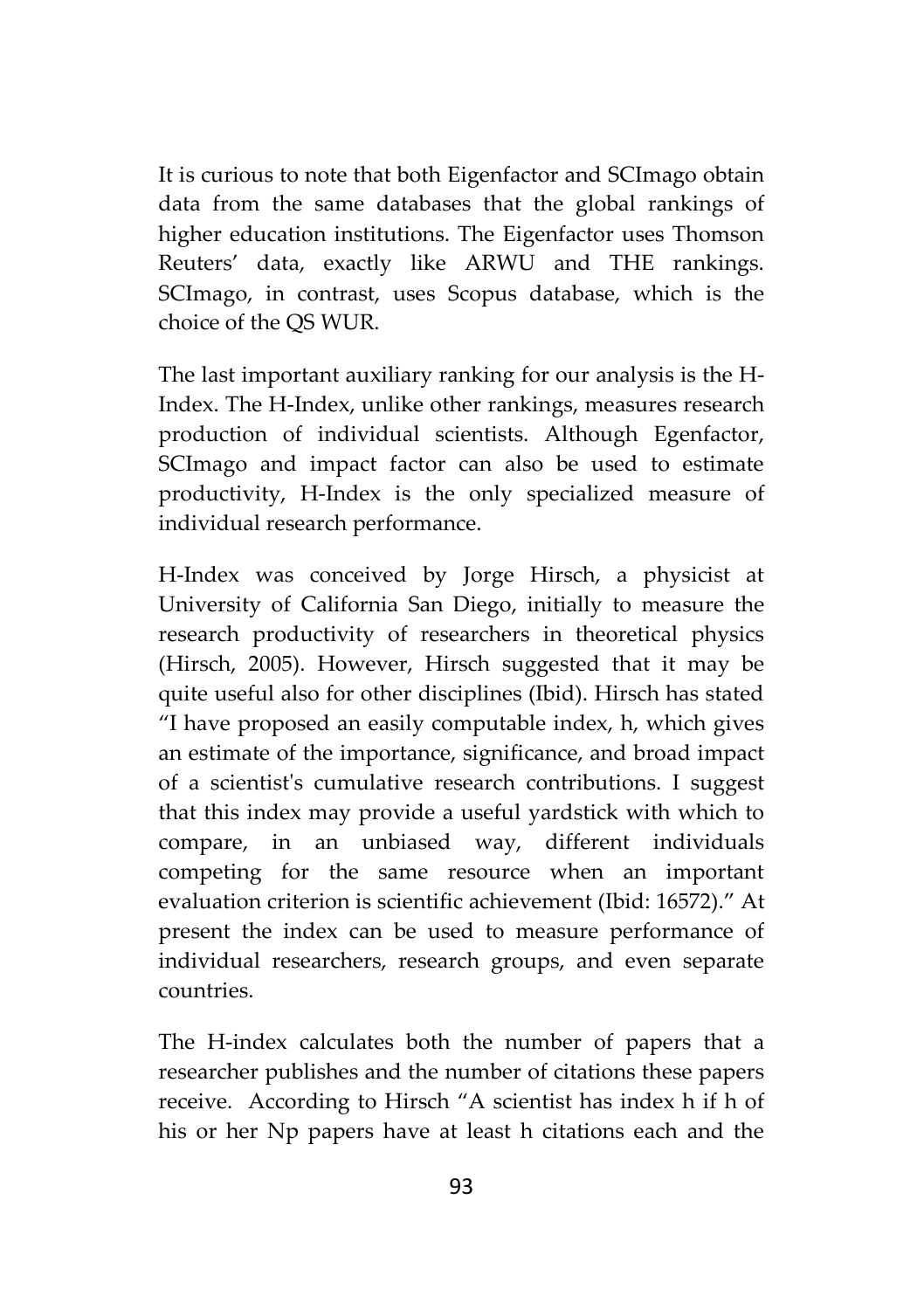other (Np – h) papers have ≤h citations each (16569)." A score of 16, for instance, means that a researcher has published 16 papers, and each was cited at least 16 times. The index does not reflect differences in citation cultures between disciplines, and it cannot be used to compare researchers of different disciplines. In 2009-2010 in physics for instance the top 1% of scientists receive more than 2000 citations per year, while for the social sciences this number is barely higher than 150<sup>36</sup> .

An advantage of the H-Index is that it can be used with different research and citation databases. Elsevier's Scopus and Thomson Reuter's Web of Science, as well as other databases are equally suitable for the calculation of H-Index. However, calculation using different databases can also produce divergent results. Lokman Meho and Kiduk Yang investigated these differences through a comparative analysis of H-Index results from three databases – Scopus, Web of Science and Google Scholar. They came to the conclusion that although Google Scholar calculates a much wider range of publications (53% more than Scopus and Web of Science), it also tends to index publications of lesser importance, such as conference proceedings and presentations (Meho, Yang, 2007). In contrast, both Scopus and Web of Science provide a more accurate picture of a scholar's impact by calculating publications of relatively higher importance (Ibid).

The H-Index attracted a lot of praise from the academic community. It provides a more sophisticated and robust way of calculating individual research impact than simple citation counts. However, the criticism of H-Index was even more vehement. Many of the crucial critical points were identified

<sup>36</sup> Data from "Essential Science Indicators," Thomson Reuters,

http://thomsonreuters.com/essential-science-indicators.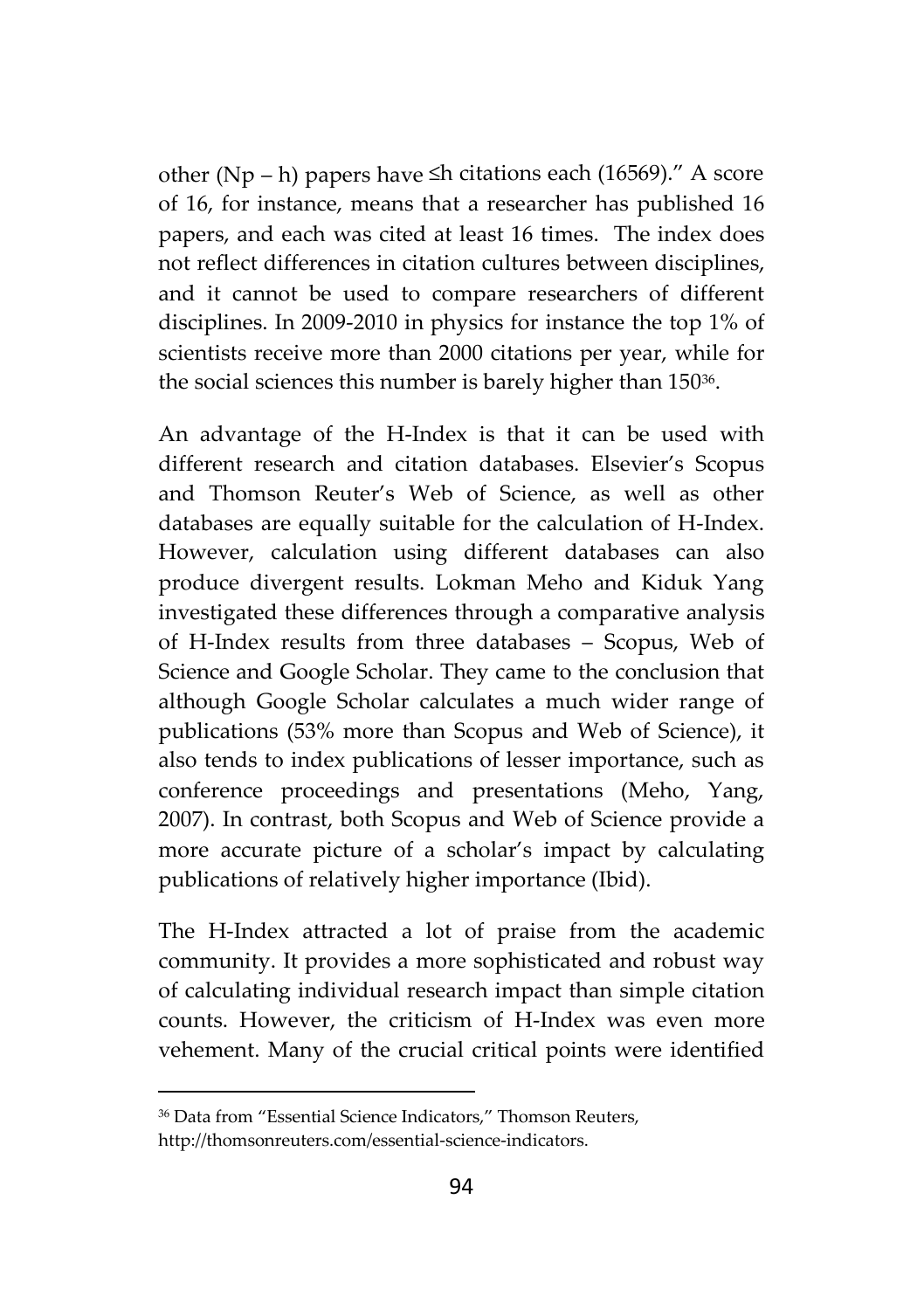in the articles of Alonso (Alonso et al., 2009) and Wendl (Wendl, 2007).

Among the problems of the H-Index are possibilities for manipulation, lack of distinction for multiple authors' papers, and constraining character of publication numbers. The H- Index can be significantly increased by simple self-citations. It does not discriminate between single and multiple authors papers, nor accounts for various author weights. Finally, the index constrains progression by the amount of publications that author has. Thus, the authors with few publications of extremely high impact will have a low H-Index irrespective of their contribution to their fields. Ludwig Wittgenstein, for instance, would have an H-Index of 3 (over his lifetime he published only three works), despite his immense impact on contemporary philosophy.

Like many other academic ranking, the H-Index also discriminates against research in humanities and social sciences. As has already been mentioned above, the index does not make provision for various citation cultures. In addition, the index counts books and papers equally, which promotes research cultures that emphasize journal publications. For this reason, any comparison of scholars in different fields, using the index is practically impossible.

Finally, there were concerns of general character considering the usefulness of the H-Index. Some authors have pointed out the perfunctory character of both the H-Index and other indicators that are used to evaluate individual research performance. A group of researchers of the International Mathematical Union stated that "The drive towards more transparency and accountability in the academic world has created a 'culture of numbers' in which institutions and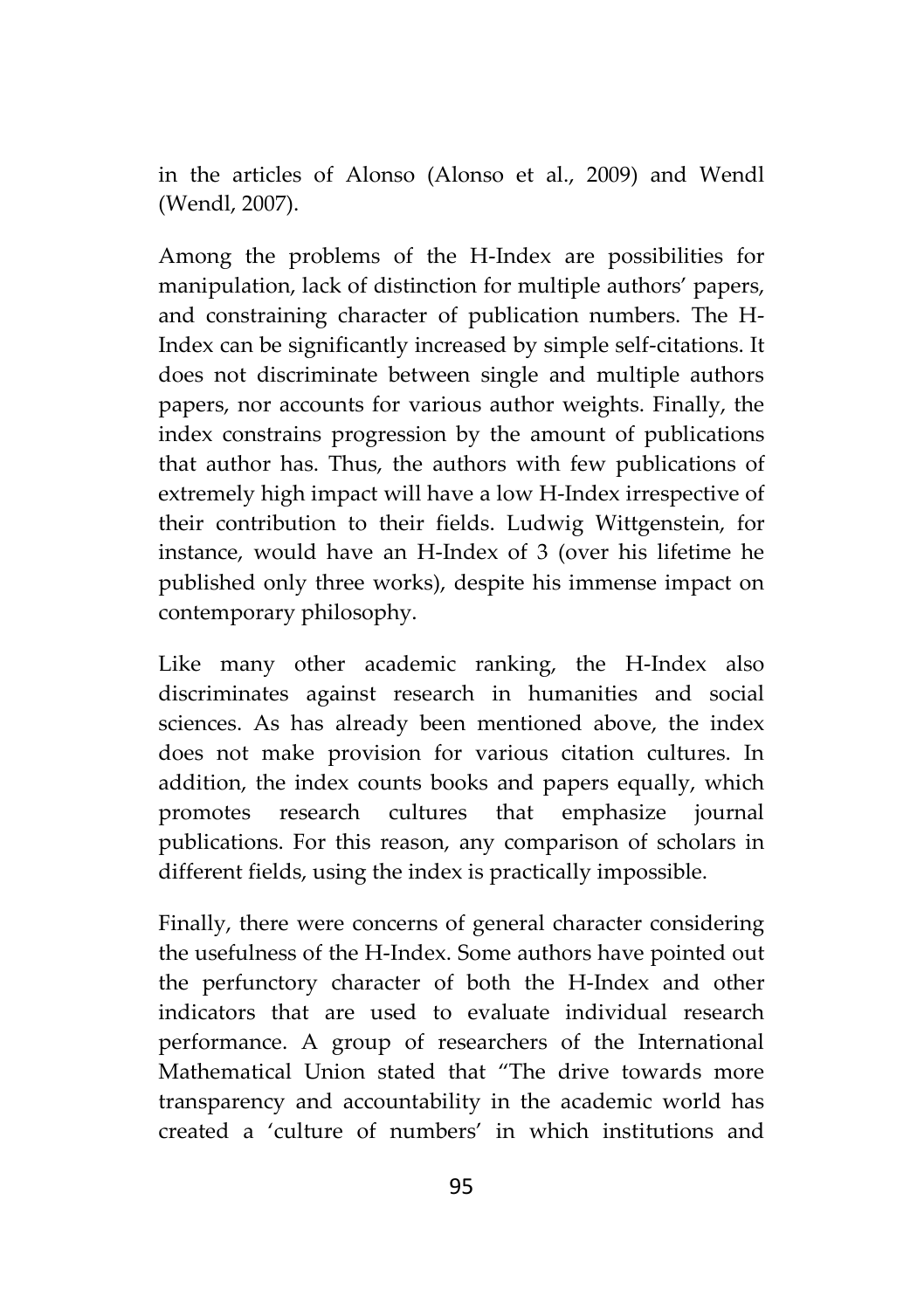individuals believe that fair decisions can be reached by algorithmic evaluation of some statistical data; unable to measure quality (the ultimate goal), decision-makers replace quality by numbers that they can measure (cited in de la Pena, 2011: 52)." Alan Fersht commented that "The terrible legacy of [the impact factor] is that it is being used to evaluate scientists, rather than journals, which has become of increasing concern to many of us. Judgment of individuals is, of course, best done by in-depth analysis by expert scholars in the subject area. But, some bureaucrats want a simple metric. My experience of being on international review committees is that more notice is taken of IF when they do not have the knowledge to evaluate the science independently (Fersht, 2009: 6883)".

The "in depth analysis by expert scholars" that Fersht mentions is actually used more and more to evaluate both quality of scientific journals and individual research performance. In the most simplified form this method is based on expert surveys. Hence, it is somewhat similar to the reputational measures that the THE and QS rankings use to evaluate research performance of universities. The main concern of such surveys is the elimination of any subjective bias.

Expert surveys compared to other indicators of academic quality are a relatively reliable operation. A team of researchers concluded in 2008 that "Compared to ISI generated bibliometrics, our tables are less noisy and (probably) more securely based in expert judgements. The high degree of expert consensus, especially at the top of the list, across the three countries is encouraging. […] Our headline message, however, is that expert judgments of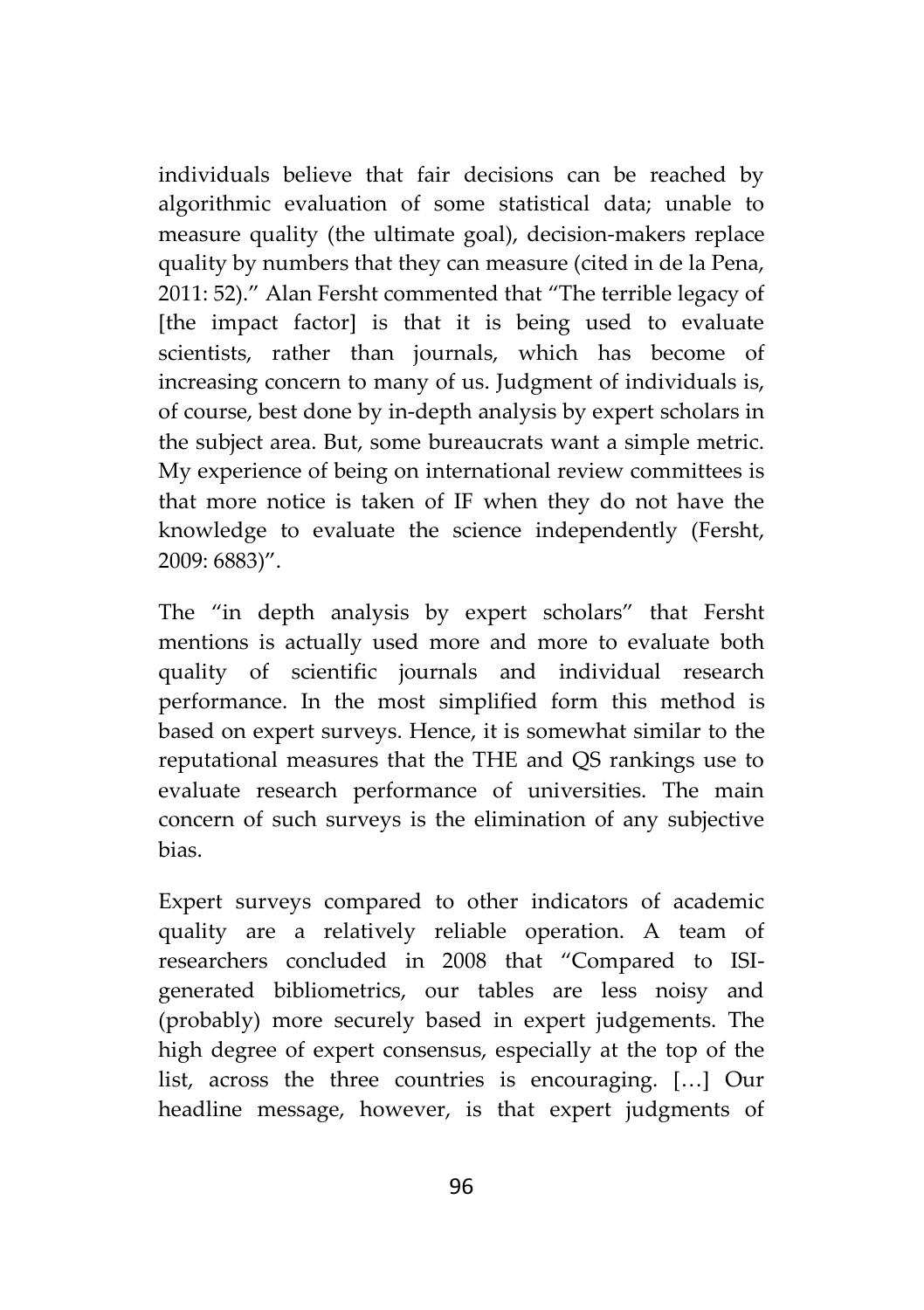journal rankings are robust and may be used confidently by those tasked with grading people, publications, or university departments (McLean et al. 2009: 35)".

In another case Alexander Serenko and Michael Dohan compared reliability of expert surveys in comparison with the journal impact method in the field of artificial intelligence (Serenko, Dohan, 2011). Among their most important conclusions are "The application of the expert survey journal ranking method favors journals that publish more articles per year (Ibid: 634)" and "The quality of a journal cannot be determined based on its appearance in a single ranking list developed with a single method (Ibid: 635)." They have also noticed a lack of correlation in ranking of academic journals between different approaches and the fact that "survey respondents rely on their previous and current research areas and over-rate the corresponding journals (Ibid)". Concluding the essay the authors cautioned that "In fact, the development of journal ranking lists requires a great degree of expertise and advance planning to ensure the validity of the findings (Ibid: 636)".

The expert survey method is still an imperfect measure of quality. It does not eliminate a possibility of collective error, partisan preferences, and fluctuations of public image. Most importantly, its wider applications are questionable. It is not clear what results would an expert survey achieve in case of multicultural respondents. At the same time ignoring the global audiences would lead to an Anglo-Saxon bias, the issue that has already entrenched itself in the international academia.

The expert surveys are growing in popularity, but they are also costlier and more complicated to conduct. Hence, in the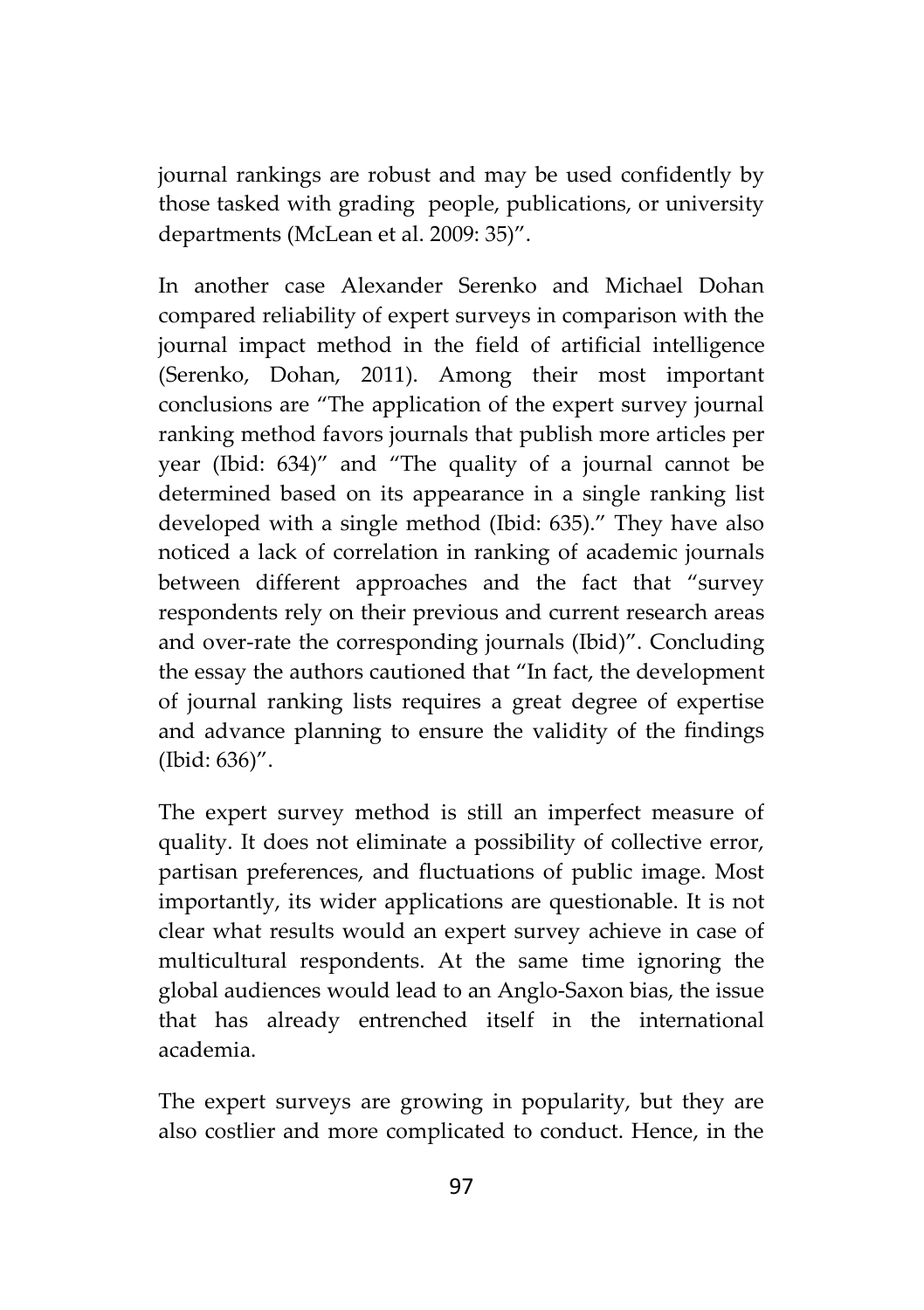foreseeable future the most widespread measures of academic quality are bound to be based on simple metrics. These measurements are already used in a wide variety of derivative rankings that collectively constitute a nightmare of an aspiring scholar.

The most important derivative of the citation counts and concurrent measures are academic journal tiers. Tiers are groupings of journals along the lines of their perceived quality, which is usually based on the amount of citations they receive. Accordingly, tier-1 journals would be the most regarded in the discipline, tier-2 journals would be less important and so on ad infinitum. The importance of the tiers comes from the fact that they are often used in academic decision making. For instance, criteria for the employment of new faculty may include a requirement of publications in tier- 1 academic journals.

The methods of grouping academic journals into tiers are different, yet predominantly refer to the amount of articles a journal publishes and amount of citations that the article receive. Usually a database is used to determine impact of journals in particular fields. Then, according to their impact, the journals are arranged into a ranking, which in turn is divided into multiple tiers. The rankings are produced for various disciplines and disciplinary domains. Anne-Wil Harzing, for instance, publishes a thorough overview of various journal quality lists, their structure and comparison<sup>37</sup>.

Except for intentional tinkering with ranking results, all the rankings based on citation counts are susceptible to common

<sup>37</sup> Anne-Wil Harzing, "Journal Quality List,"

http://www.harzing.com/jql.htm.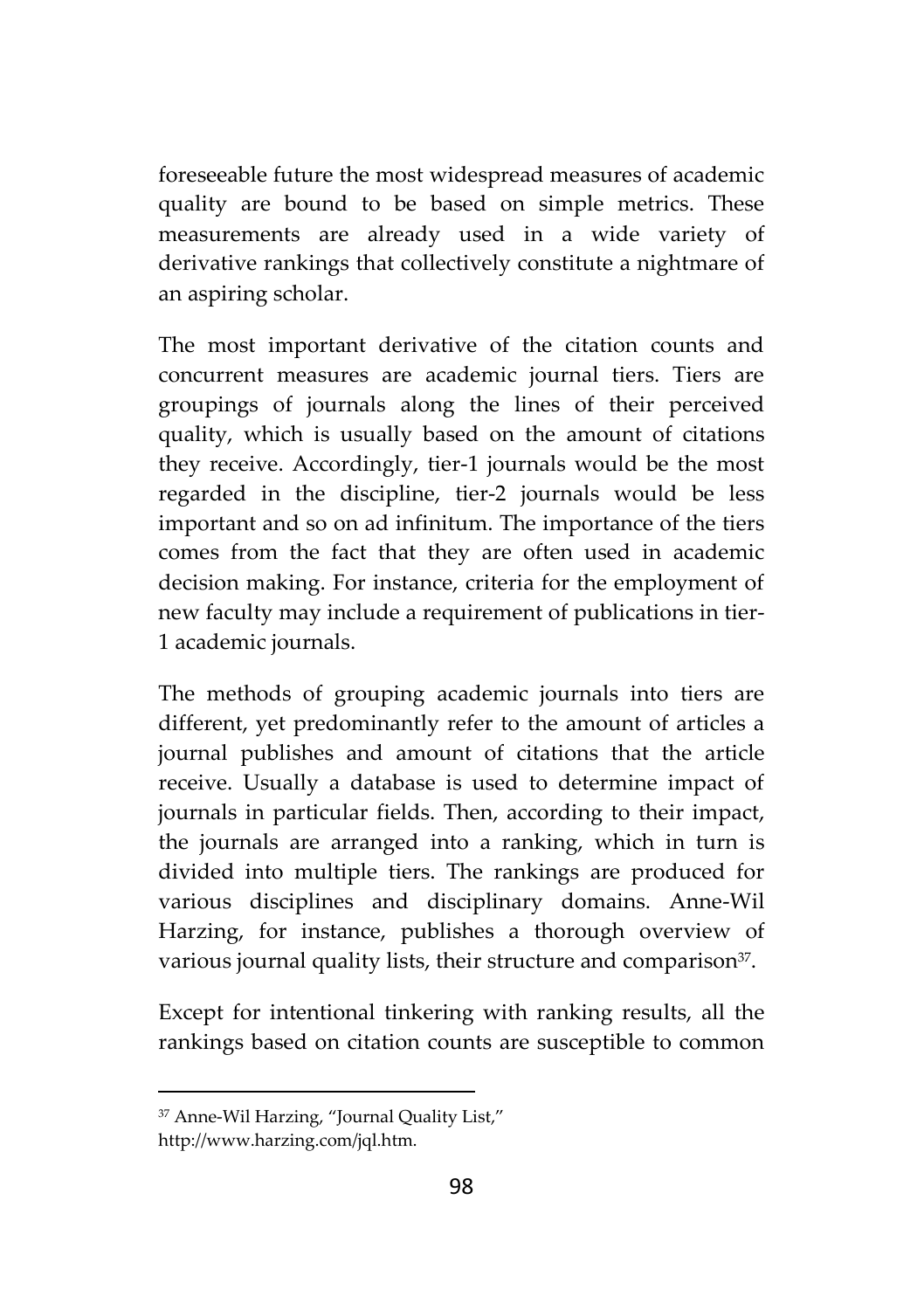errors. A paper, for instance, may present an extremely arguable or even provocative point of view and many scholars would cite it in an attempt to rebuke it. In this case, the paper would be counted as having the same impact as more influential scholarly works. Methods papers and review papers are usually cited more. The former are used as a methodological set-up in works of other scholars, and the latter are used to confirm a similar opinion. Various solutions have been proposed to mitigate these shortcomings of the rankings. However, such improvements are ought to complicate the calculation algorithms and, so far, have only had alimited success.

The factual information presented above needs thorough systematization. Various rankings have been identified so far. The three principal groups of rankings are the rankings of higher education institutions, the rankings of academic journals, and the rankings of scholars. Although seemingly unrelated, all of the rankings use the same databases and similar methods. They can, thus, be seen as various elements of one system with the same internal logic and similar effects on the process of knowledge production.

Two indicators of the ARWU ranking, contributing 40% of the final score, intersect largely with the calculations of the auxiliary rankings. These indicators are the highly cited researchers and the amount of papers indexed in Science Citation Index and Social Science Citation Index. Similarly, citations per faculty contribute 20% to the total score of the QS ranking. Even more strikingly, the THE ranking's indicator of research influence – "the single most influential of the 13 indicators" – is identical in its calculation method to the calculation of academic journals' influence. Peculiar to both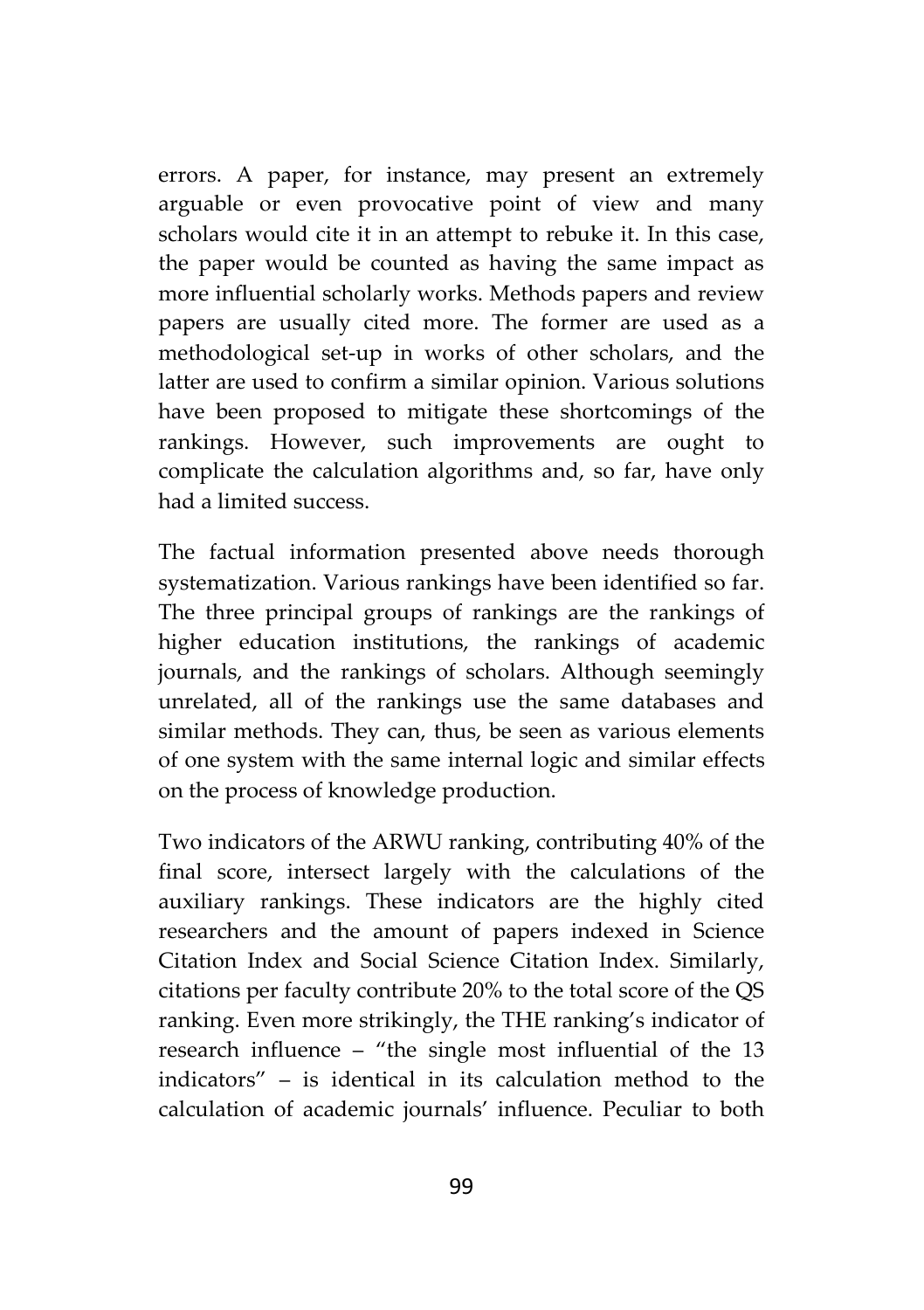THE and QS rankings is the expert survey method, which is also used for creating auxiliary rankings.

The superficial connections are just the top of the iceberg. Deeper analysis reveals that most of the rankings, including both higher education institutions rankings and the auxiliary rankings, are based on the same datasets. By far, the most influential among these datasets are Elsevier's Scopus and Thompson Reuter's ISI. Google Scholar is occasionally used for ranking academic journals, but it is far behind in popularity compared with the Scopus and the ISI.

The most striking conclusion of the ranking analysis, however, is that they seem to steer the system of the knowledge production in a particular direction. The success of higher education institutions, academic journals, and individual scholars depends on the same principal criterion. This criterion is the sheer amount of research produced. And as long as minimum quality standards are observed, the system tends to prefer quantity over quality.

The more papers the institution produces the higher it will be placed, the more papers a journal publishes the more will be its influence, and the more papers a scholar publishes the higher is his H-Index. Most rankings do not make much distinction for the quality of scholarly works. Of more importance is the sheer amount of the works produced and their notoriety in the academic world. This notoriety could be due to a number of reasons, not necessarily connected with a scientific impact of the work.

This conclusion is supported by the analysis of Tobias Opthof and Loet Leydesdorff (Opthof, Leydesdorff, 2011). According to the authors "none of the citation-based indicators is able to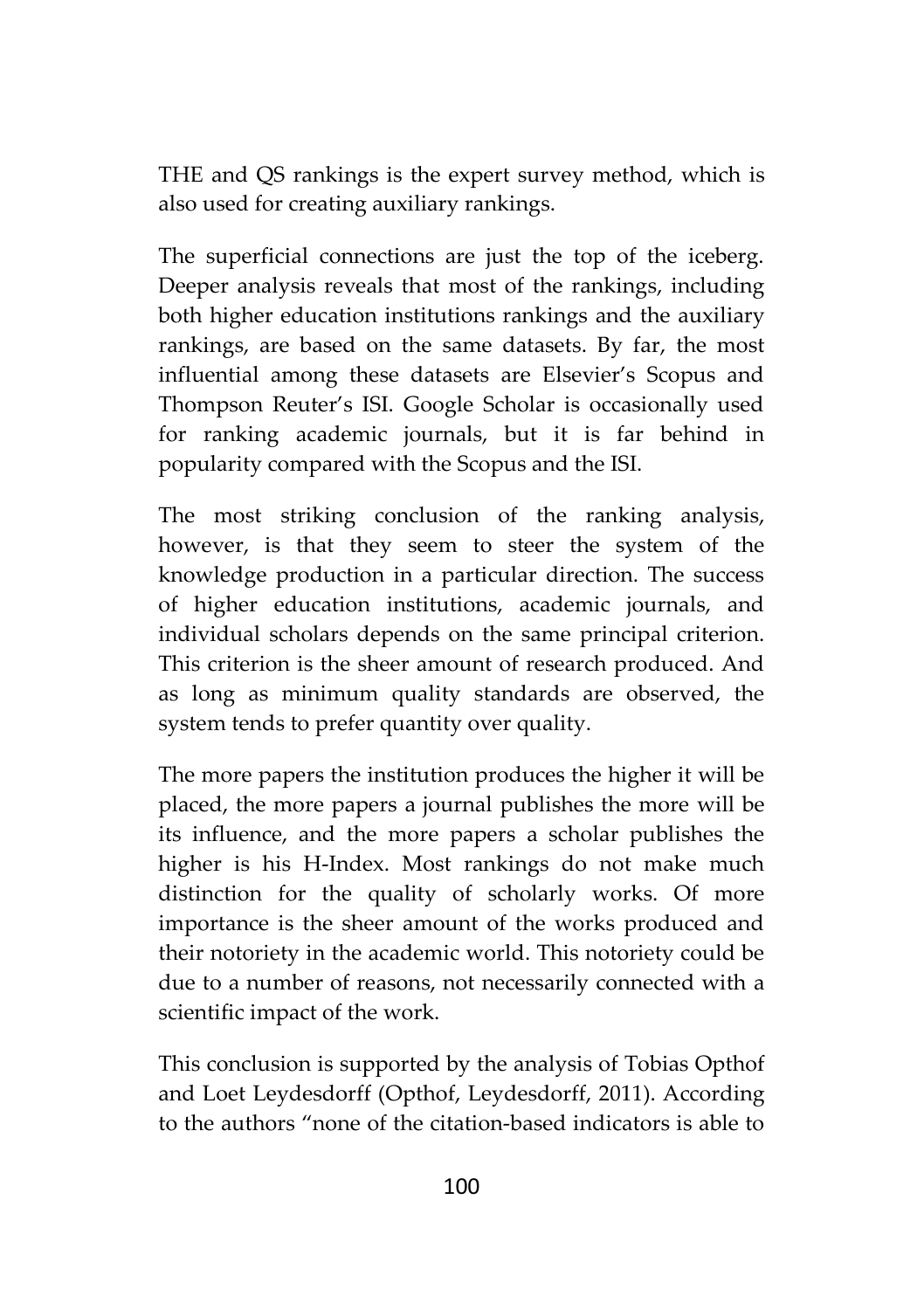discriminate between the categories "good" and "excellent (Ibid: 6)." This means that for simple metrics quantity is more important than quality. Similarly Toutkoushian and Weber state in this respect that "Although one would think that the optimal construct of institutional research productivity should reflect the quality of research produced, most currently used metrics are based on the quantity of research produced (Weber, Toutkoushian, 2011: 128)".

The implications of this analysis are quite important. More and more countries are using ranking metrics as official tools of evaluating research. David Pontille claims that rankings become important tools of research assessment for various national organizations (Pontille, Torny, 2010). Rankings dominate more and more in the decision taking processes of institutions, journals and individuals<sup>38</sup>. Thus, the system of knowledge production in its current form creates a set of new incentives for scholarly production. These incentives impact the traditional academic system in various ways, changing its dynamics. In the next chapter the implications of these incentive changes are analyzed in greater detail.

<sup>38</sup> Monastersky, Richard. The Number That's Devouring Science. Chronicle of Higher Education. October 14, 2005. http://chronicle.com/article/The- Number-That-s-Devouring/26481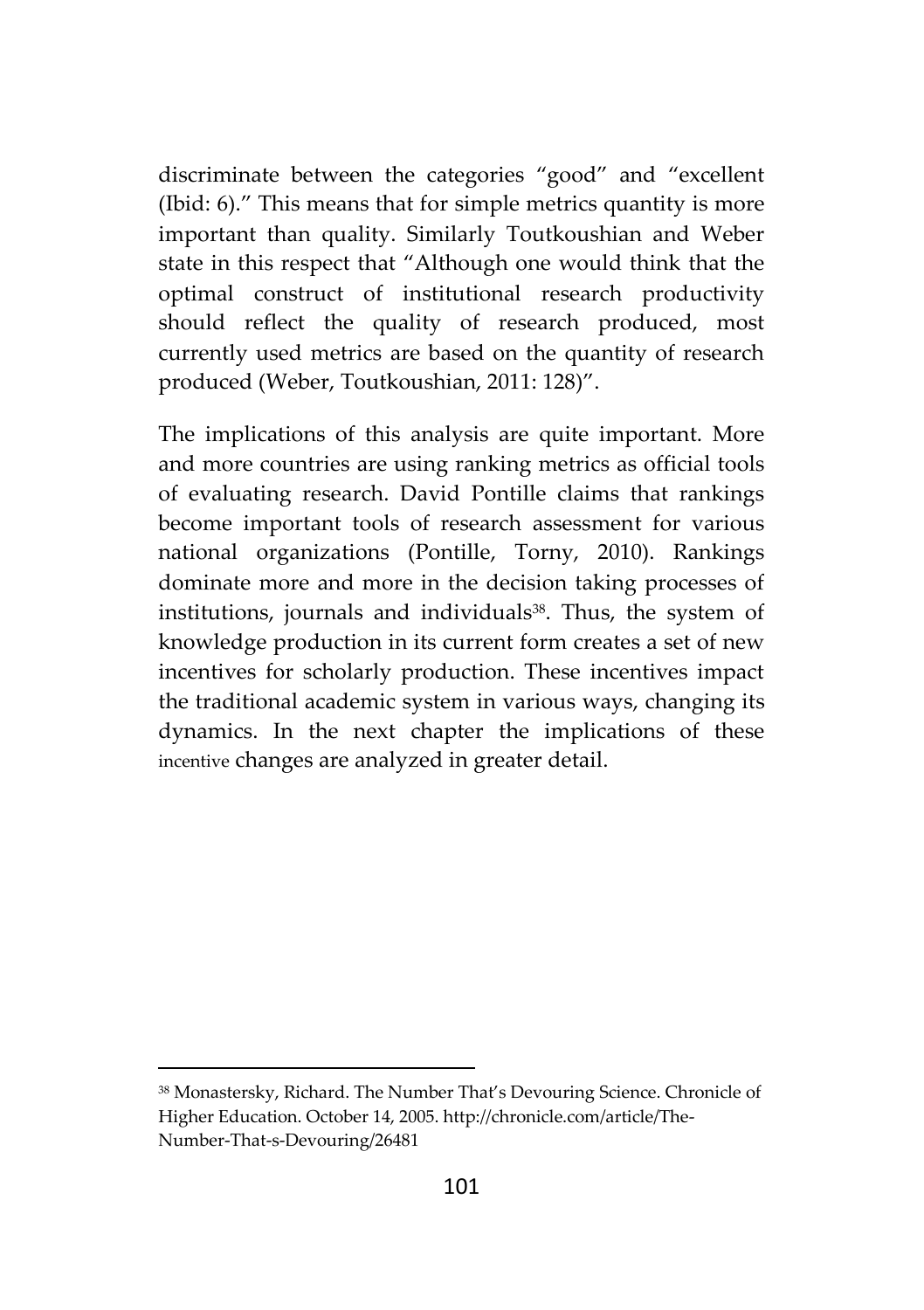

**Scheme 1. Relationships between academic rankings.**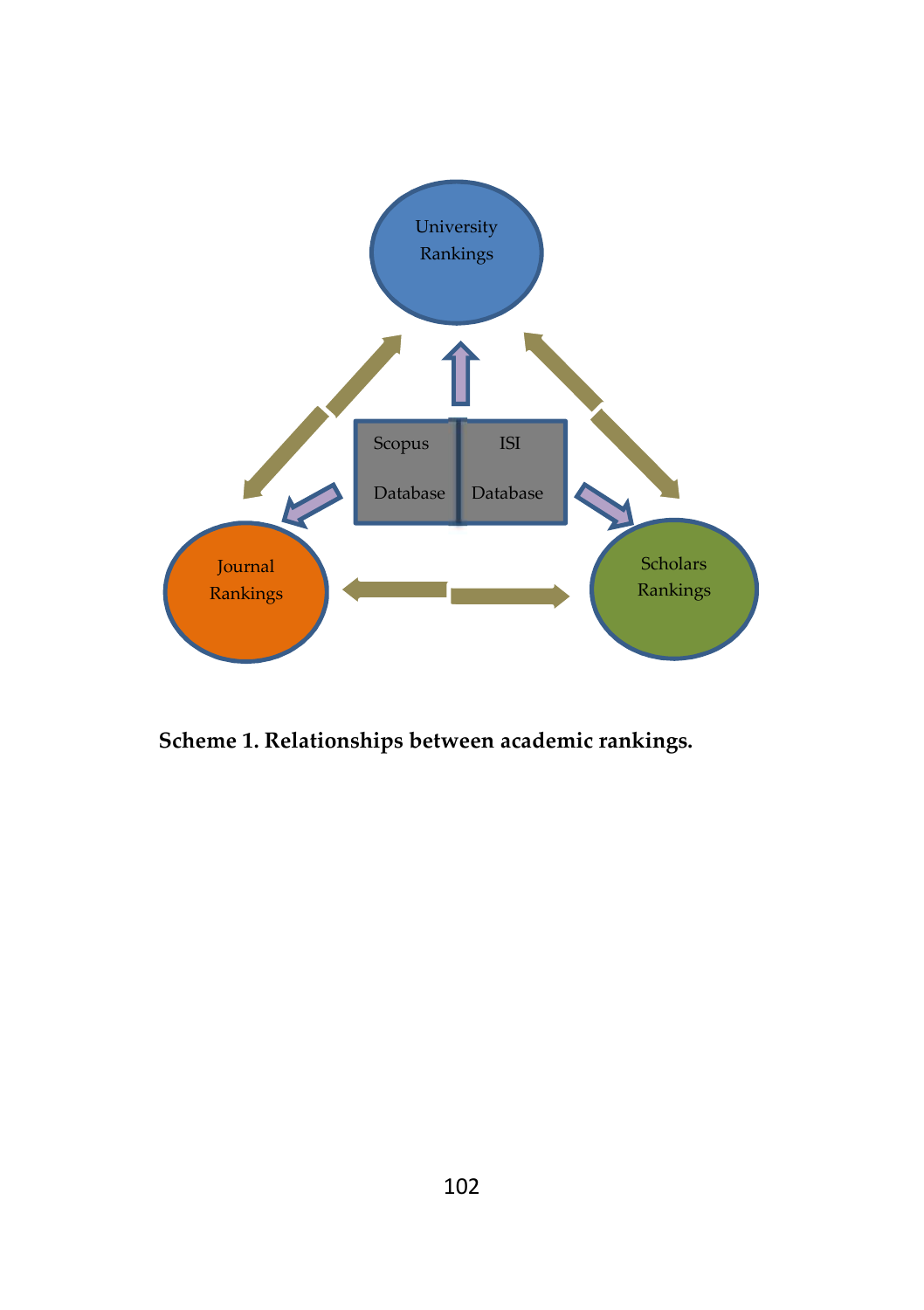## **Chapter 3. University Rankings and Incentives: Theoretical and Empirical Investigation.**

## **3.1. Benefits of Performing in University Rankings.**

The purpose of this chapter is to analyze how academic rankings affect incentives on various levels. It starts by examining the implications of academic rankings for public policies in higher education and knowledge production. It then proceeds to an analysis of the impact of the rankings on institutional incentives, with particular attention to hiring strategies. Finally, implications of rankings for individual incentives and choices are elaborated.

According to Ellen Hazelkorn "Almost regardless of which strategy is adopted, rankings in their brief life have already left an enduring legacy and transformed quality assurance and research assessment exercises into tools pursuing world class excellence. They underpin an almost universal drive by governments around the world to restructure [higher education] system, concentrate resources into more efficient, productive and visible 'Centres of Excellence', and drive differentiation (Hazelkorn, 2009: 8)".

Except for reputation and prestige, higher position of national higher education institutions in global university rankings provides tangible economic advantages for countries. Prestige of a domestic higher education system allows attracting more students, including international students into domestic higher education institutions. International students in many countries (e.g. UK, USA, Netherlands, Russia) usually pay higher fees than domestic students, thus directly benefitting national economy. This is only a part of total benefits that accrue to the nations with good education systems. The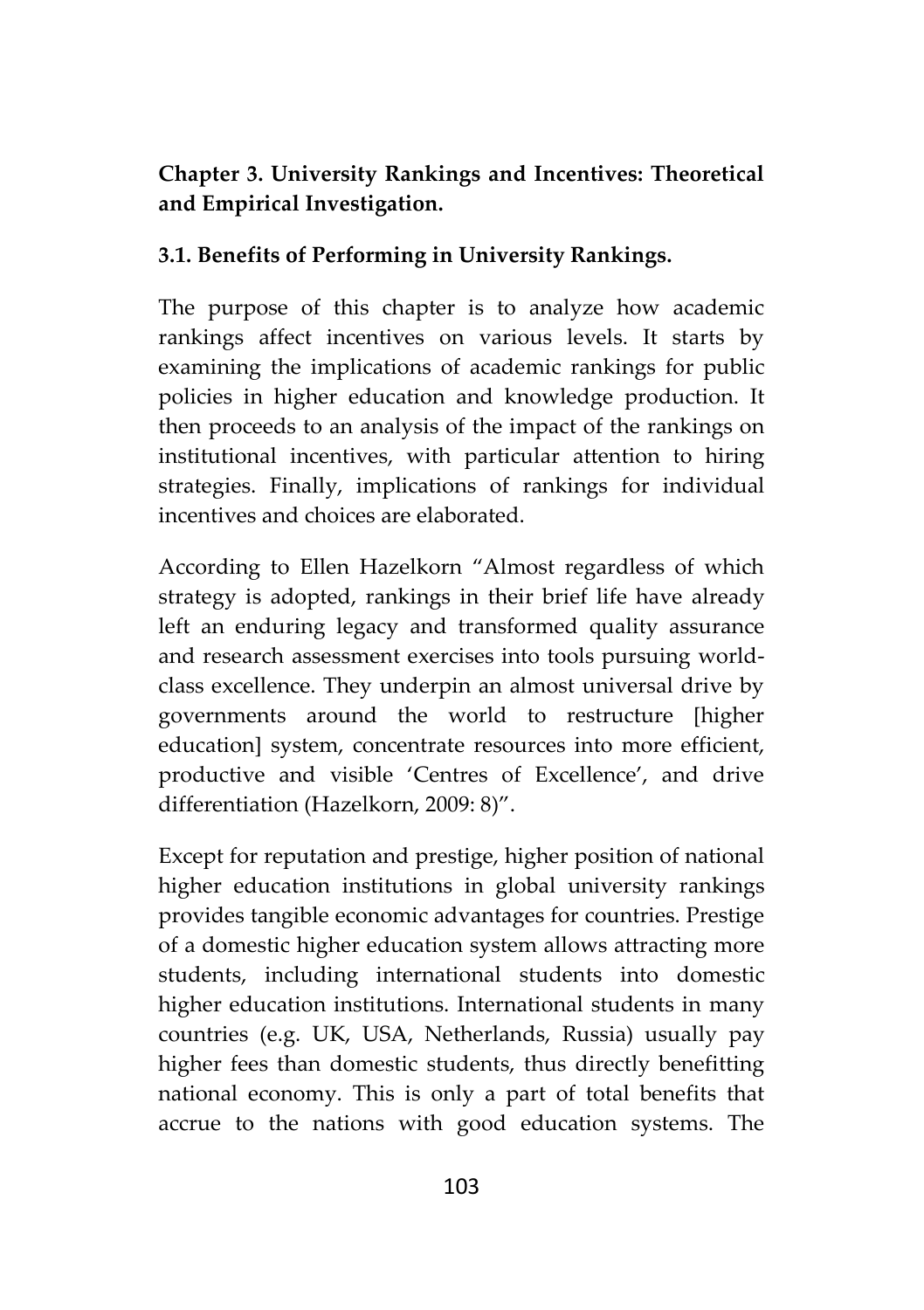potential flow of international talent – both students and researchers – allows these nations to retain the best and brightest from less fortunate countries. Talented students would then work for the benefit of a national economy. The reverse side of this advantage is a possibility of retaining the domestic talent, which could otherwise wander abroad in search of better educational opportunities. Hence, both actual and perceived prestige of the national academy prevents the brain drain and creates prerequisites for better competitiveness in the global economy.

Finally, number of international students and staff is per-se a factor in some rankings. This is a part of the general rationale for the global higher education competition. To put it in the most basic terms, the more international talent a country attracts the better it fares in the rankings. The more talented researchers there are in the country, the more credited are its educational institutions. The more international students there are in the country, the more widespread will be the reputation and influence of domestic higher education institutions.

Reinforcing this situation is the fact that better positioned universities have more chances to attract funding from national, regional and international sources. European Union research grants could serve as an example here. Policy makers are rarely inclined to carry out an in-depth analysis of institutional performance. They usually want simple metrics – readily provided by the rankings – to make their decisions. If a European higher education institution could demonstrate good performance in major international rankings, its chances to secure European Union funding increase. This creates an incentive for higher education institutions to perform well in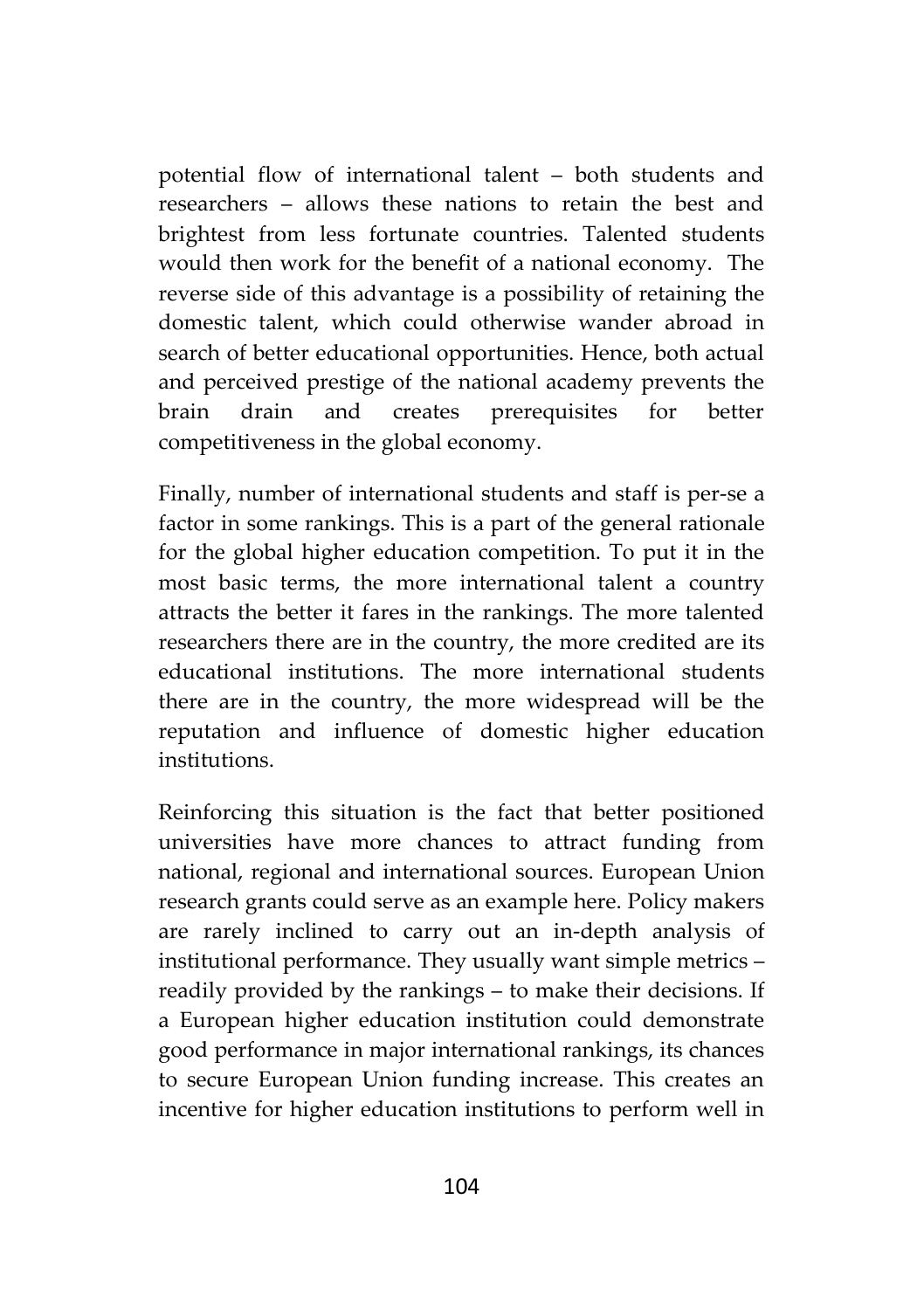university rankings, and for national governments to provide more resources to their HEIs.

In many ways, the situation has a circular logic. The institutions that have better reputations are ought to perform better, while those that are not as lucky are desperate to do anything to retain escaping talent. Jamil Salmi called this situation "The Red Queen Effect" – a tribute to one Lewis Carroll's allegories – which implies that even to stay in one place countries and their higher education institutions should run as hard as they can (Salmi, 2010).

"There is a strong perception among HE leaders – underpinned by growing international evidence – that rankings help maintain and build institutional position and reputation, good students use rankings to 'shortlist' university choice, especially at the post-graduate level, and stakeholders use rankings to influence their own decisions about funding, sponsorship and employee recruitment (Hazelkorn, 2008: 199)." Considerable benefits that are associated with good performance in university rankings create incentives for actions on various social levels, starting with the level of national policies and ending with personal choices of scholars.

## **3.2. Policy Incentives of University Rankings.**

On the most general level, academic rankings strongly influence higher education policies. Although, the impact of rankings is often treated dismissively, there is copious evidence that the rankings have stimulated reforms of higher education sector in both developed and developing countries. The role of the rankings themselves in these reforms is often not emphasized. Yet, the direction of higher education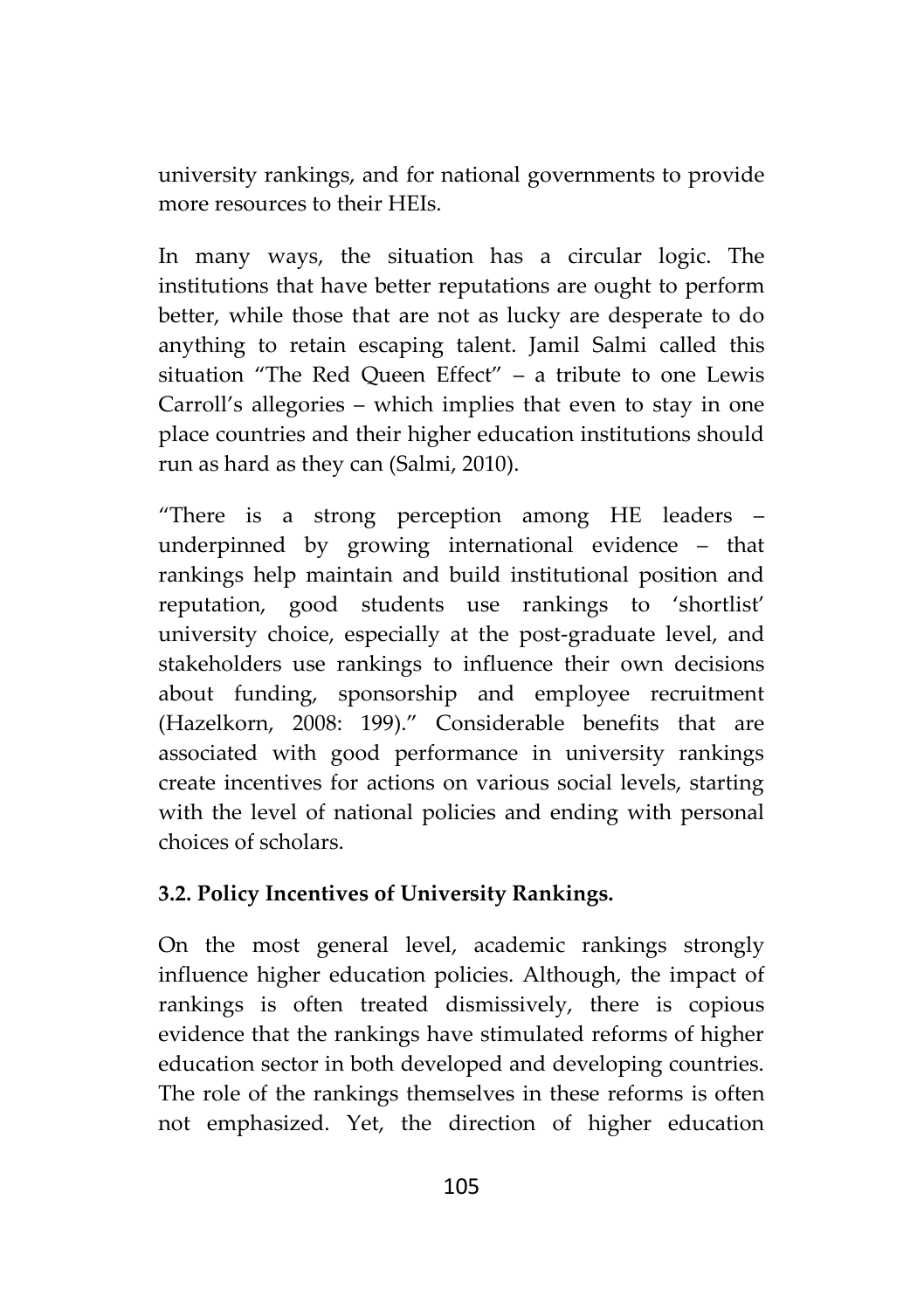reforms clearly indicates strong influence on higher education of either rankings themselves, or underlying systemic tendencies that the rankings reflect.

What could be the impact of the academic ranking system on a disinterested policy maker? Obviously, the position of national higher education institutions in the rankings reflects relative prestige of the national academia in the global higher education order. This position is based on both objective and subjective perceptions. Since a large part of ranking calculations is actually determined by reputational surveys, well-known institutions would have an advantage over the lesser known ones. This is compounded by an additional advantage to the institutions that use English language, if only because such institutions would be better known to international reviewers.

Another part of the ranking scores is actually research productivity and impact. The English language bias would also be present here, as the majority of journals indexed by Thomson Reuters and Scopus database are in English. However, leaving the biases aside, the research productivity scores should be focused on to produce better performance in the rankings. If compounded by research reputation (an important part of the THE ranking), the policies pertaining to research production alone could significantly influence the position of national higher education and research institutions in global rankings.

The simplest strategy of improving the research score of an institution is an institutional merger. Under this scenario multiple higher education institutions are clumped together to create a new institution. Since the sheer research output of the new institution would be higher, it will raise in all the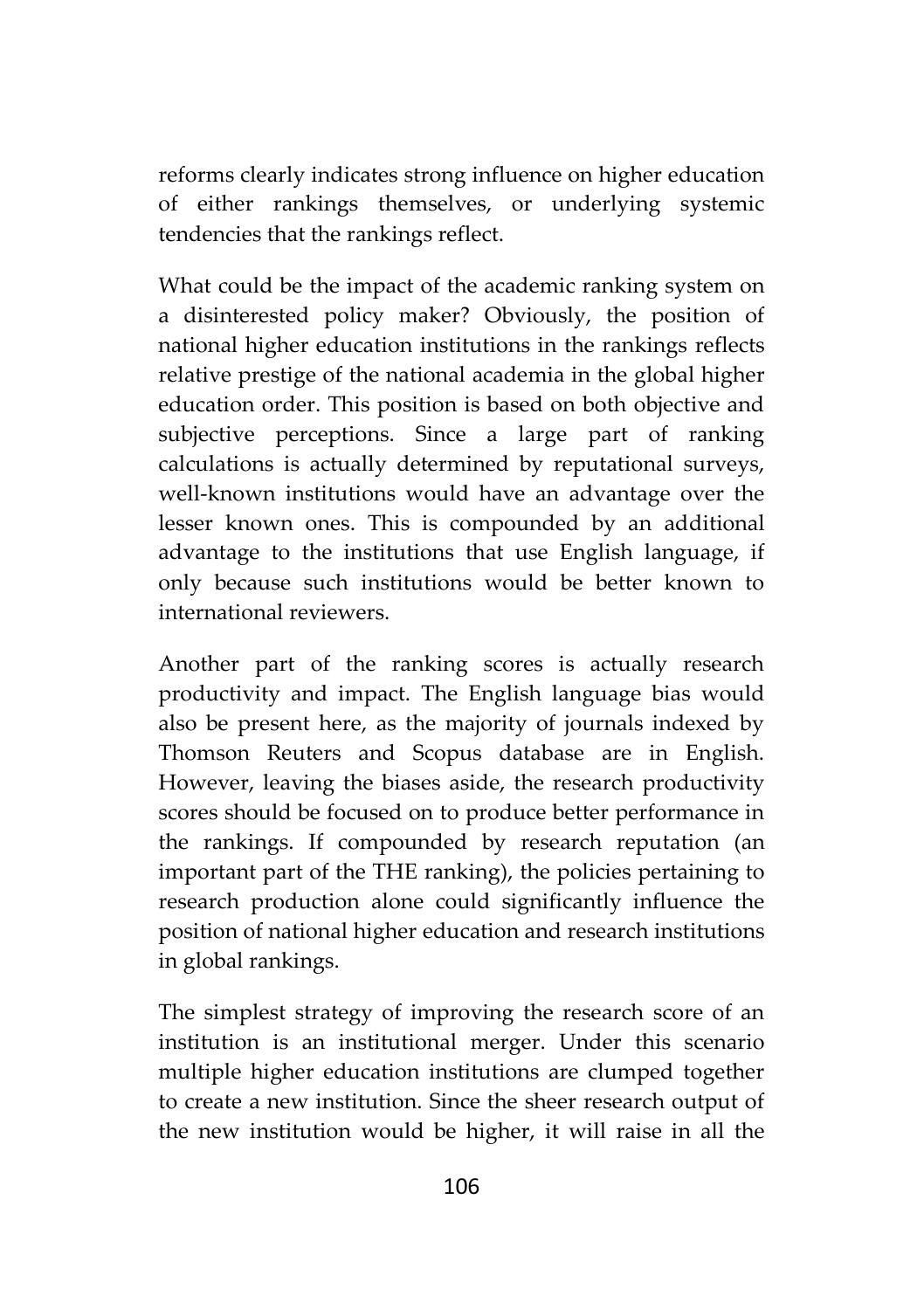corresponding measurements. The mergers of different higher education institutions are more feasible in a higher education system dominated by public HEIs. It is harder to convince private schools to merge, whatever is the national benefit.

At the first glance the mergers are too cumbersome to implement. Yet, they became a very popular part of higher educational policies in the last decade. There are at least three national cases that demonstrate wide adoption of the merger policy. Since the appearance of global university rankings the amount of higher education mergers increased.

In Russia, over the last decade the wave of mergers swept through the higher educational sector. Flagship state universities were used as bases for incorporating a range of smaller institutions. The new elite – so called federal universities – are now competing for unprecedented funding from the public budget in an attempt to catch up with the global academic system. The mergers provided a prelude for the Blitzkrieg policy of the Russian state that has as its goal wedging five Russian HEIs into the top-100 of global universities<sup>39</sup>.

In a somewhat less disturbing manner, the last decade saw an emergence of various merger projects in France. In 2009, three separate institutions in the city of Strasbourg merged to form a new institution, University of Strasbourg. The institution became a strong contender to the status of one of the best European universities, often entering into the global top-100 in the university rankings. The example of Strasbourg led to an emergence of multiple merger projects. In Paris alone,

<sup>39</sup> The Order of the President of Russia from 7 of May 2012, No 599 "Measures on Realization of Public Policy in the Areas of Education and Science."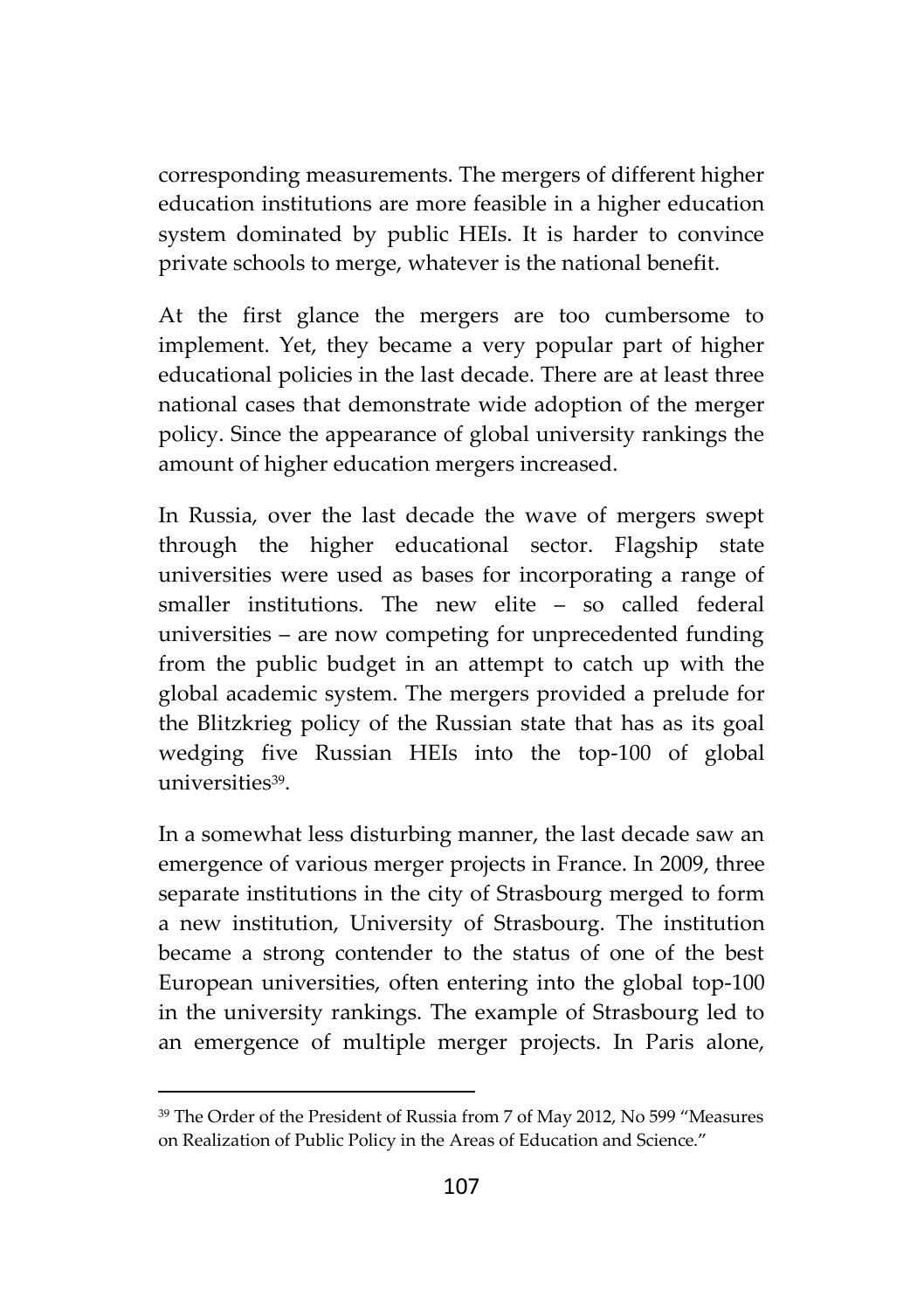seven alliances of the universities have been formed with a long-term objective of complete integration. These projects include Sorbonne Université, Paris Sciences et Lettres, Paris Novi Mundi etc.

To assume that the mergers are an exclusive lot of countries with once lustrous academic traditions that hold strong revanchist sentiment would be quite wrong. United Kingdom was quick to jump on the bandwagon of the global merger trends. In 2007, University of Paisley merged with the Bell College to form one of the largest Scottish institutions of higher education. According to Malcolm Tight thirty percent of UK higher education institutions were involved in mergers in the period between 1994 and 2010 (Tight, 2013).

Obviously, the mergers are not caused by university rankings alone, but the rankings do create incentives to enlarge higher educational institutions, especially for the countries that aim to place their HEIs among the world's best<sup>40</sup>. While bigger does not necessarily mean better, in the global academic system bigger higher education institutions are more noticeable.

The enlargement processes are a part of a trend where national governments invest considerable amounts of public resources into higher education institutions that have a potential of representing the country in global academic system. According to Ellen Hazelkorn "Many governments are taking steps to restructure their higher education systems and institutions, creating greater vertical or reputation

<sup>40</sup> See, for instance: Labi, Aisha. "University Mergers Sweep Across Europe," The Chronicle of Higher Education, 2 of January, 2011.

http://chronicle.com/article/University-Mergers-Sweep/125781/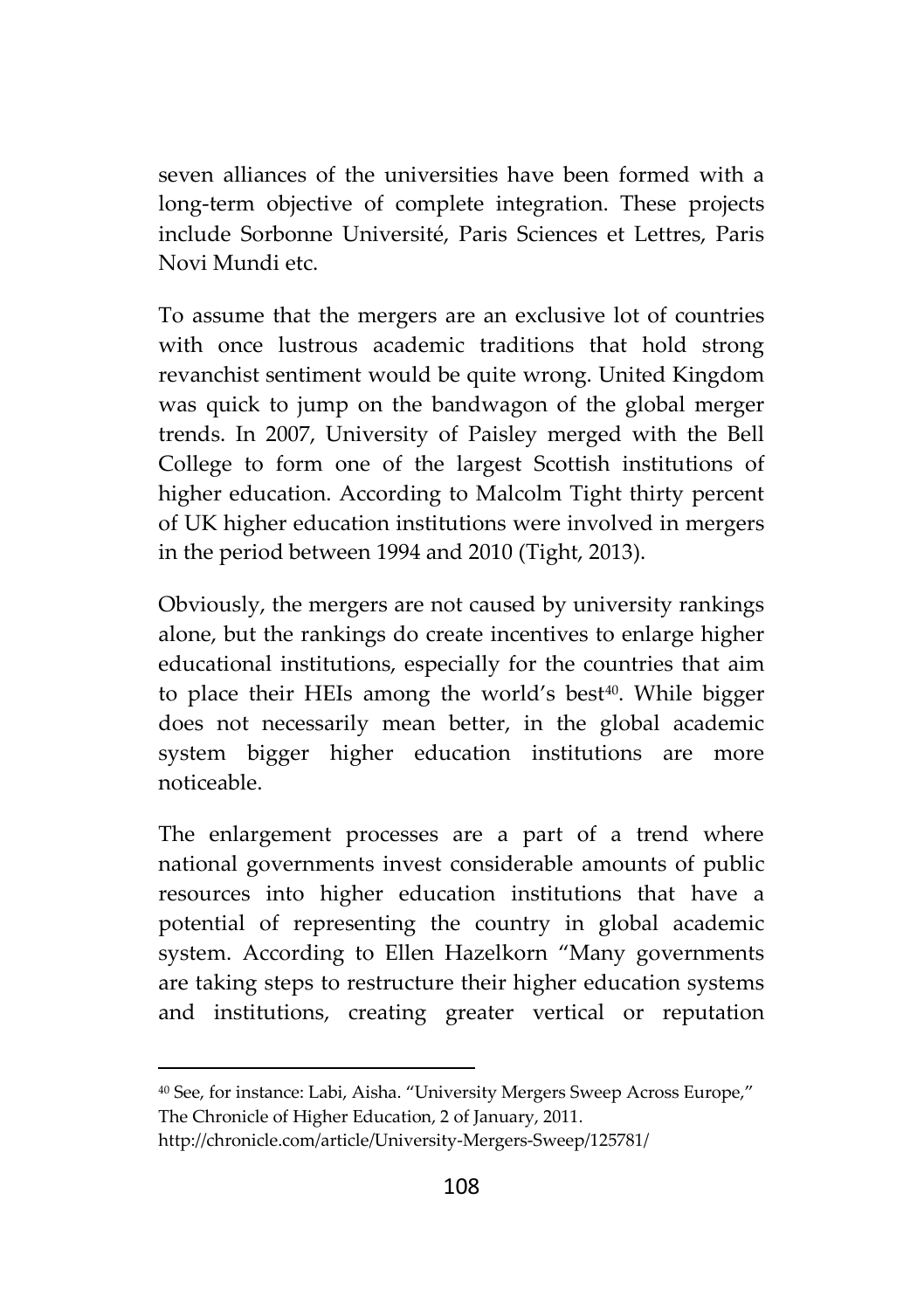differentiation based on concentrating resources in a small number of elite universities. France, Germany, Russia, Spain, China, South Korea, Taiwan, Malaysia, Finland, India, Japan, Singapore, Vietnam and Latvia – among many other countries – have all launched initiatives with the primary objective of creating "world-class" or flagship universities, often using indicators promoted by rankings to define excellence (Hazelkorn, 2013: 5)."

One way in which this process manifests itself are various excellence policies. In the most basic form, an excellence policy entails the creation of government fund that singles out institutions having world leading potential to give them a financial boost and increase their competitiveness. The idea behind such policies is that only few national universities have a good chance of becoming a part of international research elite and figuring in the global rankings; hence, in order to create the widest national representation, resources should be concentrated in the few institutions that would be able to become globally competitive. The downside of the situation is that the money for funding the national elite is drawn from the rest of the educational system. The ultimate result of these actions is a growing inequality among the higher education institutions and high cost of failure in case national champions would underperform relative to expectations.

*The German Universities Excellence Initia*tive is a good example of an excellence policy. "The Excellence Initiative aims to promote top-level research and to improve the quality of German universities and research institutions in general, thus making Germany a more attractive research location, making it more internationally competitive and focusing attention on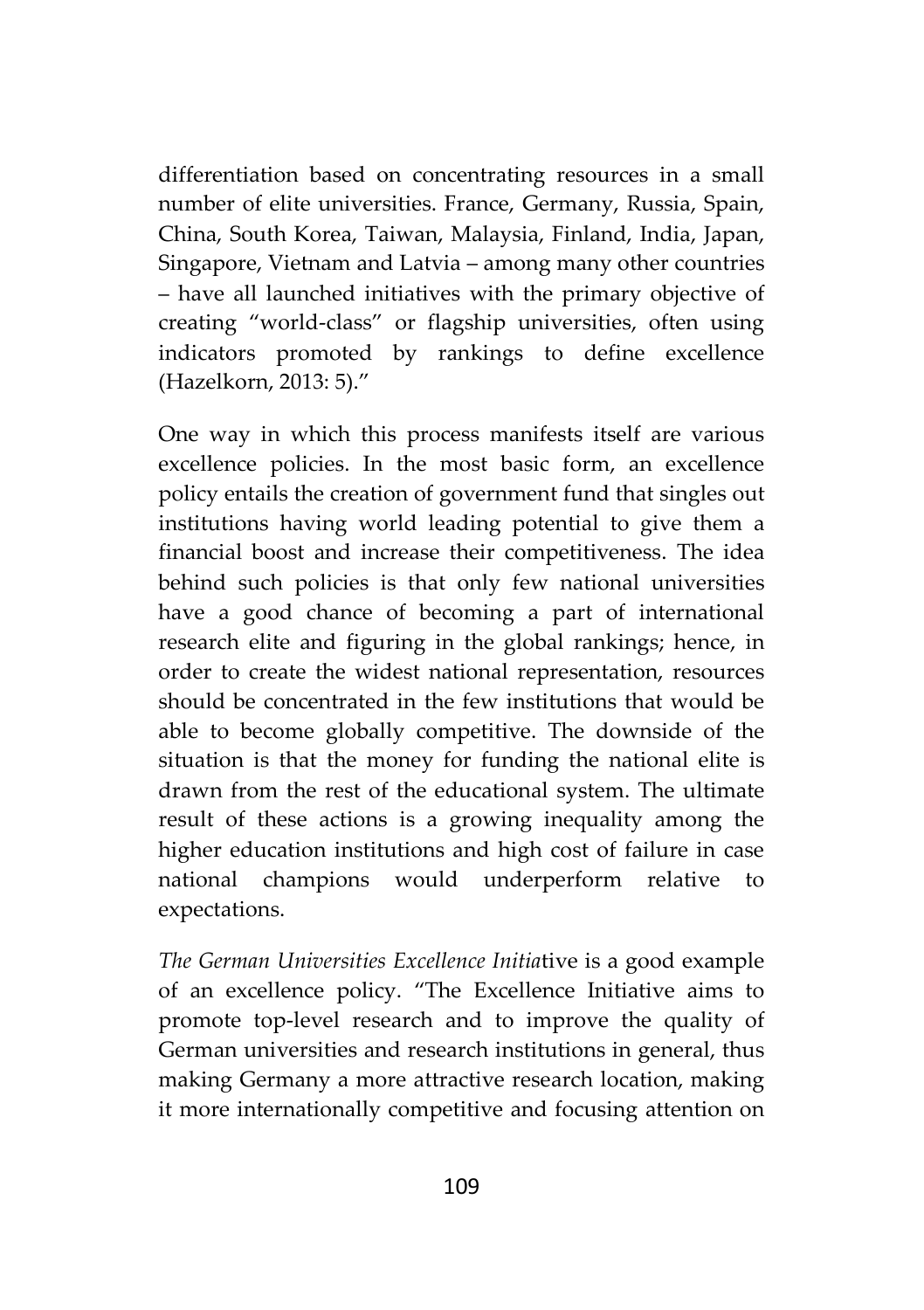the outstanding achievements of Germany universities and the German scientific community $41$ ," says the official description of the initiative. The excellence initiative selected 11 out of 140 German universities, as well as multiple graduate schools, for increased funding to become the leading national centers of research. Over the period of 2006-2017, 4.6 billion Euros will be awarded to these research centers<sup>42</sup>.

The initiative has attracted increased media attention that called the winners "elite universities" and "German Ivy League43." How good such an initiative will be for Germany, a country that traditionally prided itself on the equality of its universities, remains to be seen. The concerns about the initiative grew even stronger after the publication of a report that claimed that the "The Excellence Initiative has not reached its goal<sup>44</sup>."

Despite all the concerns, the German example has been followed by quite a few countries. In Spain, notwithstanding the global financial crisis, resources are, apparently, abundant for the deserving few. In 2008, the Spanish government launched the program *Campus of International Excellence*, as a part of the University Strategy 2015. Almost 600 million euros of the program are supposed to be invested into the

<sup>41</sup> "Excellence Initiative," *Deutsche Forschungsgemenischaft*,

http://www.dfg.de/en/research\_funding/programmes/excellence\_initiative. <sup>42</sup> "General Information," *Deutsche Forschungsgemenischaft*,

http://www.dfg.de/en/research\_funding/programmes/excellence\_initiative/ge neral\_information/index.html.

<sup>43</sup> Gretchen Vogerl, "A German Ivy League Takes Shape," *Science Magazine*, 13 October 2006, http://news.sciencemag.org/sciencenow/2006/10/13-01.html.

<sup>44</sup> "Excellence Initiative fails to produce diversity," *Wissenschaft Zentrum Berlin*, 12 June 2012, http://www.wzb.eu/en/press-release/excellenceinitiative-fails-to-produce-diversity.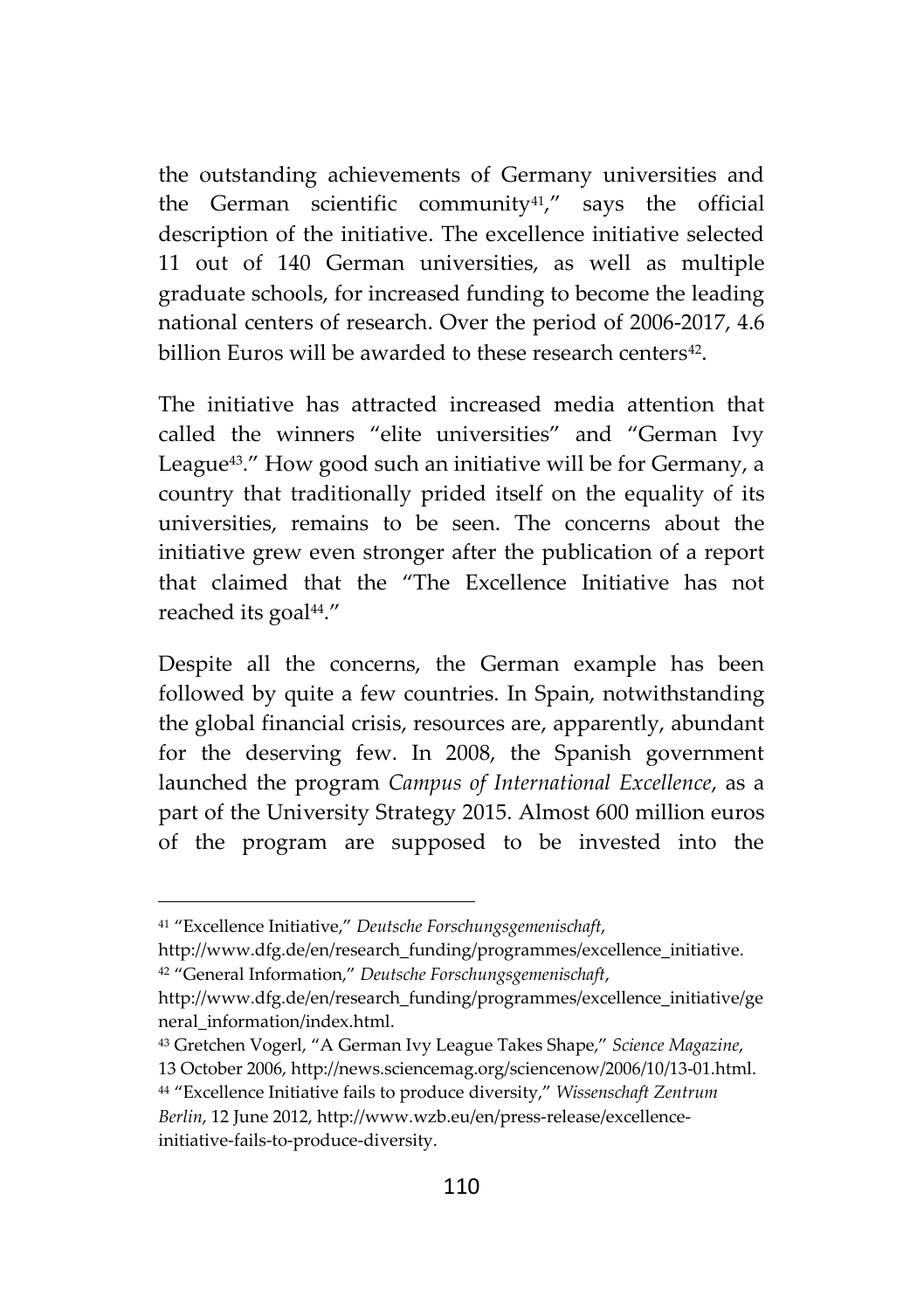development of elite Spanish universities. According to Marius Rubiralta and Luis Delgado, officials of the Spanish ministry of education, "CEI's overarching goal is to make Spanish university campuses among the best in Europe, to promote their international renown and enhance the strengths of the Spanish university system. It aims to improve the quality of teaching and research in Spanish universities, as well as to achieve advances in innovation (Rubiralta, Delgado, 2010: 3)".

Only time will tell, whether the lucky winners of the Spanish university excellence initiative will be able to reach the coveted positions of global research elite, but the program is off to a very ambitious start. A dozen of national institutions have already been selected to benefit from the program and launch extensive educational reforms (Ibid).

The race for excellence did not spare France. According to Ellen Hazelkorn "In 2008, the government launched the €8bn Operation Campus, the objective of which was to establish ten regional centres of excellence by merging universities, research organisations and grandes écoles to enhance capacity and visibility […]. In 2009, the government announced additional funding under the €35bn Investments for the Future programme (also known as the Big Loan, because the money was raised on the financial markets) […] The flagship component of the Big Loan was a €7.7bn Excellence Initiative (Idex) with the emphasis on creating a group of 5-10 world class research and higher education clusters that could rival those elsewhere in Europe and the United States (Hazelkorn, 2013)."

Another strategy for breaking into the global higher education elite is the creation of new HEIs from scratch. This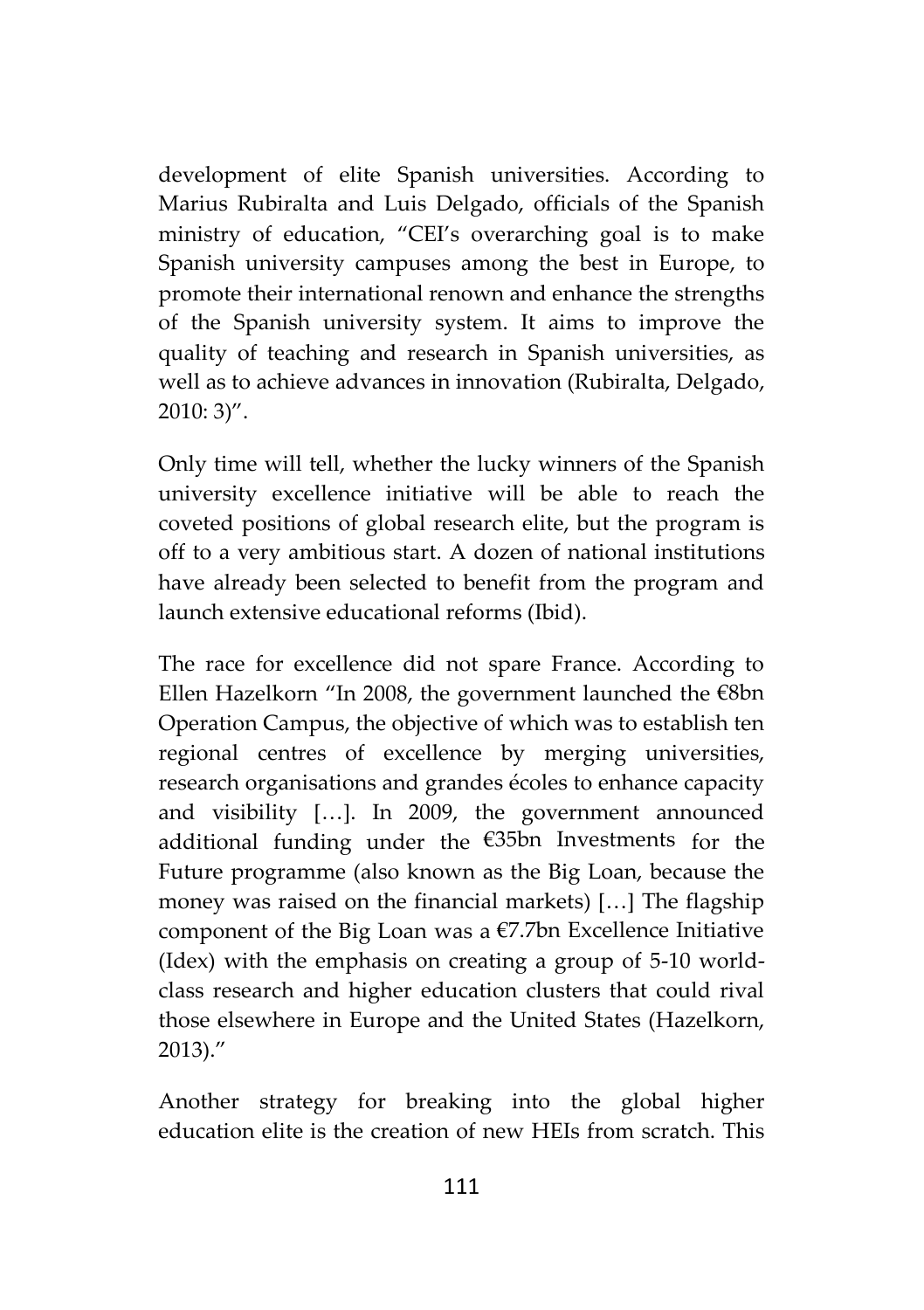strategy is especially popular in the countries that are saddled with bureaucratic obstacles that prevent fast modernization of their higher education sector. In this case, there is an incentive to create a higher education institution with a special status, an experiment whose example may be used to modernize the rest of the system.

Promising role models for these new institutions are new higher education institutions of South-East Asia. Although most of them antedate the global ranking system, they were immensely successful in breaking into the global research elite in just a few decades. These institutions usually have a natural science focus and considerable graduate populations. The most illustrious examples of these paragon institutions are Hong Kong University of Science and Technology, Pohang University of Science and Technology, and Nanyang Technological University.

King Abdullah University of Science and Technology is one example of the greenfield strategy. Created in Saudi Arabia in 2009, the university could already boast an endowment of 20 billion USD45. The university pursues the modernizing mission typical for such institutions. Unlike other HEIs in Saudi Arabia, the KAUST is a mixed-gender school, with no religious policing on its campus<sup>46</sup>, which is an attempt to model the university along new lines. The university is aimed at providing an example for the rest of the country. It is actively recruiting international students and professors. A

<sup>45</sup> Jeffrey Mervis, "KAUST Names Jean-Lou Chameau As Its Next President," *Science Magazine*, 19 February 2013,

http://news.sciencemag.org/2013/02/kaust-names-jean-lou-chameau-its-next president.

<sup>46</sup> "Saudis open hi-tech science oasis," *BBC*, 23 September 2009,

http://news.bbc.co.uk/2/hi/middle\_east/8270601.stm.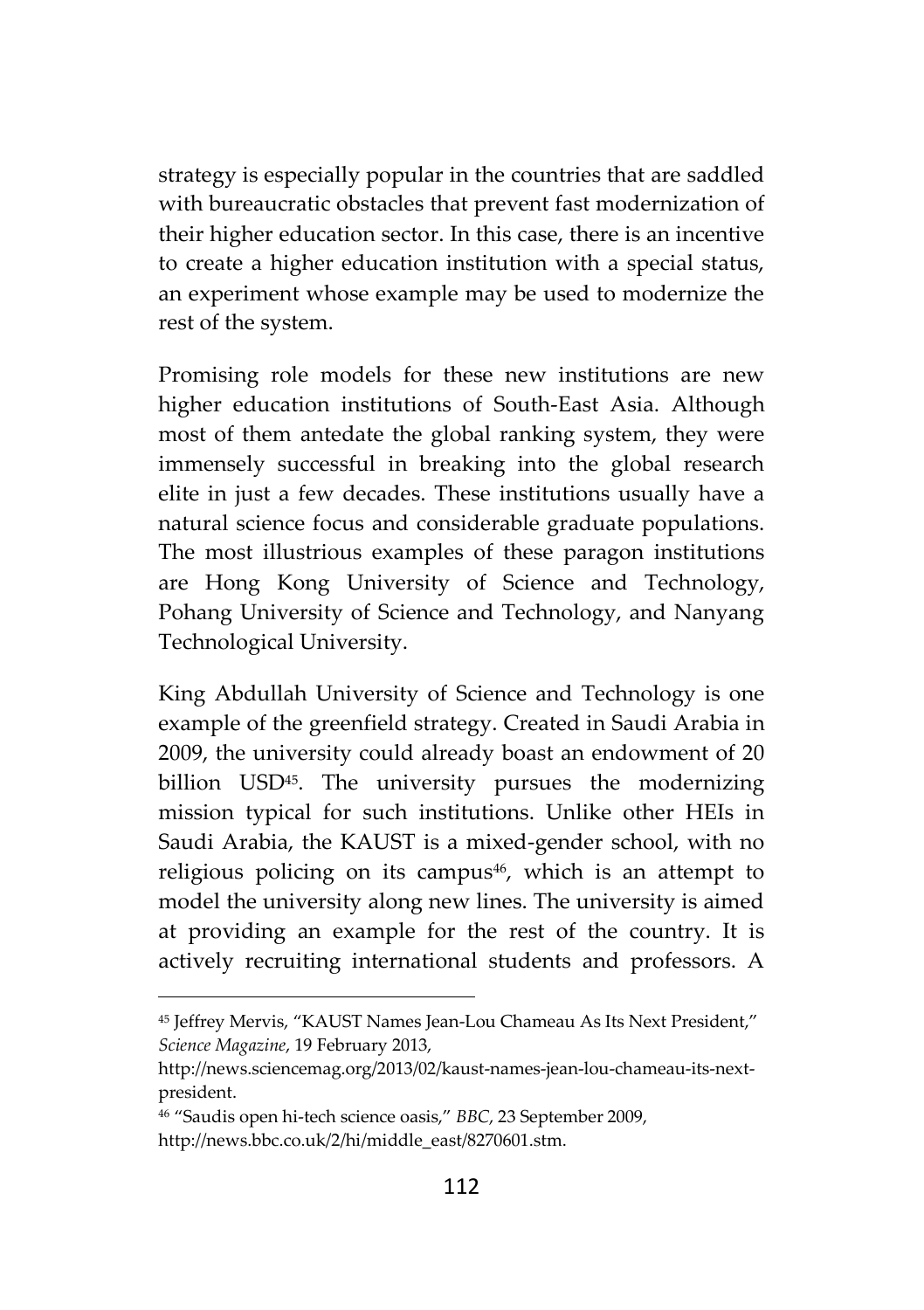recent appointment of Jean-Lou Chameau, a former president of CalTech, as its dean demonstrates the university's global ambition<sup>47</sup>.

Another notable enterprise in creating new higher education institutions is the Russia's Skolkovo campus. The flagship project of the campus is Skolkovo Institute of Technology, often abbreviated as Skoltech. The new institution, created in cooperation with MIT, is supposed to lead the Russian higher education sector in the fields of science and technology. According to its website, "Skoltech will educate global leaders in innovation, advance scientific knowledge, and foster new technologies to address critical issues facing Russia and the world48". Considering, that technological institutions tend to fare very well in the international rankings, Skoltech has a great potential to knock on the door of global research elite. However, the ability of flagship institutions to improve the higher education sector in their home countries singlehandedly is arguable.

Increased funding of elite universities and creation of national champions in higher education are important policy tendencies created by the pressures of global competition. The global rankings provide significant incentives for intensification of these processes. After the emergence of the first university ranking systems, performance of national education institutions became an issue of major concern for policy makers.

<sup>47</sup> Jeffrey Mervis, "KAUST Names Jean-Lou Chameau As Its Next President," *Science Magazine*, 19 February 2013,

http://news.sciencemag.org/2013/02/kaust-names-jean-lou-chameau-its-next president.

<sup>48 &</sup>quot;About Skoltech," The Skolkovo Institute of Science and Technology, http://www.skoltech.ru/about-skoltech.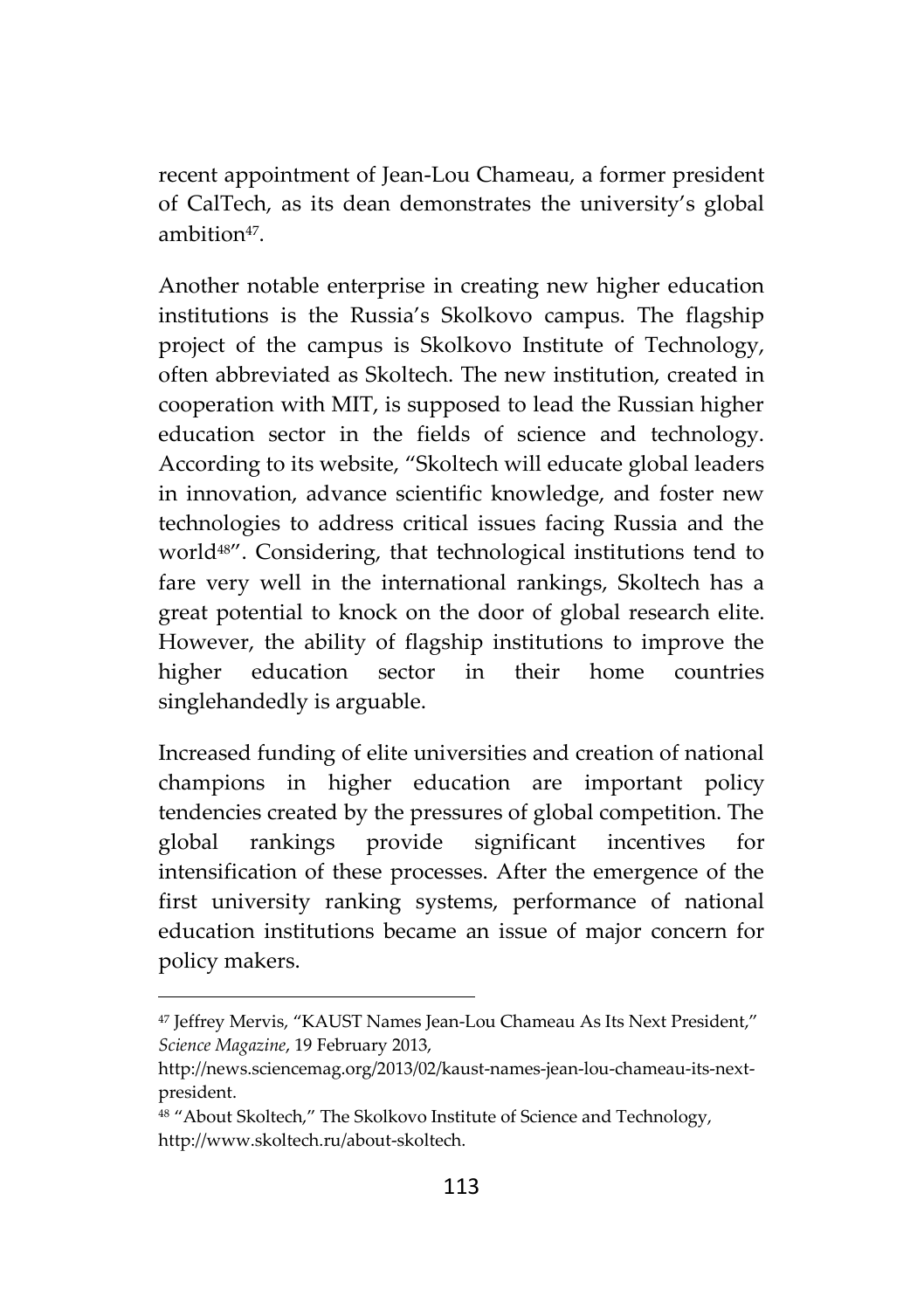Nevertheless, the aforementioned tendencies are not the most important issue affecting the global system of knowledge production. By far the most concerning tendency of the recent years is a new disenfranchised status of humanities and humanistic social sciences. The policy incentives that the rankings create work strongly against the disciplines of humanities. There are few reasons to support disciplinary domains that do not contribute or contribute less to performance measures of national higher education institutions. According to Paul Thomson, "We are now living in a decade that is driven by metrics and measures, it's a highly polarised academic environment in which we work and there has been an assumption that the science, technology, engineering and mathematics (STEM) subjects have somehow been deemed to be superior or of greater national economic interest than the arts and the humanities<sup>49</sup>

The advent of global university rankings coincided with unprecedented cuts of funding for social sciences and humanities. The logic of rankings fits well with the discourse of global economic competitiveness and market-oriented education. So vehement was the criticism of the "useless" humanities and the praise of applied education that economic statistics was completely ignored. The international trade in creative goods and services amounted to 424.4 billion in 2005, or 3.4% of the world trade (UNCTAD, 2008: 5). In the EU, creative industries, nourished predominantly by humanities graduates, contribute 2.6% of its GDP. According to a EU report on creative industries "The economic contribution of the cultural & creative sector is also higher than that of the

<sup>49</sup> Paul Thompson, "Are the Arts and Humanities Relevant to Society?" Intervention at Warwick Higher Education Summit, 28 of January 2012, http://www2.warwick.ac.uk/knowledge/culture/artandhumanities.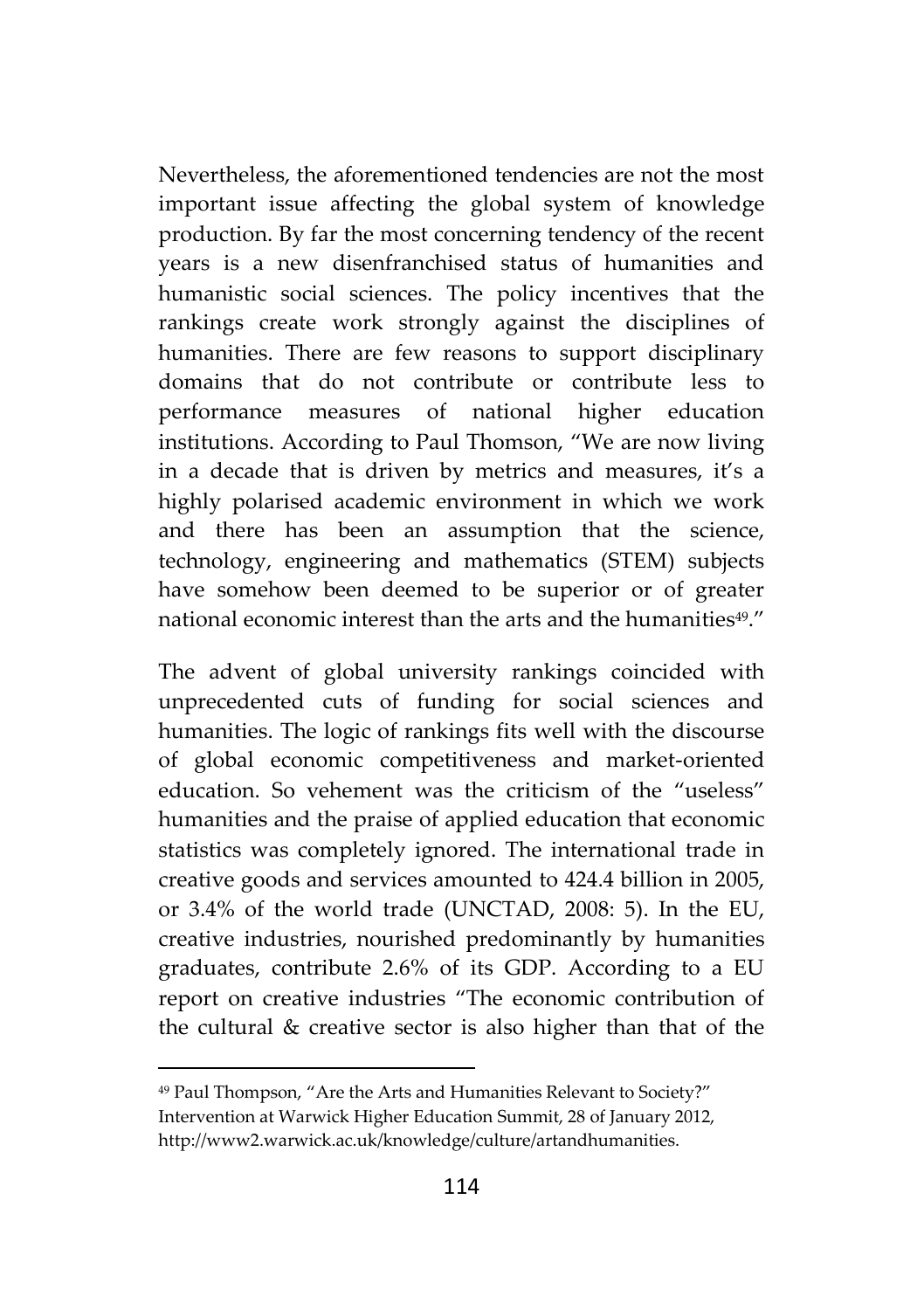sector of food, beverages and tobacco manufacturing (1.9%), the textile industry (0.5%) and the chemicals, rubber and plastic products industry (2.3%) (KEA, 2006: 65)."

In the United Kingdom alone, the sector contributes 5.8% of gross value added to the economy and employs millions of people (UNCTAD, 2008: 30). It is in the creative sector that a large number of humanities graduates find employment. However, the numbers did not matter when in 2010 the UK government decided to cut down the funding of humanities and social sciences. The funding cuts came as a part of the general reduction of spending on education sector. Unlike the other disciplinary domains, humanities lost 100% of its funding50. While the funding of STEM disciplines in the UK remained almost the same, arts and humanities – as well as social sciences – were virtually abandoned to fend off for themselves.

In a less drastic manner, other countries also experienced cuts of funding for humanities and social sciences. In the USA, the National Endowment for Humanities (NEH) and National Endowment for Arts (NEA) have been experiencing gradual funding cuts over the last decade. For the 2012 fiscal year alone, the funding to the endowments was cut by 13%, from 168 to 146 million USD<sup>51</sup>. The pressure on humanities and social sciences even forced some universities to close programs in these disciplinary domains. In the widely discussed case of SUNY-Albany five humanities departments

<sup>50</sup> Hannah Richardson, "Humanities to lose English universities teaching grant," *BBC*, 26 October 2010 http://www.bbc.co.uk/news/education- 11627843.

<sup>51</sup> "Federal Arts Funding," DC Advocates for the Arts,

http://dcadvocatesforthearts.org/federalcutstofy12dcartsfunding.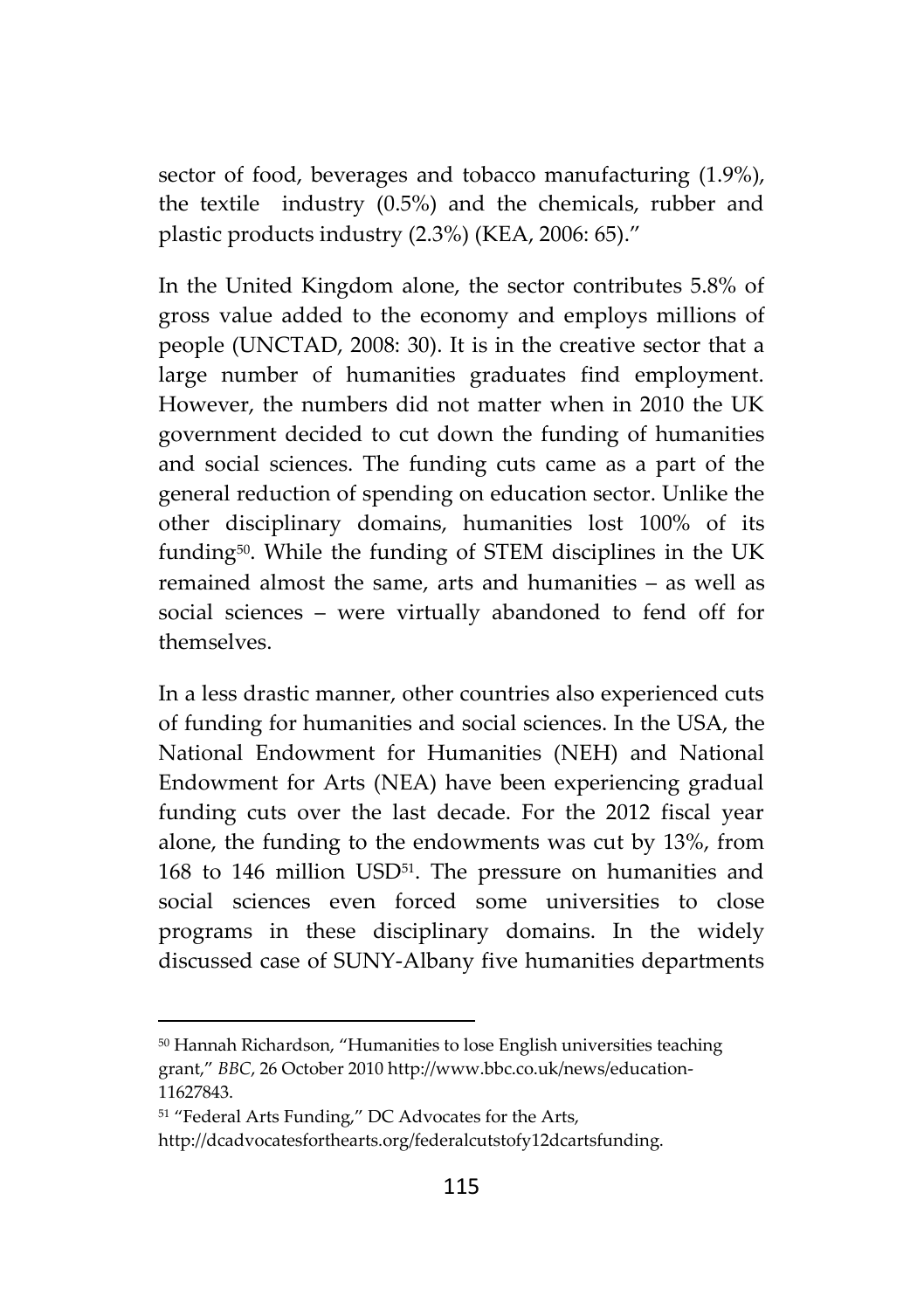were closed in 2010<sup>52</sup> . Similarly, the US's National Science Foundation cancelled political science grants starting from 2013<sup>53</sup> .

The trend for cutting the funding for humanities is ubiquitous. In the Netherlands 30 programs in humanities (mostly in languages) have been eradicated over the last years54. In Canada, the Ontario province cut 42 million from funding of social sciences and humanities<sup>55</sup>. Obviously, a lot of these choices were made under the pressures of global financial crisis. The decision to ditch humanities in the first line of budget cuts is indicative of the wider trend to prioritize STEM disciplines.

The analysis of the problems that humanities and social sciences are facing at present does not suggest in any way that the situation is directly engendered by the global rankings. The distrust to humanities is an ongoing trend that goes back to earlier times. Nevertheless, the impact of the global rankings lies in the creation of incentives for acceleration and

<sup>52</sup> Margot Adler, "Cuts To University's Humanities Program Draw Outcry," 16 November 2010, *National Public Radio*,

http://www.npr.org/2010/11/15/131336270/cuts-to-university-s-humanities program-draw-outcry.

<sup>53</sup> Beth Mole, "NSF cancels political-science grant cycle," *Nature*, 2 of August 2013, http://www.nature.com/news/nsf-cancels-political-science-grant-cycle- 1.13501.

<sup>54</sup> Robert Visscher, "Languages and humanities courses axed as cuts force universities to prioritise,"

<sup>28</sup> March 2012, *University World News*,

http://www.universityworldnews.com/article.php?story=2012032719094144. <sup>55</sup> Adela Talbot, "Cuts cause pain, but not panic," 19 January 2012, *Western News*,

http://communications.uwo.ca/western\_news/stories/2012/January/cuts\_caus e\_pain\_but\_not\_panic.html.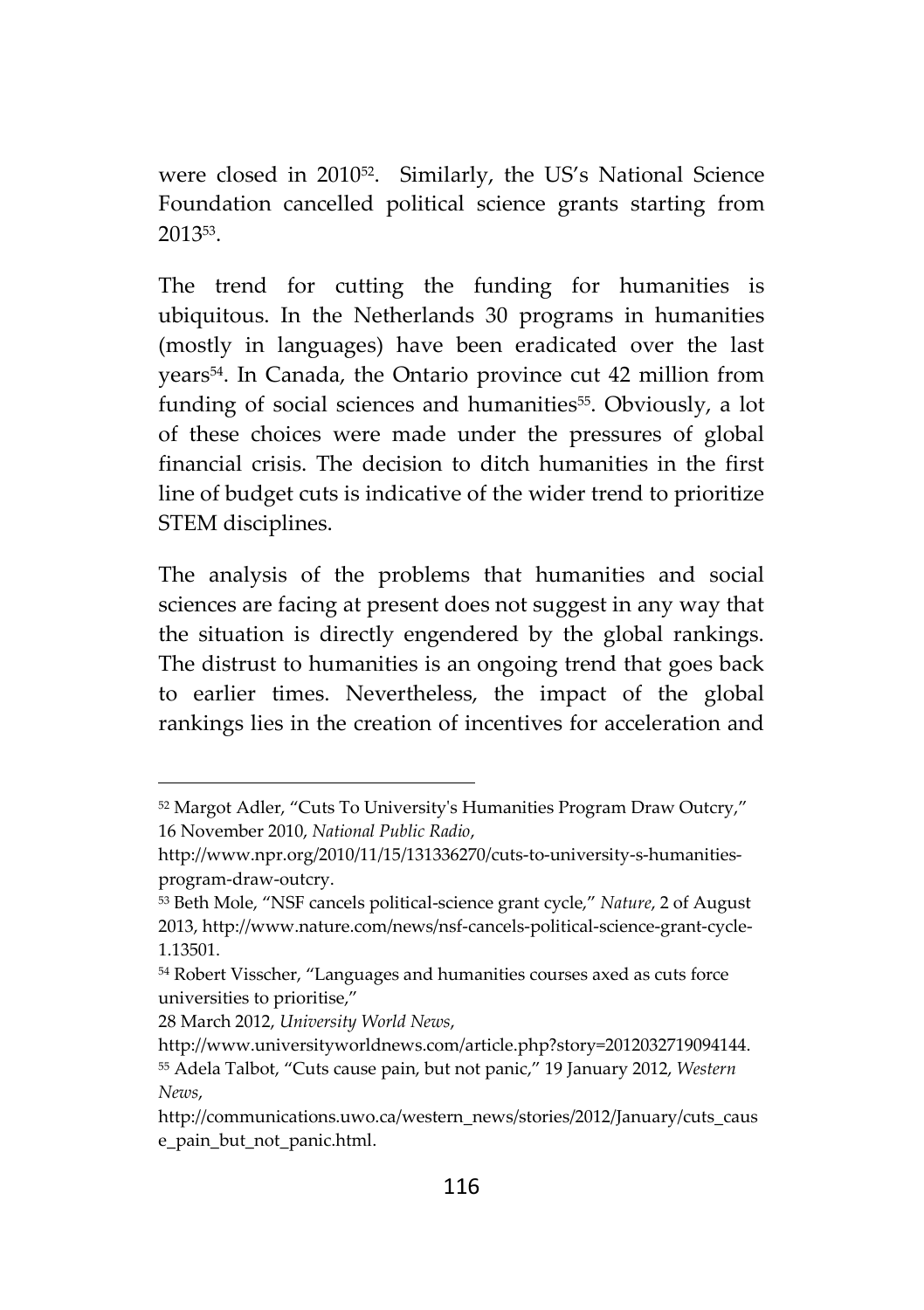intensification of this tendency. The main problem of humanities is that their impact is intangible; hence, it is very hard to measure. This difficulty spreads to the measurements of the humanities' research output. How could a quality of a philosophy book measured? By the amount of citations it would probably be equal to an average science paper. Until the adequate measurement criteria are conceived for humanities and social sciences, they will always be at a disadvantage compared to more applied disciplines.

## **3. 3. Institutional Incentives of University Rankings.**

The next level on which rankings create new incentives is the level of higher education institutions. On this level HEIs are faced with incentives to improve their standing in global rankings. The benefits of these improvements are increased funding, better quality of students and researchers, and elevated prestige.

Hazelkorn conducted empirical research on perceptions of HE institutions regarding influence that the rankings have. She found that "HE leaders believe rankings are influencing key stakeholders in ways which were unanticipated […] Because rankings are often perceived as providing a shorthand 'quality mark' by users and stakeholders, HE leaders fear key stakeholders are drawing broad brush-stroke conclusions which are used to either justify or refuse funding, collaboration and accreditation (Hazelkorn, 2011: 91)." Hence, there are incentives for the institutions to improve their positions in the ranking race. "Because of the circle of benefit which rankings are perceived to bring, they are driving and incentivizing institutional decision-making and academic behavior (Ibid: 190)"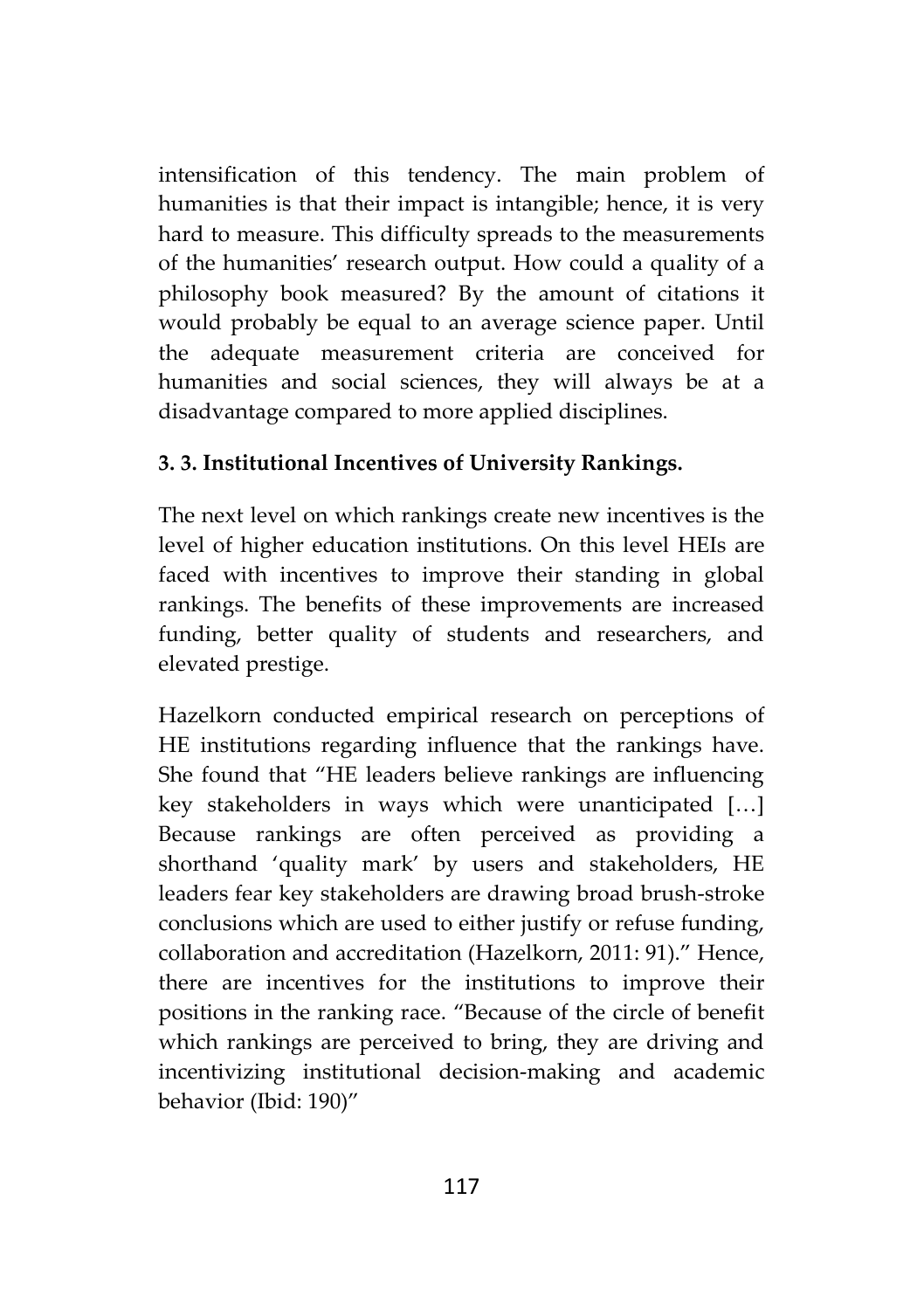Attracting world-class researchers is an obvious incentive, pre-dating the ranking times. However, in the era of global ranking this incentive may lead to curious institutional policies. An institution that wishes to rank higher may, for instance, try to attract highly cited researchers that are far past their prime. At first glance, research output of such scientist may not be extremely copious. Nevertheless, having Nobel Prize laureates or Fields Medal winners raises the rank of an institution by a simple fact of having them.

Nobel laureates may be a rare commodity, but by the same reasoning higher education institutions have an incentive to attract distinguished scientists that may not produce much research anymore. Big names, even if they publish few articles per year are normally well cited and hence beneficial for their institutions. This is a minor point, as the situation is rather a way for some researchers to acquire a comfortable teaching position, especially if there is a mandatory retirement plan at their home universities. Examples are numerous here.

A more important set of strategies involves incentives connected with numbers of faculty members. Many ranking criteria involve calculations of faculty ratios. For instance, both THE and QS rankings use faculty/student ratio as a measure of teaching quality. The rankings, however, usually take into account only full-time staff. Therefore, by playing with definitions of full-time staff universities can achieve widely divergent results. Marny Scully, director of policy and analysis of the University of Toronto, demonstrated how using the same data for faculty/student ratios could produce results in the range from 6 to 39 students per one faculty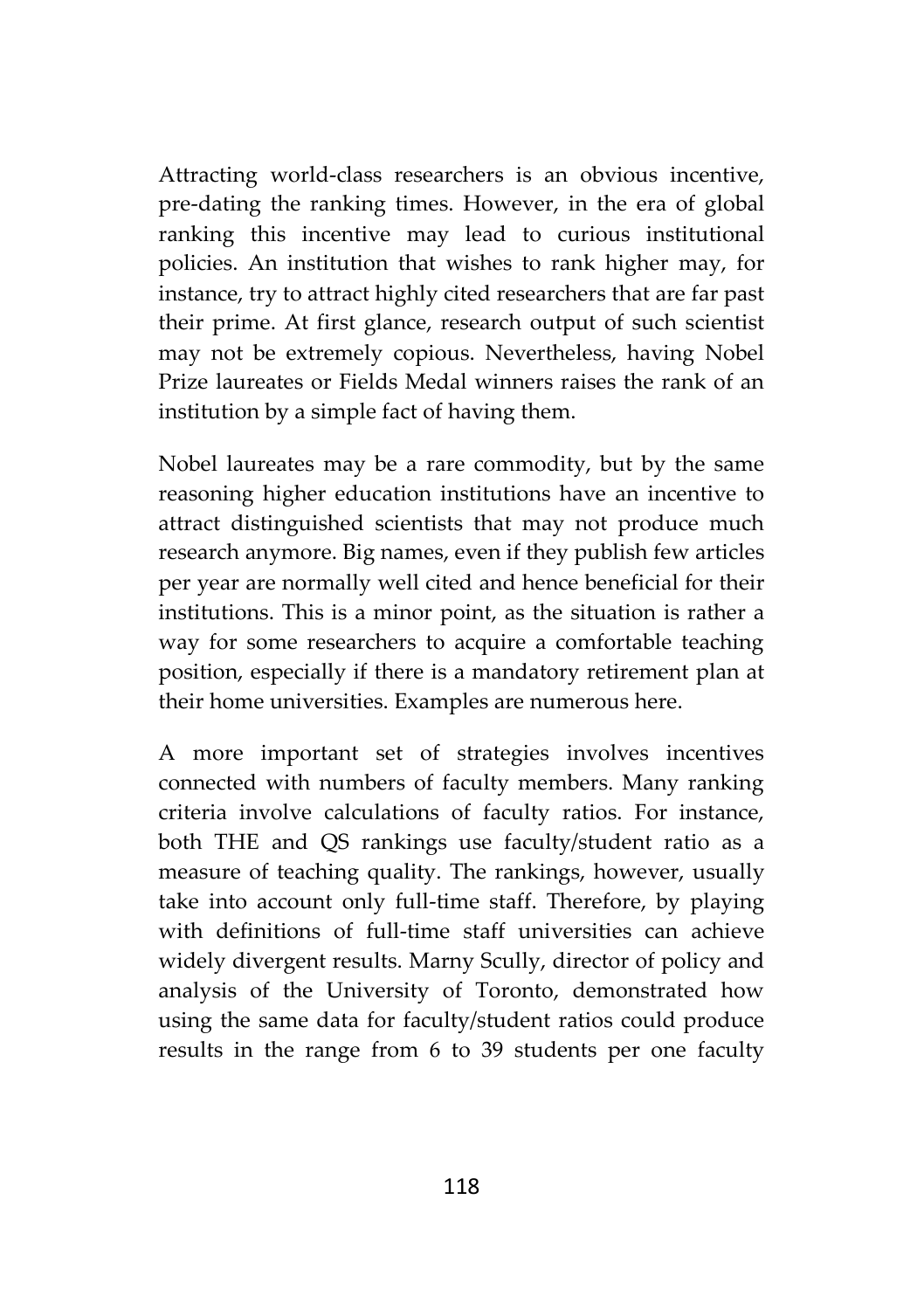member<sup>56</sup>. This situation according to her stems from the way both full-time faculty and students are counted.

Another strategy engendered by global rankings is creating a particular faculty structure. In some rankings, the amount of research, produced by a higher education institution, is divided by number of its full-time faculty members. Higher education institutions have an incentive of reducing the number of full-time faculty members only to those professors that have the highest research output. At first glance, this trend does not present much concern. Should not high research productivity of the faculty be encouraged? However, in the absence of other limiting criteria, the trend could take a rather perverse form. In practice this situation could lead, for instance, to growing difficulty of obtaining tenure. The universities need to be sure that the new faculty will produce acceptable research output. Thus, the necessity to trace back productivity of every scholar expresses itself in a larger number of intermediate positions that an aspirant scholar has to pass before obtaining tenure.

Another feature of the situation is a trend towards separation of research and teaching, with the former having more privileged status. Since the quality of education is not measured in much depth in the global rankings, the HEIs are skewed towards favoring research over education. In the end, performance of a university is largely measured by its research output, and there are no incentives to invest more into teaching. Faculty hiring committees at large universities

<sup>56</sup> Marny Scully, "University Rankings and Faculty Data," *University of Toronto*, 18 July 2008, http://www.utoronto.ca/about-uoft/measuring-our performance/university-rankings-and-faculty-data.htm.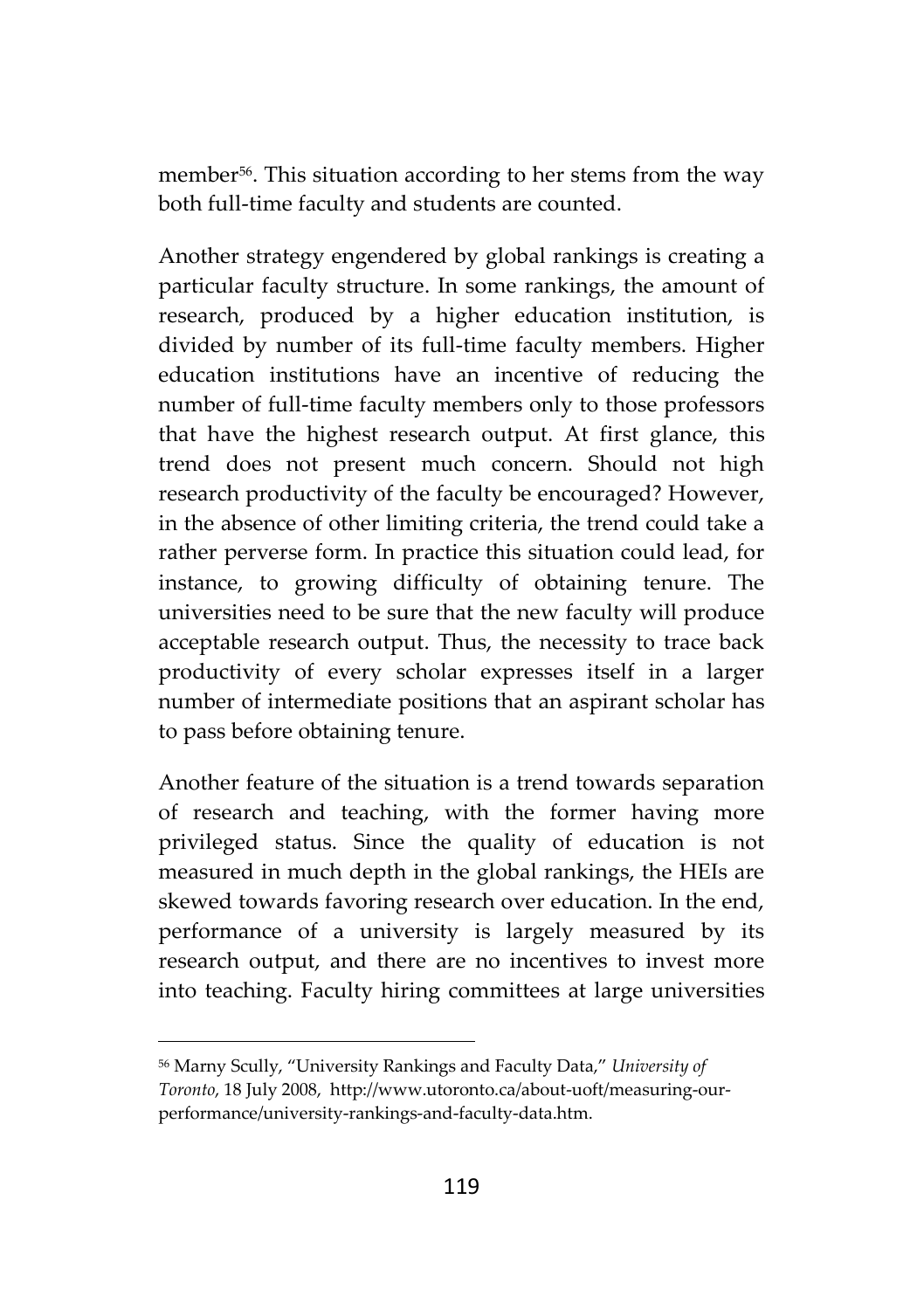tend to give preference to scholars that are good at research, rather than those that are good at teaching. The two are not necessarily exclusive, but the natural constraint of time often forces to excel at one activity only.

Higher education institutions do their best to create the necessary incentives to encourage research productivity. One strategy involves decreasing required contact hours between faculty and students, freeing more time for the faculty to do their research. British universities are particularly famous for this tactics, with students at leading universities rarely actually seeing big names that a university boasts in real life. Less radical strategy includes dumping the majority of a teaching load onto adjunct faculty. In this scenario, universities rely heavily on adjuncts to teach most basic courses, while leaving only advanced graduate seminars to their senior faculty.

Within this new system of institutional policies and structures, internal hierarchies arise between various disciplines. Institutional incentives converge to promote heavier investment into natural and biological sciences. Humanities, due to the predicament of not contributing much to the institutional standing in global university rankings, are relegated to lower position of importance. According to Rauhvargers "If attempts are made to improve research performance solely to improve ranking scores, this may lead to the one sided support of research in medicine and sciences at the expense of the social sciences and by completely excluding research in the humanities (Rauhvargers, 2011: 66)".

Finally, on the ultimate level of zoom, even within separate disciplines rankings create a set of incentives for particular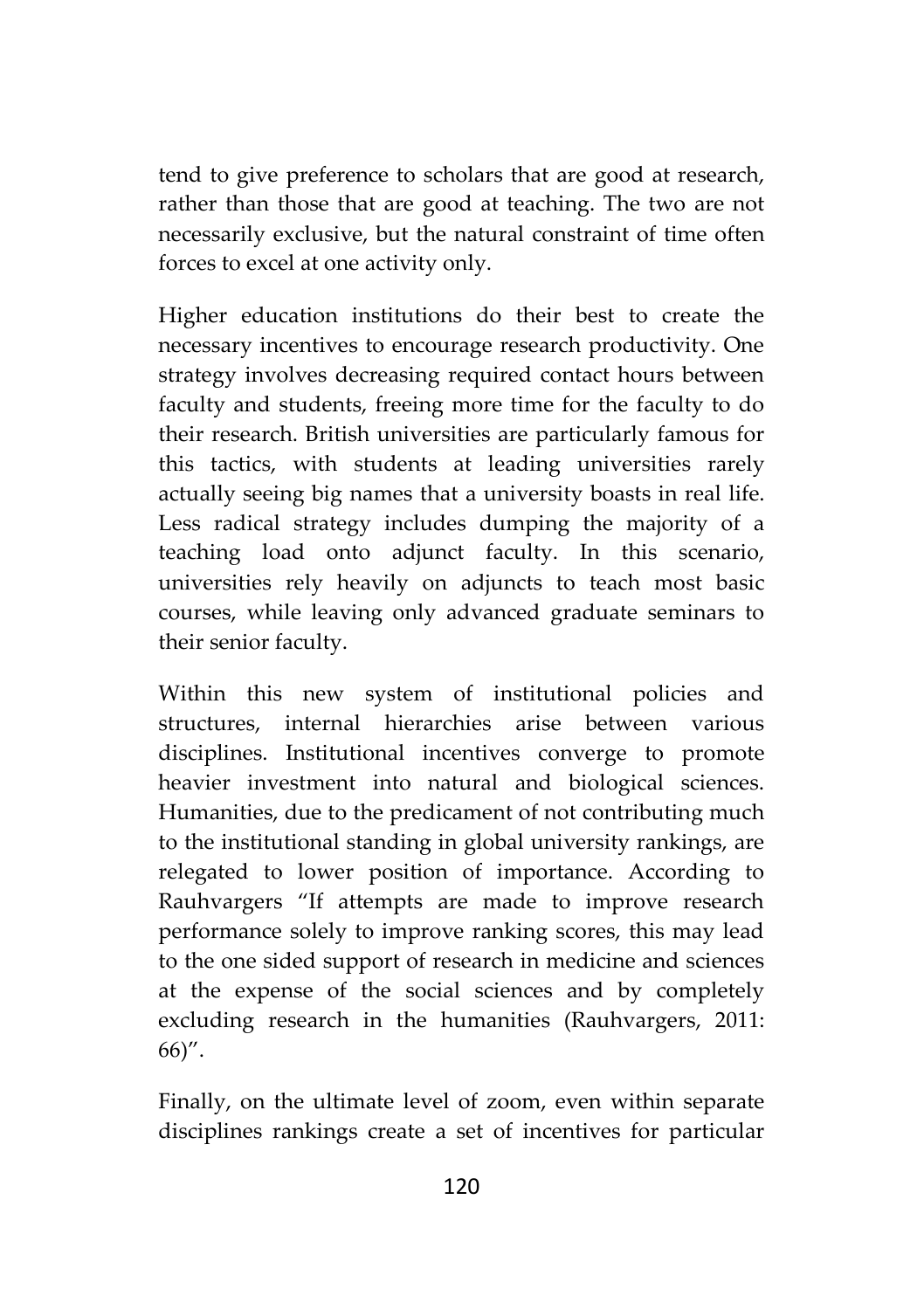choices. On the institutional level, these incentives encourage prioritizing more scientifically oriented disciplinary domains. Among the social science disciplines, economics has a particularly privileged status. Obviously, there are many factors that contribute to this status of economics: its applicability and policy potential, its capacity to provide prognoses and forecasts, and its relative technical simplicity. However representative all these claims of reality is arguable. Until the latest financial crisis the reputation of economics as a discipline had remained untarnished, but it has diminished since. Beyond the grander claims, however, economics has another advantage over many social science disciplines, which, so far, has been overlooked.

In its citation culture, the discipline of economics comes the closest to natural and biological sciences. Precluding possible objections, it is necessary to admit that citation rates between economics and other sciences are still incomparable. Yet, in contrast with other social sciences and humanities, economics has a more active publication culture. Most of research output of the discipline comes from papers and conference proceedings. The situation is very different in humanities and humanistic social sciences, where books and established journals still play the predominant role. The same is true for citation cultures. On average economists tend to cite much more often than scholars in other social disciplines.

These features of economic scholarship may not seem important, yet they contribute immensely to a bigger institutional picture. The distinct culture of research renders economics better suited for ranking measurements, which for higher education institutions means a higher placement in general and specialized rankings. The measurements of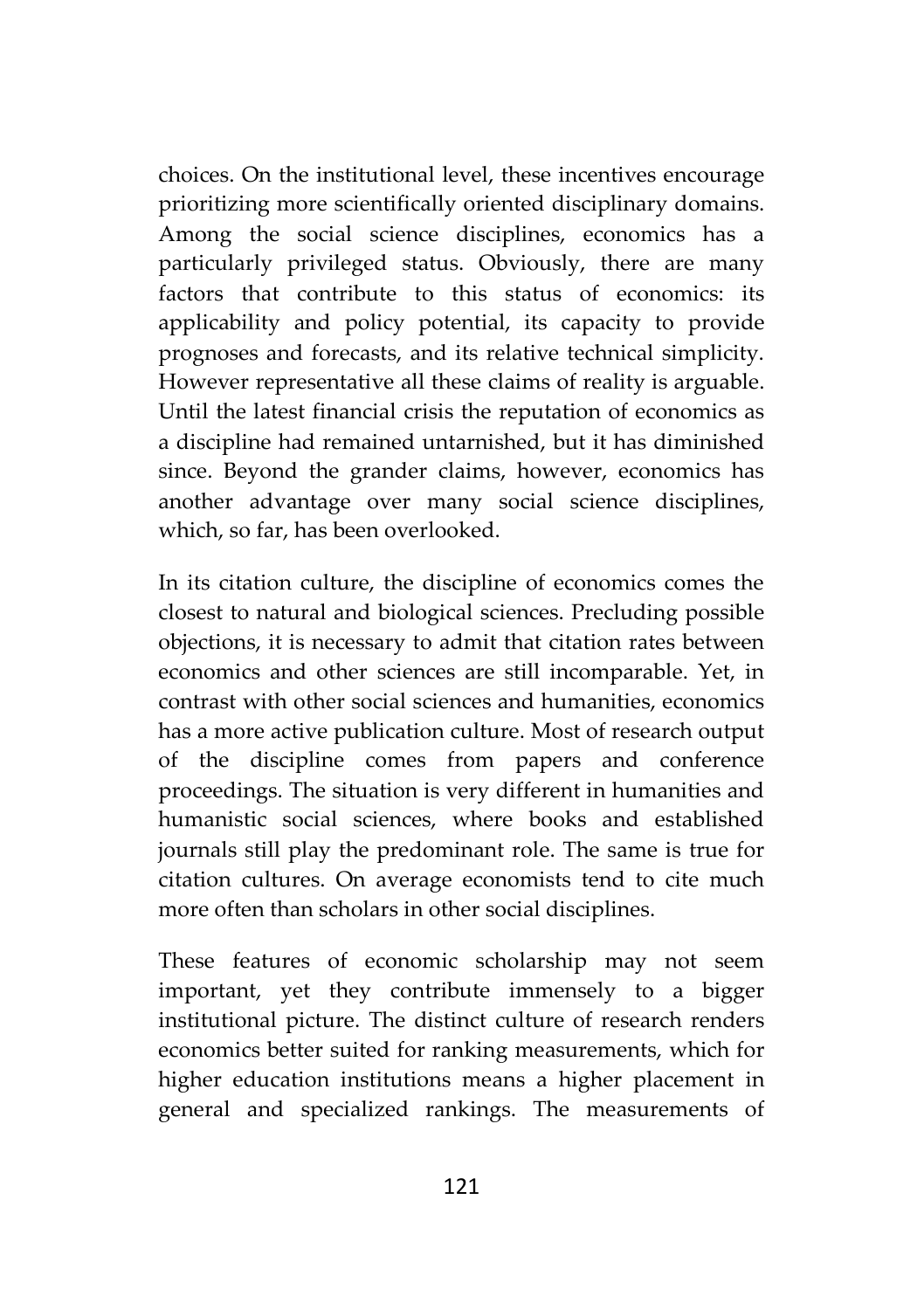institutional performance in social disciplines tend to be lumped together under the label "social sciences." Furthermore, humanities are often added to the cocktail diluting the individual contributions of various disciplines. In this scholarly panache, economics can singlehandedly pull up the standing of an individual institution in the global rankings.

The evidence for this situation is that institutions having strong economic research components tend to be ranked much better than their less economics-oriented peers. Barcelona Graduate School of Economics, pertaining mostly to the Pompeu Fabra University, is consistently ranked among the top economics institutions in the world. The school has figured prominently in multiple specialized rankings. In RePEc rankings it has been placed between 15 and 20 best economics institutions in the world, and among the top 15 economics departments<sup>57</sup>. Similarly, an independent study by a group of economists placed the school  $3<sup>rd</sup>$  in Europe (Lubrano et al. 2003).

The question is, however, not how high the Barcelona GSE has been ranked, but what does it mean for the Pompeu Fabra University. Since most of the faculty at the school hold joint appointments with the faculty of Economic and Business Science, their research output is counted as a part of the social science production of the university. Subsequently, Pompeu Fabra University is ranked among the top social science

<sup>57</sup> "Top Economics Institutions," *RePEc*,

http://ideas.repec.org/top/top.inst.all.html.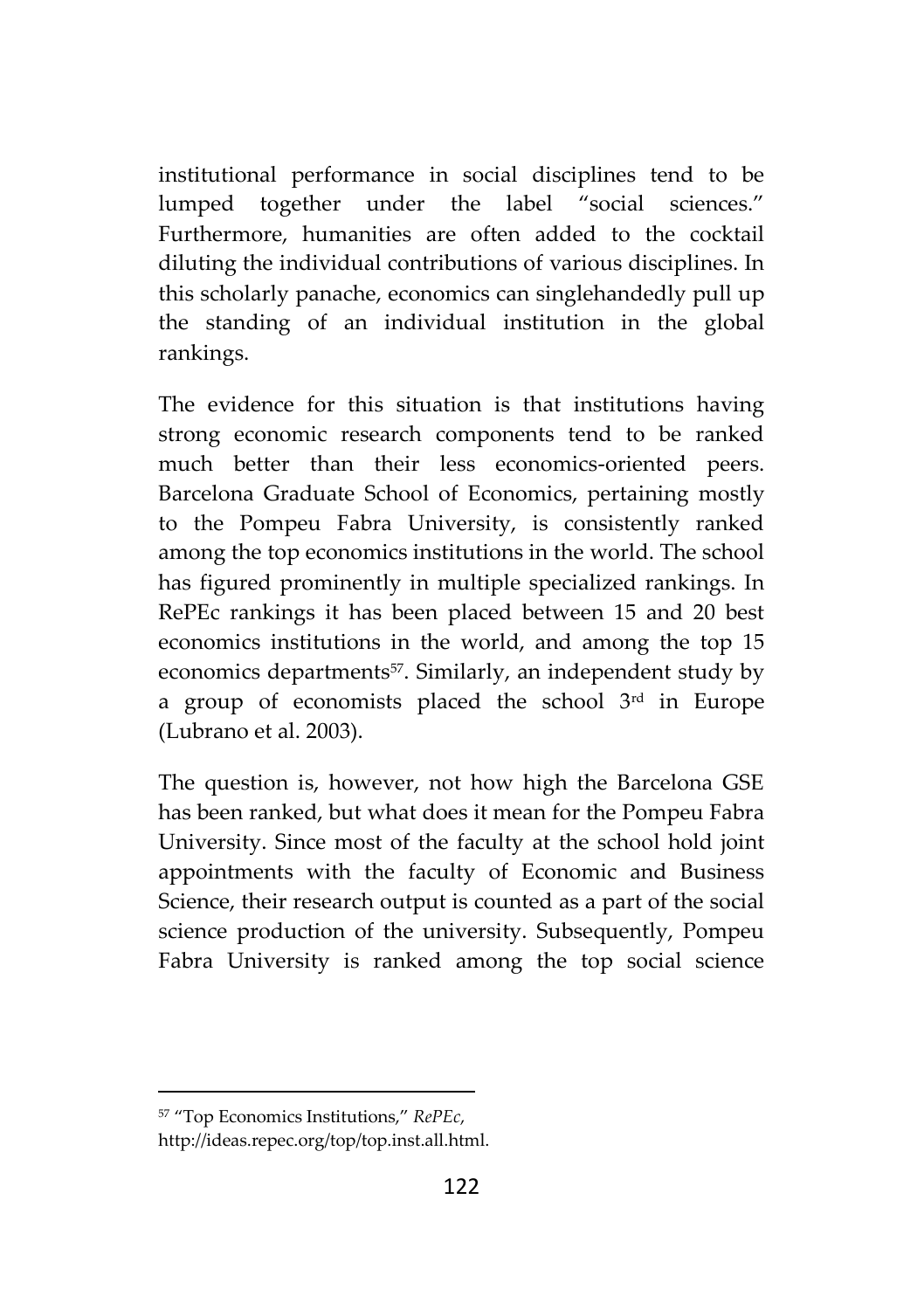institutions in the world<sup>58</sup>, and as the top social science institution in Spain. Considering that it is one of the smallest universities in the country that has only four social science departments, the situation demonstrates immense advantages of having strong economics research orientation.

Obviously, economics is not the only strength of the UPF. However, its only other faculty that figured in some international rankings is the faculty of political and social sciences. A curious peculiarity of the faculty is that it has a strong culture of quantitative research. Quantitative social science, modeled along the lines pioneered by economics, is another gross donor to institutional standing in global rankings. Quantitative social research gradually converges with economics, forming multiple border fields including political economy, institutional economics, labor and demographic studies.

It is striking how similar the research culture is between seemingly different fields of computer science, economics, and quantitative social science. There is a strong output orientation (publish or perish), most of the research production, especially at the junior level, is done in form of research papers, presentation papers, and journal publications. Citations are relatively widespread. Such a situation contrasts with humanities and humanistic social science approaches. Foucault, for instance, famously supplied only a few citations to his copious volumes. Obviously, for the global system of measurements, quantitatively oriented disciplines are suited much better. This situation refers back

<sup>&</sup>lt;sup>58</sup> "University Subject Ranking," *QS*,<br>http://www.topuniversities.com/node/4538/ranking-details/universitysubject-rankings/2013.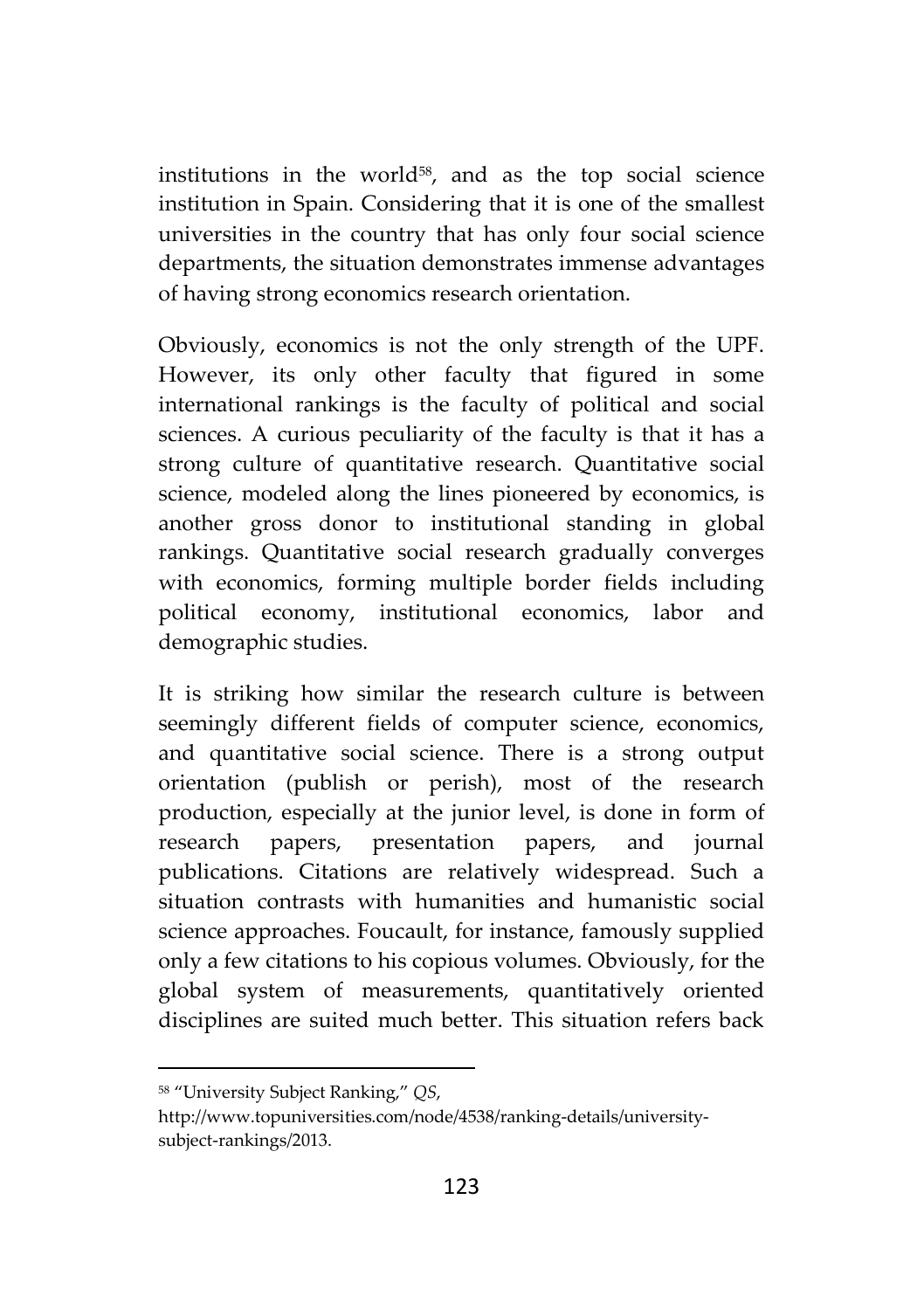to the tendency of global rankings to privilege particular research and citation cultures.

Books are a relatively rare form of publishing in quantitative disciplines, which is partly an outcome of quantitative research specifics. Unlike qualitative research, where arguments are based on laborious rhetorical constructions, quantitative research relies on modeling and collection of data to support the model. This produces concise publications, where the largest part of text is dedicated to an explanation of a model. The format is obviously much better suited to fit the fast pace of publications and citations demanded by the global measurement system. Consequently, there is an incentive for higher education institutions to encourage quantitative research even within social sciences.

Academic rankings create new incentives even within the same discipline. The case of economics is once again quite illustrative in this regard. Since institutional position in rankings is determined mostly by the amount of research it produces and amount of citation it receives, the incentive is to hire scholars that would not only be productive, but also be able to publish their research and attract the largest public to read their product. All the other factors being equal, the larger is their peer audience, the more opportunities there are to publish research and the more attention a scholarly work will receive. In the discipline of economics, the largest peer audiences are in mainstream strands of economics. Thus, for an institution that wants to assure measurable productivity, it is much more beneficial to hire a scholar working in mainstream economics, at least in the short term.

Before proceeding to illustrate this idea in more detail, it is necessary to give a brief overview of the current situation in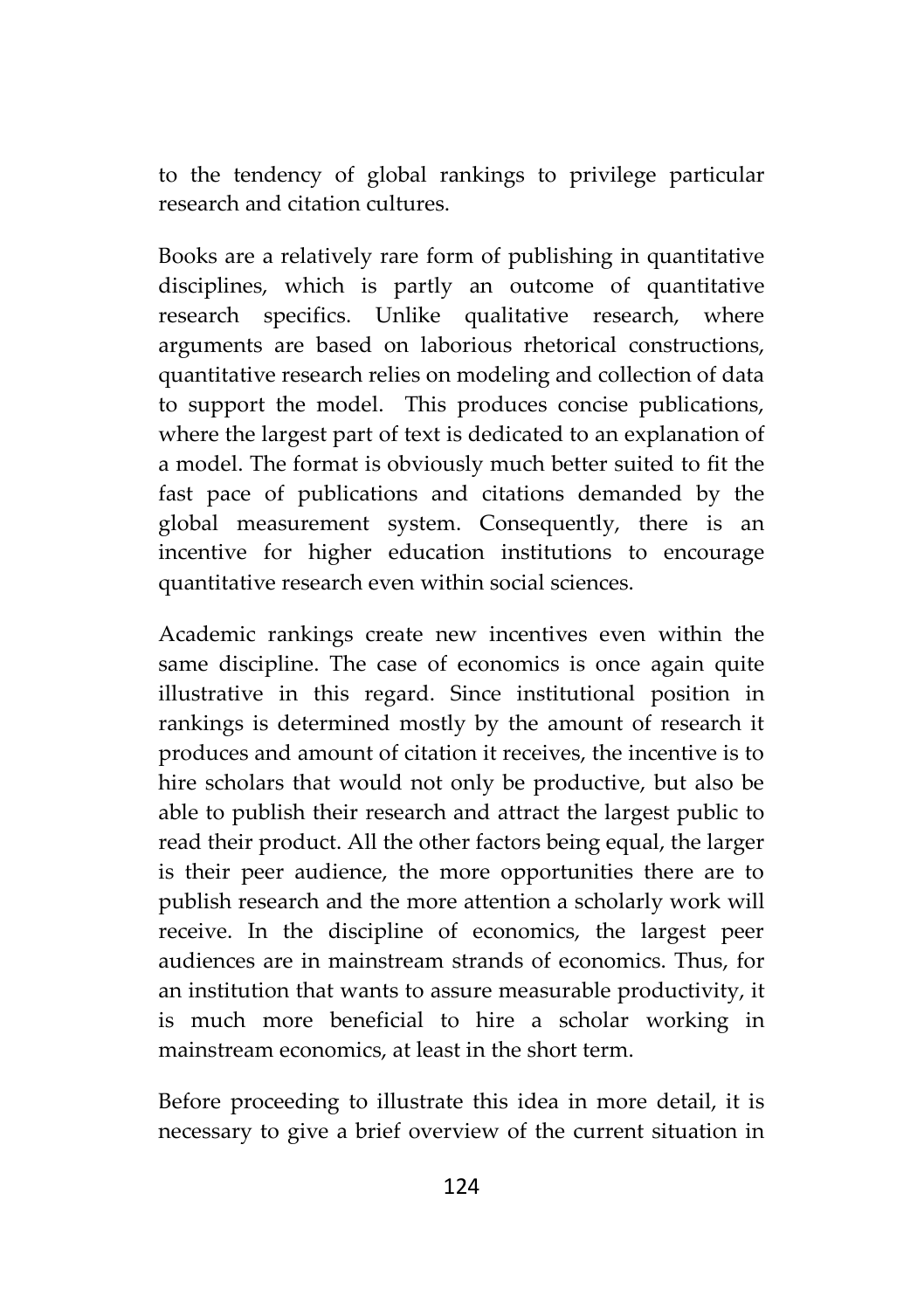the discipline of economics. Unlike many other social sciences where a variety of different approaches and methodologies are vying for dominance, the scores in economics were settled some time ago. The bloodstained victors of hard-fought intellectual campaigns are neoclassical economics and neoclassical synthesis. The two approaches are somewhat different in that the latter attempts to integrate Keynesian macroeconomic ideas with those of neoclassical approaches. The resulting progeny is a loosely riveted system using mostly neoclassical models for microeconomic analysis and Keynesian models for macroeconomic analysis. It is necessary to mention that the mainstream economics is not totally homogeneous; however, it is cohesive enough for purposes of this analysis.

As the mainstream approaches prevailed, alternative strands of economics thought have been mostly moved to the fringe of economic discourse. These strands were branded "heterodox economics," and they include approaches as varied as institutional economics, econophysics, and feminist economics. According to Robert Solow "there are always dissenting fringes within academic economics. Marxism is only the most persistent. There is an Austrian persuasion (a sort of extreme individualism), there are post-Keynesians and neo-Ricardians, and there are many other people who just don't like what is going on in the mainstream<sup>59</sup>."

Yet, evolutionary and institutional approaches, which until quite recently had been lumped together with other heterodox approaches, gradually get more and more accepted

<sup>59</sup> Robert Solow, "The Wide Wide World of Wealth," *The New York Times*, 20 March 1988, http://www.nytimes.com/1988/03/20/books/the-wide-wide world-of-wealth.html?pagewanted=all&src=pm.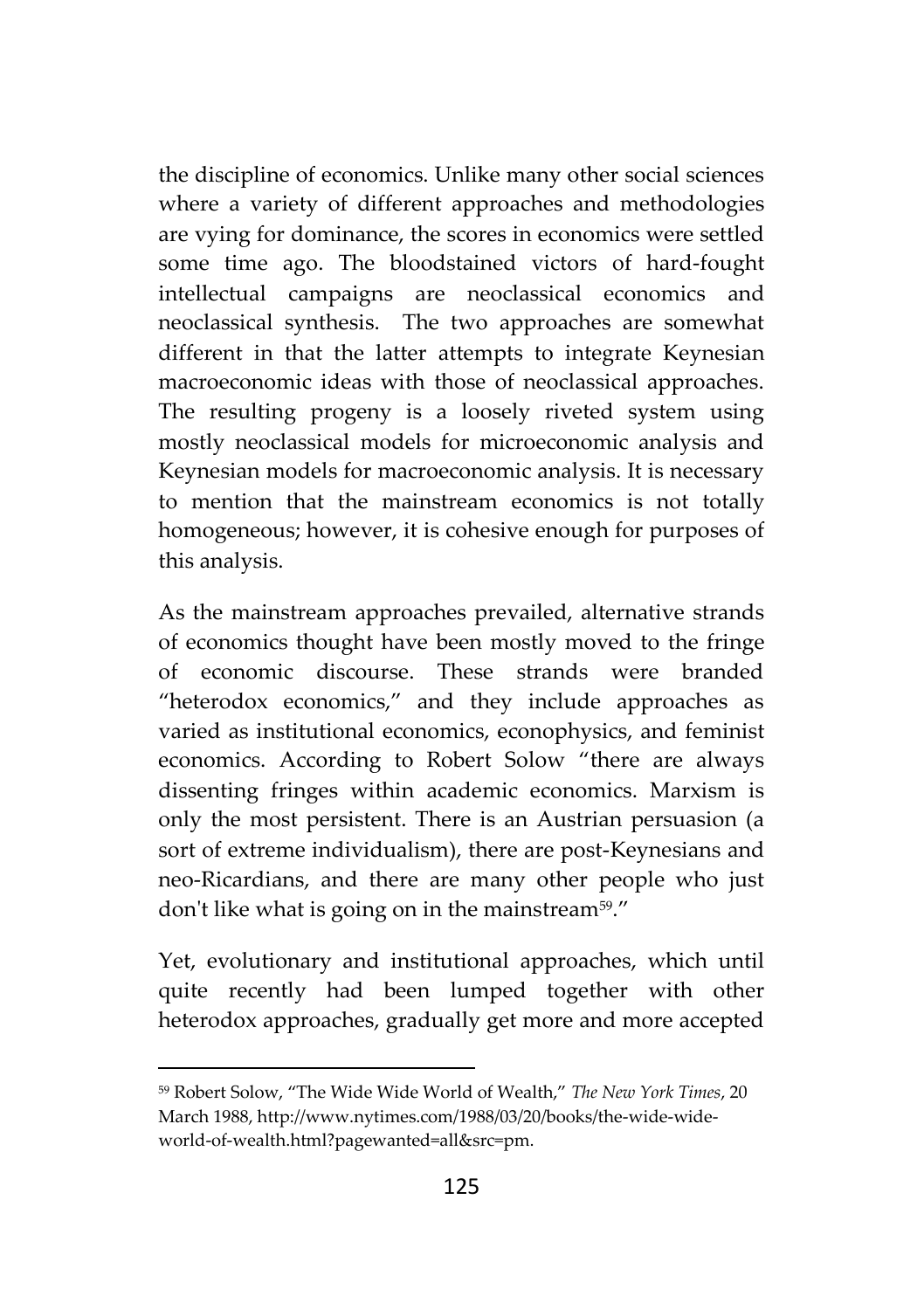by the mainstream economics. Despite constant attempts to present the ascendance of mainstream economics to dominance as a proof of its superior quality, there is little evidence that heterodox economic approaches are strongly inferior to those of mainstream economics. The state of economics scholarship is a result of a particular discursive and political situation rather than the inherent superiority of one of the approaches.

The situation in economics is directly relevant to the issues of our analysis. Since there is no proof that heterodox economic approaches are worse in their explanation of social reality, an objective system of knowledge production would not discriminate between the two. In other words, for a higher education institution there should be no difference whether to hire a heterodox or an orthodox economist. Yet, economics faculties of higher education institutions include only a small number of dissenting economists. Naturally, the main reason for this is the discursive dominance of mainstream approaches that already tilts the higher education system towards particular choices. However, global ranking system creates additional incentives for furthering this tendency.

The idea can be well illustrated on a hypothetical faculty recruitment event. The assumption is that there are only two candidates for a junior faculty position, one working in mainstream economics and other, in heterodox economic strands. Assuming that the institution is neutral in its preferences, and the candidates have comparable qualifications, the institution would be indifferent in its choice, provided no other incentives would affect its choice. That is precisely where the ranking system comes into play.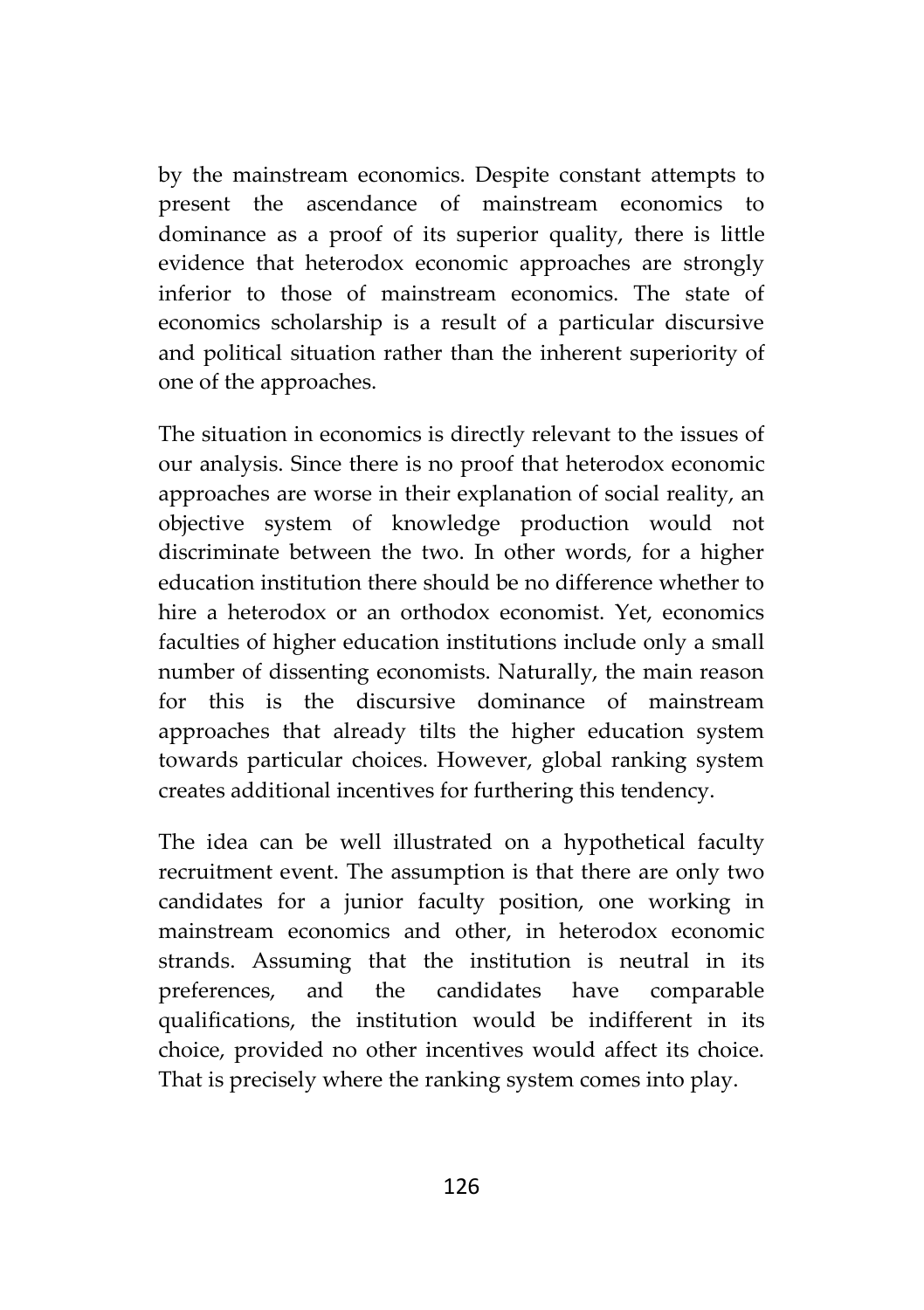Since rankings stimulate particular forms of research productivity, there is a certain advantage for a higher education institution to favor those researchers that would produce more papers and more citations irrelevant of the quality of these publications. Two factors would be considered at this point.

The first factor is that there are more mainstream economic journals. A team of researchers identified 64 heterodox journals among the 254 economic journals analyzed (Lee, Cronin, McConnell, Dean, 2010). However, in the RePEc/IDEAS ranking, depending on definition of the discipline, there are only 50-100 heterodox journals out of 120860. Thus, there are more articles published in mainstream economic strands, and more possibilities to get accepted for at least a minor journal (it is necessary to keep in mind that university rankings do not take into account quality of a journal).

The second factor is that there are larger audiences in mainstream economics. Thus, ceteris paribus, larger citation numbers can be expected for every publication. The research of Lee, Grijalva, and Nowell support this idea. According to the authors "This is the situation in economics where the population of mainstream journals and articles is quite large compared to heterodox journals and articles, with the outcome that many mainstream journals have impact factor scores four or five times that of any heterodox journal. The situation is further skewed in that articles in heterodox journals cite mainstream journals whereas articles in mainstream journals do not cite heterodox journals. Thus population size combined with the one-sided academic

<sup>60</sup> http://ideas.repec.org/top/top.journals.simple.html.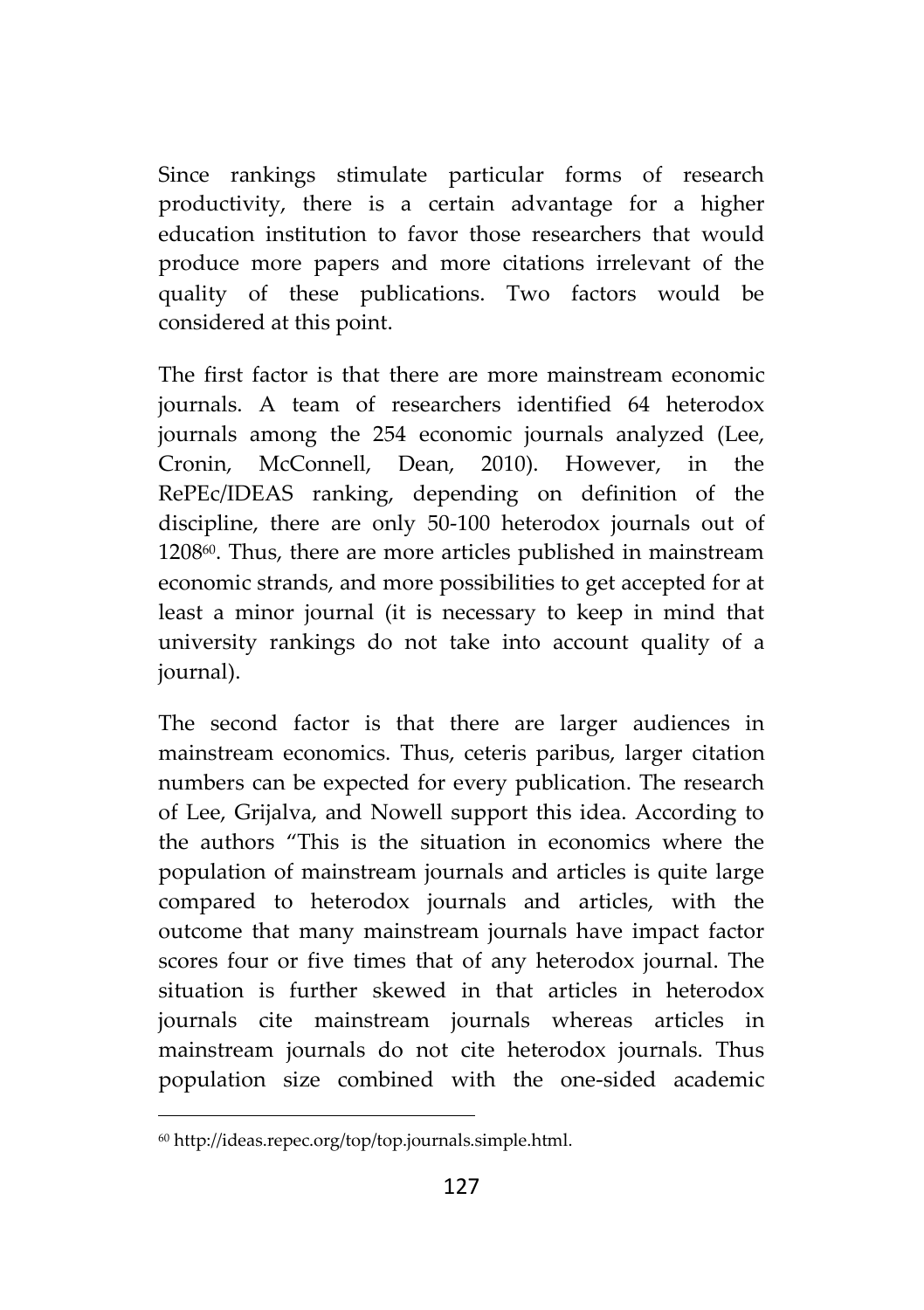engagement between mainstream and heterodox economics pushes the SSCI impact factor scores towards mainstream journals (Lee, Grijalva, Nowel, 2010: 1348)." Under these circumstances, at least for the initial part of an economist career, it is better to pick a mainstream economist over the heterodox one.

Even if the heterodox economist demonstrates outstanding talent, for the first part of his career they would simply have less opportunities for publishing their output. Their ideas may create a breakthrough in some years, but over a short time period it is reasonable to estimate lower research outputs as defined by principal university rankings.

For any neutral institution, thus, recruitment would be strongly tilted towards the mainstream choice. If the heterodox economist would prove their worth, their recruitment may not pose a problem in the future. The first few years, however, are essential for the start of any research career. Thus the fact that the entrance to academic market is simpler only due to the choice of research topic should strongly affect individual choices. This idea provides an excellent entry into the next chapter of this work.

## **3.4. Individual Incentives of Global University Rankings.**

It may seem unusual to analyze individual incentives when global academic rankings are concerned. Most rankings aim to measure the performance of higher education institutions, journals, research groups, or departments. Only few rankings measure individual research performance, like the H-Index. However, the impact of the H-Index on individual incentives is most straightforward. The other rankings affect individual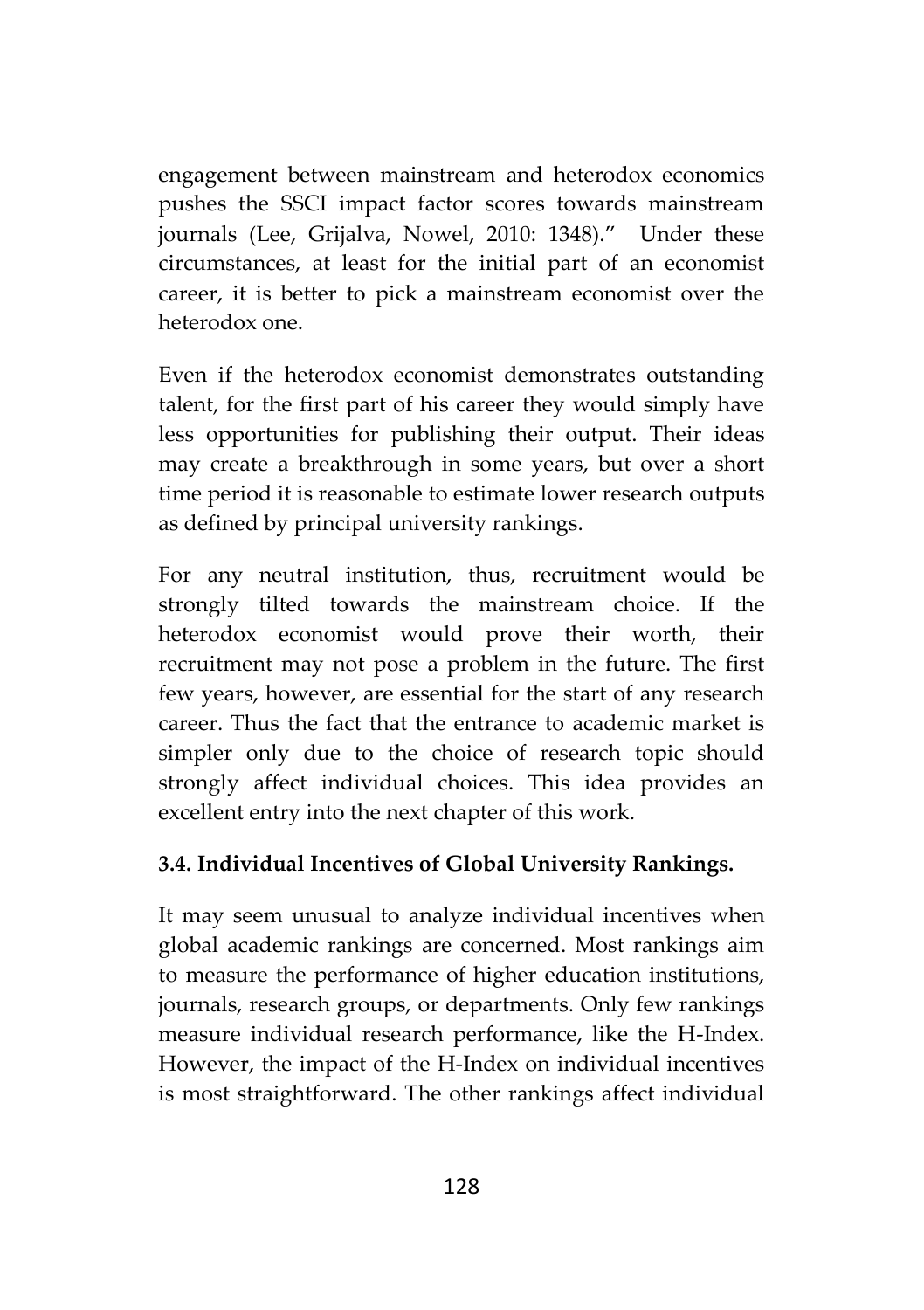incentives indirectly, through governmental policies and institutional behavior.

There are three main ways in which rankings create new incentives for individual choices. On the junior level, government investment into harder disciplines would engender incentives for applicants to choose better funded disciplines. On the level of specialization, the incentives are to choose those specializations that are more supported by an institution.

Finally, on the graduate level even within particular disciplines, there are incentives to opt for a particular research topic. University rankings reinforce these incentives indirectly, through incentives to which governments, institutions and departments are subjected.

On the macro level, increased government funding of some fields and disciplinary domains creates incentives for choosing to study disciplines that are better funded. A high school graduate wishing to pursue English literature would doubtfully change his mind to go into natural sciences, but a person choosing between history and economics may. How strong is the sway of increased funding in natural sciences and decreased funding in humanities would be an interesting topic for a separate investigation. However, an importance of funding for sustaining particular disciplinary domains has already been demonstrated in history.

The case of Area Studies illustrates this point quite well. The discipline of Area Studies emerged in the United States shortly after the World War II. It was supported through generous funding of major American foundations, including Ford Foundation, Rockefeller Foundation, and Carnegie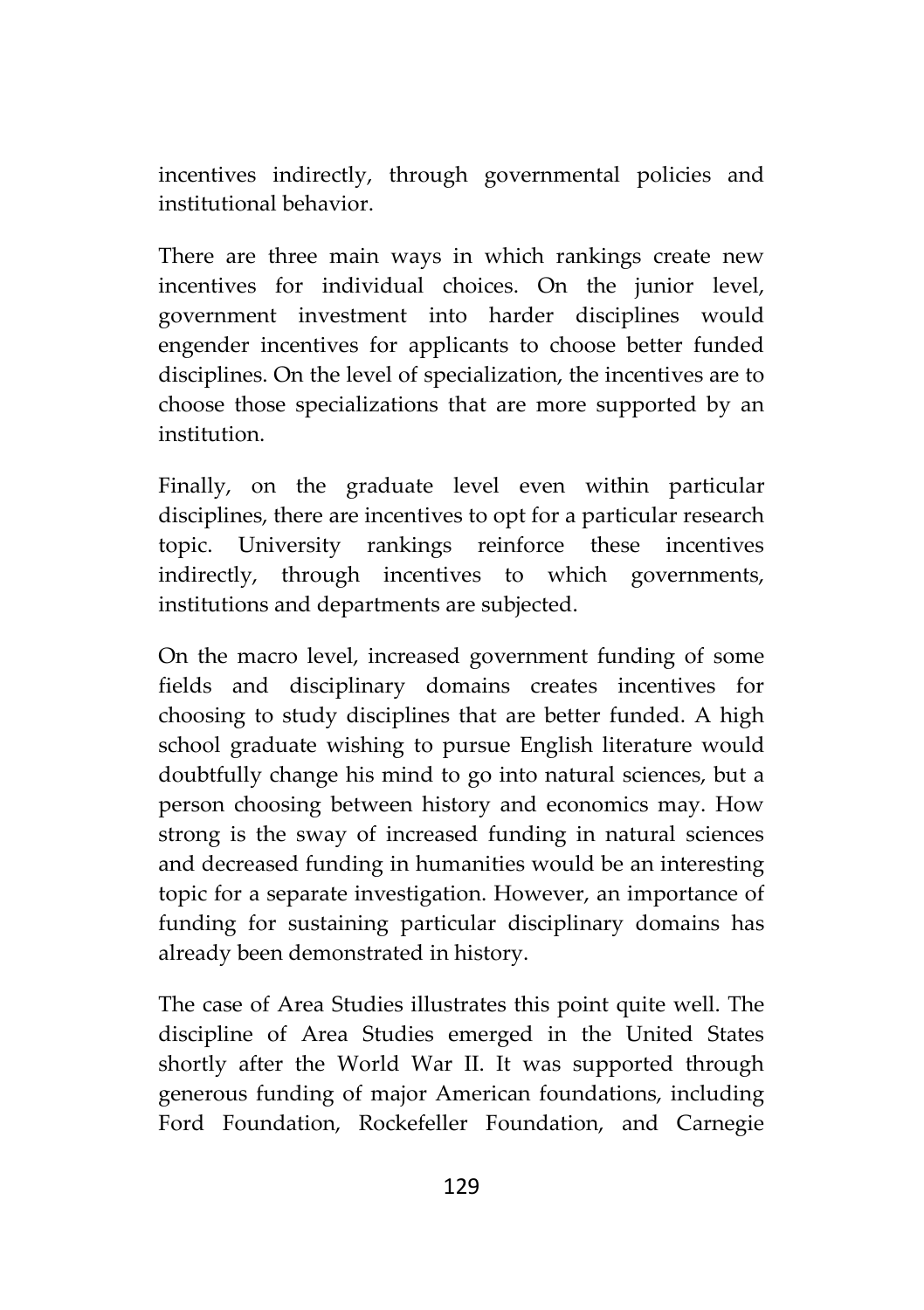Foundation. The funding inflow was enormous. According to David Szanton "between 1951 and 1966, the Ford Foundation invested more than \$270 million in Area Studies training, research, and related programs (Szanton, 2002: Introduction)." The situation led to an emergence of a flourishing research area, popular among social science scholars.

The fall of the discipline, however, was as abrupt as its ascent. In the 1970s, new interdisciplinary approaches emerged that challenged the dominance of area studies. As these approaches gained currency, the funding for the discipline of Area Studies declined, reducing the field to few maverick programs. Obviously, the case of Area Studies is very particular. However, it demonstrates how simple fluctuations in funding and policies could erase entire disciplines. Academic rankings, at present, create a set of incentives for eliminating whole disciplines both through policy choices and individual choices of students. All other things being equal, a rational applicant would choose a program that is better funded and supported. The closure of multiple humanities departments at the State University of New York is alarming evidence to the plausibility of this scenario.

Academic rankings also create additional incentives in the growing division between teaching and research. As was explained in the previous section, the rankings create incentives for privileging research staff over teaching staff. As the global rankings do not measure teaching quality to any reasonable degree, investment in teaching becomes a luxury that few institutions and individuals can afford. While most graduate schools have an obligatory teaching component as a part of higher level training, there are numerous incentives to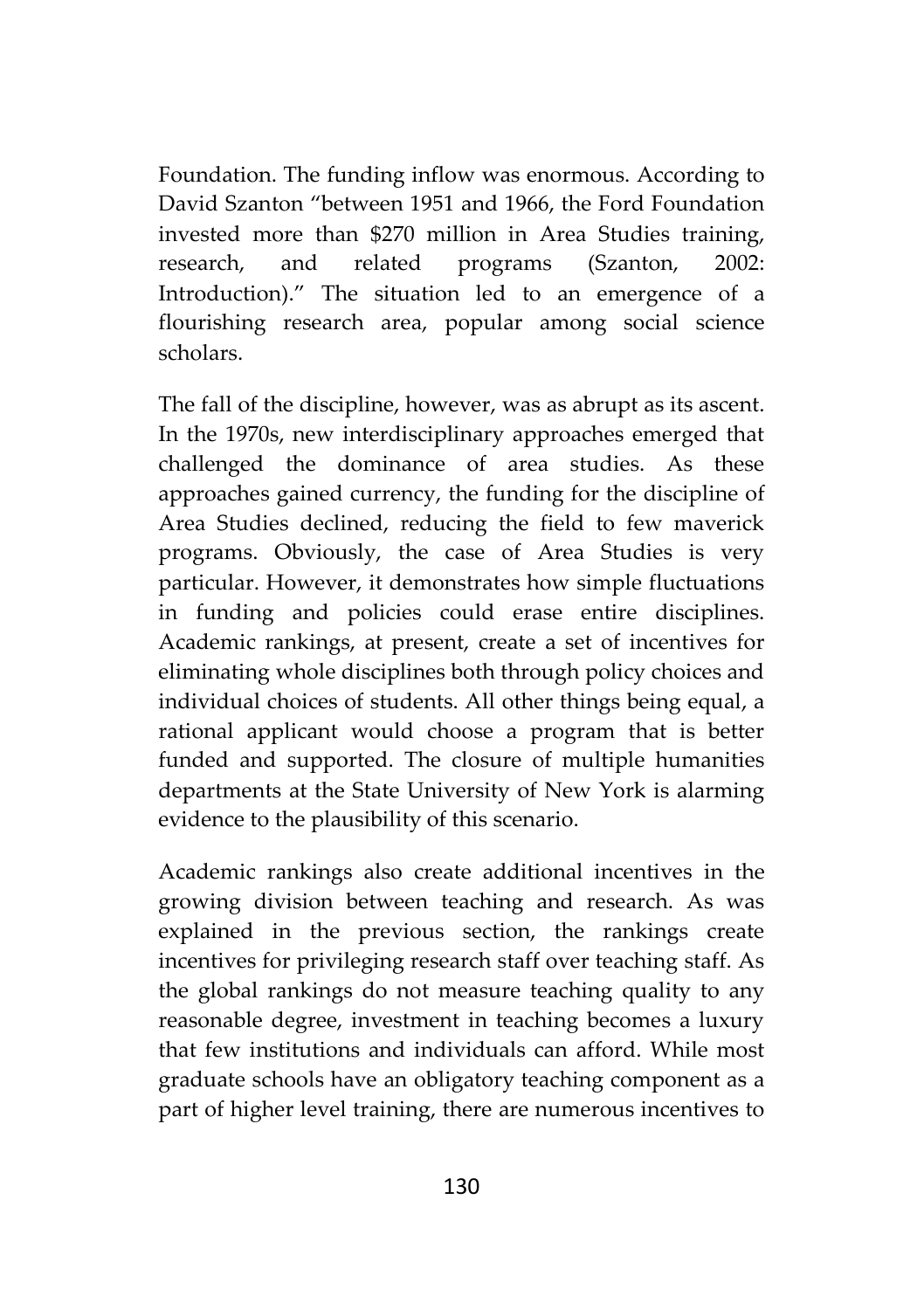tilt the personal emphasis of graduate students towards research.

Individual time constraints leave only a limited amount of time to invest into developing either teaching or research qualifications. Unfortunately, the more time is invested into one activity, the less time there is to invest into the other. Since research activities are privileged at most universities, there is an incentive for graduate students to invest more effort into developing their research skills. Potentially, this may lead to a situation where teaching and research would simply become separate activities in the academic system.

Paradoxically, university rankings may also contribute to a decreasing quality of research. Since, research productivity is often measured as research output, there is a slight skew towards producing copious amounts of research papers, rather than developing a single problem in depth. Obviously, it does not mean that the incentive is to produce research of the lowest quality; to be published a paper needs to satisfy minimum requirements. However, there is no reason to develop the paper further, once the minimum acceptance standards are reached. In this sense, the trend of modern system of measurements is towards quantity rather than quality. The skew could be corrected, however, if a more sensitive system of measurements will eventually emerge.

The incentives that rankings create on the level of individual institutions reinforce another alarming trend of strongly privileging quantitative research over other approaches. The majority of political science departments at prominent universities overwhelmingly support research in quantitative methods, political economy, and quantitative comparative analysis. Since such research is better suited to the global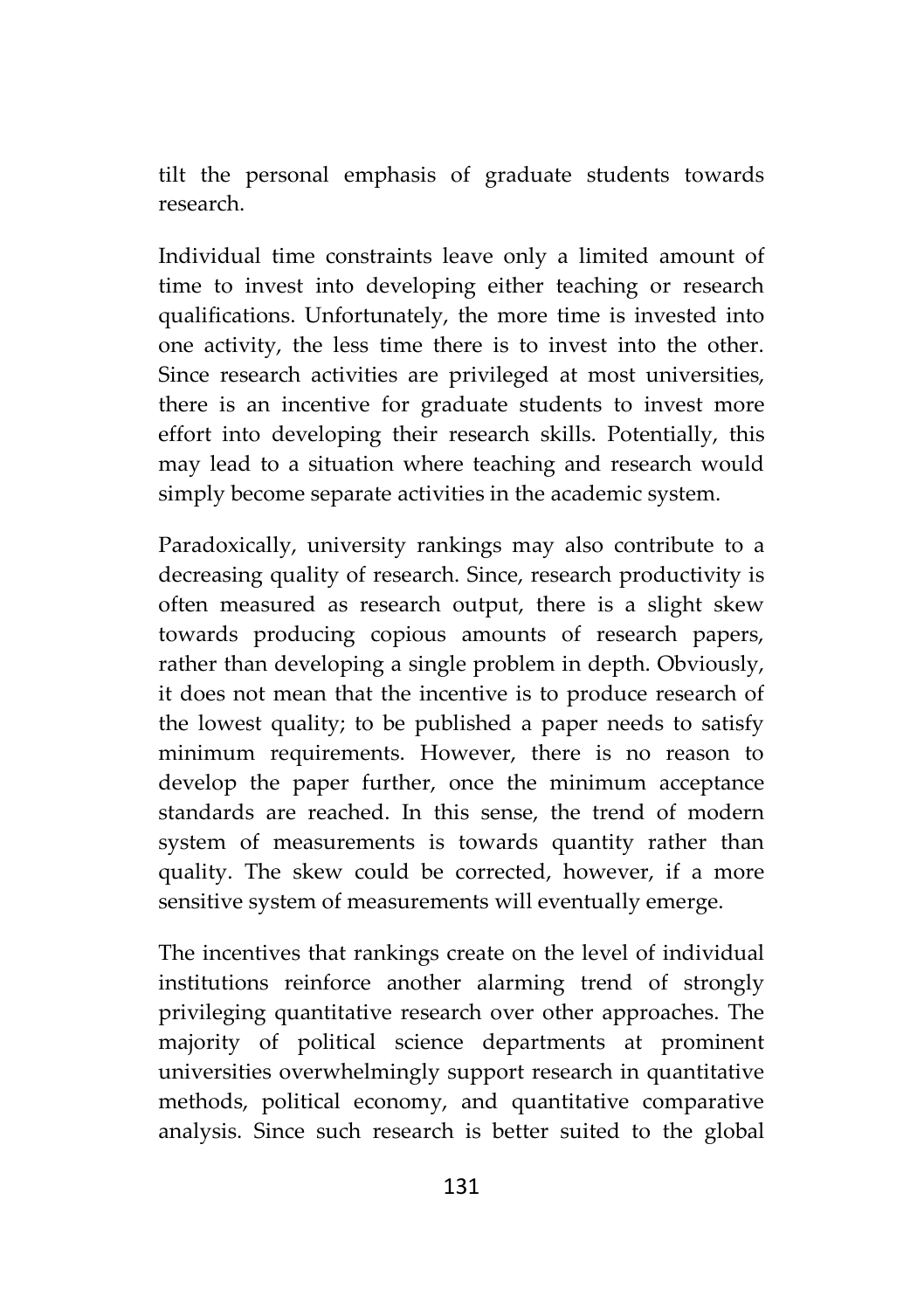measurements system, it contributes more to the standing of individual institutions in the global academic hierarchy.

According to Chalmers Johnson "What happened in political science was, I believe, an attempt erroneously to duplicate what had occurred in economics. What happened in economics was to take the American economy as a model and then mathematize it and reify it as the way all economies ought to be. Rational choice theory is the attempt to do something like that with American democracy. A political science Ph.D. today has been increasingly defined in terms of an ability in rational choice theory, game theory, the manipulation of economic models, and the formal creation of models in which the mode of analysis is deductive rather than inductive (JRPI, 2005).

The situation strongly affects incentives of individual researchers. A scholar of political science, for instance, has an incentive to choose quantitative specializations. Since research in political economy is better funded than research in political philosophy, it is more reasonable to specialize in political economy. The associated prestige of quantitative social research leads to better funding of research projects, better job prospects, and better opportunities for scholars opting to do the quantitative specializations. This situation strongly tilts the system of knowledge production in the social sciences towards highly formalistic deductive research, and sculpts social science on the model of natural sciences in their research and publication culture.

Even within individual disciplines global rankings create incentives to choose some research topics over others. On this level, incentives also work through a proxy. However, these are not policy and institutional incentives but departmental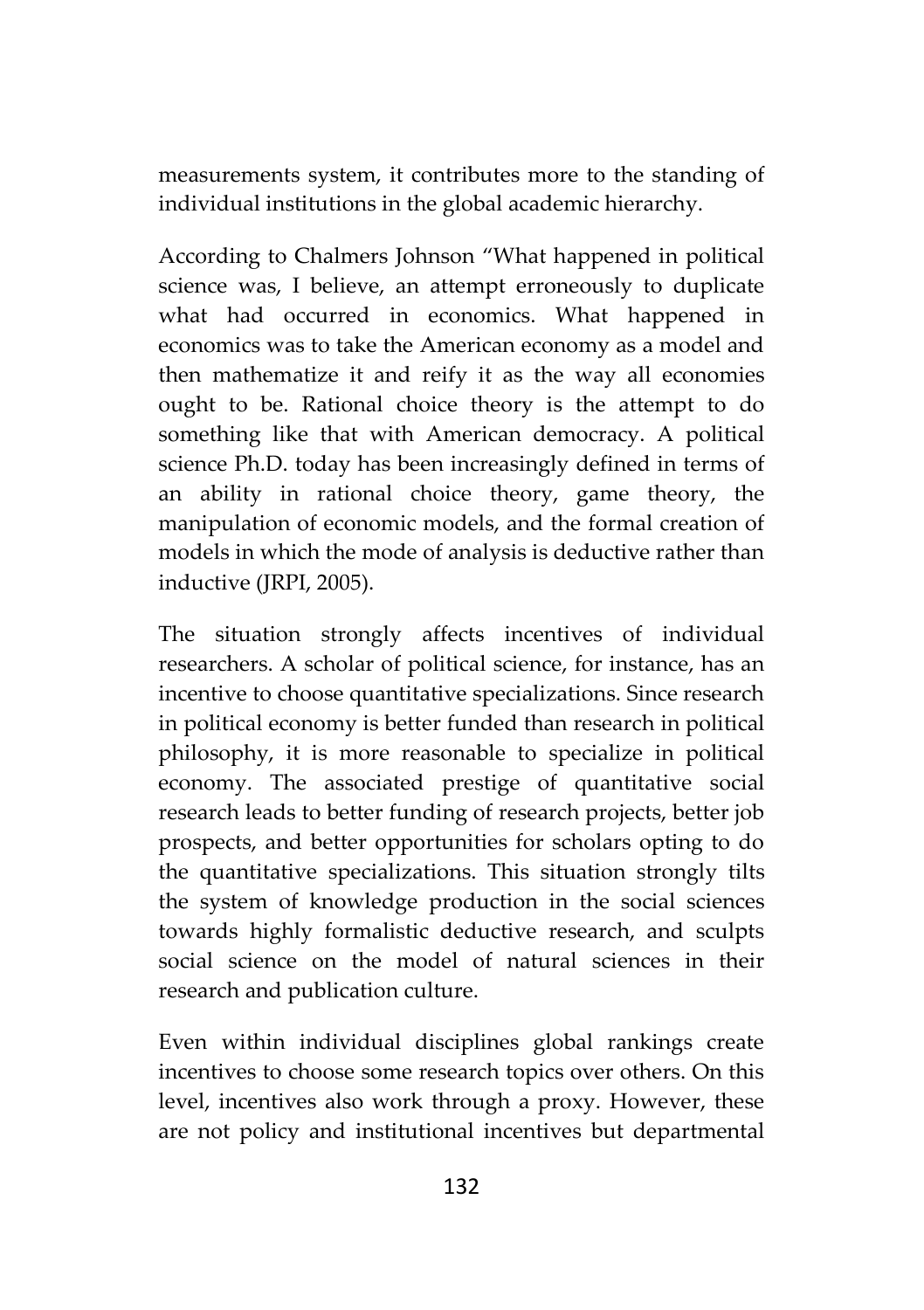incentives. After all, it is on this level that decisions to promote individual researchers are taken. To explain how it works, let us return to the thought experiment that was described in the previous chapter. In particular, the experiment portrays a selection committee of junior faculty at a hypothetical economic department.

As was demonstrated in the previous chapter, in the case of selection between the two candidates for junior faculty positions, there is an incentive to choose a person working in the mainstream economic strands. The incentive comes from a reasonable assumption that, all other things being equal, mainstream researchers will have more chances to publish their research. Hence, they will be more productive. Whether this assumption will prove correct in each individual case is not important, as, in large selection group, it should work.

At this point it is necessary to elaborate the situation with individual opportunities for publishing in the discipline of economics. In the previous section, the assumption that mainstream economists have more opportunities for publication was taken for granted. It seems reasonable that since a large majority of economists work in mainstream economic approaches there are more options for publication and scholarly audiences are wider. This situation, however, needs to be put in real numbers.

Indirect evidence of the utter dominance of mainstream approaches in economic sciences is that the Journal of Economic Literature out of 19 primary subcategories of economics dedicates only one section (Section JEL: B5) to heterodox economic approaches. Within this category many dissimilar strands of economics are lumped together, including Austrian economics, Evolutionary economics,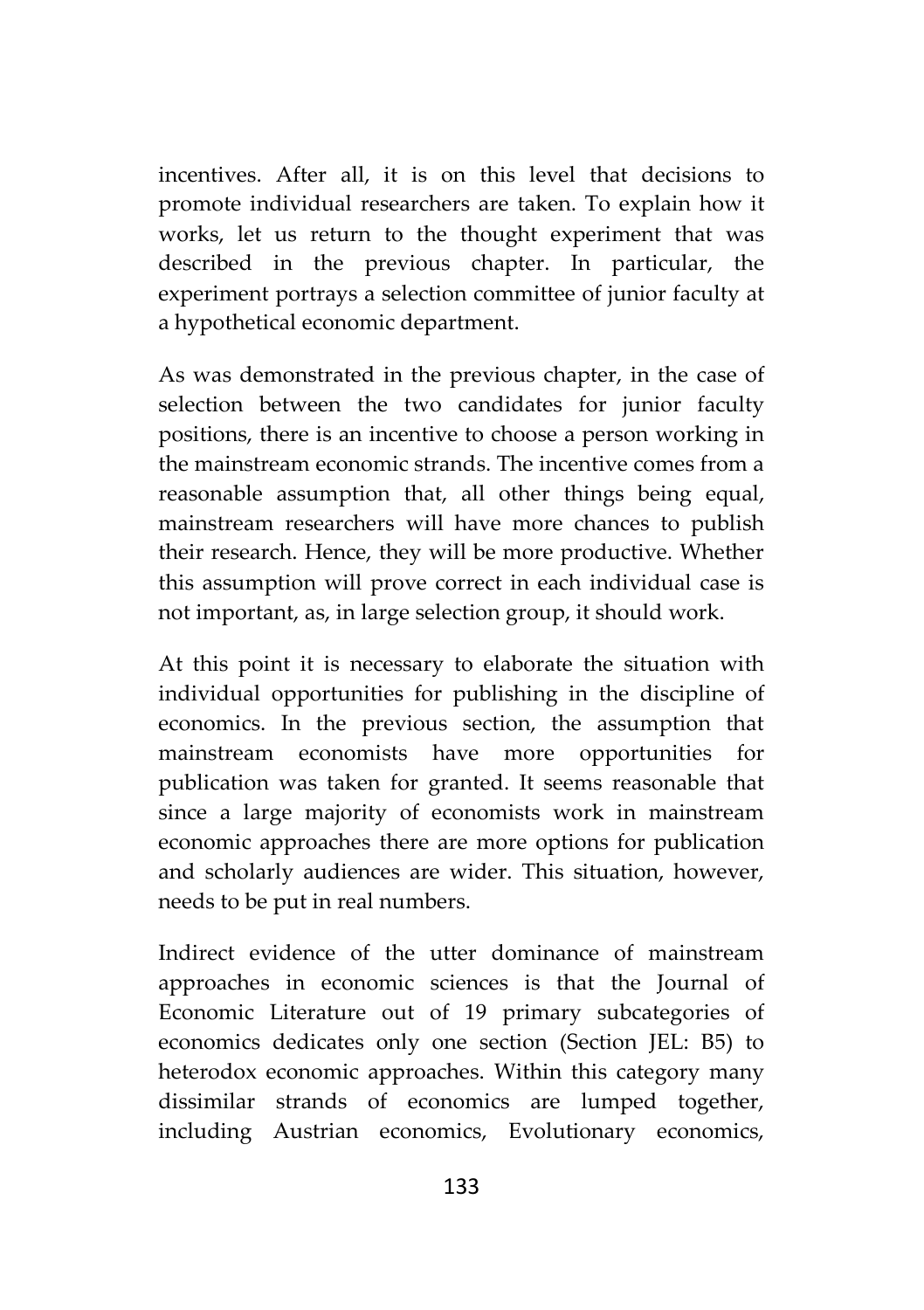Feminist economics, institutional economics, Marxian economics, Socialist economics, and Sraffian economics. Considering that in addition to the seven fields of heterodox economics, The New Palgrave Dictionary adds another dozen, it is surprising that only one category is dedicated to the heterodox strands of thought.

Classification indexes are just labels put on research. To understand what the situation in the publishing world is, it is necessary to see what the actual opportunities for publishing are available to heterodox economists. The preliminary analysis is enough to demonstrate that the publishing opportunities are not equal between the sub-disciplines. RePEc, for instance lists more than 1000 journals on its website. It is hard to determine how many of these journals would be open to publish heterodox articles, but in a comprehensive study aimed to equalize the impact of heterodox and orthodox journals, Frederic S. Lee found only 69 heterodox journals. The simple comparison is staggering. Furthermore, if we take into account, that of these 69 journals the majority publishes articles on the border of mainstream acceptance (e.g. institutional economics), and does not publish more radical heterodox ideas, we have a situation where some heterodox economics strands have only a handful of journals for publication.

Obviously, nothing prevents a heterodox economist publishing in mainstream economics journals. Academia is supposed to be an environment open for contestation and criticism. In practice, the situation is not as objective as it may seem.

In 2008, Jack Reardon, a professor of Hamlin University, conducted an investigation of barriers of entry to the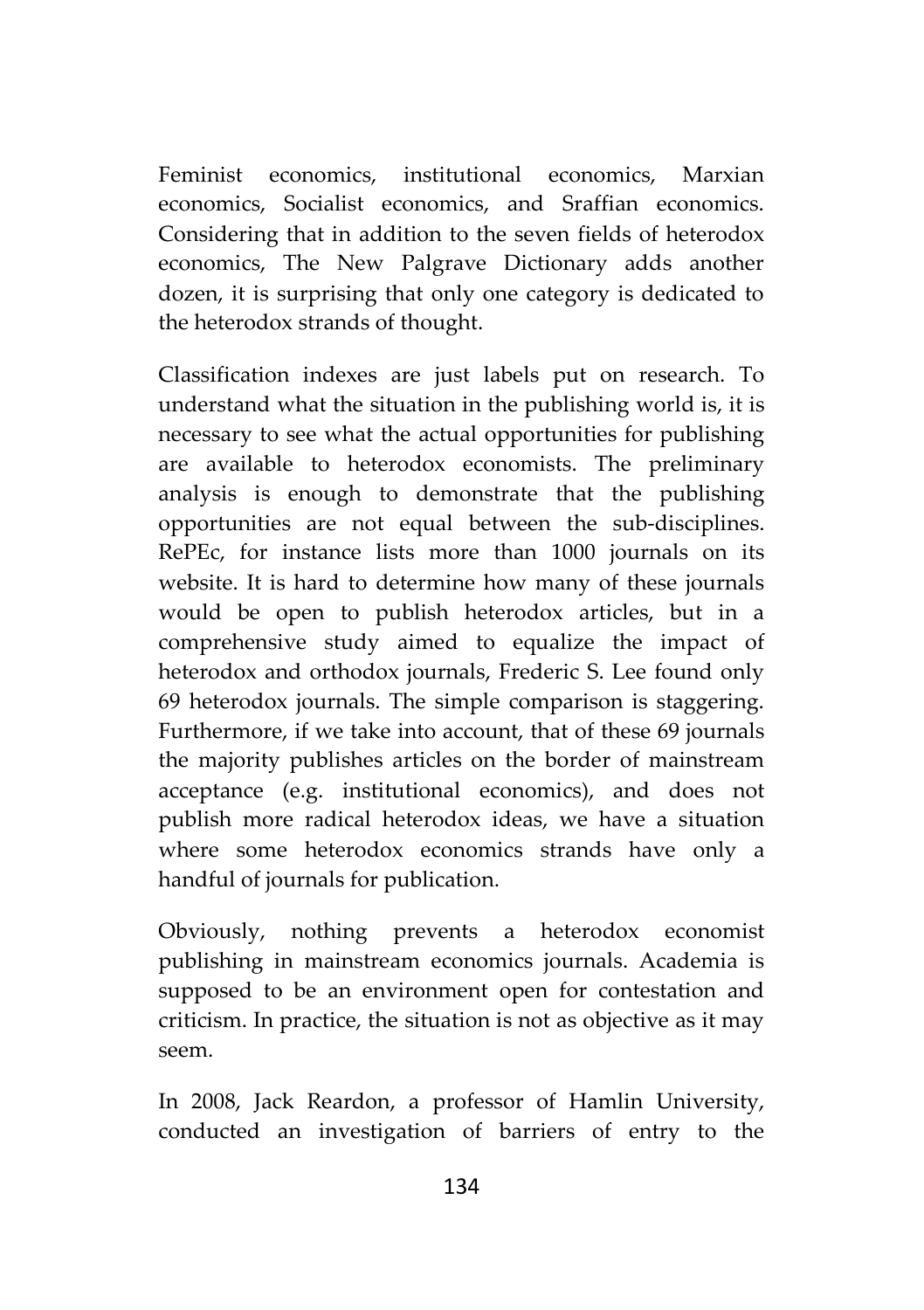mainstream journals by heterodox economists (Reardon, 2008). He conducted a survey of more than 1000 heterodox economists, aimed at calculating acceptance rates of heterodox papers to mainstream economics journals. Reardon found that "A total of 95 percent of the mainstream papers sent to mainstream journals were accepted, whereas no heterodox papers submitted to mainstream journals were accepted as is, after 1990 (Ibid: 189)". He concluded that: "The evidence overwhelmingly supports the existence of an ideological entry barrier. This barrier goes beyond the normal competitive nature of journal publishing, that is limited journal pages constricting the number of ''good papers'' that can be published, suggesting that there is an insidious ideological entry barrier preventing heterodox ideas from being published (Ibid: 185)."

Implications of this situation are quite important for individual choices of research topics. A junior economist with research interest in non-standard economic strands has an incentive to shun this interest in favor of more mainstream approaches. Assuming that the junior researcher has nearly perfect information about the preferences of the selection committees, and the researcher is dedicated to an academic career, there is a disincentive to choose heterodox economics research topics. The second assumption is quite important for the following reason: if alternative career pursuits are considered, the behavior of selection committees is not as crucial.

Since for an academic economist employment is a critical part of the career choice, few economists would choose to pursue non-mainstream economics research. This is especially valid for junior scholars, as the first academic employment is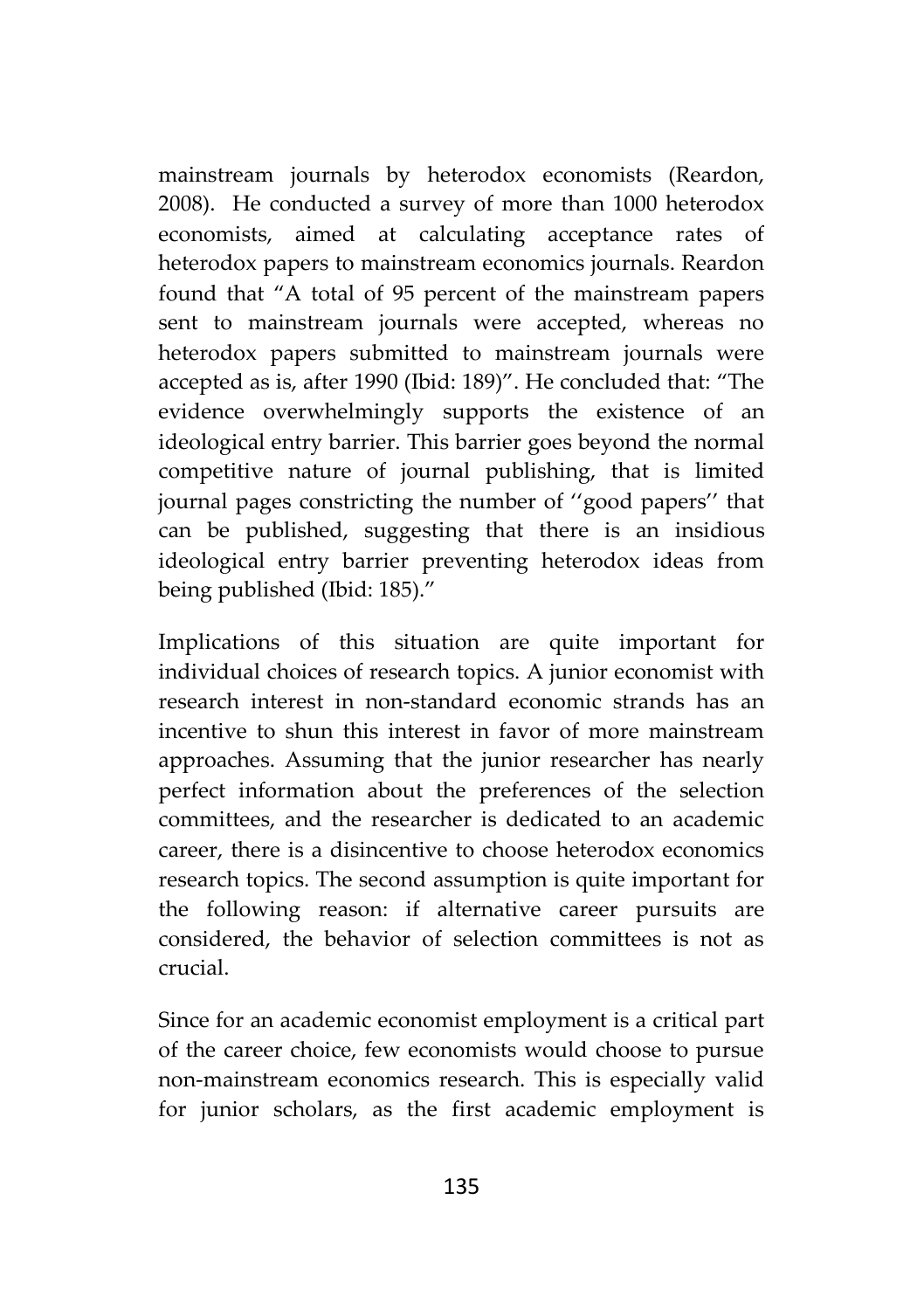extremely important both for the future academic career, and for staying in the academia altogether.

Continuing the thought experiment, an average junior economist has two options: either to work extremely hard to excel among their peers – which is complicated by the fact that opportunities for presenting and publishing research are scarcer – or to switch to more mainstream economics topics, at least for the initial part of his career. Other things being equal, a rational junior scholar would choose the second option. The result is well summarized by Subrick and Beaulier, "A heterodox economist who only publishes in heterodox journals (because she cannot get articles published in mainstream journals) has less prospects for academic success. In response, the heterodox economist does not pursue her true interest. Instead, she writes articles acceptable for a more mainstream audience […] meaning that the intellectual products of heterodox economists differ little from mainstream articles (Beaulier, Subrick: 2012: 1)," although they later attempt to contest the claim for the case of Austrian economics.

As has been demonstrated, the rankings contribute to the emergence of new incentives in the system of knowledge production. The incentives are present on various levels, from the level of policy making to the level of personal choices of research topics. These incentives tilt knowledge production in a particular direction. It does not mean that the rankings single-handedly push academia towards certain choices. As we have seen, some of the processes that started to intensify with the advent of global rankings have their roots in history. However, the global rankings do play a role in privileging certain research topics over others.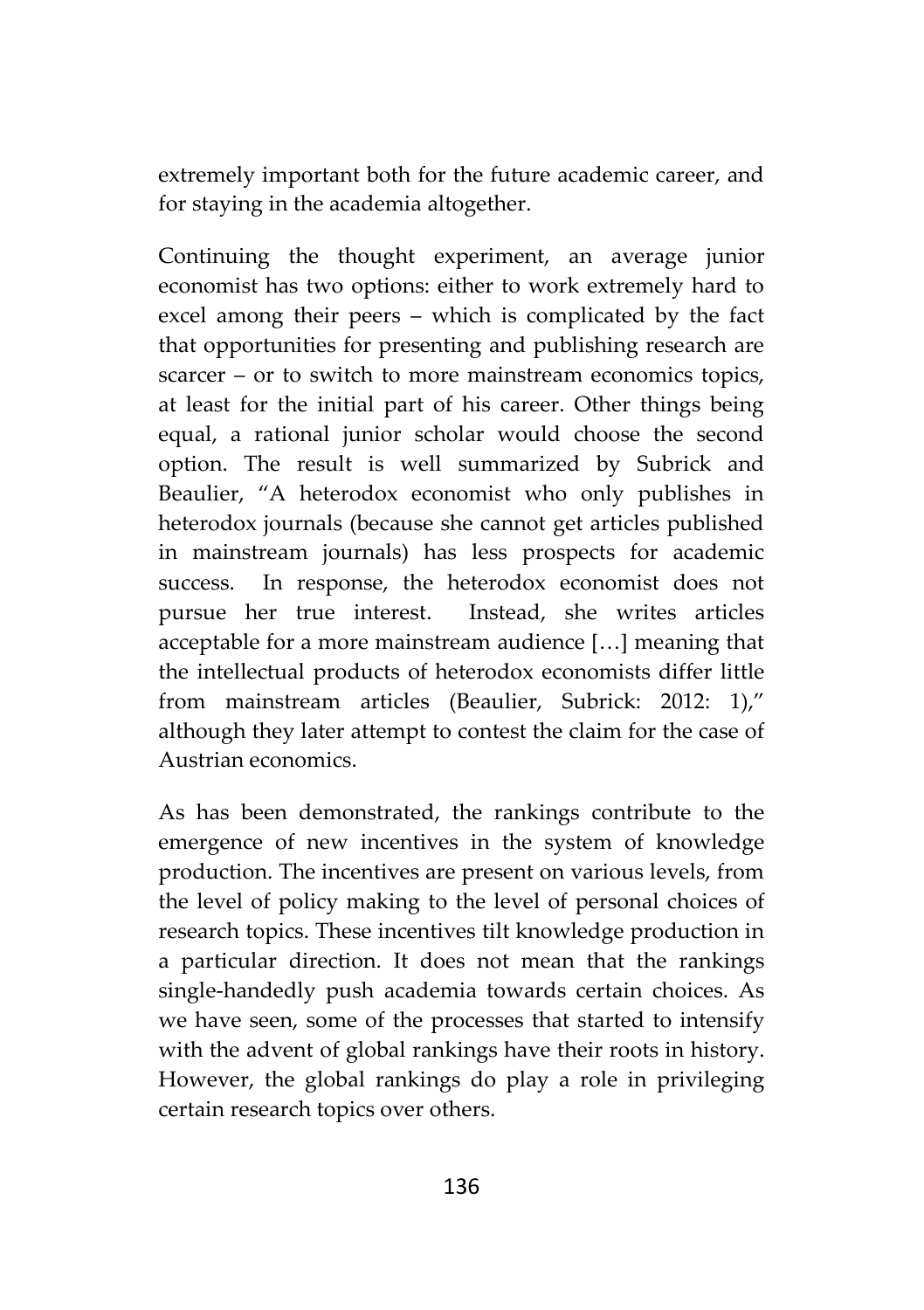On the level of policy making and the level of institutional behavior, effects of global academic rankings are well researched. However, on the micro-level the effect of global ranking system has not been studied so far. The common assumption is that since rankings measure mostly institutional performance, they do not penetrate to the level of individual decision making. As this chapter has demonstrated this assumption is not correct. Although incentives that the rankings create are more subtle, they are present on the level of individual choices. We have all the necessary information to demonstrate this effect both theoretically and empirically.

## **3.5. Schemes and Models.**

In this section, the conclusions of the previous sections are put together in a form of simple game-theoretical model. The model demonstrates how the global measurement system contributes to choices on the individual level. Before proceeding to illustrate the model, let us put all the levels on which global academic rankings produce new incentives in a format of a single scheme. The scheme would give an opportunity to position the sketchy narrative in a single system and elucidate the links between various incentive levels.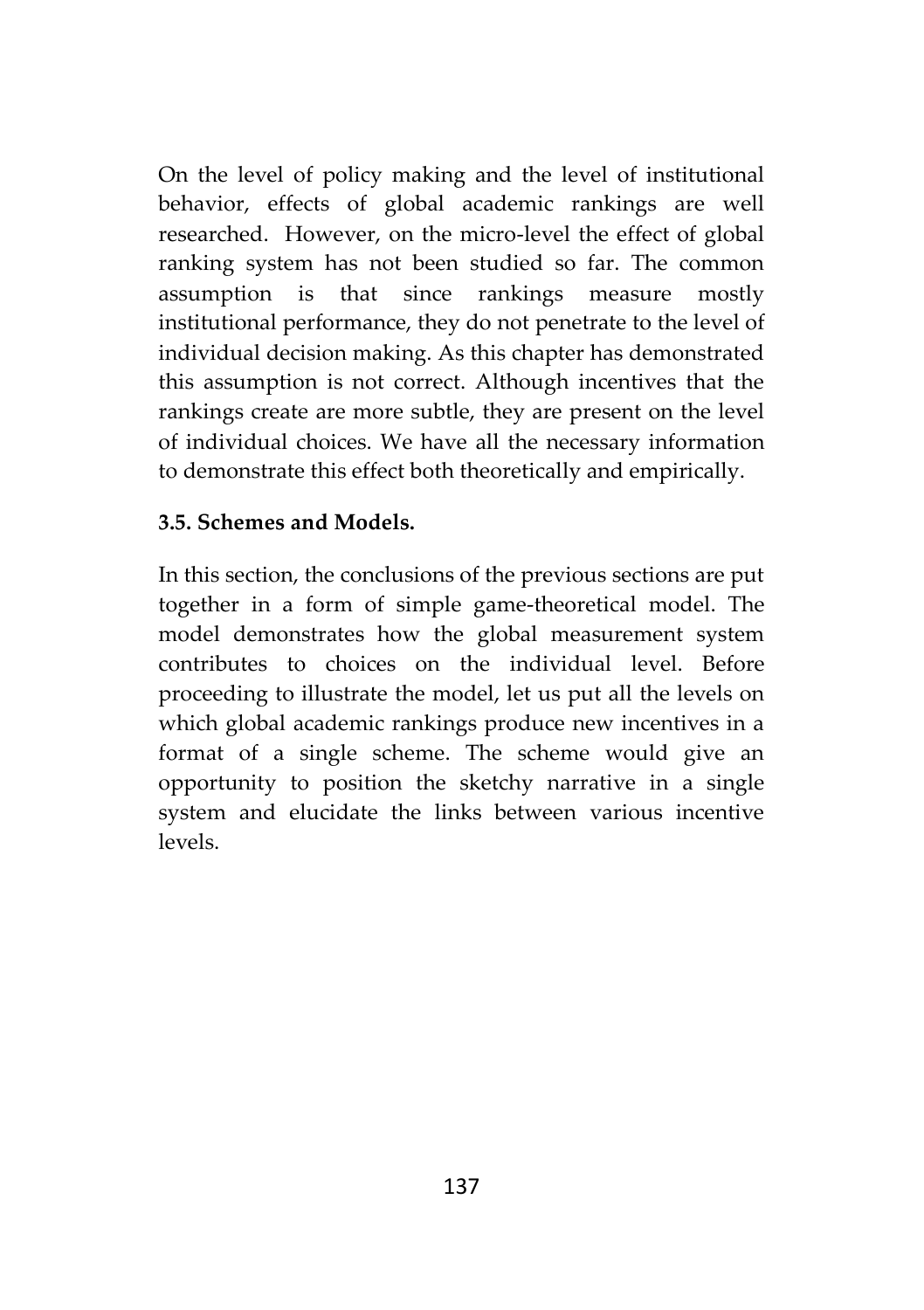

**Scheme 2: The Rankings and Incentives on Various Levels.**

Let us briefly summarize the incentives that ranking create at various levels. At the most general level, the level of policy making, rankings create incentives to pursue certain policy strategies. The simplest way to improve the position of domestic institutions in the rankings is to merge various higher education institutions into larger entities. Since many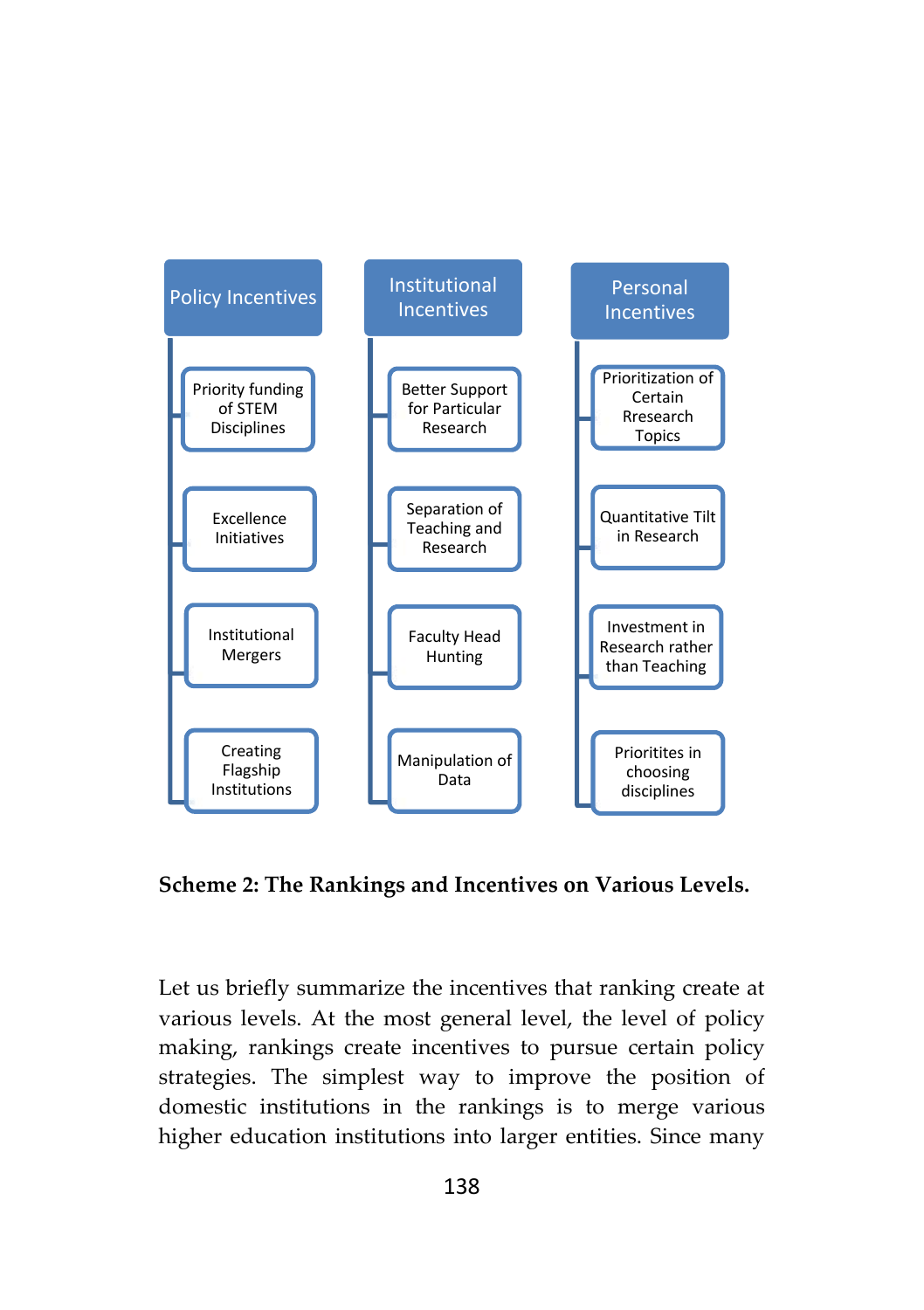rankings have a substantial size bias, this strategy could significantly improve the position of domestic higher education institutions in the global academic hierarchy.

Similarly, some countries may attempt to break into the global academic elite by creating new institutions that suit particularly well to the global system of measurements. This move is particularly suitable for countries ridden by bureaucratic inefficiencies, where the new flagship institutions could serve as motors of growth for the rest of the educational sector. These higher education institutions usually have a natural science and technology emphasis and large graduate populations.

A more sophisticated strategy that national policy makers are tempted to pursue is redistribution of resources towards hand-picked centers of education. This strategy often goes under the label of various excellence initiatives. The rationale behind the strategy is that it is impossible to have all of the higher education institutions in the global elite, and it is reasonable to concentrate the resources in a handful of institutions that have a shot at global leadership. This is one of distributive strategies, as the money for the higher education elite usually comes from other economic sectors.

The most important distributive incentive, however, is the shift of funding from "softer" scholarly pursuits, such as social sciences and humanities into sciences and engineering, the fields that are more efficient from the perspective of global measurement system. Since sciences, by virtue of a very particular research and social culture, have a better measurable impact, it is only logical to invest more resources into their development and promotion.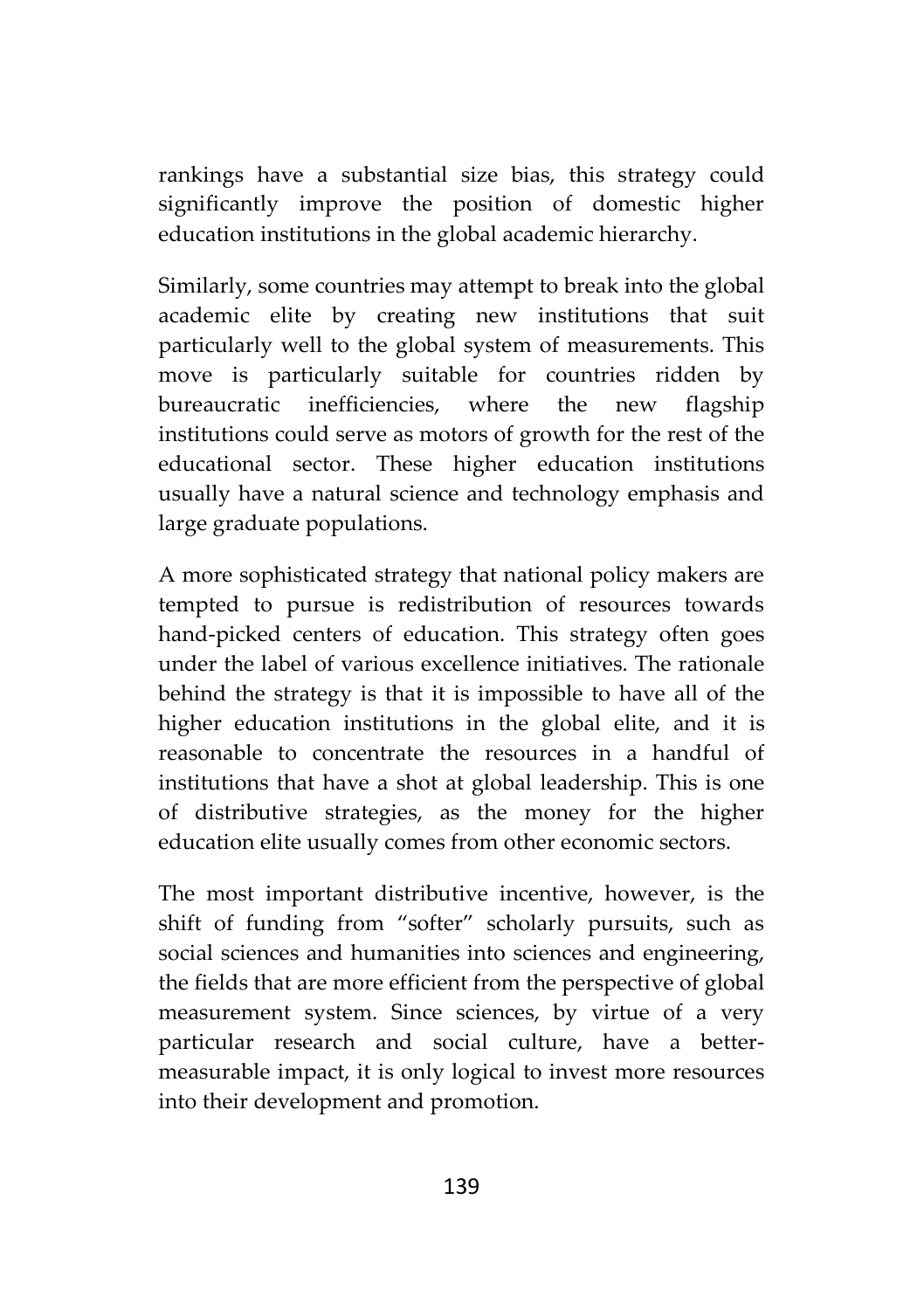On the level of institutions incentives for particular choices are equally affected by global rankings. Among the minor incentives are head hunting for distinguished faculty, if only to have the names nominally on the faculty, and tinkering with the data, so as to come out favorably in criteria with wide margins of oscillation. Another incentive on the institutional level is to invest more into research activities rather than teaching. This tendency could manifest itself in various forms. The recruitment process may give preference to faculty more oriented towards research; teaching load and auxiliary activities of scholars with high research productivity may be reduced.

A more significant set of incentives concerns distribution of resources within a higher education institution. These incentives mimic to some extent the policy incentive of shifting funding towards the STEM fields. In a similar manner, a higher education institution that wants to place high in the rankings has an incentive to promote certain types of research. The most obvious incentive is to promote STEM disciplines. However, the dynamics of a higher education institution is more complex and often restricts drastic shifts of funding. A more elaborated strategy is to support research that contributes more to institutional performance. On the level of faculty, this could involve favoring quantitative research with better measurable research production. On the level of department, this could involve favoring more mainstream research topics over riskier pursuits.

It is at this point that incentives on various levels start to merge affecting one another. For instance, better funding of STEM disciplines on the policy level may affect institutional decisions to invest more into particular disciplines. The very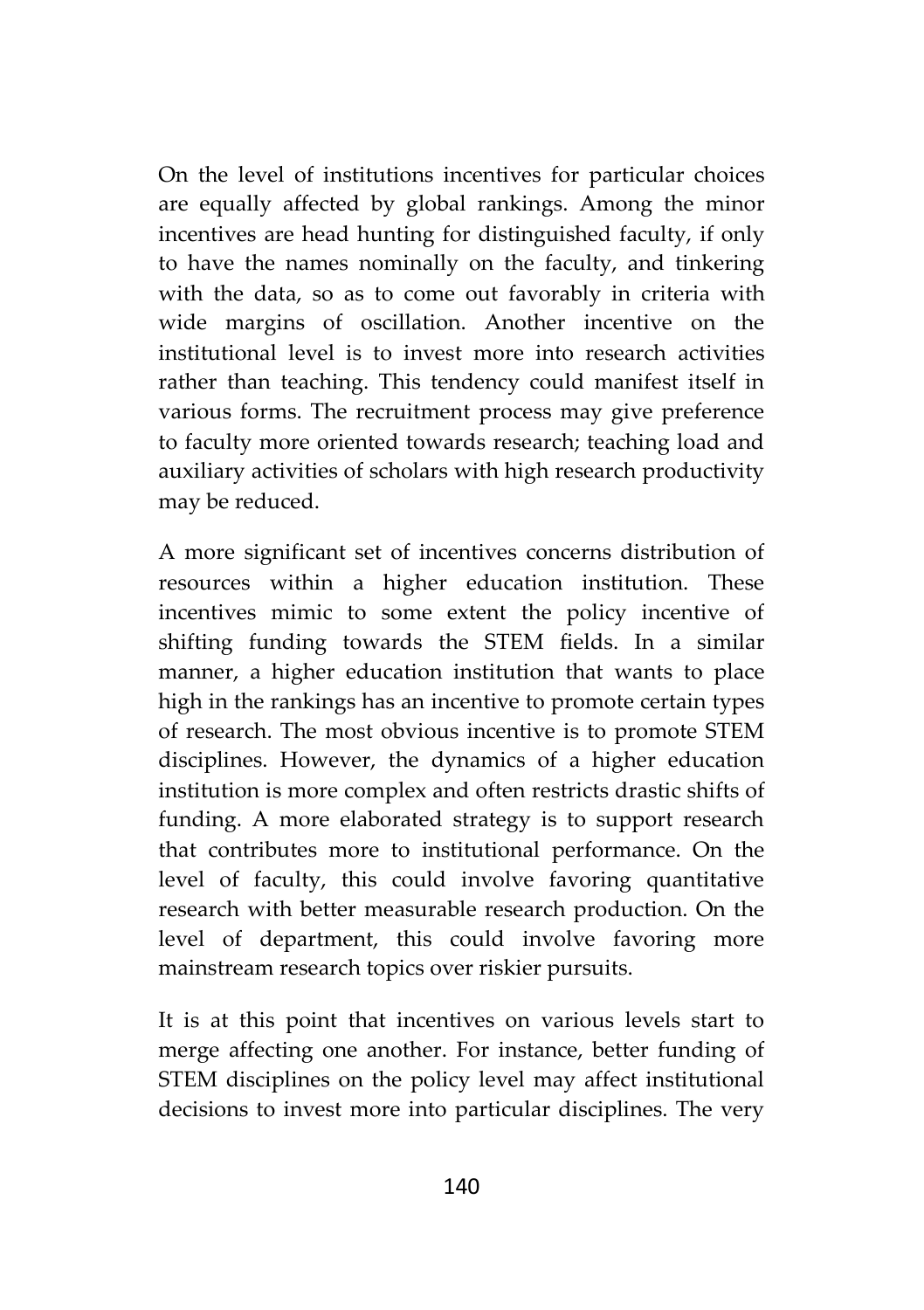same policy decision may skew the choices of majors and careers by undecided students. Various excellence initiatives may stimulate a student to opt for a more centrally located rather than local higher education institution. The race for excellence may also stimulate institutions to use strategies that would present them in the most favorable light to the policy makers that distribute funding.

The most interesting aspect of interaction between incentive levels can be observed on the institutional-personal axis. While policy choices impact higher education institutions in a very straightforward manner, institutional, faculty and departmental decisions often have very nuanced implications. In the end, all of these decisions are driven by the same logic of global competition, expressed in a simple system of measurements.

An institution that wants to perform better in any ranking system has a strong incentive to boost up its research profile. This translates into the levels of faculties and departments as a requirement to increase their research productivity, if they want to receive more funding. Departments are the basic recruiting units of the institution. Thus, in their recruitment policies they have an incentive to prioritize people with strong research profiles, whatever is their teaching record. The system is so pervasive that the potential applicants are perfectly informed about this preference. Therefore, in their graduate studies they have an incentive to dedicate more time to research activities rather than their teaching activities. This is one of the ways institutional incentives translate into personal incentives.

Much more complex is the institutional incentive of prioritizing certain types of research, since it can work on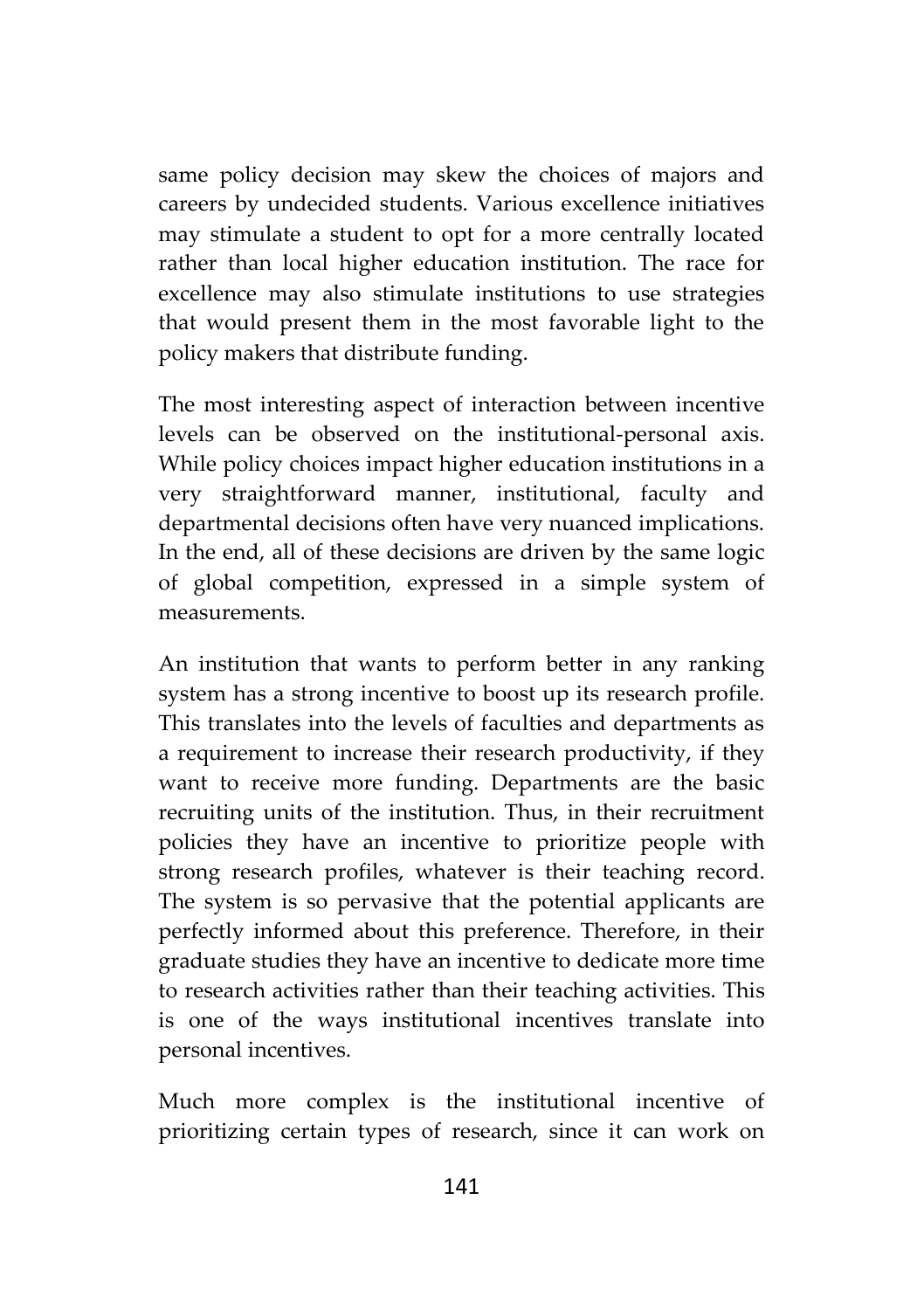different levels. For instance, on the institutional level, better funding of STEM disciplines may create an incentive for a potential applicant to choose a particular specialty for institutions with structured curricula, or choose a particular major for institutions where curriculum is flexible. Obviously, this process would only work at the margin. A person majoring in English would not switch to biochemistry, but a person majoring in the philosophy of science could decide to follow a more scientific pathway.

Another set of choices is engendered by an incentive to promote quantitative over qualitative research. The trend is so ubiquitous that even in humanities there are constant attempts to introduce quantitative methodologies of research as exemplified by the case of experimental philosophy. This incentive is particularly important for the departments that stand on the methodological fringe, for instance in the field of social sciences. Among the leading research institutions in social science, there are just a handful of departments that still have a strong qualitative research program. The preference for quantitative research leads to a better availability of resources to pursue this choice (e.g. supervisors, specialized software) and fostering of quantitative research. Under these circumstances, students have an incentive to choose quantitative methodologies in their research topics.

Finally, the most intricate relationship between institutional and personal incentives can be spotted on the level of departmental recruiting procedures. As was mentioned before, research productivity is paramount to the success of a potential employee. However, it is not only the productivity that matters, but also what kind of research a person does. The system of academic rankings creates incentives to choose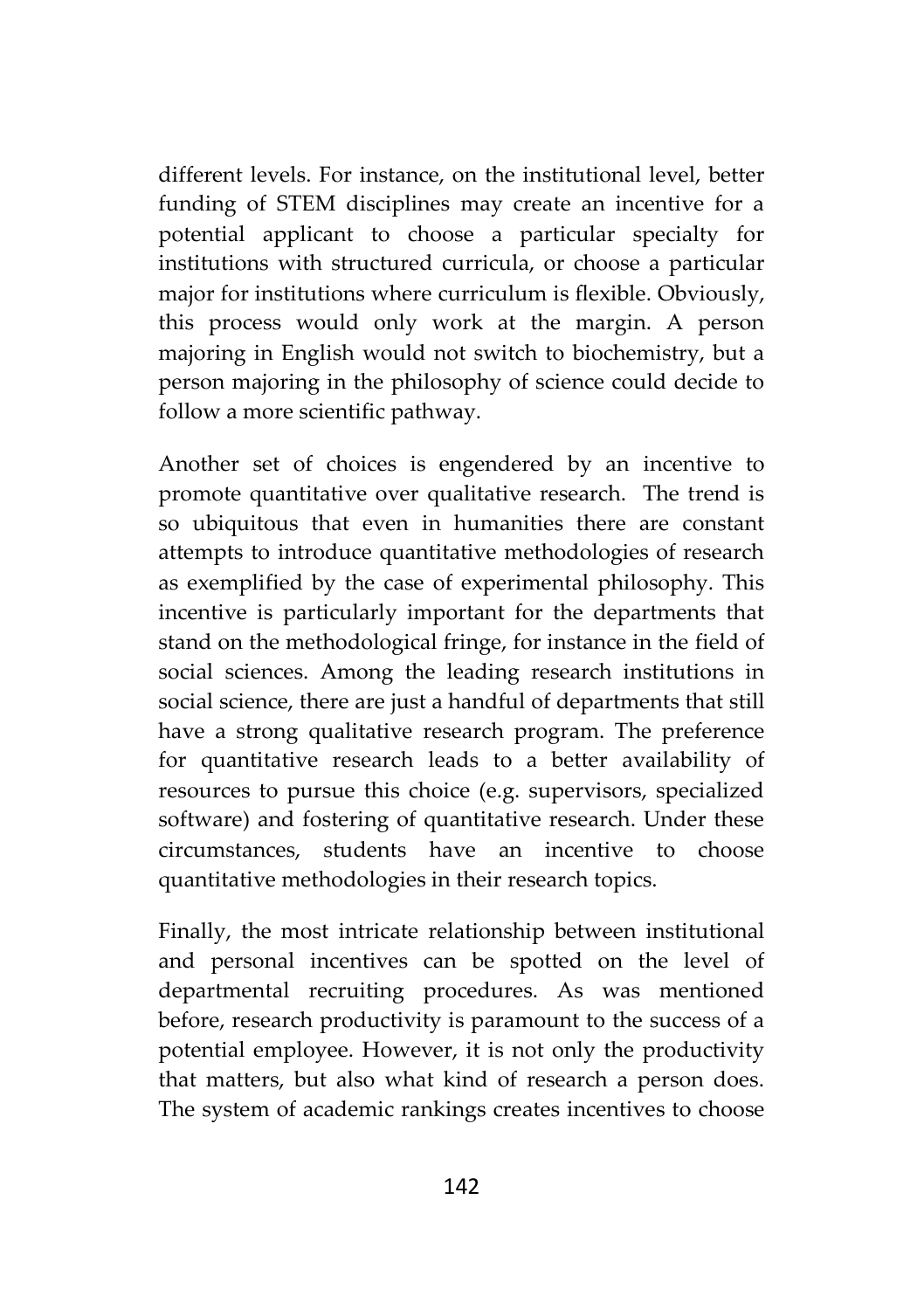more traditional research topics over more radical projects. This happens primarily due to the fact that more established topics have wider academic constituencies and better publication opportunities, which serve as a good approximation of higher research output of a potential employee working in traditional research fields.

To illustrate how this process works, it is necessary to construct a simple model. This model is based on game theory methods. The case for the game is the hypothetical recruitment event that was discussed in the institutional incentives section. In this section, however, both individual and institutional incentives are put together in order to make a visual demonstration of the ideas that have been discussed in the previous paragraphs. The game reflects an interaction between two levels of incentives: individual incentives and institutional incentives.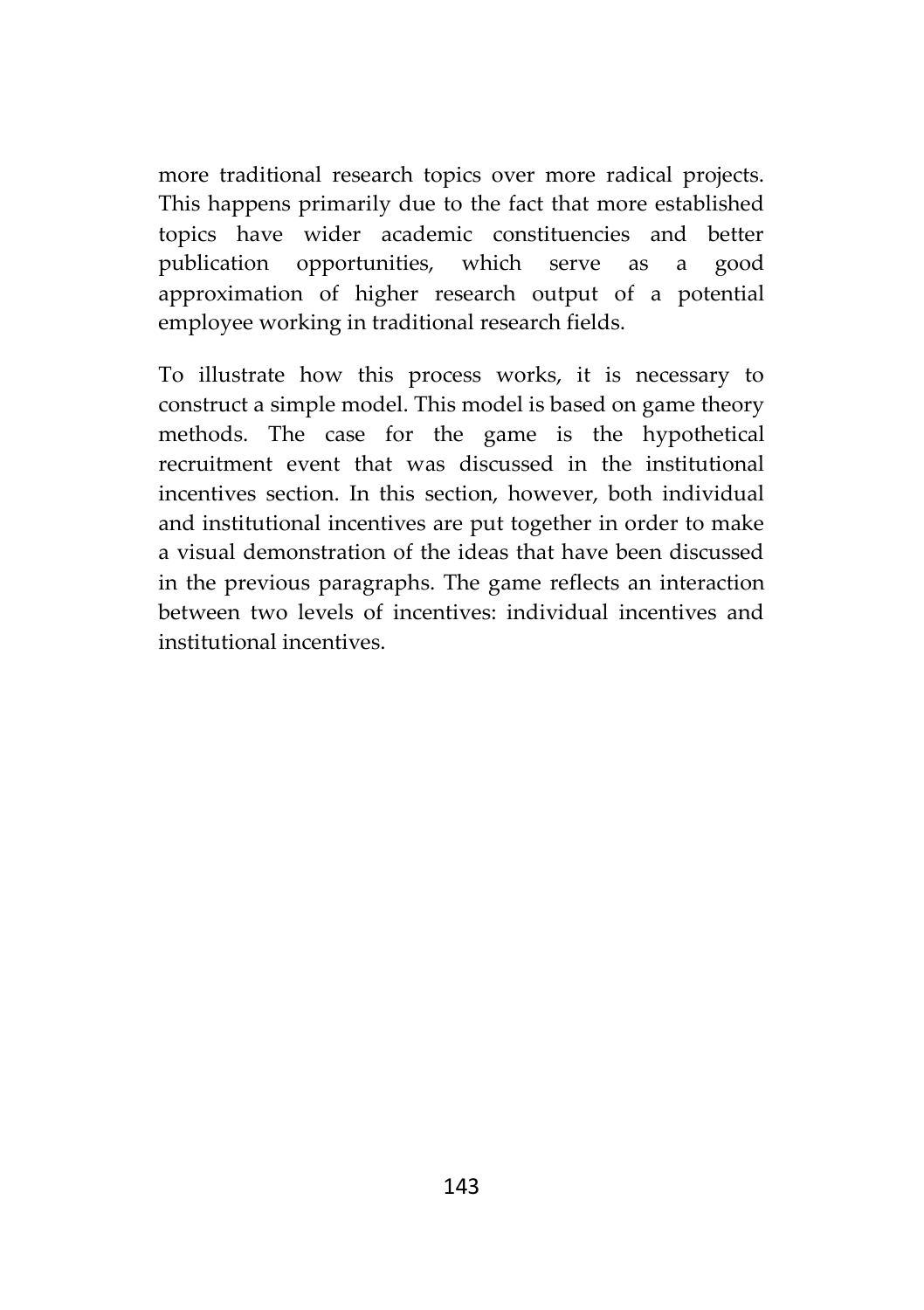

**Scheme 3. Interactions between Incentives.**

The assumptions of the game are as follows. There are two players in the game. The first player is a graduate student choosing a research topic. The second player is a selection committee, recruiting junior faculty members. The committee acts as a unit, representing interests of a department. The order of moves is not important. Each of the players has two choices for a total of four outcomes of the game.

The first player is a graduate student in economics that could opt for two large strands of economics research. One strand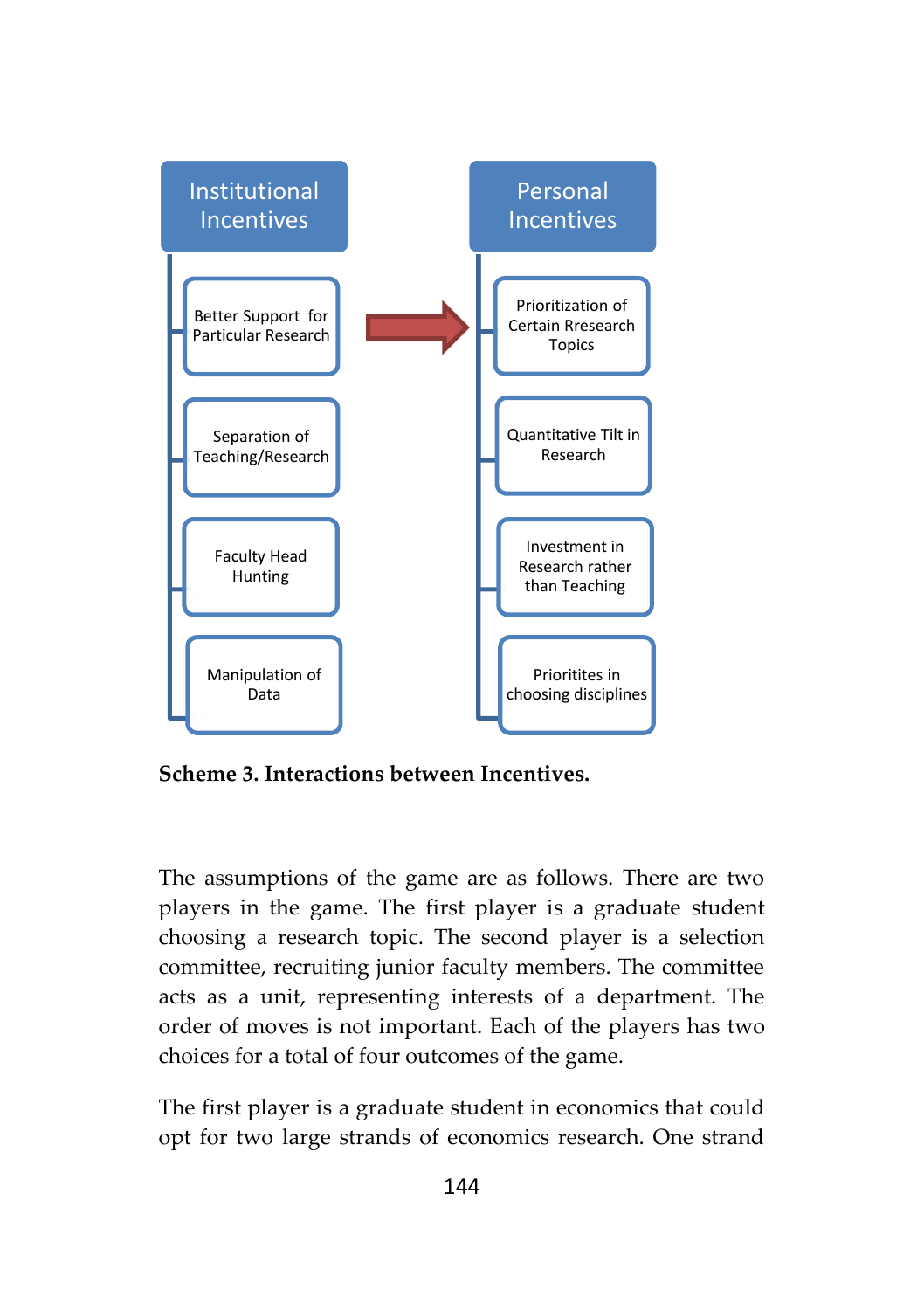includes all the various mainstream topics of research. The other strand includes any of the heterodox research topics. It is assumed that the student has a preference for heterodox research in the discipline. This latter assumption is not necessary as the model would work equally well for a neutral actor. However, the assumption that the student has preferences for heterodox research would allow demonstrating the point of the section better. The student is rational and aims to maximize his payoff.

The second player is a recruitment committee for junior faculty. The committee selects between two candidates that are absolutely equal. The only difference is the strand of economics in which they are working. Unlike the graduate student, the selection committee is ideologically neutral between the two candidates. If the neutrality assumption is removed, the game would not illustrate the point of the section clearly. The committee is rational and acts to maximize the payoff from its choices.

The payoffs of the game are random numbers. The numbers themselves do not matter, as long as the order of preferences is observed. Let us first model the preferences of the players.



**Model 1. Preferences of Players.**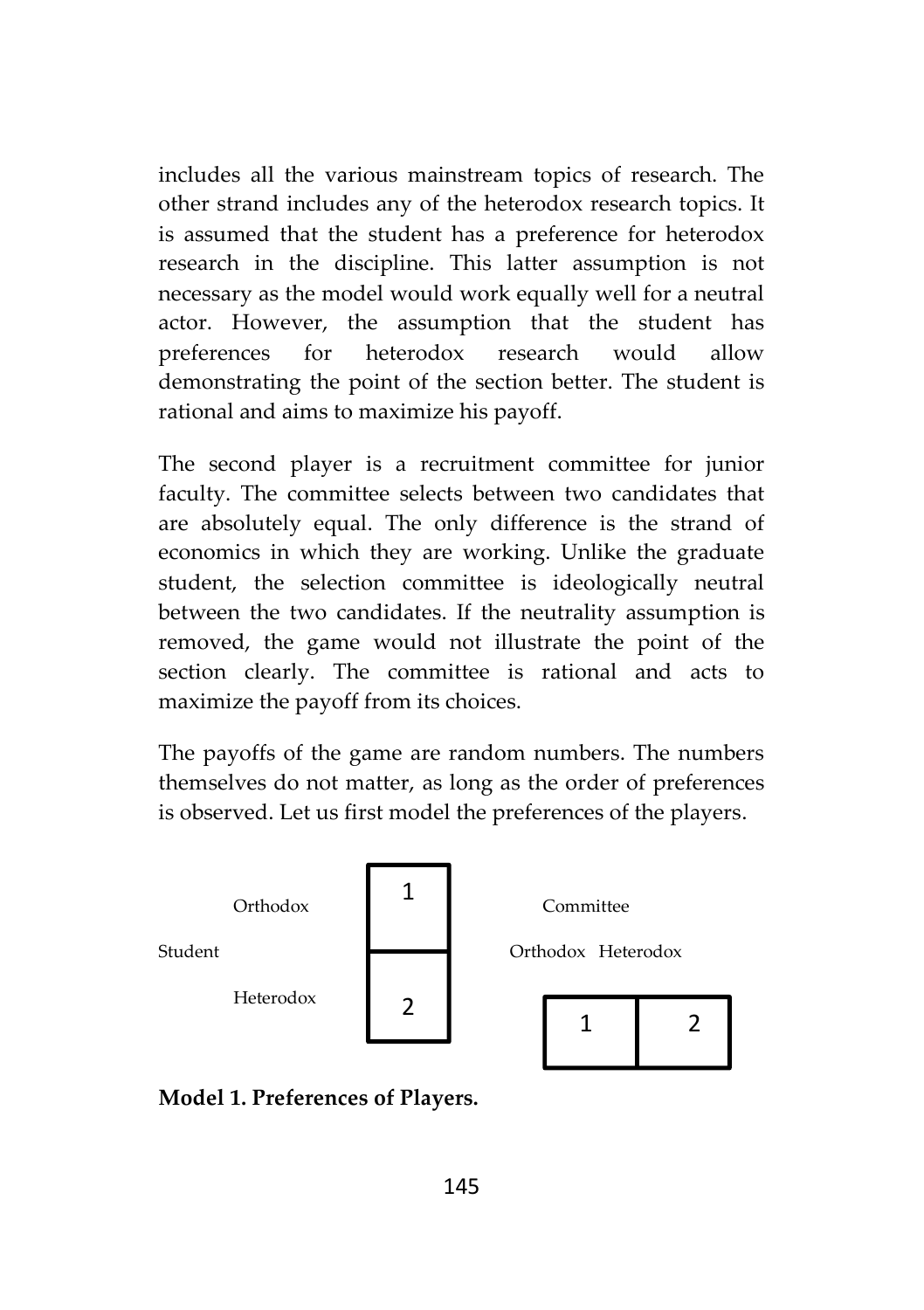As we defined that the student has a preference for the heterodox research, we put his payoff for choosing the heterodox topics at 2, and his payoff for choosing orthodox topics at 1, independently from the actions of the second player. The base of the second player is the payoff of 1, as we assume that the committee is initially perfectly neutral in its preferences. The payoffs, however, should be modified using the information of provided previously to complete the game. In order to do that, we need to combine the two players in one game.



# **Model 2. Student's Preferences taking into account the Committee's decision.**

Since we assume that the goal of the student is to secure academic employment, his payoffs are strongly affected by the fact whether he is selected or not. The student is selected if the committee choice between heterodox and orthodox economists corresponds to the student's research choice. In other words, the students gets selected if he chooses to work in heterodox strand and the committee chooses a heterodox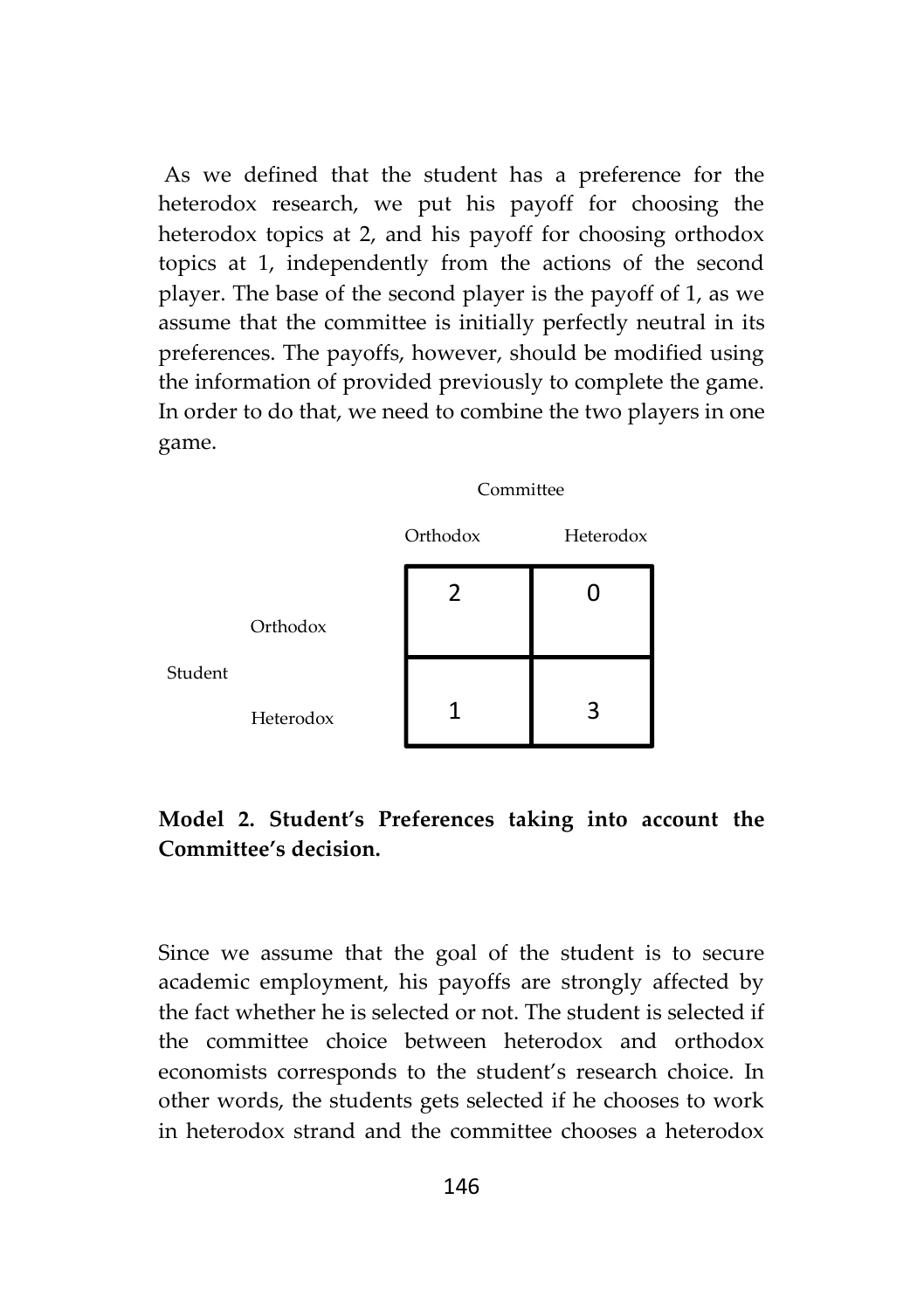economist, or if the student chooses orthodox strand and the committee also chooses orthodox economist. The other two outcomes are negative for the student. Hence, one point is added to initial preferences of the student if he gets chosen, and one point is detracted if he does not get the job. The biggest payoff that the student can get here is if he chooses the heterodox research strand, and the committee still chooses the student. It is, however, not the dominant strategy, as the student is unsure whether the committee will necessary choose the heterodox option.



**Model 3. Combined Preferences of Players.**

Since we assumed that the committee is ideologically neutral, it does not have a clear preference towards one or the other strand of economics. However, if it chooses the orthodox option, it will have an extra benefit of X, rendered by the fact that, other things being equal, orthodox candidate has more opportunities to get published and larger audiences. Therefore, X is an added advantage of choosing the orthodox economist. As long as X is bigger than 0, the committee has a dominant strategy to follow. The system of academic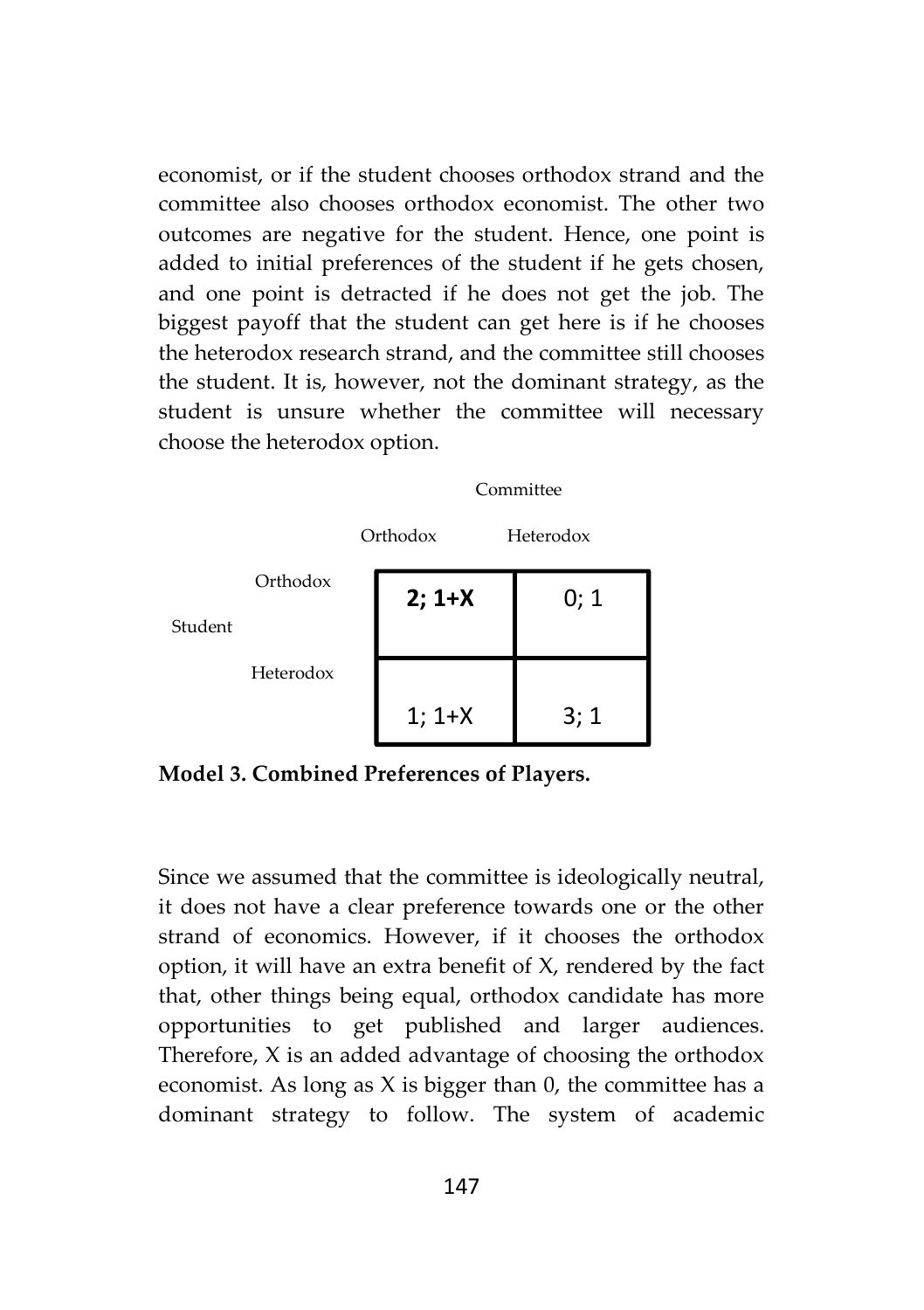rankings, actually, makes X a positive number. In the global competition of measurements even a marginally higher productivity is paramount to success.

The committee, thus, has a dominant strategy to follow. This strategy is to choose the orthodox option. Since both players are perfectly informed about the preferences of each other, there is only one equilibrium in the game. This equilibrium happens in the upper left quadrant. Knowing that the dominant strategy of the potential selection committee is to go for the orthodox option, the student is better off to choose an orthodox topic for research. Obviously, this outcome is valid only in case our assumptions hold true. For the selection committee, the assumptions are plausible due to better payoffs in every case that the orthodox candidate is selected among the two equal candidates. For the student, the assumption is plausible only if he is neutral or has a moderate preference towards heterodox research. If the preference towards heterodox research is stronger, the student may opt for doing this research even if his odds of getting employed are at significant risk.

The model demonstrates interrelations between the incentives that the academic ranking system creates on institutional and individual level. Obviously, the rankings do not determine all the choices that are made within academic system. Nevertheless, they introduce certain incentives that pervade academic decision making on various levels. Through these incentives, rankings contribute to a tilt of the academic system towards certain choices. This tilt may be negligible in individual cases, but in aggregate it significantly affects the system of knowledge production.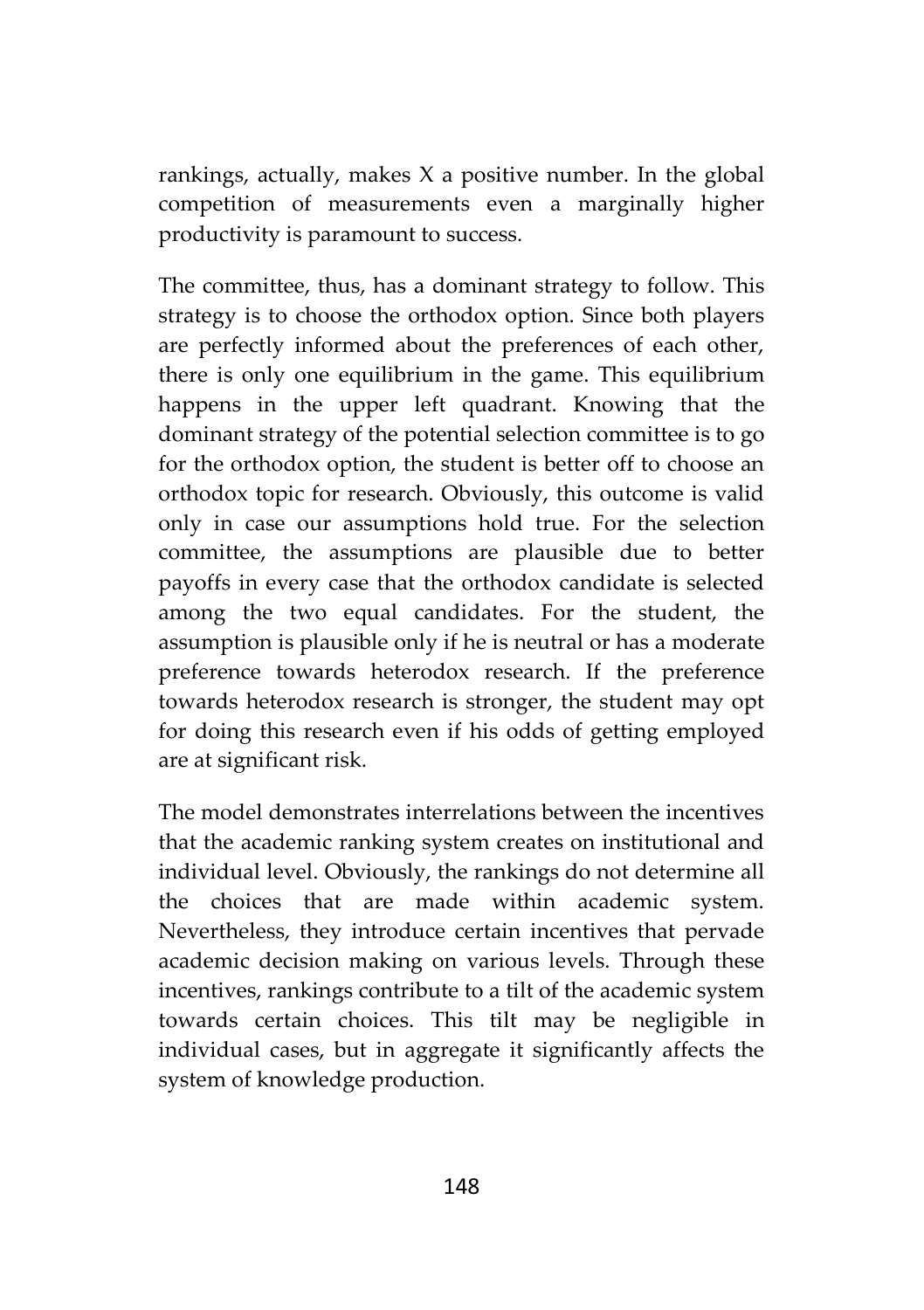## **3.6. Empirical Testing.**

In the previous sections of the chapter, the main discussion developed around the incentives that the global academic ranking system creates on various levels. The crux of the discussion centered on the intersection of institutional and individual incentives. The model of the previous section showed how incentives for institutional behavior can affect individual choices and steer knowledge production in a particular direction.

The model alone is unable to determine whether the actual situation is exactly as predicted. Some empirical confirmation is necessary to show that both institutional and individual behavior confirms the predictions of the model. In order to confirm the prediction that the model made, we conducted two surveys aimed at both institutional and individual actors.

The first survey targeted graduate students. The aim of the survey was to find out which factors contribute to the choice of research topics by the students. Among the factors that figured in the survey were some directly relevant to our research. We assumed, for instance, that securing an employment was as important as pursuing a particular research topic for a graduate student. There were multiple questions that aimed to elucidate this particular relation.

Another survey that was crucial to confirm the predictions of the model was a survey of recruiting committees' members. The survey aimed to find out which factors were most important for the committee in a potential employee. Through this survey we attempted to confirm the importance of research productivity to the selection process.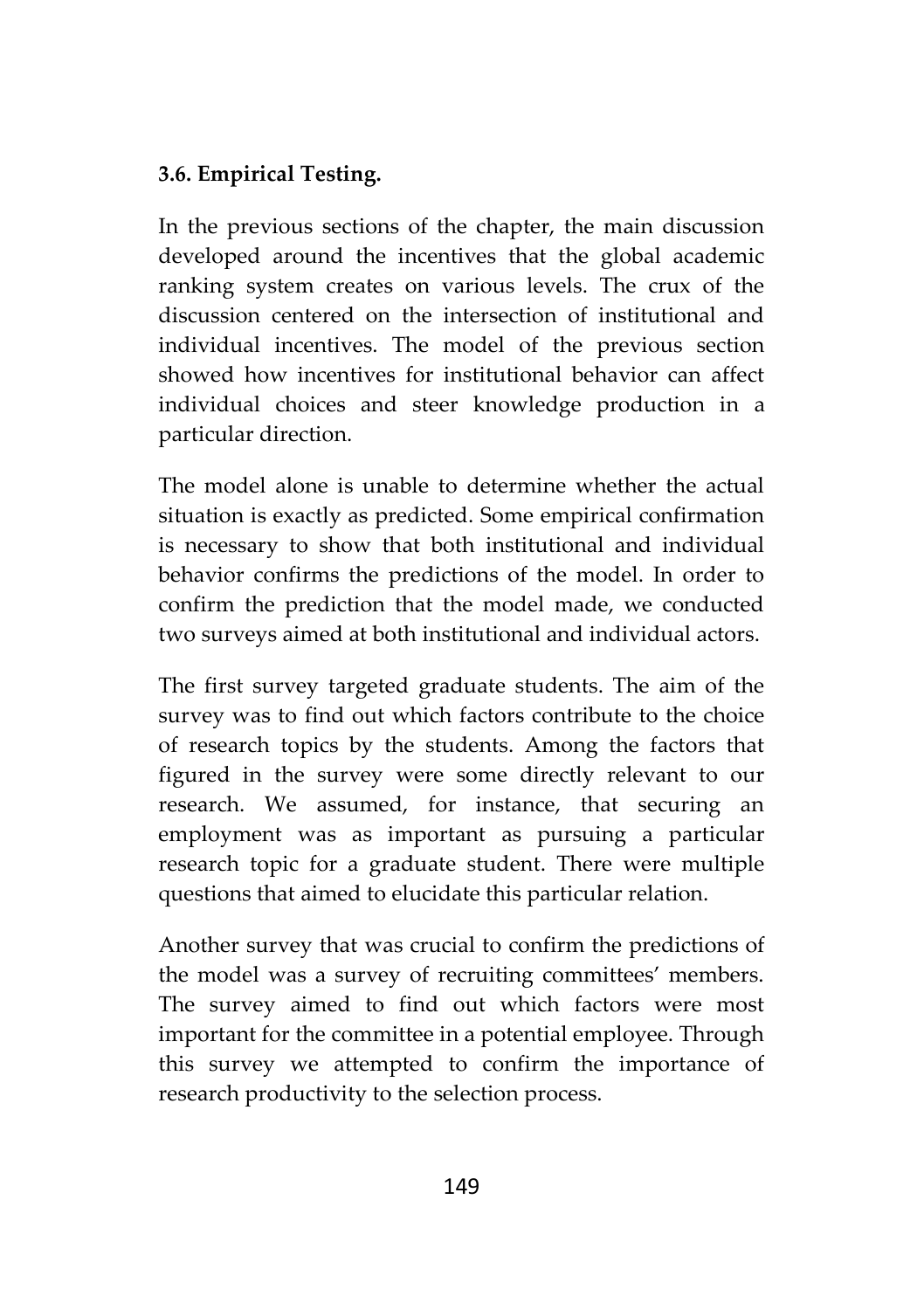The surveys were sent to a set of institutions selected randomly out of top departments as ranked by RePEc/IDEAS61. Two European, one Australian, one Israeli, and one South-Asian university were added by the author to increase diversity. The surveys were completely anonymous. The student surveys were divided into seven batches to prevent tampering with the results and notice any statistical irregularities. The faculty surveys, due to a smaller size of the respondent group were divided into two batches.

Hundreds of invitations have been sent to both students and senior staff of the universities. The final result comprised 301 response by the students, and 75 responses by the faculty. The survey is far from being completely representative of the academic system. However, it allows seeing the trends and forming an idea of whether the predictions of the model are correct.

In general, the results of the surveys confirm the predictions of the model. Before proceeding to the more crucial points, let us provide a general picture of what the survey demonstrated. First, let us see the results of the student survey.

More than half of the respondents (52.7%) conduct their research in the field of microeconomics. The second most important research area is macroeconomics (29.07%). Research in econometrics, international economics, and political economy was done by 10-20% of respondents. Most importantly, only 5.8% of respondents do research in various strands of heterodox economics, despite the fact that survey

<sup>&</sup>lt;sup>61</sup> The complete list of the surveyed institutions can be consulted in the appendix 3.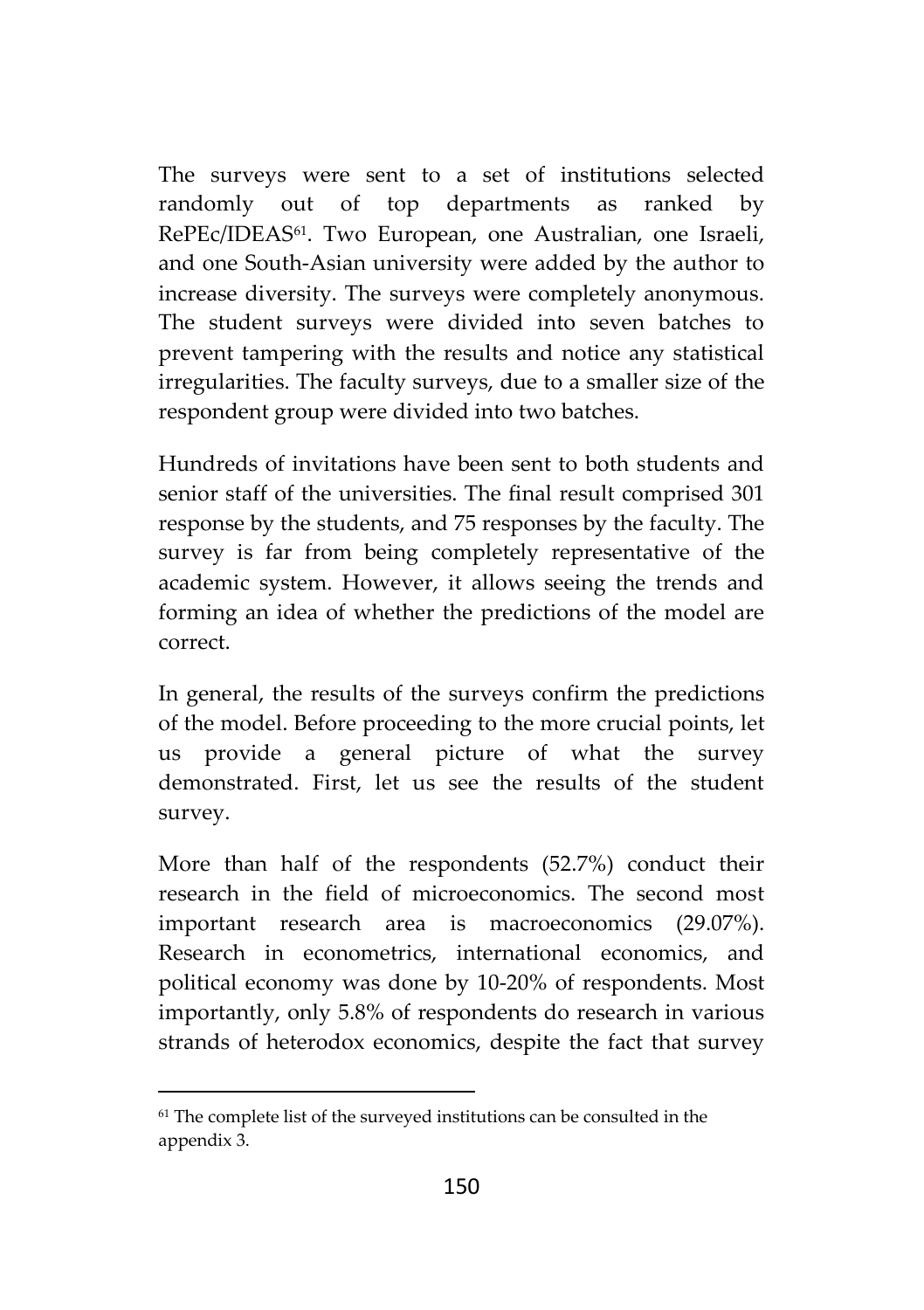included some of the departments with significant presence of heterodox economics faculty. In a larger selection of the faculties, the number would most probably decrease. What this means is that very few graduate students, at present, do research in heterodox economics.

The factors that mattered in the selection of topics for the research are interesting to look at in this respect. Although the leading factor in absolute importance is personal interest (9.14/10), it is followed closely by career/employment prospects factor (6.32/10) and relevance/popularity of the topic factor (6.27/10). These numbers suggest that among the leading factors that determine the choice of student topics are the factors connected with market and discursive value of the research. The emphasis on market value speaks to the importance of finding employment as one of the main priorities of a graduate student and confirms the preferences of the student player in our model. The importance of discourse value of any research is discussed in detail in the fourth chapter of the dissertation. The leading importance of the personal interest in combination with the fact that only 5.8% students conducting research in heterodox economics may be interpreted as a general lack of interest towards the discipline. However, it is necessary to keep in mind that graduate students undergo the selection process on their application to a graduate school. In this process potential students interested in heterodox economics could be either sieved out or, in rare cases, encouraged to change their topic later. The latter parts of the survey demonstrate that the interest to heterodox economics is much stronger than the number suggests.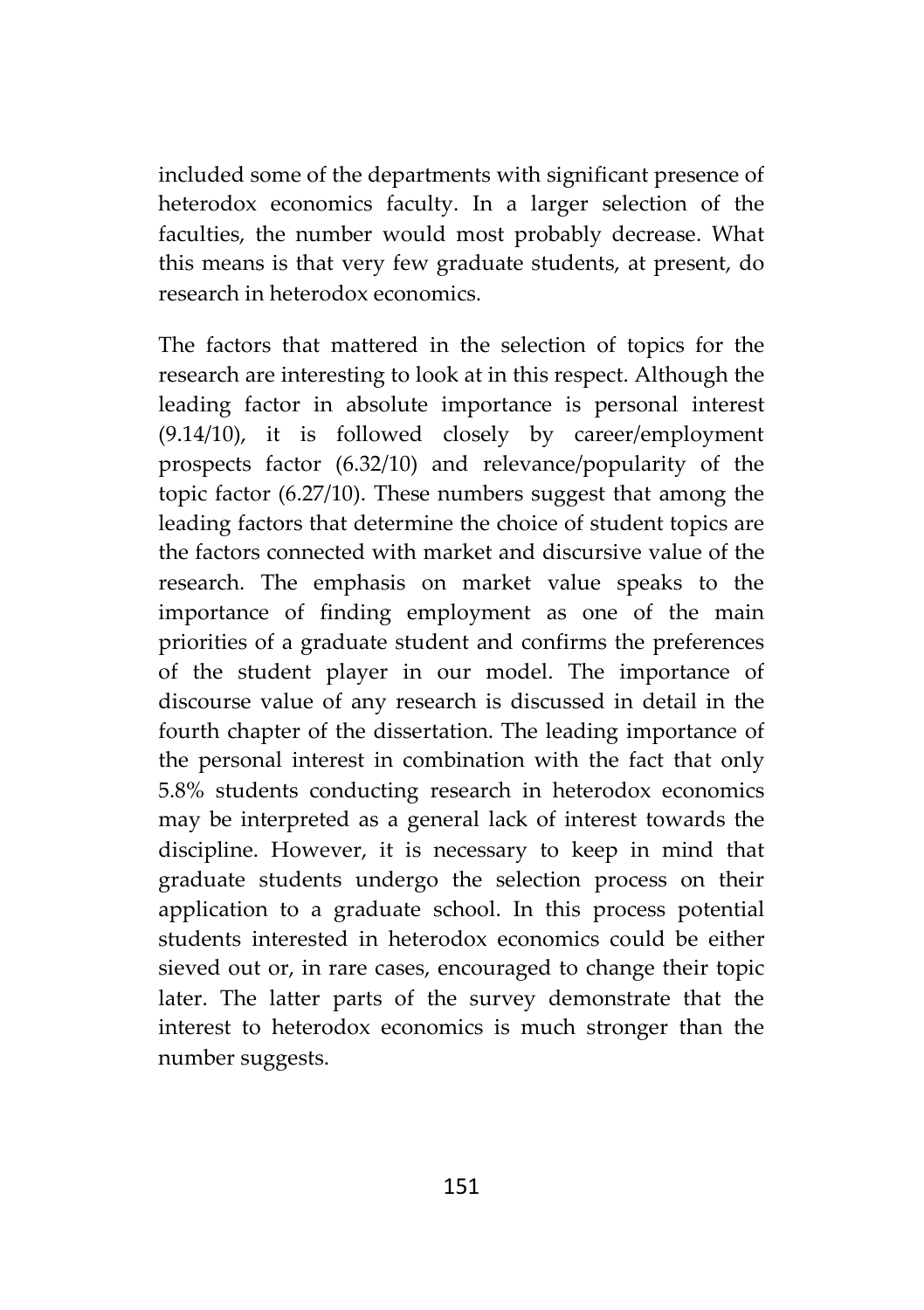The student survey demonstrated an almost perfect awareness of the graduate students about the preferences of the junior recruitment committees. The students identified that the main factors that contribute to the employability of the potential candidate are research productivity (8.86/10), research topic quality (8.61/10), and research fit to the recruiting department (7.87/10). An almost perfect correlation in the order of preferences between the student survey and the professors survey (in response to the same question), confirms that the student player is almost perfectly informed about the actions of the committee player. Curious outcome of the survey is that both students (4.54) and professors (3.16) identified teaching experience as the least important factor in the selection of the junior faculty. This fact evidences to the failing status of teaching and prioritization of research in the academia.

The next two questions of the survey aimed to elucidate the order of preferences in the choice between a research topic and a possibility to find employment. When the question was put in a softer way (changing the research topic if alternative provided better prospects) 56% of the students confirmed their willingness to do so. However, when the stronger version of the question was put (changing the research topic in which the student is interested, if it compromised employment prospects), only around 53% confirmed their willingness to change their topic for the one that would be better for finding employment. Only 6.4% of students decidedly declined changing their research topic in the softer version of the question, and only 5.7% did so with the stronger version. Although this situation is not a rule, a slight majority of the students would be willing to change their research if an alternative provided better employment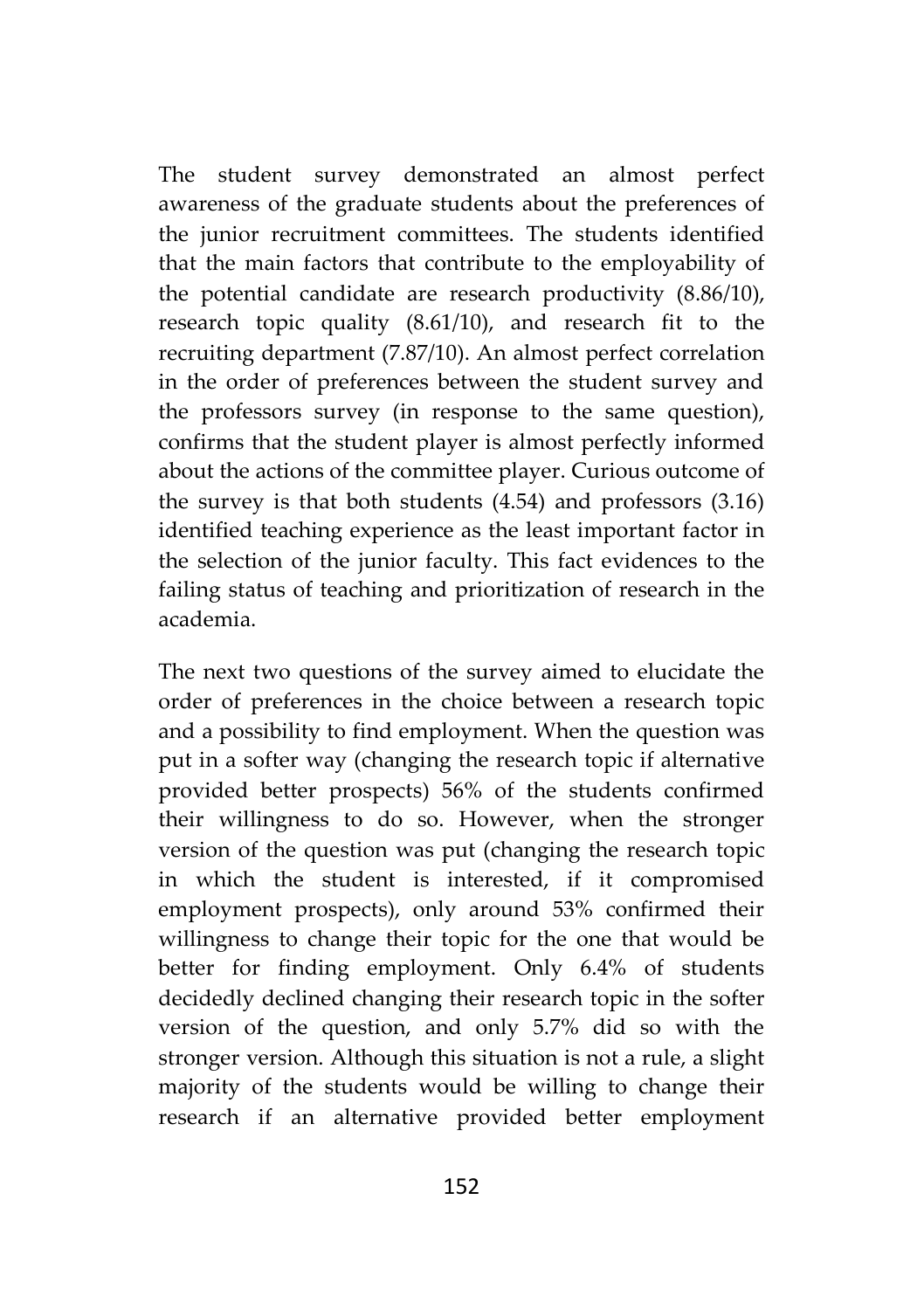prospects or their current research would compromise these prospects. The results confirm the unwillingness of the student player to choose the topic that would negatively affect employment chances.

Finally, the last set of questions concerned students' attitudes towards heterodox economics. This is an indirect test of the leanings of the current academic system. Considering that only around six percent of the respondents do research in heterodox economics, it is reasonable to suspect that the amount of people interested in the discipline would waver around this number. However, the results of the survey are quite surprising. More than 57% of respondents replied that they either have or had interest in heterodox economics. Furthermore more than 54% of respondents confirmed that they either would be interested (23.8%) or would consider (30.7%) doing research in heterodox economics strands. Although it is necessary to make an adjustment for institutional economics, mentioned among heterodox economics strands, which could have pulled the positive response up somewhat, the result is still surprising. The discrepancy between students that are doing research in heterodox economics strands, and those that would be interested in doing such research is also interesting. The explanation towards which the dissertation leans most is that problematic status of heterodox economics, relatively worse career prospects in the discipline, and complications in getting published contribute to this outcome. And although not among the most important reasons, the respondents that would not do research in heterodox economics identified worse career prospects (21%), lower chances of publishing (21%), and reputation of heterodox economics (21%) as some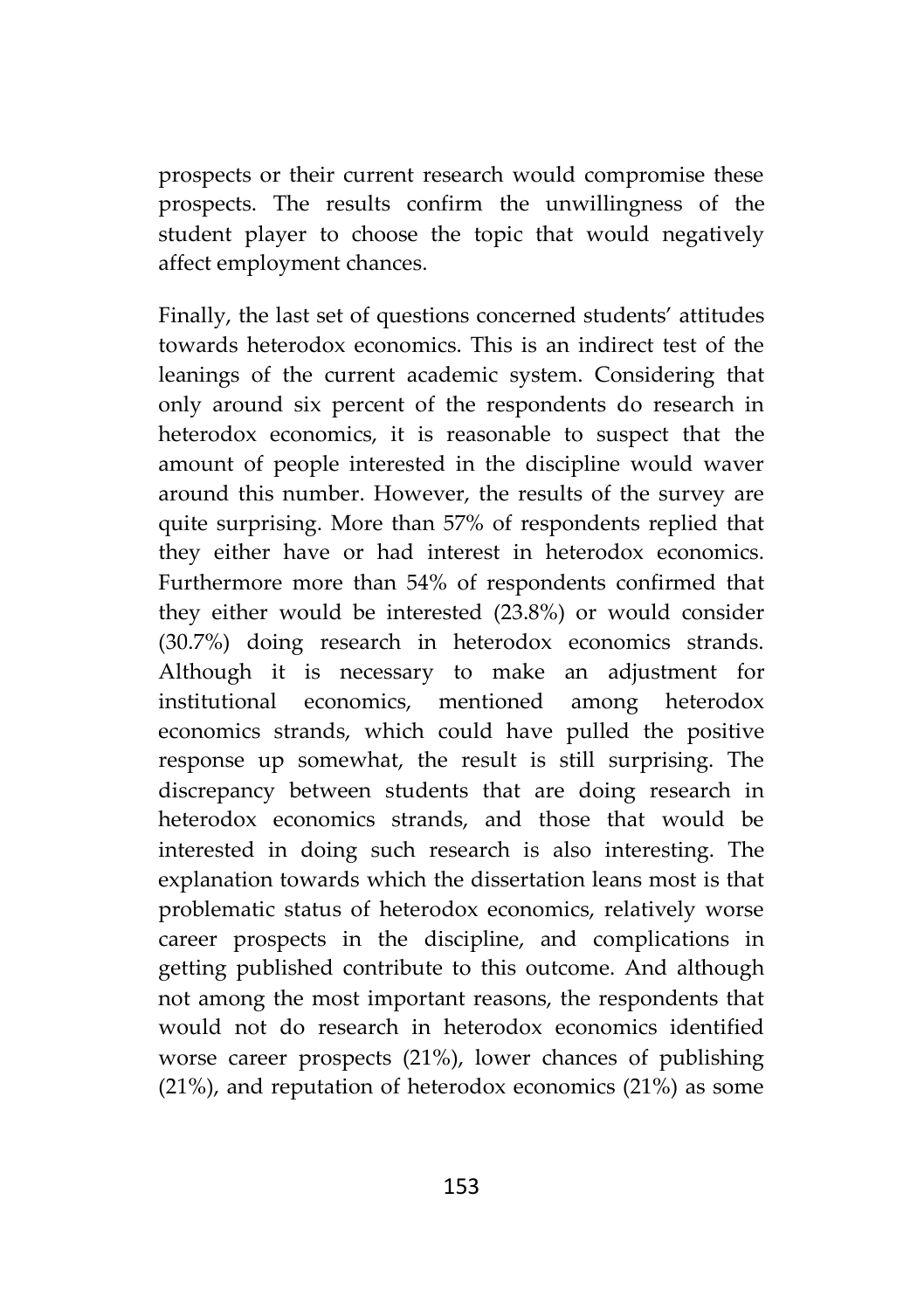of the reasons they would not do heterodox economics research.

Not less interesting are the results of the recruiting committee faculty. The surveyed faculty have identified their main research areas as microeconomics (52.38%), macroeconomics (34.91%), and econometrics (20.63%). Only 6.34% of respondents work in heterodox economics strands.

As has already been mentioned, the preferences of the faculty for the recruitment of the young faculty are well-understood by the potential applicants. Among the main factors that influence the recruitment are research topic quality (8.99/10), research productivity (8.95/10), and research topic fit to the profile of the department (6.17/10).

The faculty confirmed that they could predict the research productivity of the potential candidate. More than 86% replied that they either could, or could rather predict the research productivity. This point is quite important for our model, since of its main assumption was that the recruitment committee is aware of the lower research productivity of heterodox candidates. Obviously, this fact does not imply that the recruitment committee could necessarily predict heterodox economists producing less research. However, the following responses suggest so.

More than 67% of the faculty affirmed unwillingness to recruit heterodox economics candidates. Only 15% claimed that they would be willing to recruit a heterodox student. In part the situation could be explained by a certain bias towards heterodox economics. This is confirmed by the fact that among the reasons for their unwillingness to recruit a heterodox researcher the faculty claimed the reputation of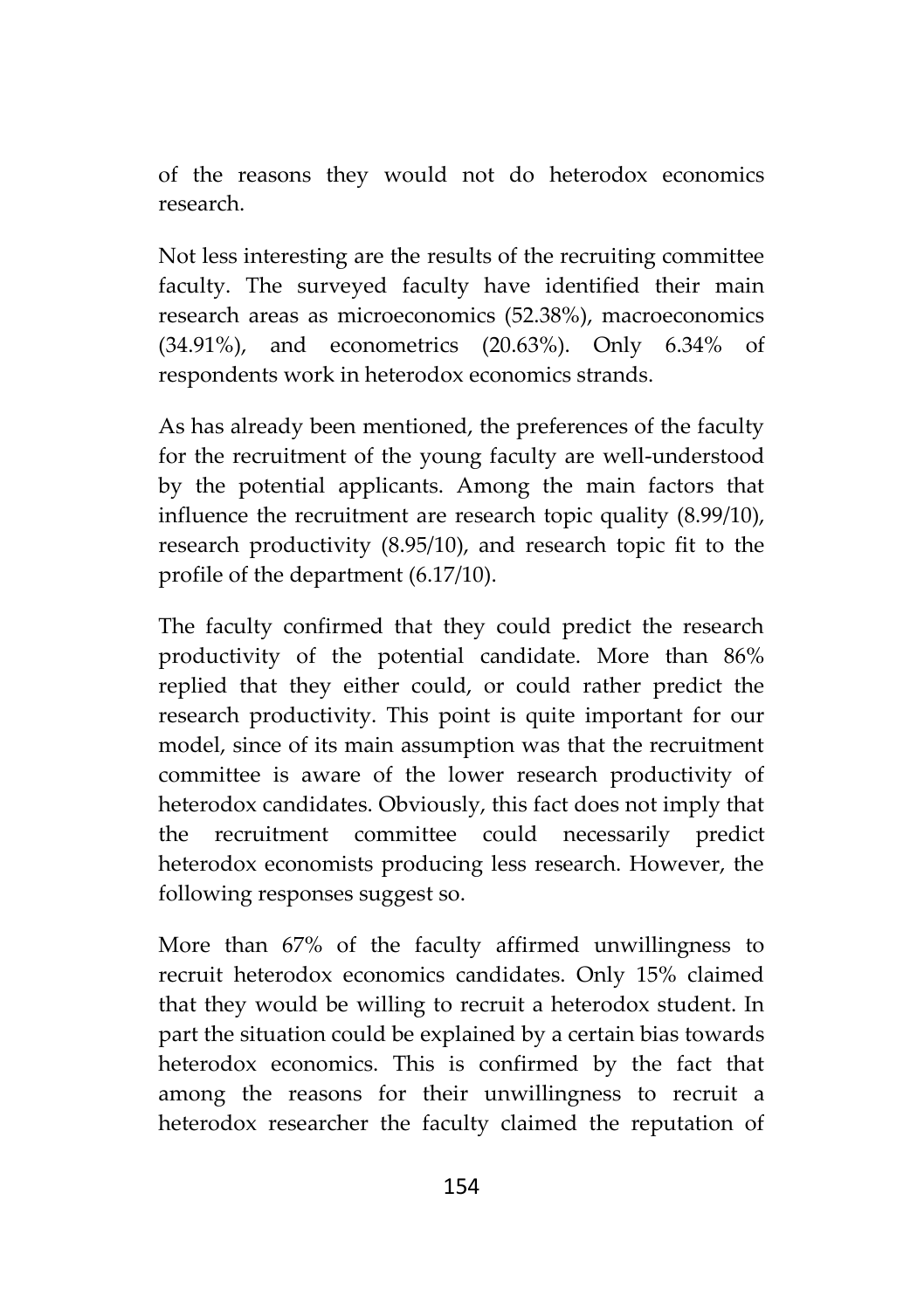heterodox economics (26.8%). Aside for the ideological concerns, however, the main reasons for the plight of the heterodox student are lower predicted research productivity (48.77%) and unpredictable academic performance (46.33%).

In sum, the survey results overwhelmingly confirm both the assumptions and the conclusions of our game. The student player is well informed about the preferences of the recruiting committee. The student player is willing to change the research topic if necessary for getting employment. Among the two candidates the recruiting committee would select the candidate with higher research productivity. The committee is aware that heterodox candidates have lower research productivity. This means that almost every recruiting game would proceed along the lines of the outlined scenario. The rankings reinforce new values in the academia, and these values work against marginal strands of research.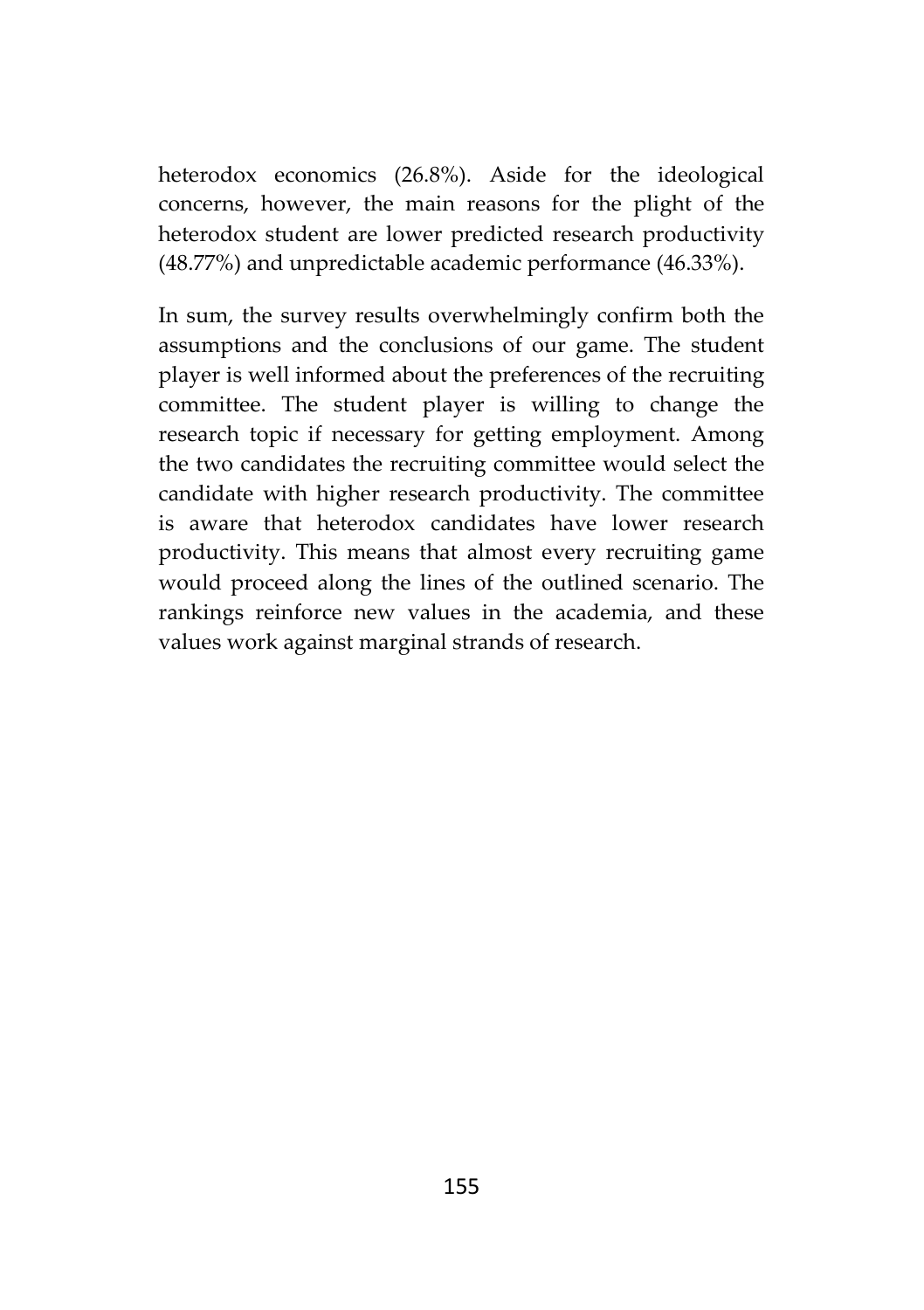### **Chapter 4. Beyond Academic Rankings.**

#### **4.1. Wider Implications and the Future of Rankings.**

The discussion of the previous chapter focused on incentives that rankings add into the academic system and effects that these incentives have. The main conclusion of the previous section was that the rankings work on the margin. In other words, rankings often provide only marginal incentives to follow certain choices. If an institution has a strong humanities department, it would not be tempted to shift more funding to STEM disciplines. Similarly, department strong in qualitative methodologies would not be likely to invest more into developing quantitative research culture. On the individual level, an ideologically motivated scholar would probably not change their research topic either.

Why are the marginal incentives that rankings create important? The answer to this question lies in the fact that, although an effect of marginal incentives might not be crucial in each separate case, in aggregate these effects could contribute to a significant tilt in the academic system. Scholars who are strongly resolved to pursue heterodox economics research would pursue this research even if it will detrimentally affect their employment chances. However, an unresolved graduate student would be strongly tempted to reorient his research towards more orthodox topics. To make an analogy with the political process, those are undecided voters that usually crucially affect the outcome of any campaign. In the academia, the undecided mass of students is also critical to determine the direction of knowledge production.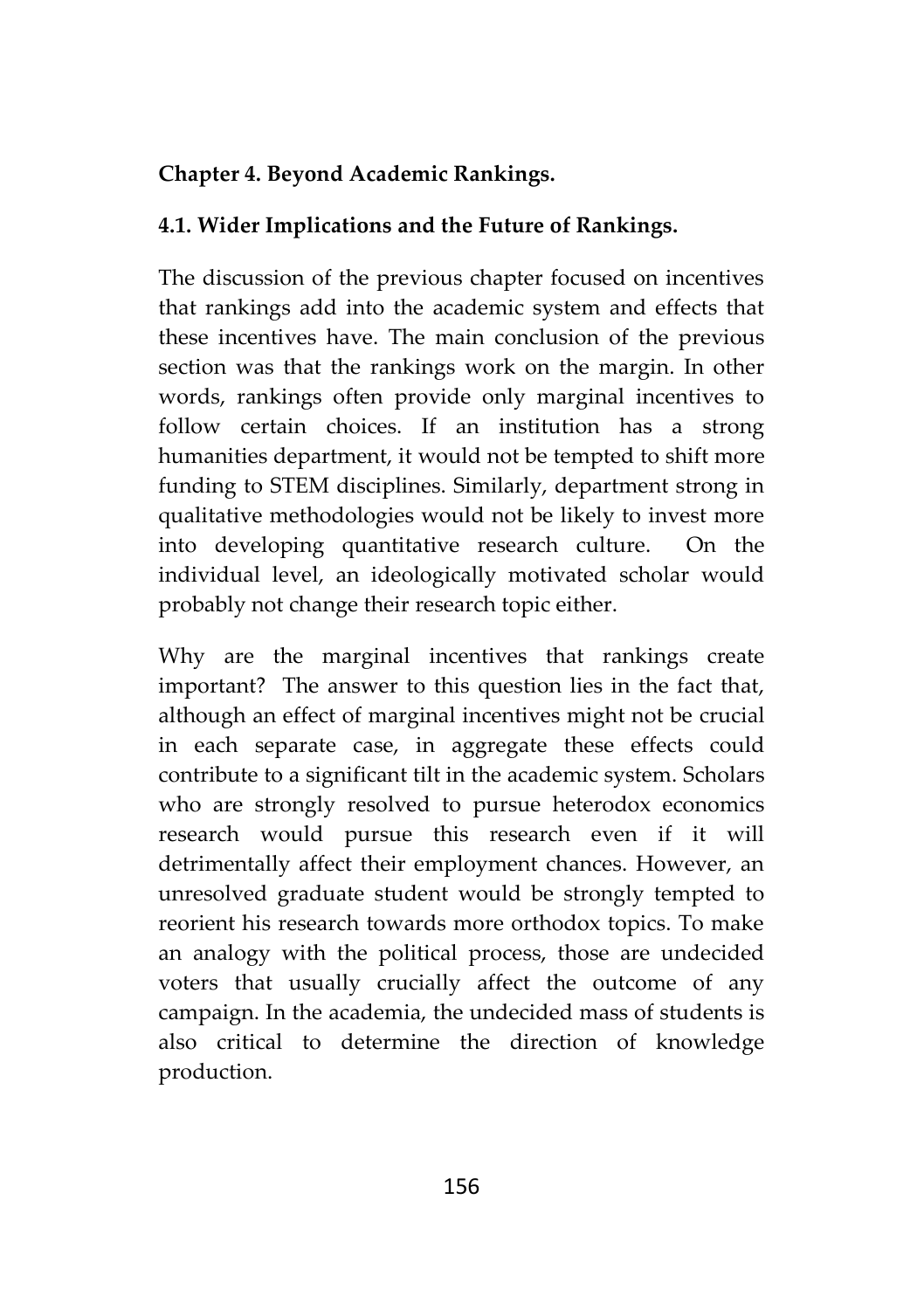The effect becomes stronger the more national or institutional involvement in global competition is. On the policy level, the more the country is involved in the international brain race, the more it will be likely to pay attention to measurements. Hence, for the countries that are at the core of the system or trying to position themselves close to the core, rankings create stronger incentives.

China, for instance, could serve as a good example of country acting in accord with the ranking incentives. Large amounts of Chinese research funding go to the STEM disciplines<sup>62</sup>, in particular to science and technology studies. Chinese institutions on par with the government put strong efforts towards repatriation of the brightest scientists from abroad<sup>63</sup>. New research centers, with a strong tilt towards science and technology and a large ratio of graduate students, are created (Litao, Jinjing, 2009).

The same is valid for higher education institutions. The more an institution is involved in the global competition, the stronger is the effect of the incentives that rankings create. This is valid on multiple levels. An institution that does not value participation in the global competition would not be likely to pay much attention to the incentives. However, for top institutions that are resolved to remain among the global elite incentives of the rankings are crucial. Their policies and choices ought to reflect the logic of the ranking system.

<sup>62</sup> "China urged to seize on new tech revolution," *China Daily*, 30 October 2012, http://www.chinadaily.com.cn/bizchina/2012-

<sup>10/30/</sup>content\_15856766.htm.

<sup>&</sup>lt;sup>63</sup> "China plans to attract more overseas Chinese scholars in next 5 years," *Global Times*, 27 August 2011,

http://www.globaltimes.cn/NEWS/tabid/99/ID/672861/China-plans-to-attract more-overseas-Chinese-scholars-in-next-5-years.aspx.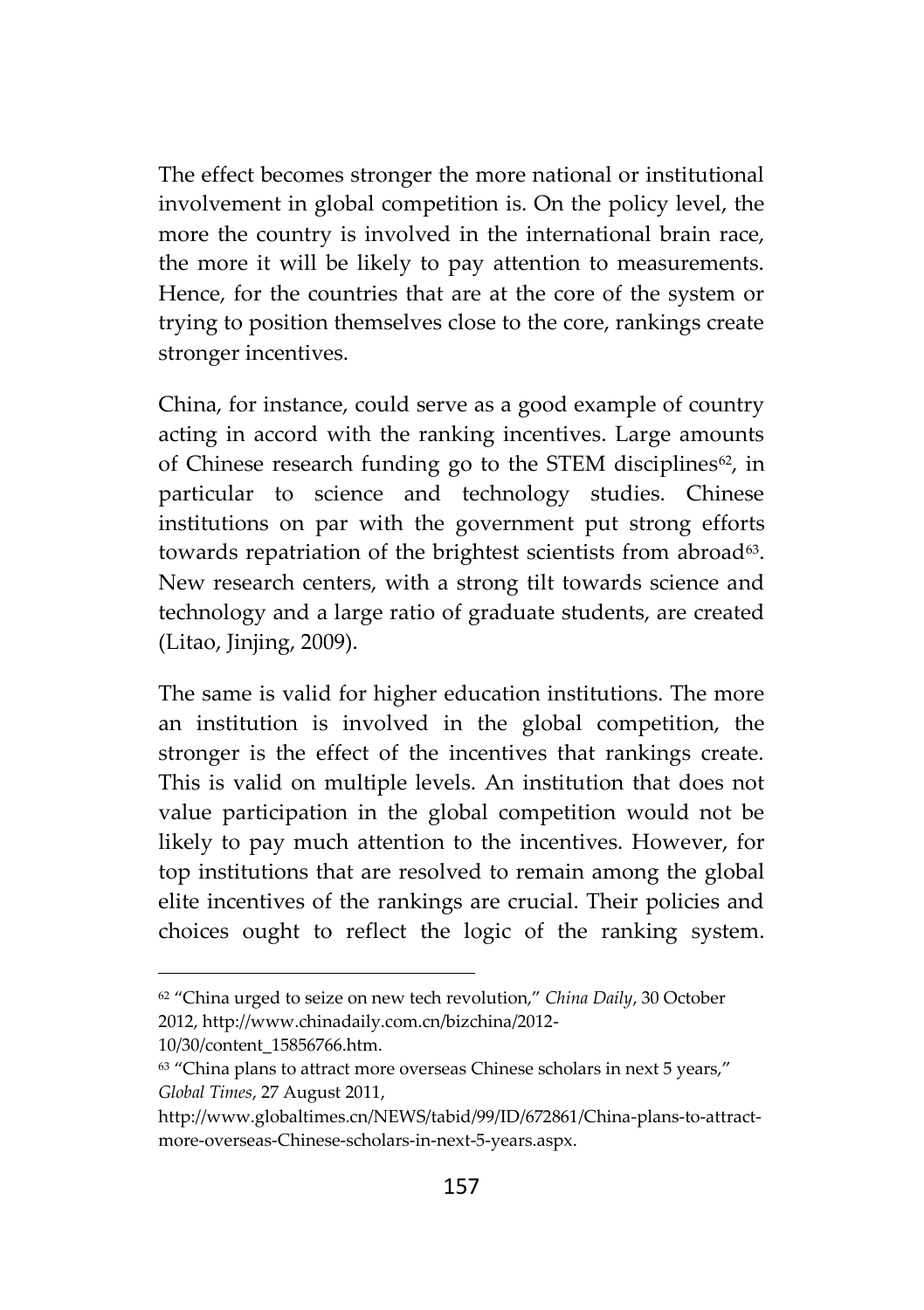According to Bowman and Bastedo "Rankings are likely to influence those who are vulnerable to status hierarchy produced by rankings, and that hierarchy of perceived value generates resources for research universities (Bowman, Bastedo, 2010: 19)."

The same situation is valid for top departments and schools. For these schools creating the product that the rankings value most is essential to their institutional status. Returning to the example of economics, the leading economics schools would have a strong disincentive to hire economists working in heterodox strands simply because their predicted research productivity islower.

A quick analysis of the leading economic departments confirms this point. Lee, Grijalva, and Nowell have compiled the ranking of economics departments of the US universities with a meaningful presence of heterodox economists (Lee, Grijalva, Nowell, 2010). In total 27 economics departments were ranked, including such powerhouses as UC Berkeley and NYU. The ranking includes number of heterodox economists on the faculty of an institution and their importance index, the percentage that the heterodox economists contribute to the total productivity of a department. If we compare this ranking with the general ranking of economic departments provided by RePEc/IDEAS, which calculates the overall impact of academic departments based on traditional citation counts, interesting results emerge.

In the heterodox ranking there are twelve university departments where heterodox economics research constitutes relatively high input of total research productivity (more than 30%). Out of these departments only 1 department, that of UC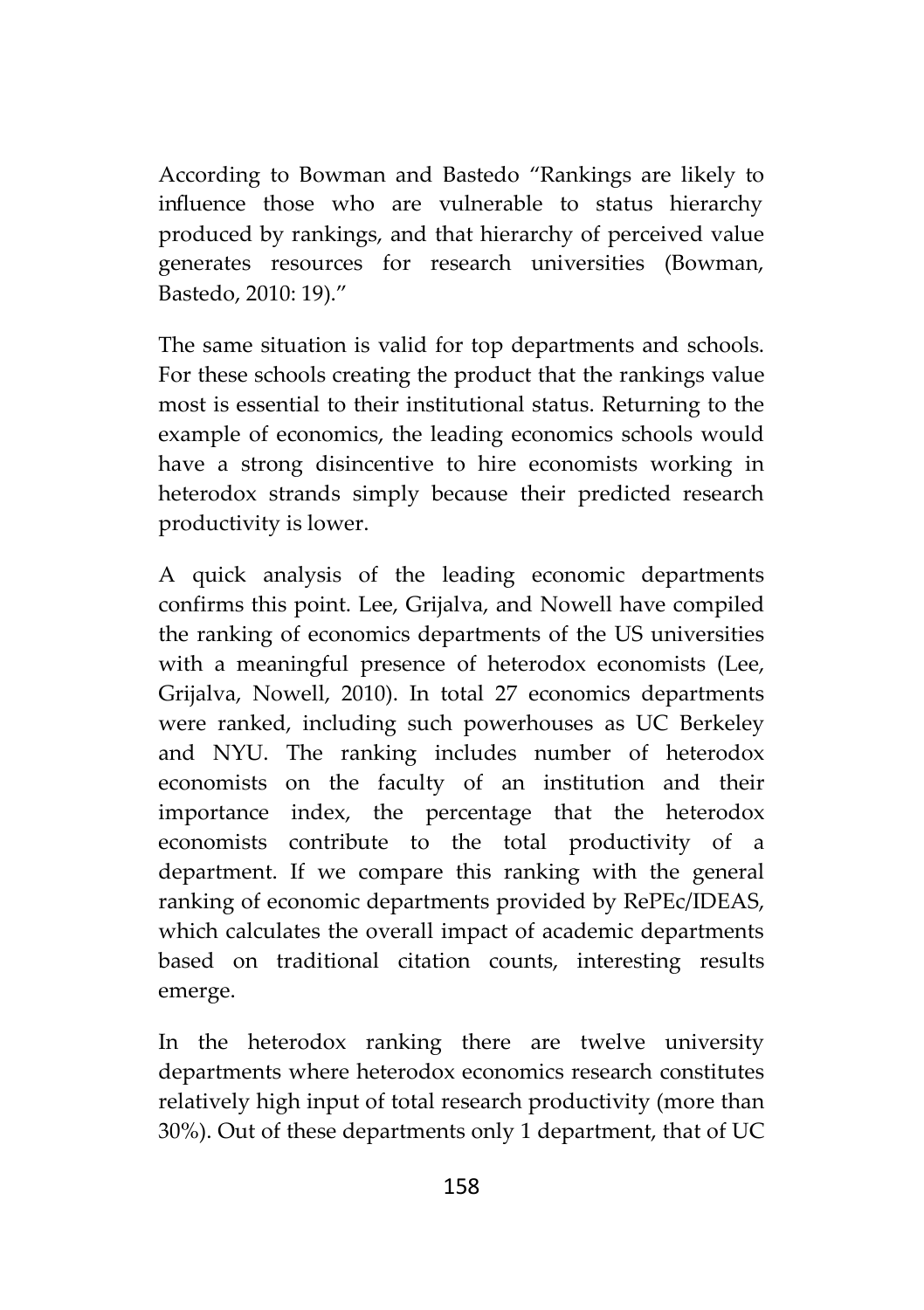Riverside was ranked among 25% of university departments in the US in 2013. The curious fact among the rest of the 27 departments is that there is an almost perfect inverse correlation between how much heterodox research is being done at the department and how high it is placed. Even relatively strong institutions, figuring prominently in global university rankings, have relatively badly ranked university departments in economics, if these departments produce heterodox economics research. Relatively well ranked universities with high proportion of heterodox research include University of Massachusetts Amherst, Northeastern University, University of Utah, University of Nebraska- Linkoln, and Temple University. None of these universities' economics departments figure in the top-233 economics departments rated by RePEc, although relative to their position in the world university rankings they should be around the top-100.

Elite economics departments deserve special mention. Out of top fifty world universities, the schools that have meaningful heterodox presence number a disappointing four: University of Michigan, UC Berkeley, New York University, and University of Washington-St. Louis. Each of these universities has only two faculty members working in orthodox fields and their contribution to overall research productivity of their departments is relatively low. The vast majority of other top economics schools and departments have virtually no heterodox economists. In sum, among the faculty of the very best economics departments in the United States the presence of heterodox economists is negligible.

This analytic exercise does not completely prove a tilt against heterodox economics. Correlation does not mean causation.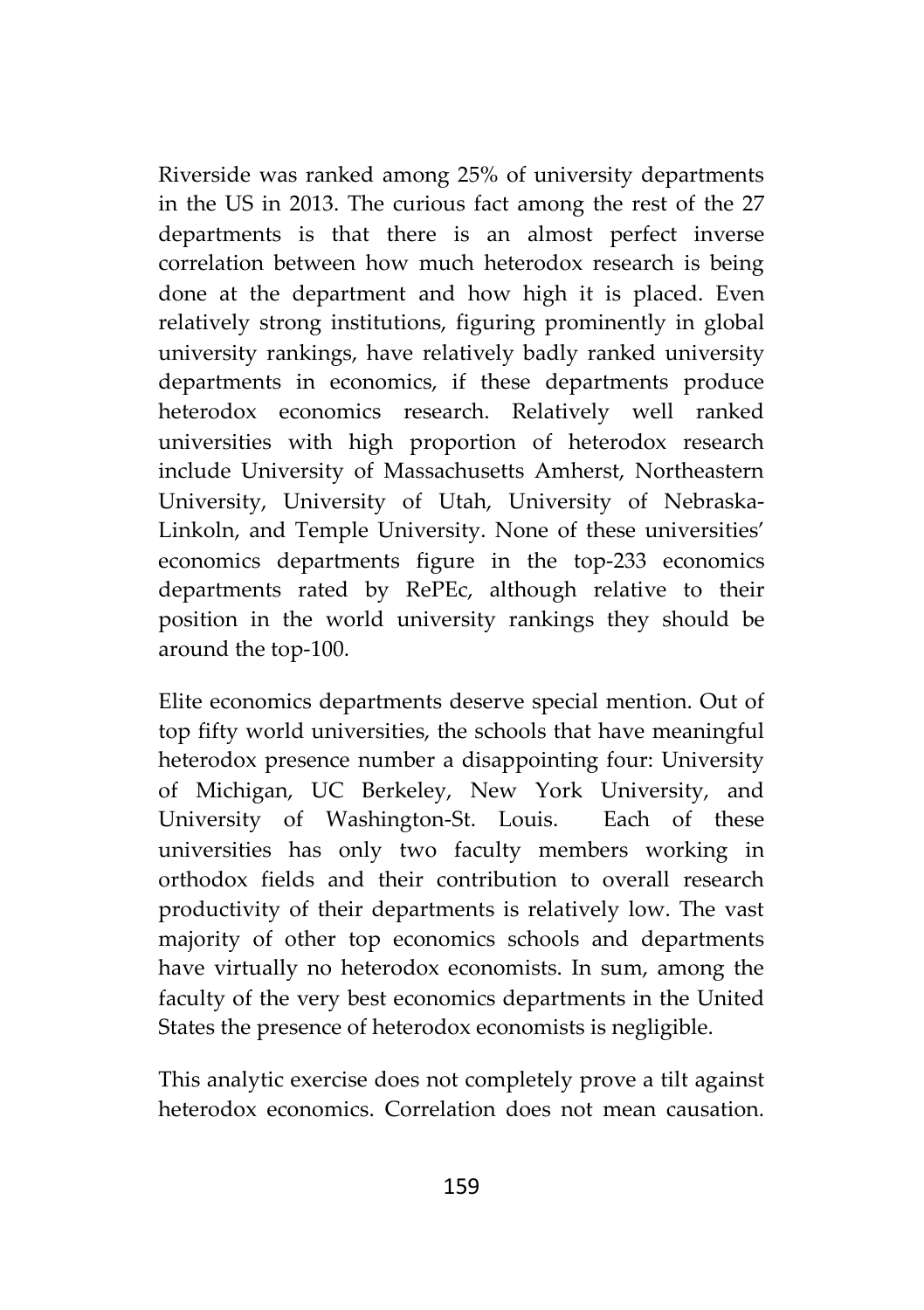However, the fact that a huge chunk of economics research is underrepresented in virtually all top universities is quite interesting. Furthermore, the situation where departments with high heterodox research activity are not included even in a relatively large selection of top economic institutions is somewhat puzzling.

The system has a circular logic. The more non-standard economics strands are sidetracked, the more profound this trend becomes. There will be more and more economists working in mainstream fields of economics, which would make the field even more dominant. At the same time, there will be less and less economists working in non-standard economics sub-fields, which threatens the field with extinction and creates a risk of rigidifying the discipline.

The trend would similarly reflect on the availability of supervisors. The more mainstream economists the system produces, the more they dominate economics departments. The predominance of mainstream economists in economics departments could lead to the situation where even if a potential graduate student would like to do research in non standard strands of economics, they might have a problem simply finding a suitable supervisor. Furthermore, as at the first degree level the role of a supervisor is critical in the choice of research topic, the supply of people that would be willing to do research in non-standard economics could be undercut at the source.

It is reasonable to ask how this information is important for the system of knowledge production. After all, heterodox economics strands have never been extremely popular with the majority of economists. The rankings, in this respect, just add further incentives for marginalization of already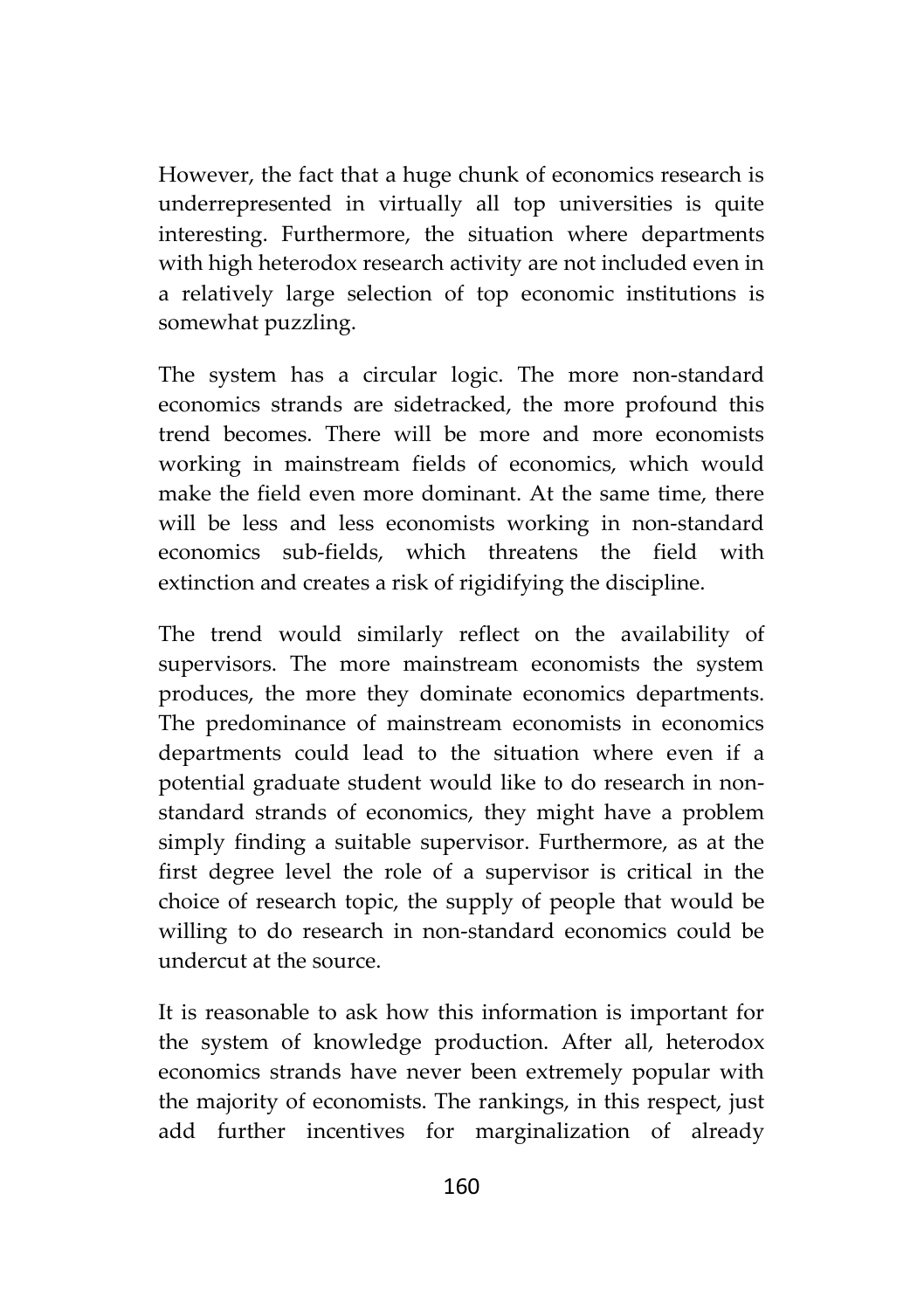marginal fields of study. It is not even clear to what extent the rankings contribute to the demise of non-standard economics strands. The only thing that follows directly from our analysis is that there are these new incentives for marginalization. Therefore, in large numbers these incentives would have some effect on the economics discipline.

The sad fate of heterodox economics aside, the importance of this discovery lies rather in the fact that the marginalization process could be extrapolated on wider situation in the international academia. If economics and other quantitative disciplines contribute more to the standing of an institution in international rankings, why not invest more resources into these disciplines? If in political science, political economy research brings better measurable results than in political philosophy, why not promote the specialization in political economy? That is, of course, if social sciences and humanities are to be supported at all. In the end, natural and life sciences, as well as mathematics and computer science give a rather considerable advantage for the institutions that choose to specialize in these fields. Relatively young technological schools, such as HKUST, showed well the direction to go in case an institution wants to break into top ranks.

The process of marginalization works on multiple levels. On the level of the country, it sidetracks less known institutions in favor of more prominent and recognized ones. This is especially dangerous for up-and-coming institutions that did not have enough time to demonstrate their potential. If such institutions are not in focus of government policies, their growth may be stunted by their inability to compete on par with their more established peers.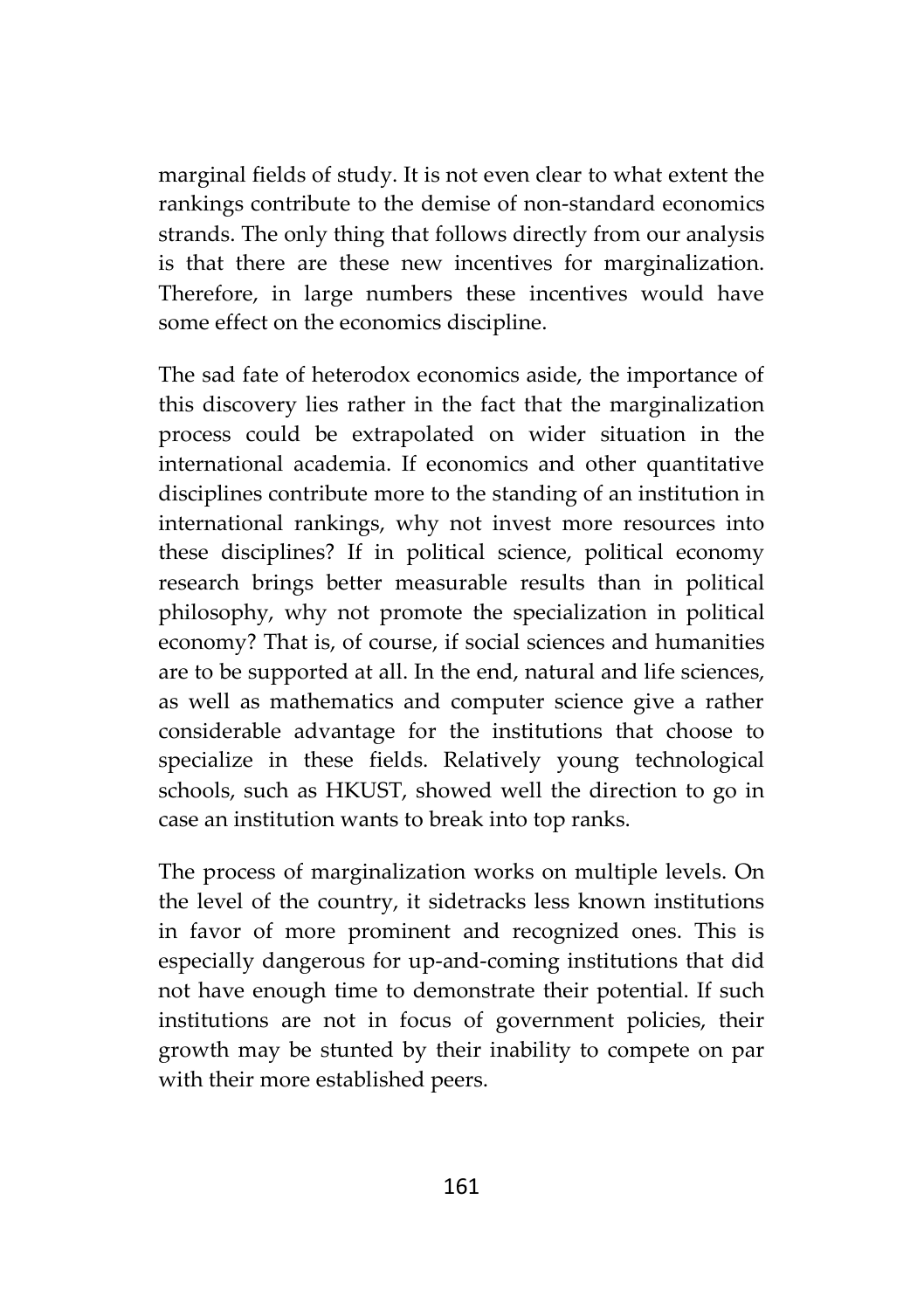On the level of higher education institutions, marginalization manifests itself in better support for particular departments. This means that there are strong incentives to invest into the departments that are better suited to position their higher education institution among the global universities elite. Again, this situation is more dangerous for institutions that have relatively weak departments in the disciplines less favored by the rankings. There is no reason to support a young department of literature during the time that it needs to grow stronger, when the resources could be invested into department that could give an immediate benefit. Furthermore, to make matters worse there is a disincentive to found new departments in humanistic disciplines, because resources that need to be invested into this endeavor would give a relatively better payoff in STEM departments.

On the level of faculties and departments there is an incentive to promote fields and disciplines that suit better to the system of measurements devised by various rankings. The alliance between social sciences and humanities is ditched in favor of the alliance between social sciences and sciences, with quantitative and experimental methodologies taking precedence over qualitative methodologies.

On the level of individual disciplines, less popular fields of inquiry are being marginalized in favor of more prominent ones. Bigger audiences usually mean more citations and better publication opportunities. To survive in a fast paced environment of international competition, it is reasonable to support those fields that could yield the best measurable performance. The culture of numbers dominates the academia.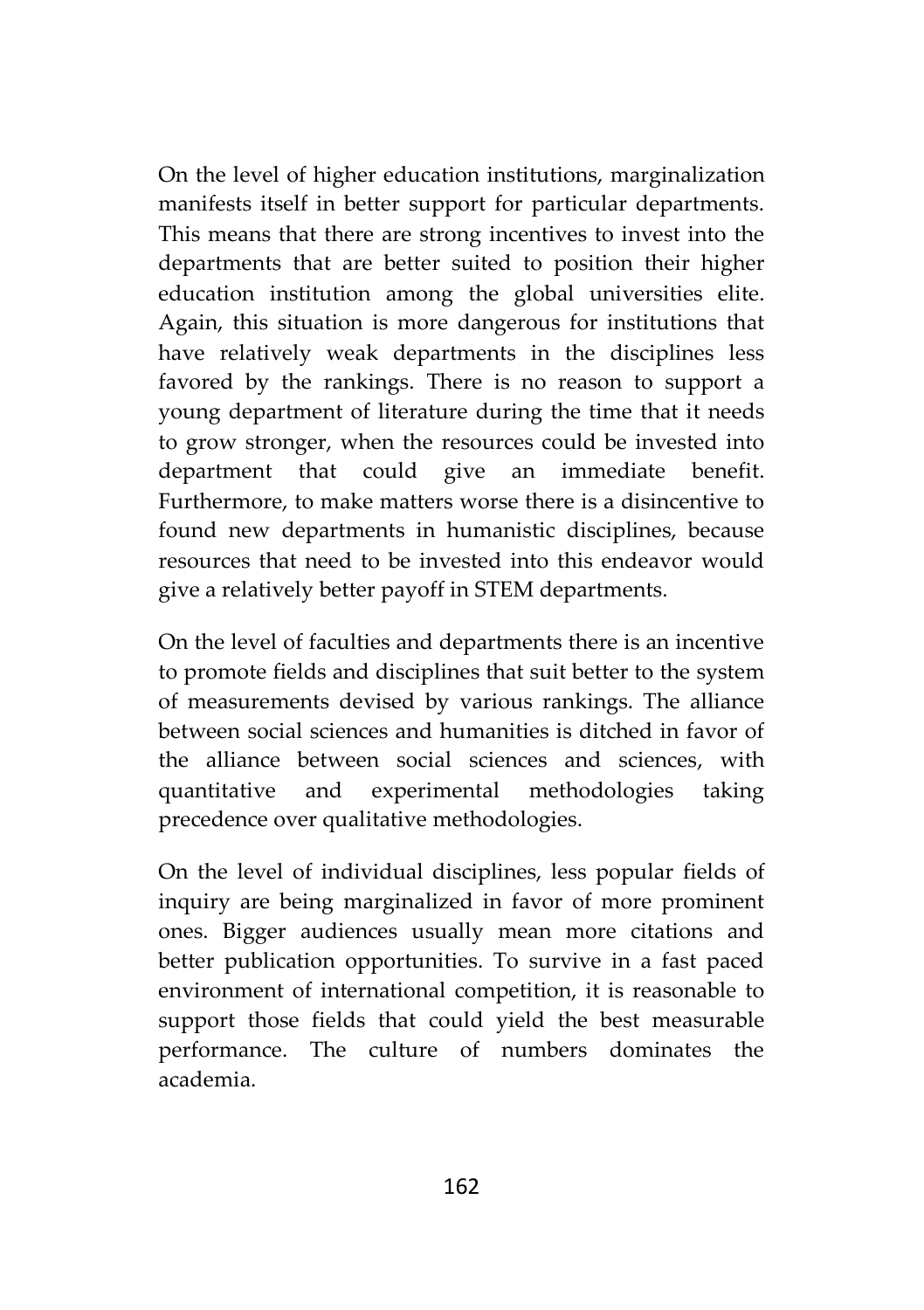A whole culture of research production – that of publishing comprehensive works – is being sidelines in favor of fast track production of easily digestible research. The culture of fast research gives precedence to speed over depth. The logic of this situation is to produce the most citations in the shortest period of time. Although it is not the rule, it usually means that a researcher has to publish new research in copious quantities, without investing too much into its quality. As soon as research is publishable, it is a publish-or-perish situation.

The book is badly suited to this fast environment. Its larger size decreases the potential readership. Consequently, the book might yield lower citation counts. Considering that the effort that needs to be invested into producing a book is often higher, there is a disincentive to publish comprehensive investigations in any field. More and more disciplines engage in this fast paced research production. The example of our own investigation is telling. In the literature review section, it was shown that there are only a few books written on the topic of rankings, despite a vast amount of articles dedicated to the topic. The void, produced by the decrease of comprehensive works, is filled by collections of articles or multi-author works. These surrogates partly fulfill the demand for a deeper treatment of the topic. However, they lack the coherence of a single author investigation.

The process of marginalization restructures the academia in unprecedented ways, and the rankings are a pivotal part of this process. The skew in the system of knowledge production might have been in the academia for a long time. Nevertheless, it is the rankings that reinforce and further this skew.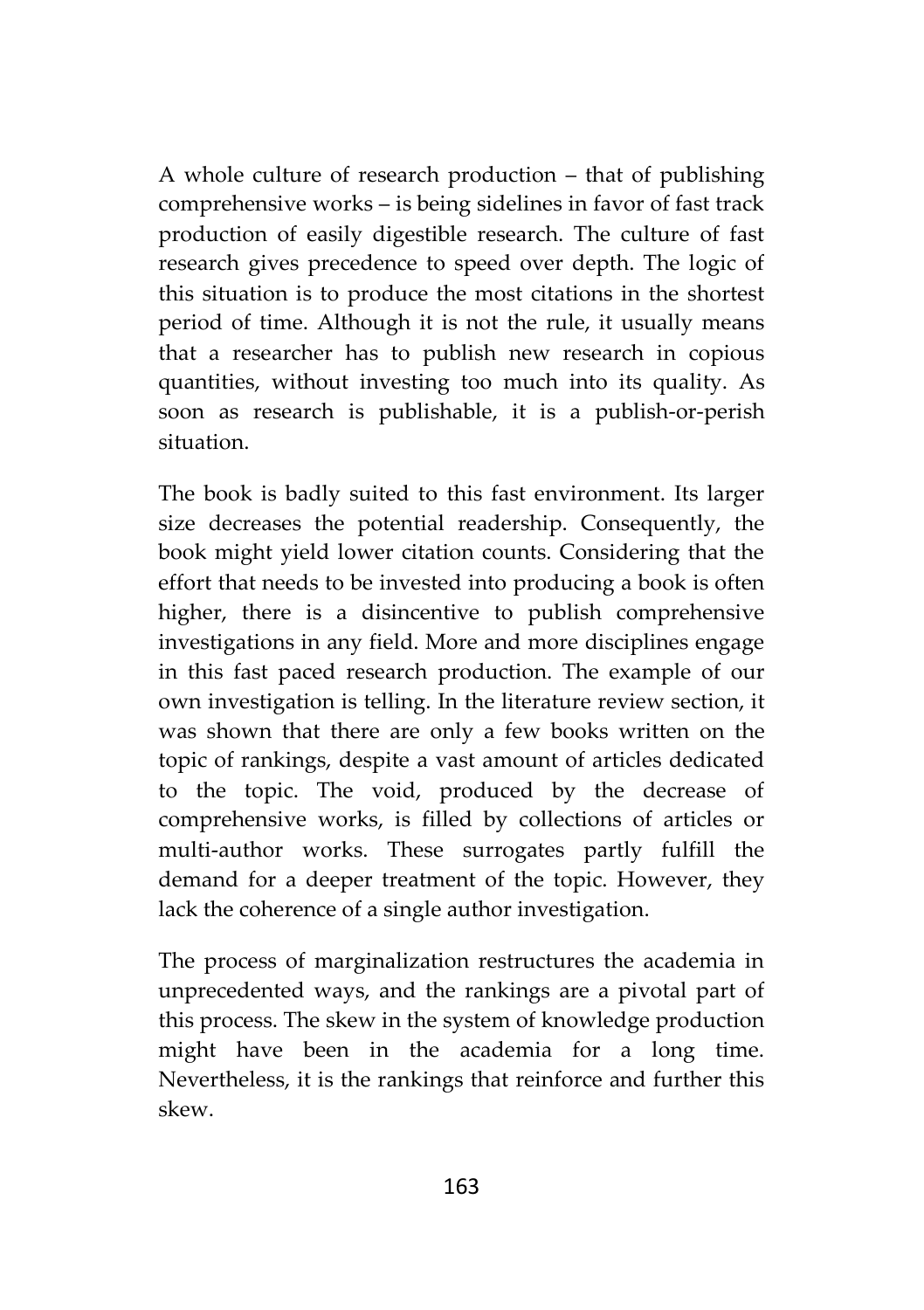Since rankings play such an important role in directing the system of knowledge production, the hopes to rectify the skew are connected to further development of ranking systems. As rankings become more nuanced, the marginalization process might cease to exist. Multiple bundles have to be overcome before this scenario would realize itself.

The first bundle is the development of more sensitive proxies for measuring research in various disciplinary domains. The development of more sensitive proxies could rectify the situation where various disciplinary domains are represented unequally, thus eliminating the skew towards STEM disciplines. This is, possibly, the most complicated problem to solve on the way to more accurate ranking systems. Developing more sensitive proxies does not mean simple normalization counts. Normalization counts do not tend to produce accurate results by themselves. They have both temporal and field bias (Rauhvargers, 2011: 64). The impact of research should be judged on the impacts outside of simple citation counts. The merits of any research should be analyzed on the basis of a research's contribution to its field and to its stakeholder community. It is necessary to admit that, at present, there is no system of measurements sophisticated enough to measure research impacts across various fields. Furthermore, development of proxies for such system is a cumbersome process that ought to rely on complicated algorithms. Any such algorithm would invariably complicate measurements and render them less transparent.

In the absence of more accurate proxies, the possible solution to the ranking dilemma is a further diversification and fragmentation of ranking systems. The ultimate result of such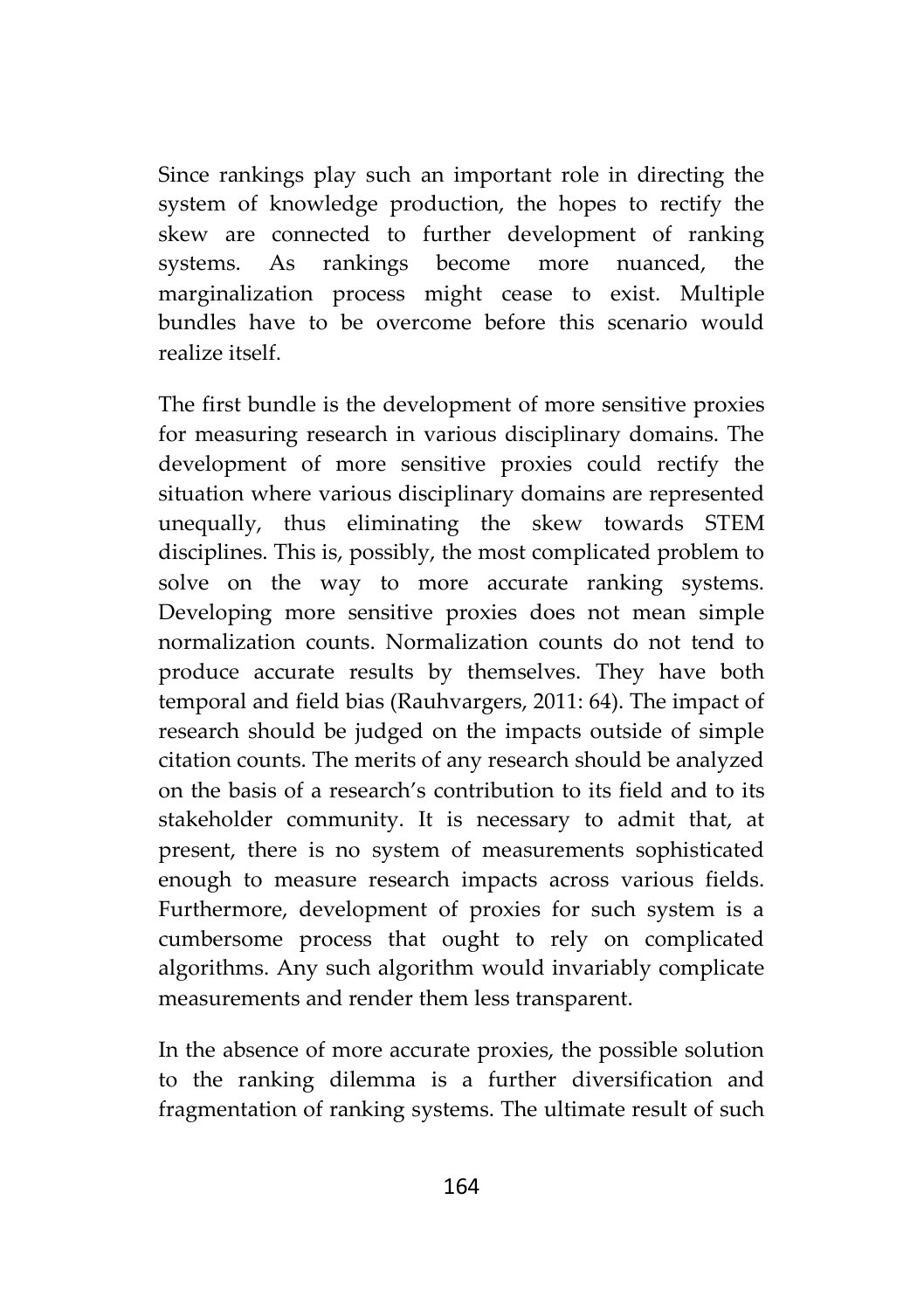development is a plethora of rankings measuring each discipline or disciplinary domain with a set of proxies uniquely suited to this discipline. In theory, development of ranking systems along these lines could create a quite accurate system of measurements in the absence of more sensitive proxies. Drawbacks of this solution are a possible informational congestion and lack of possibilities for wider comparisons between fields and disciplines.

Another bundle that needs to be overcome in the development of ranking systems is devising better measurements of teaching. There are no simple solutions in this direction either. An accurate set of criteria to measure teaching quality is hard to devise. There might even be the case where a certain differentiation between disciplines would be necessary, since not every discipline is equally teaching intensive. Unlike measurements of research quality, measurements of teaching quality are practically absent. The claims of principal ranking systems that such proxies as the number of Nobel Prize winners or the employers' reviews are legitimate measures of teaching quality are ludicrous. Measuring teaching quality in such way is akin to measuring knowledge by the success with which graduates are able to climb a tree. Considering how simple it is to devise at least some sort of proxies for measuring teaching quality, it is surprising that there is still no hint of such developments in principal ranking systems.

One obvious method of measuring teaching quality is to conduct surveys among the students. It is a seemingly cumbersome procedure; however, many schools already have the results of students' surveys. Although there is no reason to believe that this data would be readily available, there is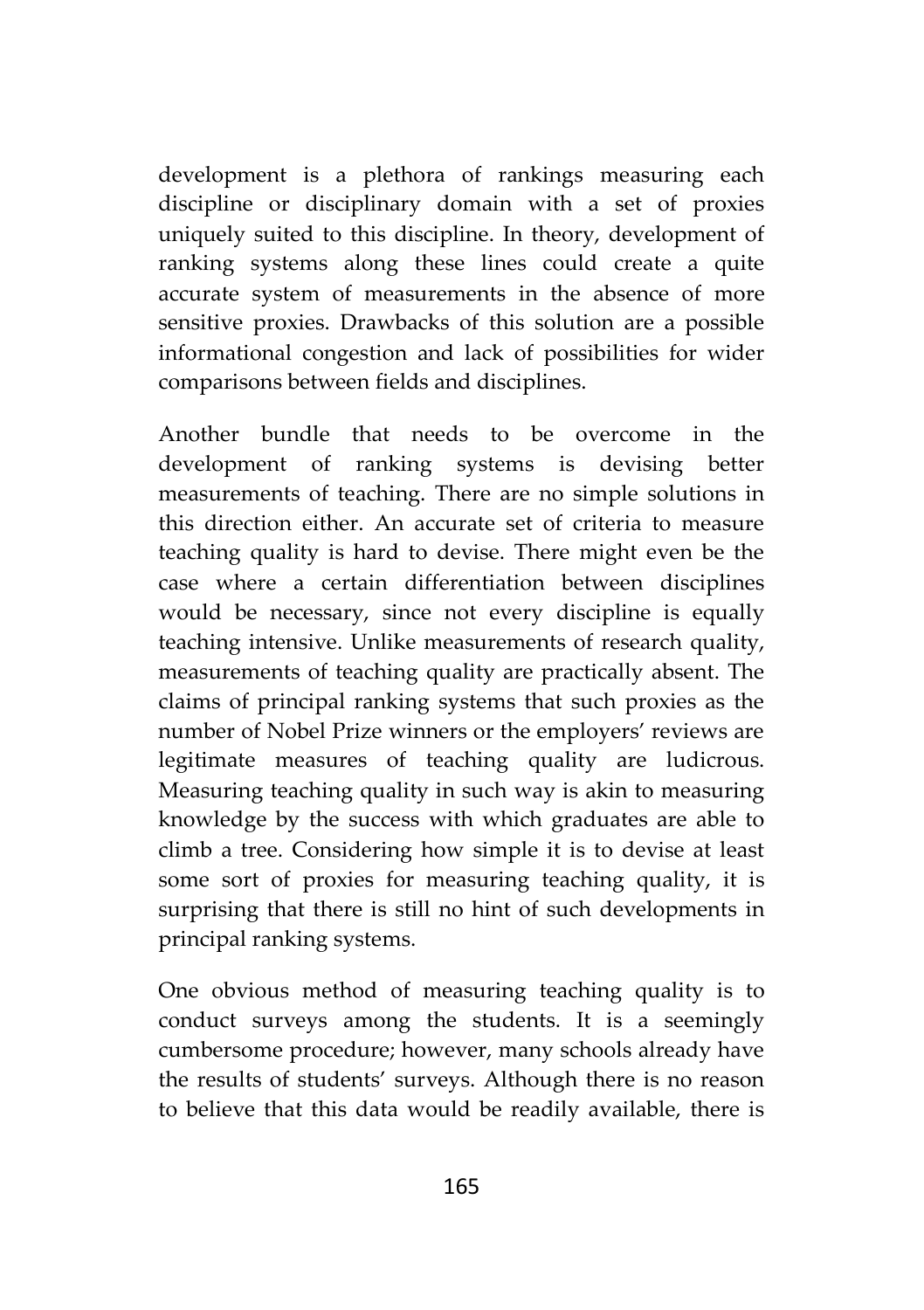also no reason to believe the contrary. A certain reluctance to use this approach may be connected to an old fashioned distrust to student evaluations. An attempt to introduce a website for measuring teaching quality in the UK, for instance, caused uproar in the British academic community<sup>64</sup> .

Including student survey as a part of university evaluation could be a controversial move for major ranking systems. More complex systems of teaching quality evaluation may include a combination of student and self-assessment, accompanied by various proxies. Among the possible proxies are progress of students' performance, employers' satisfaction, and alumni success. Obviously, any such evaluation would need thorough elaboration. However, in the current situation, any sort of teaching assessment would invariably be better than the proxies already in use.

Finally, one of the most tangled bundles to deal with is devising reliable measures for comparison between institutions with different institutional missions. In other words measuring research and teaching intensive universities with the same set of measurements is somewhat problematic. This is not only a problem of teaching versus research. This is an issue involving institutions that may have widely divergent objectives. A US public university, for instance, may fulfill functions of a research university and a community university at the same time. The two missions evoke widely different institutional behaviors. A focus on solving community problems may disadvantage a university in the international competition. At present, good universities

<sup>64</sup> Chris Parr, "We Are Not Dancing Bears," *Times Higher Education*, 13 June 2013, http://www.insidehighered.com/news/2013/06/13/british-professors object-website-ranks-them.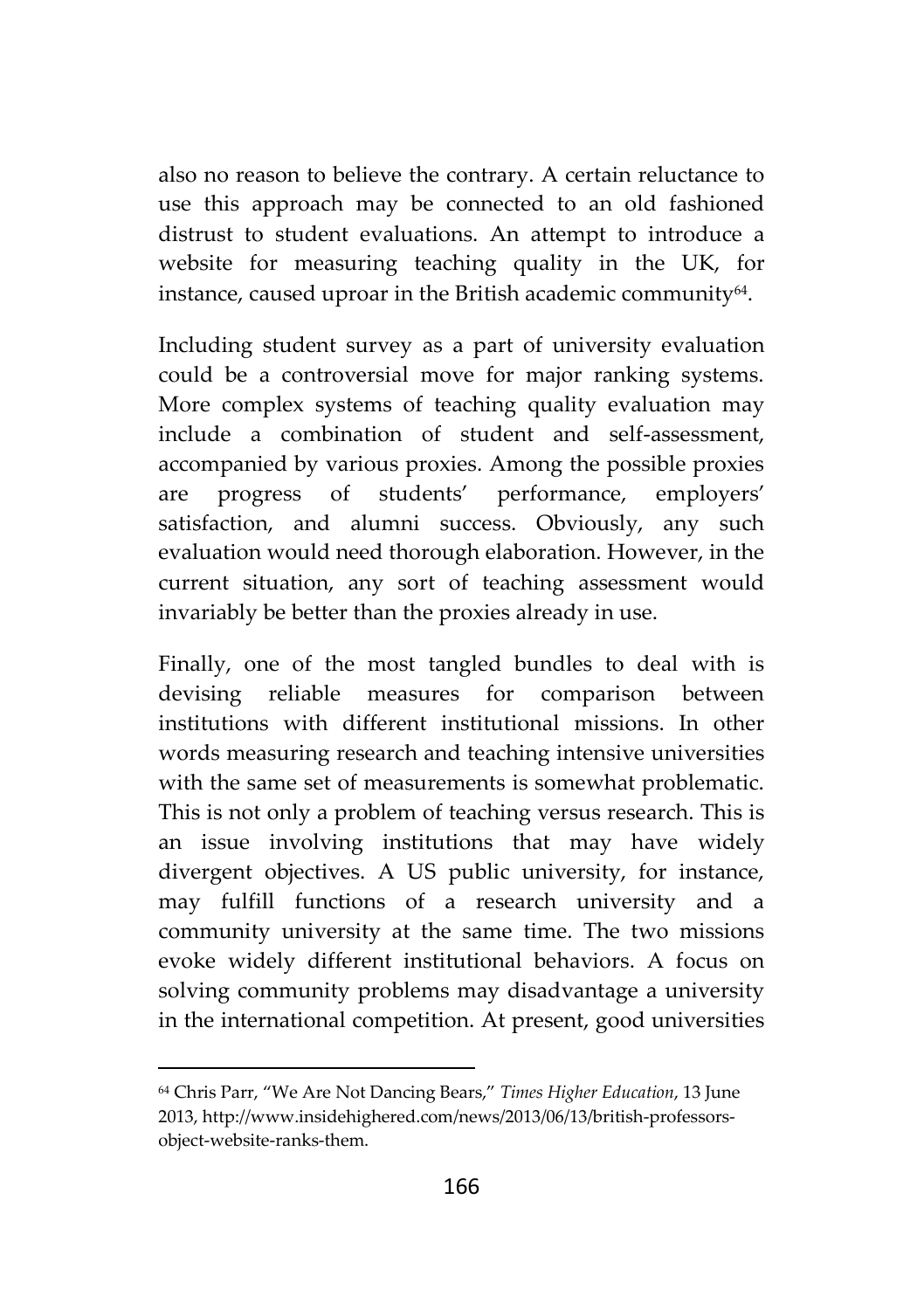are incentivized to pay less attention to any of their missions other than research. However, this situation is potentially dangerous in that it directs universities in one direction, while sidelining any benefit that they could bring into other pursuits.

The problem of uniform treatment is the most complicated problem to overcome. In the United States, for instance, there are separate rankings for comprehensive universities and liberal arts colleges<sup>65</sup>. Since these institutions pursue divergent missions such move is well justified. However, this is once again the strategy of diversification. If the rankings would be diversified in the direction of both discipline specificity and institutional specificity, the result could be an overwhelming number of rankings that is too confusing to be employed for any meaningful purpose. Alternatives are not quite clear. The U-Multirank<sup>66</sup> might present an example of sensitive adjustable ranking. However, it remains to be seen how well it will manage to tackle the diversification problem.

On the basis of everything that has been said above we can outline various scenarios of further developments. Two main axes that should be taken into account are whether rankings will diversify and whether they will continue to play a prominent role in the higher education. The rankings are here to stay, as every other article is keen to underline. However, it does not mean that their significance will remain the same. Similarly, the problems of the rankings would not necessarily

University Ranking," http://colleges.usnews.rankingsandreviews.com/best colleges/rankings/national-universities.

<sup>65</sup> See, "USNWR National Liberal Arts College Ranking,"

http://colleges.usnews.rankingsandreviews.com/best-

colleges/rankings/national-liberal-arts-colleges; "USNWR National

<sup>66</sup> See, "U-Multirank,: http://www.u-multirank.eu.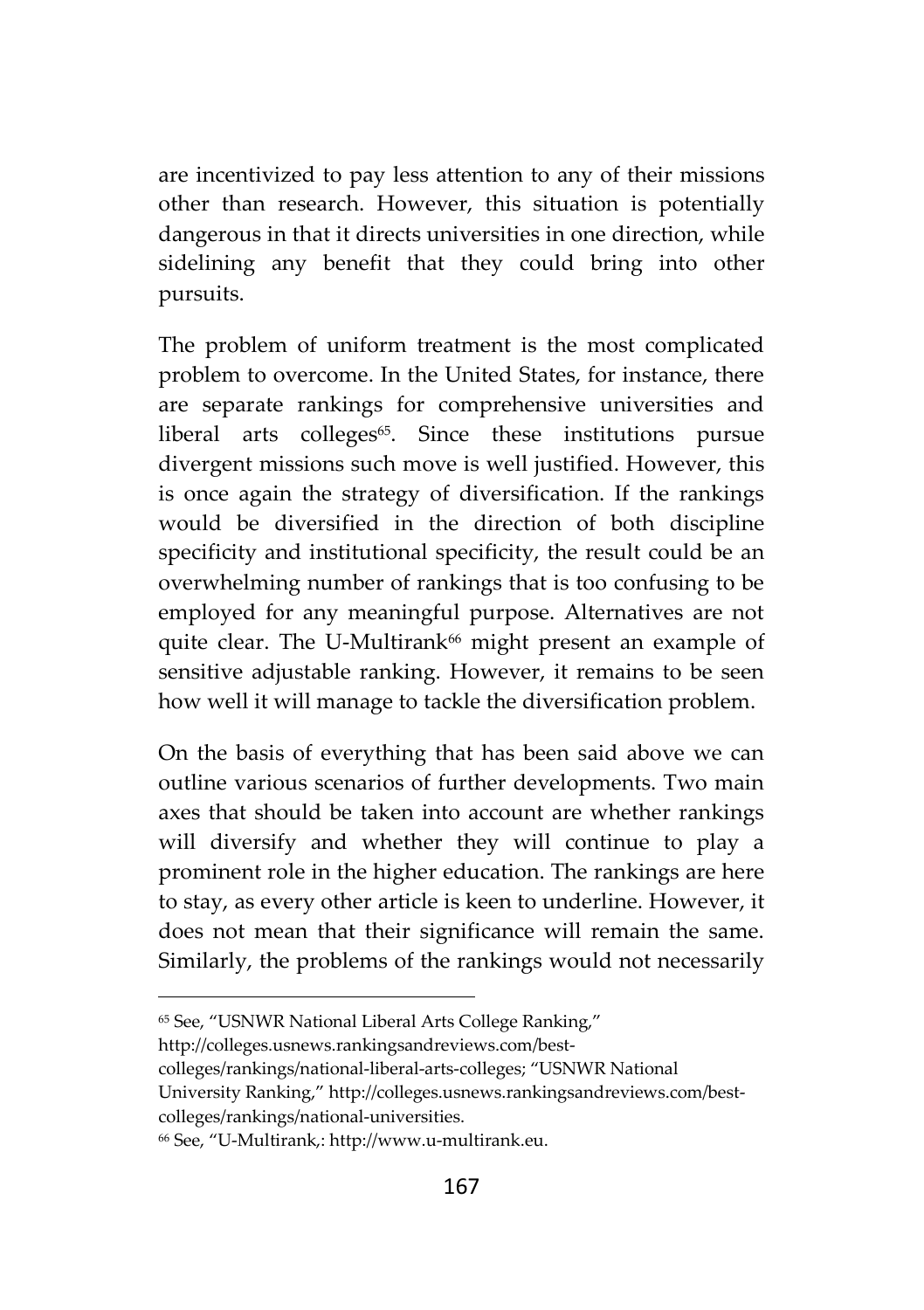lead to a significant diversification of rankings and ranking systems. Four possible scenarios emerge out of the two axes.

In the first scenario, the rankings will continue to play a prominent role in individual and policy choices and they will not significantly increase in number or diversify their methodology. Alternatively, there may be some degree of diversification, but the principal ranking systems would dominate public discourse and will not employ more complex methodologies. In this case, the tendencies that we have identified above are bound to become stronger and stronger. It is quite likely that in this scenario the research university would dominate the future academia. Marginalization tendencies would intensify further, and very few universities would be enticed to engage in riskier pursuits. The role of teaching will continue to decrease in significance, with the academic profession possibly split between those doing teaching and those doing research. Humanities and social sciences would be further sidetracked. Humanities may be squeezed out of academia altogether, or confined to a limited set of institutions that would be able to afford maintaining them. Social sciences would become increasingly similar to harder sciences, employing precise quantitative methodologies. The culture of research will be dominated by fast research products with quantity and measurable output prioritized over more comprehensive pursuits.

The second scenario is possible if the rankings will continue to be prominent, but their diversification and methodological sophistication will ensue. In this case, the development of ranking systems may rectify the current skew in the system of knowledge production. The universities will be assessed in accordance with their missions. The prioritization of research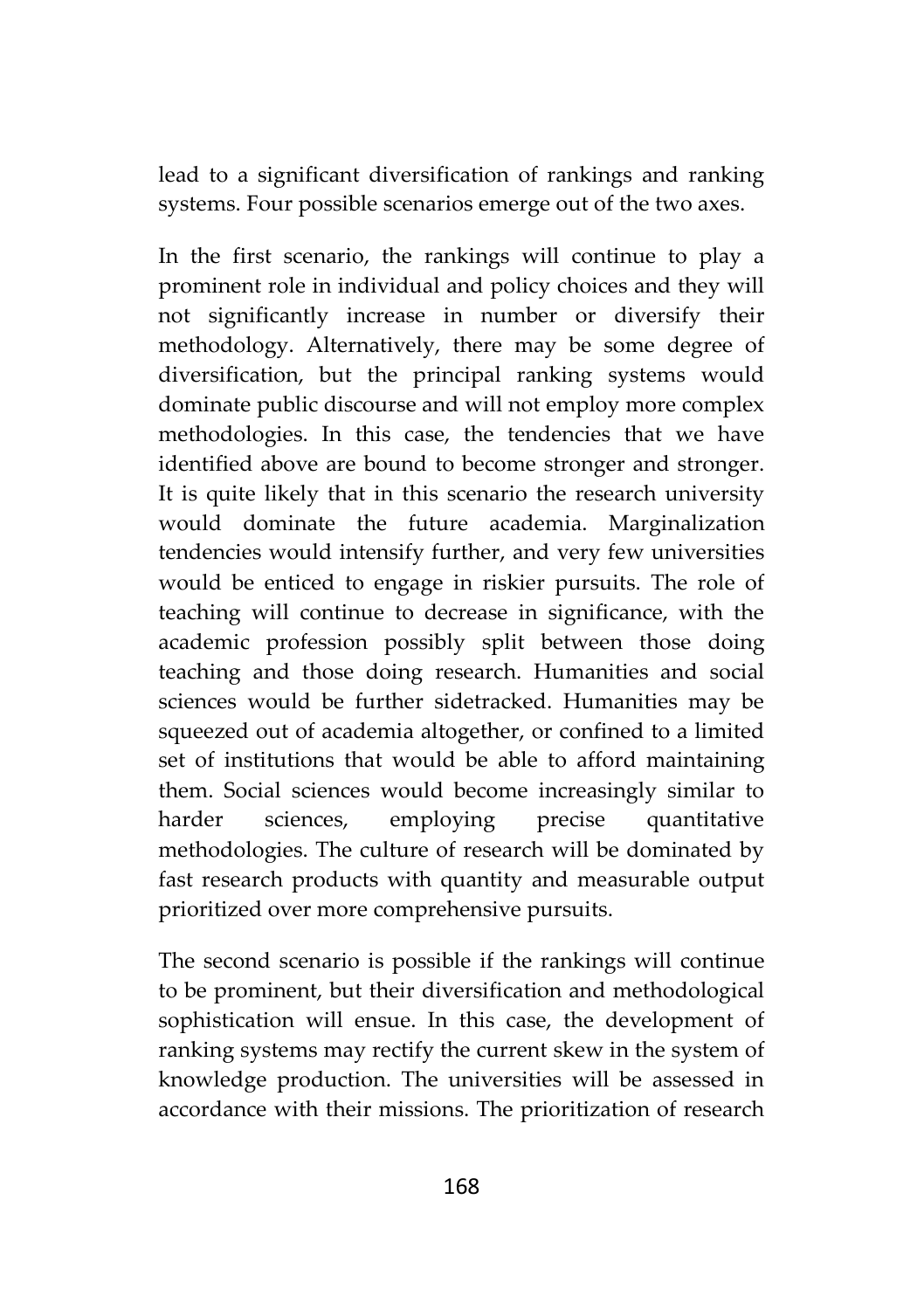will not be as strong as it is currently and other academic activities, including teaching and governance, will be valued by the measurement system. The trend towards dividing teaching and research might be stifled. Research impacts would be assessed within the frames of corresponding research cultures, and fast research would be confined to specific disciplines. There are two complications in this scenario. First, in order to rectify all the tilts in the system of knowledge production, it is necessary that the rankings take into account various university missions, teaching quality, and research cultures. If any of these factors is not taken into account, the corresponding skew will persist in academia. Another problem is that under the current system certain tendencies have already entrenched themselves in academia. Even if rankings will develop more sensitive measures for each disciplinary domain, it would not rectify the fact that social science department are staffed with quantitative scientists. Whatever the development of ranking systems will be, the current trends are and are bound to dominate the academic system at least in the nearest future.

Finally, scenarios three and four could be merged together. Both scenarios imply passing ranking hype and faltering significance of rankings in the international academia. Although this scenario may seem unlikely, academic rankings are a relatively recent addition to the academic system. As we have shown in the first chapter, although rankings go back in history, they hardly had much impact on academia until recently. Obviously, rankings perform a certain function in academic system. They benchmark higher education institutions against each other and provide a digestible informational product for a quick comparison of institutions. However, beyond a plethora of imperfections in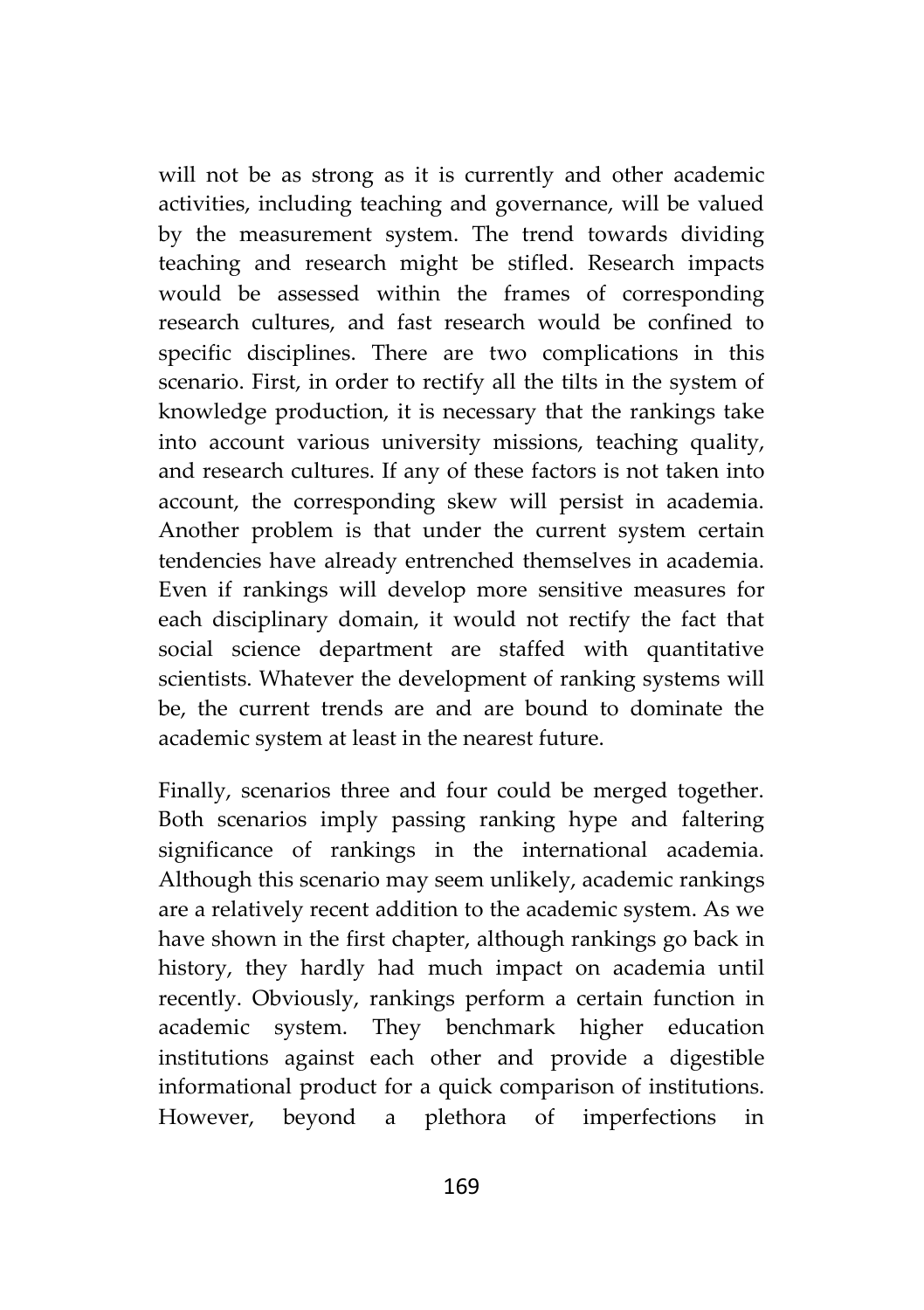measurements, it is questionable whether rankings do a good job in comparing HEIs. If ranking systems will continue to stagnate in their methodologies, there is a good chance that rankings would cease to be used as comparison instruments as their faults will be gradually understood. It is hard to make a prognosis on what will substitute rankings as a measurement mechanism in this case, but the academic system had managed to survive without the rankings for quite a long time. Obviously, this scenario would also suffer from the tilts that rankings have already introduced, and normalization of knowledge production will be a slow and gradual process.

This last scenario raises a wider question. This question is whether rankings fulfill their stated goals and how good they fulfill these goals. To answer the question, it is necessary to understand rhetoric and functions of rankings. The next section is dedicated to analyzing rhetoric components of academic rankings.

## **4.2. Rhetoric of Academic Rankings.**

Although it may seem somewhat strange to see academic rankings through the prism of their rhetorical functions, rankings have a strong discursive component. From their very origin, the rankings were intrinsically tied to various social discourses. The first rankings were occupied with answering the question, "Which institutions train the elite of the nation?". The emergence of the first rankings is tied to nature vs. nurture debates (Myers, Robe, 2009: 7). The rankings themselves were used in the arguments of which factors contribute to the development of eminent individuals.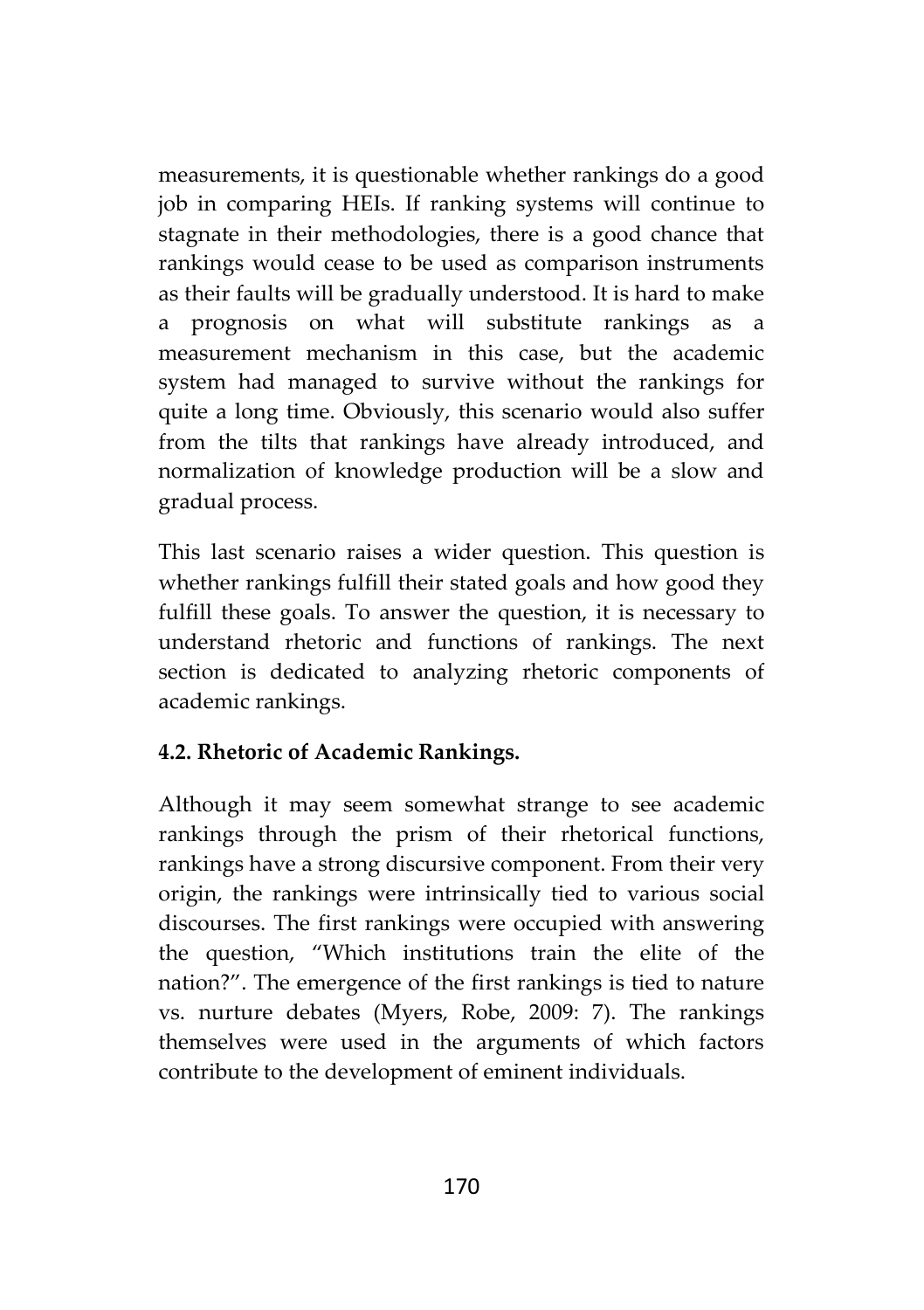The first global ranking, created by Shanghai Jiao Tong University, was also wrapped in a very particular discourse. This time it was the discourse of global competition. It was through the prism of the global competition discourse that Liu and his associated tried to assess the global educational system. The fact that competitiveness was assessed mostly through the prism of mathematics, natural sciences and engineering is, in itself, telling of social perceptions in the country that came up with the research.

Here we see an example of how discourse crystallizes into particular products, and how these products, in turn, determine further development of various discourses. The skewed vision of goals and objectives of higher education led to a skewed ranking that served as a reference point for other rankings. Progressive unfolding of this vision led to global universities' being judged by the criteria that were initially supposed to serve a very limited purpose and very limited national objectives. This created a new discourse of higher educational quality based on a particular set of criteria.

As this discourse set in, university rankings moved from a purely referential point to one of the determining factors to consider in the actions of global HEIs. This happened as rankings started to be employed in considerations of various choices on policy, institutional, and individual levels. As soon as concrete material benefits appeared, university rankings became an important factor in the world of higher education. That is how one specific discourse created a product through which initially the discourse became a part of everyday life in the academia. Before the emergence of the first rankings, the trends that are now common in the academia – such as marginalization of certain disciplines, side-lining of teaching,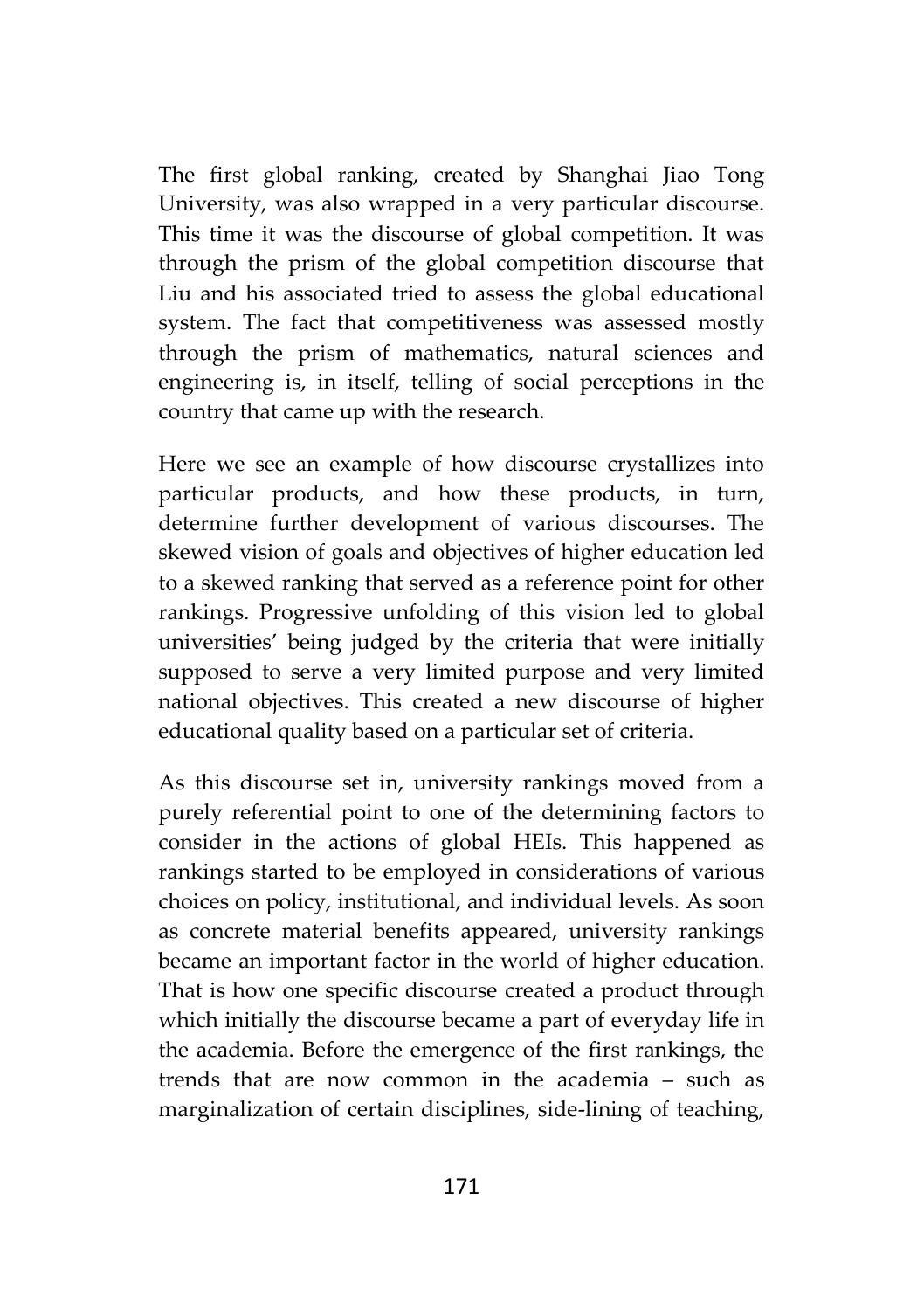and demise of humanities – were far less pronounced or inexistent.

The success of crystallization of the ranking discourse raises an interesting sociological problem. As was mentioned in one of the previous chapters, some scholars claimed that the first rankings imposed a particular order of power on the global academic system (Bowman, Bastedo, 2011; Marginson, 2009). In other words, the first rankings had actually determined which universities belonged to the global elite and which did not. Furthermore, they set the order of influence among higher education institutions. New and lower ranking HEIs in this system would need much more effort to rise up the ladder than those that are already well positioned. Important concepts to understand this situation are "path-dependence" and "first-mover advantage".

Let us see on concrete examples how this system works. The first global ranking, ARWU, listed hundreds of world universities according to their performance over a set of ostensibly objective criteria. As has been shown, the criteria were quite basic and tailored to a few disciplines. However, the very form of the ranking suggested an order of quality, which for those that were not willing to go deeper into the details was taken for granted. In addition to expected brands of quality – such as Oxford, Harvard, Princeton, Yale, and Cambridge – there were a lot of other universities that, albeit known to experts in their fields, would not necessarily be placed higher than their peers by the vast majority of experts. Some results were quite unexpected, for instance relatively weak performance of Russian, French and German universities. However, the bulk of the system was created.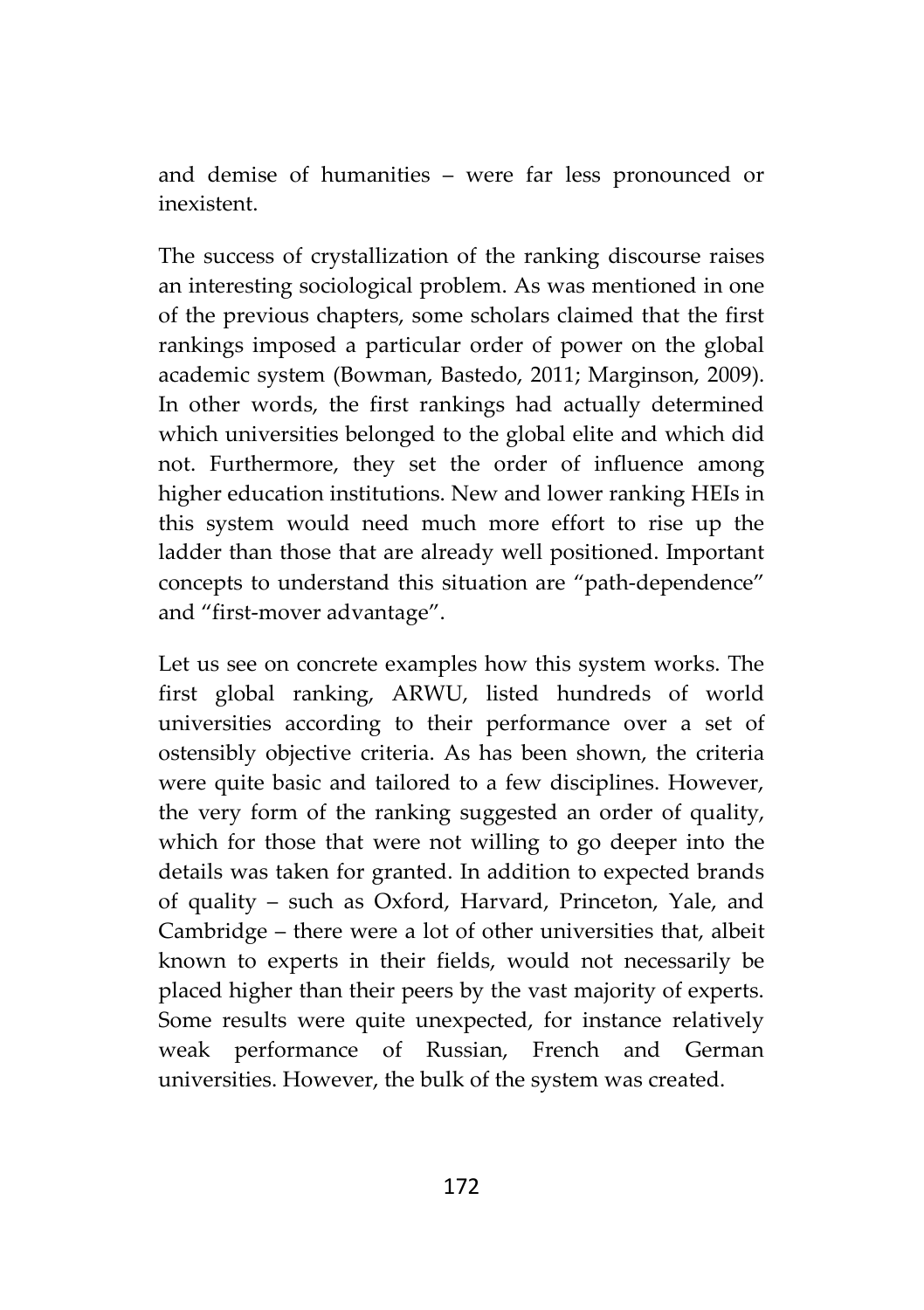The sheer weight of the universities ranked in the top-100 – these were mostly large, comprehensive universities – was enough to legitimize the system in its original state. The top ranked universities had a vested interest in the system and its promotion. They could use the rankings to raise funding, attract more students and better professors, etc. In the long term, supporting the ranking was profitable for them. Hence, even if they disapproved of the ranking, top ranked HEIs emphasized their performance and lent it a certain discursive legitimacy. At this point of time, everyone who had contact with the first ranking had an approximate idea of how the main universities are positioned and to which tier they belong.

One year later, the THE-QS ranking appeared. This ranking was based on very different criteria. This time the ranking did not state that it had a very limited scope and purpose. On the other hand, it was supposed to be a comprehensive ranking of global educational quality. It was based on a wider set of criteria and, most importantly, on the reputation of HEIs. Although scholars are reputed to have broad knowledge of their fields, it is doubtful that every scholar has the whole international education system in view. Hence, there is a strong possibility that the ARWU ranking could have influenced certain choices and categorizations, whether due to scholar's familiarity with the previous ranking or due to the discourse that ARWU spread with respect to top ranking universities.

Bowman and Bastedo identified a significant "anchoring effect" in the THE rankings. In simple terms, the anchoring effect means that the institutional order set by the earlier rankings influence the peer assessment in the later rankings.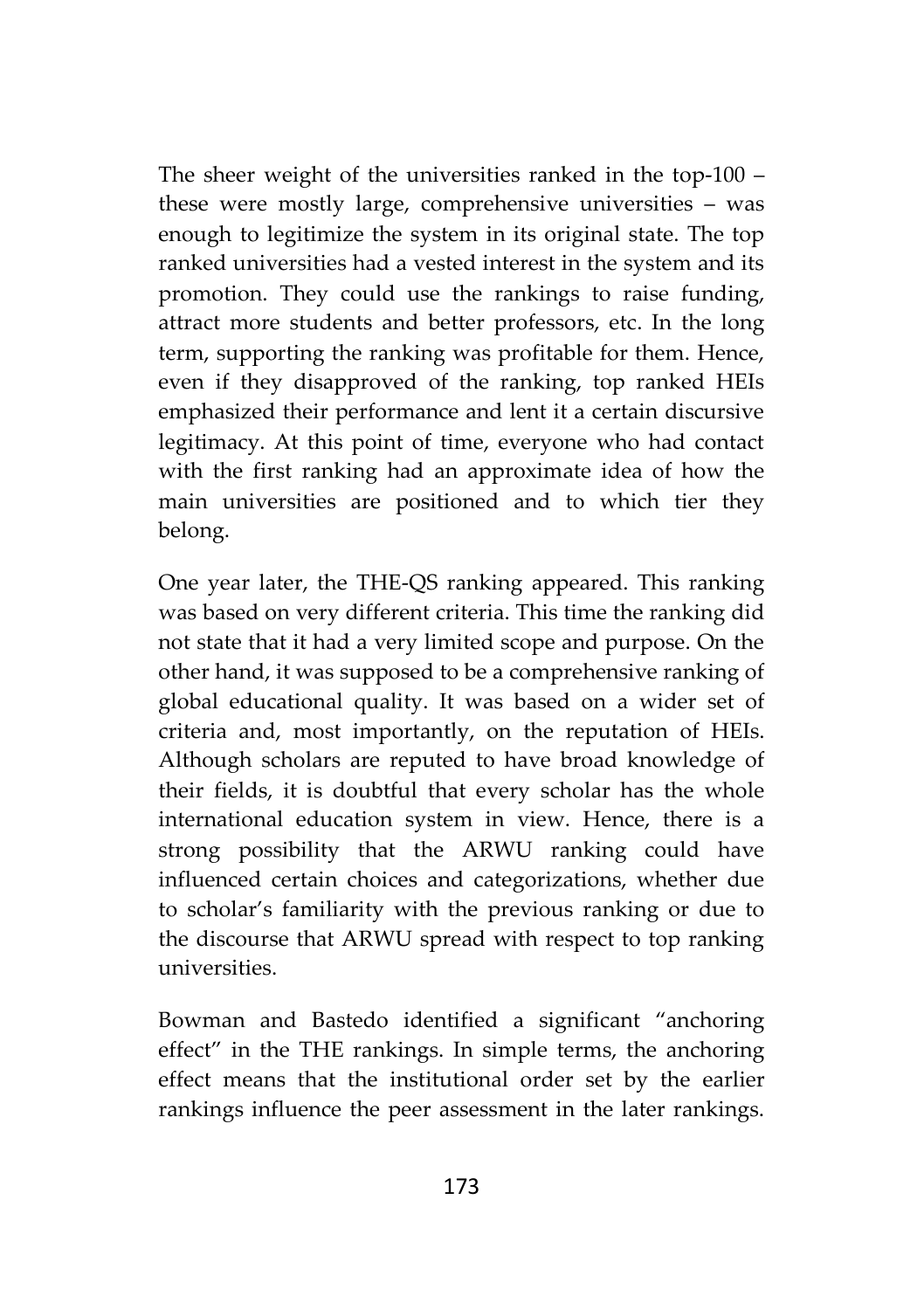The authors found "that anchoring effects exert a substantial influence on future reputational assessments, raising substantial concerns about the validity and reliability of the reputational scores used by ranking agencies to sort and stratify institutions by quality (Bowman, Bastedo, 2011: 432)". The authors also mention other researchers that found similar effects for other rankings (Stake, 2006; Bastedo, Bowman, 2010). If the anchoring effect can be observed in the above mentioned cases, it is reasonable to assume its existence in the case of the earlier ARWU and the following THE-QS ranking.

The two ranking systems cemented the order of power in the global academia. And at this point it is hard to judge whether they come close to describing the objective situation, or the situation is a matter of chance. If, before the ascent of the rankings, people could argue whether University of Michigan is better than Humboldt University, or whether the University of Wisconsin-Madison is better than the University of Groeningen, after the appearance of the rankings both Michigan and UWM were far ahead of their competitors in the ranking game.

Although the concrete numbers are yet to be provided, better performance in the rankings is reckoned to provide tangible benefits to well performing universities (Hazelkorn, 2011). The universities that had been ranked at the top of the global academic order, thus received more resources than the rest to entrench themselves even further among the very best. Considering that the first rankings had dominated the field for years, there were plenty of time for the existing academic order of power to become iron clad. Less well ranked universities did not get the same amount of tangible and intangible benefits accruing to their positions. To them the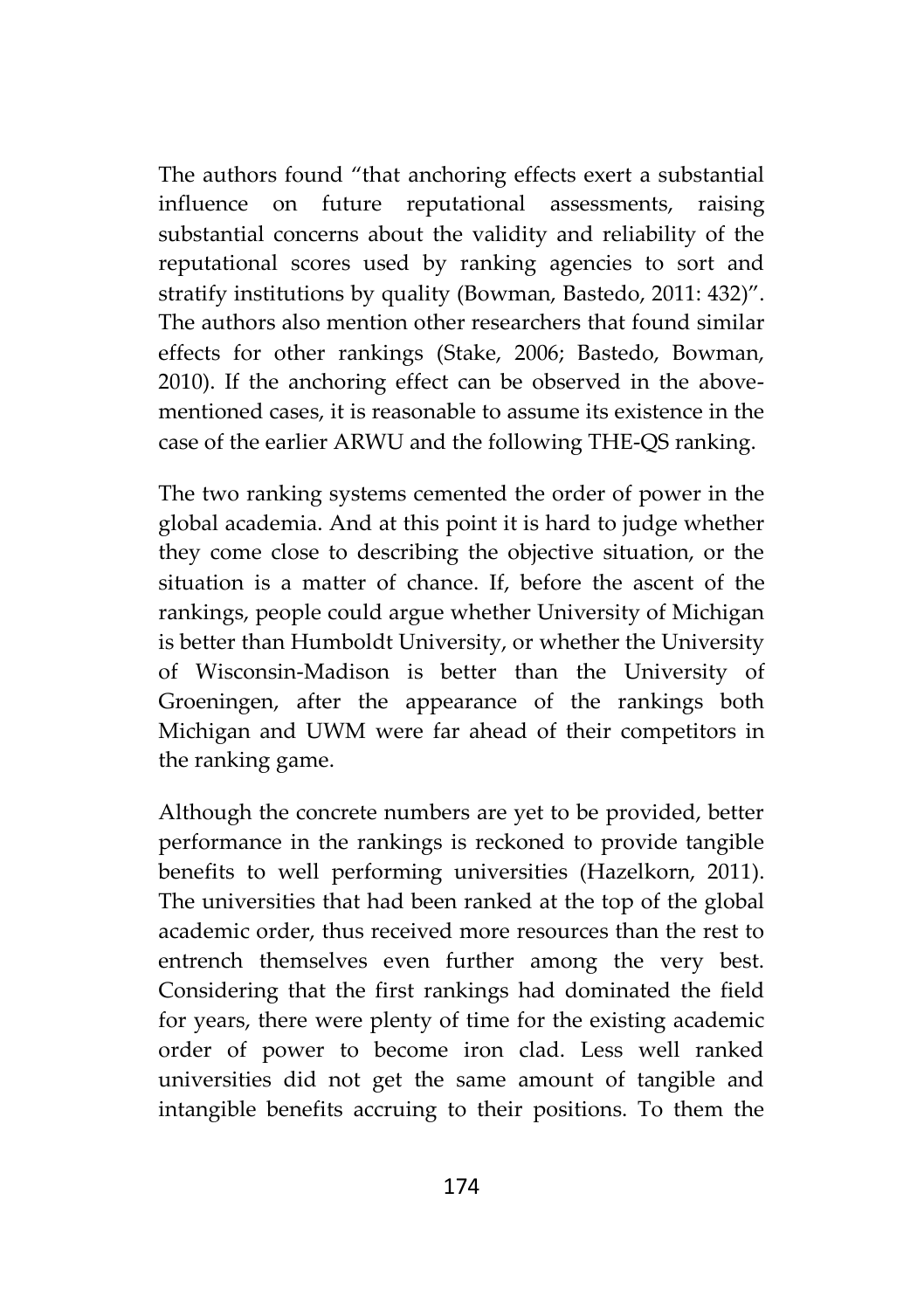ascent up the ranking ladder was and still is a battle against considerable odds.

Although institutionalization of the ranking discourse and strong influence of this discourse on higher education and research is a critical issue, there is another side to the rhetoric of rankings. This side concerns primarily presentations of rankings and the actual rhetorical component of the ranking business. Although aspiring to be treated as an objective representation of the international academic system, rankings are seriously flawed in their methodologies. Some ranking providers actually admit their shortcomings in one way or another (Liu, Cheng, 2005: 13). However, the topic of shortcomings is an uncomfortable one and is rarely put on the table as often as their advantages.

An important part of the rankings discourse is how much credibility is given to individual rankings. ARWU ranking is usually given much credibility in the higher education discourse. Despite already mentioned problems with reproducing the ranking results, ARWU benefits from clear and simple methodology. Negative side of ARWU is the limited character of its measurements. ARWU ignores teaching and underrepresents universities' performance in humanities and social sciences. This information, however, could hardly be found on the website of ARWU. Instead the website is full of laudatory comments on the ranking<sup>67</sup>.

Although the creators of the ARWU ranking admit its limitations – and point to the limitations of other rankings at

<sup>67</sup> After the initial paragraph, the ARWU self-description concentrates mostly on praise of the ranking. See, "About ARWU,"

http://www.shanghairanking.com/aboutarwu.html.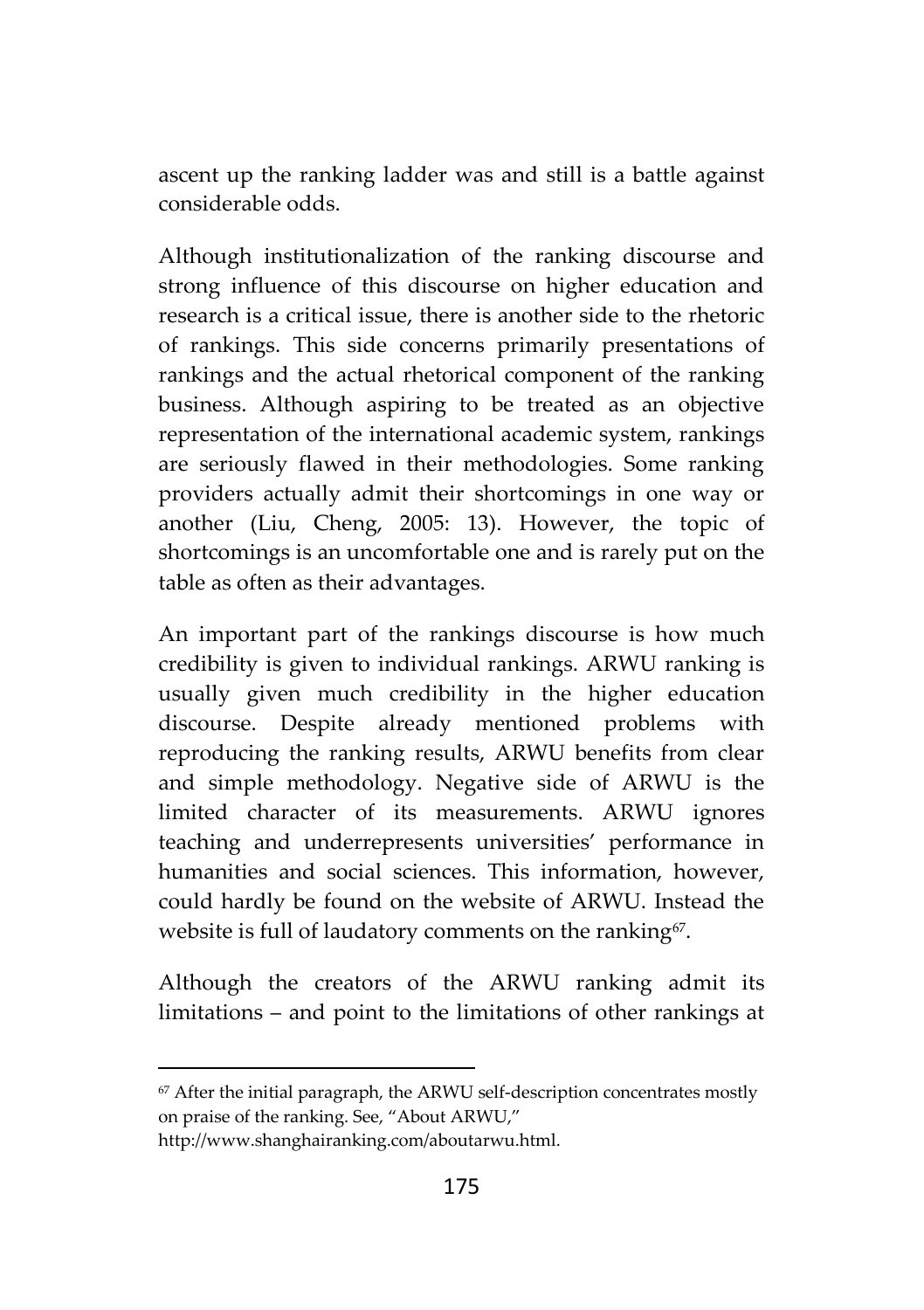the same time – they never fail to emphasize positive features of their ranking such as "carefully selected, nonsubjective criteria (Liu, Cheng, 2005: 135)," and "internationally comparable data that most users can verify in some way (Ibid)". The website of the ARWU rankings does not mention neither the limitations of the rankings nor that its main objective is measuring solely research performance in some very limited research areas. The impression that the website creates is that the ranking actually provides a comprehensive picture of international academic system. Thus, the careful admittance of the obvious by the creators of the ARWU ranking does not really reflect on its objectivist rhetoric.

Similarly, the websites of both the THE and QS rankings mention only positive reviews. THE prides itself on no less than "the most comprehensive and balanced comparisons available, which are trusted by students, academics, university leaders, industry and governments<sup>68</sup>." QS tries to convince us that its ranking is "among the most trusted university rankings available<sup>69</sup>." It does not sound surprising. However, it is interesting that even in the description of the methodology none of the rankings mention their limited scope or subjective character of their measures. All of the main rankings, thus, are trying to make an impression that they provide a comprehensive and objective overview of the international academic system.

<sup>68</sup> "THE World University Rankings 2012-2013,"

http://www.timeshighereducation.co.uk/world-university-rankings/2012- 13/world-ranking.

<sup>69</sup> "QS World University Rankings 2012,"

http://www.topuniversities.com/university-rankings/world-university rankings/2012.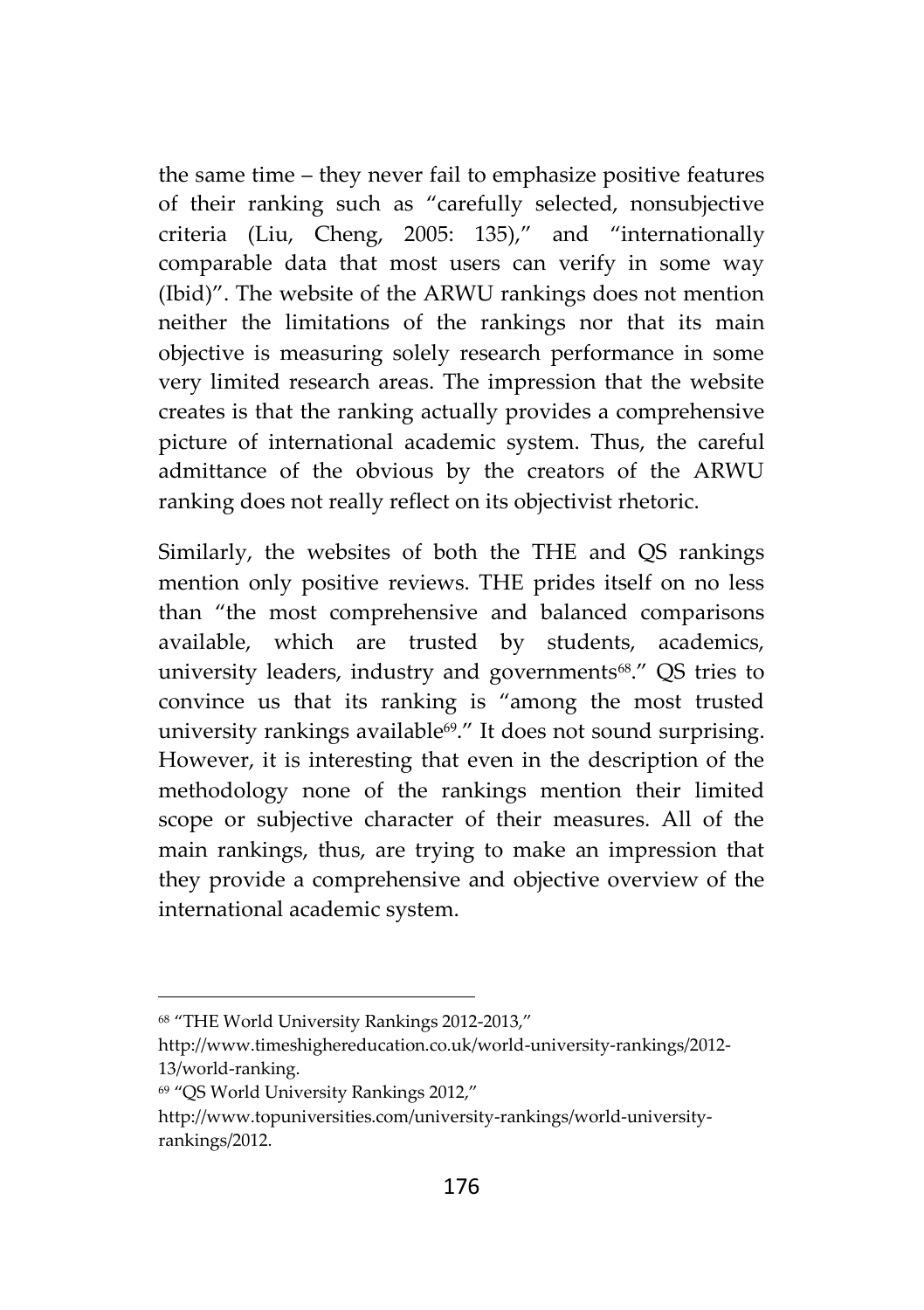This situation would not matter much if most of the ranking consumers cared to go into details of the ranking methodologies and figure out what rankings measure and what they do not measure. However, digging into ranking methodologies is a labor intensive activity. That is why credibility of the rankings is strongly influenced by expert opinions.

In a perfectly objective world the ranking providers would tell exactly what their rankings measure. However, detailed description of what rankings measure and what they do not measure would probably scare away any person that would like to use the rankings to assess anything. Thus, the rankings have to keep the mask of objectivity. Even despite the fact that experts could easily see the multiple drawbacks of every ranking system, in the eyes of the general population rankings represent reality, at least to a certain degree. The extent to which university rankings are trusted is determined by the opinions that are prevalent among experts. Thus, the criticism that QS ranking evoked made this ranking less trustworthy for the general population. The fact that other experts have noticed a relative objectivity of the ARWU rankings increased its general credibility and trustworthiness.

It is here, however, that the distinction between what is said and what is understood becomes more obvious. Although ARWU is indeed a quite transparent and methodologically clear ranking, the limited choice of criteria diminishes its value significantly. To put it in a simple example, a ranking that would measure universities by the size of their student body would be clear and transparent. However, it would hardly show an objective picture of the international academic system. According to this ranking the best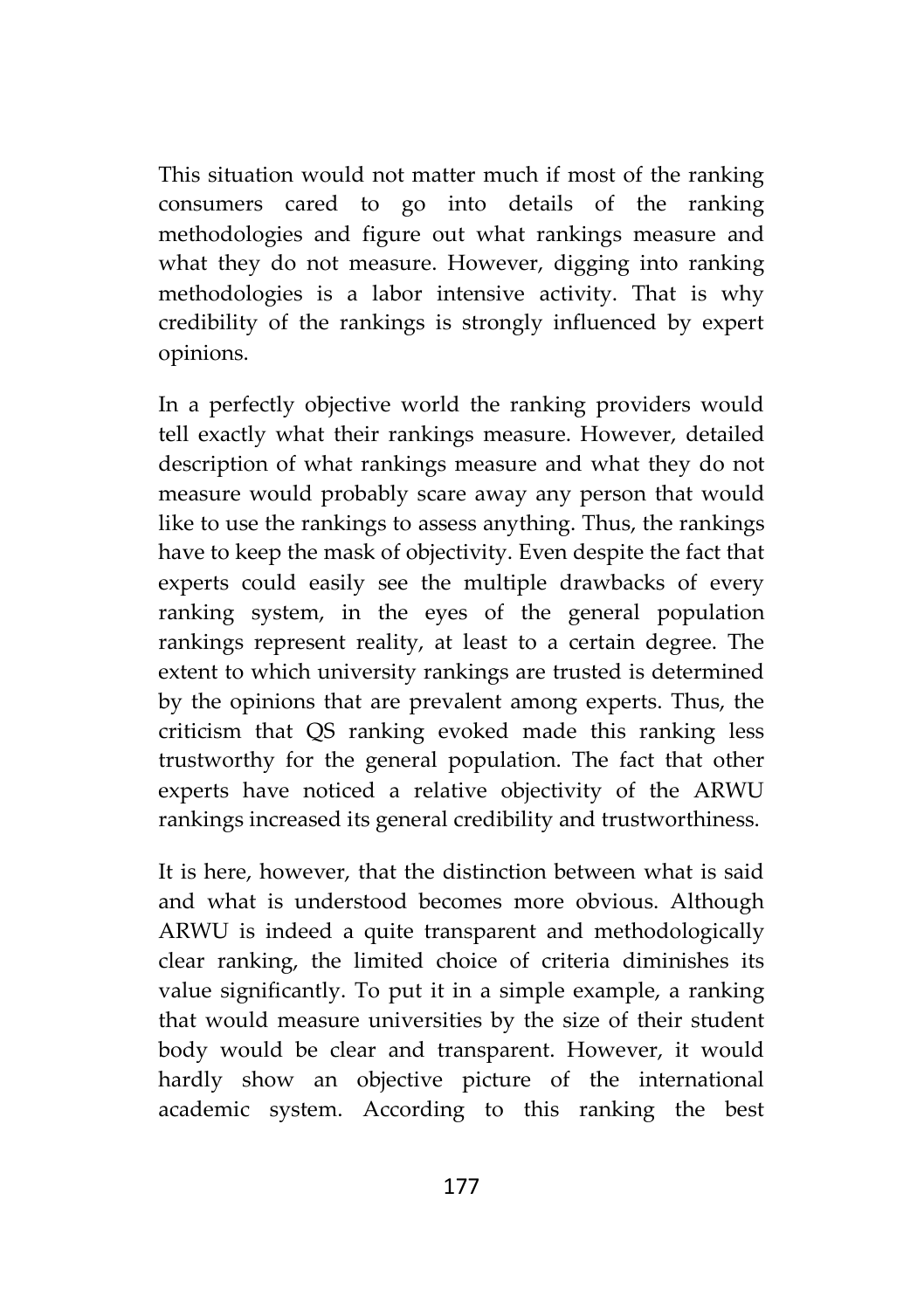university in the world would be Indira Ghandi National Open University with over four million enrolled students<sup>70</sup>. Princeton with its 8000 student and California Institute of Technology with little more than 2000 students would probably be somewhere at the end of the ranking. Hence, the expert evaluation of the ARWU as clear and transparent is misleading to the wider population and endows a limited ranking with poor methodology with a sign of quality that allows it to thrive. The QS ranking, on the other hand, has a very subjective methodology. However, it does not necessarily mean that it represents the international academic system worse than its competitors.

An indirect proof that the credibility of rankings plays an extremely important role in the ranking business is the divorce of the THE and QS rankings. A strong criticism of the THE-QS ranking from the international academic community lowered its prestige among the general population, undermining the customer base. The response of the THE was the creation of a new ranking, unburdened by the reputation of the previous ranking. The THE management has continuously made emphasis on the fact that the QS ranking was severely criticized, and that in the new THE rankings the previous drawbacks would be liquidated<sup>71</sup>. Although the reality turned out to be much less rosy than promised, the THE rankings, so far, drew less criticism from international experts. Although they offered some improvements over the old THE-QS model, these improvements are overshadowed by the amount of methodological measurements that THE retained. Milder criticism in this case can be explained in part

<sup>70</sup> "Profile of IGNOU," http://www.ignou.ac.in/ignou/aboutignou/profile/2.

<sup>71</sup> Ann Mroz, "Leader: Only the best for the best," *Times Higher Education*, 5 November 2009, http://www.timeshighereducation.co.uk/408968.article.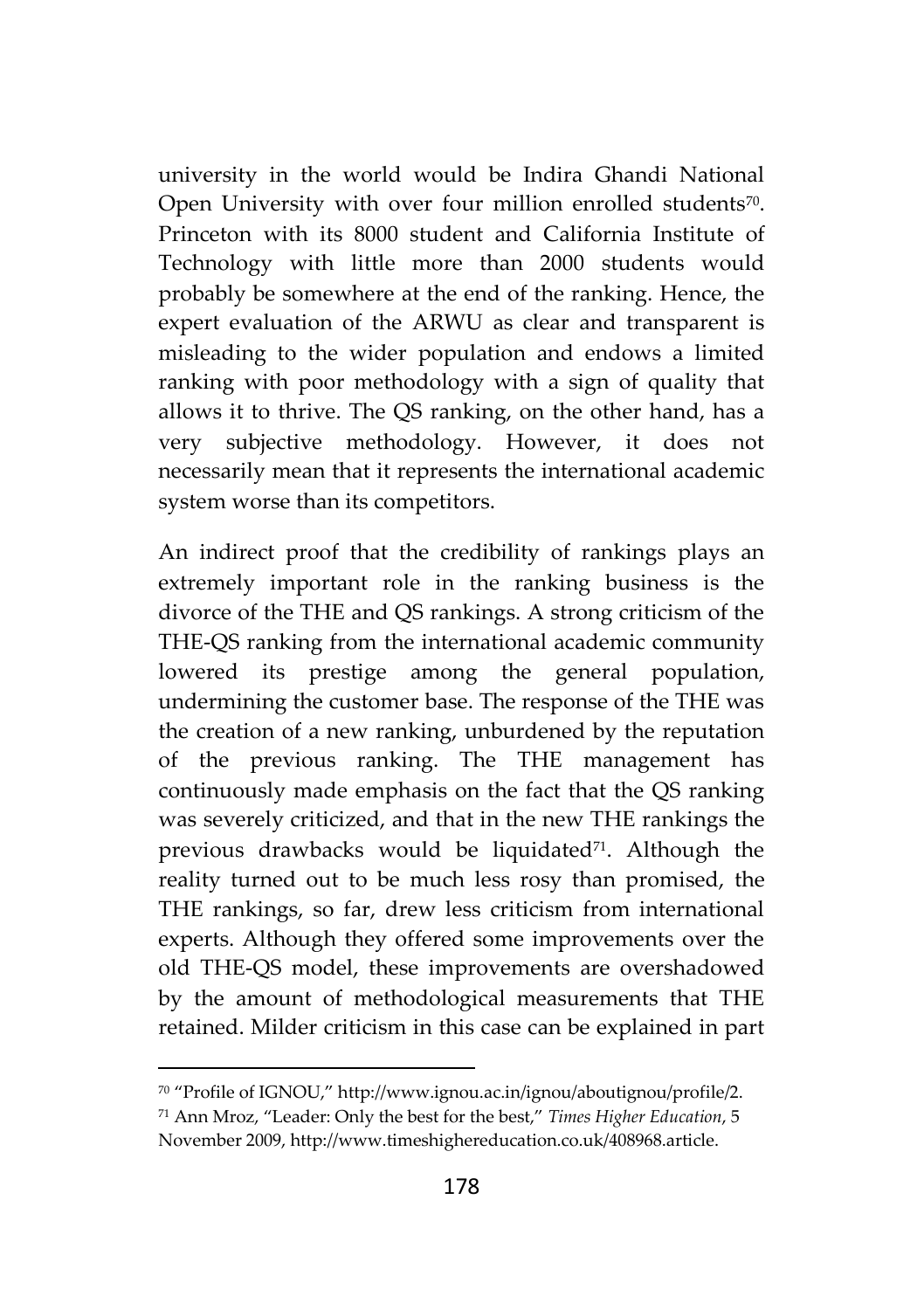by the QS taking the bulk of the critical comments, shielding the very similar THE ranking from a wave of criticism.

The rhetoric of university rankings transforms into rhetoric on lower levels. These levels include individual and institutional rhetoric. The institutional level of the rhetoric was already mentioned earlier in this section. Performance of universities in global rankings carries tangible economic benefits. Despite a great deal of criticism, thus, it is beneficial for an institution to emphasize its performance in various rankings; especially, if it involves progression to higher levels. The descent down the ranking ladder is also not especially harmful, as long as the institution still occupies a decent spot. The memory of the general population is quite short when it concerns ranking performance, and, except for a bunch of experts, few hold the whole history of ranking position changes in their head. Therefore, it is enough for a university to mention just the current results in order to de-emphasize its decline in various ranking tables.

The system has circular logic. By communicating their performance in various rankings, universities increase legitimacy of these rankings. Since many of the academic powerhouses are mentioned in the rankings, the legitimacy of the ranking systems is backed by leading names in the academia. The more reputable the ranking system, the more likely a higher education institution would be to mention its success. Few universities would pass the opportunity to emphasize their "world leading" status by pointing to ARWU, THE WUR, or QSWUR. Much smaller number of universities would be tempted to do so by referring to the Global Universities Ranking, in which the Moscow State University somehow came fifth. Despite criticism of global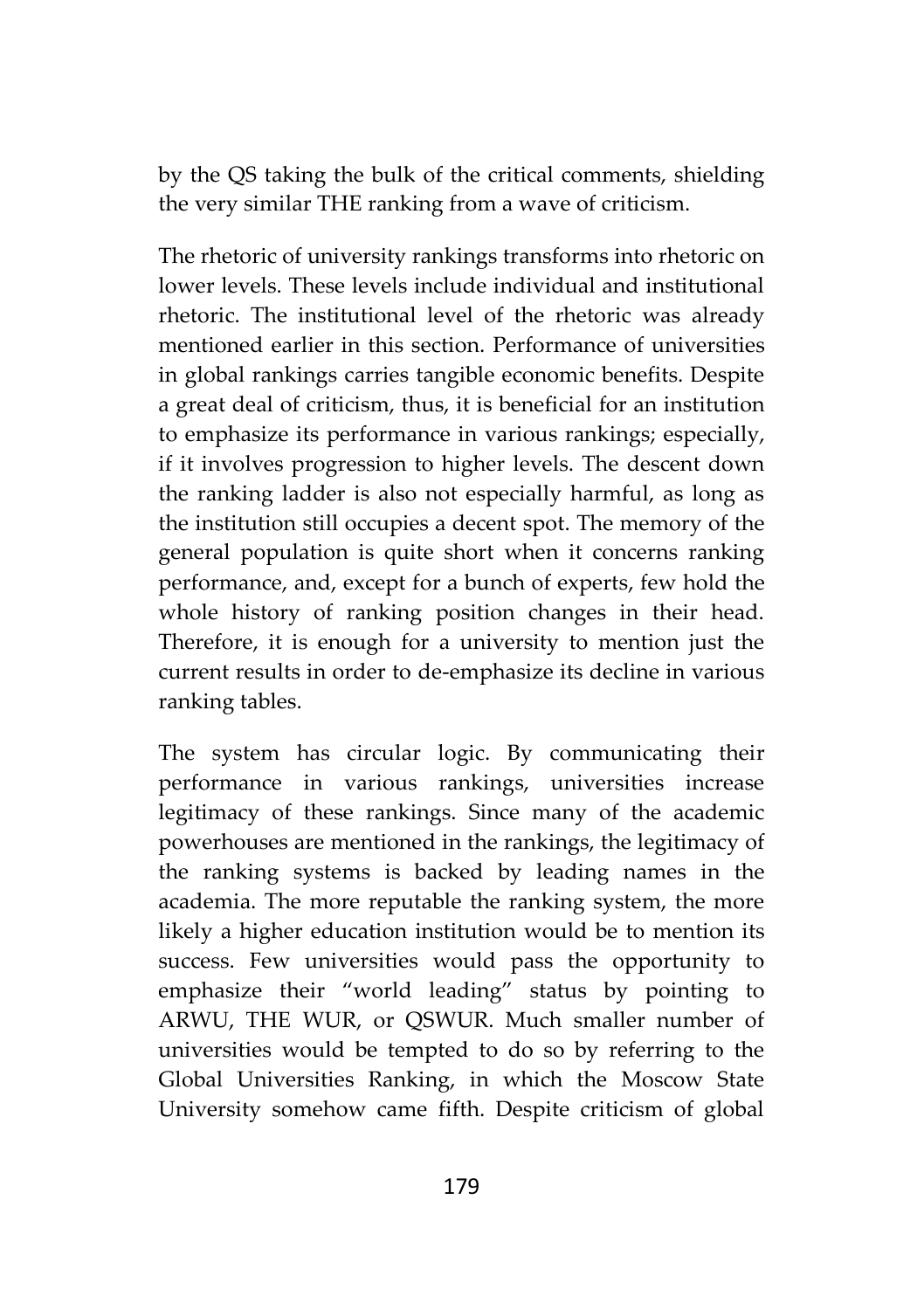university rankings, the leading universities themselves support and nourish them. This is especially valid of the three principal ranking systems that are so far ahead of their rivals that they not only measure but also shape the global academy

The final rhetorical component of rankings could be seen on the individual level. Here as well rankings create and conserve a particular power order. The most basic component of this order is legitimization of the order of discourse. In other words, the rankings build a hierarchical research structure where some scientific centers are privileged over others. An institution in the higher levels of ranking hierarchy has more rhetorical weight than a university in the lower levels of the same hierarchy. This might not be valid for the top-200 world universities, although even there a certain effect should exist.

Such universities as Harvard, Stanford, UCL or Cambridge would have more weight in dissemination and promotion of their research results than the University of Buchurest or the University of Dehli. Although this situation seems reasonable at first sight, this also means that whatever research Harvard will do, it will mostly be well regarded in the international community. For secondary universities, however, only truly groundbreaking research would catch some spotlight.

The problem here is the fact that the value of research does not necessarily relates to its intrinsic characteristics. Quite often research value is determined by recognition of a narrow scientific community. This community has its superstars and outsiders. In case of prestigious world universities, their research product would be better valued, even if it has the same intrinsic potential as that of secondary universities. Thus, secondary universities have to jump over the top to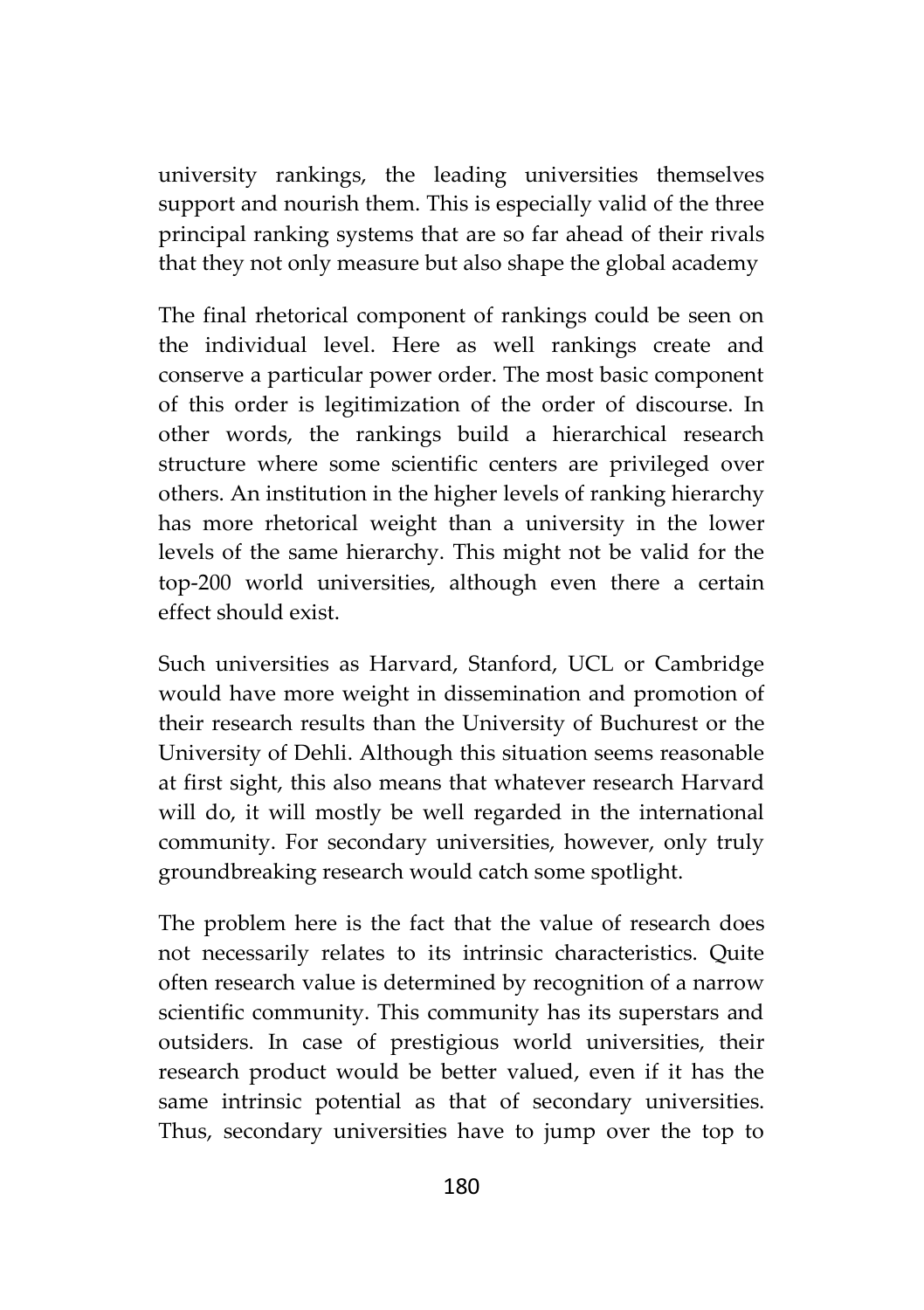gain the recognition and impetus for promoting their research. In this way, university rankings contribute to preserving the very order that they created.

The individual rhetorical component of this discourse concerns the legitimacy of a speaker. In other words, who is speaking – in terms of institutional affiliation – determines how much attention is paid to the speaker. In constantly growing research fields and enterprises, individual reputations tend to become blurred. It is practically impossible for a professional researcher to know other researchers outside of their specialization, even within the same discipline. However, advanced research often involves information not only from within the narrow specialization of an individual researcher, but also from related disciplines. Institutional reputation comes to fore in the decisions concerning the source for such information. All other things being equal, it is simpler to keep an eye on the research done in leading research institutions than that in secondary ones. Scholars who are affiliated to the prestigious institutions, thus, attract more attention to their research.

This situation leads to a reputation building in the scientific community. More attention means more recognition in the international scientific community. The message gets less attention than the messenger itself. A scholar affiliated with the Harvard University would carry more weight by means of this affiliation alone than a peer from lesser institutions, even if the research of the latter has better potential. The implications of this situation are manifold, from wider audiences at various conferences and congresses, and higher credibility given to the research, to higher citation numbers. This latter implication is especially important as it speaks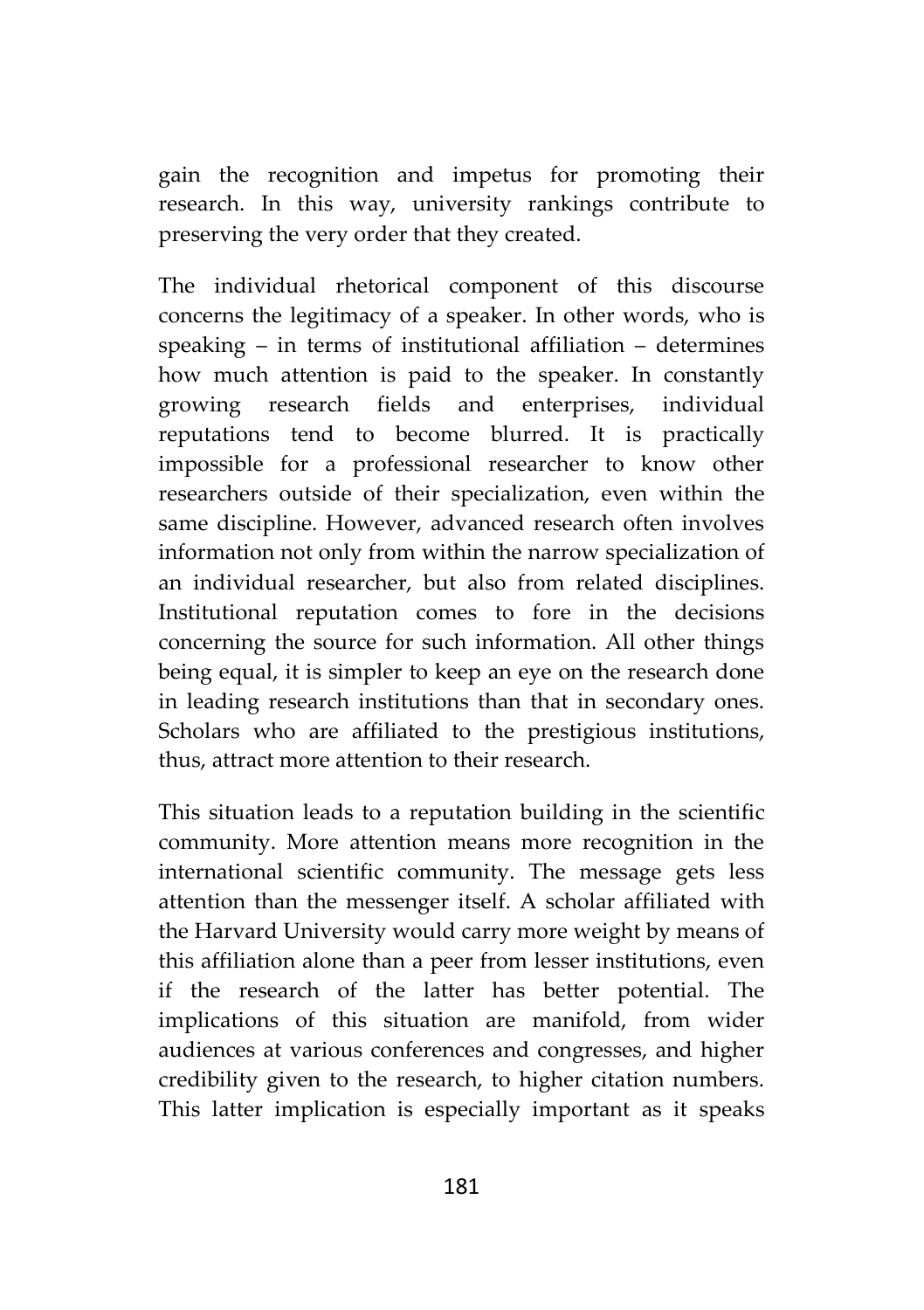back to the circularity of the whole ranking system. To put it in a simple scheme: the higher ranked the university is the more attention its research and individual researchers receive; the more attention the research receives, the more it is cited; the more citations are on the university research product, the higher this university is placed in academic rankings. The academic power order is ironclad on all the levels of the academic system, and the rankings play an important role in its maintenance.

#### **4.3. Prognosis of Trends in Global Academia.**

The analysis of the previous chapters showed how global academic rankings contribute to shaping of the knowledge production system. Multiple processes converge in creating a new mold of academic system. The rankings are just one of the elements that define future trends of the academia. One thing is for sure: despite strong resilience of the academic system, the last decades laid the basis for revolutionary changes in the system of knowledge production. In over seven hundred years, the system did not change as much as it did in the last two decades. The future will see further intensification of these trends.

The three core processes that change the face of the global academic systems are the demise of humanities, separation between teaching and learning, and homogenization of dominant knowledge paradigms. Each of these trends is important enough to deserve a separate treatment. Together they are bound to change the landscape of global academia drastically. In the following part of the section it is shown how this processes change the traditional system of knowledge production.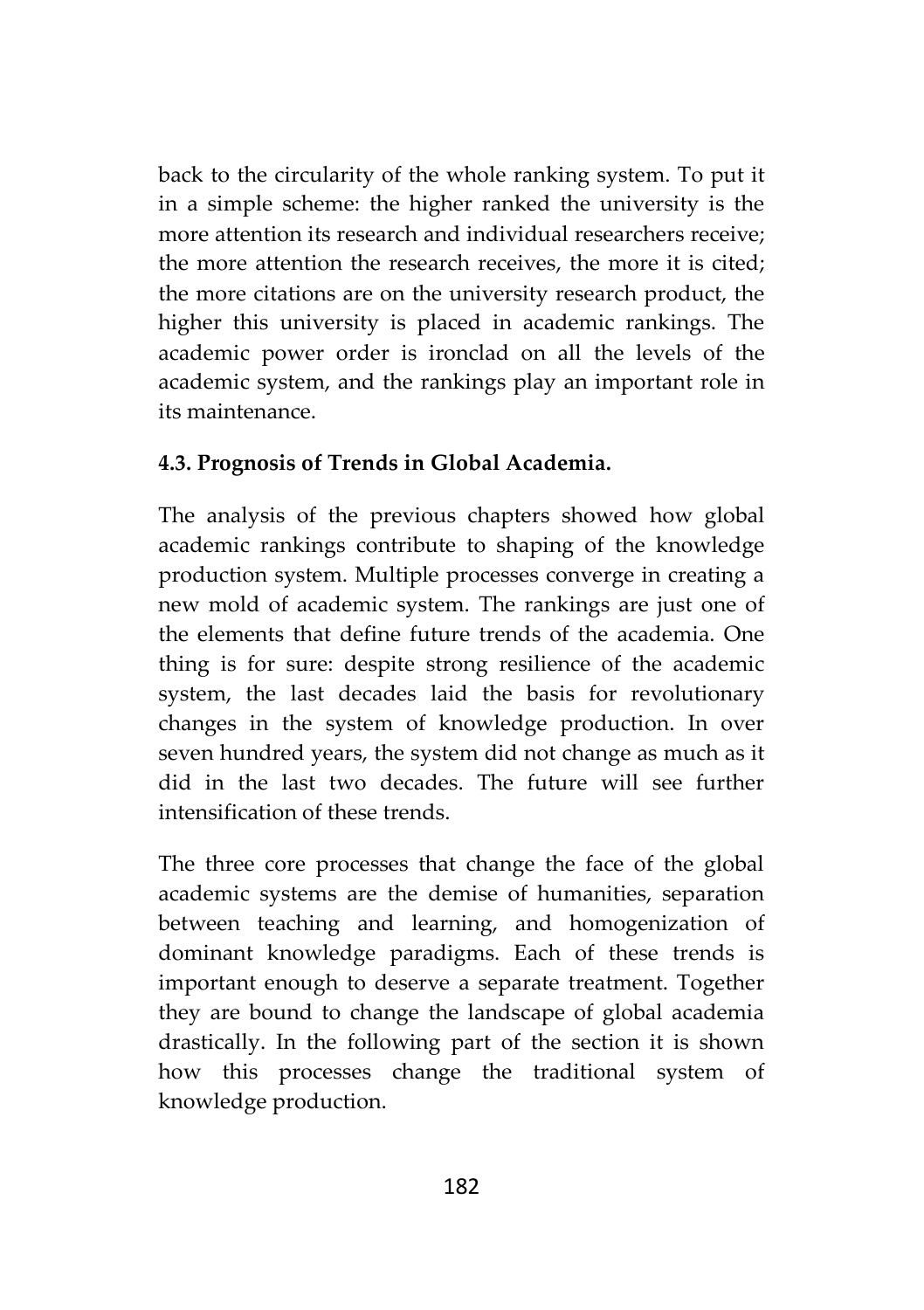The European university was born out of the preceding traditions of monastic schools. The original universities had three higher faculties: law, theology, and medicine. Out of the three faculties only one belonged to science disciplines of today. Two faculties, theology and law, belonged to an intersection between humanities and social sciences. Furthermore, the lower faculty of the Arts (or Philosophy) gave instruction predominantly in humanities.

Except for medicine and medical sciences, the modern sciences mostly emerged out of philosophical enterprises. In fact, many lustrous minds of early sciences, such as Copernicus, Bacon, and Galileo, were known as natural philosophers rather than scientists.

Prestige of philosophy and humanities kept growing long after scientific disciplines dissociated themselves from their humanistic ancestry. This trend was mostly due to the fact that elites around the world were often educated in the liberal curriculum. In the British Empire, for instance, education in classics was a prerequisite for social advancement. According to Turner "a knowledge of classical languages and the experience of a classical education, of not necessarily any powerful knowledge of the classics, constituted one of the chief defining factors in the education of gentlemen who could in one way or another claim to belong to the social and political elite throughout Great Britain. Education in the classics was thus an avenue for social advancement, even if often modestly so (Turner, 2005: 161)."

Nineteenth century, as well as the first half of the Twentieth century, saw reputation of humanities and social sciences rising to unprecedented levels. Many important insights of inner workings of human behavior and social world were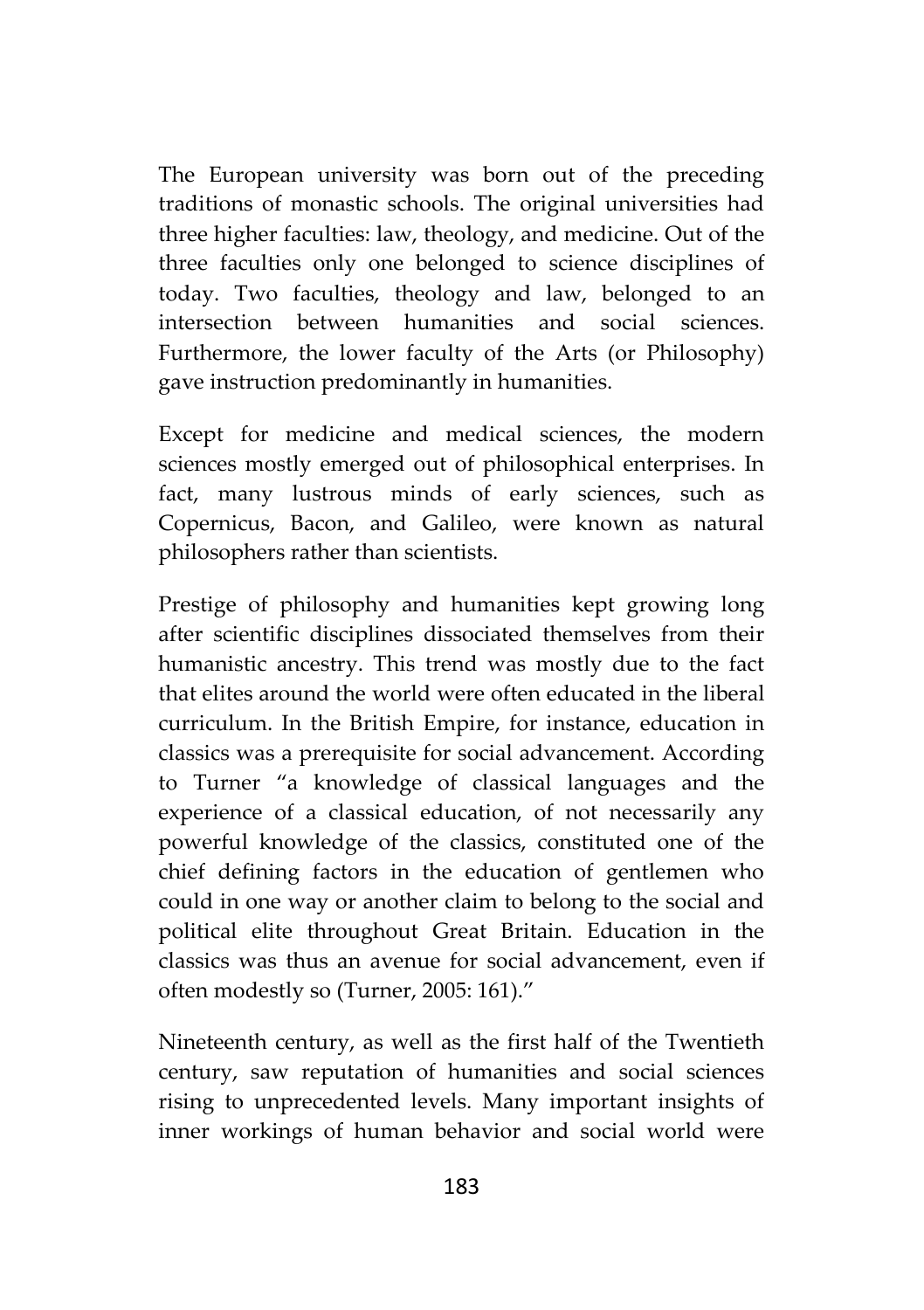made during this time. In Philosophy, Kant, Fichte, Hegel, Pierce, Nietzsche, and Wittgenstein were among many philosophers that provided important perspectives on human condition. In what would later become social sciences, Comte, Weber, Marx, and Durkheim laid foundations for further explorations of society and social relations. In incipient psychological investigations, Wundt, Freud, and Pavlov determined the agenda of inquiries into individual and social behavior.

Prestige and significance of humanities persisted well into the late twentieth century. Academia, however, had been for a long time harboring a split that came to fore recently.

In 1959, Charles P. Snow, a British chemist and literary figure, gave a lecture at Cambridge in which he lamented the growing division and lack of communication between scientists and men of letters<sup>72</sup>. The topic, which came to be variously known as The Great Divide or The Two Cultures, generated a long lasting polemics; it led to sharp intellectual exchanges, disciplinary introspections, and even setting up of a specialized institution<sup>73</sup> . Certain mistrust between men of the two different intellectual pursuits ventured well into the 21st century and provided inspiration for an occasional squabble, dispute, or prank<sup>74</sup> .

In the battle between sciences and humanities, rankings took the side of sciences. Perhaps, this was due to the objective fact that knowledge production in sciences better yields to measurements, or, maybe, it was due to the fact that the

<sup>72</sup> The lecture was later published in book form (See, Snow, 2001).

<sup>73</sup> Michigan State University set up the Lyman Briggs College for this purpose.

<sup>74</sup> For a more thorough elaboration of the topic see, Dmitrishin, 2013b.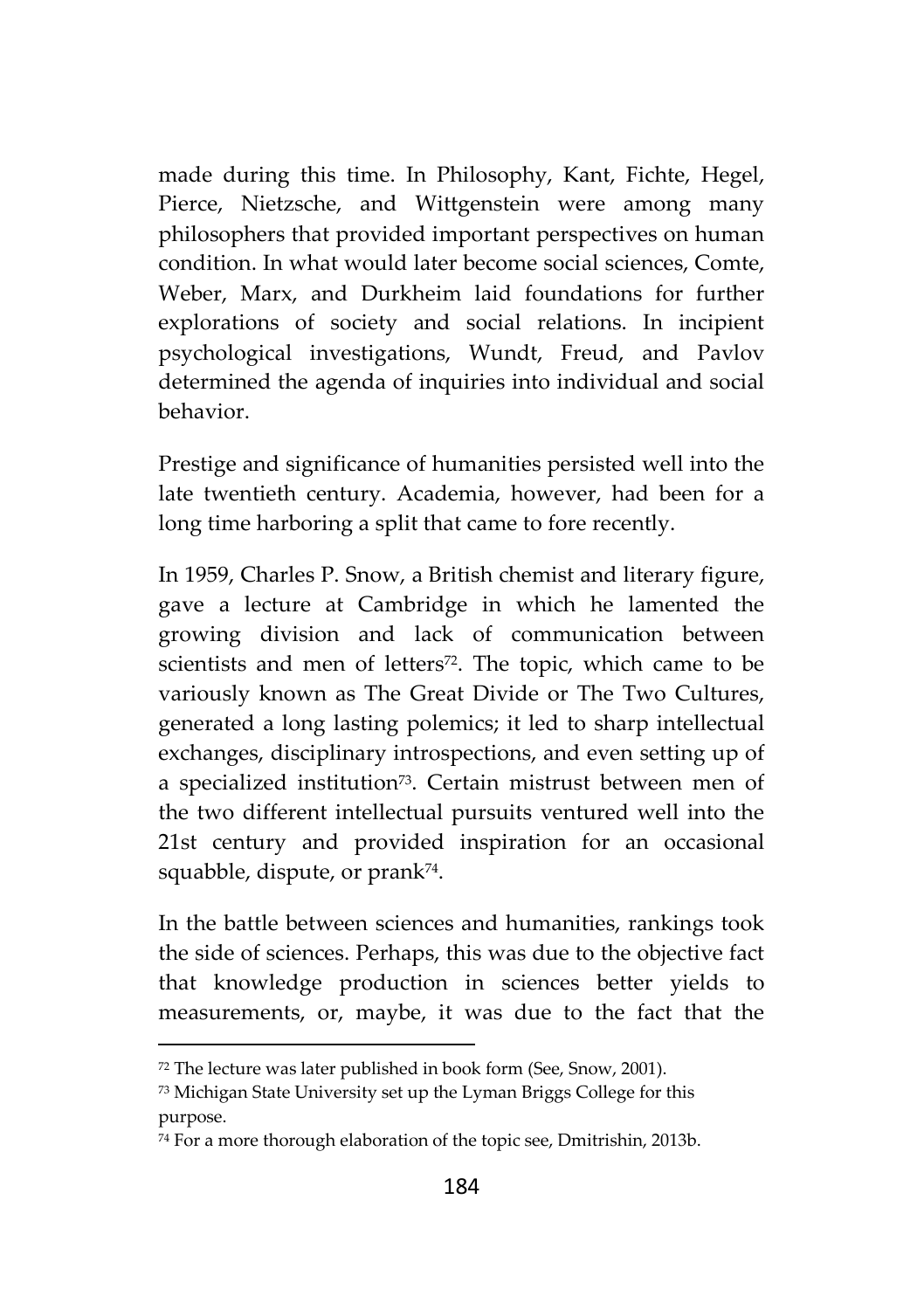original ranking aimed to measure productivity in sciences and mathematics. Whatever the reason is, rankings had tilted the balance in academia towards sciences. Humanities, the pillars of the modern system of knowledge production, are slowly giving more ground to sciences in the academia.

Of course, the downslide of humanities may be just a temporary trend. Once humanities were the pillars of elite education, and their status may be regained in the future. However, the logic of the academic system, at present, works against humanities and humanistic social sciences. The trend is so strong that it would likely persist into the future, even if the current anti-humanities skew will be corrected.

The core problem of humanities and social sciences is that they are seen as uncompetitive in the era of global market<sup>75</sup>. While harder sciences, medicine, and engineering bring tangible benefits, humanities and social sciences have a less tangible impact. Thus the two fields are often seen as a vestige of another era when education served different purposes. As long as education continues to get more and more expensive, humanities and humanistic social sciences would hardly be a popular choice for a practical mind.

Yet, humanities are not as impractical as they are often perceived. Humanities constitute the backbone of the creative industry sector, which contributes significantly to the global economy. One example of the influence of humanities on the creative sector is a number of talented artists that have been over the years produced by Goldsmiths, University of

<sup>75</sup> See, for instance, Nicholas Christakis, "Let's Shake Up Social Sciences," New York Times, 19 July 2013,

http://www.nytimes.com/2013/07/21/opinion/sunday/lets-shake-up-the social-sciences.html? r=4&.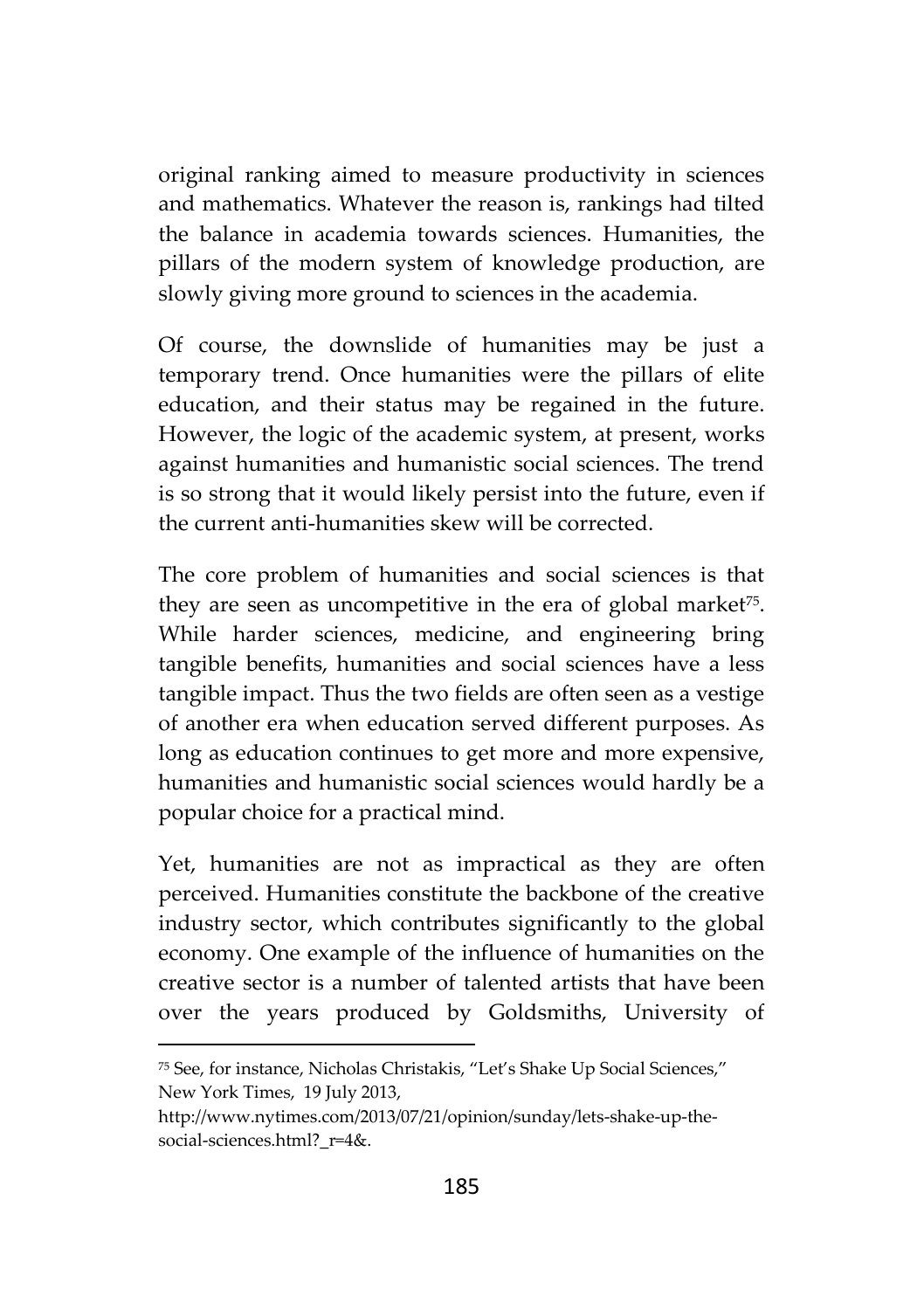London. The university has almost singlehandedly created the bulk of British young modern artists. However, looking at humanities just as the nursery of creative industries is not completely correct. English contributes to formation of writers and journalists; History creates professionals of cultural sector; Law is a foundation upon which social structures are built. In sum, humanities contribute to the tertiary sector of economy – the most dynamic component of the global competition.

The problem of humanities is the failure to emphasize their own potential. Toby Miller claims that humanities split into two major camps (Miller, 2012). According to him, "Humanities one" carry a long tradition of elite education and focus mostly on learning for the sake of learning. In his opinion, this part of humanities is extremely unpractical, yet it dominates humanities agenda and how humanities are perceived. "Humanities two" are a part of humanities that is practically oriented. As an example here Miller gives Communication Studies, which has a long tradition of nourishing media industries. "Humanities two" grew out of the spread of humanities in public universities, where students had more practical concerns. Thus, "Humanities two" have a market orientation where humanistic skills and education is channeled into the market sector to provide tangible impact. The second group of humanities has much lesser influence over the general academic rhetoric. Miller believes that the two fields should merge, creating the new humanities education that would have a strong applied potential.

Regardless of whether Miller's ideas reflect the real situation or not, there is a real threat to the humanities, unless they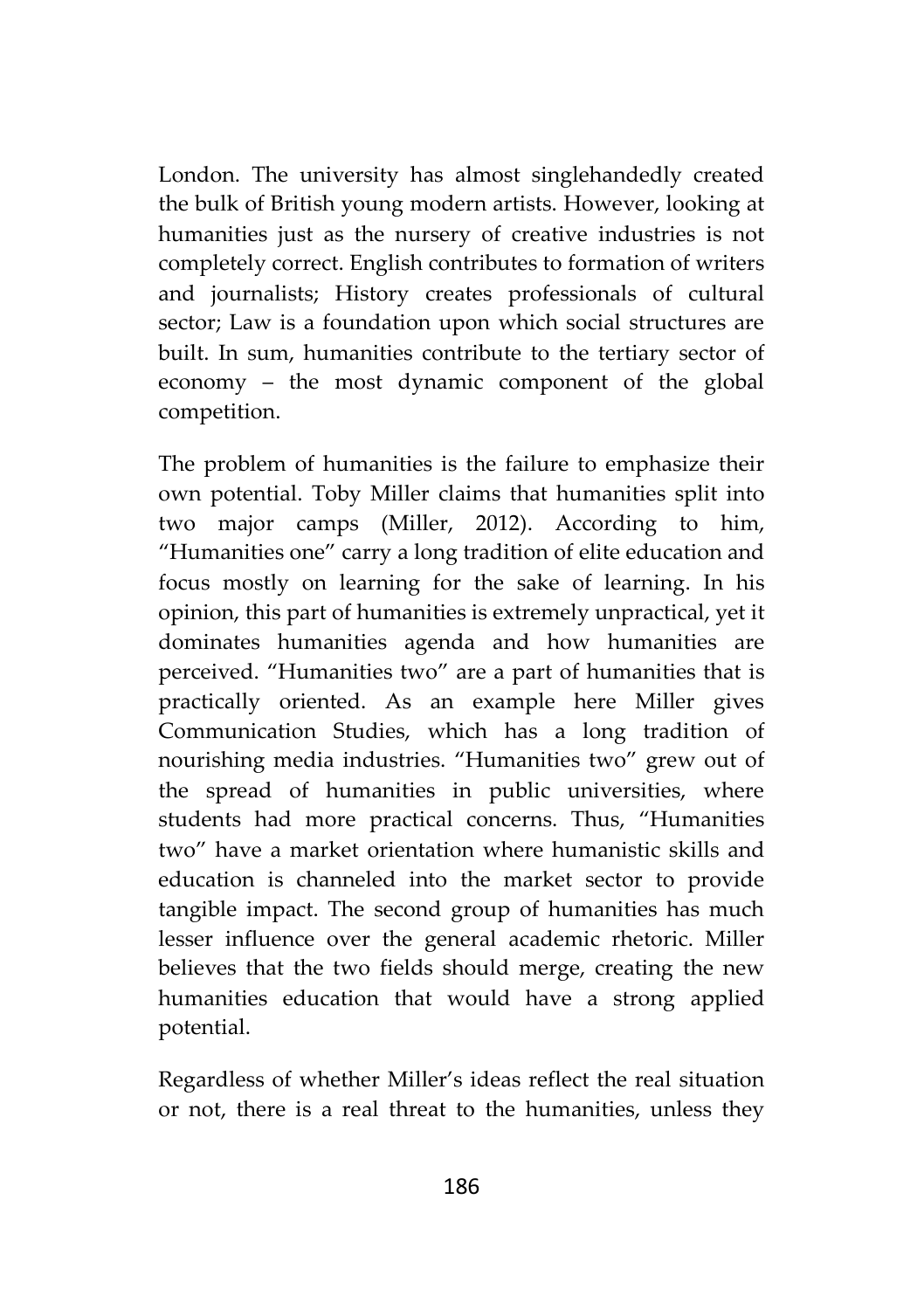would prove their worth in the market society. With public universities' budgets being cut from year to year, humanities are liable to undergo the strongest cuts. Soon, humanities could indeed be affordable only to the chosen few. This situation concerns both universities – as only the well endowed institutions would be able to afford maintaining strong humanities departments – and the students – as only those that would be able to afford private education could get a humanities degree. The concern exacerbates the concern of Miller, as more practical humanities taught at public universities have the highest risk of disappearing, leaving only the theoretical humanities of the elite schools. Whatever the future will be, humanities are slowly retreating to the background of higher education. This process retracts one of the core pillars of global academia, changing the academic landscape drastically.

The unity of teaching and research had been another fundamental characteristic of the academic world until recently. "Traditionally, teaching and research have gone hand in hand; however, the balance has been tipping. Teaching has not only been undervalued and marginalized, but is in danger of being seen as a negative attribute by institutions and their departments<sup>76</sup>," states Keith Gull in his comments on the British education system. However, not only Britain experiences a decrease in the importance of teaching in higher education institutions. For the reasons outlined in the previous chapters, teaching is seriously disadvantaged against research in the contemporary system of higher

<sup>76</sup> Keith Gull, "The chasm between teaching and research," *New Scientist*, 26 March 2010, http://www.newscientist.com/blogs/thesword/2010/03/academythe-chasm-between-teac.html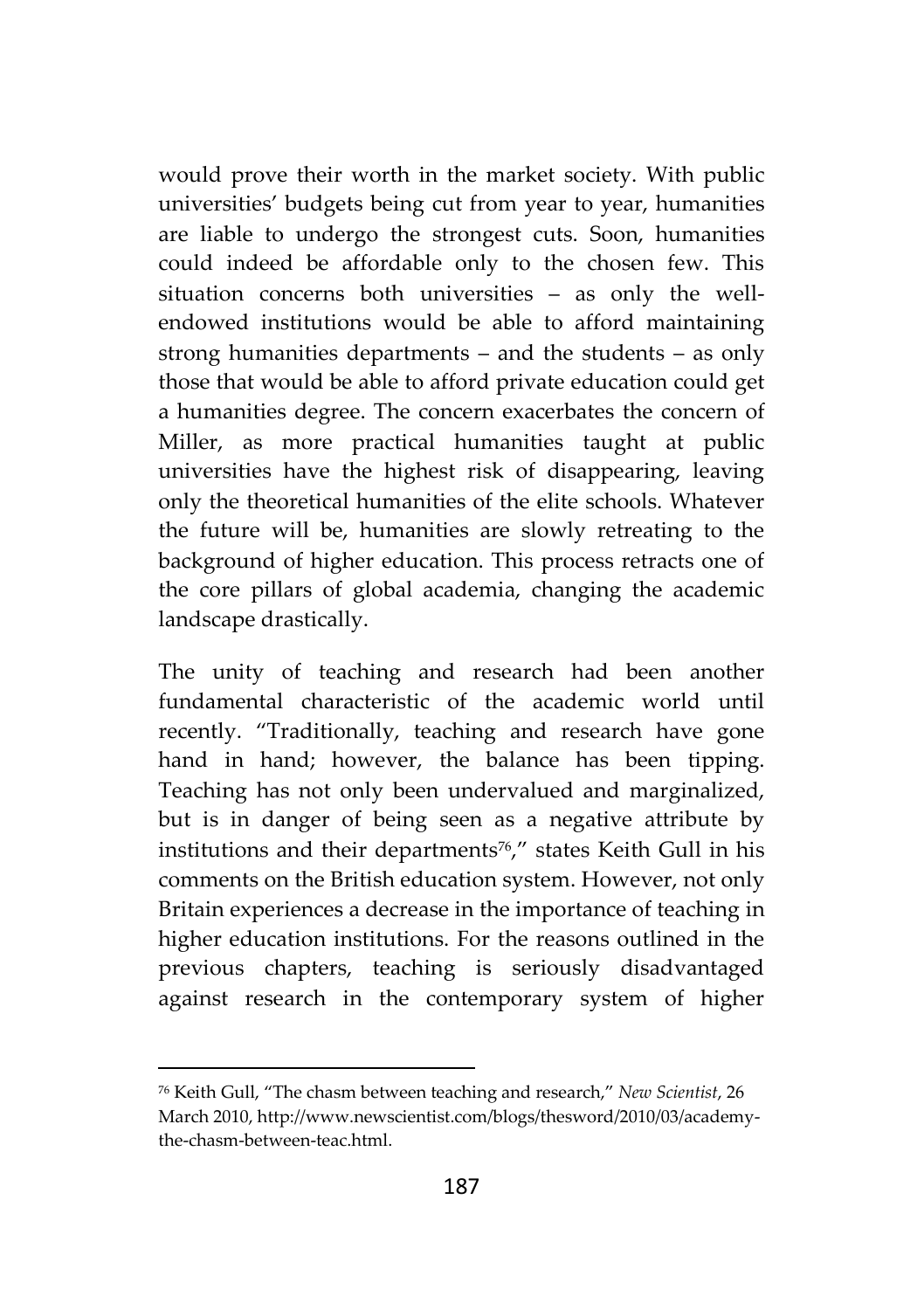education. The consequences of this trend may be as significant for higher education as the demise of humanities.

The unity of teaching and research was enshrined into the European higher education model by Wilhelm von Humboldt. Humboldtian model is well known for its practical orientation and applied research concentration. Relatively less known is the fact that the Humboldtian model considered teaching one of the cornerstones of education and science. According to Ian McNeely "Humboldt found that academies had produced little significant research, whereas many of Germany's brightest thinkers taught in its universities. This recognition helped convince Humboldt to combine academic research with the university's historic teaching mission. Synthesizing the best of both modernity and tradition, he forged the world's most dynamic and influential intellectual institution (McNeely, 2002: 33)". In the heart of the model was the idea of teaching through research. This idea found its realization in the concept of seminar, an advanced level class where students interact with a tutor to solve practical research problems. The Humbodtian reform was imitated by universities around the world, especially in the United States. Johns Hopkins, UC Berkeley, University of Chicago and UCLA were founded upon the Humboldtian model (Albriton, 2006: 7-9).

According to Albriton "The ideal of the university, based upon Humboldt's philosophy, is one where there was freedom of teaching and learning and unity of teaching and research. Humboldt also stressed Bildung (the overall education of the individual) versus Ausbildung (education specifically geared towards employment). The research and teaching is determined by professors but the students are free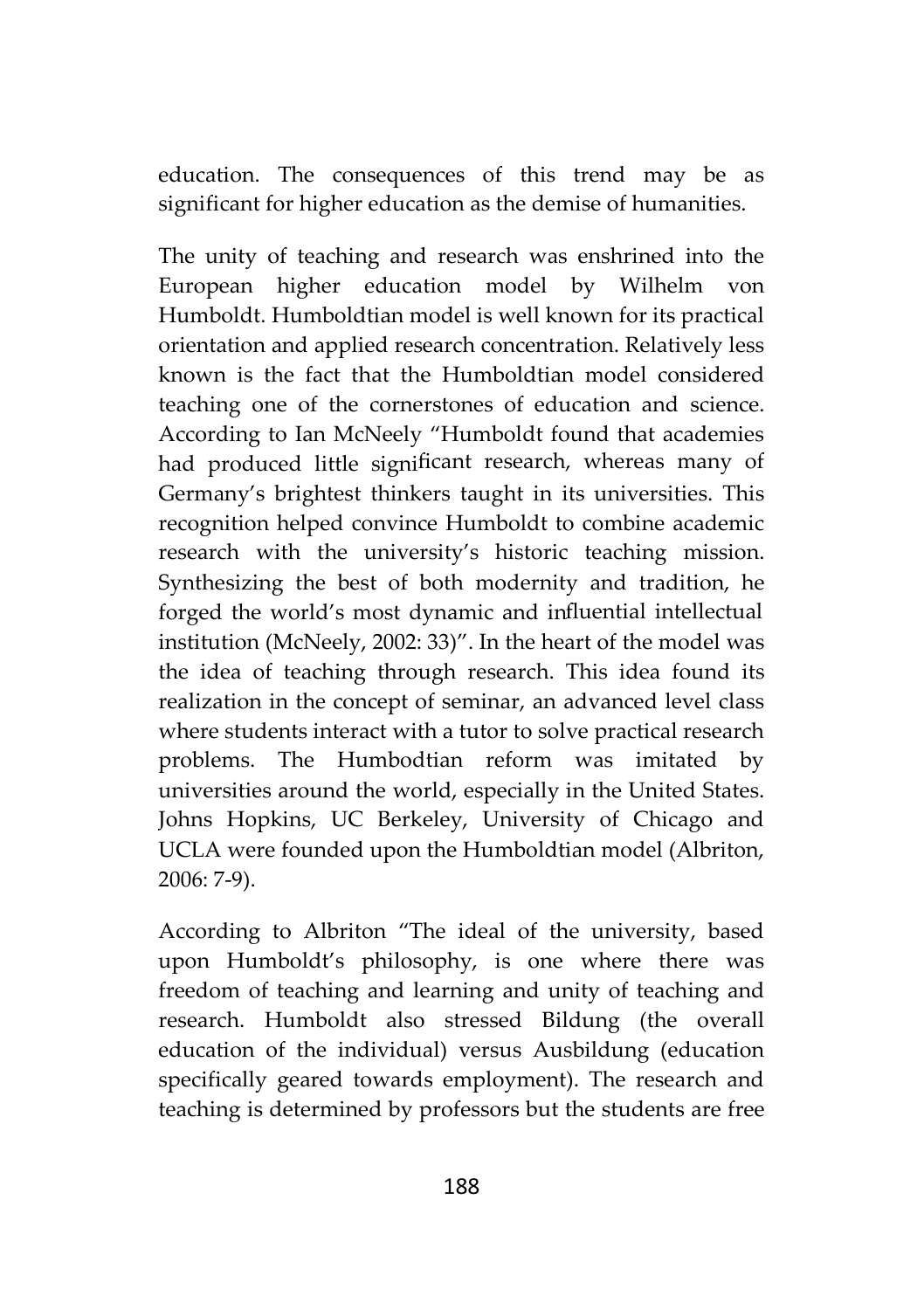to determine the overall direction of their studies (Ibid: 2-3)". The importance of combining research and teaching came from the principle of developing rather than maintaining existing knowledge. In the dialogue between the professor and the students, thus, new directions of academic research could be born. Until recently, the unity of teaching and research had defined the international academic landscape.

The situation changed somewhat in the recent past. More and more emphasis in the academia is put on research rather than teaching. Again, the reasons behind this shift are analyzed in the previous chapters. A more pertinent question here is the consequences of this shift. Global institutions of higher learning are constantly engaged in the race for prestige and recognition. As defined by the current system of measurements, this prestige comes mostly from research. And while some countries still have the resources to fund both teaching and research – although latter definitely gets better funded – other countries find themselves in a position to barely able to afford investment into teaching.

A notorious example of this situation is UK. The country that traditionally prides itself on the quality of its higher education, gave up the teaching component of its higher education in all but rhetoric. Stripped bare of contact hours, British universities model evolved into something close to extra-mural studies. All but the richest universities place emphasis on individual studying. In practice, it means that despite the growing tuition fees, students in the UK have few chances to experience face-to-face interaction with their professors. At the same time, British universities are extremely research intensive. Although the cuts on teaching responsibilities are covered by individual study skill rhetoric,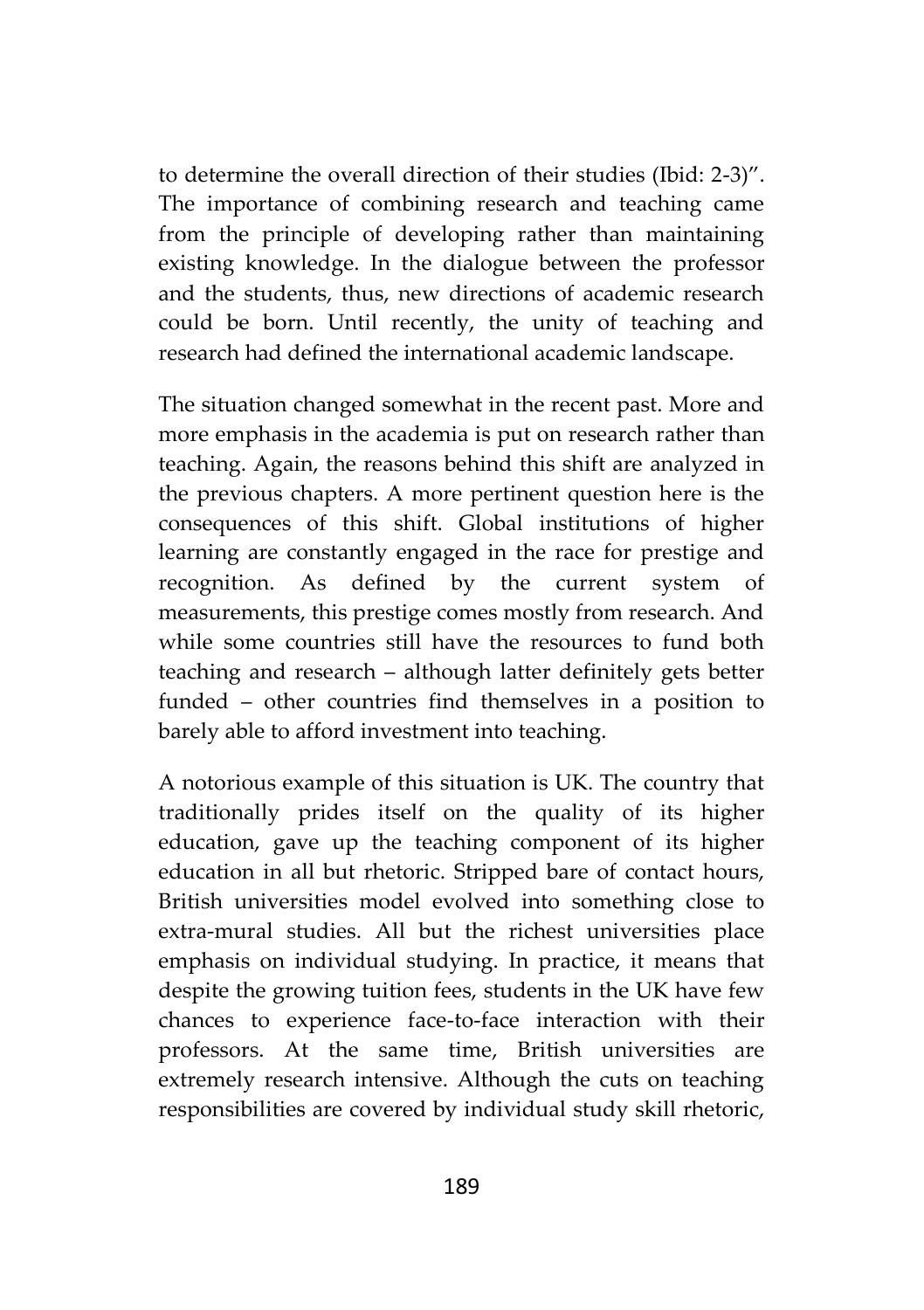UK is experiencing precisely the situation that the ranking model predicts. To be able to keep up in global competition against their better funded peers over the ocean, UK has sacrificed some of the basic functions of its academic system.

With massive investments into research and hardly any investment into teaching, UK's professors have an incentive to concentrate on research. In this system, the students cover the bill for the research rather than their own education. In return they get degrees from reputable institutions that they could use to obtain employment. The system brings considerable benefit to the UK, as prestige of its universities allows attracting international students who contribute to UK's budget. However, sustainability of the system in the long run is questionable, since prestige is not the only determinant of educational choice. US, in this sense, allows for both prestige and the quality of teaching.

The United States is also experiencing the skew in favor of research, which is perpetuated by the ranking system. However, being in a more favorable position, US universities do not experience such drastic changes as their peers in the UK. This situation is due to three main reasons. First, US universities are, on average, better funded. Over the years, many private universities have accumulated large endowments that allow them to be self-sustainable in matters of teaching and research. Public universities are not so lucky. Yet, the favorable position of US in the global academia still allows these universities to have an influx of funding from various sources. Second, many universities in the US have traditionally relied on adjunct professors to do basic teaching, while freeing the more advanced scholars for a few graduate seminars and research work. Finally, there is a traditional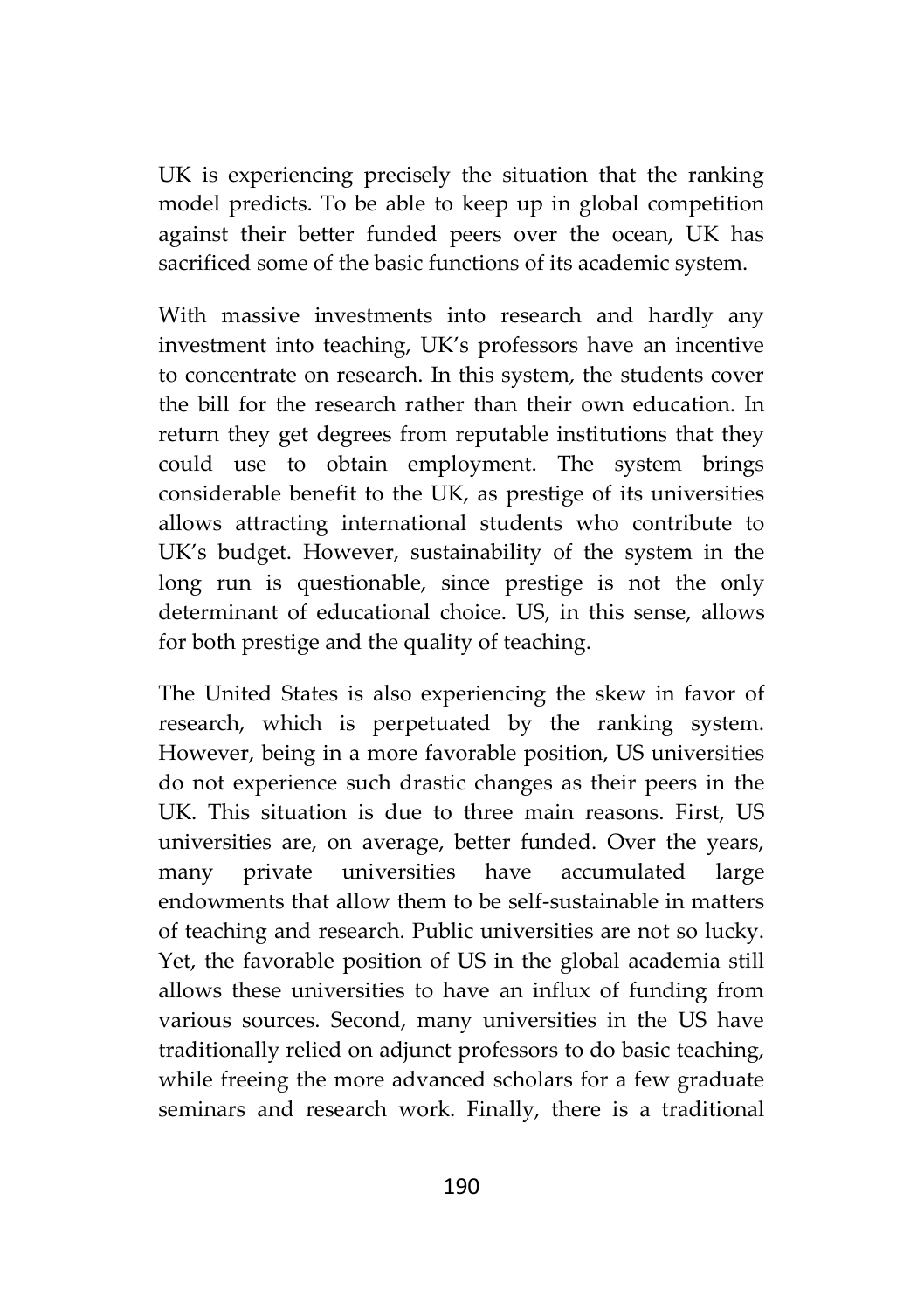division between teaching-oriented liberal arts colleges and research oriented public and private universities. Separate national rankings for the two types of schools allow both to concentrate on their respective missions. LARCs in this respect conduct mostly undergraduate education feeding research universities with students for graduate school.

The situation in the US is not ideal. Although there are many well-funded universities, the latest trend was the decrease of funding towards social sciences and humanities by various foundations. The recent decrease of funding for NEH and NEA, as well as cancellation of the political science funding of the NSF, show that the US was not spared the worldwide trend of sidetracking humanities and social sciences. Considering that foundations play an important role in funding US higher education and research, the situation causes certain concerns. Helga Nowotny, commenting on the issue, went as far as to claim that "In the US, the social sciences and humanities are under attack<sup>77</sup>."

The rest of the countries are not as favorably positioned. In particular, countries that are runners up of global competition would hardly be able to invest a lot of resources into teaching. If they want to catch up with the leading countries, then at least under the current system they would have to re-route most of their resources into the research intensive activities. What it means for the Humboldt model remains to be seen. However, the traditional model of education based on the unity of teaching and research gradually fades into the past,

<sup>77</sup> Helga Nowotny, Shifting horizons for Europe's social sciences and humanities, *The Guardian*, 23 September 2013,

http://www.theguardian.com/science/political-science/2013/sep/23/europe social-sciences-humanities.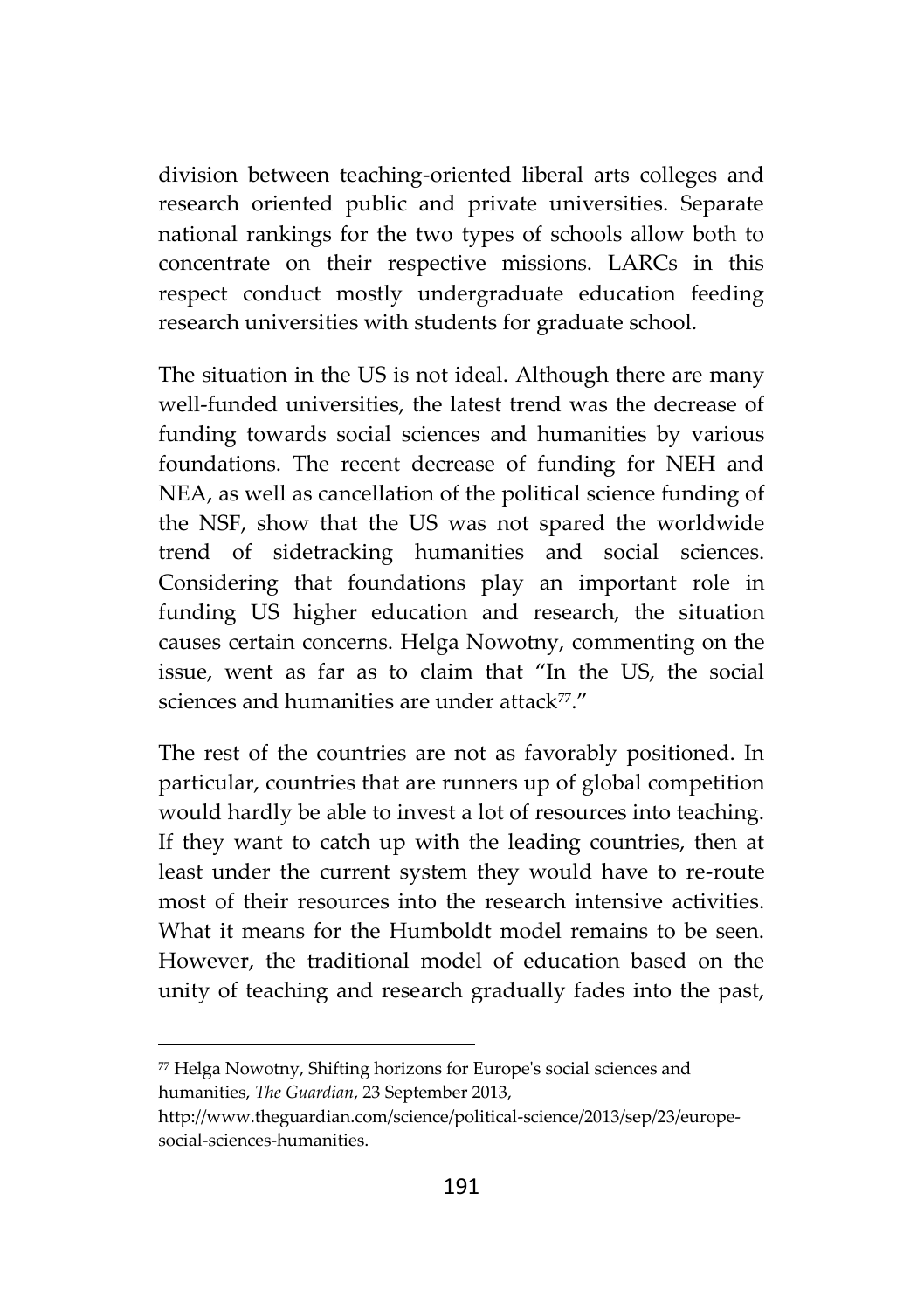leaving a vacuum that a new model of higher education will have to fill out.

Another major shift, which the system of higher education and knowledge production faces, concerns strengthening of dominant paradigms and marginalization of their alternatives. How this process works was elaborated in previous chapters. Marginalization of contesting knowledge paradigms is nothing new. Inconvenient knowledge has always been pushed out of the principal communications channels. Academia in this respect did not provide any exception. Since the origins of the European university, its agenda has been defined by dominant social powers. In Medieval times it was the Church; in modern history, the state or imperial interest; and in contemporary history, the ideology defined acceptable and unacceptable knowledge. Trespassers risked penalties that varied from social ostracism to institutionalized violence.

The novelty of the last decades, however, was the purported death of ideology. Francis Fukuyama proclaimed the end of history, which in our case translates into the end of constraining factors on the system of knowledge production (Fukuyama, 1992). The plight of academia however was not resolved. What happened was a simple transition from varyingly direct political control to the indirect control of the market. For a short period of time after the collapse of the Soviet Union, the system went through a period of relative liberalization where multiple paradigms competed. However, as time passed by, the grip of the market on knowledge production gradually increased. That process was reflected in part by the emergence of global university rankings. Rankings were both a product of the market and the outcome of a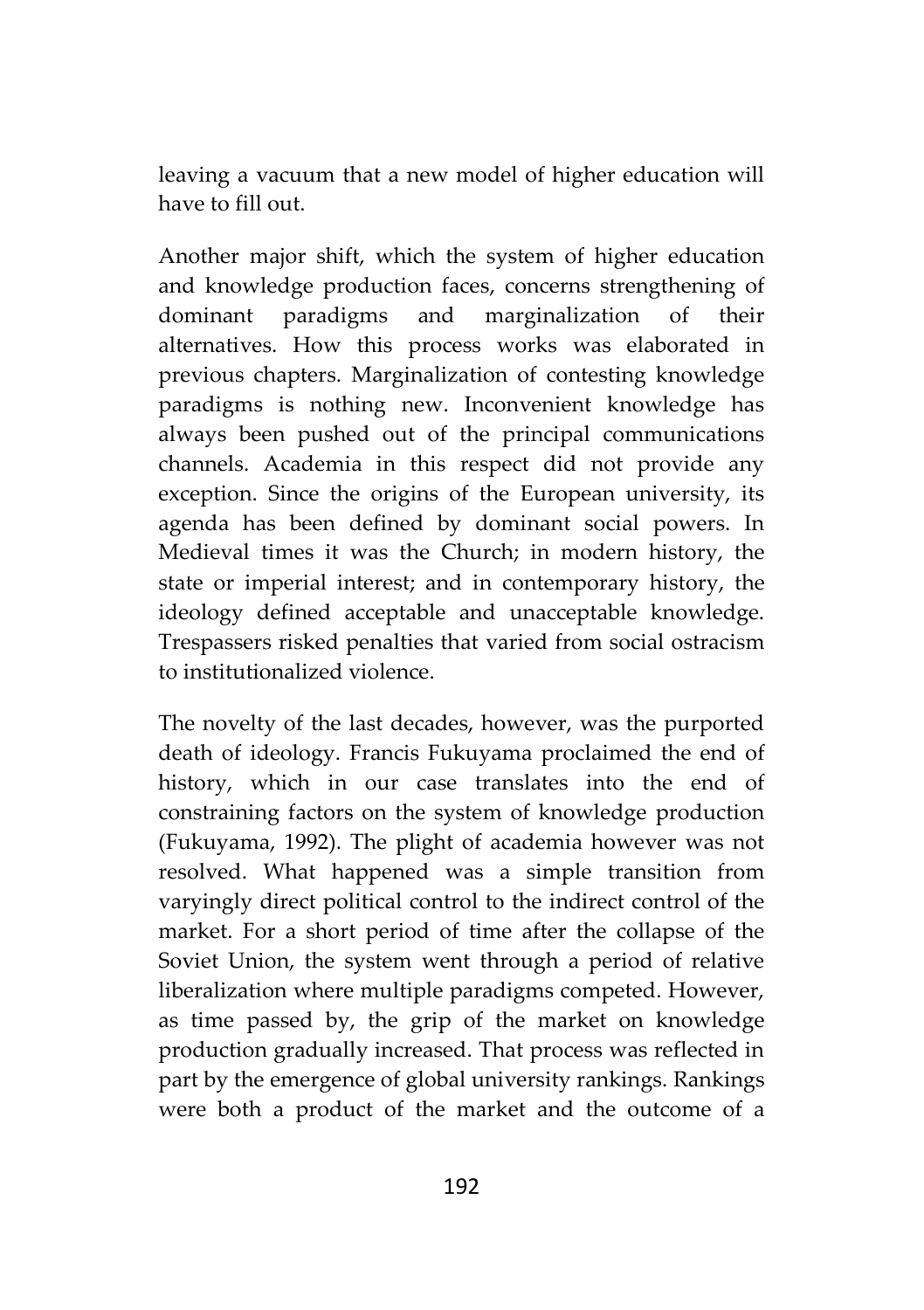market type competition in academia. It is good to remember here that the first ranking emerged out of comparisons in disciplines that had strong market potential.

The central factor of a university's performance in the international rankings is its research activity, measured as the amount of publications in top academic journals. These journals are measured and ranked in turn. Cross-referencing between top journals and top universities creates a closed system where certain forms of knowledge are more valuable for the university's standing. This situation affects and structures many decisions that universities take on a daily basis.

An example from the discipline of economics might be useful to put this discussion in context. Top journals in the field of economics are specialized in the neoclassical synthesis. A person that works in heterodox strains of economic thought has few chances to publish an article in those periodicals. This could affect the standing of such individuals on the global academic market, as they are less beneficial to the university's standing in the rankings and, thus, are in less demand. Needless to say that few top universities would be too willing to take heterodox economists, if they have a choice. This affects personal incentives for the choice of research areas by individual scientists. And those few that still challenge dominant paradigms are at a rhetorical disadvantage, since they often have to opt for less prestigious places for conducting their research.

Rauhvargers states that "National or regional higher education policy makers increasingly consult ranking results when deciding on the allocation of resources or the structure of higher education systems (Rauhvargers, 2011: 20)".This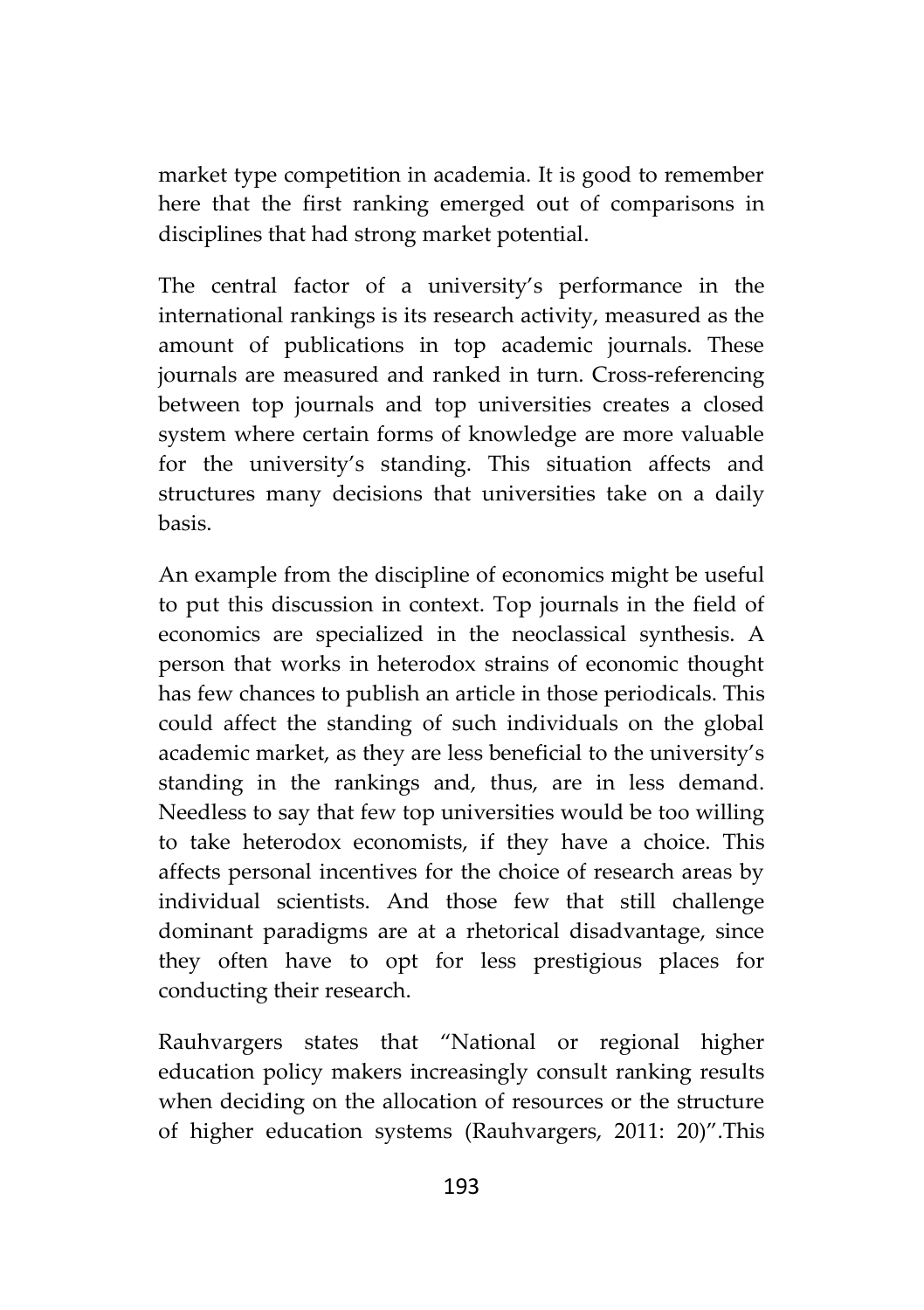creates a situation where all the incentives work to privilege scientific production that contributes to a university's standing in the rankings.

What are the problems with prioritizing production of certain knowledge? The potential dangers of such prioritization are that the knowledge produced by universities is not selected on its merits, but on its suitability to accepted socio-political paradigms. Free competition of ideas is being restricted, and university rankings constitute just one element in the system of such restrictions.

The mechanisms of assuring universities compliance with dominant socio-political ideologies have become more and more sophisticated in the last centuries. Yet, they still perform the same function they performed in the Middle-Ages. That is to keep the social system on a certain track.

The difference of the new system of domination lies in principally new mechanisms of assuring compliance. There is no forced compliance or any form of violence involved in the production of knowledge. In the traditional sense, no obvious penalties are enforced on those who choose to pursue knowledge paradigms different from the mainstream. However, that does not mean that knowledge production is completely independent. The place of penalties is now occupied by positive incentives. In fact, penalties themselves are nothing else but negative incentives. The politics of stick is substituted by the politics of carrot. Yet, the effect is very similar. Those that do not comply with the demands of the social system are marginalized, both personally – their ability to communicate through dominant channels is hindered, and their reputation is undermined – and professionally – their research gets less attention or even discredited. The final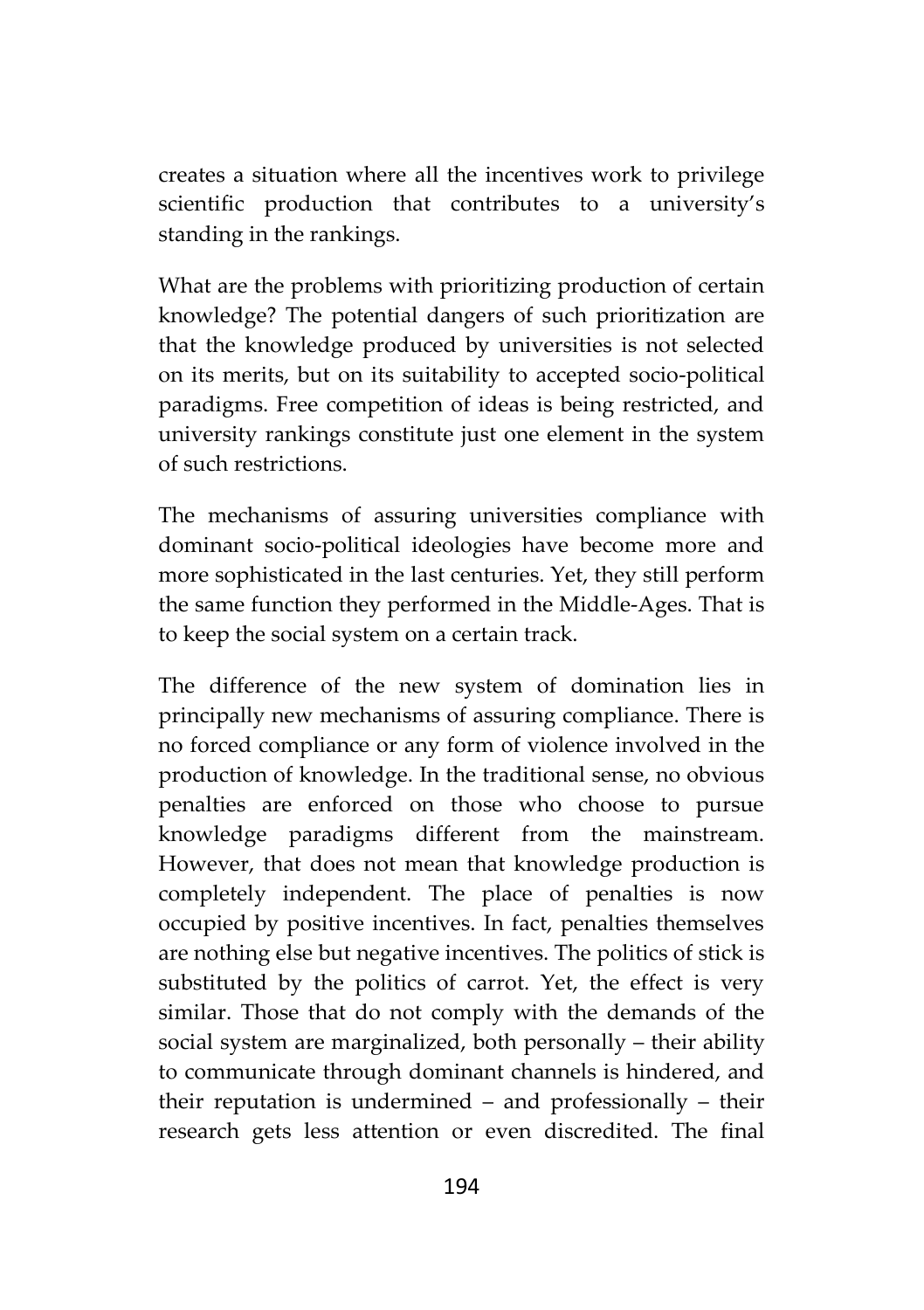outcome is the same: scholars who choose to disobey dominant social realities loose benefits associated with compliance.

Obviously, this system could pose multiple dangers. Whatever sort of knowledge is being produced under the current social system, it is used to take practical political decisions. These decisions may not be optimal for the social system. However, since the alternatives are marginalized, no serious attempts are made to consider contesting paradigms. In other words, dominant paradigm does not admit the possibility of being wrong. Marketplace is supposed to take optimal decisions, even if the optimality of these decisions is just theoretic.

The dominance of certain social paradigms is not necessarily detrimental to the society. Existence of principal paradigms is necessary to maintain social cohesion and balance. Without some vision of the social system, accepted by large segments of society, it is impossible to stabilize social system and provide a political course. Any political decision is based on a compromise around a common set of believes. In this respect, dominance of certain paradigms in academic system is one of the necessary self-preserving tendencies of the social system. Market based social system, thus, needs knowledge production to be closely aligned with the principles of the market.

It is interesting to see how this system works in practice. To illustrate its mechanisms it is necessary to draw on the concepts elaborated in previous sections. Knowledge production in contemporary world is structured into an order of power with its main centers having much more influence on social discourse than its peripheries. To maintain the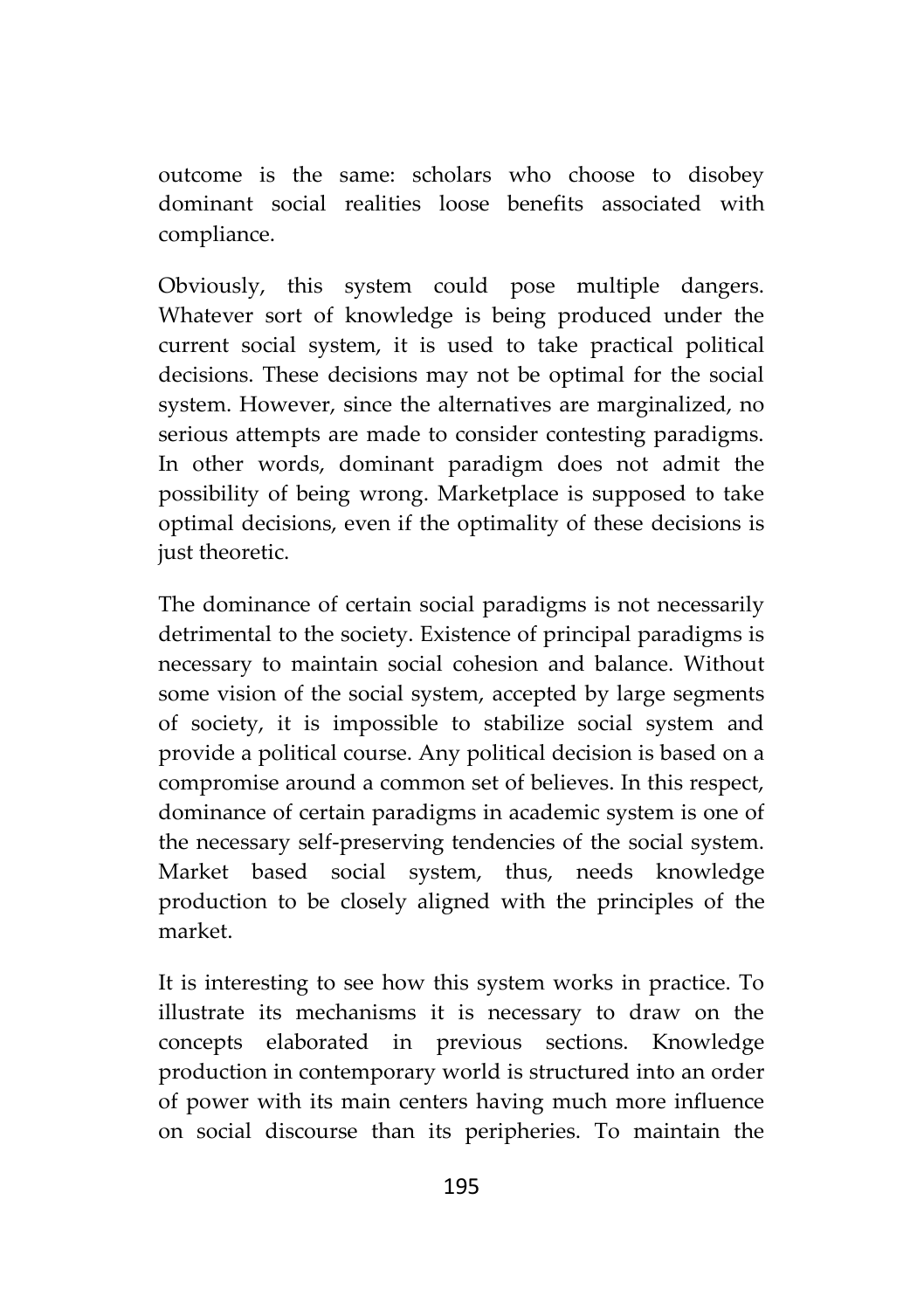position at the top of this hierarchic ladder the main centers of knowledge production have to produce knowledge of particular type. These forms of knowledge produce more points in the measurement system dominated by rankings. As soon as some centers deviate from the production of acceptable knowledge their ranking positions are seriously undermined. A good example for this is the low rankings of economics departments producing heterodox economics research. More generally, institutions with reputation for critical non-standard research, such as The New School or Goldsmiths, University of London tend to rank lower than their peers with similar reputation for excellence.

University rankings keep the system in check. They determine the order of weight in social discourse. Only those centers of research that produce acceptable forms of knowledge could aspire to ascend the order of prestige. The system is self sustainable. The more prestigious the higher education institution is, the more brilliant professors and students it receives. These students and professors, in turn, are backed by the prestige of their universities. Professors set the social discourse in the academia. Students go on to occupy leading positions of power in the international system. Anyone who wants to rise up the social ladder would have to go through dominant centers of higher education and research production, where dominant social paradigms will be instilled in them with various degrees of success. In the end, the critical mass to push the dominant system forward is created, and alternatives are marginalized or eliminated.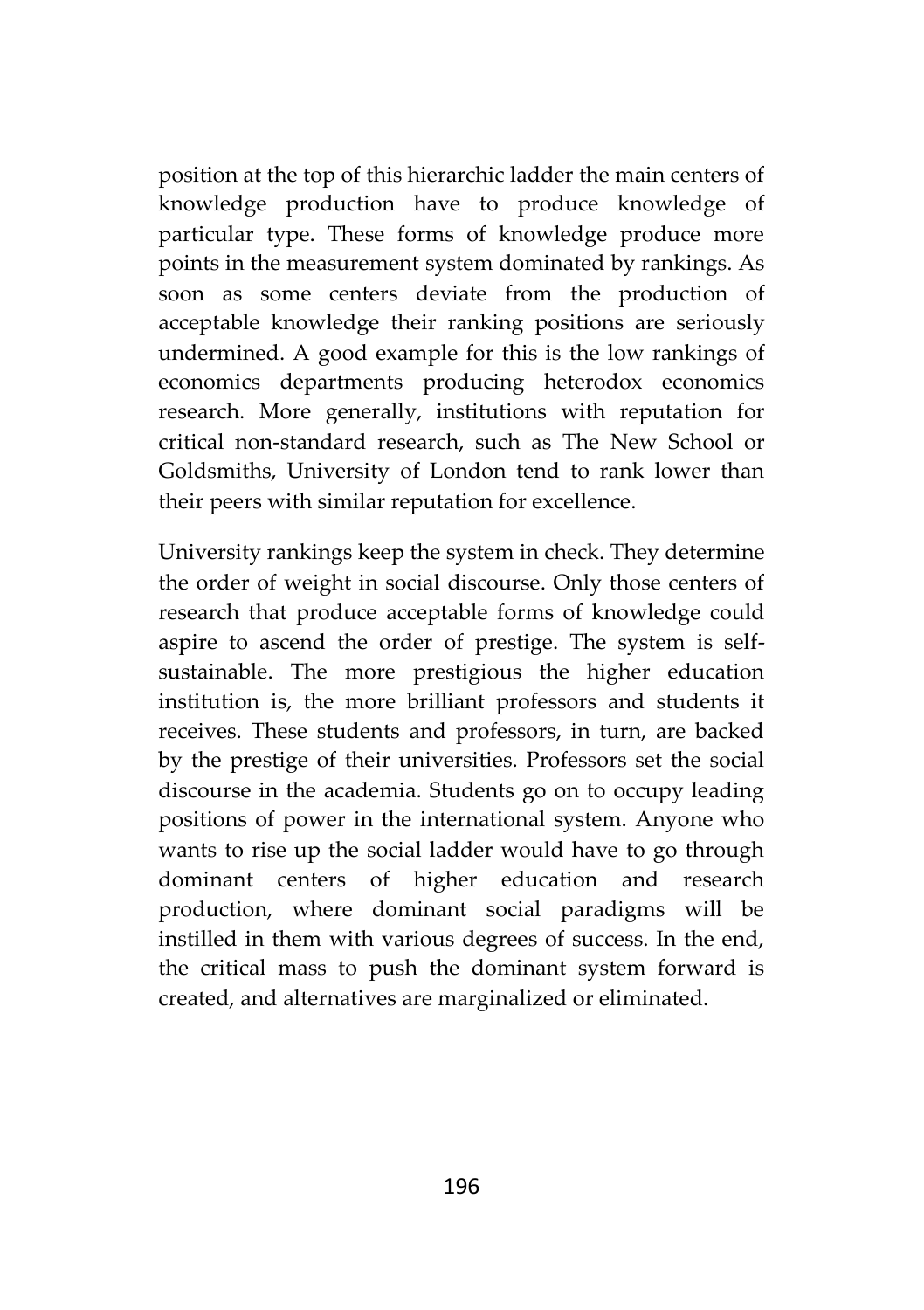#### **Conclusion**

The dissertation studied impacts of academic rankings on higher education and knowledge production. Multiple mechanisms through which the rankings influence the direction of higher education and research have been identified. It is hard to discern the trends in higher education that academic rankings have created, and those that they reinforced. However, it is clear that the rankings affect the current system of higher education and research in a substantial way.

The principal reason that enables academic rankings to influence the higher education system is that the rankings are used for concrete policy decisions. The rankings have rooted themselves in the public sphere, and they are consulted with when funding and other distributive decisions are being made. The dissertation has identified various impacts that rankings have on higher education and research production. The rankings permeate the system of higher education and research production on all levels: policy level, institutional level, individual level. They promote elitism in national education systems, they prioritize some discipline over others, and they favor particular types of research.

Most importantly, academic rankings influence higher education system in a subtler way. The bulk of the third chapter of the dissertation studied the marginalizing influence of academic rankings. This marginalization trend works to reinforce dominant research paradigms and undermine rival research. The principal mechanism at work here is the higher impact of mainstream research in the academic discourse. As the competitiveness of the academic system increases, and its institutional structure becomes more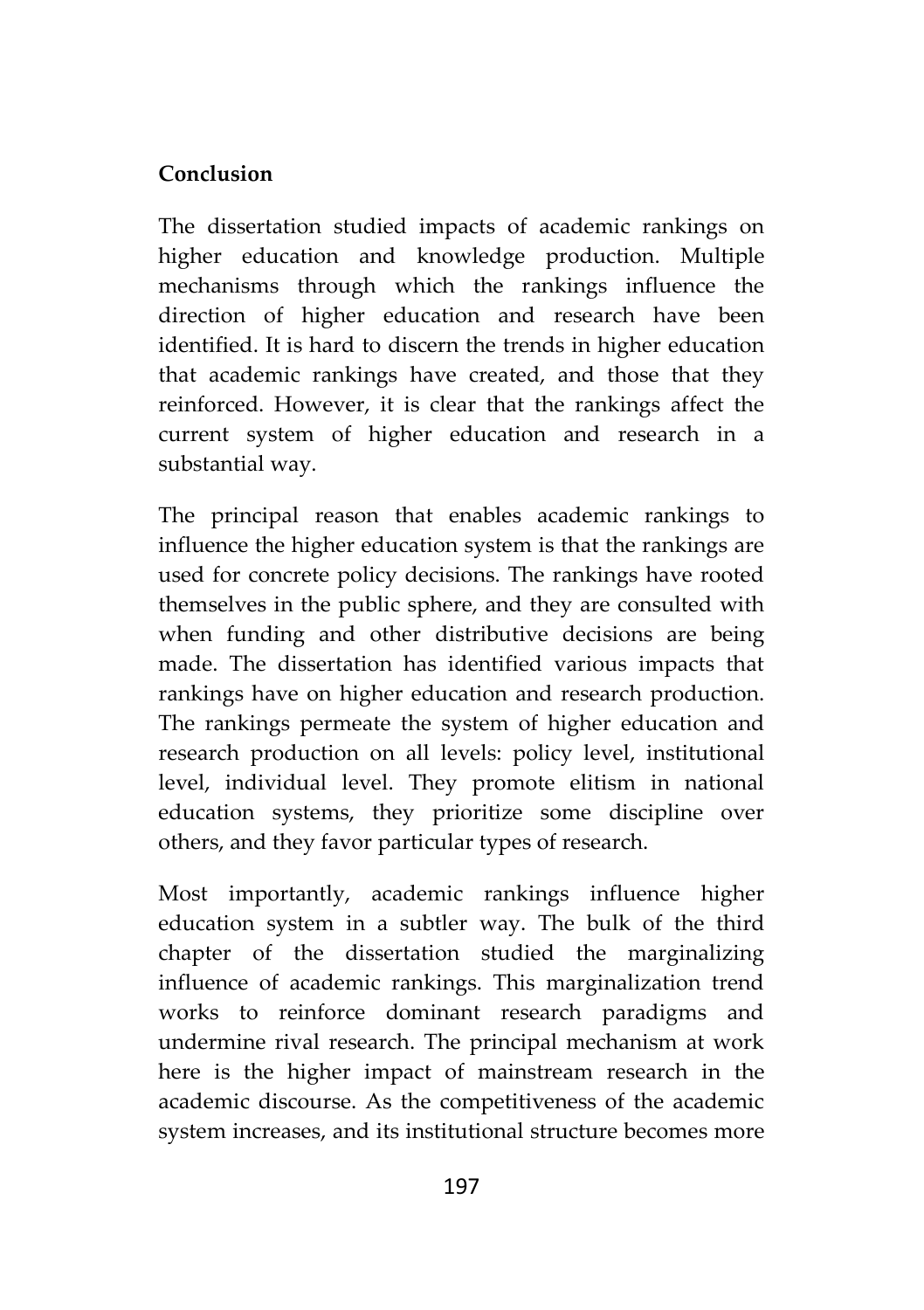rigid, pursuing research in dominant paradigms becomes the key to the survival of young researchers.

The marginalizing influence of academic rankings was demonstrated on a case study of heterodox economics. A game-theoretical model was used to demonstrate that, ceteris paribus, with the incentives that rankings create the recruitment process in academia works against heterodox economics candidates. Extrapolating this case on a wider situation of international academia, it can be said that any researcher participating in less mainstream research projects has a distinct disadvantage in the higher education system. To prove that the model corresponds to the real situation, surveys of graduate students and recruitment committee members were conducted.

Curiously, the marginalizing influence works to sustain those research paradigms that maintain rather than challenge the dominant social trends. In the case of economics, the rankings work well to reinforce the position of neo-classical synthesis, the market-oriented approach to the social system. Heterodox economics strands that research alternatives to the dominance of the market are being strongly disadvantaged under the incentives that academic rankings create. An interesting intuition worth following in the further research is whether the logic of the rankings equally disadvantages other research pursuits that challenge dominant social paradigms.

Academic rankings also influence other aspects of higher education and knowledge production. The rankings reinforce preexisting trends of the higher education system. One of the most important trends that the rankings reinforce is the prioritization of STEM disciplines over humanities and social sciences. The systems of measurements devised by the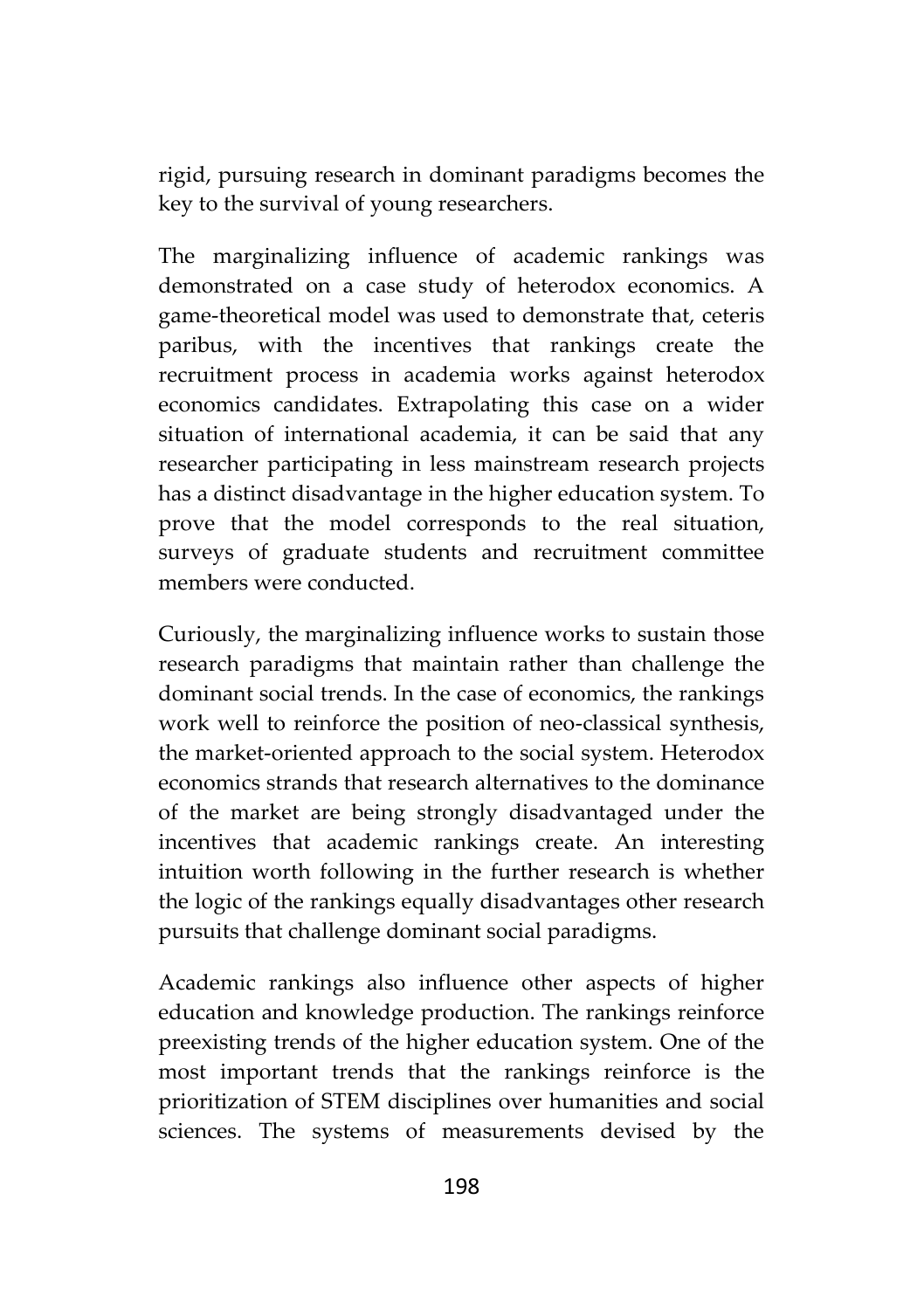principal ranking systems are better suited to measure research production in the STEM disciplines. Considering that research production is one of the major elements of the final ranking scores, STEM-oriented HEIs have a great advantage over the HEIs specializing in social sciences and humanities.

Another disturbing trend that the rankings reinforce is prioritization of teaching over research. The unity of teaching and research was one of the pillars of the Humboldtian university model. Currently, research activities have greater importance in the higher education system. The contribution of the rankings to this process is that while the research activity of a university contributes the bulk of the university's final score, the teaching activity contributes almost nothing. Few proxies that aim to measure the teaching activity have almost no real value due to their imprecision. An indirect proof of the faltering importance of teaching in the academia is that teaching experience was identified as the least important criterion in the hiring of economics faculty by the respondents of our survey.

In many ways, the logic of the rankings corresponds to the logic of the market. They promote more marketable forms academic activities. This brings the discussion back to the beginning of the first chapter. If there are mechanisms that keep the higher education and knowledge production system in check with dominant social paradigms, they should be sought in the workings of the market system. The rankings constitute one element of this system.

Despite the solid façade of multitude, academic rankings are subjected to a single logic. The research of the second chapter demonstrated connections between various ranking systems. Moreover, the principal ranking systems (ARWU, QS, THE)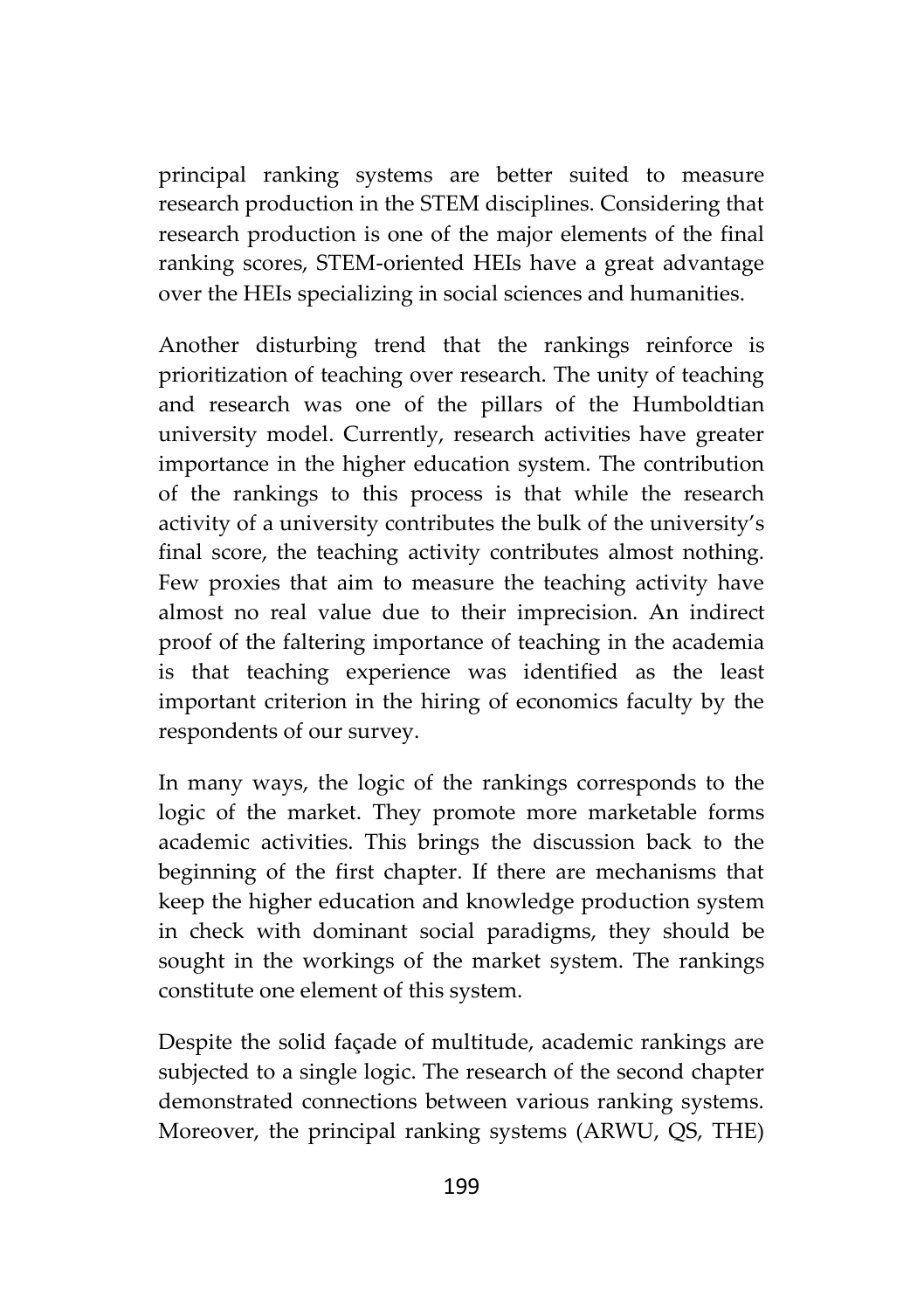and auxiliary rankings (e.g. Impact factor, H-Index) are also connected. This connection is due to the use of the same databases (ISI, Scopus, Google Scholar) and similar methods of score calculations (quantity vs. quality). In sum, all the rankings work to push the knowledge production system in the same way.

The future of academic rankings is unclear. There are constant efforts to develop more sensitive measures of higher education system (U-Multirank). It remains to be seen how successful these attempts will be. The rankings perform an important function providing an easily accessible simple metrics to interested parties. Their applicability, however, masks the fact that they provide a very perfunctory picture of the academic system, higher education institutions, and individual researchers.

The wisdom of higher education scholars is that the rankings are here to stay. Although there is a great demand for the information function that the rankings perform, it does not mean that the rankings will not lose their significance. One of the most important trends here is a growing number and diversification of rankings. Obviously, the three principal ranking systems draw the most scholarly attention, but that need not be so in the future.

The axes of significance/insignificance and generality/sensitivity provide an interesting insight into the potential developments of the ranking systems. Three major scenarios of further development could be identified here. The two polar scenarios are significant-general rankings versus significant-sensitive rankings. In the first case, the trends for marginalization, prioritization of STEM disciplines, and separation of teaching and research will continue to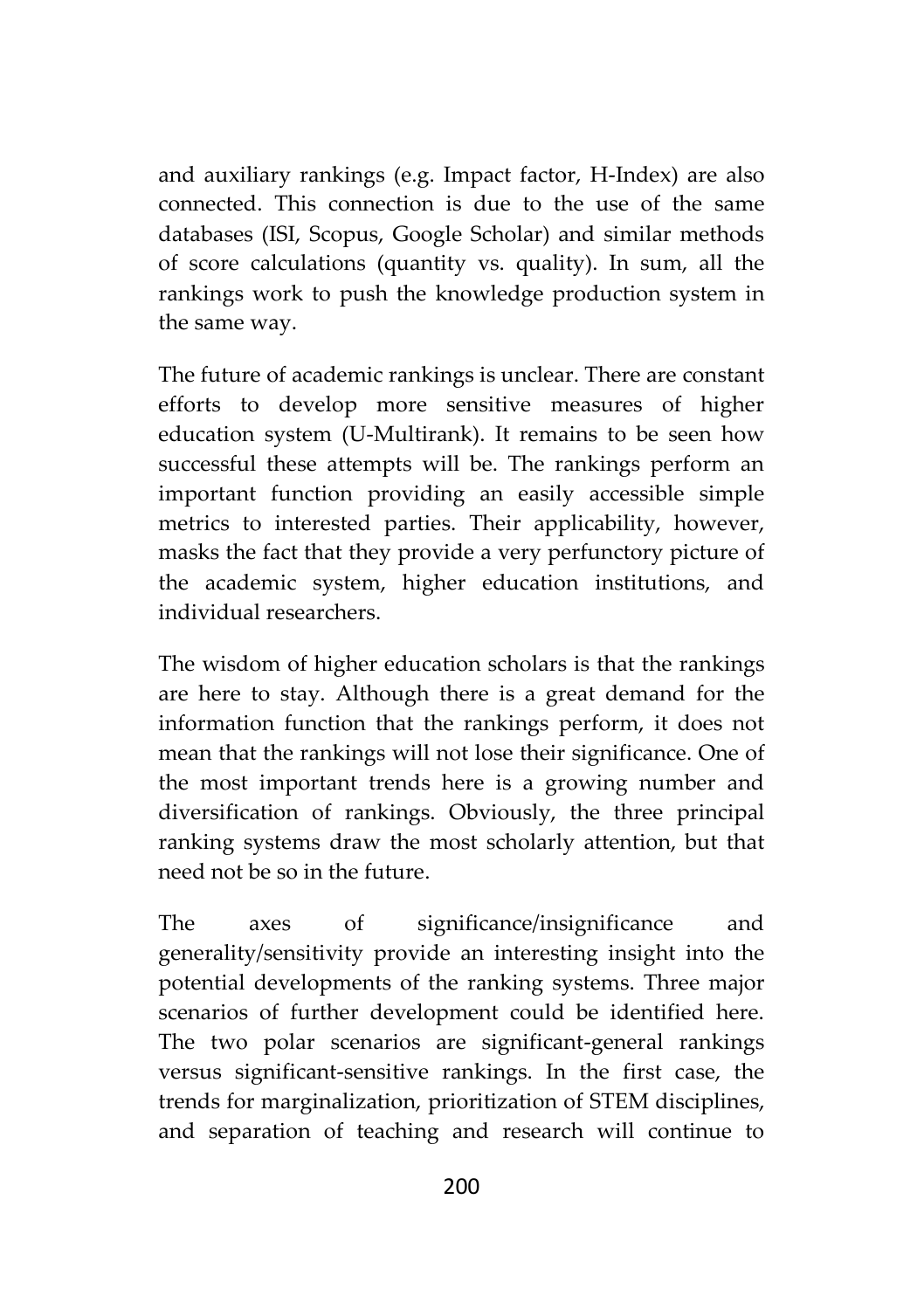intensify in the international academia. In the second case, more sensitive measures would allow measuring universities based on their mission, which would rectify the current skew. The two scenarios in which the academic rankings lose their significance lead to the same outcome: regression of the academic system to the pre-ranking state, where reputation played larger role than performance of higher education institutions.

Whichever direction the further development of the ranking systems will take, the trends that the rankings reinforced will influence the system of higher education and knowledge production well into the future. Larger investments into STEM disciplines, prioritization of particular research culture, promotion of research over teaching, preferences towards mainstream research topics ought to leave a mark on the academia. One mechanism through which the trends will persist is the creation of critical mass of professors working in disciplines and fields promoted by the logic of the rankings. These professors will train the next generation of scholars, who would be exposed to particular perspectives and incentivized to follow particular types of research.

What should be expected under this system in short term is growing consolidation of higher education and research production centers, as well as entrenchment of the current order of power in the academia. The rhetoric of rankings will continue to reinforce the dominant position of the HEIs that are already positioned in the rankings. The better their position, the easier it is to continue occupy prominent position in the rankings. A notable mechanism here is that the more spotlight a HEI, department, or individual researcher receives, the more references they receive thus feeding back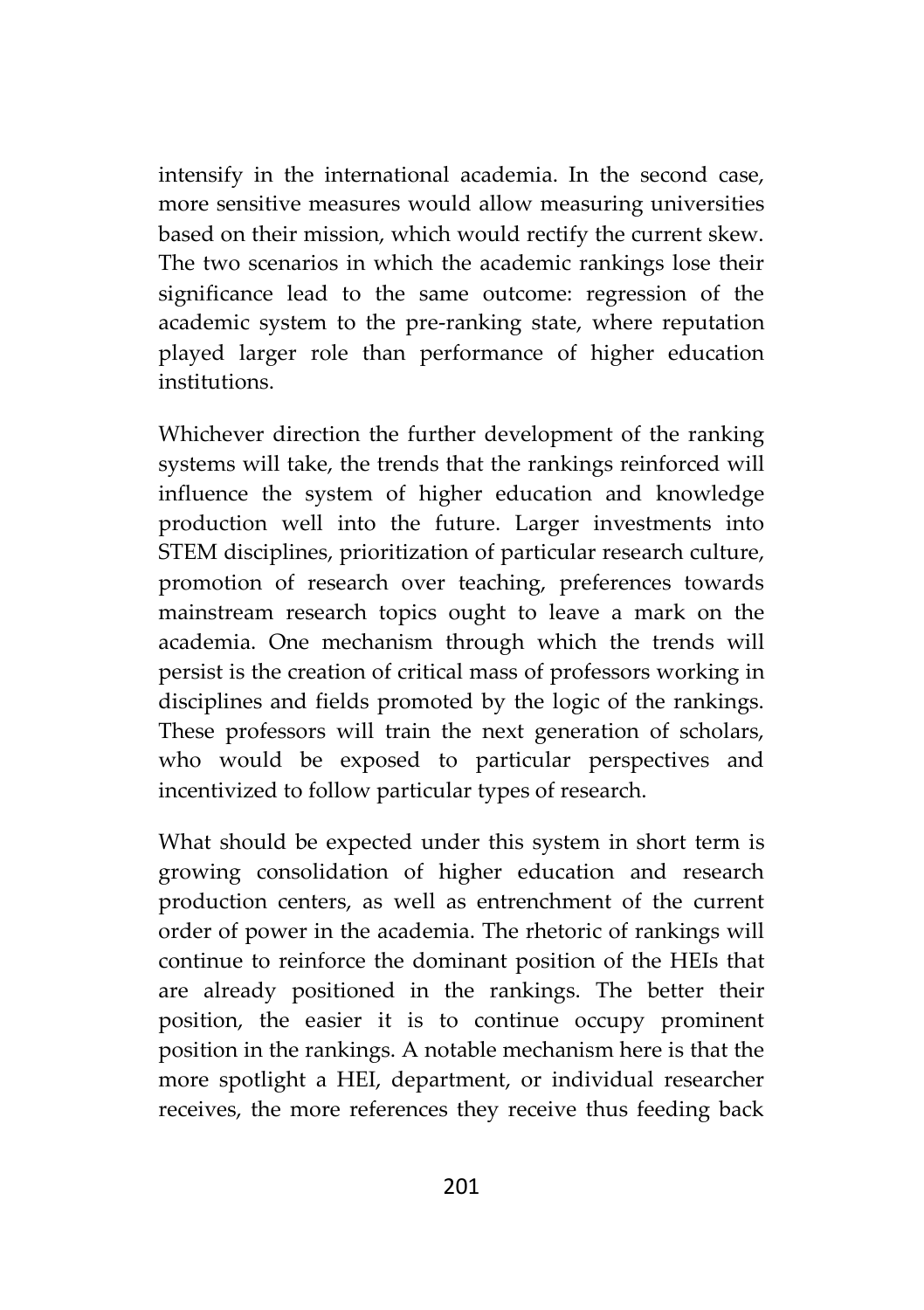into the system. The institutions that would like to break into the global elite in this system would have to struggle against considerable odds.

In the long term, multiple developments are possible. The trend towards sidelining humanities and humanistic social sciences may squeeze the fields altogether out of the academic system. Although, this situation is hardly imaginable today, humanities do not fit well with the market-oriented trend of the international academia. They might either have to redefine themselves in more applied terms or undergo further marginalization. The insight into the situation could be developed by adding to this trend the marginalization of fringe research fields and qualitative research areas. The higher education and knowledge production system is being gradually reoriented towards creating research applicable to the market. In the worst case scenario academia might become a research arm of the corporate system.

To sum up, academia currently undergoes systemic change pervading every level. Academic rankings contribute to these changes in important ways. The rankings create behavioral incentives on policy, institutional, and individual levels that push higher education system in particular directions. This dissertation has shown how the incentives, which rankings create on various levels, work together to push the system into the same direction. The trends are easily discernible, but their actual impact is far from being clear. The dissertation opened many roads to follow. Perhaps, the future might even see an emergence of a separate field of ranking studies.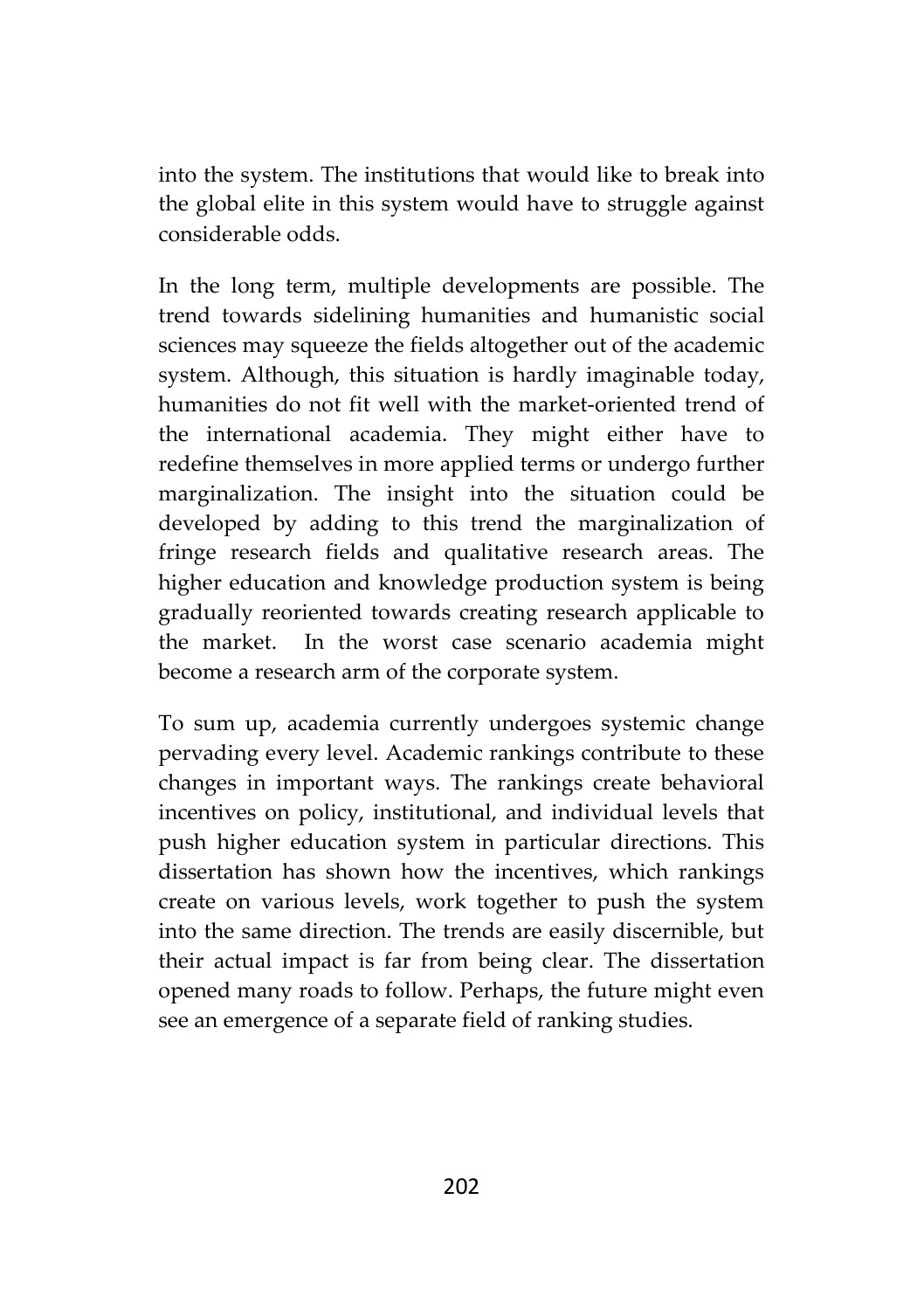**Appendix 1. The Surveys.**

**Graduate Students Survey.**

### **1. In what area of economics do you do your research? (Multiple areas can be specified)**

Microeconomics

Macroeconomics

Econometrics

International Economics

Political Economy

Economic History

Heterodox (Institutional, evolutionary, Austrian, post- Keynesian etc.)

Other (please specify)

### **2. When you chose your research topic, which of the following factors mattered most?**

**Least Important—Most Important (1-10, Multiple Answers Possible).**

Personal Interest

Career and Employment Prospects

Suggestion of Tutor/Supervisor

Relevance/Popularity of the Topic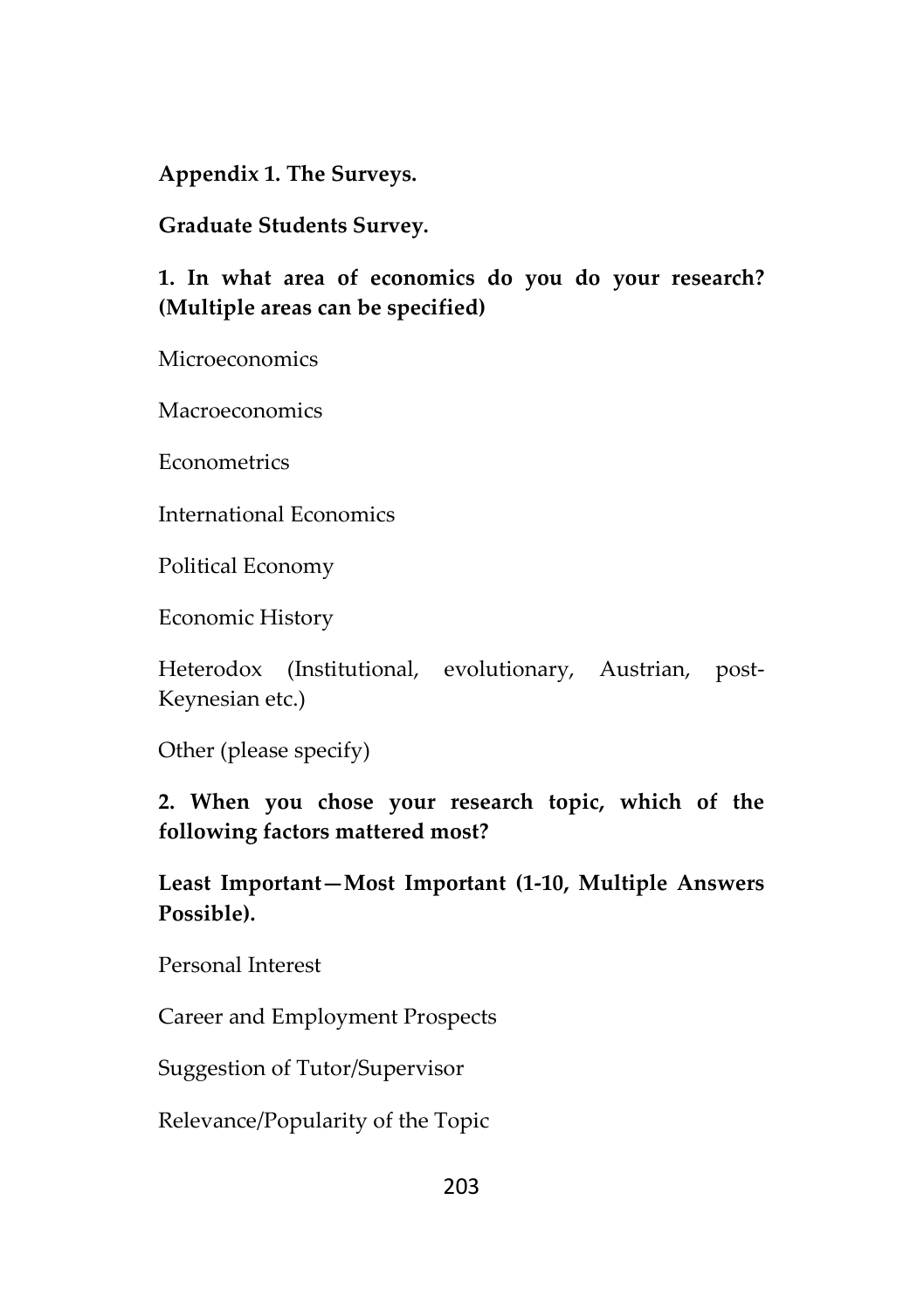Availability of Resources (Supervisor, Labs, Library etc.)

By Chance

Other (please specify)

**3. Which factors do you think matter most to potential recruitment committees of junior staff?**

**Least Important—Most Important (1-10, Multiple answers possible).**

Research productivity

Research topic quality

Research topic fit to the recruiting institution

Teaching Experience

Previous Education

Institutional Reputation (of your institution)

Prominent supervisor/s

Other (please specify)

**4. Would you be willing to change/modify your research topic if the alternative provided better opportunities to secure employment?**

Yes

More Yes than No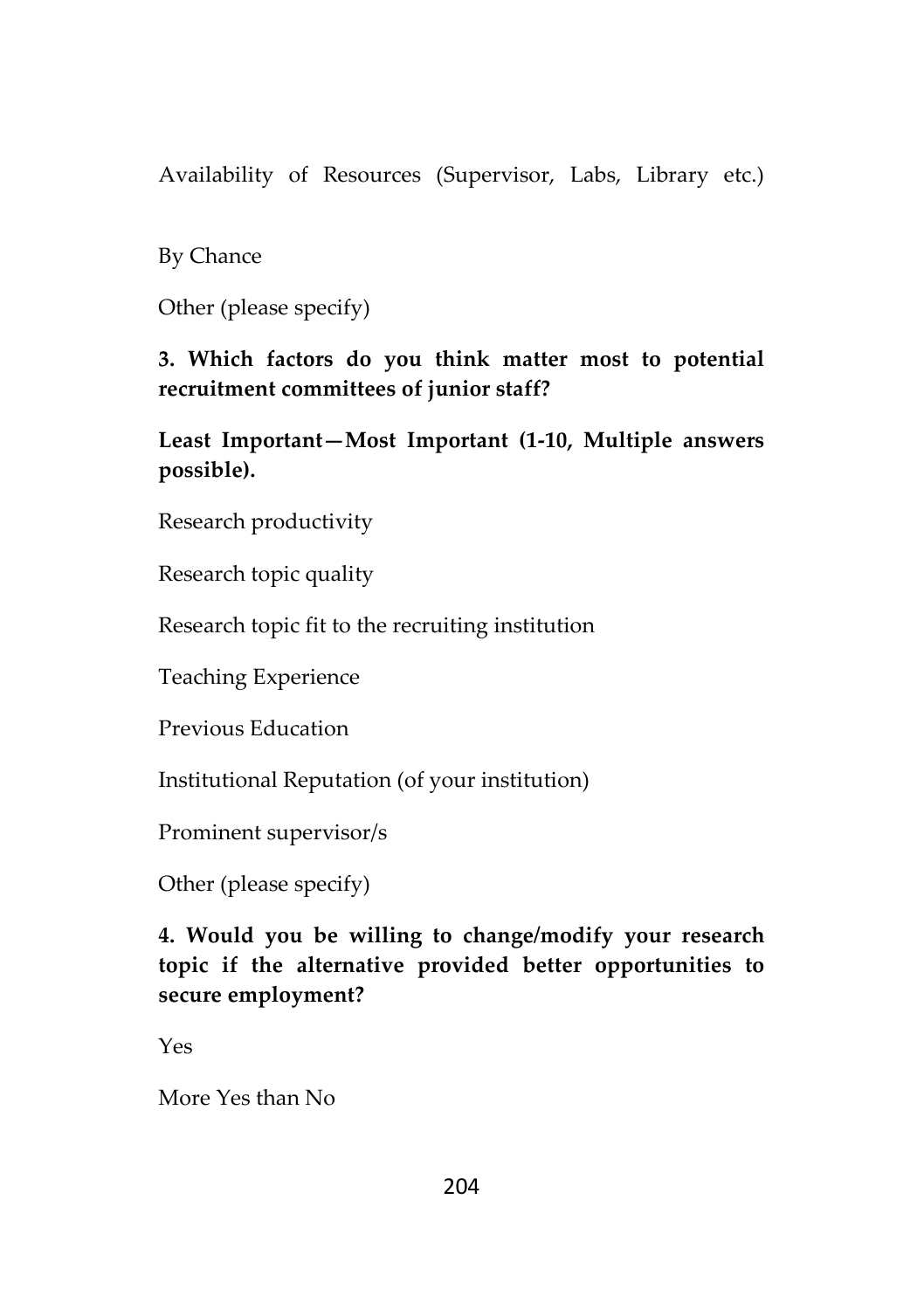Not Likely

 $N_{\Omega}$ 

# **5. If you were interested in a topic, but it would compromise your employment prospects would you still be willing to pursue the research?**

No

Not Likely

More Yes than No

Yes

**6. Do/did you have any interest in heterodox strands of economics (Institutional, evolutionary, post-Keynesian, Austrian, Sraffian, socialist, neuroeconomics, ecological economics etc.)?**

Yes

Somewhat

 $N_{\Omega}$ 

# **7. Would you be interested to pursue a research project in heterodox economics?**

Yes

Maybe

No

### **8. If you answered "No" to the previous question, why?**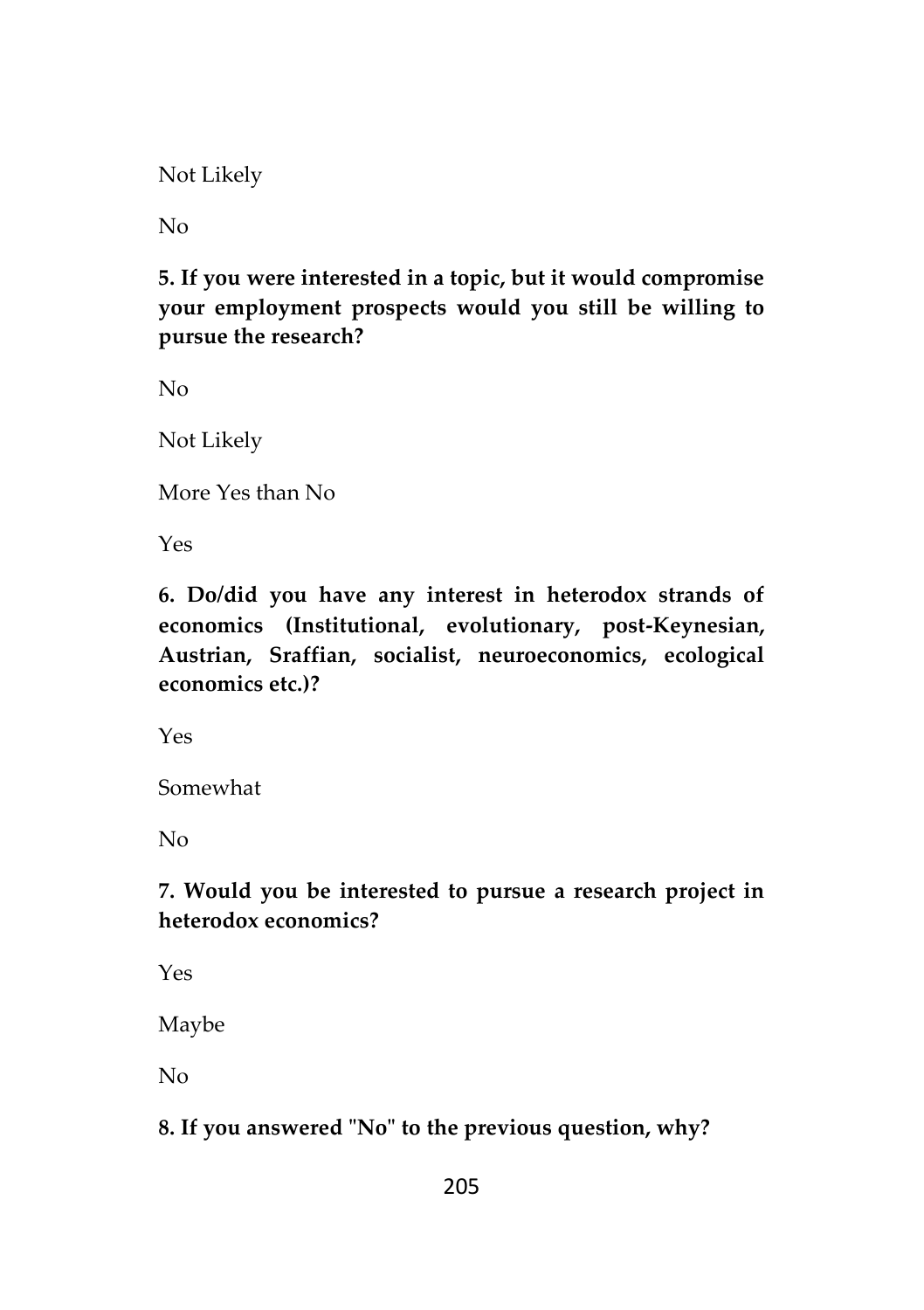Not relevant to your research topic

Not familiar methodology

Lower chances of publishing/citations

Worse career prospects

Reputation of Heterodox economics

Lack of interest

Other (please specify)

**Faculty Survey.**

### **1. In what area of economics do you do your research?**

Microeconomics

Macroeconomics

Econometrics

International Economics

Political Economy

Economic History

Heterodox (Institutional, evolutionary, Austrian, post- Keynesian etc.)

Other (please specify)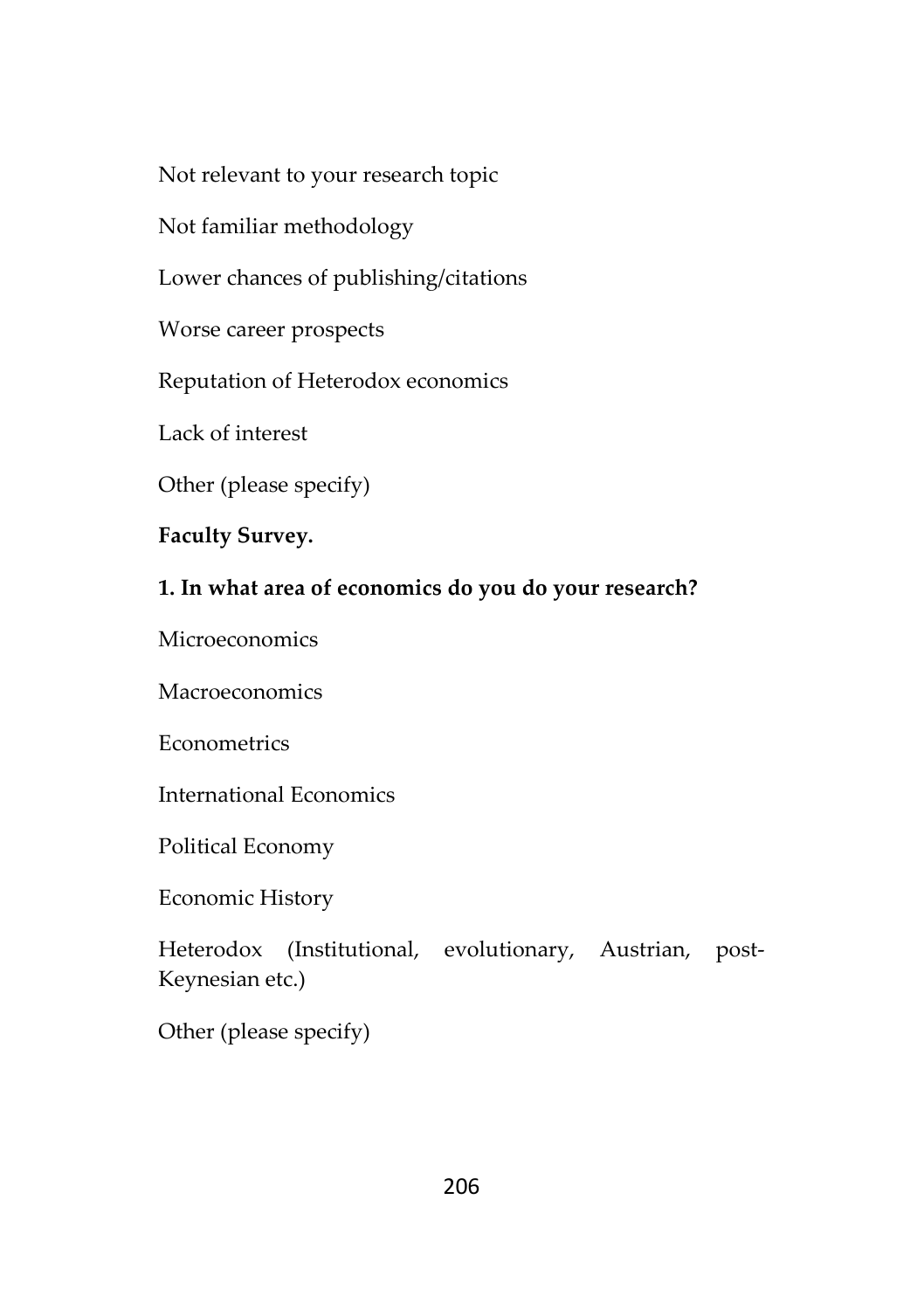# **2. Which factors matter most in your choice of a candidate for a junior faculty position?**

## **Least Important—Most Important (1-10, Multiple Answers Possible).**

Research productivity

Research topic quality

Research topic fit to the recruiting institution

Teaching Experience

Previous Education

Institutional Reputation (of the candidate's institution)

Prominent supervisor/s

Other (please specify)

# **3. Could you reasonably predict research productivity of a candidate for a faculty position?**

Yes

Rather Yes than No

Rather No than Yes

No

# **4. Would you be willing to hire a candidate working in non standard (i.e. heterodox) economics strands?**

Yes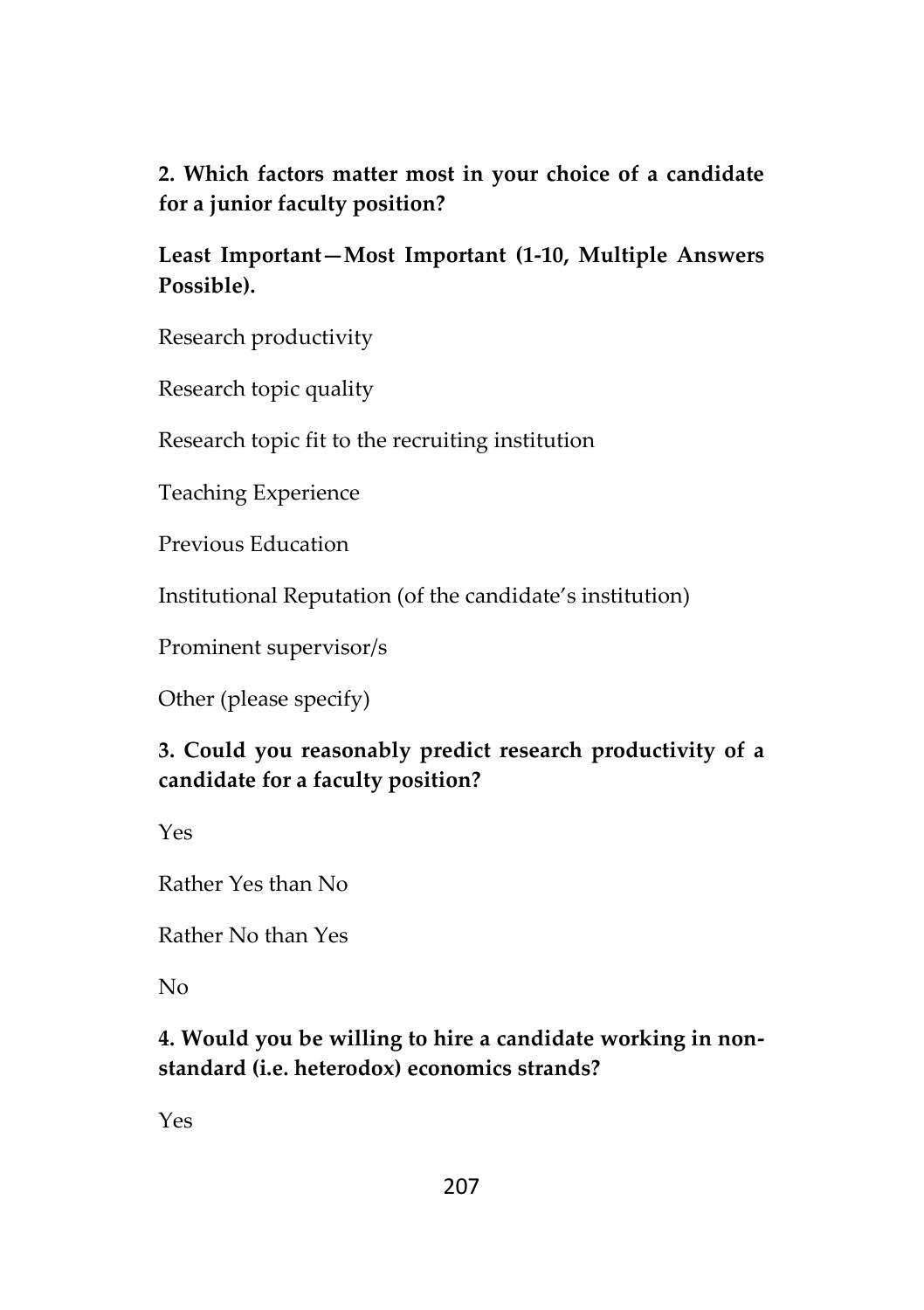Rather Yes than No

Not Likely

No

## **5. If you have answered "No" to the previous question, why?**

Lower predicted research productivity

Unpredictable academic performance

Reputation of heterodox economics

Not fitting methodological paradigm

Other (please specify)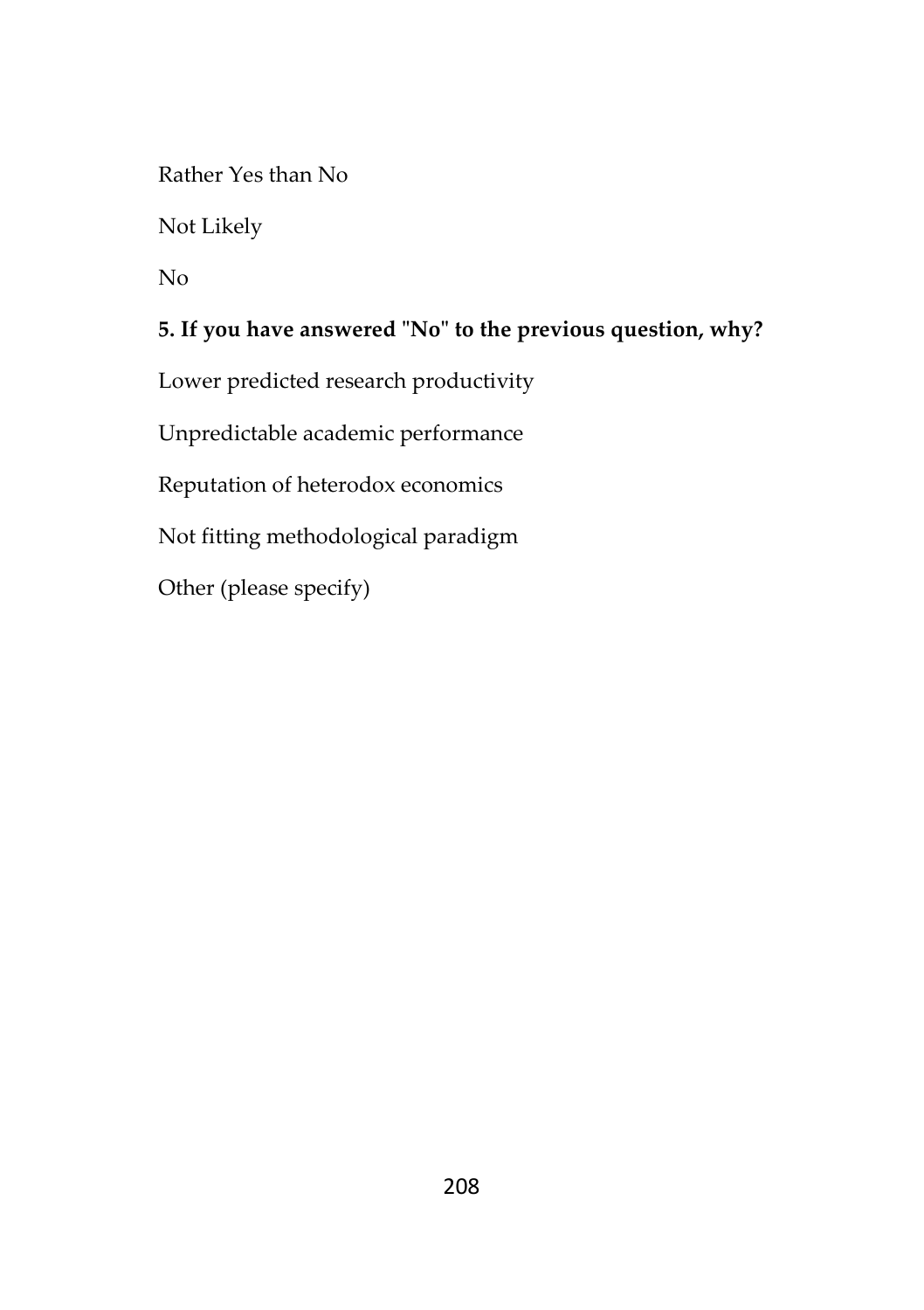## **Appendix 2. The Empirical Data.**

#### **Graduate Students Survey.**

| 1. In what area of economics do you do your research? (%) |  |  |
|-----------------------------------------------------------|--|--|
|-----------------------------------------------------------|--|--|

|         | Sur. 1   |       | Sur. 2 Sur. 3 Sur. 4 Sur. 5 |          |       | Sur. 6 | Sur. 7       | Total |
|---------|----------|-------|-----------------------------|----------|-------|--------|--------------|-------|
|         | 47/52    |       | 48/52 30/36                 | 41/53    | 34/37 | 15/21  | 43/48        | 258   |
| Micro   | 61.70    | 41.67 | 56.67                       | 56.10    | 47.06 | 33.33  | 60.47        | 52.7  |
| Macro   | 27.66    | 35.42 | 33.33                       | 24.39    | 41.18 | 20     | 18.60        | 29.07 |
| Econ.   | 23.40    | 10.42 | 16.67                       | 17.07    | 11.76 | 20     | 18.60        | 16.66 |
| Intern. | 6.38     | 12.50 | 6.67                        | 17.07    | 20.59 | 13.33  | 16.28        | 13.14 |
| Pol.Ec. | 10.64    | 8.33  | 3.33                        | 7.32     | 20.59 | 26.67  | 11.63        | 11.21 |
| Ec.Hist | $\Omega$ | 4.17  | 3.33                        | 4.88     | 11.76 | 13.33  | $\mathbf{0}$ | 3.67  |
| Hdox    | 4.26     | 4.17  | 3.33                        | $\Omega$ | 23.53 | 13.33  | $\mathbf{0}$ | 5.22  |
| Other   | 23.40    | 27.08 | 26.66                       | 39.02    | 17.64 | 53.33  | 30.23        | 29.00 |

|         | 47       | 48    | 30    | 41       | 34    | 15    | 43       | 258      |
|---------|----------|-------|-------|----------|-------|-------|----------|----------|
| Micro   | 61.70    | 41.67 | 56.67 | 56.10    | 47.06 | 33.33 | 60.47    | 52.71496 |
| Macro   | 27.66    | 35.42 | 33.33 | 24.39    | 41.18 | 20    | 18.60    | 29.06973 |
| Econ.   | 23.40    | 10.42 | 16.67 | 17.07    | 11.76 | 20    | 18.60    | 16.665   |
| Intern. | 6.38     | 12.50 | 6.67  | 17.07    | 20.59 | 13.33 | 16.28    | 13.17783 |
| Pol.Ec. | 10.64    | 8.33  | 3.33  | 7.32     | 20.59 | 26.67 | 11.63    | 11.24085 |
| Ec.Hist | $\Omega$ | 4.17  | 3.33  | 4.88     | 11.76 | 13.33 | $\Omega$ | 4.263295 |
| Hdox    | 4.26     | 4.17  | 3.33  | $\theta$ | 23.53 | 13.33 | $\theta$ | 5.814922 |
| Other   | 23.40    | 27.08 | 26.66 | 39.02    | 17.64 | 53.33 | 30.23    | 29.06535 |

2. When you chose your research topic, which of the following factors mattered most? (10 point scale)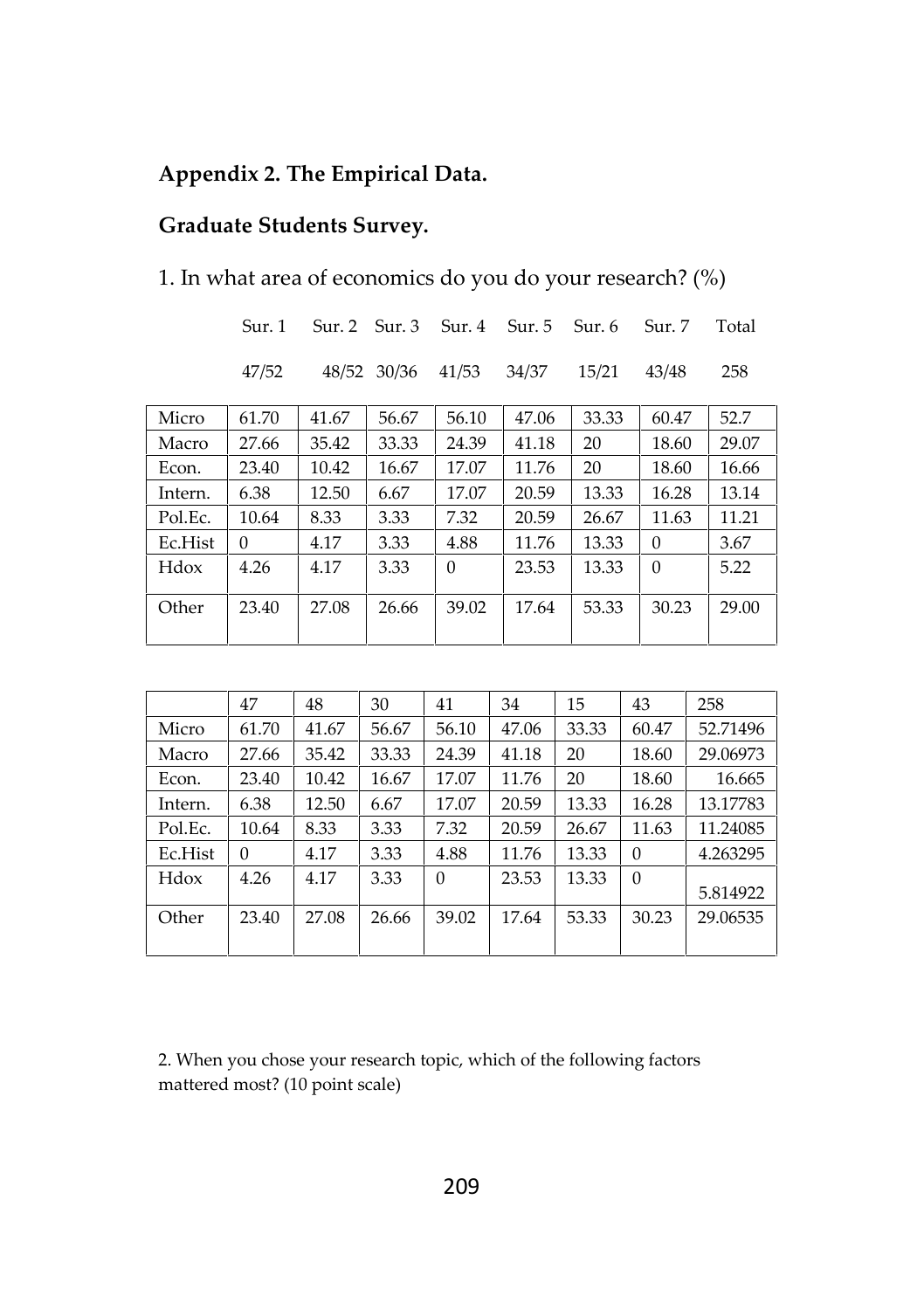|           | 51       | 54   | 35   | 53   | 37   | 20   | 46   | 296  |
|-----------|----------|------|------|------|------|------|------|------|
| Per.Inter | 9.1      | 9.19 | 9.31 | 8.98 | 9.24 | 8.65 | 9.35 | 9.14 |
| Prospects | 6.24     | 6.26 | 6.29 | 6.33 | 6.41 | 6.05 | 6.57 | 6.32 |
| Tutor     | 5.85     | 5.72 | 4.66 | 5.06 | 5.86 | 5.25 | 5.42 | 5.43 |
| Relevance | 7.10     | 6.06 | 5.67 | 5.98 | 5.73 | 5.79 | 7.04 | 6.27 |
| Resource  | 6.06     | 5.79 | 5.50 | 5.45 | 5.49 | 5.53 | 5.69 | 5.67 |
| Chance    | 3.89     | 3.22 | 3.19 | 4.38 | 3.11 | 4.05 | 3.50 | 3.62 |
| Other     | $\theta$ |      |      |      |      |      |      |      |

51/52 54/54 35/36 53/53 37/37 20/21 46/48 296

3. Which factors do you think matter most to potential recruitment committees of junior staff? (10)

|          | 50/52 | 54/54 | 36/36 | 53/53 | 37/37 | 19/21 | 46/48 | 295      |
|----------|-------|-------|-------|-------|-------|-------|-------|----------|
|          | 50    | 54    | 36    | 53    | 37    | 19    | 46    | 295      |
| R.Prod   | 9.15  | 8.43  | 9.22  | 8.92  | 8.97  | 7.89  | 9.07  | 8.86922  |
| RT       | 8.61  | 8.87  | 8.53  | 8.25  | 8.38  | 8.44  | 9.07  |          |
| Oual.    |       |       |       |       |       |       |       | 8.615085 |
| RT Fit   | 8.17  | 7.87  | 7.78  | 7.49  | 7.84  | 7.79  | 8.15  | 7.876339 |
| Teach.   | 4.66  | 4.67  | 4.23  | 4.60  | 4.69  | 5     | 4.13  |          |
| Ex       |       |       |       |       |       |       |       | 4.541593 |
| Prev. Ed | 5.55  | 5.50  | 5.40  | 4.73  | 5.08  | 5.72  | 4.82  | 5.21339  |
| Inst.Rep | 7.96  | 7.94  | 7.53  | 7.13  | 7.46  | 8.21  | 7.74  | 7.673831 |
| Prom.    | 7.56  | 8.09  | 7.42  | 6.85  | 7.30  | 7.95  | 7.20  |          |
| Sv.      |       |       |       |       |       |       |       | 7.448746 |

4. Would you be willing to change/modify your research topic if the alternative provided better opportunities to secure employment? (%)

51/52 54/54 36/36 53/53 37/37 20/21 46/48 297 51 | 54 | 36 | 53 | 37 | 20 | 46 | 297 | Yes | 13.73 | 22.22 | 13.89 | 15.09 | 8.11 | 25 | 15.22 | 15.82529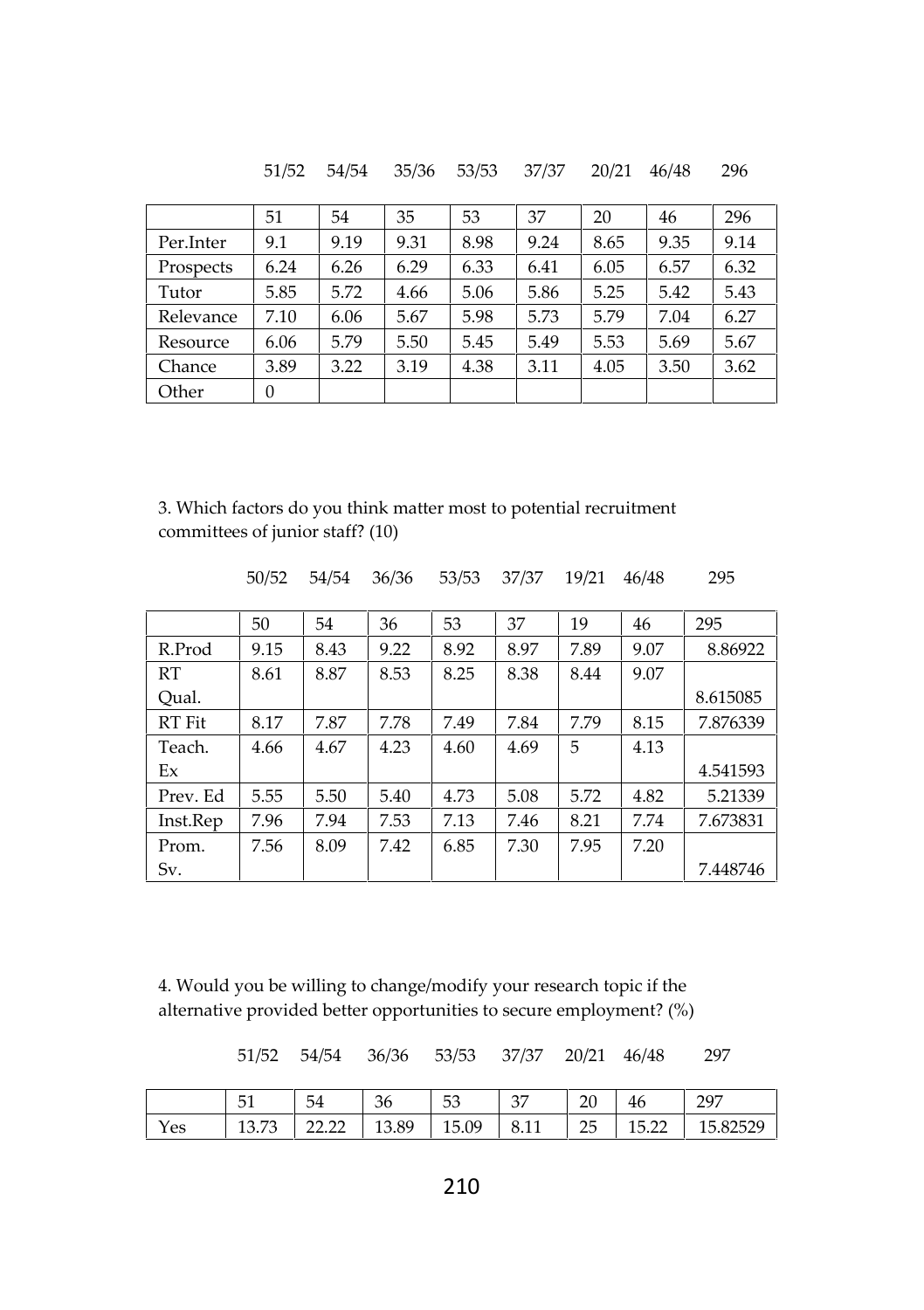| More   | 50.98 | 25.93 | 50    | 39.62 | 45.95 | 30 | 43.48 |          |
|--------|-------|-------|-------|-------|-------|----|-------|----------|
| Yes    |       |       |       |       |       |    |       | 41.07842 |
| Rather | 25.49 | 44.44 | 36.11 | 39.62 | 35.14 | 45 | 34.78 |          |
| No     |       |       |       |       |       |    |       | 36.69909 |
| No     | 9.80  | 7.41  |       | 5.66  | 10.81 | 0  | 6.52  | 6.396667 |

5. If you were interested in a topic, but it would compromise your employment prospects would you still be willing to pursue the research? (%)

51/52 54/54 36/36 53/53 37/37 20/21 46/48 297

|        | 51    | 54    | 36    | 53    | 37    | 20 | 46    | 297      |
|--------|-------|-------|-------|-------|-------|----|-------|----------|
| No     | 5.88  | 5.56  | 8.33  | 3.77  | 8.11  | 10 | 2.17  | 5.722896 |
| Rather | 43.14 | 50    | 38.89 | 41.51 | 35.14 | 20 | 45.65 |          |
| No     |       |       |       |       |       |    |       | 41.41512 |
| Rather | 39.22 | 37.04 | 44.44 | 47.17 | 37.84 | 65 | 39.13 |          |
| Yes    |       |       |       |       |       |    |       | 42.42522 |
| Yes    | 11.76 | 7.41  | 8.33  | 7.55  | 18.92 | 5  | 13.04 | 10.43707 |

6. Do/did you have any interest in heterodox strands of economics (Institutional, evolutionary, post-Keynesian, Austrian, Sraffian, socialist, neuroeconomics, ecological economics etc.)?

| 49/52 54/54 36/36 51/53 37/37 20/21 45/48 292 |  |
|-----------------------------------------------|--|
|-----------------------------------------------|--|

|          | 49    | 54    | 36    | 51    | 37    | 20 | 45    | 292      |
|----------|-------|-------|-------|-------|-------|----|-------|----------|
| Yes      | 26.53 | 29.63 | 27.78 | 25.49 | 48.65 | 55 |       | 29.45226 |
| Somewhat | 22.45 | 29.63 | 30.56 | 31.37 | 16.22 | 15 | 40    | 27.74055 |
| No       | 51.02 | 40.74 | 41.67 | 43.14 | 35.14 | 30 | 48.89 | 42.80969 |

7. Would you be interested to pursue a research project in heterodox economics? (%)

50/52 54/54 36/36 51/53 37/37 20/21 45/48 293

|       | 50              | 54    | 36    | 51    | 37    | 20 | 45    | 293      |
|-------|-----------------|-------|-------|-------|-------|----|-------|----------|
| Yes   | nn<br><u>__</u> | 20.37 | 13.89 | 25.49 | 40.54 | 40 | 15.56 | 23.89143 |
| Maybe | 28              | 29.63 | 33.33 | 31.37 | 24.32 | 35 | 35.56 | 30.71608 |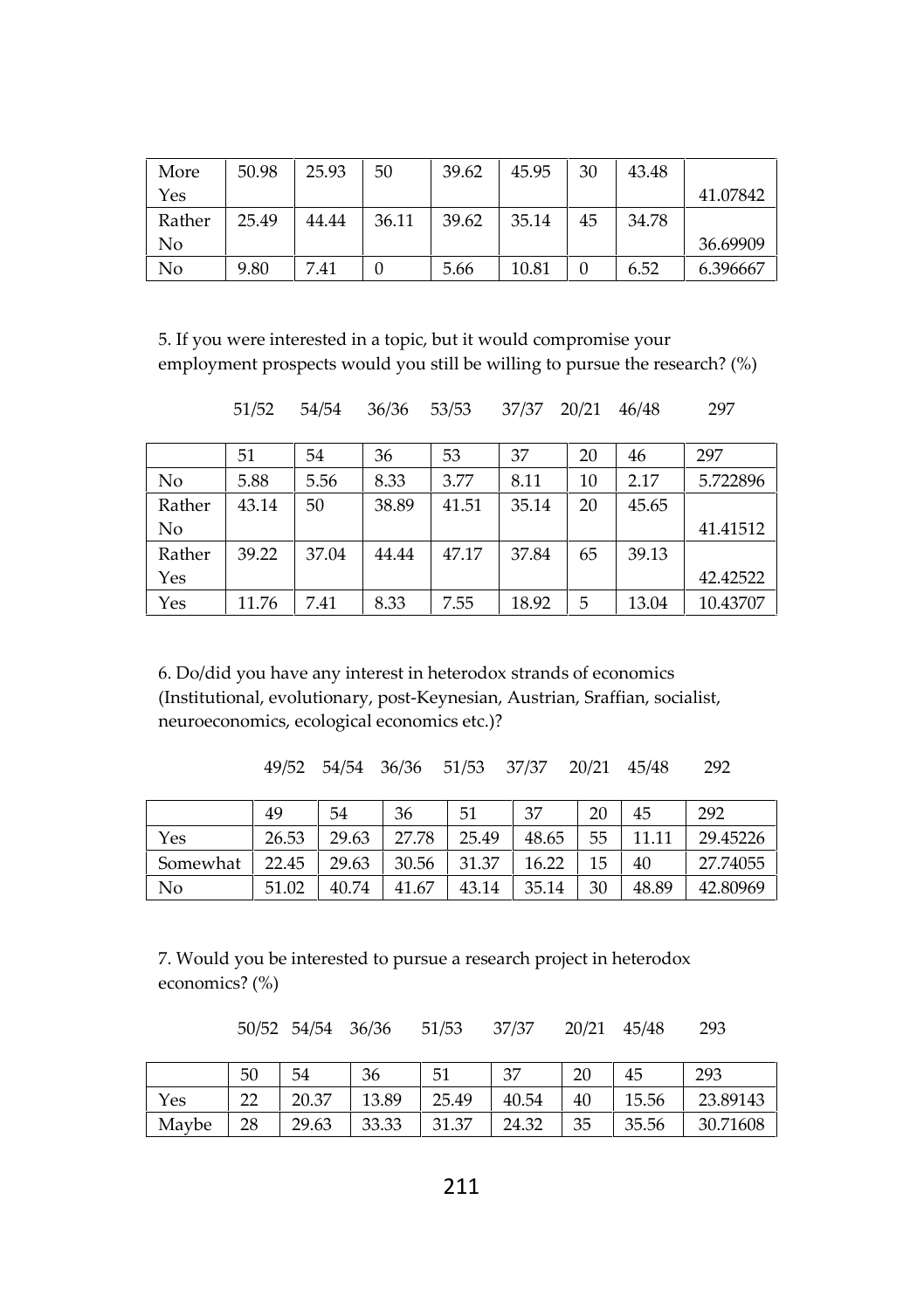| 52 78<br>ገፍ<br>50<br>.39403<br>48.89<br>43.14<br>35.14<br>14<br>د.45<br>No<br>52.7<br>ЭU<br>∼<br>and the control of the |
|-------------------------------------------------------------------------------------------------------------------------|
|-------------------------------------------------------------------------------------------------------------------------|

8. If you answered "No" to the previous question, why?

28/52 24/54 21/36 24/53 14/37 5/21 22/48 138

|          | 28    | 24    | 21    | 24    | 14    | 5        | 22    | 138      |
|----------|-------|-------|-------|-------|-------|----------|-------|----------|
| N.Rel.RT | 50    | 54.17 | 76.19 | 45.83 | 85.71 | 60       | 59.09 | 59.41964 |
| N.fam.M  | 35.71 | 29.17 | 42.86 | 45.83 | 14.29 | 60       | 40.91 | 36.95667 |
| L. Pub   | 28.57 | 16.67 | 9.52  | 16.67 | 28.57 | 40       | 27.27 | 21.73884 |
| W. Car.  | 25    | 20.83 | 14.29 | 16.67 | 35.71 | $\Omega$ | 27.27 | 21.73891 |
| Rep HE   | 28.57 | 20.83 | 9.52  | 20.83 | 21.43 | $\theta$ | 31.82 | 21.73754 |
| Lack Int | 57.14 | 66.67 | 52.38 | 70.83 | 78.57 | 80       | 59.09 | 63.7671  |

# **Faculty Survey (75 respondents)**

| Survey 1 | Survey 2 | Total |
|----------|----------|-------|
|          |          |       |

1. In what area of economics do you do your research? (%)

|         | 51/60 | 12/15    | 63         |
|---------|-------|----------|------------|
|         | 51    | 12       | 63         |
| Micro   | 54.90 | 41.67    | 52.38      |
| Macro   | 35.29 | 33.33    | 34.9166667 |
| Econ.   | 19.61 | 25       | 20.6366667 |
| Intern. | 15.69 | 16.67    | 15.8766667 |
| Pol.Ec. | 9.80  | 16.67    | 11.1085714 |
| Ec.Hist | 3.92  | 8.33     | 4.76       |
| Hdox    | 7.84  | $\Omega$ | 6.34666667 |
| Other   | 21.56 | 25       | 22.2152381 |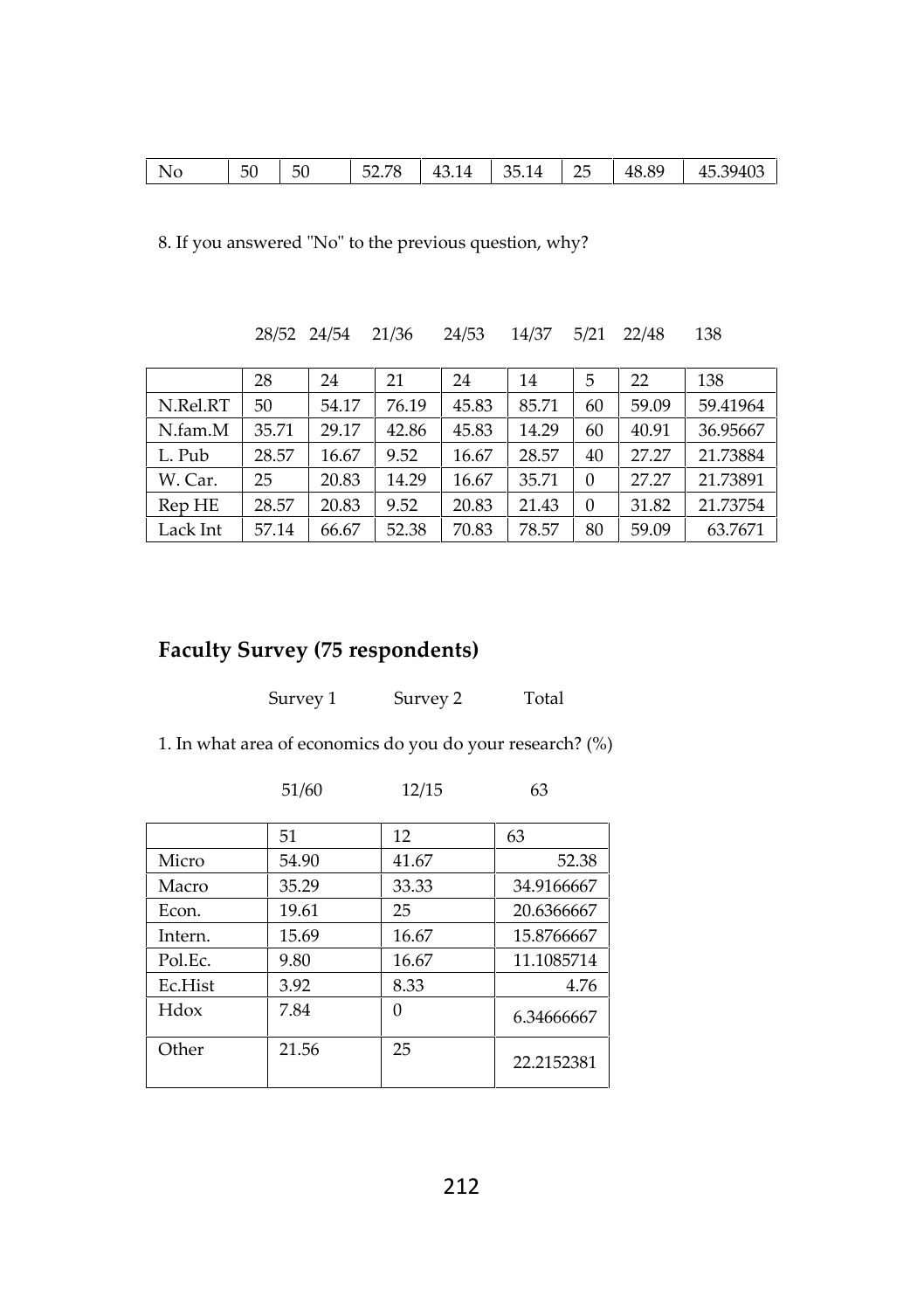2. Which factors matter most in your choice of a candidate for a junior faculty position?

59/60 15/15 74

|           | ----- | $-0, -0$ |          |
|-----------|-------|----------|----------|
|           | 59    | 15       | 74       |
| R.Prod    | 8.89  | 9.20     | 8.952838 |
| RT Oual.  | 8.93  | 9.27     | 8.998919 |
| RT Fit    | 6.07  | 6.60     | 6.177432 |
| Teach. Ex | 3.21  | 3        | 3.167432 |
| Prev. Ed  | 5.25  | 5.80     | 5.361486 |
| Inst.Rep  | 5.35  | 7.07     | 5.698649 |
| Prom. Sv. | 4.40  | 6.33     | 4.791216 |

3. Could you reasonably predict research productivity of a candidate for a faculty position?

59/60 15/15 74

|          | 59    | 15    | 74       |
|----------|-------|-------|----------|
| Yes      | 10.17 | 13.33 | 10.81054 |
| Rather Y | 77.97 | 66.67 | 75.67946 |
| Rather N | 11.86 | 20    | 13.51    |
| No       |       |       |          |

4. Would you be willing to hire a candidate working in non-standard (i.e. heterodox) economics strands?

|          | 58/60 | 15/15 | 73       |
|----------|-------|-------|----------|
|          | 58    | 15    | 73       |
| Yes      | 17.24 | 6.67  | 15.06808 |
| Rather Y | 13.79 | 33.33 | 17.80507 |
| Rather N | 62.07 | 53.33 | 60.27411 |
| No       | 6.90  | 6.67  | 6.85274  |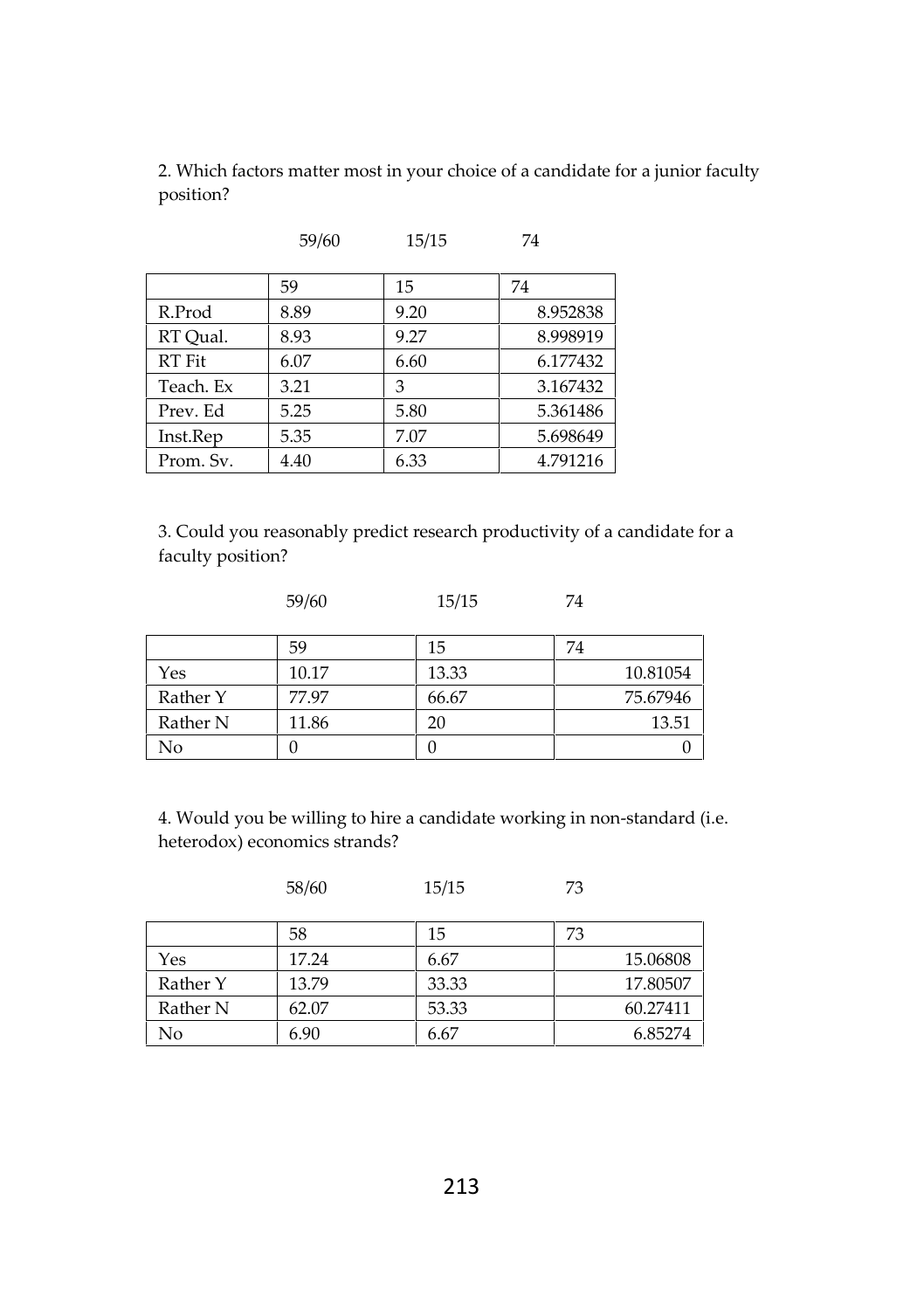5. If you have answered "No" to the previous question, why?

|           | 33    |       | 41       |
|-----------|-------|-------|----------|
| Lower RP  | 39.39 | 87.50 | 48.77732 |
| Unpred AP | 45.45 | 50    | 46.3378  |
| Rep.HE    | 24.24 | 37.50 | 26.82732 |
| Meth.NF   | 21 21 | 37.50 | 24.38854 |

33/60 8/15 41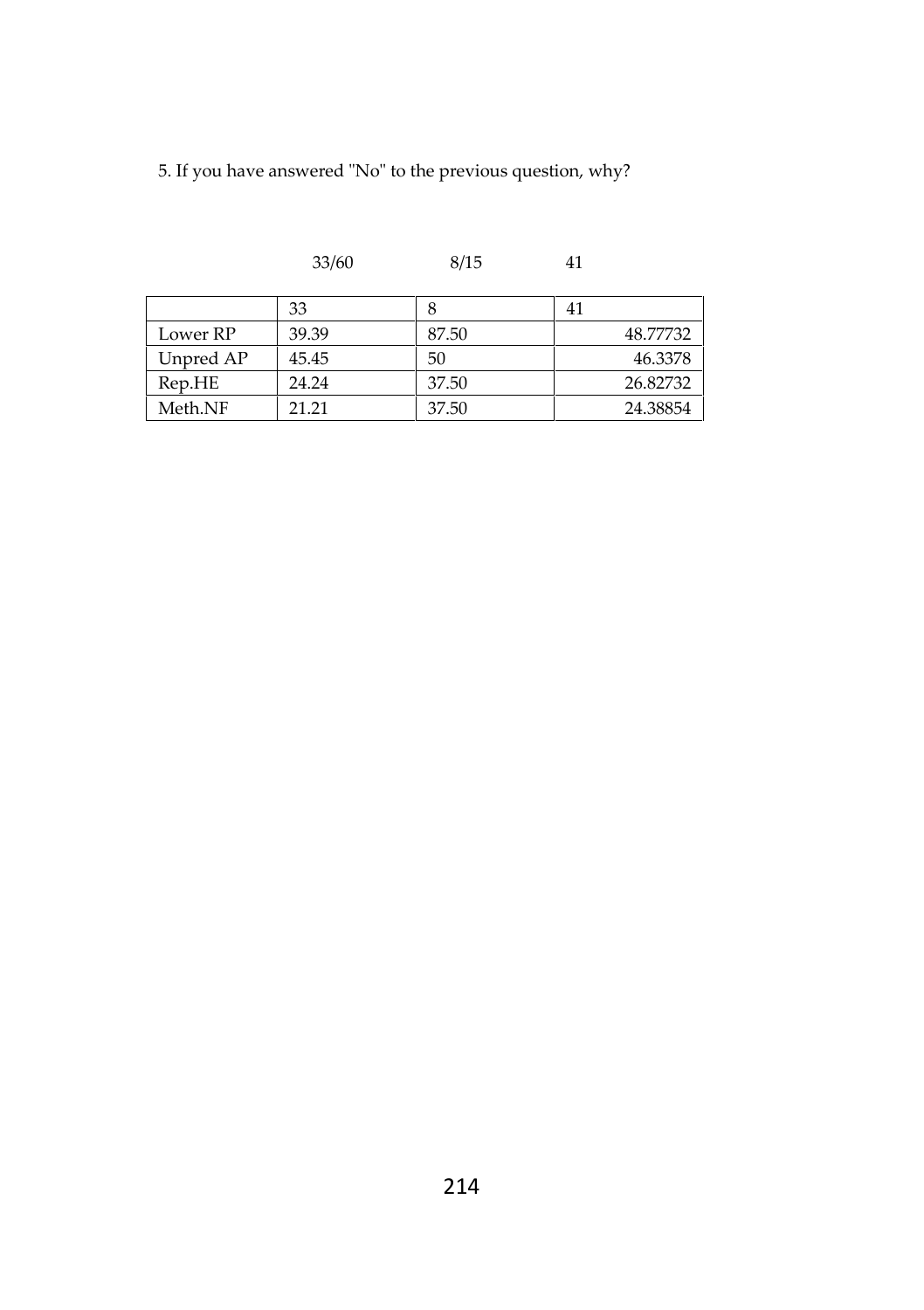### **Appendix 3. The List of Surveyed HEIs.**

Washington University in St. Louis University of Washington London School of Economics and Political Science Queen Mary, University of London University of Minnesota Michigan University University of Wisconsin-Madison University of California, Santa Barbara University of California, Riverside New York University The New School University of Colorado-Boulder University of Nebraska-Lincoln University of California, Los Angeles, Michigan State University Princeton University University of California, San Diego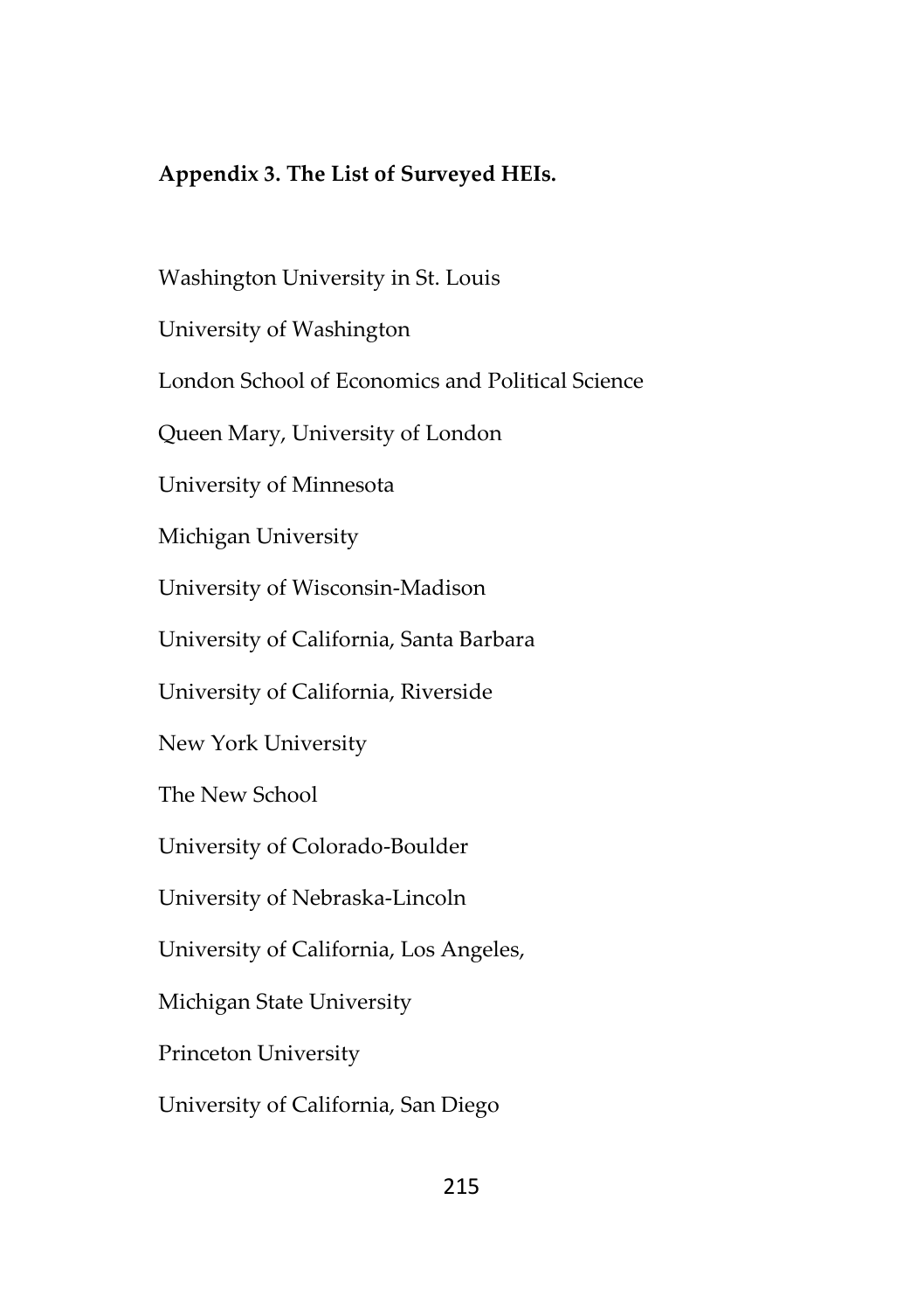University of Toronto

Central European University

IMT Institute for Advanced Studies, Lucca

Hebrew University

Rutgers, The State University of New Jersey

National University Singapore

Hong Kong University

Australian National University,

University of Sussex,

University of Pennsylvania,

European University Institute,

Pompeu Fabra University

University of Toulouse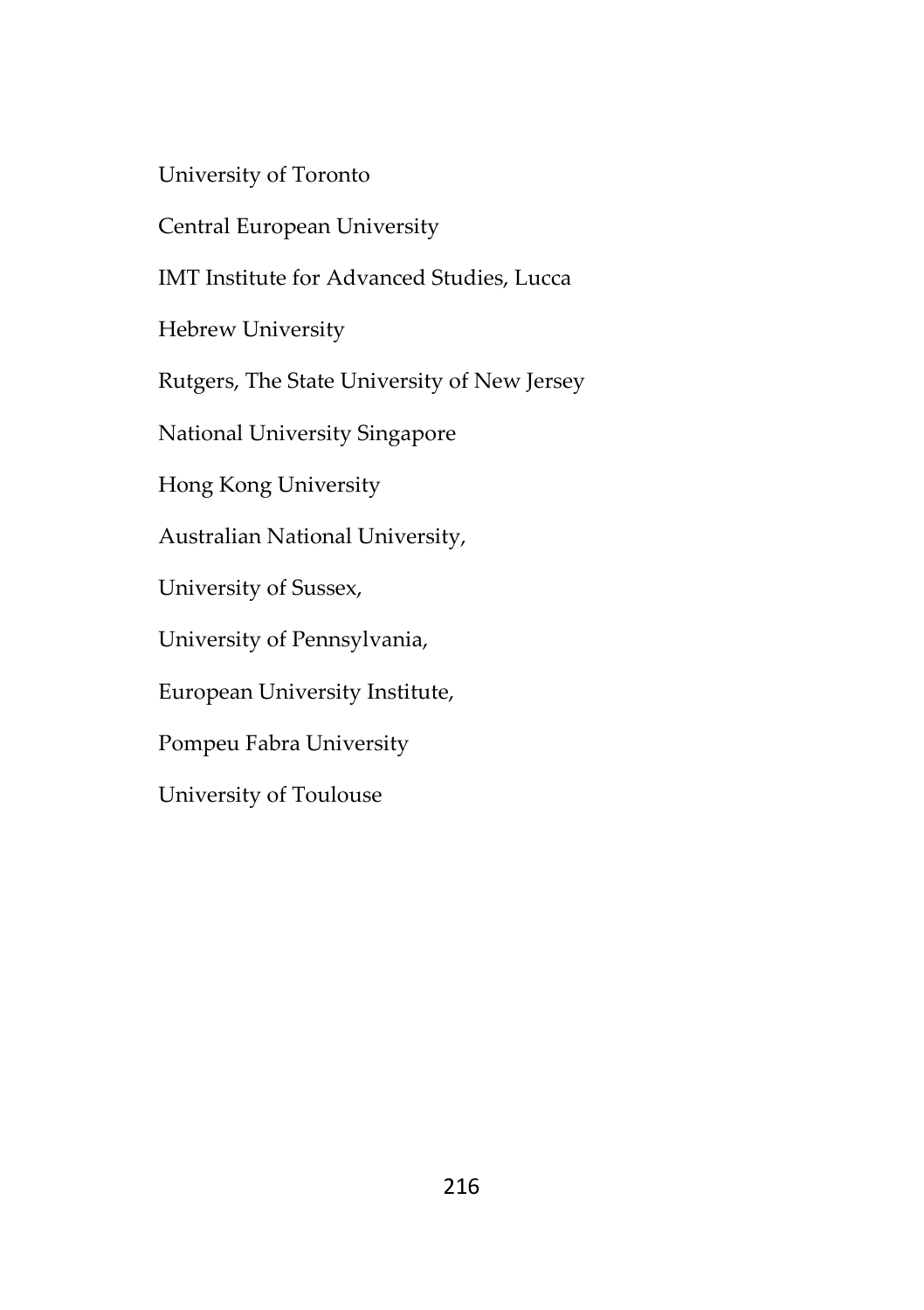## **Bibliography**

Aguillo, Isidro F., Judit Bar-Ilan, Mark Levene, and Jose Luis Ortega. 2010. "Comparing university rankings" *Scientometrics,* Vol. 85, No. 1, pp. 243-256

Albritton, F. P. 2006. Humboldt's unity of research and teaching: Influence on the philosophy of U.S. higher education. *The FedUni Journal of Higher Education*, Vol. 4, No. 1, pp. 7-19. http://dx.doi.org/10.2139/ssrn.939811

Alonsoa, S., F.J. Cabrerizob, E. Herrera-Viedmac, F. Herrera. 2009. "H-Index: A review focused in its variants, computation and standardization for different scientific fields," *Journal of Informetrics*, Vol. 3, No. 4, pp. 273-289.

Altbach, P. 2006. The dilemmas of ranking. International Higher Education, No. 42, pp. 2-3.

Altbach, P. G. 2012. "The globalization of college and university rankings," *Change: The Magazine of Higher Learning*, Vol. 44, No. 1, pp. 26-31

Arimoto, A. "Reaction to Academic Ranking: Knowledge Production, Faculty Productivity from an International Perspective" in Shin, Jung, Robert Toutkoushian, and Ulrich Teiler (eds.), *University Rankings: Theoretical Basis, Methodology and Impacts on Global Higher Education*. Springer.

Bastedo, M. and N. A. Bowman. 2011. "College rankings as an interorganizational dependency: Establishing the foundation for strategic and institutional accounts," *Research in Higher Education*, pp. 1-21.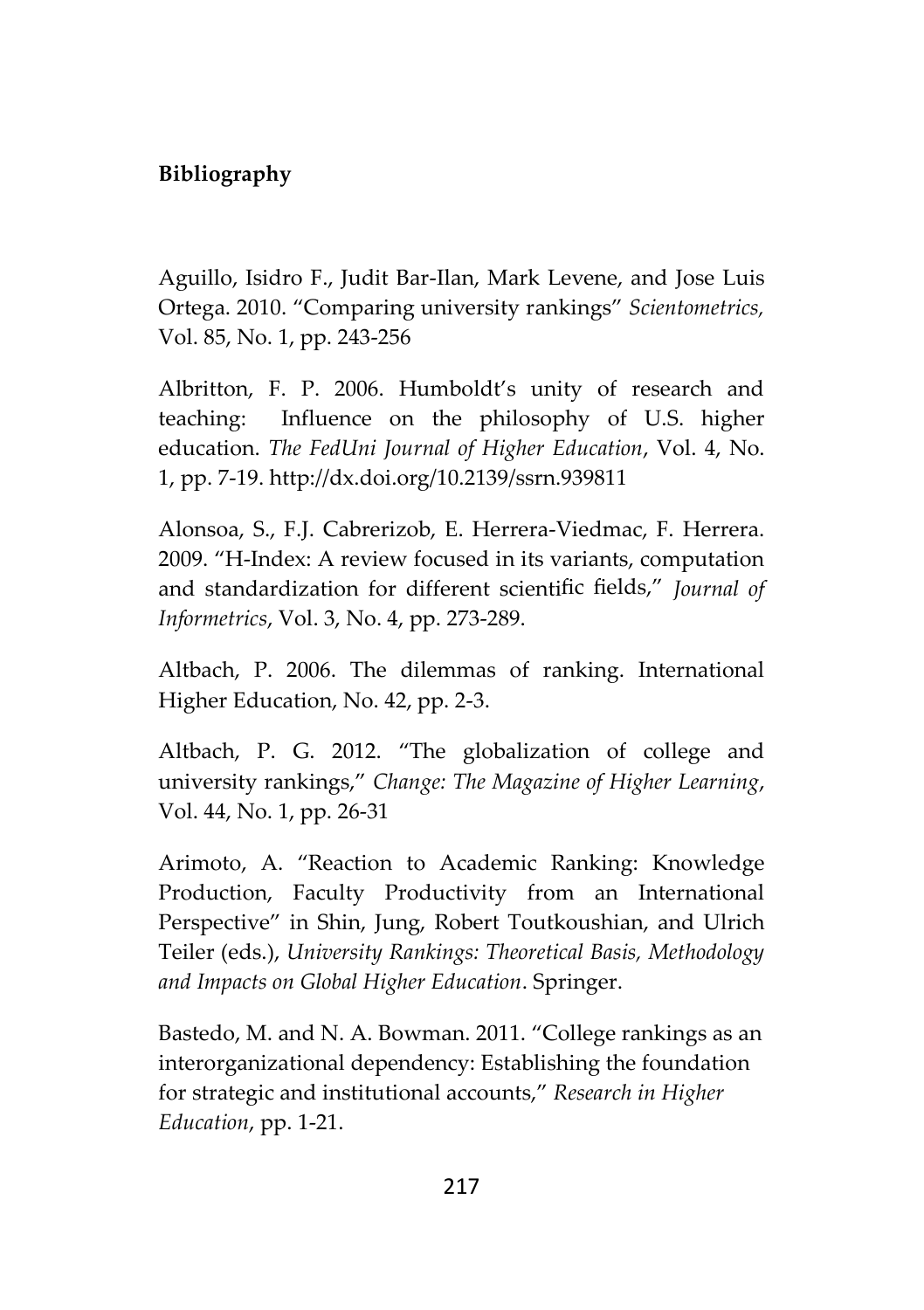Beaulier, Scott A., and J Robert Subrick. 2012. "Understanding Academic Journal Market Failure: The Case of Austrian Economics*," Eastern Economic Journal*, doi:10.1057/eej.2012.32.

Bergstrom, Carl T., Jevin D. West, and Marc A. Wiseman. 2008. "The Eigenfactor™ Metrics," *The Journal of Neuroscience*, Vol. 28, No. 45, pp. 11433-11434.

Bergstrom, Carl. 2007. Eigenfactor Measuring the value and prestige of scholarly journals. *C&RL News*, Vol. 68, No. 5, pp. 314-316.

Billaut, Jean-Charles, Denis Bouyssou, and Philippe Vincke. 2010. "Should you believe in the Shanghai ranking?". *Scientometrics,* Vol. 84, No. 1, pp. 237-263.

Bookstein F., H. Seidler, M. Fieder, G. Winckler. 2010. "Too much noise in the Times Higher Education rankings," *Scientometrics,* Vol. 85, No. 1, pp. 295-299.

Bowman, Nicholas A., Michael N. Bastedo. 2011. "Anchoring effects in world university rankings: exploring biases in reputation scores," Higher Education Vol. 61, pp. 431–444.

Cattell, James McKeen. 1921. *American men of science; a biographical directory.* The Science Press.

Cetto, Ana María, Alonso Gamboa, and José Octavio (eds.) 2011. *Calidad e Impacto de la revista Iberoamericana.* México: Facultad de Ciencias, UNAM.

Cheng Y., and N.C. Liu. 2008. "Examining Major Rankings According to the Berlin Principles," *Higher Education in Europe*, Vol. 33, No. 2/3, pp. 201-208.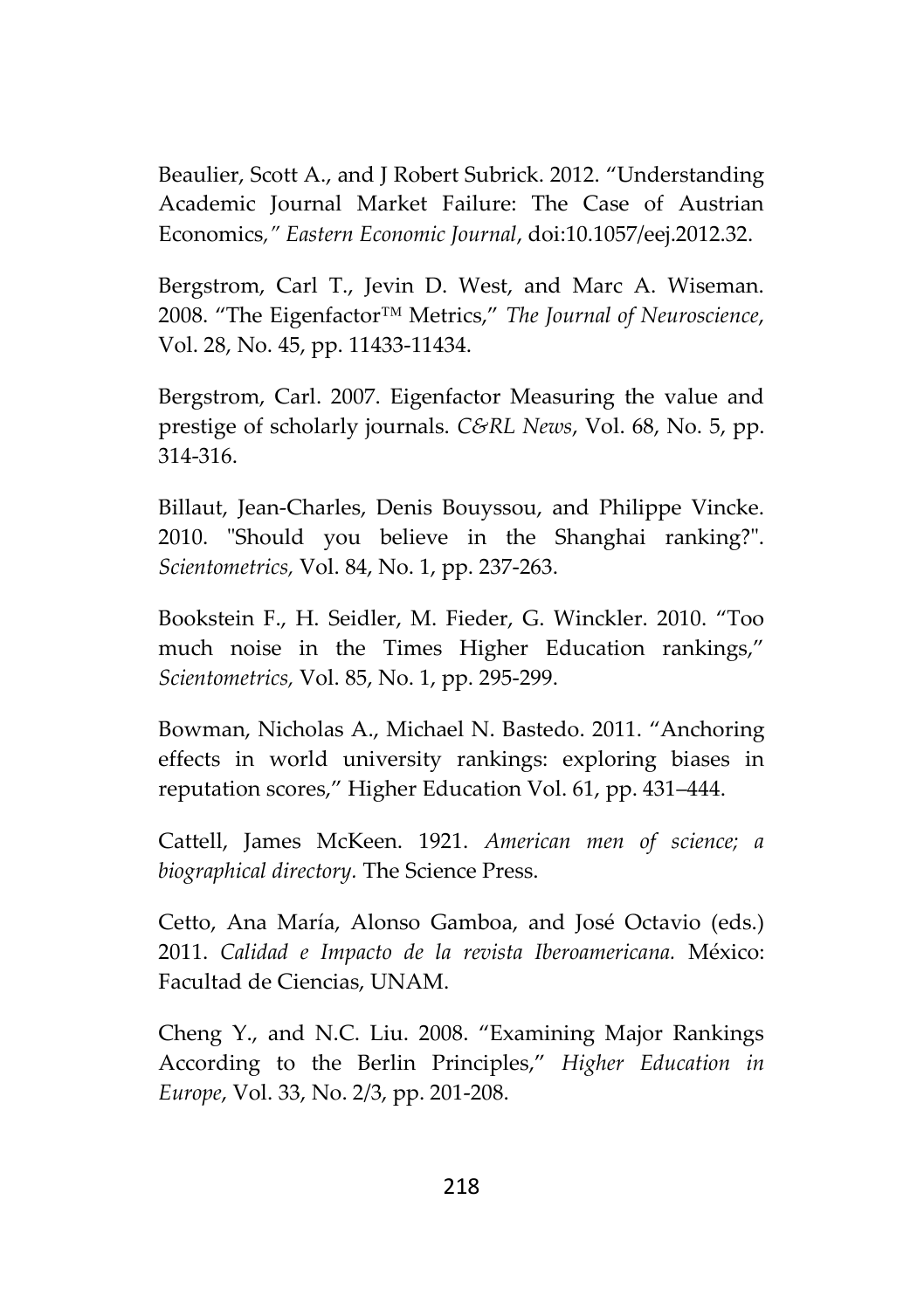Cheng, Y. 2010. "To better measure social science performance: A review of existing ranking indicators," Invited presentation at the 5th Meeting of International Ranking Expert Group (IREG-5) on October 6-8, 2010 in Berlin, Germany.

Connely, J. 2000. *Captive University: The Sovietization of East German, Czech, and Polish Higher Education, 1945–1956.* University of North Carolina Press.

Daunton, M. (ed.). 2005. *The Organization of Knowledge in Victorian Britain.* Oxford UP.

De la Pena, J. A. 2011. "Measuring Scientific Production: Uses and Abuses" in Cetto, Ana María, Alonso Gamboa, and José Octavio (eds.). 2011. *Calidad e Impacto de la revista Iberoamericana.* México: Facultad de Ciencias, UNAM.

Denifle, H. and E. Chatelain. 1889. *Chartularium Universitatis Parisiensis.* Delalain.

Dmitrishin, Alexander. 2013a. "Deconstructing distinctions: the European university in comparative historical perspective," *Entremons: UPF Journal of World History*, No. 5. http://www.raco.cat/index.php/Entremons/article/view/26675 2/354374.

Dmitrishin, Alexander. 2013b. "Intellectual Babel: Knowledge between Sciences and Letters," *Pulse – CEU History, Sociology and Philosophy of Science Journal*, No. 1, pp. 21-28.

Dod, Bernard. 1982. "Aristotles Latinus," The Cambridge History of Later Medieval Philosophy: From the Rediscovery of Aristotle to the Disintegration of Scholasticism, 1100-1600.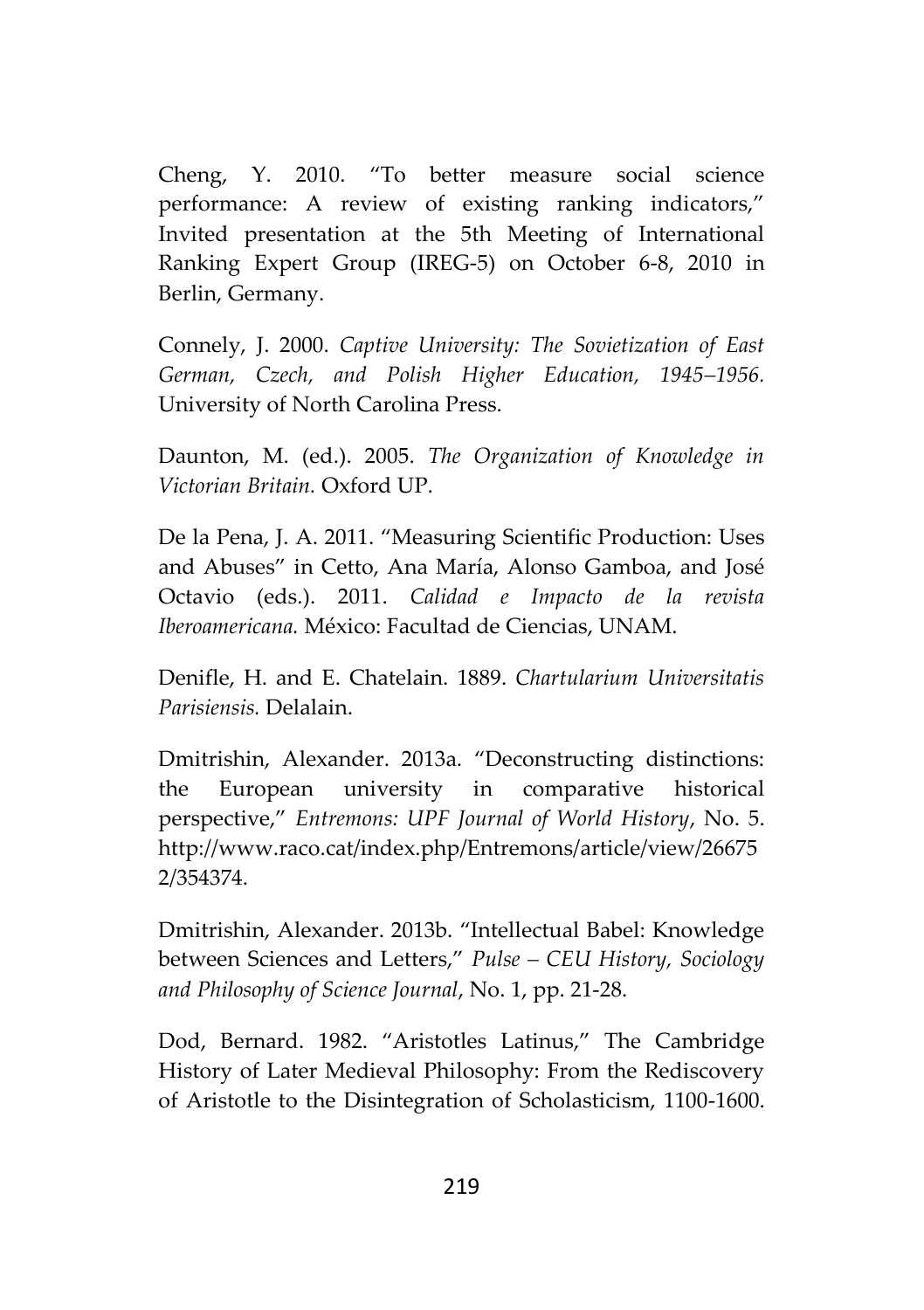Eds. Norman Kretzmann, Anthony Kenny, Jan Pinborg, Eleonore Stump. Cambridge University Press.

Drucker, P. F. 1966. *The Effective Executive.* NY: Harper Business.

Enserink, Martin. 2007. "Who Ranks the University Rankers?" *Science*, Vol. 317, No. 5841, pp. 1026-1028.

Falagas, Matthew, Vasilios D. Kouranos, Ricardo Arencibia-Jorge and Drosos E. Karageorgopoulos. 2008. "Comparison of SCImago journal rank indicator with journal impact factor," *The FASEB Journal,* Vol. 22, No. 8, pp. 2623-2628.

Fallon, D. 1980. T*he German University: A Heroic Ideal in Conflict with the Modern World.* Colorado Associated University Press.

Fersht, A. 2009. "The most influential journals: Impact Factor and Eigenfactor," *PNAS*, Vol. 106, No. 17, pp. 6883-6884.

Florian, Razvan V. 2007. "Irreproducibility of the results of the Shanghai academic ranking of world universities," *Scientometrics*, Vol. 72, No. 1, pp. 25-32.

Flynn, James T. 1971. "Magnitskii's Purge of Kazan University: A Case Study in the Uses of Reaction in Nineteenth-Century Russia," *The Journal of Modern History,* Vol. 43, No. 4, pp. 598-614.

Francis Fukuyama. 1992. *The End of History and the Last Man.* Free Press.

Frank M. Turner. 2005. "Victorian Classics: Sustaining the Study of the Ancient. World," in M. Daunton (ed.), *The*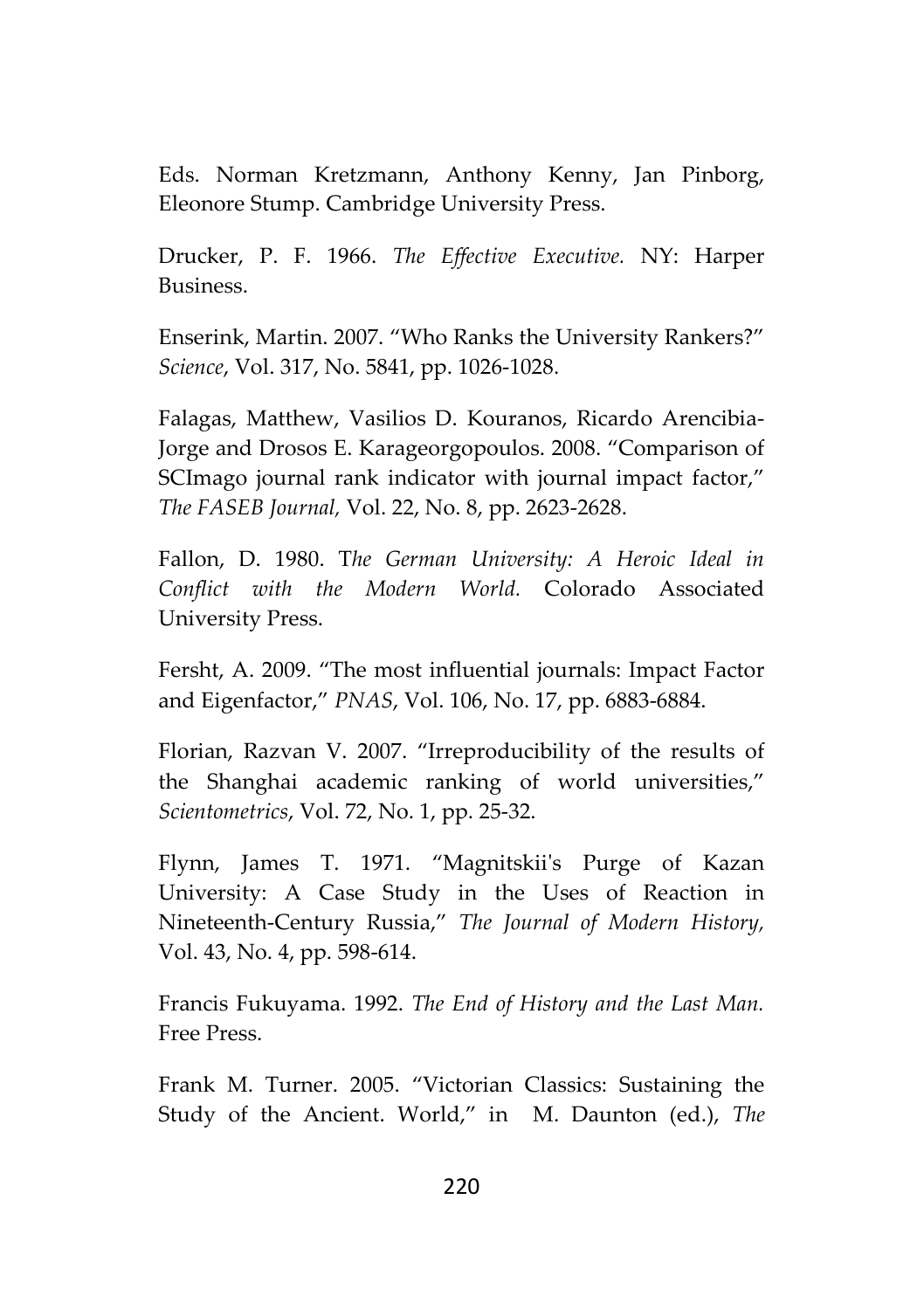*Organisation of Knowledge in Victorian Britain*. Oxford UP. pp. 159-172.

Frijhoff, W. 1996. "Patterns," A history of the university in Europe, Volume II: Universities in early modern Europe, 1500-1800. Ed. Hilde de Ridder-Symoens. Cambridge University Press.

Gerbod, P. 2004. "Relations with Authority," in Walter Ruegg (ed.) *A History of the University in Europe. Volume III: Universities in the Nineteenth and Early Twentieth Centuries (1800-1945).* Cambridge University Press.

González-Pereira, Borja, Vicente P. Guerrero-Boteb and Félix Moya-Anegónc. 2009. The SJR indicator: A new indicator of journals' scientific prestige. arXiv:0912.4141. http://arxiv.org/ftp/arxiv/papers/0912/0912.4141.pdf

Grant, Edward. 1984. "Science in the Medieval University," Rebirth, Reform and Resilience: Universities in Transition, 1300-1700. Eds. James M. Kittleson and Pamela J. Transue. Ohio State University Press.

Hazelkorn, E. 2007. "The Impact of League Tables and Ranking Systems on Higher Education Decision-Making," Higher Education Management and Policy, Vol. 19, No. 2, pp. 87-110.

Hazelkorn, E. 2008. "Impact of University Rankings: Global Excellence vs. Local Engagement," Presentation given at the Launch Workshop for Participating Regions, OECD/IMHE Reviews of Higher Education in Regional Development 2008- 2010. Paris, September, 2008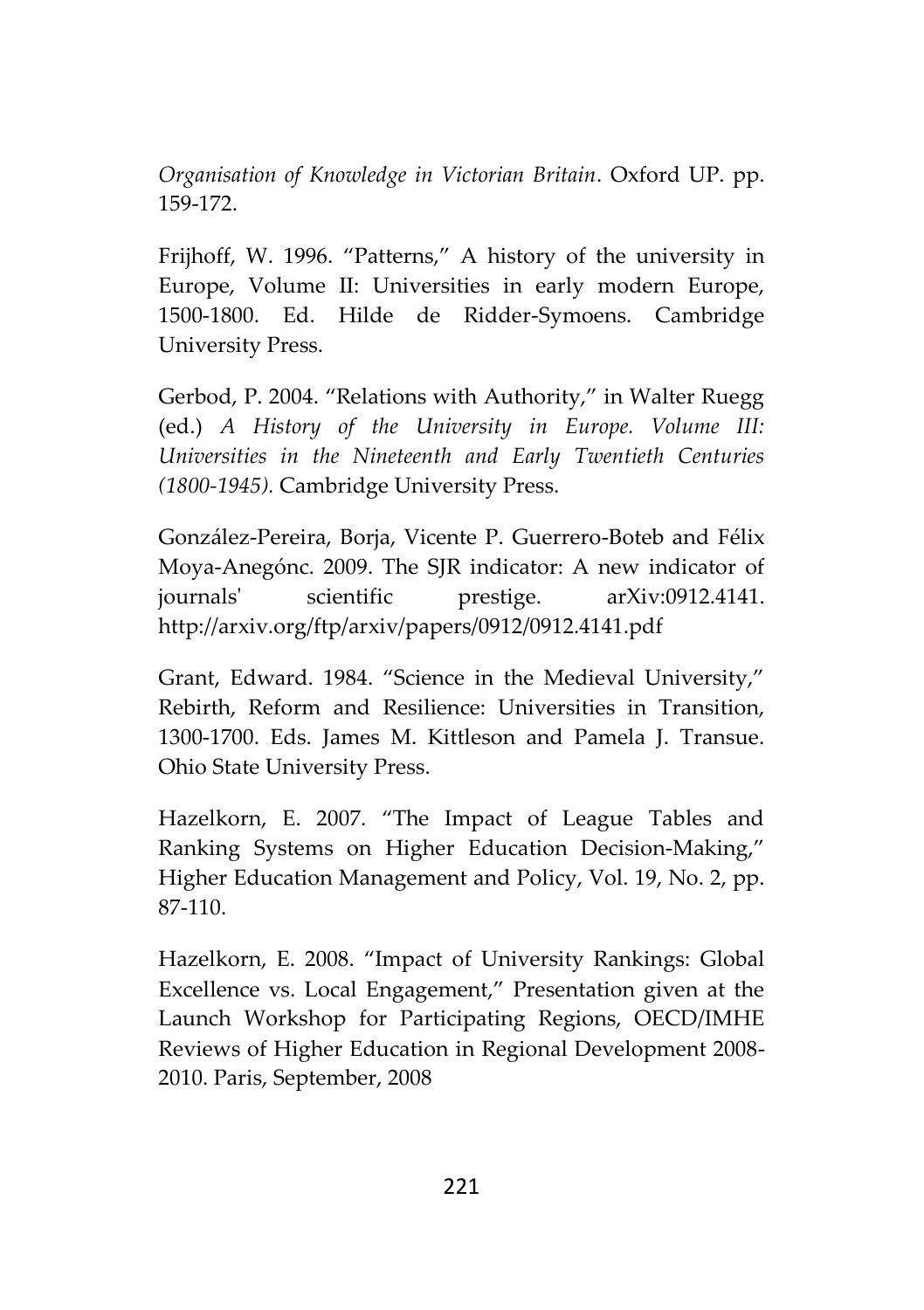Hazelkorn, E. 2008a. "Learning to Live with Leagues Tables and Ranking: The Experience of Institutional Leaders," *Higher Education Policy*, Vol. 21, No. 2, pp. 193-215.

Hazelkorn, E. 2009. "The Impact of Global Rankings on Higher Education Research and the Production of Knowledge," UNESCO Forum on Higher Education, Research and Knowledge Occasional Paper N°16.

Hazelkorn, E. 2013. "How Rankings are Reshaping Higher Education" in Climent, V., Michavila, F. and Ripolles, M. (eds). *Los Rankings Univeritarios: Mitos y Realidades.* Tecnos. http://arrow.dit.ie/cserbk/23/

Hazelkorn, E. and Martin Ryan. 2013. "The Impact of University Rankings on Higher Education Policy in Europe: a Challenge to Perceived Wisdom and a Stimulus for Change," in Zgaga, P., Teichler, U. and Brennan, J. (eds.) *The Globalization Challenge for European Higher Education: Convergence and Diversity, Centres and Peripheries*. Peter Lang. http://arrow.dit.ie/cserbk/22/

Hazelkorn, Ellen. 2011. *Rankings and the Reshaping of Higher Education: The Battle for World-Class Excellence.* Palgrave Macmillan.

Hirsch, J. E. 2005. "An index to quantify an individual's scientific research output," *PNAS,* Vol. 102, No. 46, pp. 16569– 16572.

Huff, Toby. 2003. Rise of Early Modern Science: Islam, China and the West (2nd ed). Cambridge University Press.

Hughes, Raymond M. 1925. A Study of the Graduate Schools of America. Miami, Ohio.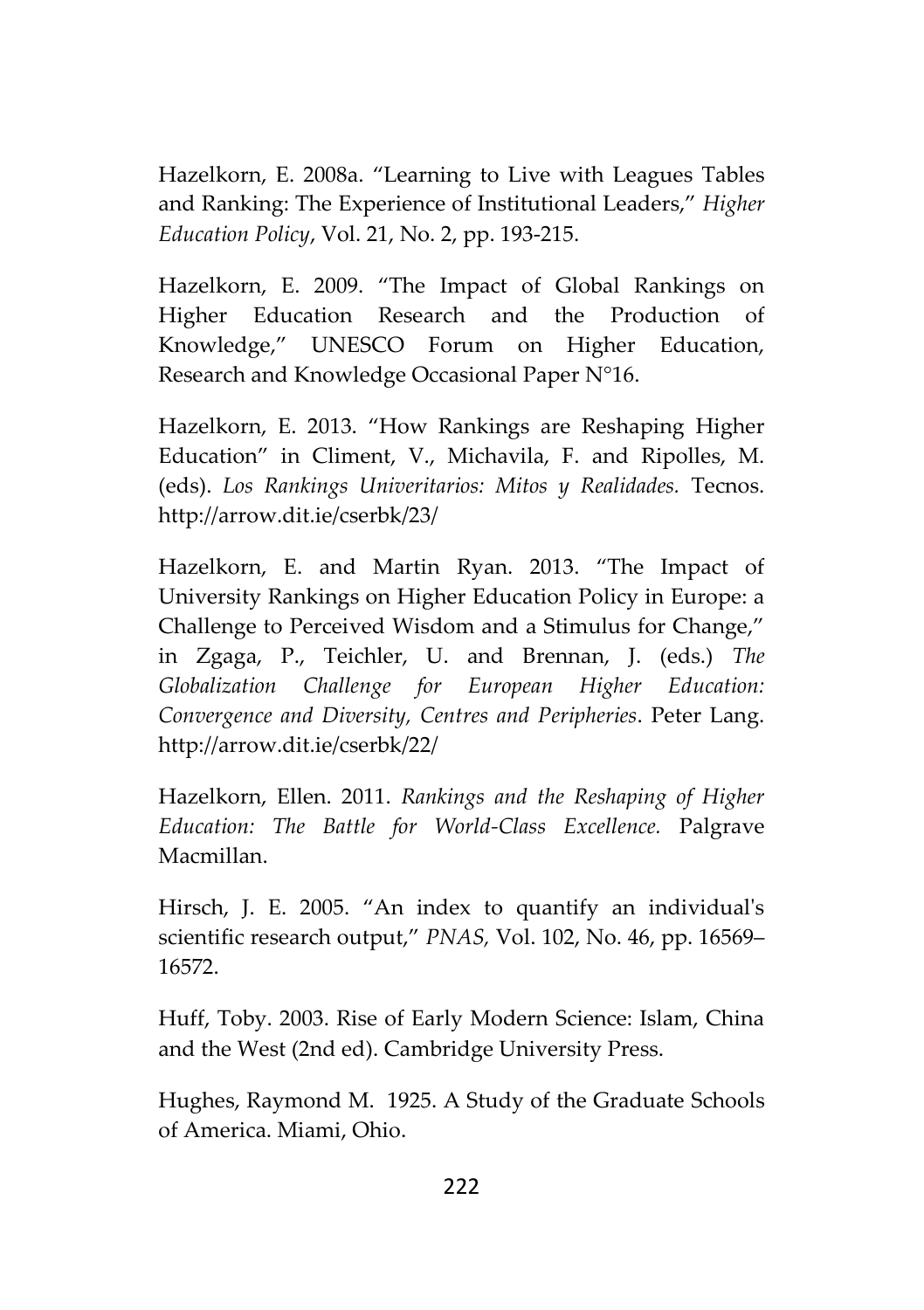Institute for Higher Education Policy (IHEP). 2007. *College and university ranking systems: Global perspectives and American challenges.* Washington, DC.

Ioannidis, J., N. Patsopoulos, F. Kavvoura, A. Tatsioni, E. Evangelou, I. Kouri, D. Contopoulos-Ioannidis, and G. Liberopoulos. 2007. "International ranking systems for universities and institutions: a critical appraisal," BMC Medicine 5:30, doi:10.1186/1741-7015-5-30, http://www.biomedcentral.com/1741-7015/5/30

Jovanovic, M., Jeremic, V., Savic, G., Bulajic, M., Martic, M. 2012. "How does the normalization of data affect the ARWU ranking?" *Scientometrics,* Vol. 93, No. 2, pp. 319 - 327.

JPRI. 2005. About Area Studies and Japan A Dialogue Between Chalmers Johnson and Hidenori Ijiri," Japan Policy Research Institute Occasional Paper No. 34, http://www.jpri.org/publications/occasionalpapers/op34.html

KEA. 2006. *The economy of culture in Europe*. European Commission. http://ec.europa.eu/culture/pdf/doc887\_en.pdf.

Kehm, Barbara and Bjorn Stensaker (eds). 2009. *University Rankings, Diversity, and the New Landscape of Higher Education.* Sense Publishers.

Kroth, A., and Daniel, H.-D. 2008. "International university rankings: A critical review of the methodology," *Zeitschrift fur Erziehungswissenschaft*, No. 11, pp. 542–558.

Lee, Frederic S., Bruce C. Cronin, Scott McConnell, and Erik Dean. 2010. "Research Quality Rankings of Heterodox Economic Journals in a Contested Discipline," *The American*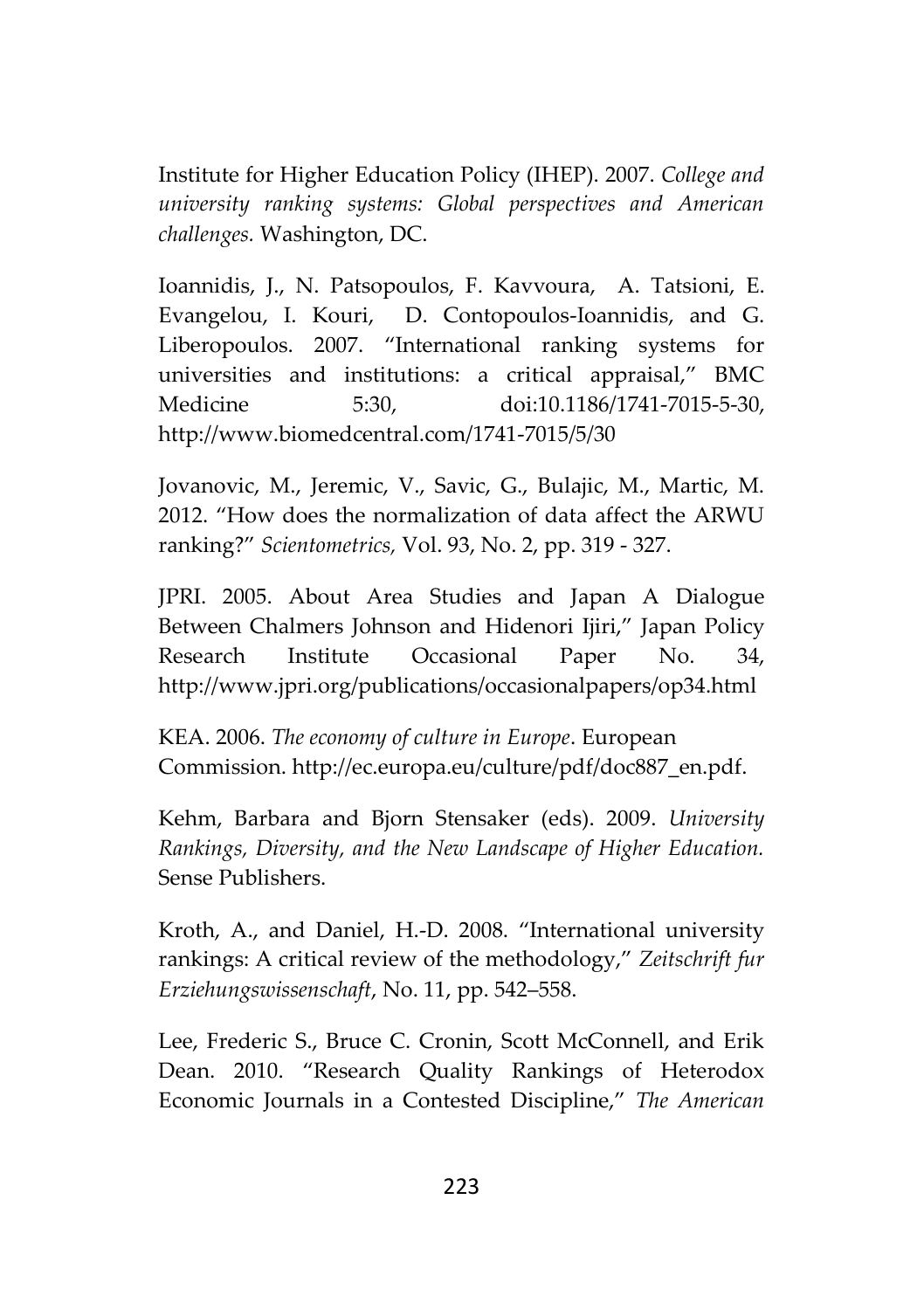*Journal of Economics and Sociology,* Vol. 69, No. 5, pp. 1409- 1452.

Lee, Frederic S., Therese C. Grijalva, and Clifford Nowell. 2010. "Ranking Economics Departments in a Contested Discipline: A Bibliometric Approach to Quality Equality between Theoretically Distinct Subdisciplines," *The American Journal of Economics and Sociology*, Vol. 69, No. 5, pp. 1345- 1375.

Litao, Zhao and Zhu Jinjing. 2009. "China Attracting Global Talent: Central and Local Initiatives," *China: An International Journal,* Vol. 7, No. 2, pp. 323-335.

Liu, N. C. 2009. "The Story of Academic Rankings*," International Higher Education*, No. 54, pp. 2-3.

Liu, N. C., and Y. Cheng. 2005. "Academic Ranking of World Universities: Methodologies and Problems," *Higher Education in Europe*, Vol. 30, No. 2, pp. 2-3. http://citeseerx.ist.psu.edu/viewdoc/download?doi=10.1.1.126. 3066&rep=rep1&type=pdf

Liu, N. C., Y. Cheng, and L. Liu. 2005. "Academic ranking of world universities using Scientometrics – A comment to the 'Fatal Attraction'," *Scientometrics,* Vol. 64, No. 1, pp. 101-109.

Liu, N.C., and Cheng, Y. 2005. "The Academic Ranking of World Universities," *Higher Education in Europe*, Vol. 30, No. 2, pp. 127-135.

Liu, Nian Cai. 2009. "The Story of Academic Ranking of World Universities*," International Higher Education*, No 54., pp. 2-3.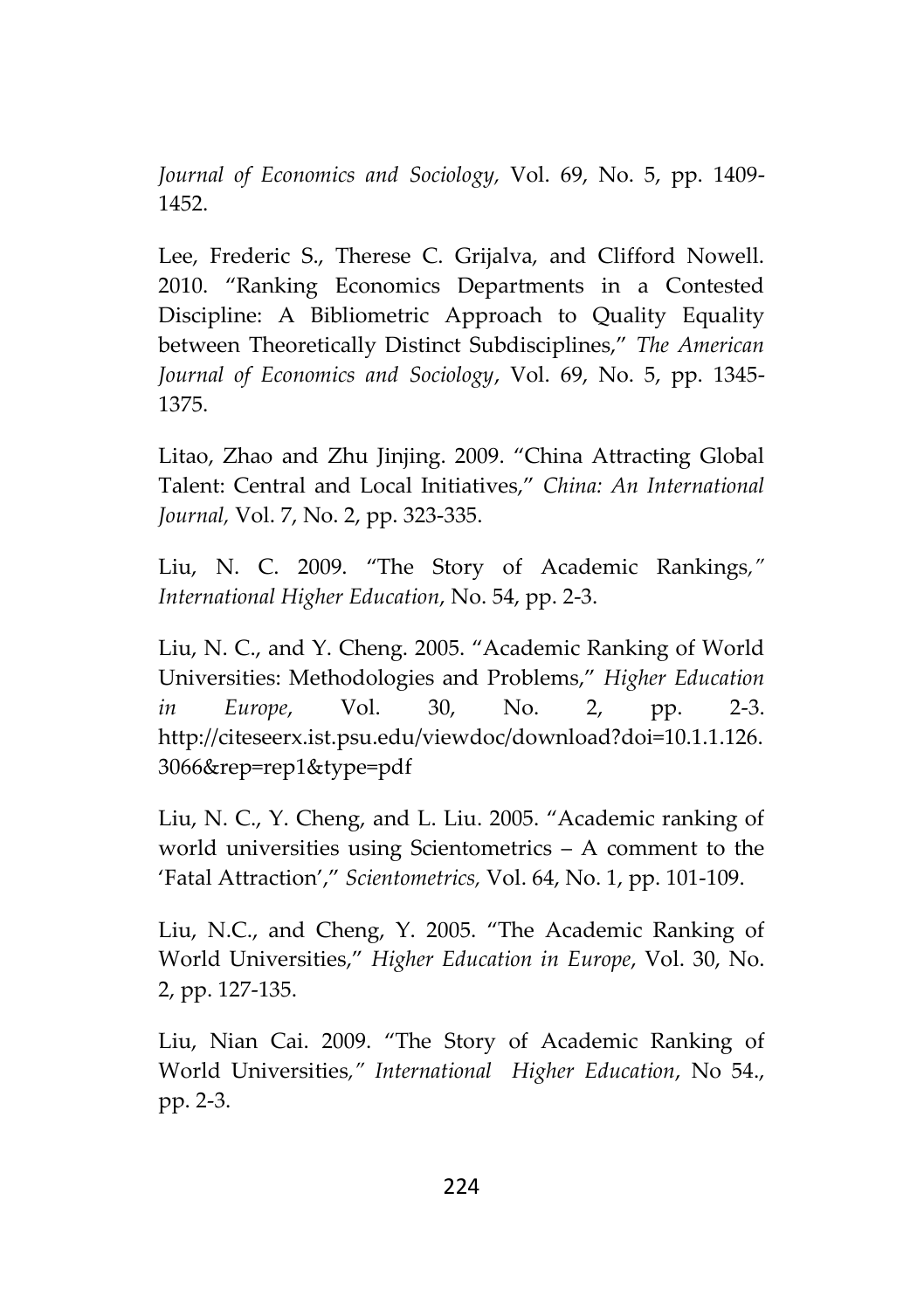Liu, Nian Cai. 2010. "The Academic Ranking of World Universities," Journal of International Higher Education. Vol. 3. No.4.

Longden, B. 2011. "Ranking Indicators and Weights," in Shin, Jung, Robert Toutkoushian, and Ulrich Teiler (eds.). University Rankings: Theoretical Basis, Methodology and Impacts on Global Higher Education. Springer.

Lubrano, M., L. Bauwens, A. Kirman and C. Protopopescu. 2003. "Ranking Economics Departments in Europe: A Statistical Approach," *Journal of the European Economic Association,* Vol. 1, No. 6, pp. 1367-1401.

MacLean, Alick H. H. 1900. *Where We Get Our Best Men: Some Statistics Showing Their Nationalities, Counties, Towns, Schools, Universities, and Other Antecedents: 1837-1897.* Simpkin, Marshall, Hamilton, Kent, and Company.

Marginson, S. 2006. "Global university rankings at the end of 2006: Is this the hierarchy we have to have?" Presentation for OECD/IMHE and Rectors Conference, Germany, Bonn, 4-5 December 2006,

http://www.cshe.unimelb.edu.au/people/marginson\_docs/IM HE\_Bonn\_rankings041206.pdf.

Marginson, S. 2009. "University rankings, government and social order: Managing the field of higher education according to the logic of the performative present-as-future" in M. Simons, M. Olssen, and M. Peters (eds.) *Re-reading Education Policies: Studying the policy agenda of the 21st century.* Rotterdam: Sense Publishers. Pp. 584-604.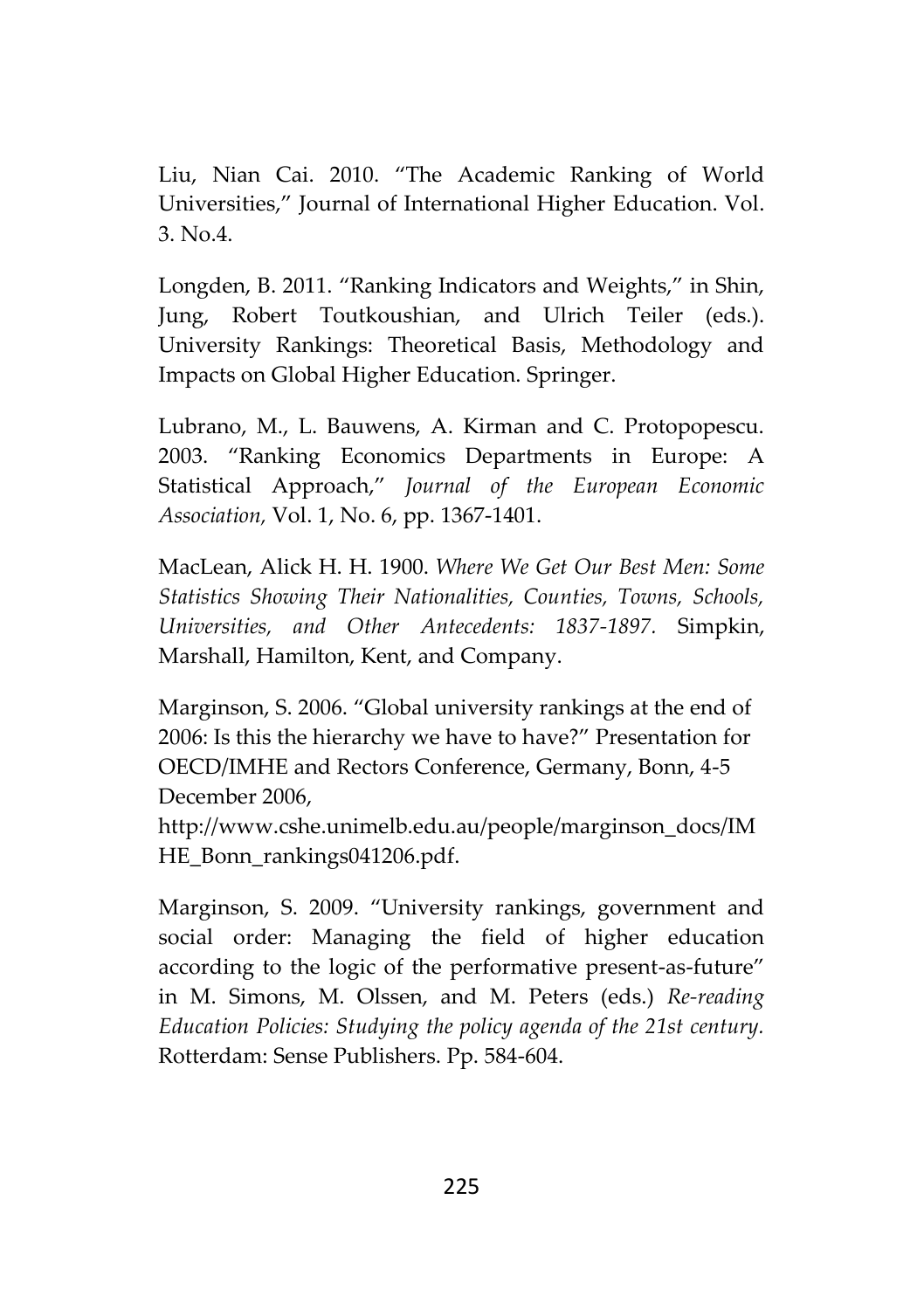McLean, Iain, André Blais, James C. Garand and Micheal Giles. 2009. "Comparative journal rankings: A survey report," *Political Studies Review*, Vol. 7, No. 1, pp. 18-38.

McNeely, Ian. 2002. "The Unity of Teaching and. Research: Humboldt's Educational Revolution," Oregon Humanities, pp. 32-35. http://hdl.handle.net/1794/1456

Meho, L. I., and Yang, K. 2007. "Impact of Data Sources on Citation Counts and Rankings of LIS Faculty: Web of Science vs. Scopus and Google Scholar," *Journal of the American Society for Information Science and Technology,* Vol. 58, No. 13, pp. 2105–2125.

Michigan Alumnus. 1956. Vol 3.

Miller, Toby. 2012. *Blow up the humanities.* Temple UP.

Morphew C.C., and C. Swanson. 2011. "On the Efficacy of Raising Your University's Rankings," in Shin, Jung, Robert Toutkoushian, and Ulrich Teiler (eds.). University Rankings: Theoretical Basis, Methodology and Impacts on Global Higher Education. Springer.

Morse, Robert. 2008. The Birth of the College Rankings. http://www.usnews.com/news/national/articles/2008/05/16/th e-birth-of-college-rankings

Mu-Hsuan Huang. 2011. "A Comparison of Three Major Academic Rankings for World Universities: From a Research Evaluation Perspective," *Journal of Library and Information Studies*, Vol. 9, No. 1, pp. 1-25

Myers, L. and J. Robe. 2009. *College Rankings. History, Criticism and Reform. Luke Myers and Jonathan Robe. Center for College*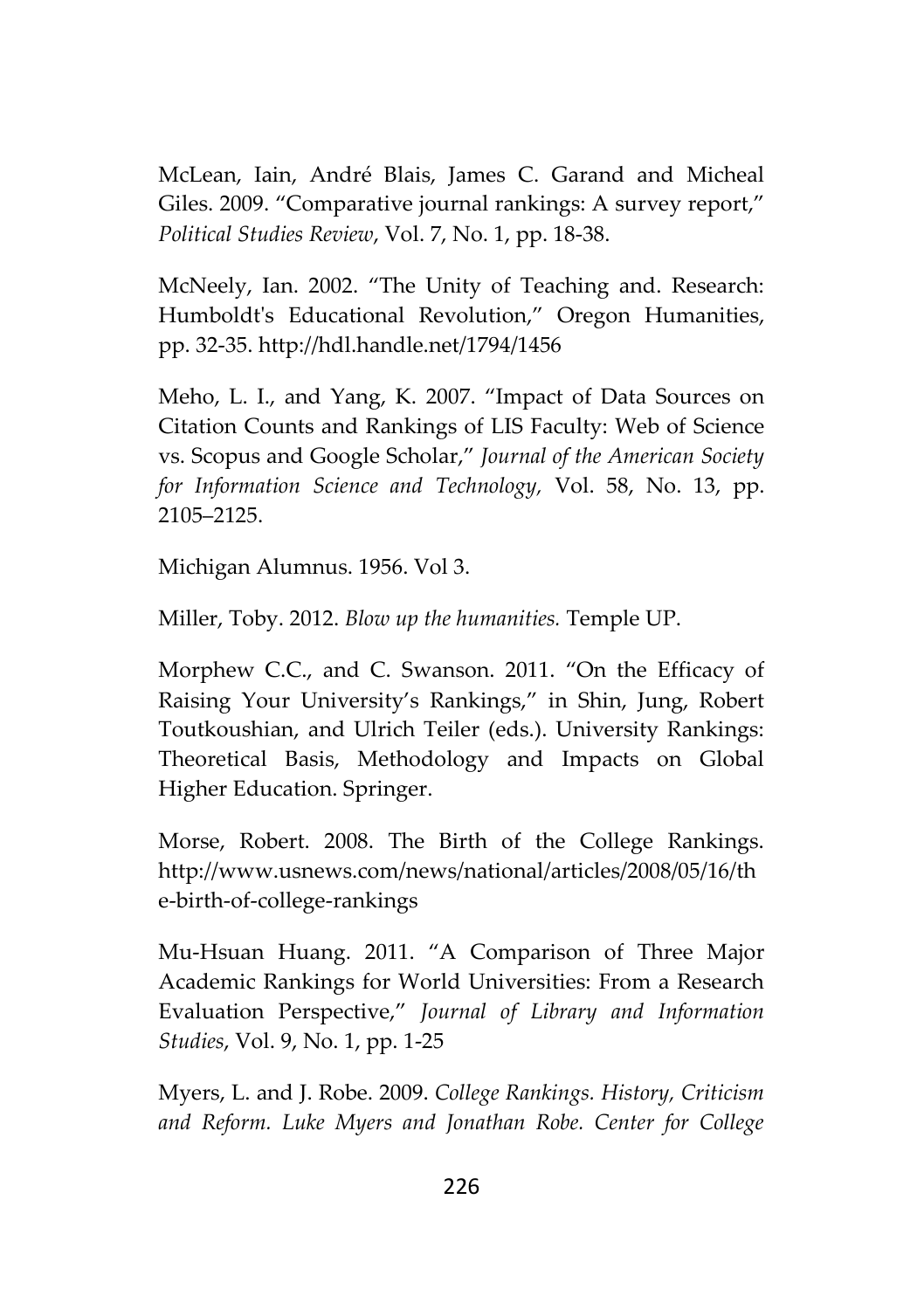*Affordability and Productivity.* http://www.centerforcollegeaffordability.org/uploads/College \_Rankings\_History.pdf

Nokkala, T., Heller-Schuh, B., and Paier, M. 2011. "Ranking lists and European Framework Programmes: Does university status matter for performance in Framework Programmes?" in P. Teixeira, and D. Dill (eds.), *Public Vices, Private Virtues? Assessing the Effects of Marketization in Higher education.* Rotterdam: Sense Publishers. Pp. 111-139

Opthof, T., and Leydesdorff, L. 2011. "Citation analysis cannot legitimate the strategic selection of excellence," arXiv:1102.2569.

Ornstein, M. 1928. *The role of scientific societies in the seventeenth century.* University of Chicago Press.

Ornstein, M. 1928. The role of scientific societies in the seventeenth century. University of Chicago Press.

Oswald, Andrew. 2007. There's nothing Nobel in deceiving ourselves. Independent. http://www.independent.co.uk/news/education/higher/andre w-oswald-theres-nothing-nobel-in-deceiving-ourselves- 764880.html

Perry, Marvin, Myrna Chase, Margaret C. Jacob and James R. Jacob (2008). Western Civilization: Ideas, Politics, and Society. Cengage Learning.

Pinkard, T. 2001. *Hegel: A Biography.* Cambridge University Press.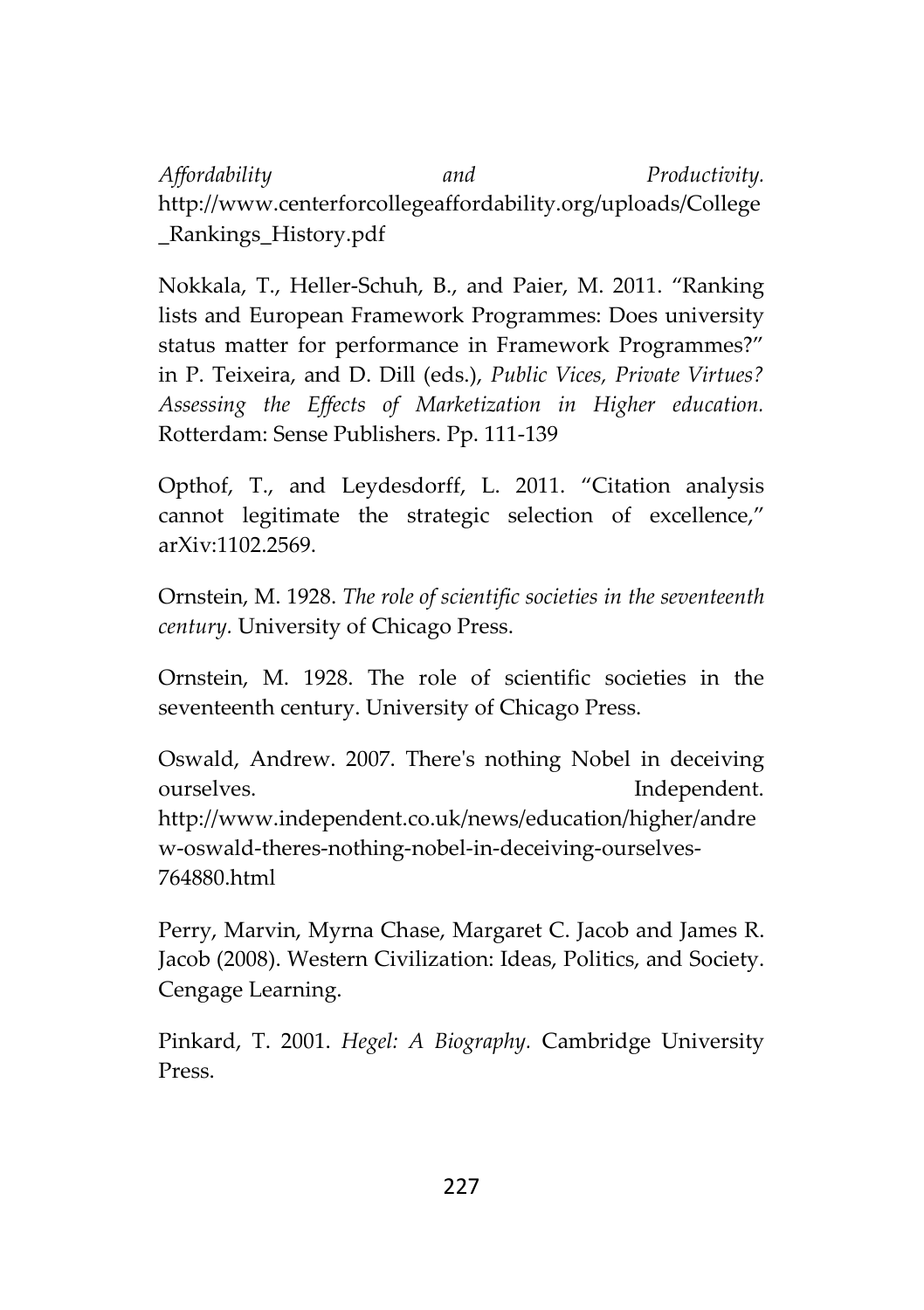Pontille, D. and Didier Torny. 2010. "The Controversial Policies of Journal Ratings: Evaluating Social Sciences and Humanities," *Research Evaluation*, vol. 19, No. 5, p. 347-360.

Rashdall, Hastings. 2010. *The Universities of Europe in the Middle Ages, Volume I: Salerno, Bologna, Paris.* Cambridge University Press.

Rauhvargers, Andrejs. 2011. *Global University Rankings and Their Impact.* European University Association.

Rauhvargers, Andrejs. 2013. *Global University Rankings and Their Impact. Report II.* European University Association.

Reardon, Jack. 2008. "Barriers to entry: heterodox publishing in mainstream journals," *On the Horizon,* Vol. 16, No. 4, pp. 185-197.

Rossner M., H. Van Epps, and E. Hill. 2007. "Show me the data," *The Journal of Cell Biology*, Vol. 179, No. 6, pp. 1091-1092.

Rubiralta, Marius, and Luis Delgado. 2010. "Developing international campuses of excellence in Spain," *CELE Exchange,* No. 4. OECD.

Rudy, W. 1984. The Universities of Europe, 1100-1914. Cranbury: Associated University Presses.

Rüegg, W. 1996. *A History of the University in Europe. Volume II: Universities in Early Modern Europe.* Ed. Hilde de Ridder- Symoens. Cambridge University Press.

Sadlac, J. 2007. "Development in higher education and how they stimulate the university rankings' phenomenon," in *The*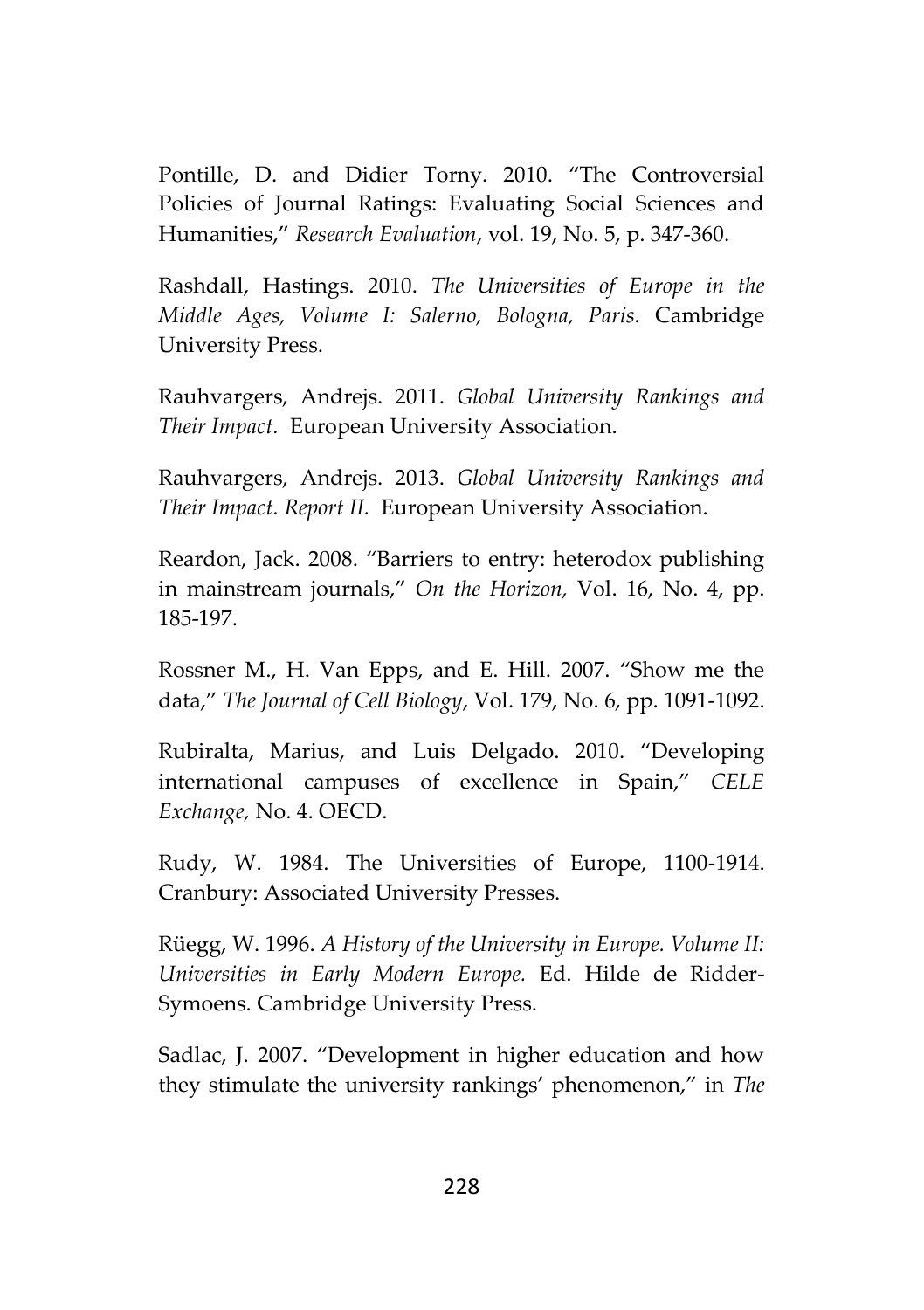*world-class university and ranking: Aiming beyond status*. Paris: UNESCO-CEPES. Pp. 75-87.

Sadlak, Jan, and Liu Nian Cai (eds.). 2007. *The World-Class University and Ranking: Aiming Beyond Status.* UNESCO-Cepes

Salmi, J. 2010. "If ranking is the disease, is benchmarking the cure?" Presentation at IREG 2010 conference, Berlin, 7 October 2010. http://www.ireg observatory.org/prezentacje/2010/S1\_4\_Salmi.pdf

Salmi, Jamil and Alenoush Saroyan. 2007. "League Tables as Policy Instruments: Uses and Misuses. Higher Education Management and Policy," Vol. 19, No. 2, pp. 31-68.

Salmi, Jamil. 2009. *The Challenge of Establishing World Class Universities.* UNESCO.

Schrecker, Ellen W. 1986. *No Ivory Tower: McCarthyism and the Universities.* Oxford University Press.

Scott, J. C. 2006. "The mission of the university: Medieval to Postmodern transformations," *Journal of Higher Education,* Vol. 77, No. 1, pp. 1-39.

Serenkoa, Alexander and Michael Dohan. 2011. "Comparing the expert survey and citation impact journal ranking methods: Example from the field of Artificial Intelligence," *Journal of Informetrics* Vol. 5, No. 4, pp. 629-648.

Shapin, Steven. 1996. *The Scientific Revolution.* University of Chicago Press.

Shin, J.C. 2011."Organizational Effectiveness and University Rankings," in Shin, Jung, Robert Toutkoushian, and Ulrich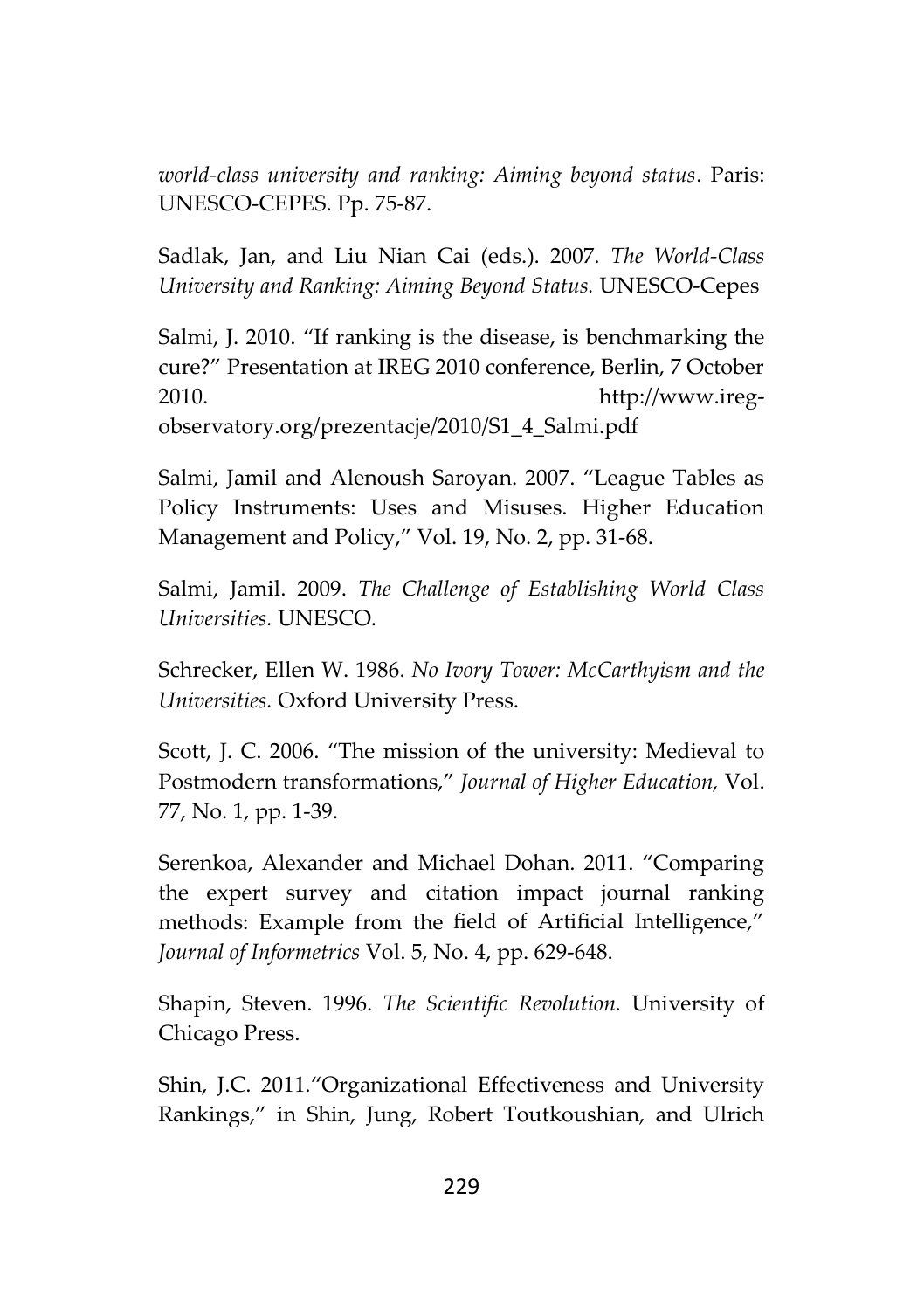Teiler (eds.). *University Rankings: Theoretical Basis, Methodology and Impacts on Global Higher Education.* Springer.

Shin, Jung, Robert Toutkoushian, and Ulrich Teiler (eds.). 2011. *University Rankings: Theoretical Basis, Methodology and Impacts on Global Higher Education.* Springer.

Snow, C. P. 2001 [1959]. *The Two Cultures*. London: Cambridge University Press.

Snyder, Thomas D. 1993. *120 Years of American Education: A Statistical Portrait.* DIANE Publishing.

Spongenberg, Helena. EU to test new university ranking in 2010. EU Observer. http://euobserver.com/education/29189

Stake, J. E. 2006. "The interplay between law school rankings, reputations, and resource allocations: Ways rankings mislead," *Indiana Law Journal,* Vol. 82, pp. 229–270.

Stella, A., and D. Woodhouse. 2006. "Ranking of Higher Education Institutions," AUQA Paper No. 6.

Szanton, David L. (ed.) 2002. *The Politics of Knowledge: Area Studies and the Disciplines. University of California Press.* http://escholarship.org/uc/item/59n2d2n1

Teiler, U. 2011. "Social Contexts and Systemic Consequence of University Rankings: A Meta-Analysis of the Ranking Literature" in Shin, Jung, Robert Toutkoushian, and Ulrich Teiler (eds.). University Rankings: Theoretical Basis, Methodology and Impacts on Global Higher Education. Springer.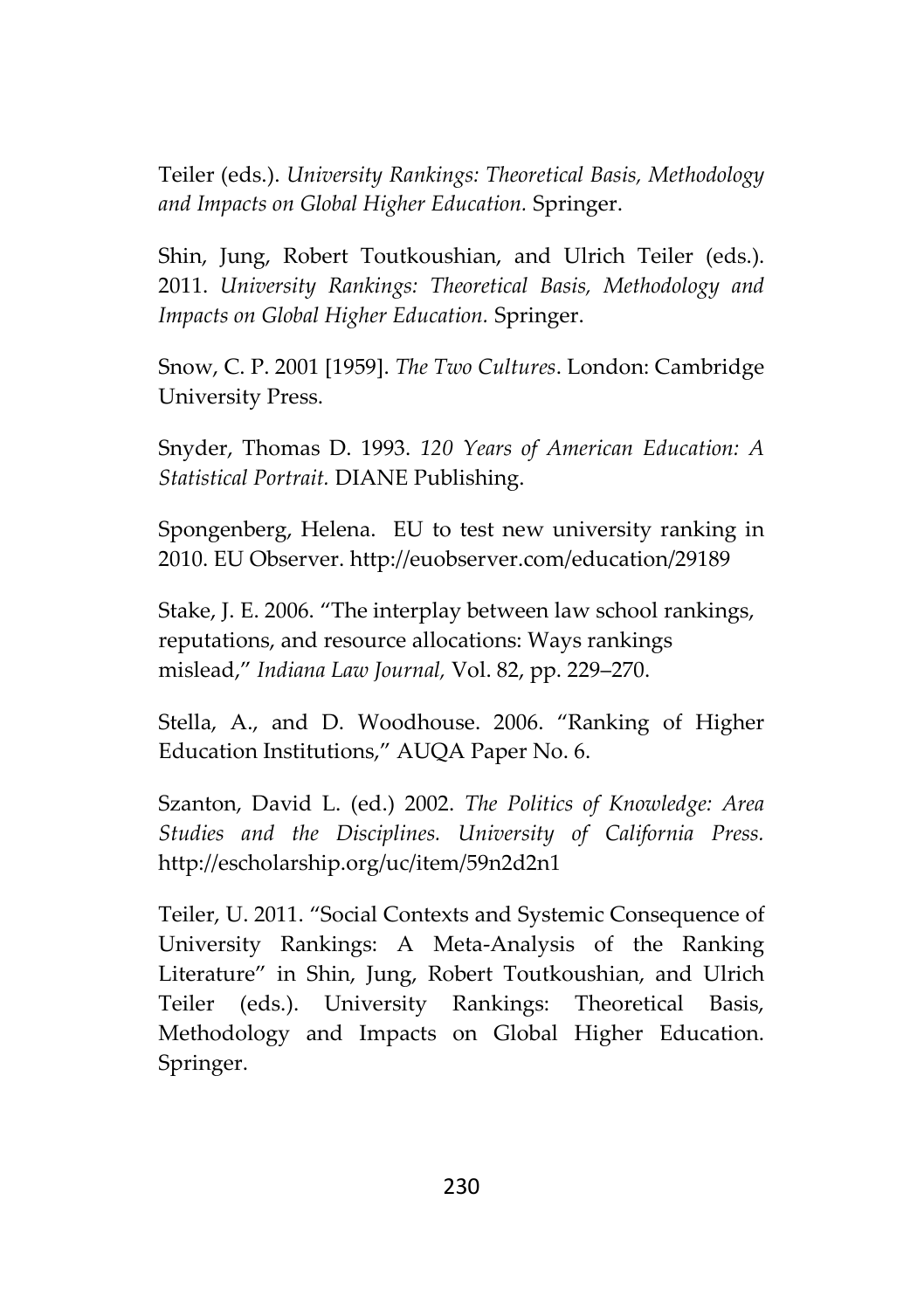Teiler, U. 2011. "The Future of University Rankings" in Shin, Jung, Robert Toutkoushian, and Ulrich Teiler (eds.). University Rankings: Theoretical Basis, Methodology and Impacts on Global Higher Education. Springer.

Thorndike, Lynn. 1944. *University Records and Life in the Middle Ages.* University of Columbia Press.

Tight, Malcolm. 2013. "Institutional churn: institutional change in United Kingdom higher education," *Journal of Higher Education Policy and Management,* Vol. 35, No. 1, pp. 11- 20.

UNCTAD. 2008. *Creative Economy Report 2008: The challenge of assessing the creative economy towards informed policy-making.* UNCTAD. http://unctad.org/en/Docs/ditc20082cer\_en.pdf

Usher, A., and M. Savino. 2006. *A World of Difference: A Global Survey of University League Tables.* Toronto, ON: Educational Policy Institute.

Van Dyke, N. 2005 "Twenty years of university report cards," *Higher Education in Europe*, Vol. 30, No. 2, pp. 103–125.

Van Nierop, Erjen. 2009. "Why Do Statistics Journals Have Low Impact Factors?" *Statistica Neerlandica*, Vol. 63, No. 1, pp. 52–62.

Van Raan, A. F. J. 2005. "Fatal attraction: Conceptual and methodological problems in the ranking of universities by bibliometric methods," *Scientometrics*, Vol. 62, No 1., pp. 133- 143.

Van Raan, A.F.J. 2005. "Reply to the comments of Liu et al.," *Scientometrics*, Vol. 64, No. 1, pp. 111-112.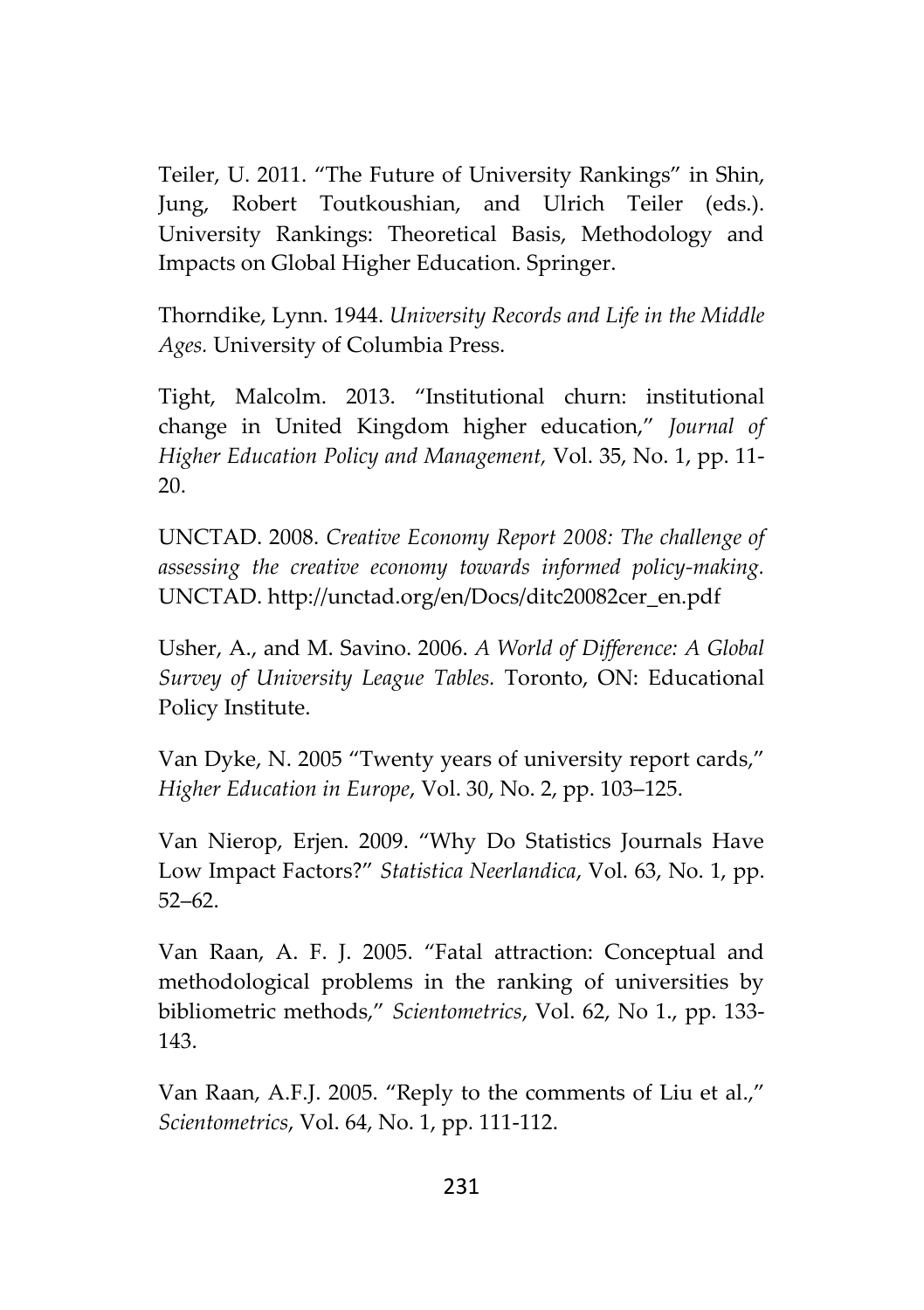Van Vught, F., and Ziegele, F. (Eds.) 2012. *Multi-dimensional ranking: the design and development of U-Multirank.* Springer.

Verger, J. 1995. *Les Universités françaises au Moyen Âge.* E.J. Brill.

Webber K.L, R. K. Toutkoushian. 2011. "Measuring the Research Performance of Postsecondary Institutions," in Shin, Jung, Robert Toutkoushian, and Ulrich Teiler (eds.). University Rankings: Theoretical Basis, Methodology and Impacts on Global Higher Education. Springer.

Webster, David S. 1984. "The Bureau of Education's Suppressed Rating of Colleges, 1911-1912," *History of Education Quarterly,* Vol. 24, No. 4, pp. 499-511.

Webster, David S. 1986. *Academic Quality Rankings of American Colleges and Universities.* Springfield, IL: Charles C. Thomas, 1986.

Webster, David S. *Academic Quality Rankings of American Colleges and Universities.* Springfield, IL:

Wendl, Michael. 2007. "H-index: however ranked, citations need context," *Nature,* Vol. 449, No. 7161, p. 403.

Westfall, R. S. 1977. *The construction of modern science: mechanisms and mechanics.* Cambridge University Press.

Whittaker, C. 1978. "From Promise to Purge: The First Years of St. Petersburg University," *Paedagogica Historica*, Vol. 18, No.1, pp. 148-67.